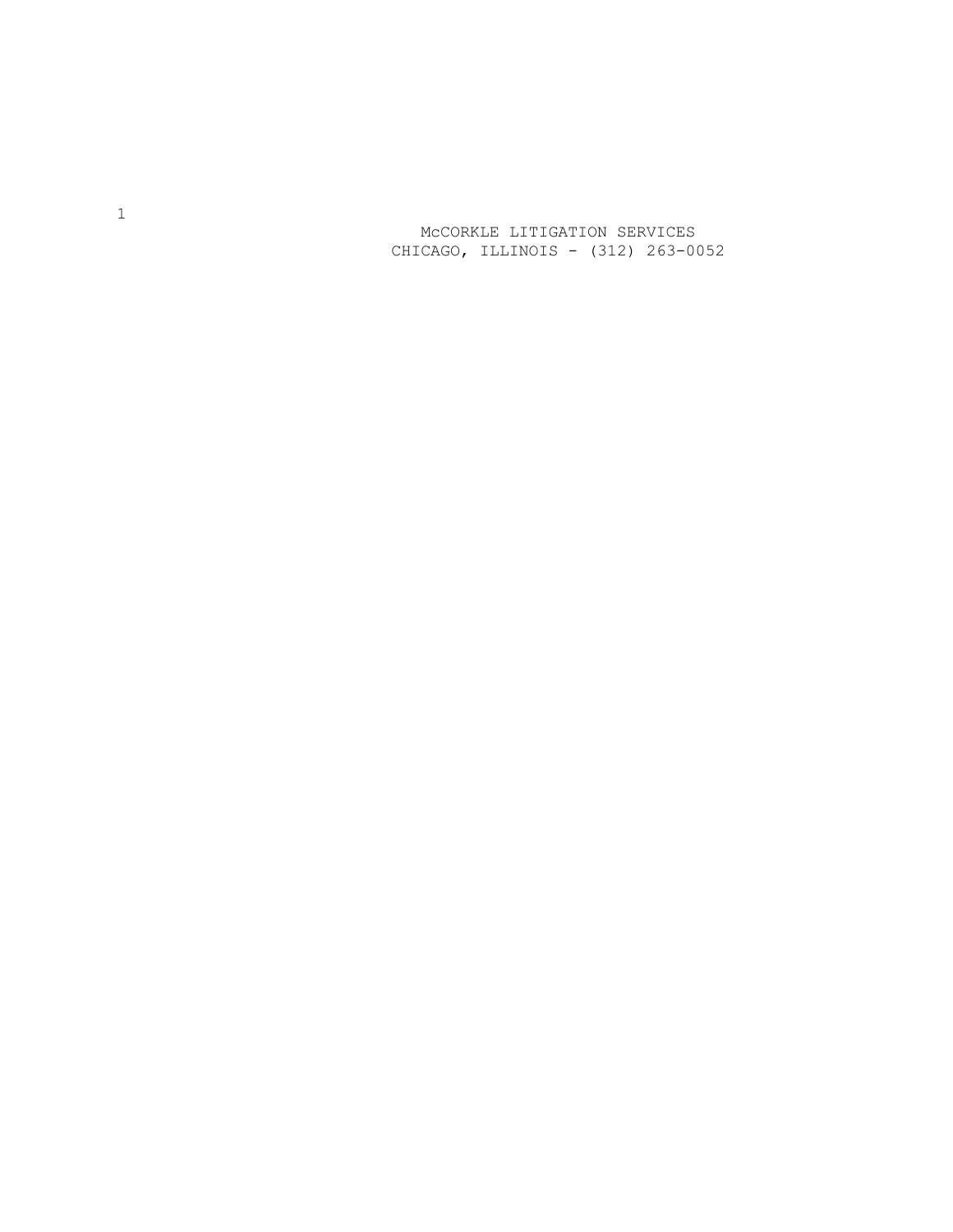|    | ALSO PRESENT:<br>$\mathbf 1$                                                                 |
|----|----------------------------------------------------------------------------------------------|
|    | $\mathbf{2}$<br>MS. LINDA LUCASSEN, Village of Round Lake Park Mayor;                        |
|    | 3<br>Village of Round Lake Park Trustee;<br>MS. JEAN McCUE,                                  |
|    | MS. CANDACE KENYON, Village of Round Lake Park Trustee;<br>$\overline{4}$                    |
|    | 5<br>MR. ROBERT CERRETTI, Village of Round Lake Park Trustee;                                |
|    | MS. RAEANNE McCARTY, Village of Round Lake Park Trustee;<br>6                                |
|    | 7                                                                                            |
|    | SOLID WASTE AGENCY OF LAKE COUNTY, ILLINOIS,<br>8<br>MR. WALTER WILLIS<br>MR. LARRY M. CLARK |
|    | $\mathcal{G}$                                                                                |
| 10 |                                                                                              |
| 11 |                                                                                              |
| 12 |                                                                                              |
| 13 |                                                                                              |
| 14 |                                                                                              |
| 15 |                                                                                              |
| 16 |                                                                                              |
| 17 |                                                                                              |
| 18 |                                                                                              |
| 19 |                                                                                              |
| 20 |                                                                                              |
| 21 |                                                                                              |
| 22 |                                                                                              |
| 23 |                                                                                              |
| 24 |                                                                                              |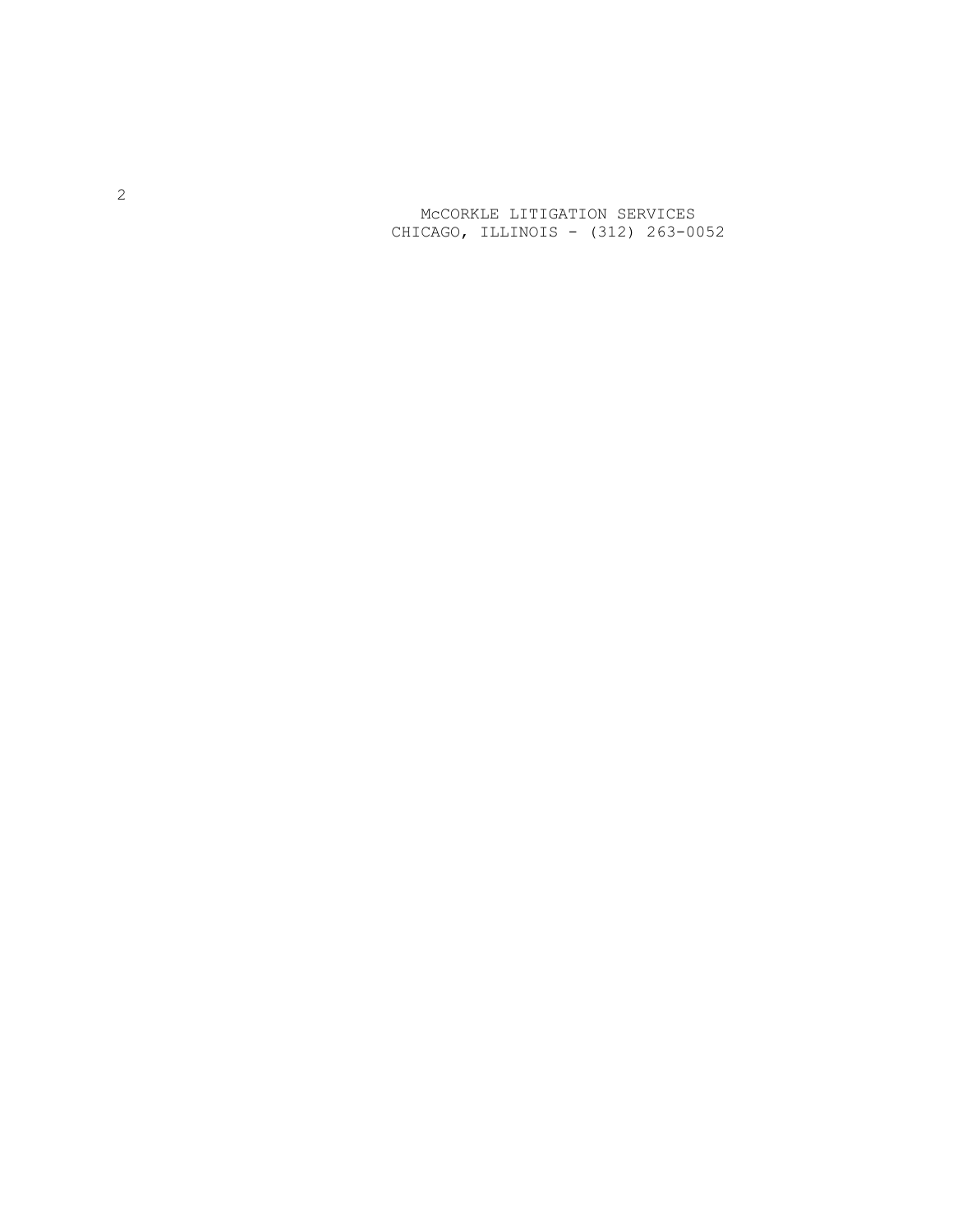1 I N D E X 2 WITNESS PAGE 3 CHRISTINA SEIBERT 4 DX By Mr. Helsten 9 5 CX By Mr. Blazer 43 6 CX By Mr. Grossmark 133 7 CX By Mr. Clark 140 8 CX By Mr. Sechen 150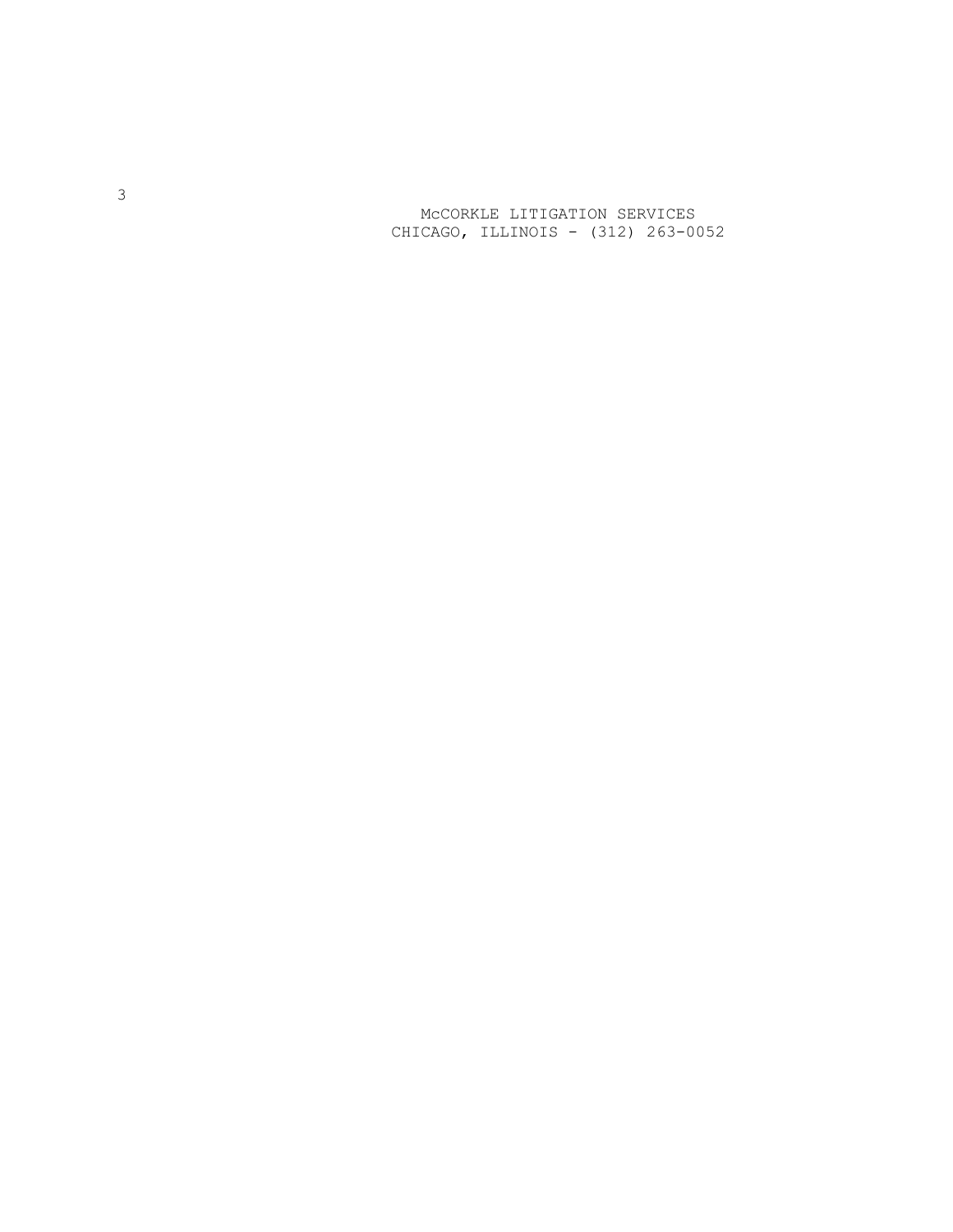1 MR. KARLOVICS: We have Mayor Linda Lucassen, 2 Trustee Jean McCue, Trustee Pat Williams, Trustee 3 Bob Cerretti and Trustee Candace Kenyon. 4 HEARING OFFICER LUETKEHANS: I have a feeling the court 5 reporter may ask you for spellings at the next break, but 6 we'll go from there. For the record we had a discussion off 7 the record at the end of the last session related to 8 schedule, and I know that it's still somewhat up in the air, 9 but for those of us who are here I think where we currently 10 are is that tomorrow we will hopefully finish up with the 11 applicant's case in chief with Mr. Werthmann and Mr. Moose. 12 We will then proceed with Mr. Blazer's, Super, Timber 13 Creek -- excuse me -- I've heard it enough. I should 14 remember it. Mr. Thorson will testify Wednesday, and then at 15 that point Mr. Blazer has three witnesses left, Mr. Coulter, 16 Mr. McGinley and Mr. Maroose, who most likely will be spread 17 over Monday and Tuesday. 18 MR. BLAZER: If I may, Mr. Mueller just spoke to me.  $M \cap$  19 talked about initially putting Coulter on Thursday. At the 20 beginning there was some question about whether or not it was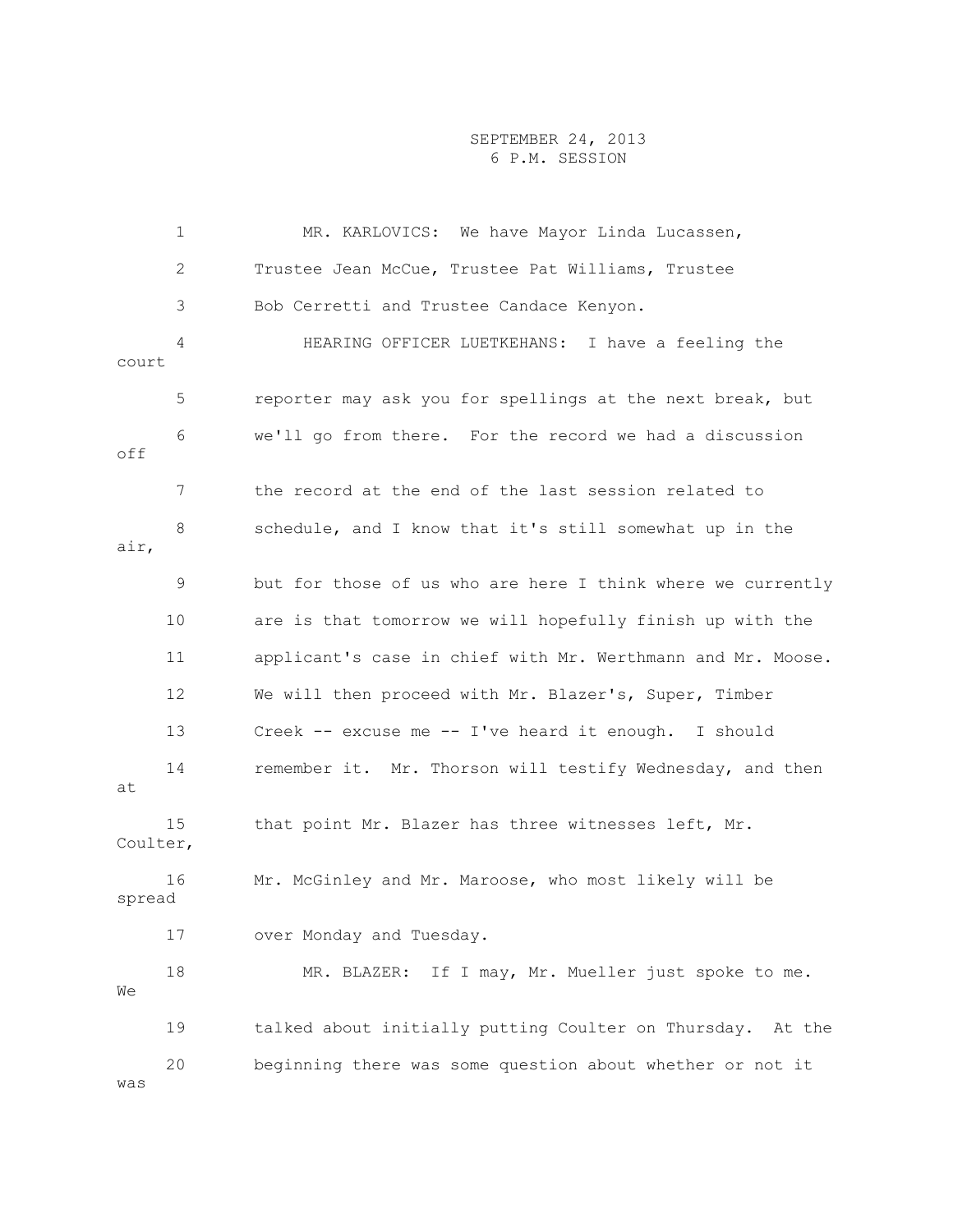21 appropriate. I just heard from Mr. Mueller. They would 22 prefer to put him on Thursday. So we're prepared to do that. 23 HEARING OFFICER LUETKEHANS: Okay. So we will be back 24 here Thursday to put on Mr. Coulter, C-o-u-l-t-e-r. And then

4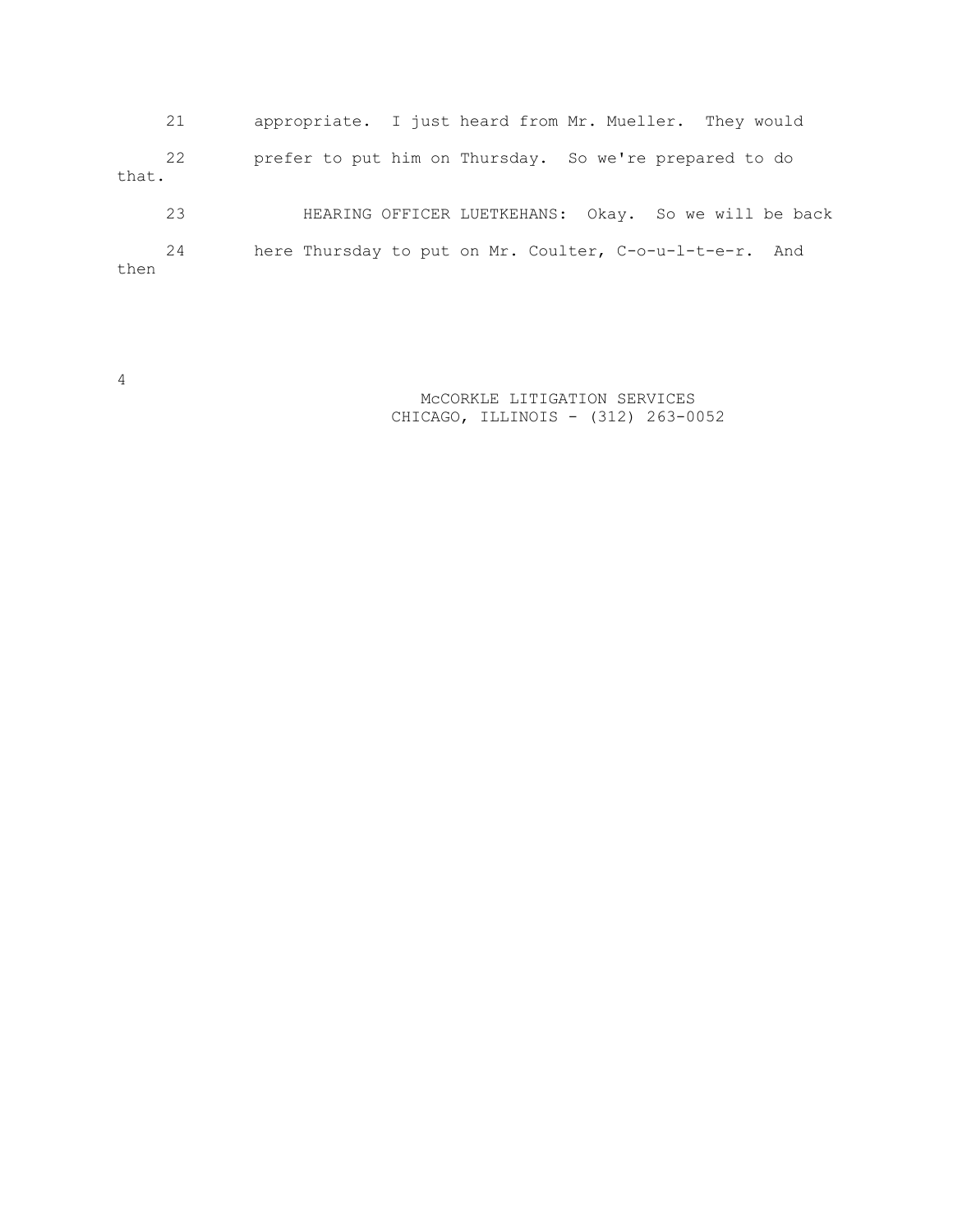1 Monday we will do Mr. McGinley and public comment most 2 likely. Are we going to do it at the village hall, 3 Mr. Karlovics? 4 MR. KARLOVICS: Want to do Monday? 5 HEARING OFFICER LUETKEHANS: Monday night do you want to 6 do it at the village hall? 7 MR. KARLOVICS: I think it would be better to do it 8 here. 9 HEARING OFFICER LUETKEHANS: That's fine. So we'll be 10 here again Monday, and then Tuesday hopefully we'll finish 11 Mr. Blazer's case and do any rebuttal, if any, from 12 Mr. Helsten and Mr. Mueller's client and possibly close. 13 MR. KARLOVICS: What time for public comment on Monday? 14 HEARING OFFICER LUETKEHANS: Monday we have -- 15 Mr. McGinley is all we have on Monday, correct? 16 MR. KARLOVICS: Correct. 17 HEARING OFFICER LUETKEHANS: How long do we think 18 Mr. McGinley will take? I know we're trying to get another 19 nighttime session in for public comment. Is that my 20 understanding, what we'd like to do, Mr. Karlovics? 21 MR. KARLOVICS: Yes, that's what I'd like to do. 22 HEARING OFFICER LUETKEHANS: Okay. Do we think -- 23 MR. BLAZER: It won't be long.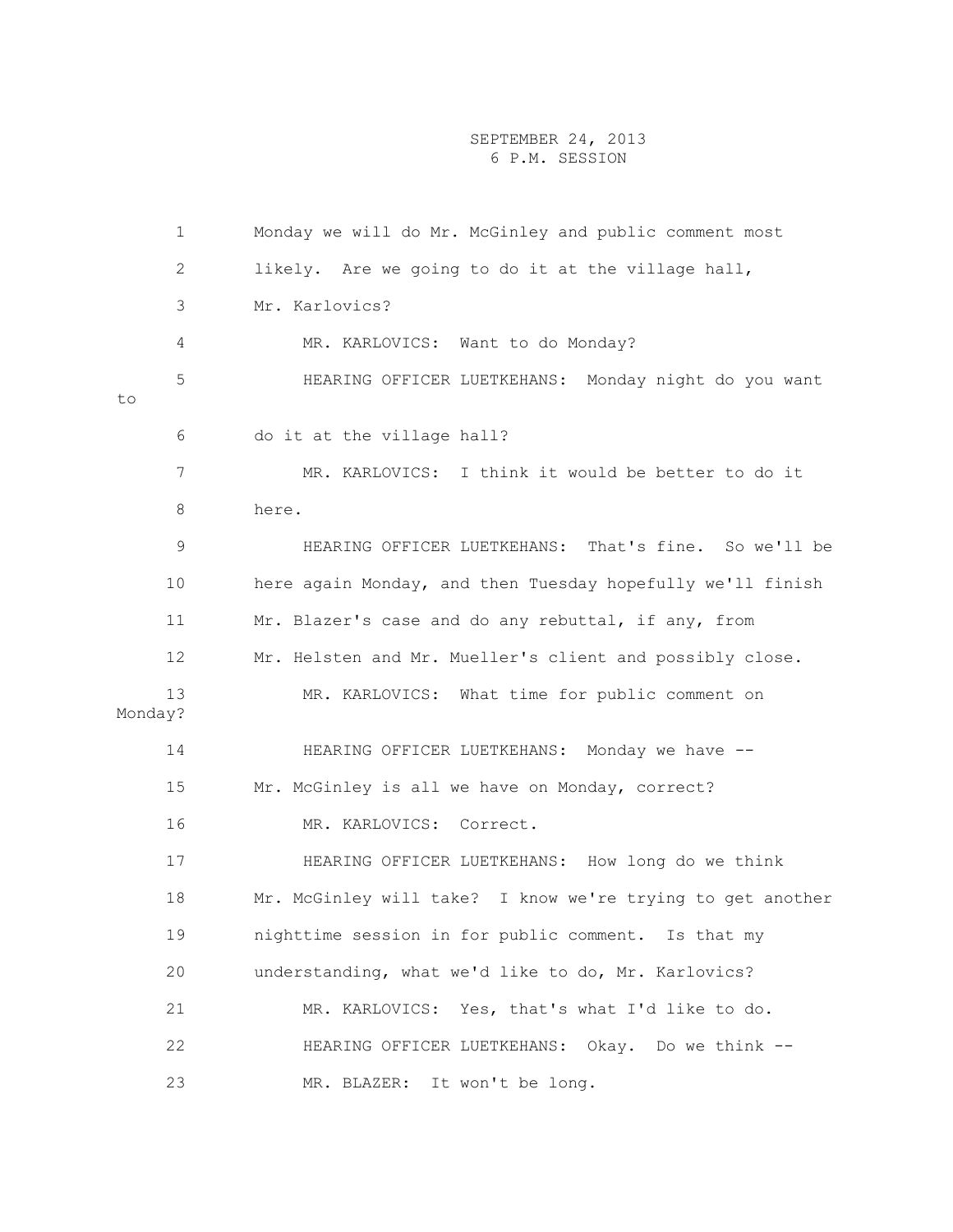24 HEARING OFFICER LUETKEHANS: I guess a lot of this

will

5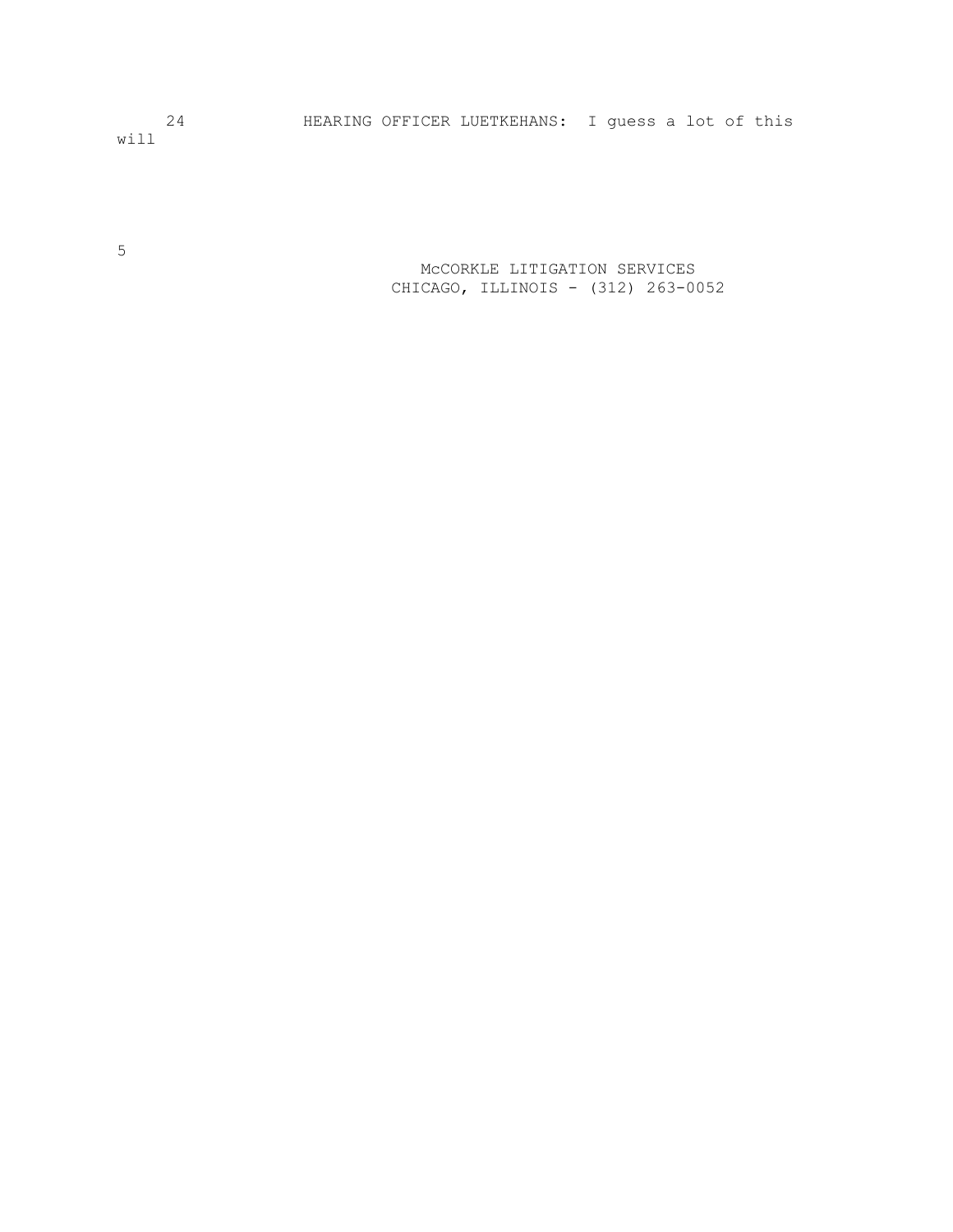| think         | $\mathbf{1}$   | probably be Mr. Helsten and Mr. Mueller's cross, but I     |
|---------------|----------------|------------------------------------------------------------|
| finish        | $\overline{2}$ | if we put him on at 3 o'clock instead of at noon we'll     |
| evening       | 3              | him by 6:00, and then we'll do public comment in the       |
| We'll         | 4              | like at 7:00. Does that sound amenable to everybody?       |
|               | 5              | start a little later on Monday. Is that okay with the      |
| break         | 6              | applicant, Mr. Helsten, so we don't have this four-hour    |
|               | 7              | in between?                                                |
|               | 8              | MR. HELSTEN: That's fine.                                  |
| we'll         | 9              | HEARING OFFICER LUETKEHANS: Okay. So that's what           |
| 10<br>а       |                | do. We'll start -- unless something changes where we have  |
| 11            |                | problem not getting done on Thursday we'll start Monday at |
| 12<br>be      |                | 3:00, and then we'll do public comment at 7:00 which will  |
| 13            |                | the main public comment for anybody reading this. We'll    |
| 14<br>not     |                | start at 7:00 and keep going. Any of the public who has    |
| 15            |                | had a chance this will be the main public comment. We'll   |
| 16<br>Tuesday |                | hopefully -- because there will not be any more after      |
| 17            |                | most likely.                                               |
| 18            |                | MR. SECHEN: Mr. Maroose will be Tuesday.                   |
| 19<br>public  |                | HEARING OFFICER LUETKEHANS: Yes.<br>If anybody has         |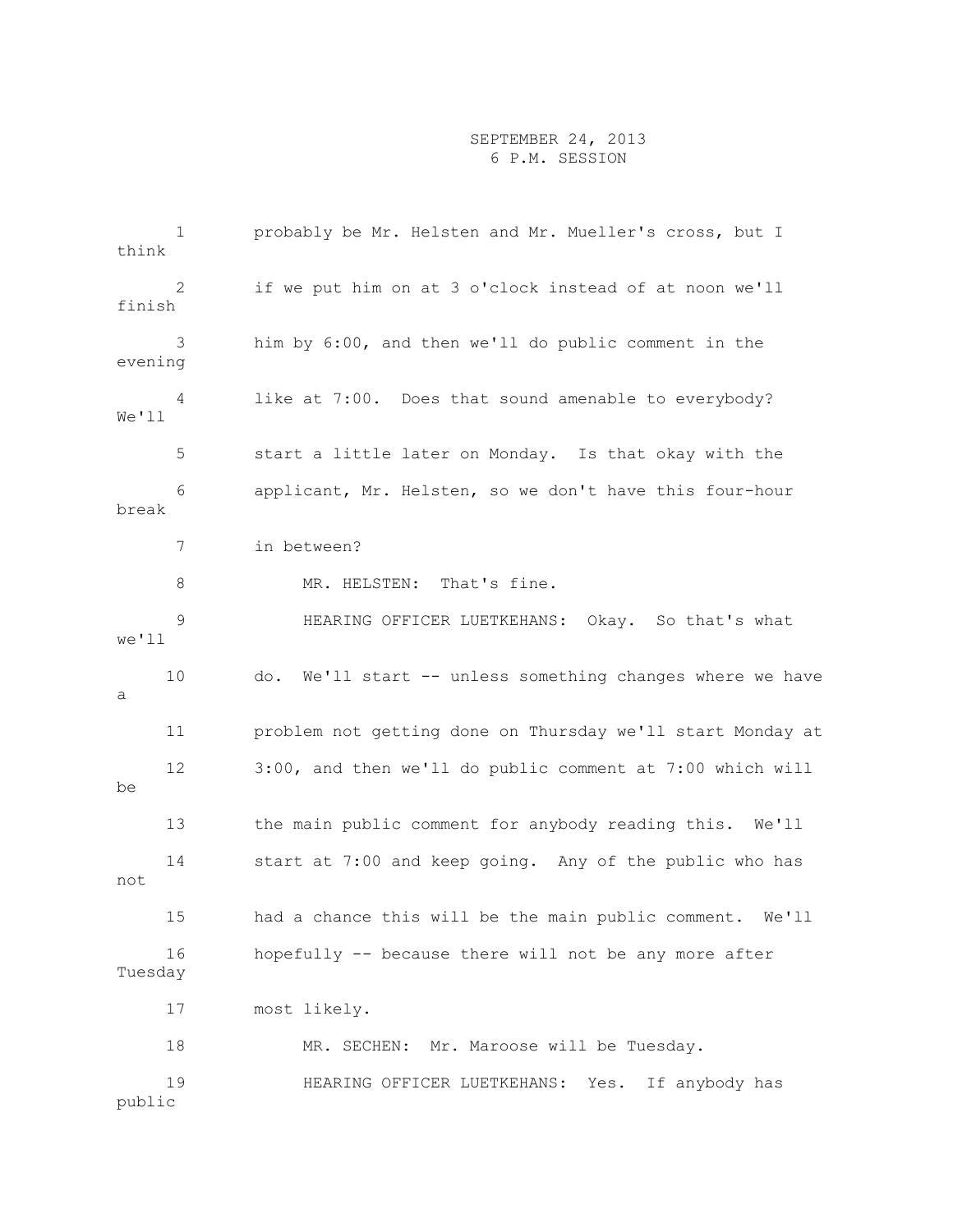20 comment after Maroose, we're going to give them that 21 opportunity, but we're going to block off a fair amount of 22 time if necessary for Monday. 23 MR. SECHEN: Depending on what Mr. Maroose says there's 24 a possibility of (inaudible).

6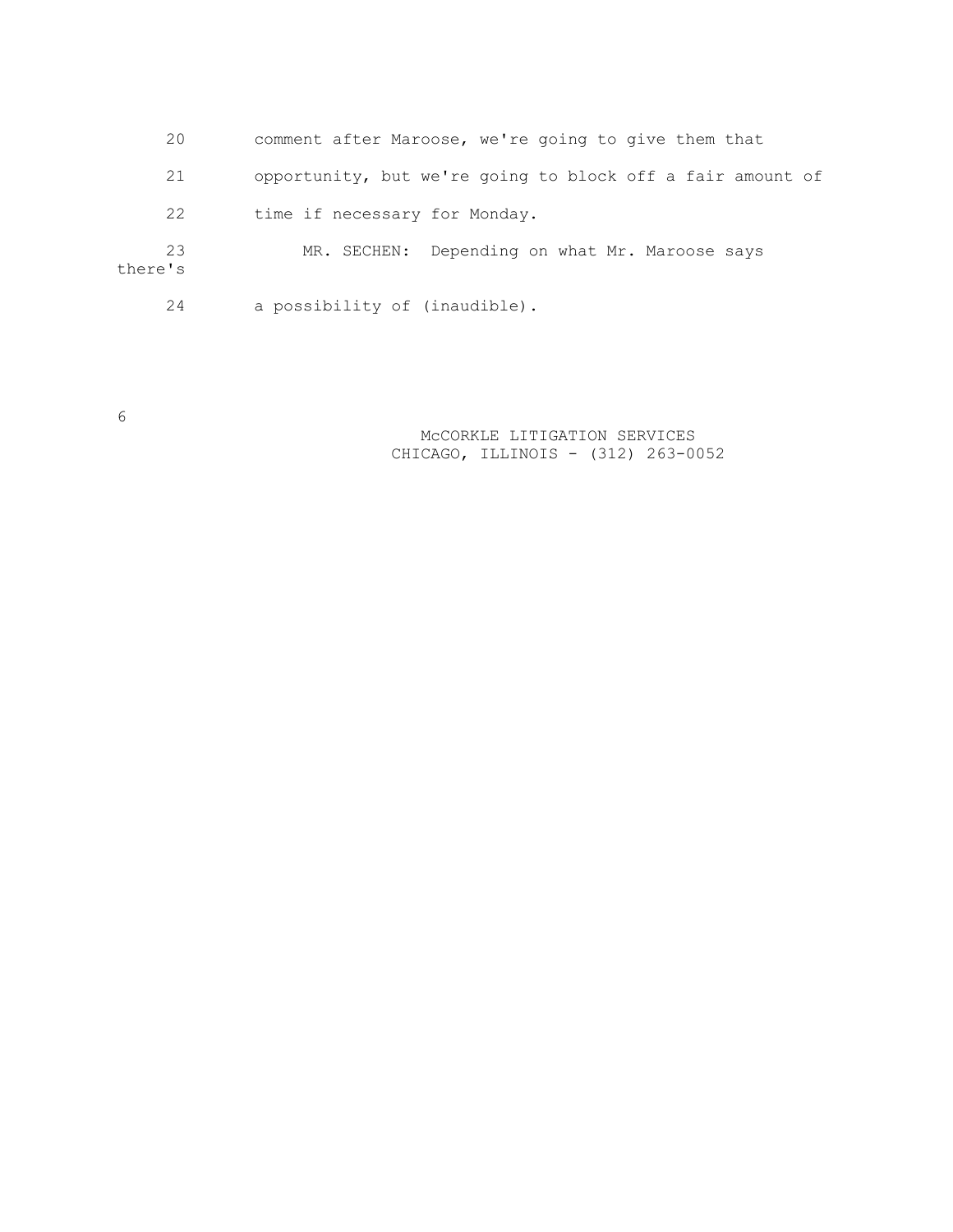| 1               | HEARING OFFICER LUETKEHANS: We'll just have to figure      |
|-----------------|------------------------------------------------------------|
| $\overline{2}$  | it out. If we have to do it Wednesday, we'll do it         |
| 3               | Wednesday. Why don't we do -- you have to be out of here   |
| 4               | at -- village board meeting starts at 6:00, correct, on    |
| 5               | Tuesday?                                                   |
| 6               | MR. KARLOVICS: On Tuesday, yes.                            |
| 7               | HEARING OFFICER LUETKEHANS: So we want to be done by       |
| 8               | $5:00$ , I assume.                                         |
| 9               | MR. KARLOVICS: Correct.                                    |
| 10              | HEARING OFFICER LUETKEHANS: Why don't we list public       |
| 11              | comment at 4 o'clock on Tuesday and go from there. Is that |
| 12 <sup>°</sup> | acceptable to everyone? Any objection?                     |
| 13              | MR. SECHEN: Tuesday at noon?                               |
| 14<br>objection | HEARING OFFICER LUETKEHANS: Yes. Hearing no                |
| 15              | we'll go forward. Yes, Mr. Sechen?                         |
| 16              | MR. SECHEN: Can we just go over the entire schedule?       |
| 17<br>have      | HEARING OFFICER LUETKEHANS: Yeah. Wednesday we'll          |
| 18<br>public    | a full day starting at noon. I think we already have       |
| 19              | comment. I don't remember what time. We have that at       |
| 20              | 8:00 p.m. Okay. Thursday we will start again at noon and   |
| 21              | public comment is scheduled for noon. We'll start with     |
| 22<br>Friday.   | public comment on Thursday. Friday, we are canceling       |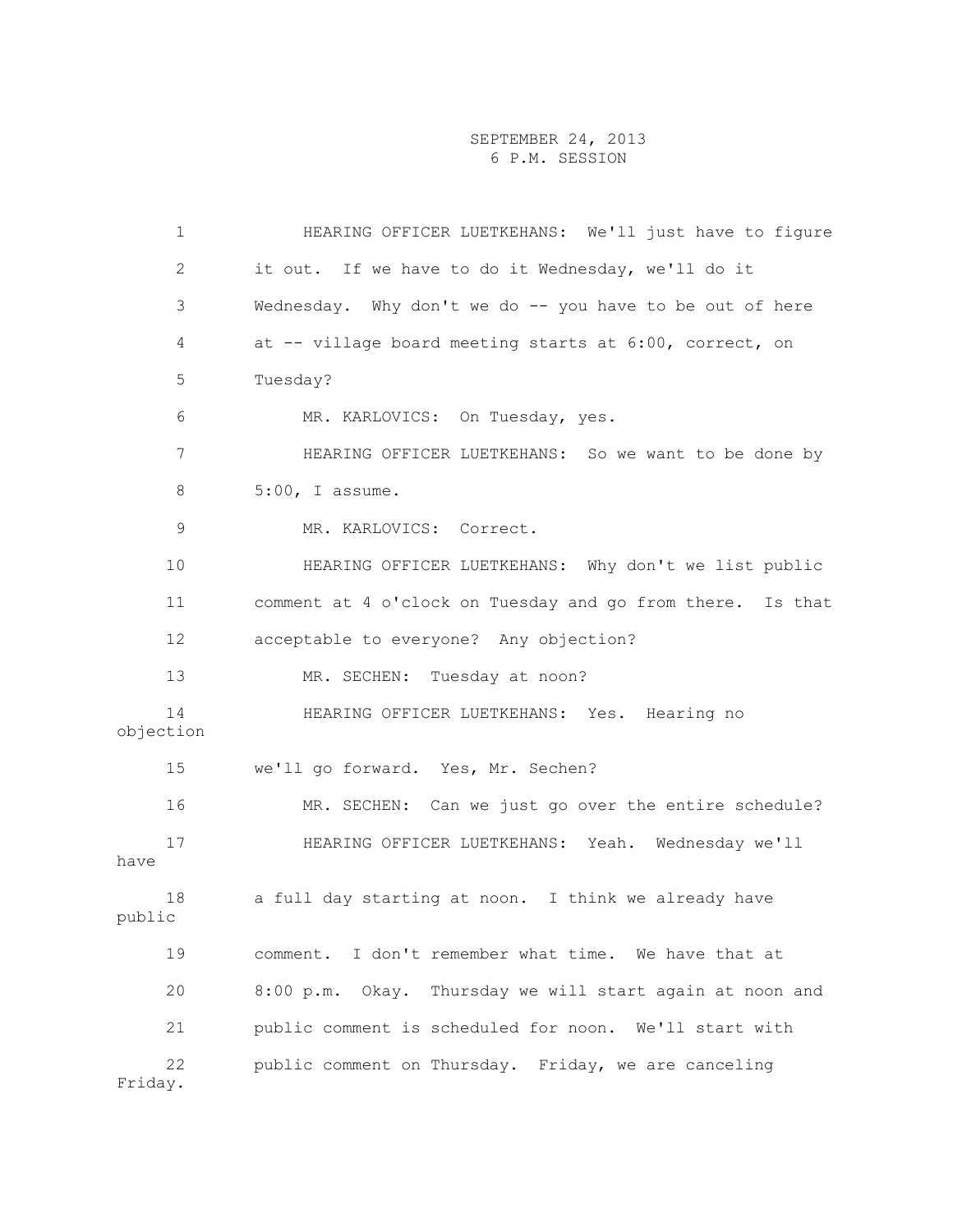23 There will be no hearing on Friday. So there will be no 24 hearing, no public comment. And then Monday we will start at

> McCORKLE LITIGATION SERVICES CHICAGO, ILLINOIS - (312) 263-0052

7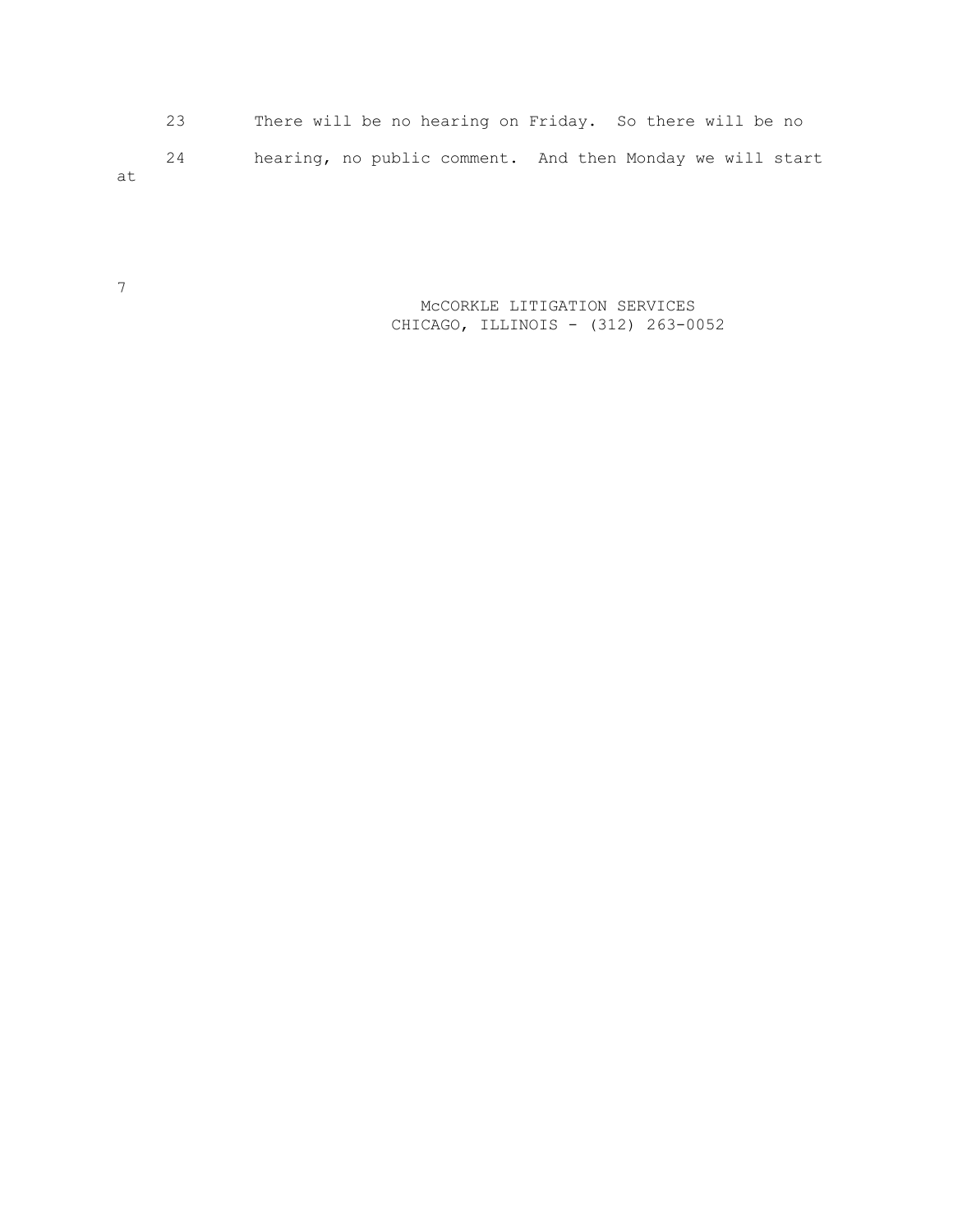|         | 1                | 3:00, and we'll have public comment starting at 7:00.<br>And |
|---------|------------------|--------------------------------------------------------------|
| be      | 2                | then Tuesday we will start at noon and public comment will   |
|         | 3                | at 4:00, and we'll finish up hopefully by 5:00. Hopefully    |
| noon.   | 4                | that will be the end. If not, we will go Wednesday at        |
|         | 5                | Mr. Karlovics?                                               |
| I'11    | 6                | MR. KARLOVICS: Hearing Officer, what I will do is            |
|         | 7                | prepare an amended agenda and send it to all parties.        |
|         | 8                | HEARING OFFICER LUETKEHANS: That's great. The other          |
|         | 9                | thing that everyone should know and maybe we should post it  |
|         | 10               | on the agenda if you can, Mr. Karlovics, is that while we    |
| for     | 11               | have a bunch of hearing dates, we have the room scheduled    |
|         | 12               | a bunch of dates, once we're done, we're done. We're not     |
|         | 13               | going to sit here and hold hearings for no apparent reason.  |
|         | 14               | Those dates were posted just so everybody could be aware of  |
| at      | 15               | what they may be if we had to keep going, but it's obvious   |
| hearing | 16               | this point we're going to finish well before those 15        |
|         | 17               | dates I think we originally had. That's because, honestly    |
|         | 18<br>reasonable | because the parties and the attorneys have been so           |
|         | 19               | in streamlining this, and I think we all appreciate it.      |
|         | 20               | So that being said, I don't think there's anything else.     |
|         | 21               | Mr. Helsten, Mr. Mueller, you want to put Mrs. or            |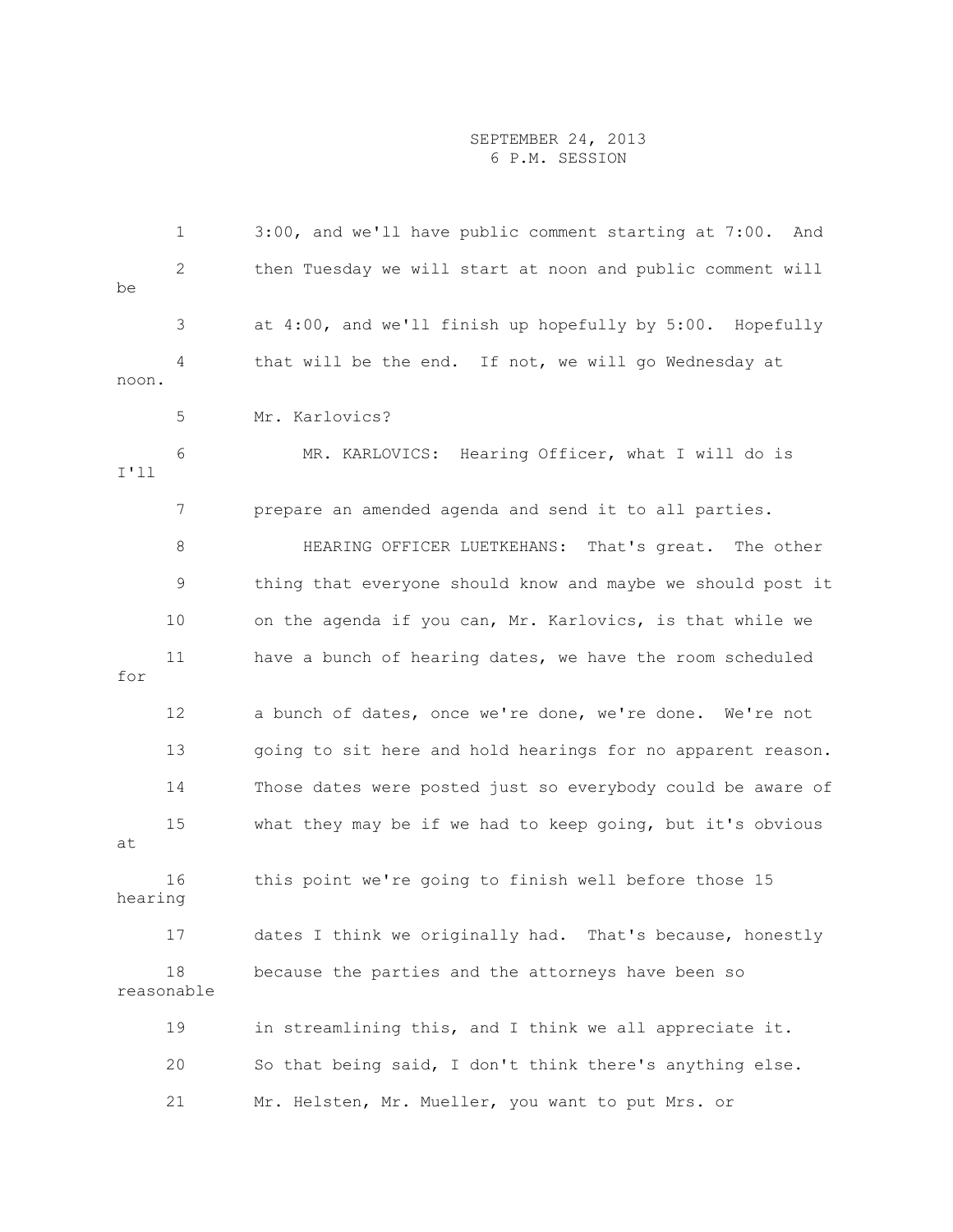22 Miss Seibert on the stand, please? 23 MR. HELSTEN: Mr. Hearing Officer, we would call 24 Miss Seibert to the stand.

8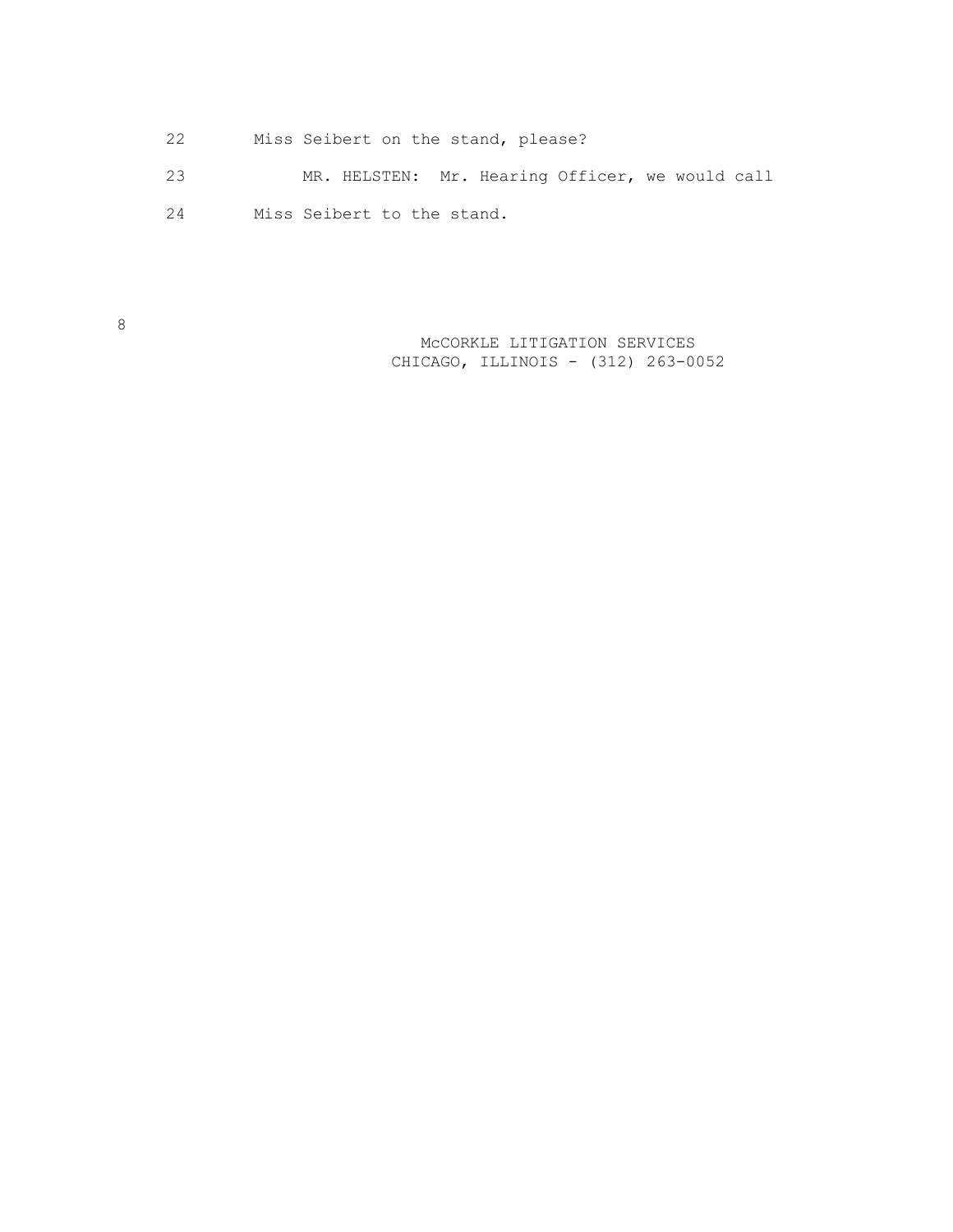| be    | 1                    | HEARING OFFICER LUETKEHANS: Ms. Seibert, you want to        |
|-------|----------------------|-------------------------------------------------------------|
|       | 2                    | sworn in, please.                                           |
|       | 3                    | (Witness sworn.)                                            |
|       | 4                    | CHRISTINA SEIBERT,                                          |
| was   | 5                    | called as a witness herein, having been first duly sworn,   |
|       | 6                    | examined and testified as follows:                          |
|       | 7                    | DIRECT EXAMINATION                                          |
|       | 8                    | BY MR. HELSTEN:                                             |
|       | 9                    | Could you state your name for the record, please?<br>Q.     |
|       | 10                   | Christina Seibert.<br>Α.                                    |
|       | 11                   | And what's your profession, Miss Seibert?<br>$Q_{\bullet}$  |
|       | 12<br>Environmental. | I'm a solid waste planner with Shaw<br>Α.                   |
|       | 13                   | Have you participated in the preparation of a<br>Q.         |
|       | 14                   | portion of the application which is the subject of this     |
|       | 15                   | public hearing?                                             |
|       | 16                   | Yes, I have. I prepared the report that's<br>Α.             |
|       | 17                   | contained in Section 1 which addresses the need for the     |
|       | $1\,8$               | facility.                                                   |
|       | 19                   | And have you prepared a PowerPoint presentation<br>Q.       |
| which | 20                   | that's based upon the Needs section of the application      |
|       | 21                   | you prepared and which you intend to testify as to tonight? |
|       | 22                   | Yes.<br>Α.                                                  |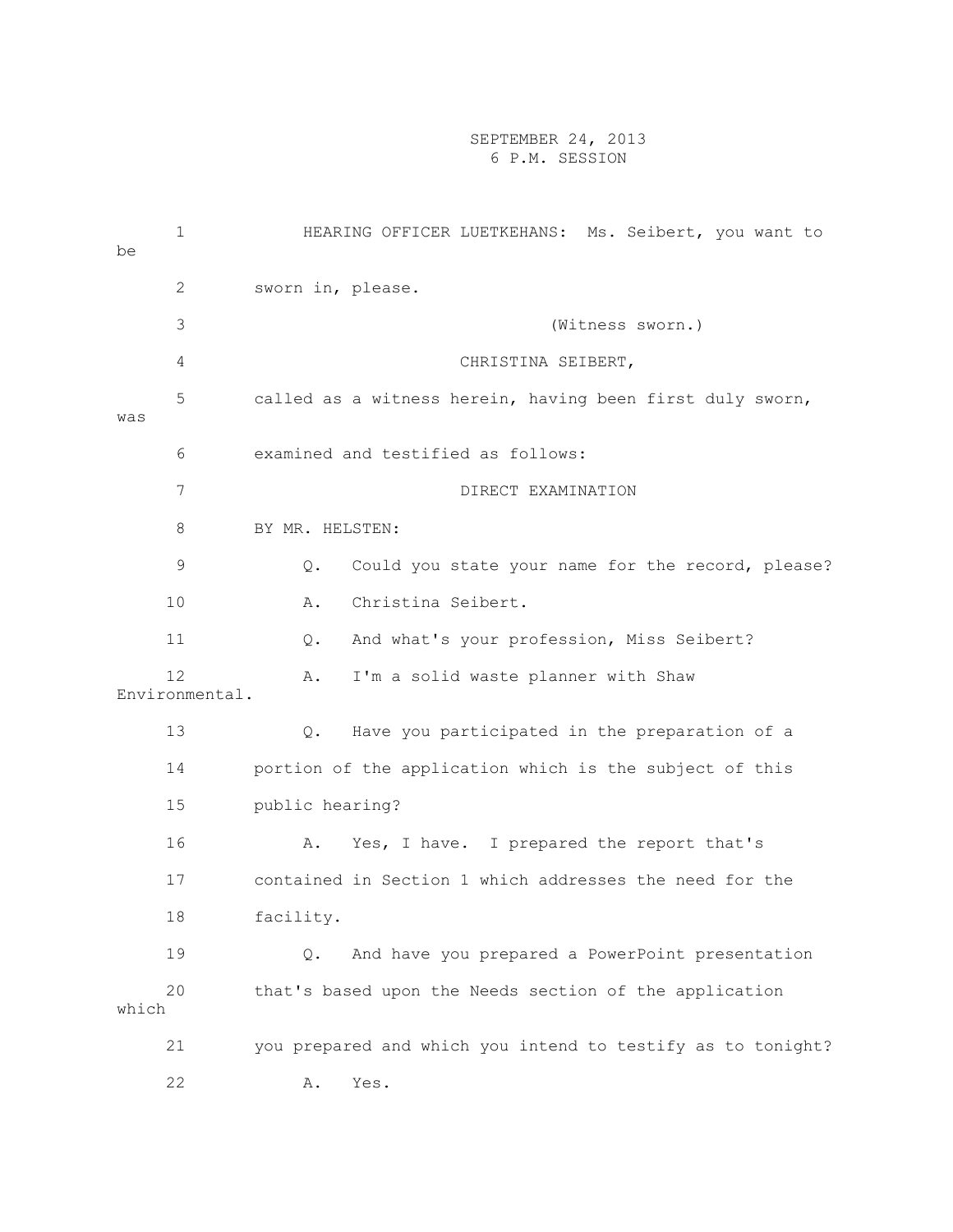23 MR. HELSTEN: Mr. Hearing Officer, we would ask for 24 leave as with the other witnesses for Miss Seibert to proceed

> McCORKLE LITIGATION SERVICES CHICAGO, ILLINOIS - (312) 263-0052

9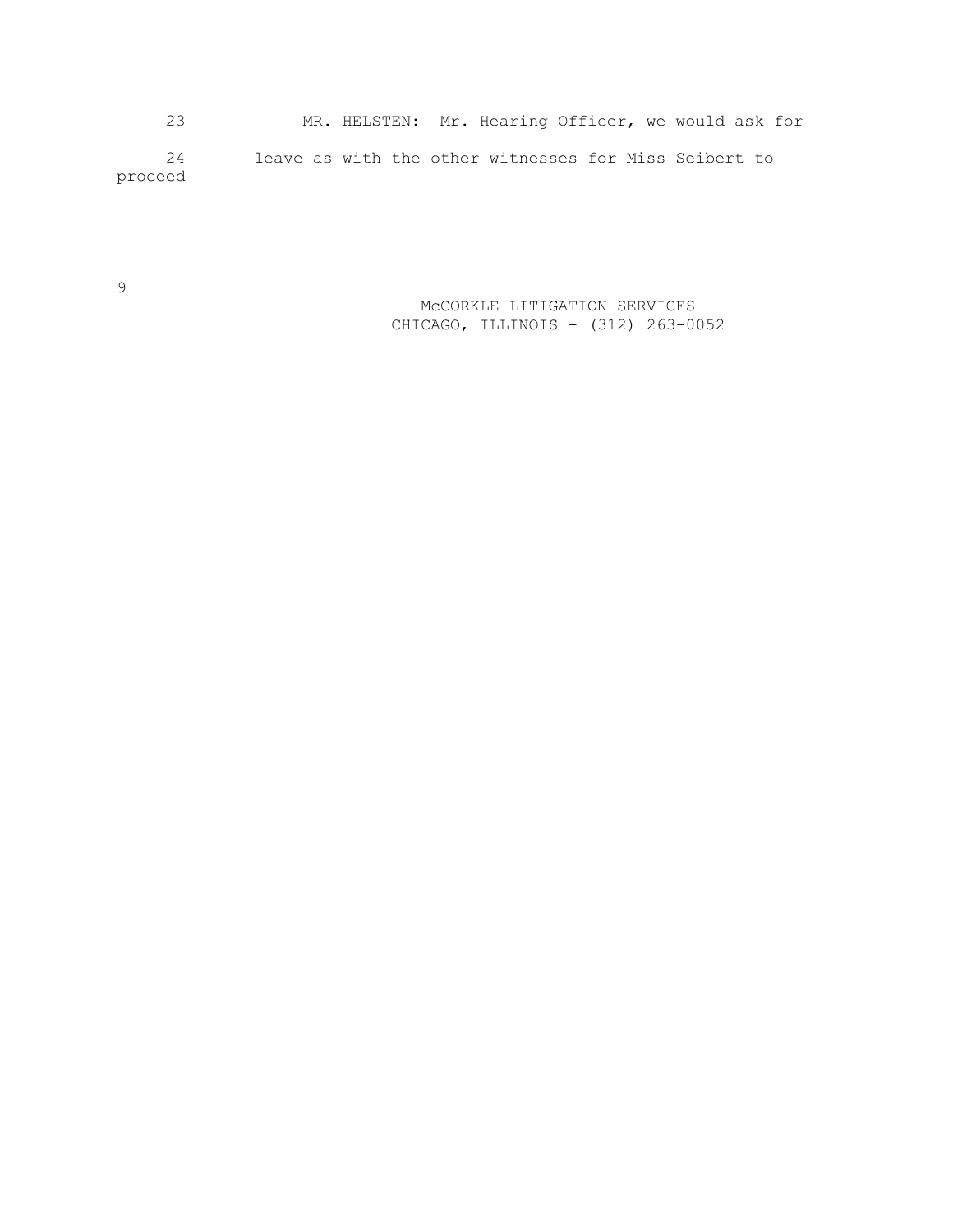1 in narrative form with her PowerPoint presentation. 2 HEARING OFFICER LUETKEHANS: Leave is granted. 3 MR. HELSTEN: Thank you. 4 BY MR. HELSTEN: 5 Q. Please proceed. 6 A. As I stated, I'm a solid waste planner with 7 Shaw Environmental. By education my background is in 8 environmental science. I have a Bachelor of Science Degree 9 in environmental science from the University of Iowa, and for 10 the last nearly 13 years I have worked with Shaw as a solid 11 waste planner. 12 During the course of those 13 years I have 13 either been the lead preparer or a contributor to the 14 development of 20 need assessments for different municipal 15 solid waste facilities including both landfills and transfer 16 stations. 17 I have provided expert witness testimony for 18 eight different siting proceedings and have also worked on 19 permit applications for more than ten transfer stations in 20 northern Illinois. 21 In addition to the siting and permitting work 22 that I have done I have experience with both private industry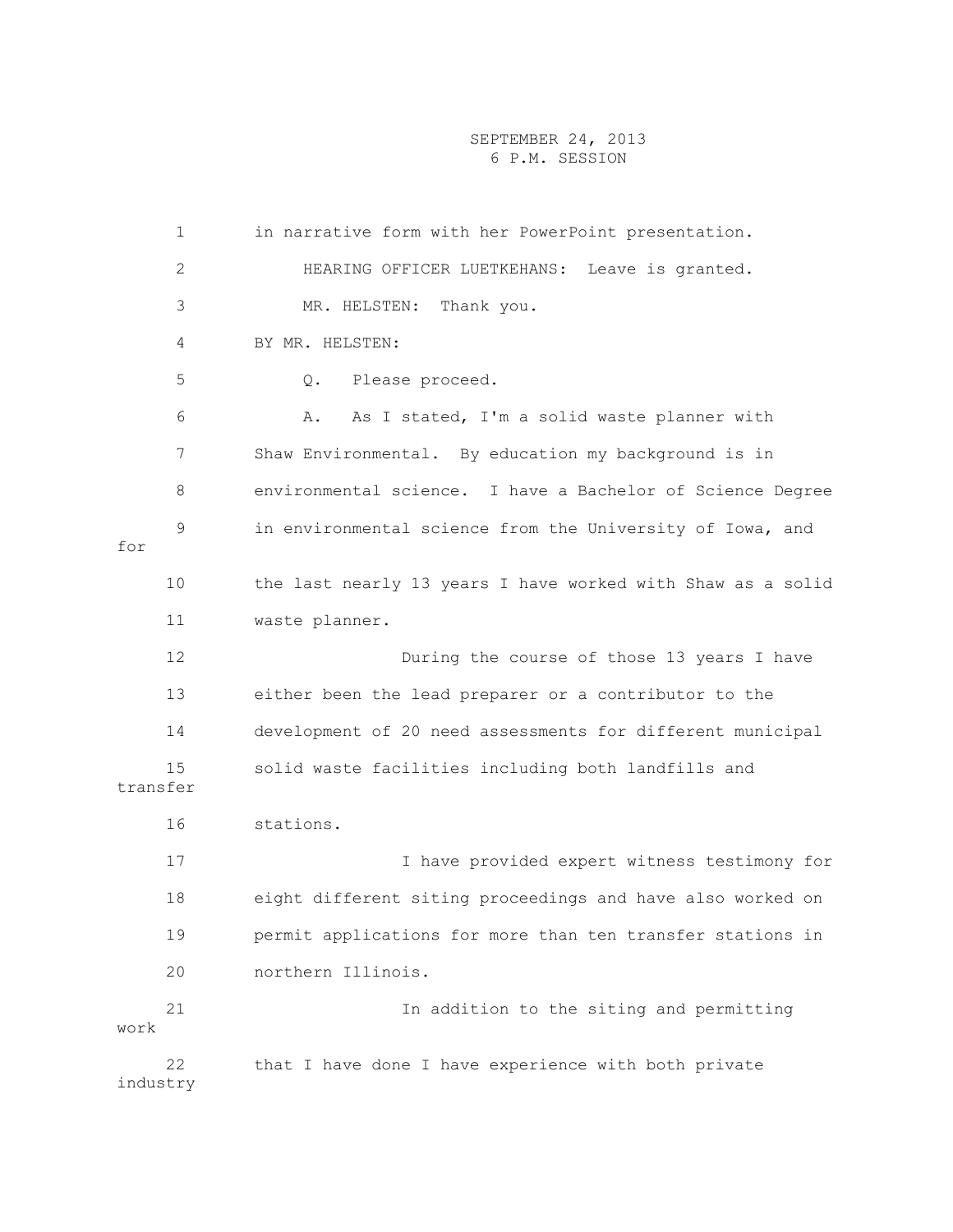23 and government clients on all types of solid waste planning.

24 For private industry I performed market assessments and

10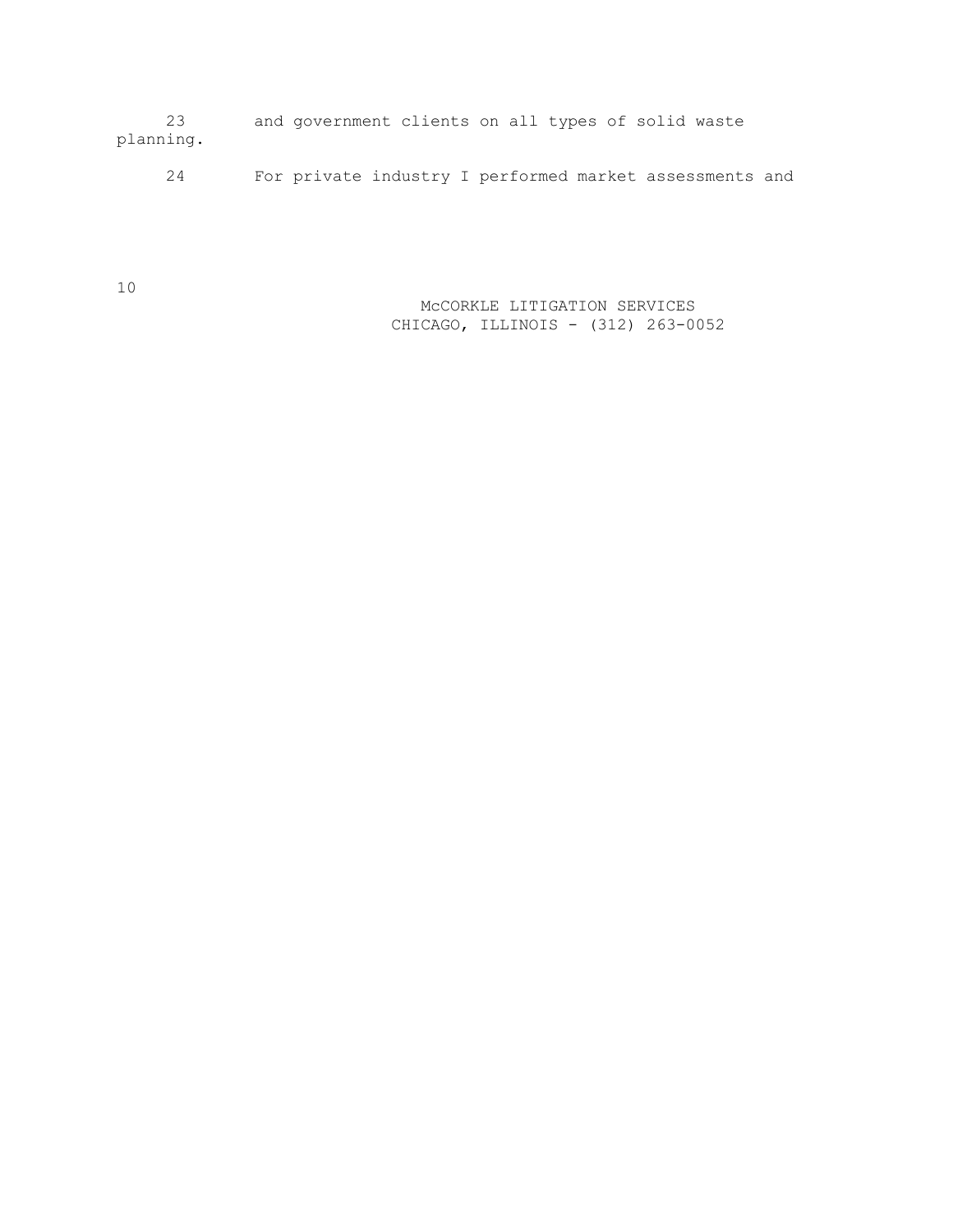| Оr   | $\mathbf 1$       | feasibility studies to support development of new markets  |
|------|-------------------|------------------------------------------------------------|
|      | 2                 | expansion within existing markets similar to the need      |
|      | 3                 | assessment I'll talk about here today as well as for other |
|      | 4                 | types of solid waste programs, recycling programs.         |
|      | 5                 | For government clients we do solid waste                   |
|      | 6                 | planning, developing comprehensive solid waste plans that  |
|      | 7                 | look at the ways that basis management within a certain    |
|      | 8                 | jurisdiction typically on behalf of a county but sometimes |
| ways | 9                 | for cities and quantify the amount of waste, look at the   |
|      | 10                | that they have been handled, how much is being landfilled, |
|      | 11                | how much is being recycled, how much is being composted,   |
| and  |                   |                                                            |
|      | 12                | we look at the facilities that were relied on for those    |
|      | 13                | different jurisdictions and help to provide technical      |
|      | 14                | information for the government client to develop policy    |
|      | 15<br>management. | recommendations for the future of its solid waste          |
|      | 16                | Miss Seibert, can you expound on that point a<br>Q.        |
|      | 17                | little more and tell me what government clients you have   |
|      | 18                | worked for and specifically what you've done.              |
|      | 19                | Within Illinois specific government clients that<br>Α.     |
| West | 20                | I've worked for include DuPage County, Lake County, the    |
| SO   | 21                | Cook County Solid Waste Agency which is the western 35 or  |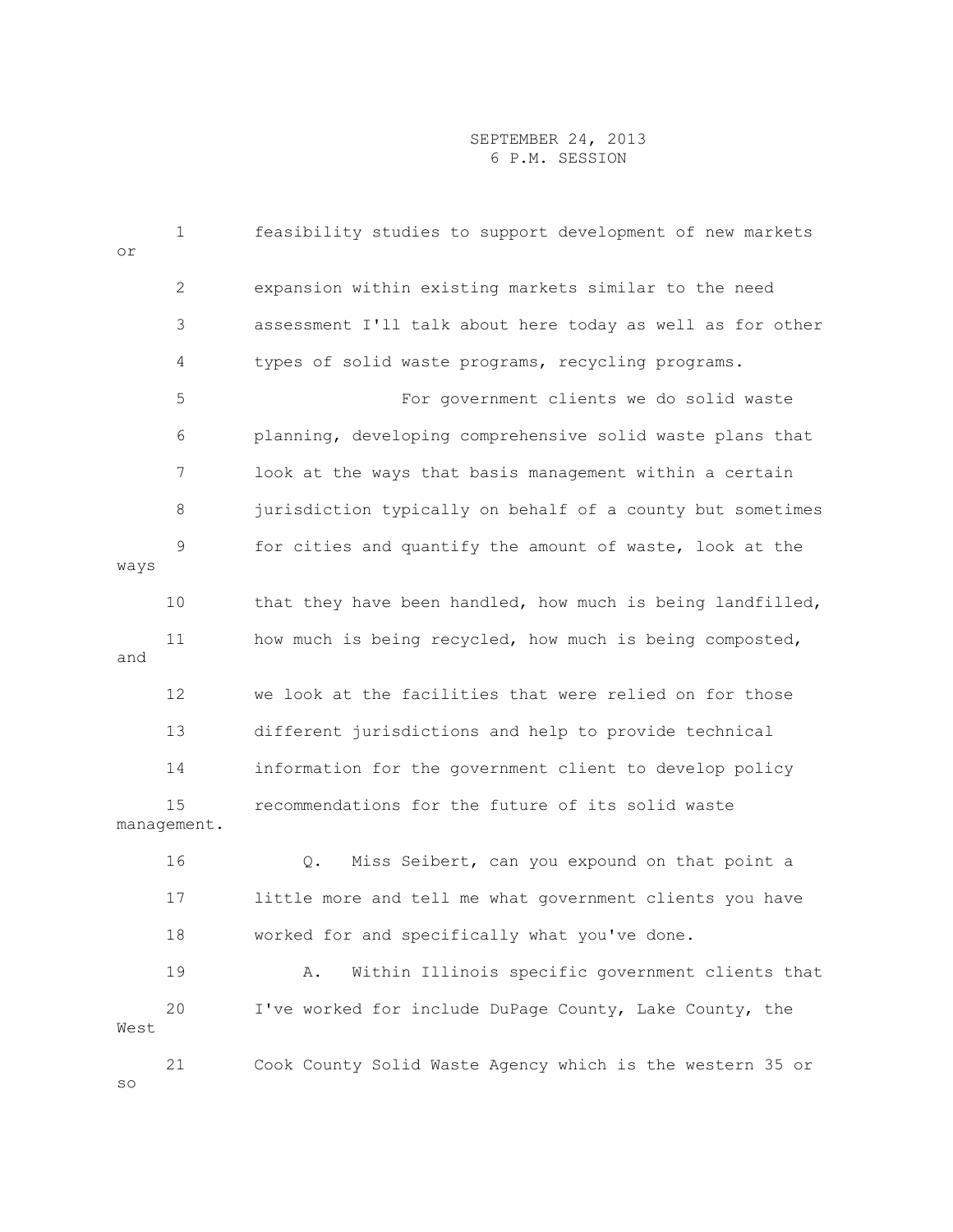22 communities outside of Chicago, the Solid Waste Agency of 23 Northern Cook County which is the 23 communities in northern 24 Cook County, LaSalle County, probably several others that I'm

11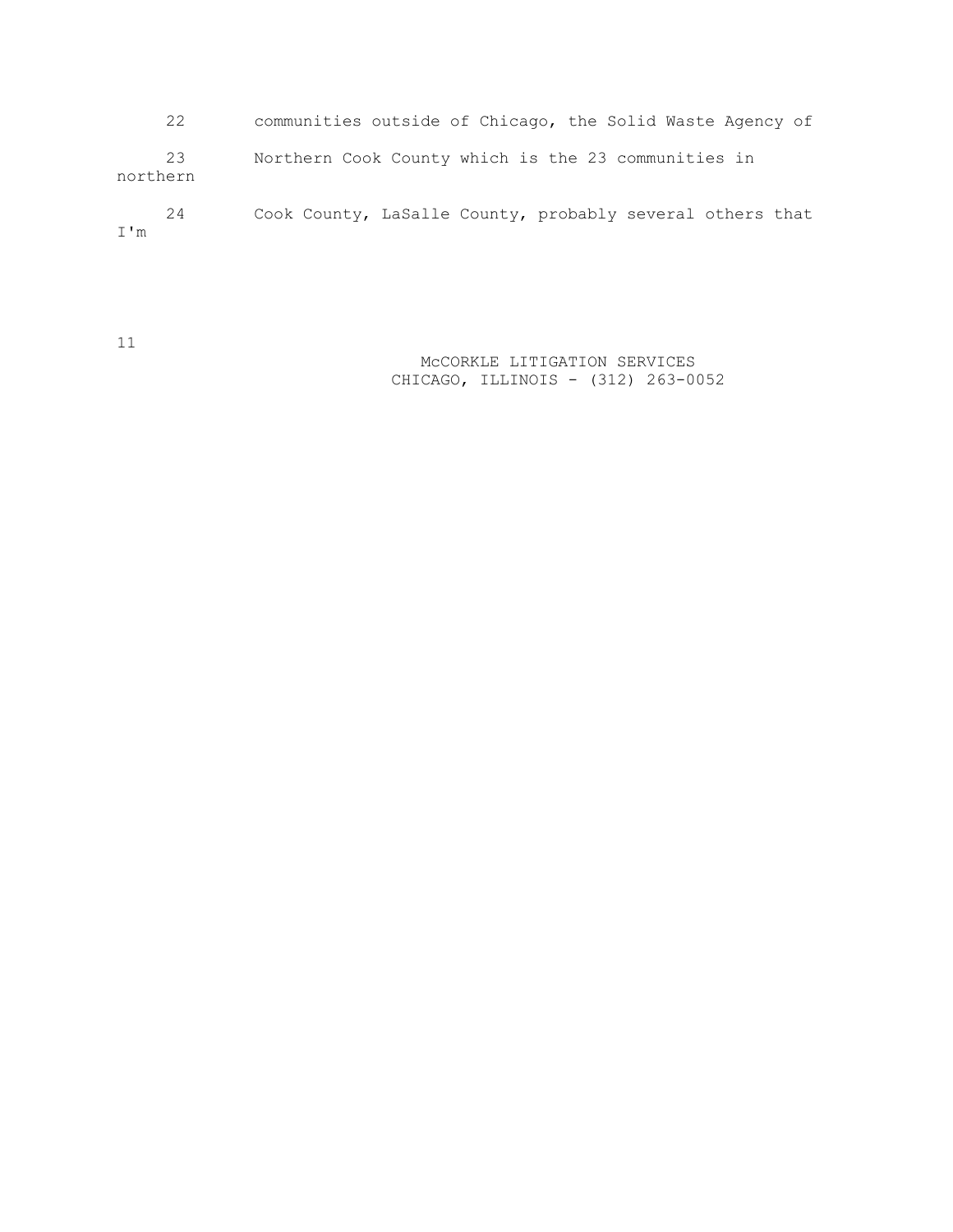| city  | $\mathbf{1}$ | forgetting. And then also nationally I've done work for     |
|-------|--------------|-------------------------------------------------------------|
|       | 2            | and county clients. That would be in California, in Texas,  |
| solid | 3            | in Florida. I've done work in Ohio and understand the       |
|       | 4            | waste practices that are in place and in those different    |
|       | 5            | areas of the country as well.                               |
|       | 6            | Thank you. Please proceed.<br>Q.                            |
|       | 7            | In addition, I've done work with Solid Waste<br>Α.          |
|       | 8            | Association of North America. It's an international         |
|       | 9            | professional organization that represents both public and   |
| well  | 10           | private sector waste professionals, and SWANA has a very    |
|       | 11           | respected training program that it has developed over the   |
|       | 12           | course of several years that is offered to both members and |
|       | 13           | nonmembers.                                                 |
|       | 14           | Most recently I assisted in the updating of                 |
|       | 15           | their Transfer Station Management course and then was the   |
|       | 16           | lead author on the Managing and Integrating Solid Waste     |
| SWANA | 17           | Management Systems course and have been faculty now for     |
|       | 18           | for the last year for that course.                          |
| also  | 19           | So you have authored programs and courses and<br>Q.         |
|       | 20           | presented courses as well?                                  |
|       | 21           | Α.<br>Yes, I have.                                          |
|       | 22           | Thank you.<br>Q.                                            |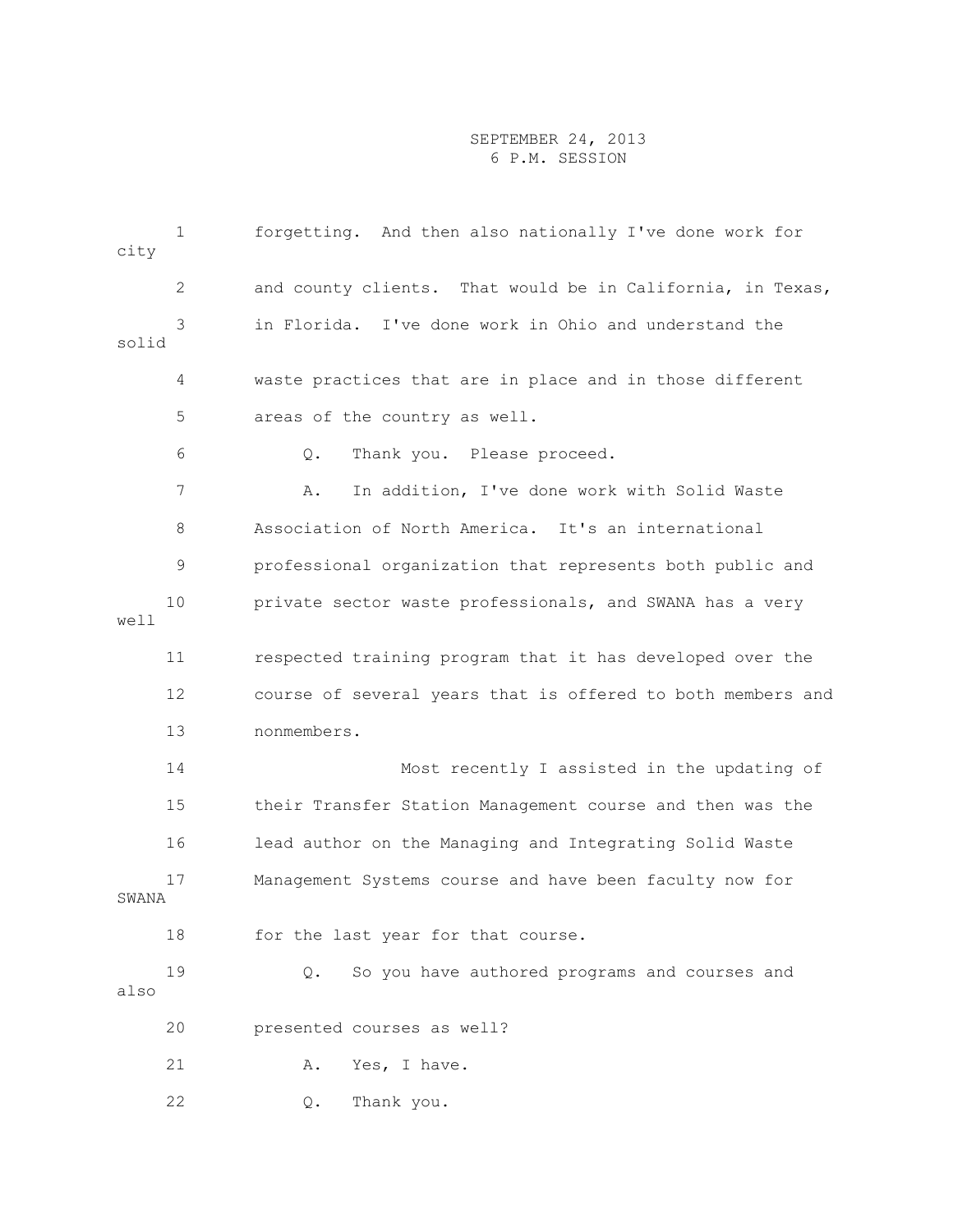23 A. In addition to those training presentations with 24 both the private sector and public sector clients that I work

> McCORKLE LITIGATION SERVICES CHICAGO, ILLINOIS - (312) 263-0052

12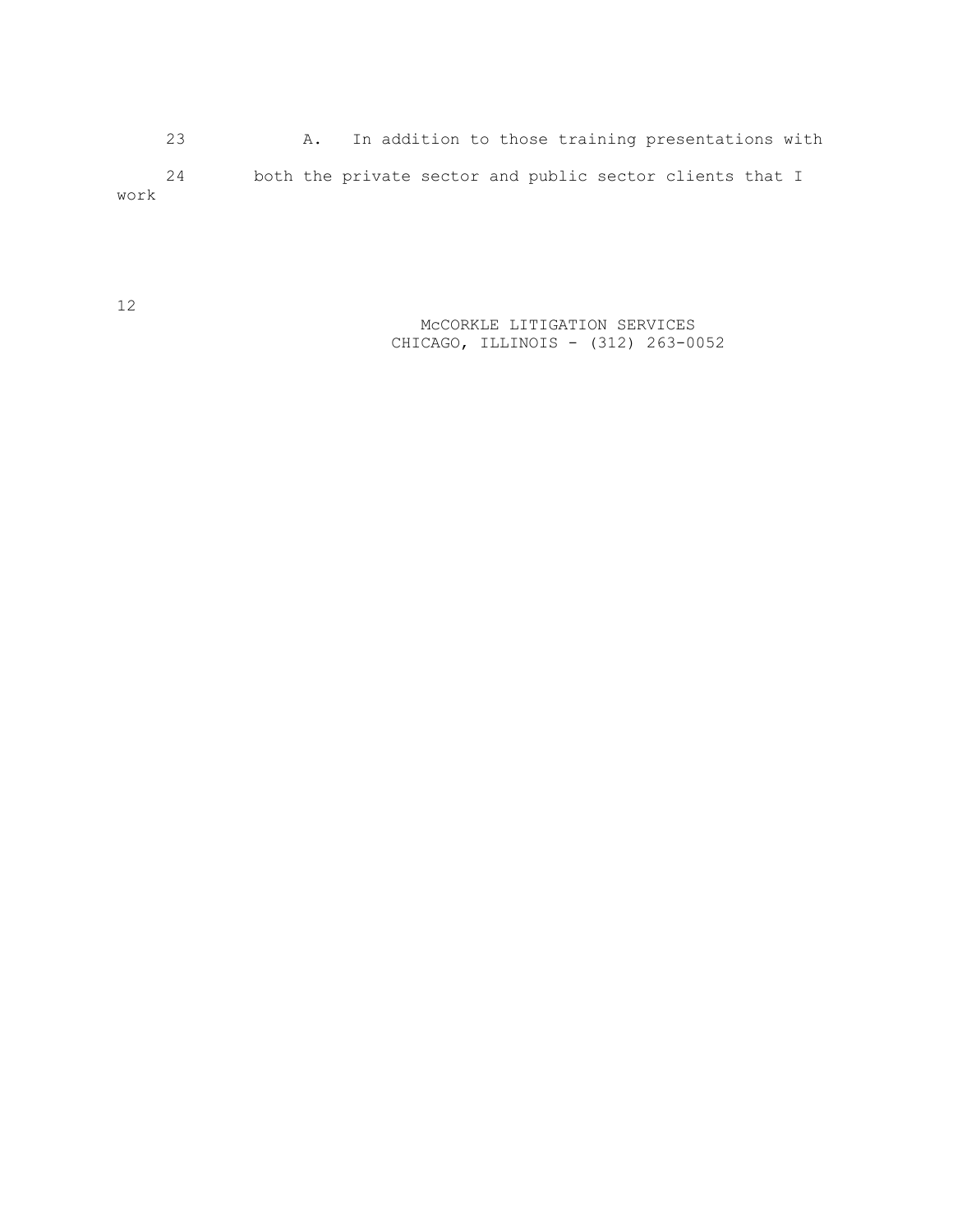| advisory | $\mathbf{1}$ | with I do public meeting facilitations. I work with         |
|----------|--------------|-------------------------------------------------------------|
|          | 2            | committees to build consensus on solid waste plans and on   |
| the      | 3            | future solid waste activities and provide information to    |
|          | 4            | public regarding those plans. I'm a member of the Solid     |
|          | 5            | Waste Association of North America, and I served on our     |
|          | 6            | Illinois Chapter Board since 2005.                          |
|          | 7            | As I indicated, I prepared the report that's                |
|          | 8            | in Section 1 of the application. This is a report that's    |
|          | 9            | developed to address the statutory criteria that states the |
|          | 10           | facility is necessary to accommodate the waste needs of the |
|          | 11           | area it is intended to serve.                               |
|          | 12           | I'll give you a brief overview of what I'll                 |
|          | 13           | talk about for the next 45 minutes or so. The criteria      |
|          | 14           | references the area that is intended to be served. We       |
|          | 15           | typically refer to this as the service area. So we'll talk  |
|          | 16           | about what that service area is. We next look at how waste  |
|          | 17           | has been managed particularly in the service area and what  |
|          | 18           | the plans are for the future management of waste.           |
| opinion? | 19           | Why is that important for purposes of your<br>Q.            |
|          | 20           | It's important because the local county here has<br>Α.      |
|          | 21           | taken a very active role over the last 20-plus years in     |
| are      | 22           | assessing what facilities are available, what facilities    |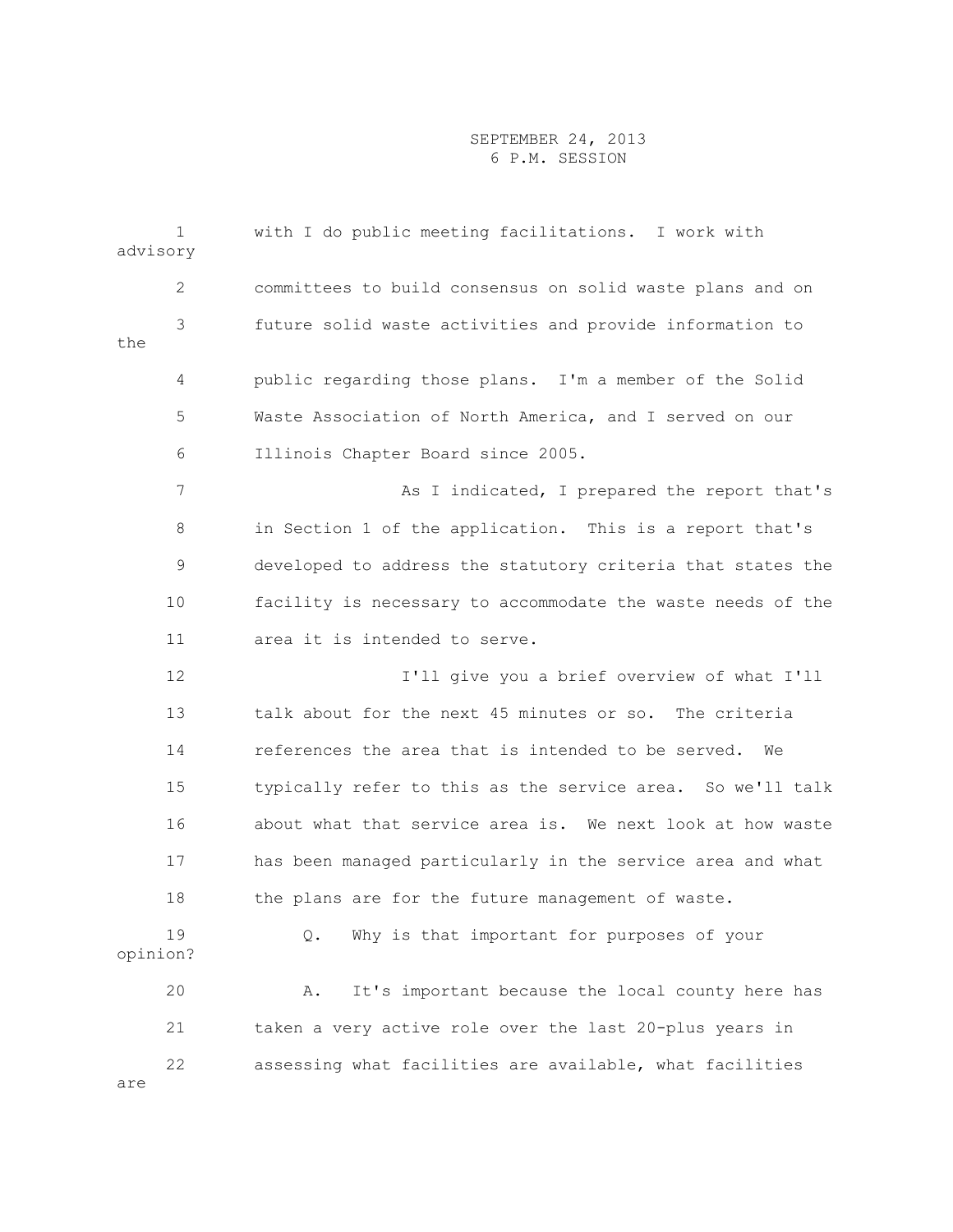23 handling its waste and what its needs are and has taken time

24 through extensive public involvement processes to determine

13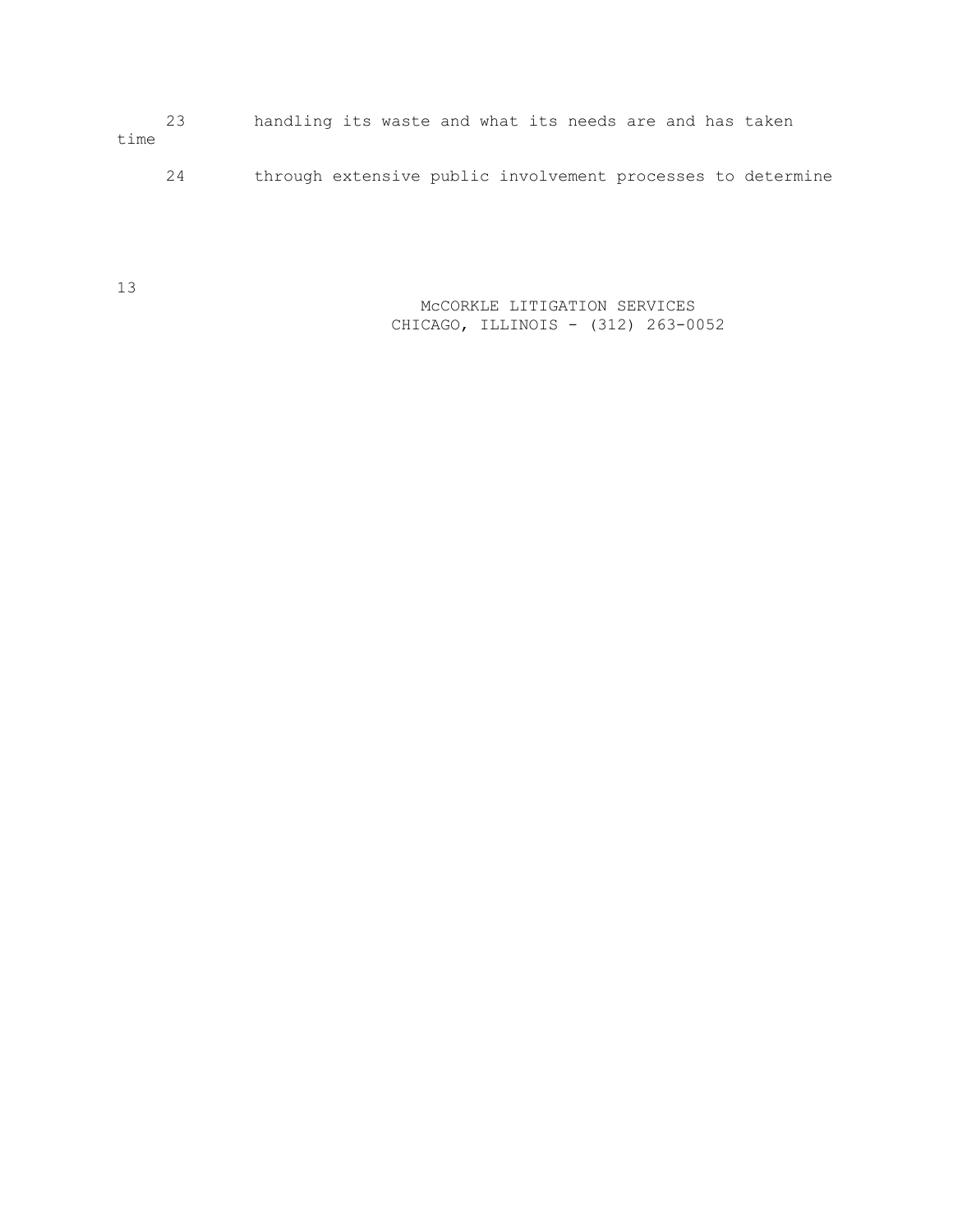1 what those future policies will be. So by looking at those 2 historical and current trends we're able to understand the 3 local area and address the specific needs as it relates to 4 managing waste within this region. 5 Q. Thank you. Please proceed. 6 A. Based on the waste trends within the service area 7 and what that specific service area is we next look at the 8 quantity of the waste that are going to require disposal 9 currently and as well in the future based on some projections 10 that we rely on, population projections and projections of 11 waste quantities. 12 Q. So you're looking at -- you're calculating waste 13 generated that needs to be disposed of? 14 A. We calculate waste disposal. Waste generation 15 really refers to everything that is created to be managed 16 which includes the waste that's disposed, plus waste that's 17 recycled and composted or diverted through any other type of 18 handling. Because this is a municipal waste transfer station 19 that requires siting because of the waste being handled we 20 look primarily at those disposal quantities which is a subset 21 of the generation.

22 We next looked at what's available to the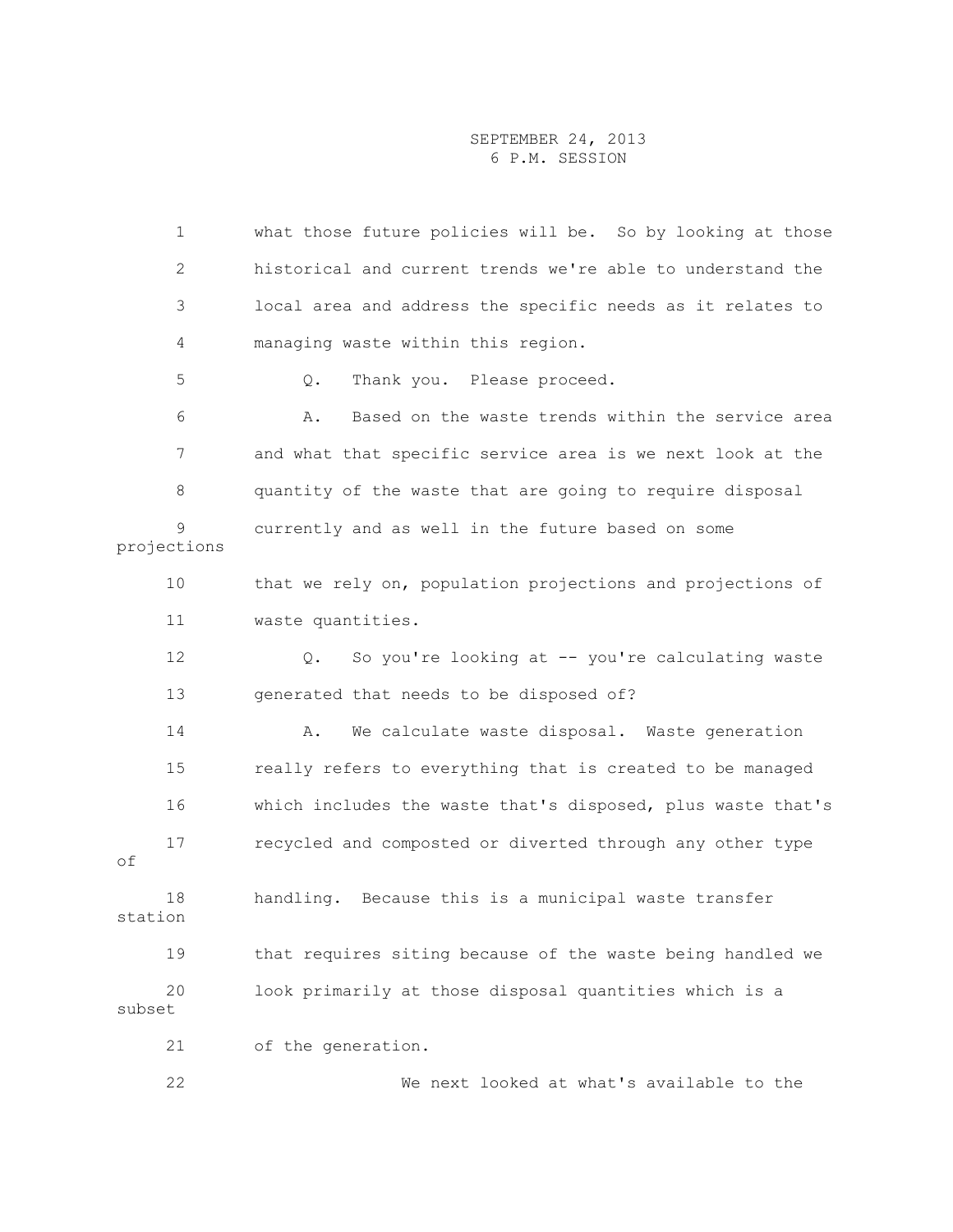23 service area and considered economic factors that also impact 24 the needs of this region because transfer stations are

really

14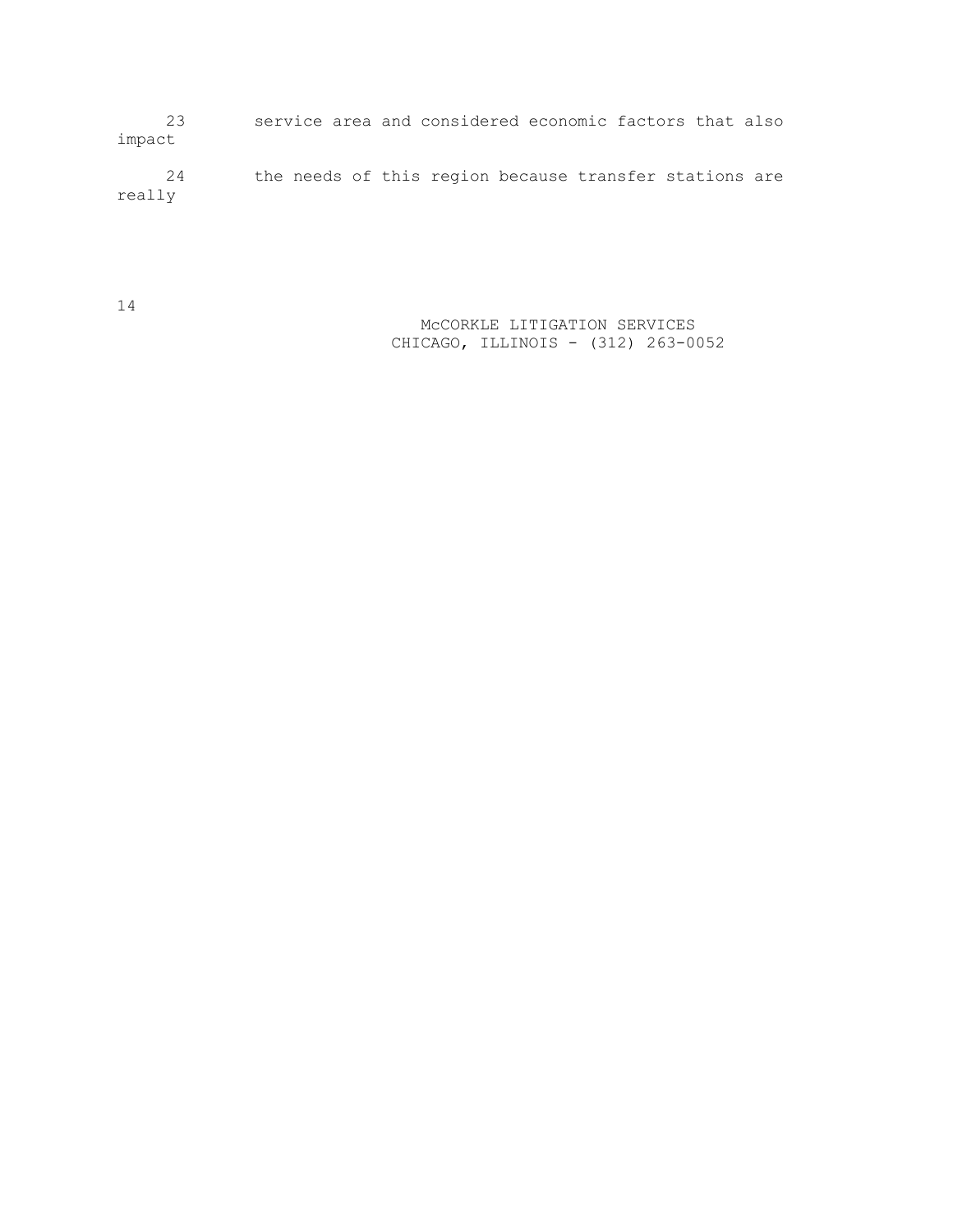| disposal  | $\mathbf{1}$   | a facility of convenience. They're not a permanent           |
|-----------|----------------|--------------------------------------------------------------|
| as        | $\overline{2}$ | site. So you still need some permanent disposal facility     |
|           | 3              | part of your transfer system.                                |
| Moose     | 4              | You've heard reference already from Mr.                      |
| That      | 5              | that our service area for this facility is Lake County.      |
|           | 6              | service area was defined by Groot as the applicant, and it   |
|           | 7              | represents the area that they intend to receive waste from   |
|           | 8              | and that they intend to serve with this facility.            |
| landfill- | 9              | Lake County has historically been a                          |
|           | 10             | based system. You have two county landfills that are         |
|           | 11             | operating currently. Those landfills have been the only      |
|           | 12             | landfills within the county for at least the last 15 years,  |
|           | 13             | and in addition to those two in-county landfills, the Zion   |
|           | 14             | Landfill and the Countryside Landfill, a portion of the      |
| in        | 15             | county's waste has also gone to the Pheasant Run Landfill    |
|           | 16             | Wisconsin historically. Those three facilities really        |
| County.   | 17             | represent local type solid waste facilities for Lake         |
|           | 18             | They receive the majority of Lake County's waste by direct   |
|           | 19             | So the trucks that are picking up the waste at your<br>haul. |
|           | 20             | house or at your business are driving directly to those      |
|           | 21             | landfill sites.                                              |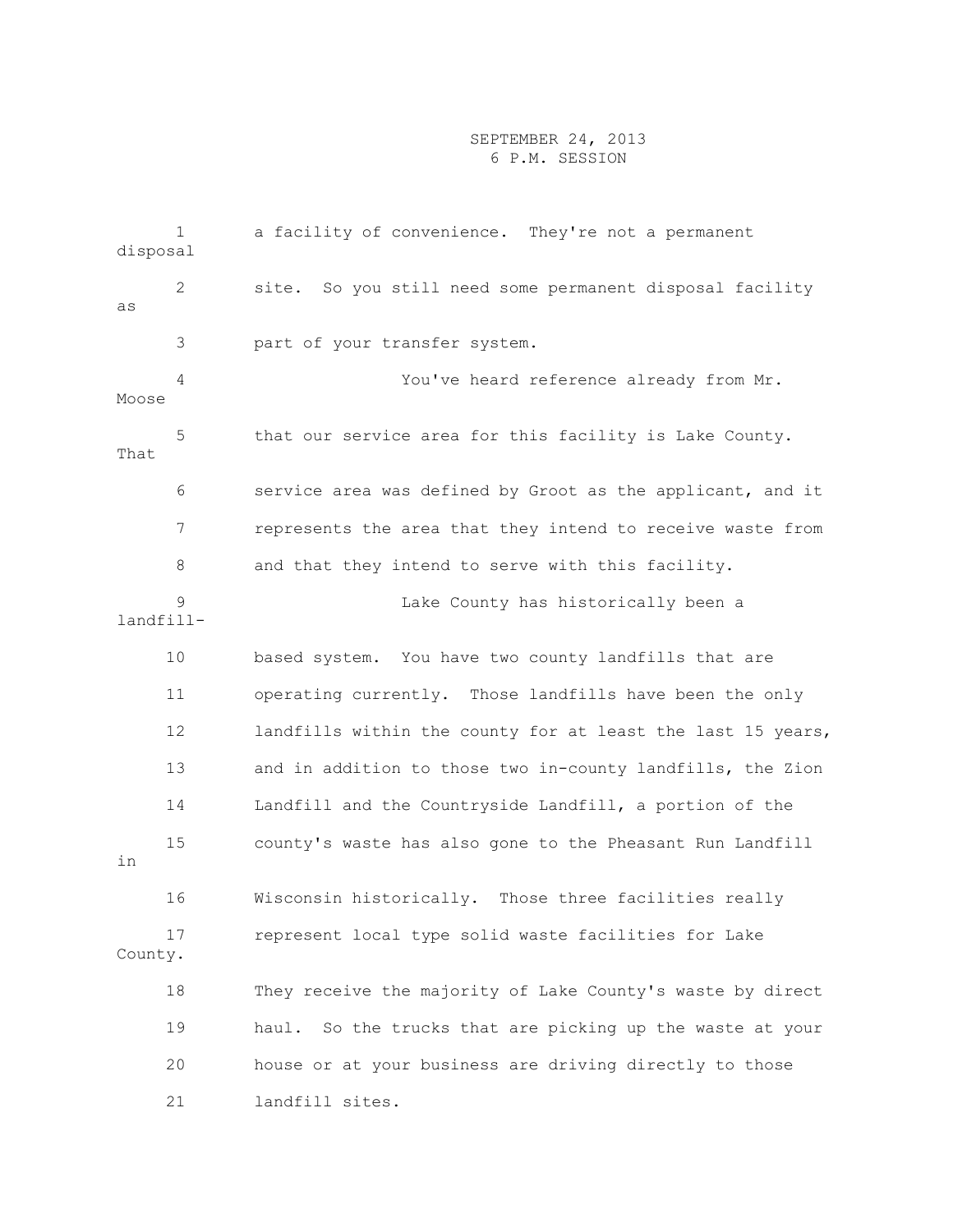| 22<br>that     | The difference with a transfer station is                   |
|----------------|-------------------------------------------------------------|
| 23<br>transfer | when the waste is collected it will be taken to the         |
| 24             | station before being transfer hauled in a larger vehicle to |

15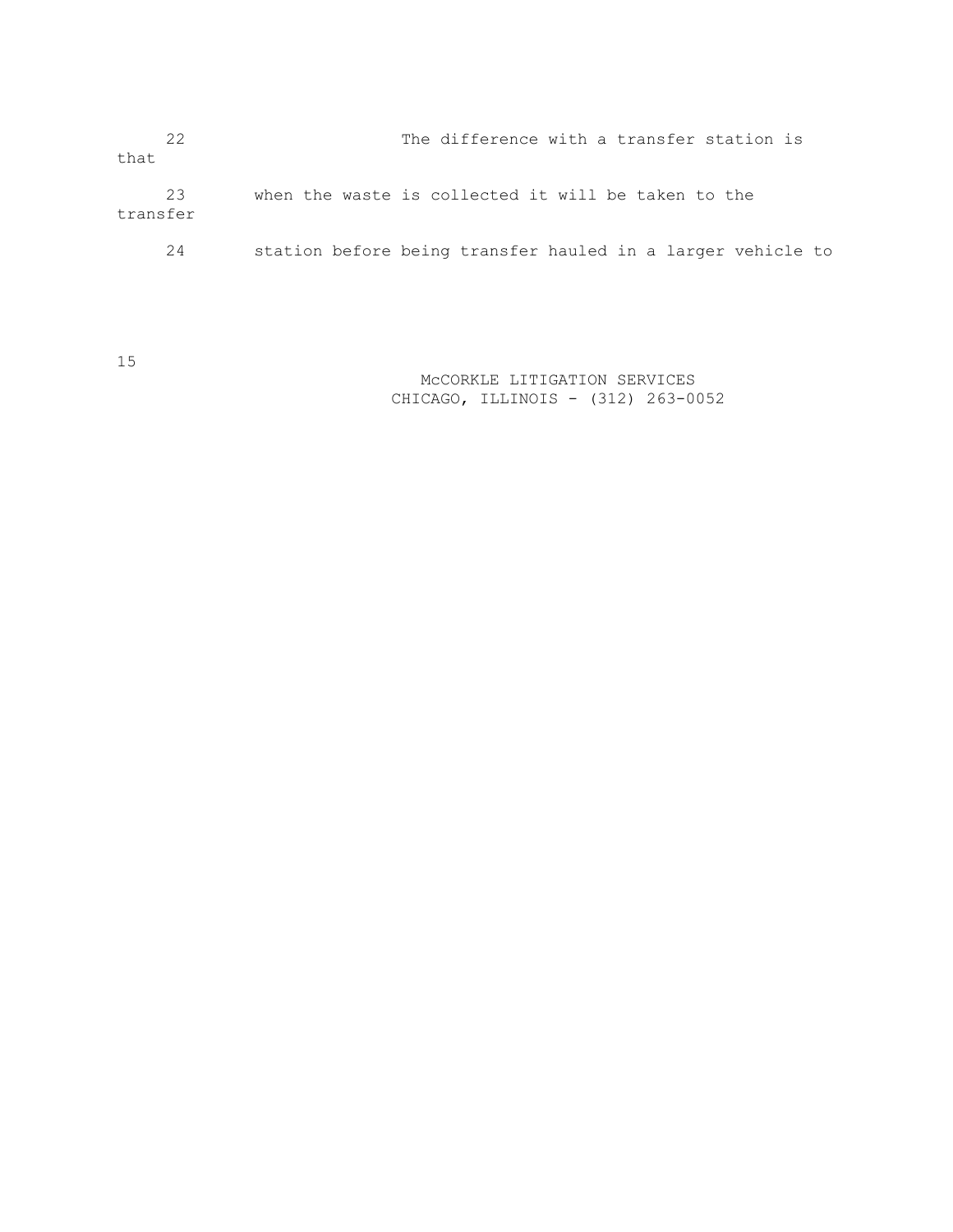|           | $\mathbf 1$ | those disposal sites.                                         |
|-----------|-------------|---------------------------------------------------------------|
| has       | 2           | Those historical landfills that the county                    |
|           | 3           | relied on for 15-plus years are all located within 22 miles   |
|           | 4           | of what we refer to as our waste centroid. Our waste          |
| to        | 5           | centroid is the position within the county that if we were    |
|           | 6           | spread all of the county's waste across the county in         |
|           | 7           | proportion to the population density, that we would see       |
|           | 8           | that's the balancing point. So it's not at the geographic     |
| waste     | 9           | center, but it's that average point where we would see        |
|           | 10          | being generated. That's about 7 miles from the proposed       |
|           | 11          | transfer station. So it's very close to where the majority    |
|           | 12          | of waste or the average waste is being generated within the   |
| to        | 13          | county. By comparison the landfills have been located up      |
|           | 14          | 22 miles from that centroid point.                            |
|           | 15          | The other thing I want to point out on this                   |
| here      | 16          | slide -- I'm referring to Slide 6 -- our service area is      |
| operating |             | shaded in this light blue, and our open landfills,            |
|           | 18          | landfills are shown with blue squares. It's the Zion          |
|           | 19          | Landfill, the Countryside Landfill and the Pheasant Run       |
|           | 20          | There's also one additional open landfill that's<br>Landfill. |
|           | 21          | shown here in Cook County.<br>That's the River Bend Prairie   |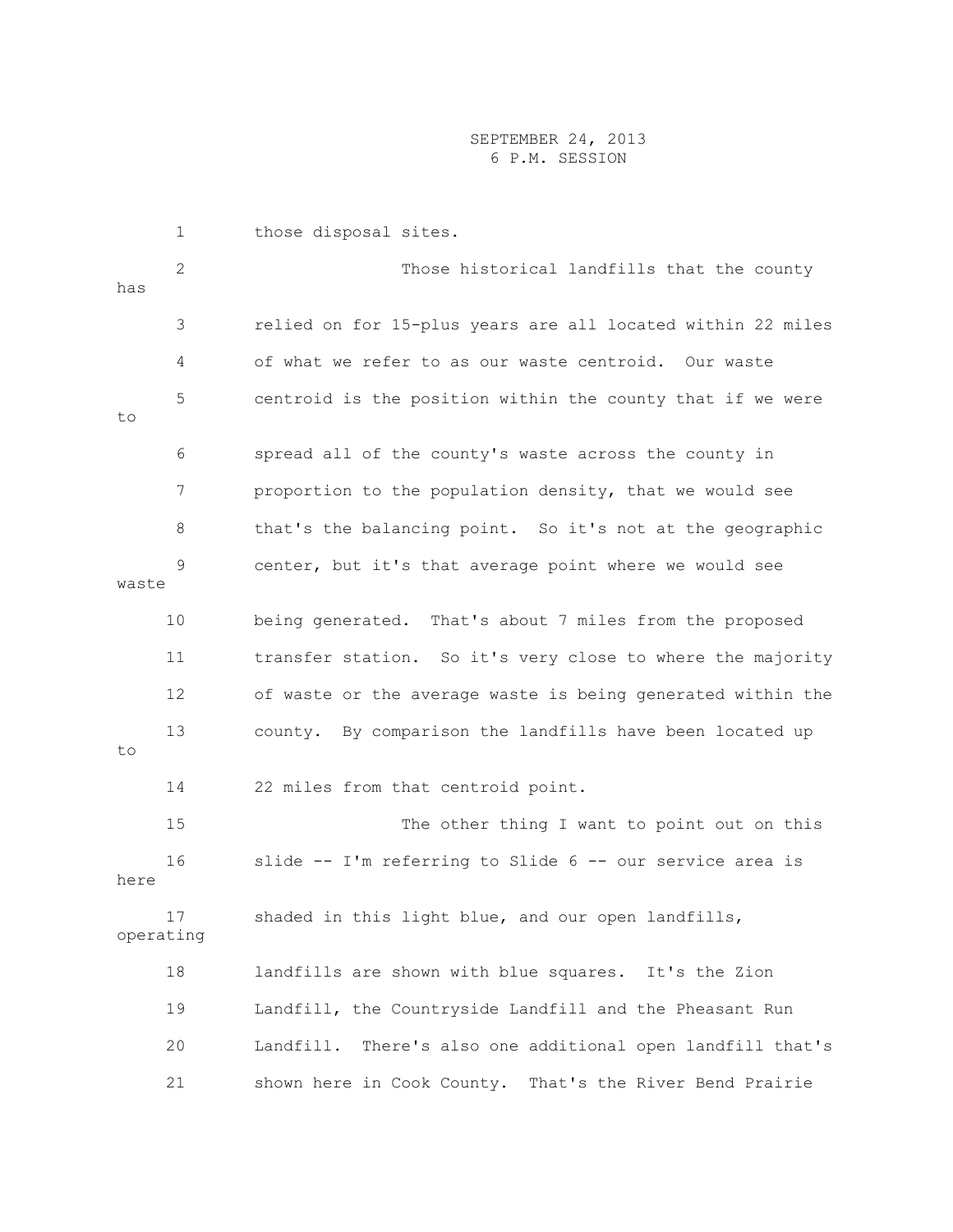| 22 | Landfill. That is not serving Lake County. It's quite a     |
|----|-------------------------------------------------------------|
| 23 | distance away and on the other side of the City of Chicago. |
| 24 | But what we also show on this map is Kane                   |

 McCORKLE LITIGATION SERVICES CHICAGO, ILLINOIS - (312) 263-0052

16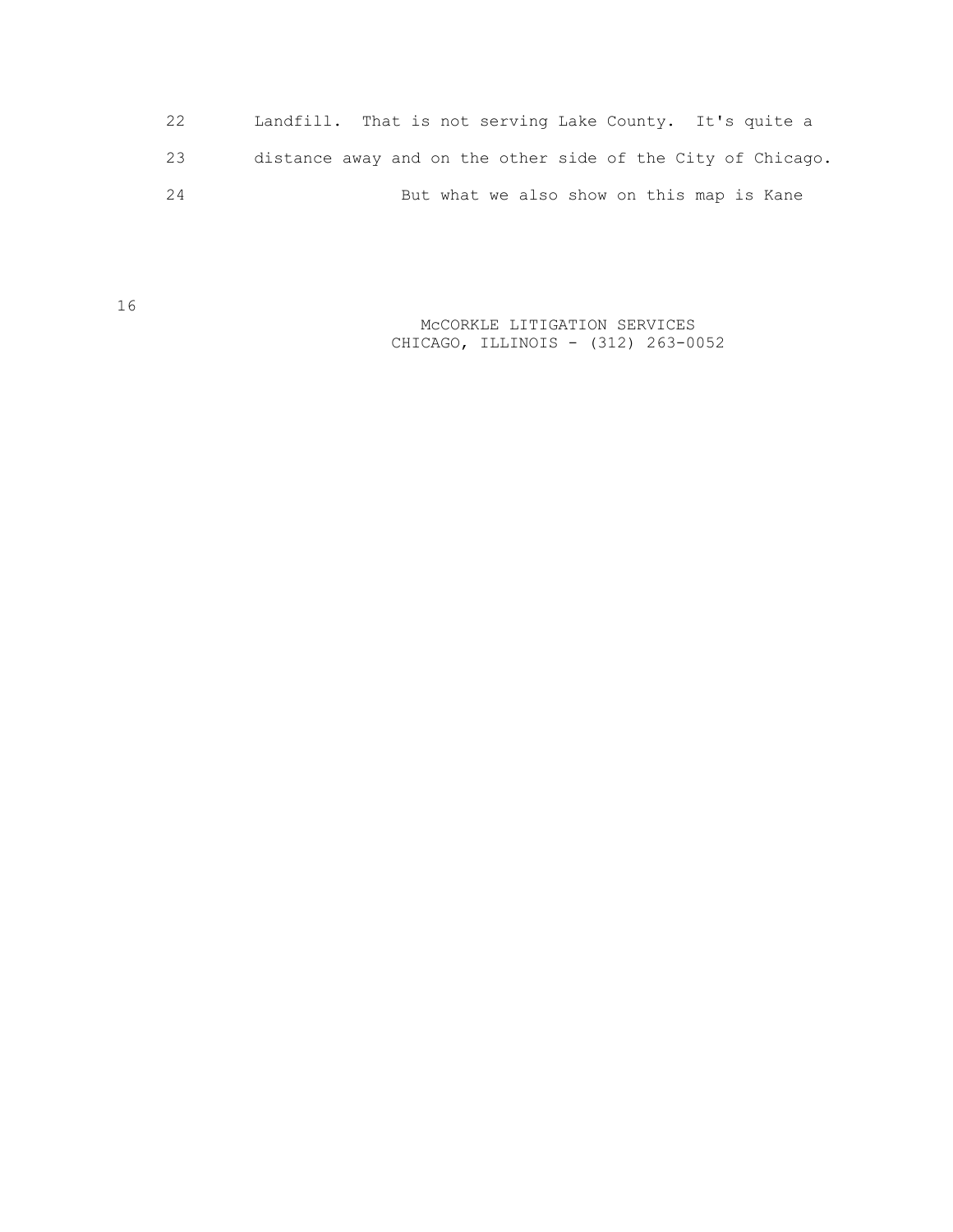| 1<br>and          | County, DuPage County and then the whole of Cook County,       |  |  |  |  |  |  |  |  |
|-------------------|----------------------------------------------------------------|--|--|--|--|--|--|--|--|
| 2                 | you see these green triangles that represent closed            |  |  |  |  |  |  |  |  |
| 3                 | landfills.                                                     |  |  |  |  |  |  |  |  |
| 4                 | Why is that significant?<br>$Q$ .                              |  |  |  |  |  |  |  |  |
| 5                 | Well, it's significant because we see the same<br>Α.           |  |  |  |  |  |  |  |  |
| 6                 | trend that we are expecting to see in Lake County that         |  |  |  |  |  |  |  |  |
| 7                 | counties that historically depended on in-county landfills     |  |  |  |  |  |  |  |  |
| 8                 | have seen those landfills close, and they have had to make     |  |  |  |  |  |  |  |  |
| 9                 | decisions about how they're going to manage their waste.       |  |  |  |  |  |  |  |  |
| 10                | And, as we'll talk about in a couple of slides, they have      |  |  |  |  |  |  |  |  |
| 11                | developed transfer stations. What we're proposing here is      |  |  |  |  |  |  |  |  |
| 12<br>managing    | consistent with what we have seen as the standard of           |  |  |  |  |  |  |  |  |
| 13                | waste within the region.                                       |  |  |  |  |  |  |  |  |
| 14                | $\circ$ .<br>So this is a trend that has evolved in this area, |  |  |  |  |  |  |  |  |
| 15                | in the Chicago metro area over time, correct?                  |  |  |  |  |  |  |  |  |
| 16                | Α.<br>Yes. And Cook County has really been the leader          |  |  |  |  |  |  |  |  |
| 17<br>operating   | for that. Cook County at one point had 15 or more              |  |  |  |  |  |  |  |  |
| 18<br>at          | landfills as well as a large network of transfer stations      |  |  |  |  |  |  |  |  |
| 19                | the same time, Cook County being a very large population       |  |  |  |  |  |  |  |  |
| 20                | center of this region.                                         |  |  |  |  |  |  |  |  |
| 21<br>facilities, | The map here shows just the three                              |  |  |  |  |  |  |  |  |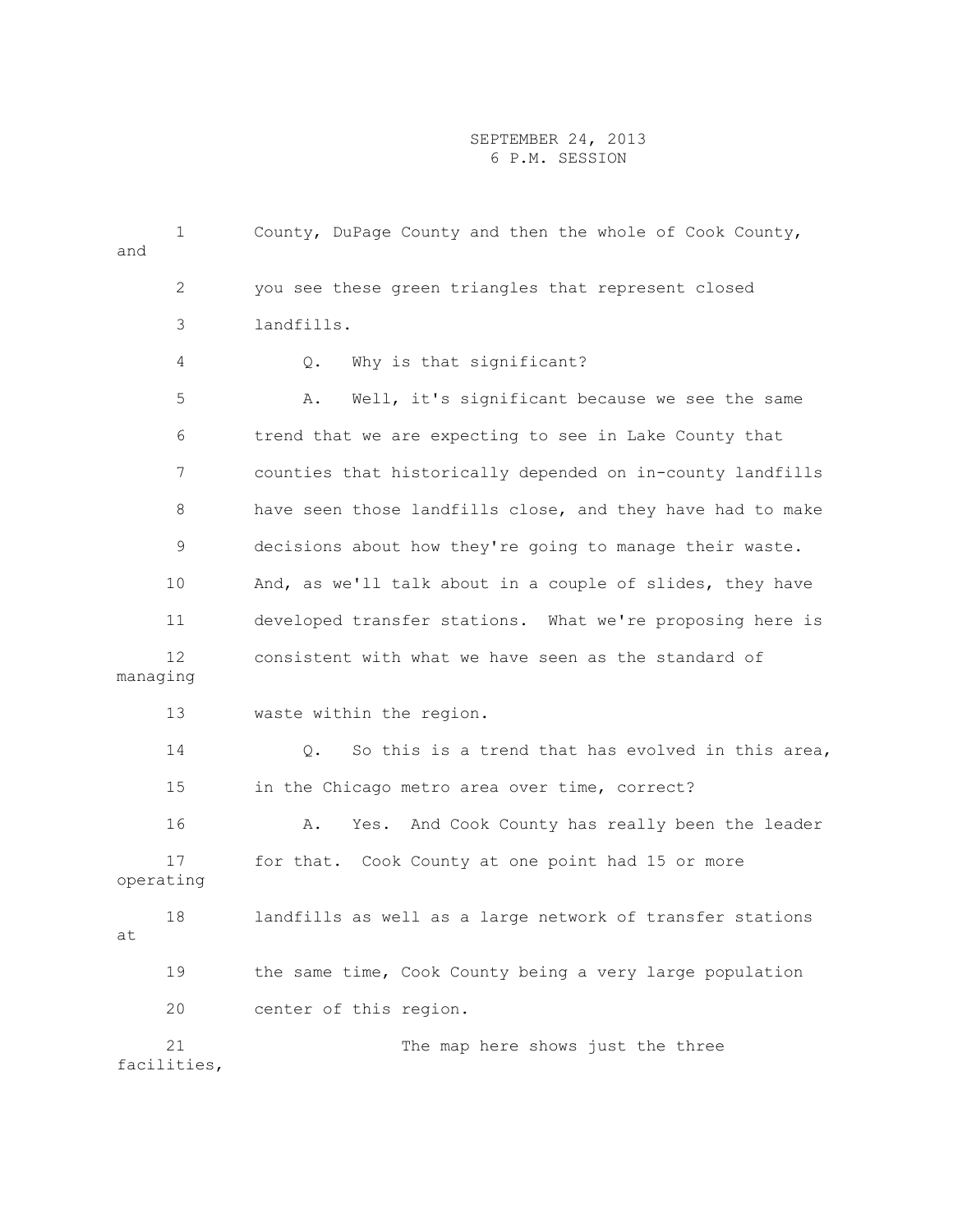| 1990 | 22 | two closed facilities and one operating facility, but in |
|------|----|----------------------------------------------------------|
|      | 23 | they would have had 15 of those blue squares dotted all  |
| the  | 24 | across the county. So they have transitioned faster than |

17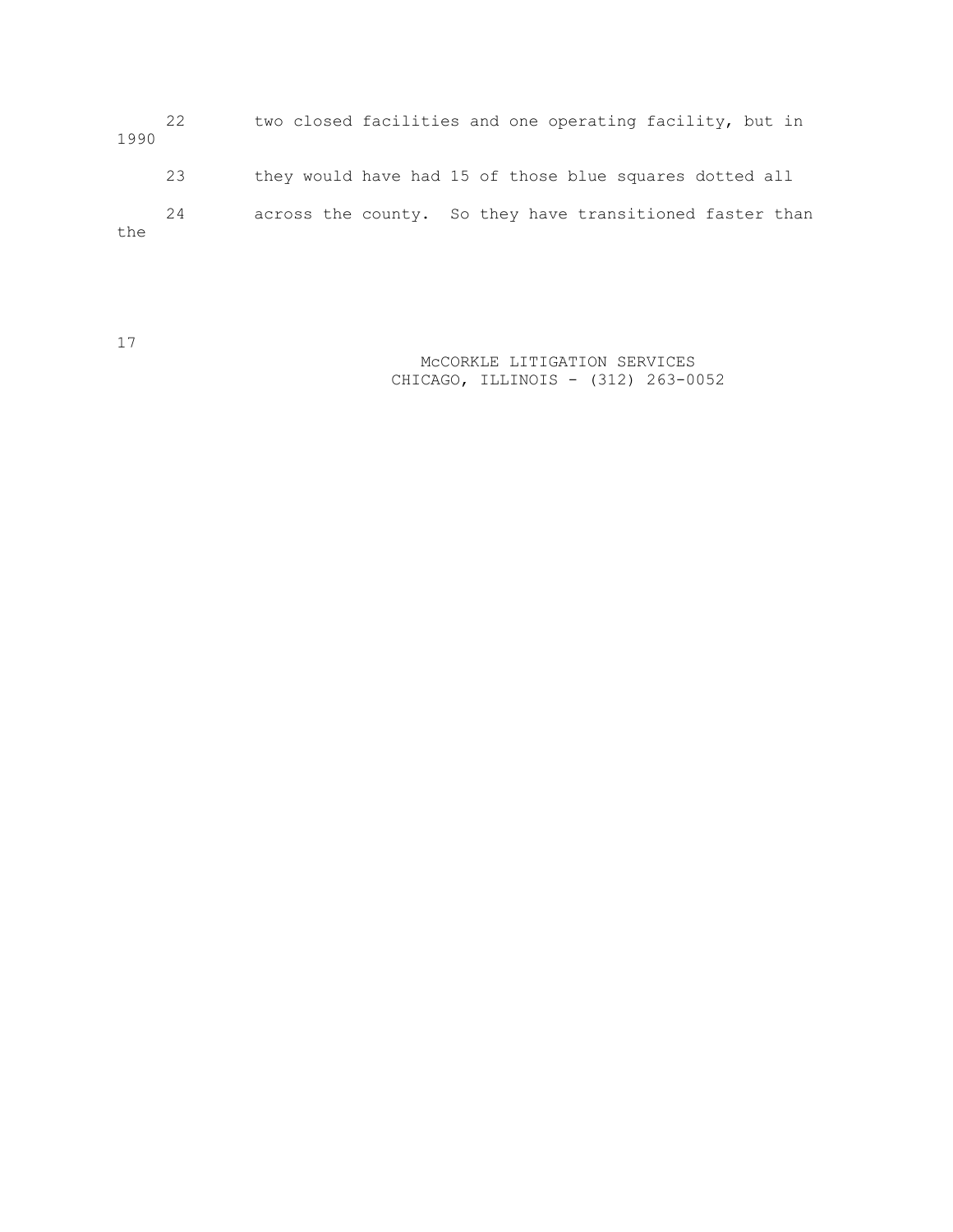1 rest of the region largely because of their density and 2 ability to develop larger landfills or expand their existing 3 landfills and therefore made the move to the transfer 4 station. 5 The other important thing to note would be 6 in-county landfills. While we view them as local facilities for Lake County's waste they really are regional facilities. 8 They take waste not just from Lake County. They also accept 9 waste from Cook County, from Wisconsin, from some of the 10 other surrounding regions, and that impacts their life, and 11 we'll talk about that when we talk about capacity of existing 12 facilities. But the Zion Landfill especially is a large 13 importer of waste. They imported 40 percent or more of the 14 tonnage that they've received at that facility over the 15 course of their operation. Countryside is a slightly smaller 16 importer. In 2011 they imported about 25 percent of the 17 waste they received. So they're not just operating local 18 facilities for Lake County. They're also serving a larger 19 region. 20 Q. To your knowledge or if you know is there any 21 limitation upon the amount of waste that they can take in in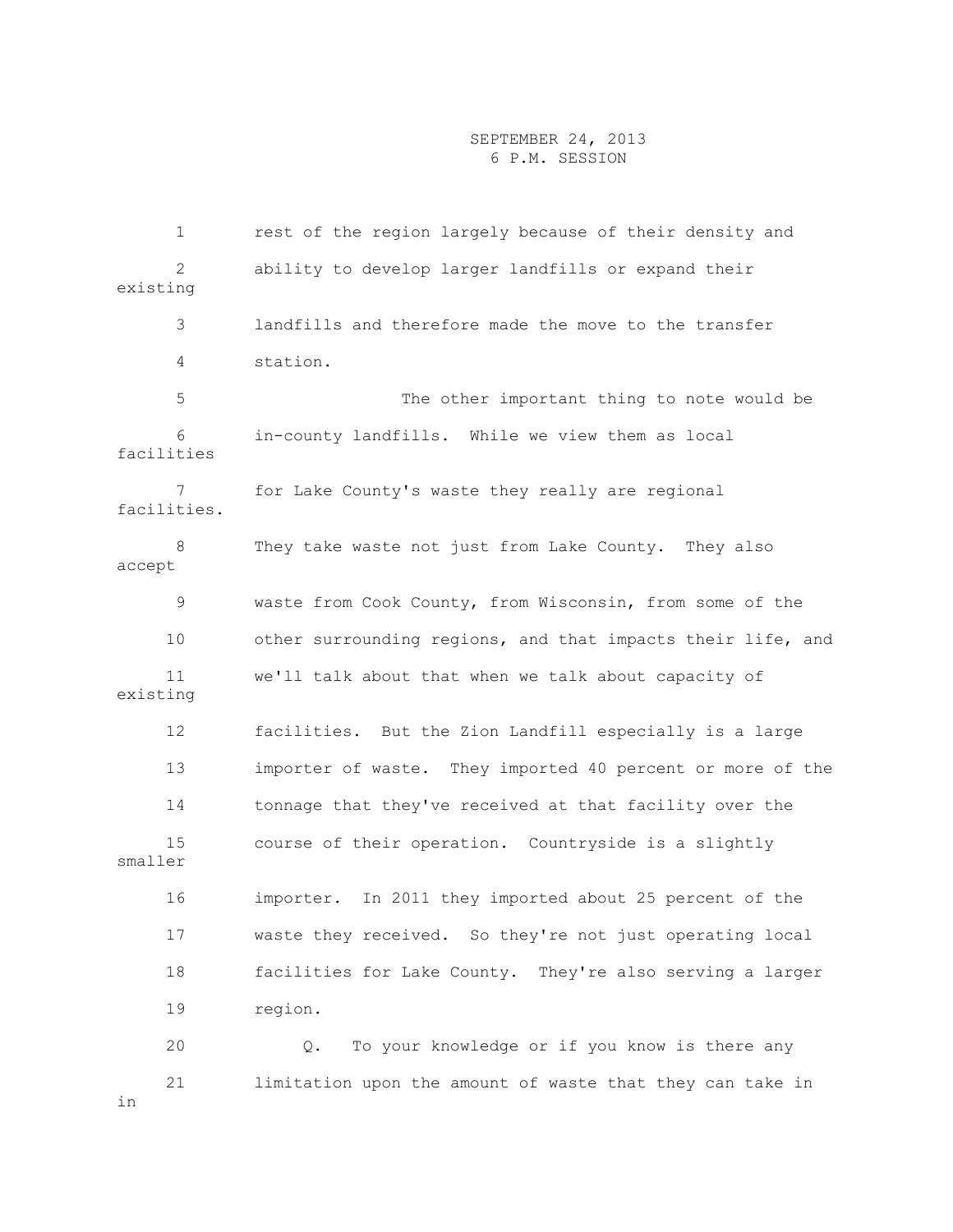| 22 |  | any given year?    |  |  |                                           |
|----|--|--------------------|--|--|-------------------------------------------|
| 23 |  |                    |  |  | A. I have no knowledge of any limitation. |
| 24 |  | Q. Please proceed. |  |  |                                           |

18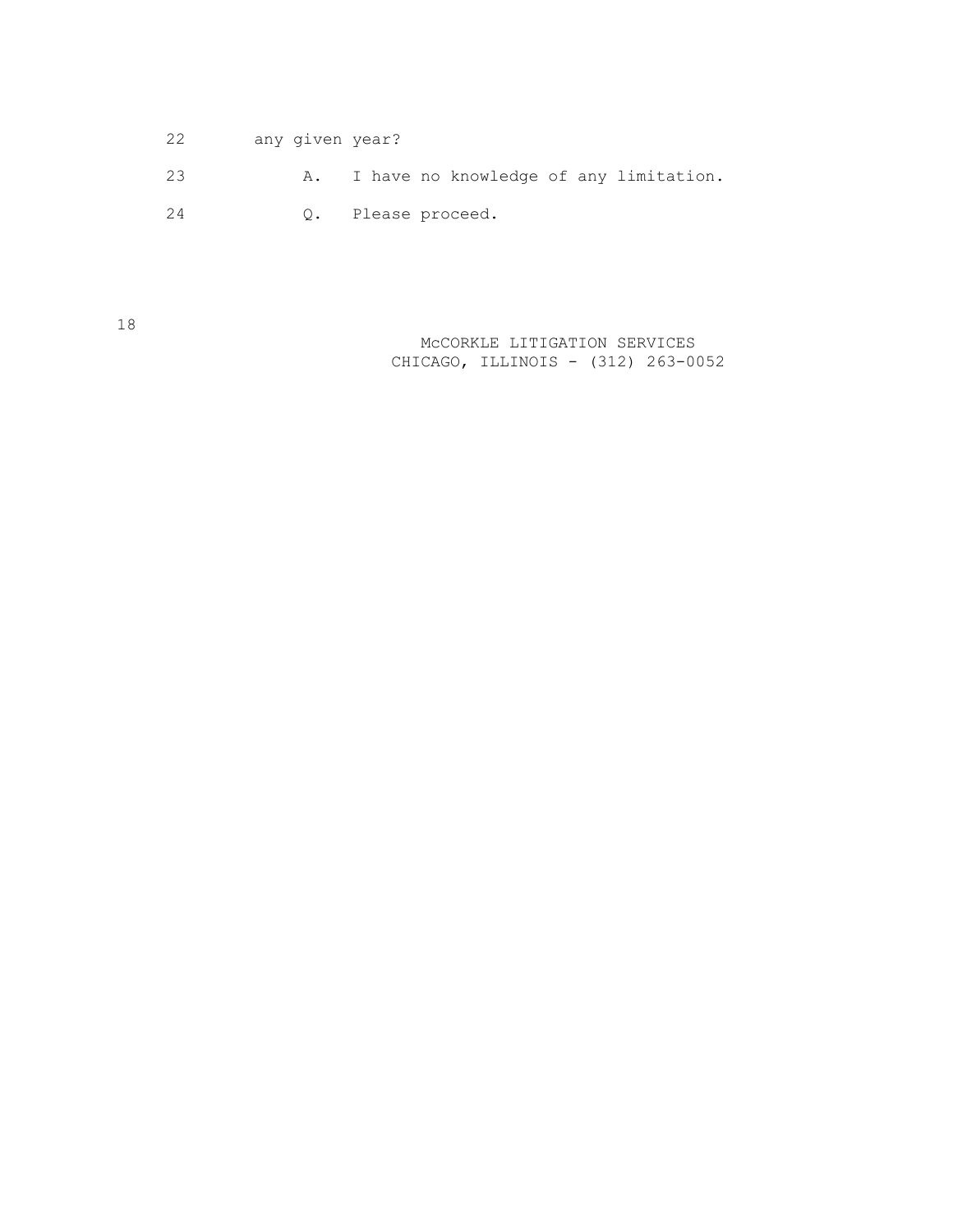1 A. The Solid Waste Planning Recycling Act which has 2 really driven the planning activity of counties over the last 3 20-plus years has established a requirement for counties to 4 plan for 20 years of capacity. They needed to identify how 5 much waste they thought they would be generating and managing 6 within a 20-year period and point to the facilities that they 7 would rely on to serve that waste need. 8 a Lake County has been consistent with those 9 requirements by historically seeking to have 20 years of 10 capacity provided to the residents and businesses within the 11 county and had originally executed a disposal agreement with 12 all three of the landfills that it relied on to provide that 13 20 years of capacity. As of 2004 the county's plan update 14 identified that there was no longer 20 years of capacity here 15 at those facilities. They've gone for a period of about 16 10 years where they had that 20 years guaranteed. And when 17 they did their plan update in 2004, they said, "We don't have 18 20 years anymore. We need to think about how we can get back 19 to the point of having 20 years of capacity available to us."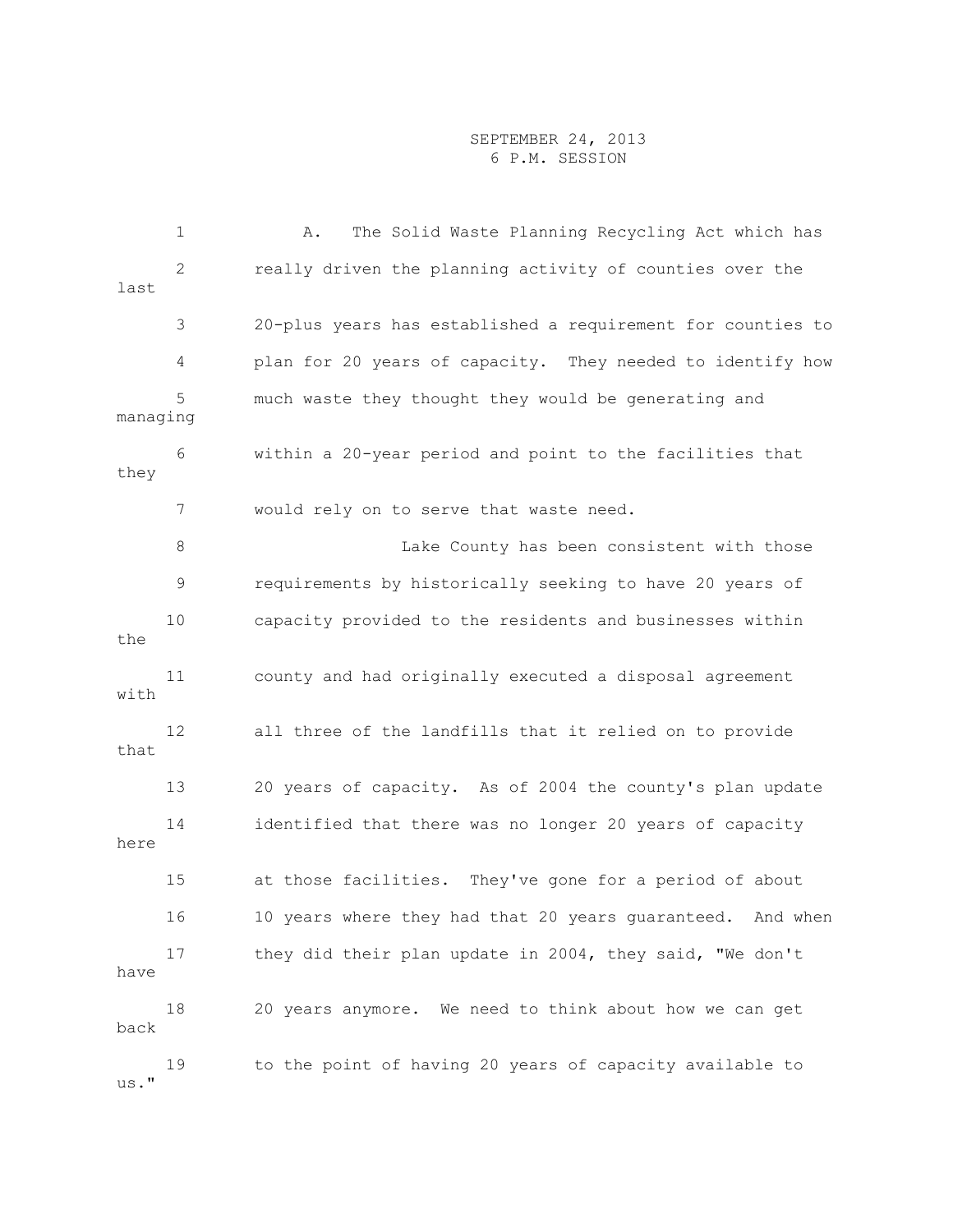| they | 20 | What they identified in the plan was that                   |
|------|----|-------------------------------------------------------------|
|      | 21 | could either extend the agreements with those landfills,    |
|      | 22 | negotiate and get the agreement of the landfills to do that |
|      | 23 | or possibly start to depend on transfer stations to access  |
|      | 24 | more sites that might be located outside of the county.     |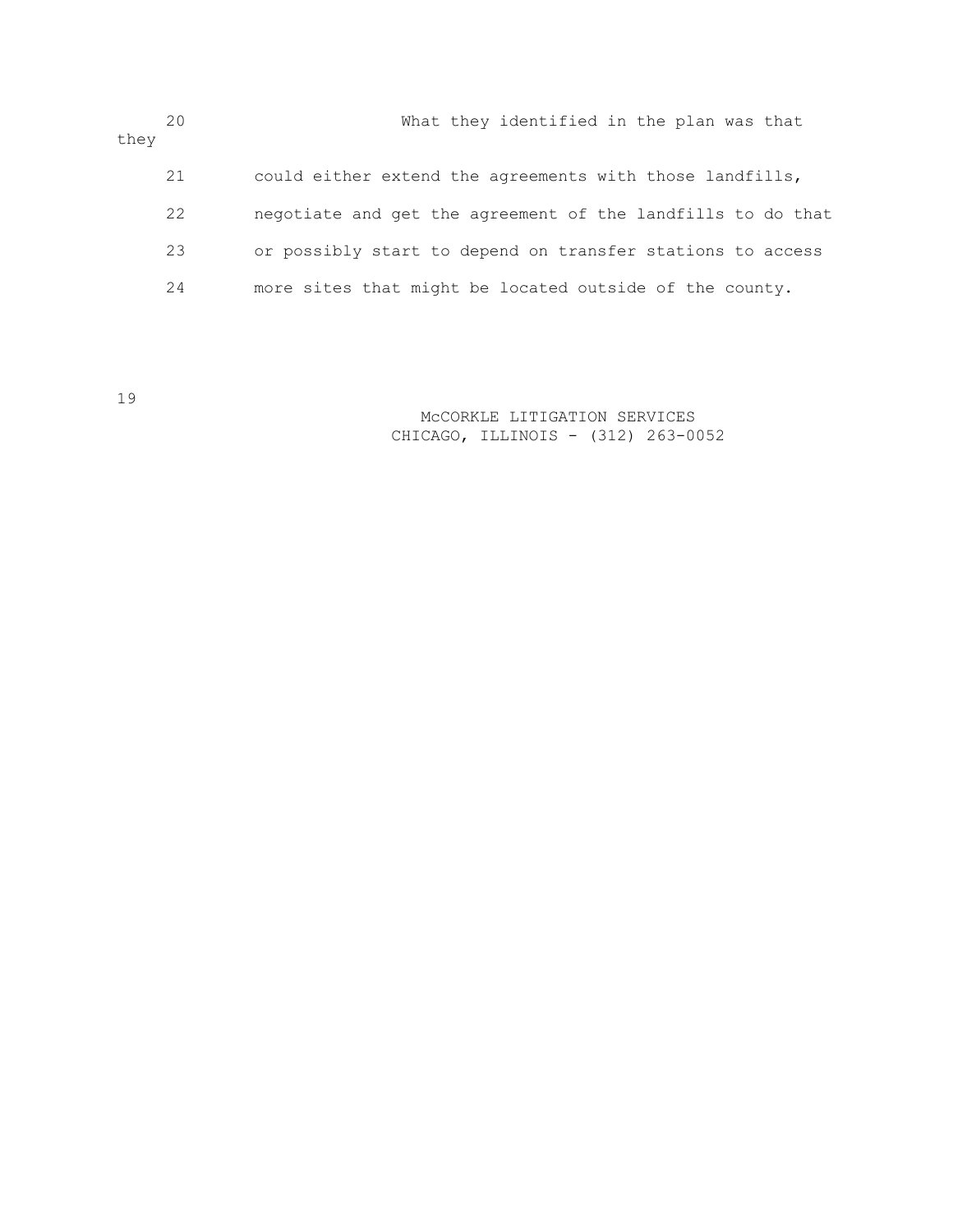|          | $\mathbf 1$      | They weren't successful in negotiating extensions of those |
|----------|------------------|------------------------------------------------------------|
|          | 2                | capacity commitments. Those capacity commitments at both   |
|          | 3                | Zion and Countryside expired in 2007, 2008, in that range. |
|          | 4                | What did happen though was the Zion Landfill               |
| was      | 5                | expanded, and that expansion was approved in 2010, and it  |
| an       | 6                | permitted in 2011. As a part of that the county provided   |
|          | 7                | additional six years of guaranteed capacity. So that       |
|          | 8                | capacity will take them through 2017 at the Zion Landfill  |
| up       | 9                | which, as you remember from our previous slide, is located |
|          | 10               | near the Wisconsin border.                                 |
| there    | 11               | But there is, as I understand your testimony<br>Q.         |
| Landfill | 12               | is no disposal commitment in place with Countryside        |
|          | 13               | as we sit here today?                                      |
|          | 14               | Right.<br>Α.                                               |
|          | 15               | Okay.<br>Q.                                                |
|          | 16               | As we sit here now there's a limited amount of<br>Α.       |
| if       | 17               | capacity remaining at the in-county landfills. We project  |
| at       | 18               | the transfer stations aren't operating in 2015 we'll have  |
|          | 19<br>facilities | best 12 years of combined capacity between the two         |
|          | 20               | to serve the county's disposal needs. That's a combined    |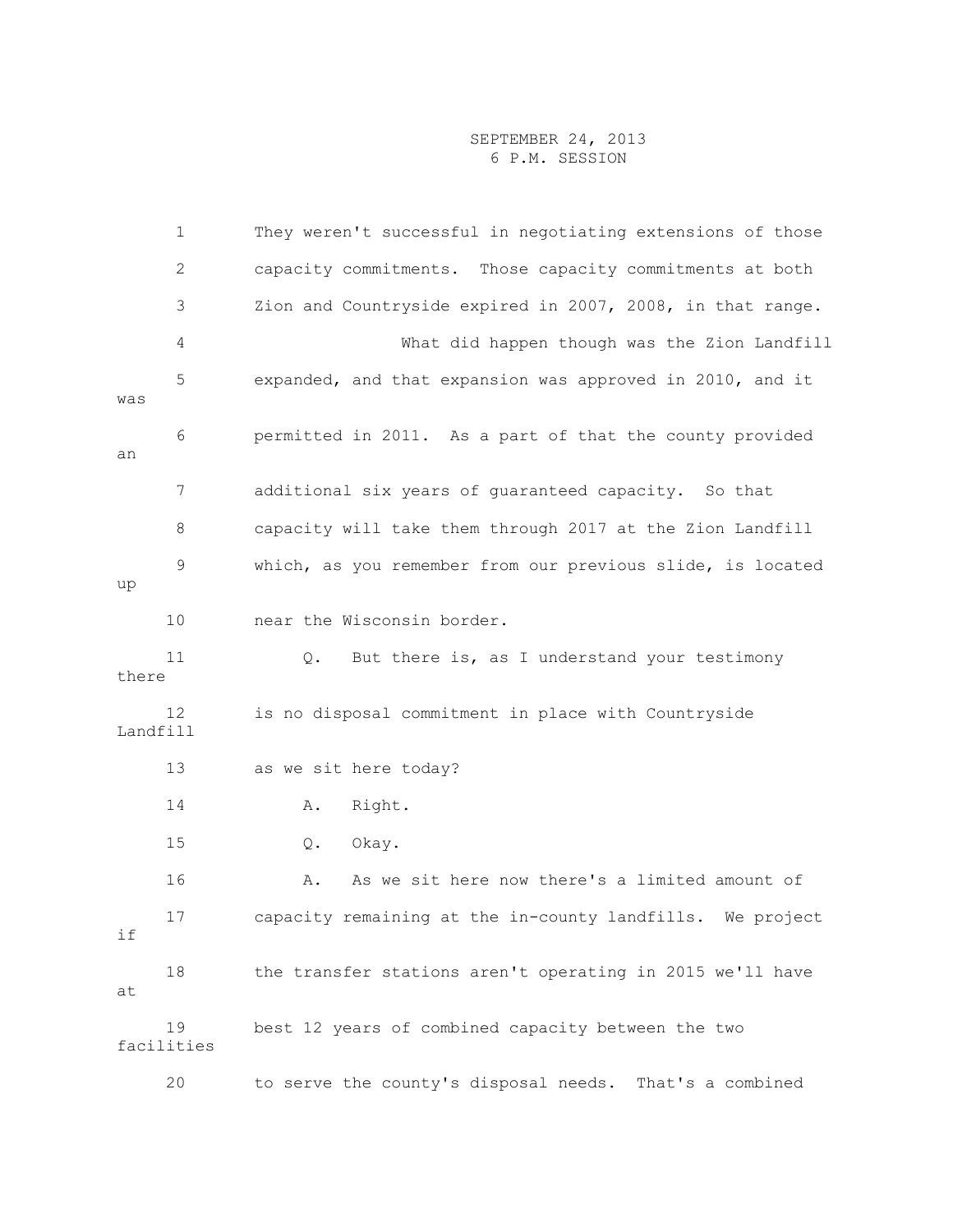| air   | 21 | capacity that looks at the total tonnage of or the total   |
|-------|----|------------------------------------------------------------|
|       | 22 | space capacity of those two facilities, how much they have |
| taken | 23 | remaining and divided by the average waste that they've    |
|       | 24 | in over the last five years. That only provides a partial  |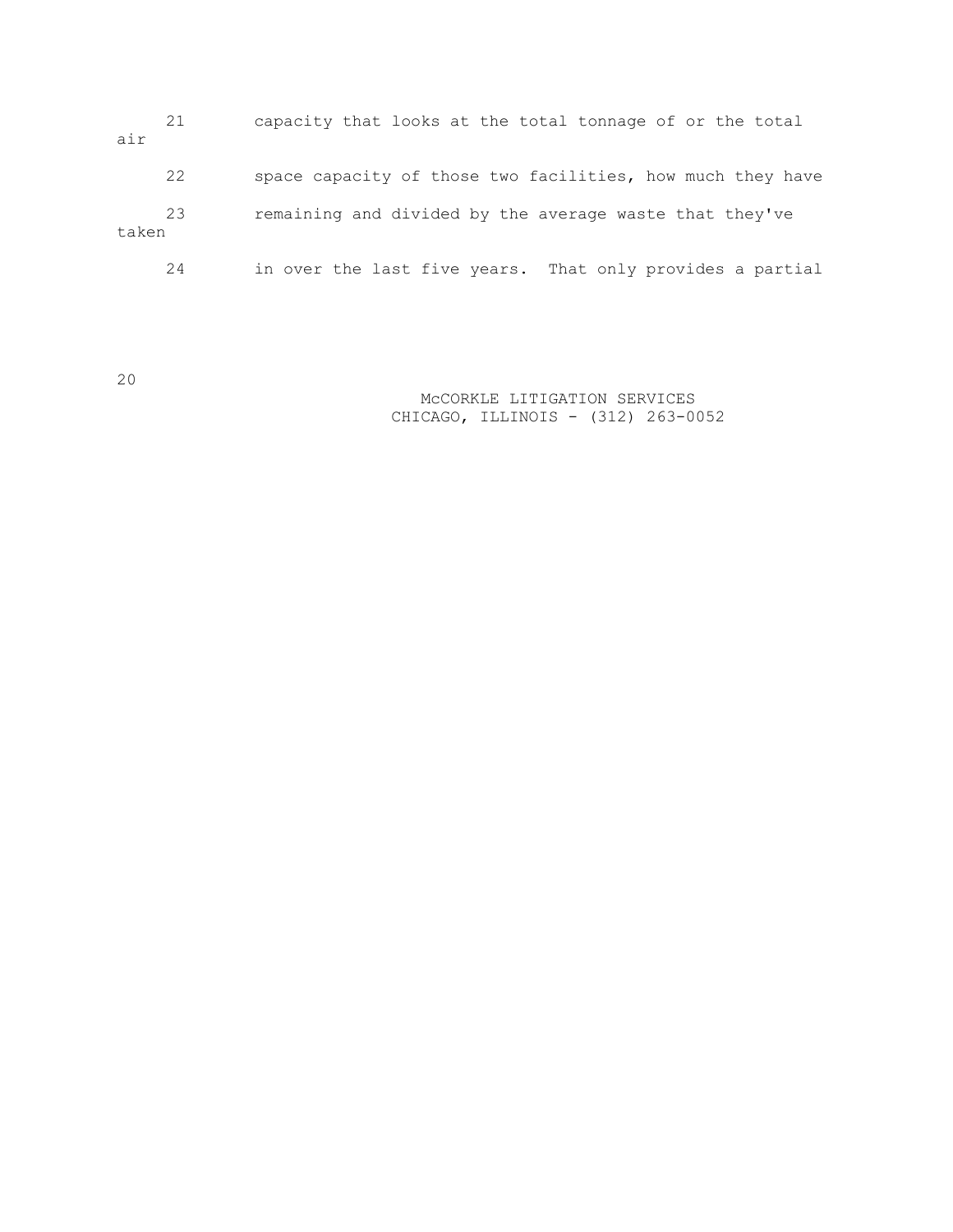| the     | 1                | picture of how your waste flows within the county because   |
|---------|------------------|-------------------------------------------------------------|
|         | $\mathbf{2}$     | Countryside Landfill has much less capacity, and we expect  |
|         | 3                | that facility to close by 2020, so just five years or so    |
|         | 4                | after the transfer station might start operating. And if    |
|         | 5                | that is a closer facility to the waste centroid or closer   |
|         | 6                | facility to our proposed Lake Transfer Station, that will   |
| оf      | 7                | impact the convenience of disposing of waste and the cost   |
|         | 8                | disposing of waste in the county.                           |
| explain | 9                | Q.<br>Could you expound on that a little bit and            |
|         | 10               | the significance of the Countryside Landfill only having at |
|         | 11               | most capacity until 2020 and being close to the waste       |
|         | 12               | centroid of the county as would this facility also be close |
|         | 13               | to the waste centroid?                                      |
| is      | 14               | One of the things that the county has identified<br>Α.      |
|         | 15<br>transition | that as these facilities start to close and as we           |
| manage  | 16               | to different types of facilities or new facilities to       |
|         | 17               | waste that we need to have those facilities in operation    |
|         | 18               | before that time happens, before we reach that point.       |
|         | 19               | Because our proposed transfer station is close to the       |
|         | 20<br>centroid   | location of the Countryside Landfill, close to that         |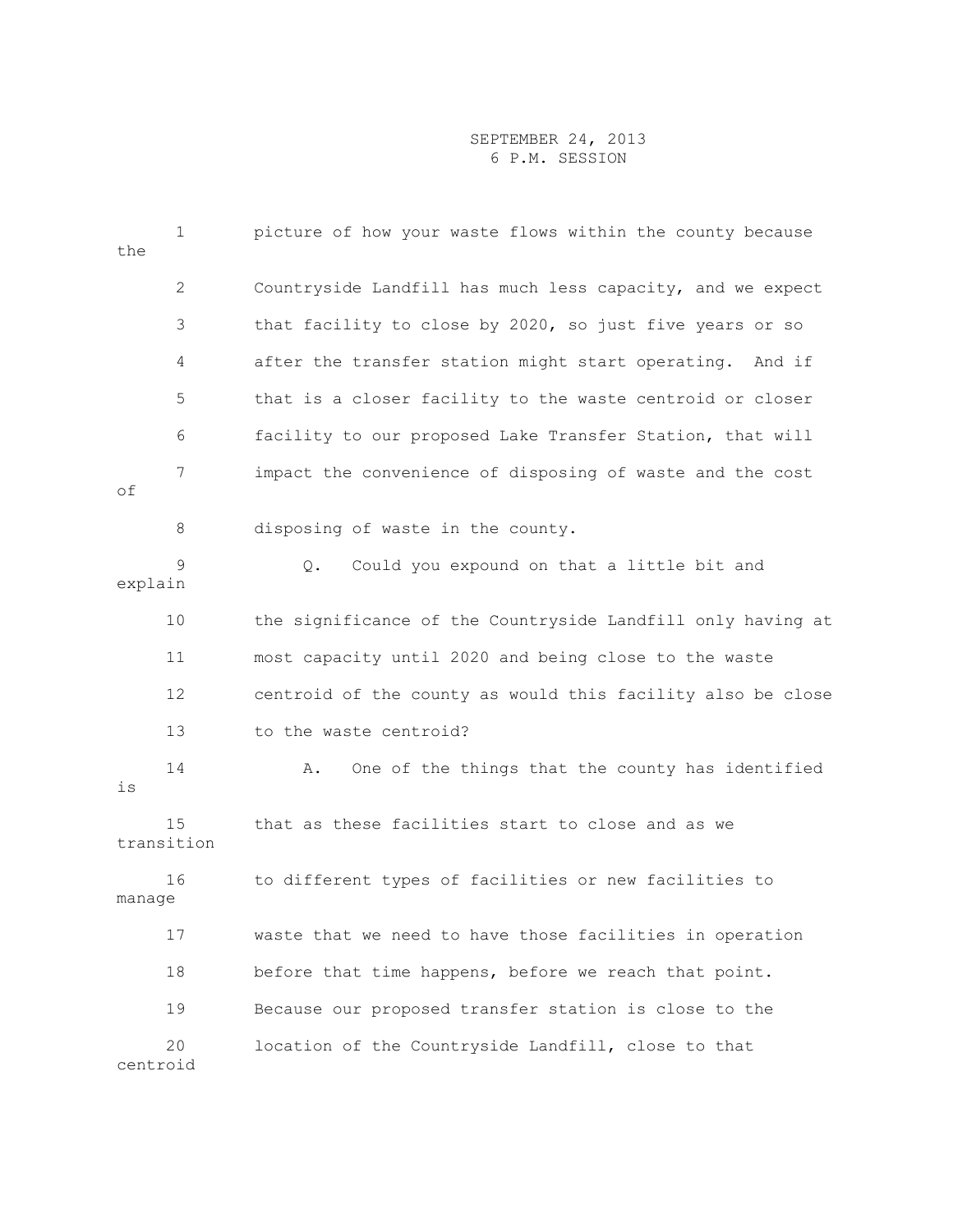21 of waste generation and that projected closure of Countryside 22 is really coming up in a very short period of time, getting 23 the Lake Transfer Station operational in advance of that is 24 going to minimize service disruptions to all of the customers

21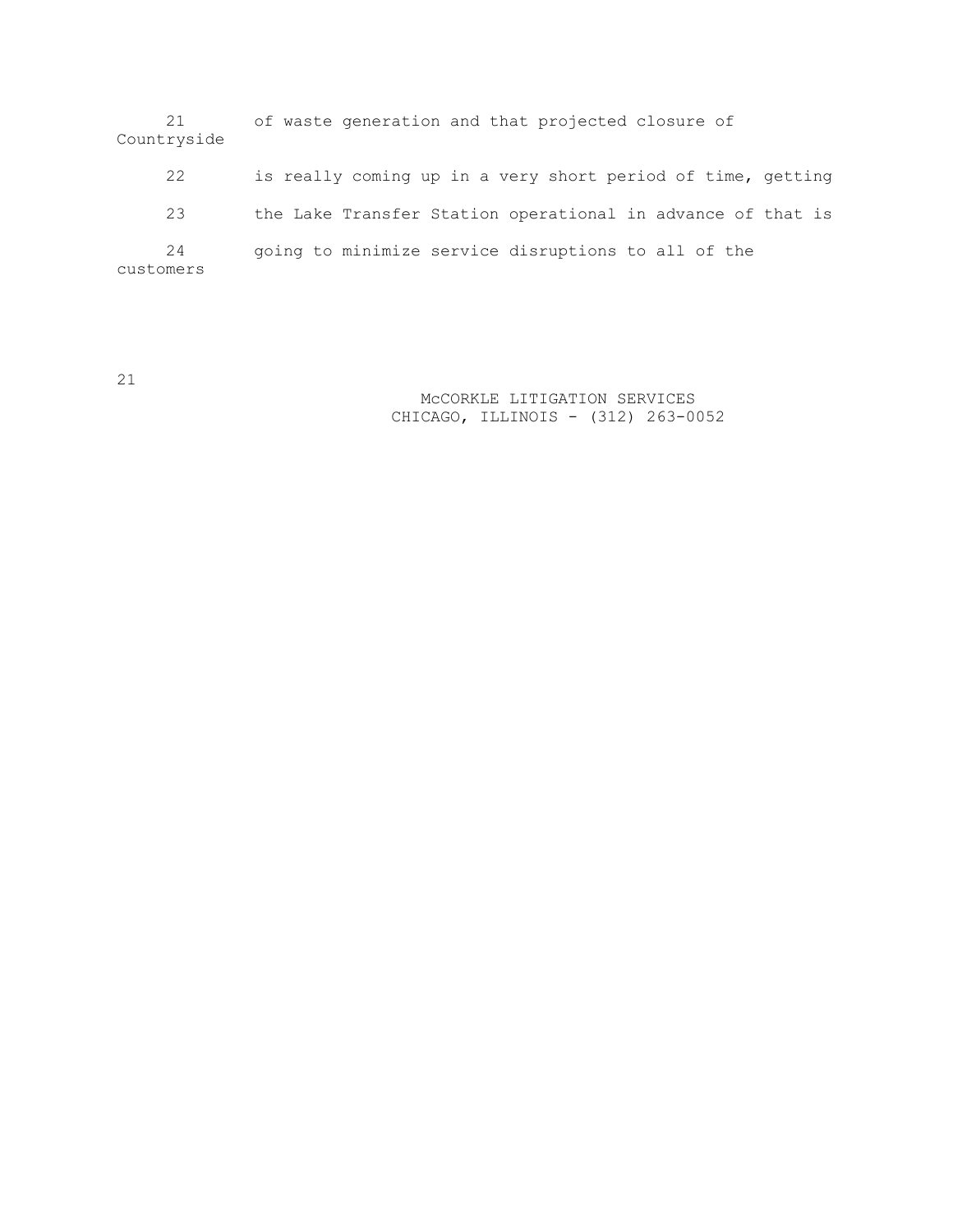|       | 1            | that are provided service. It will minimize cost increases  |
|-------|--------------|-------------------------------------------------------------|
|       | $\mathbf{2}$ | that you may experience if you would have to be trucking it |
| an    | 3            | many additional miles to the Zion Landfill and represents   |
|       | 4            | approved planning approach which the county recognizes this |
|       | 5            | plan by saying that we need to develop these facilities     |
|       | 6            | before the existing facilities will close.                  |
|       | 7            | Our experience in Lake County has been that                 |
|       | 8            | it's not easy to expand facilities. We might like to think  |
|       | 9            | that because we have existing landfills in the county maybe |
| taken | 10           | those landfills can just expand. In Lake County it has      |
|       | 11           | nine years or more for Countryside to expand as well as for |
|       | 12           | Zion to expand. That's three separate expansions of those   |
| have  | 13           | facilities since the current permitting and siting goals    |
| years | 14           | been in effect. In each case it's taken at least nine       |
|       | 15           | to go from what we know is the start of planning for those  |
| to    | 16           | which often is much later than the initial planning stages  |
|       | 17           | the actual permitting of those facilities. So given that    |
| оf    | 18           | we're at a stage now where we are running out of capacity   |
|       | 19           | those facilities really there would have to be planning     |
|       | 20           | starting today that we would know about for expansion of    |
|       | 21           | those sites, and we don't know of any happening.            |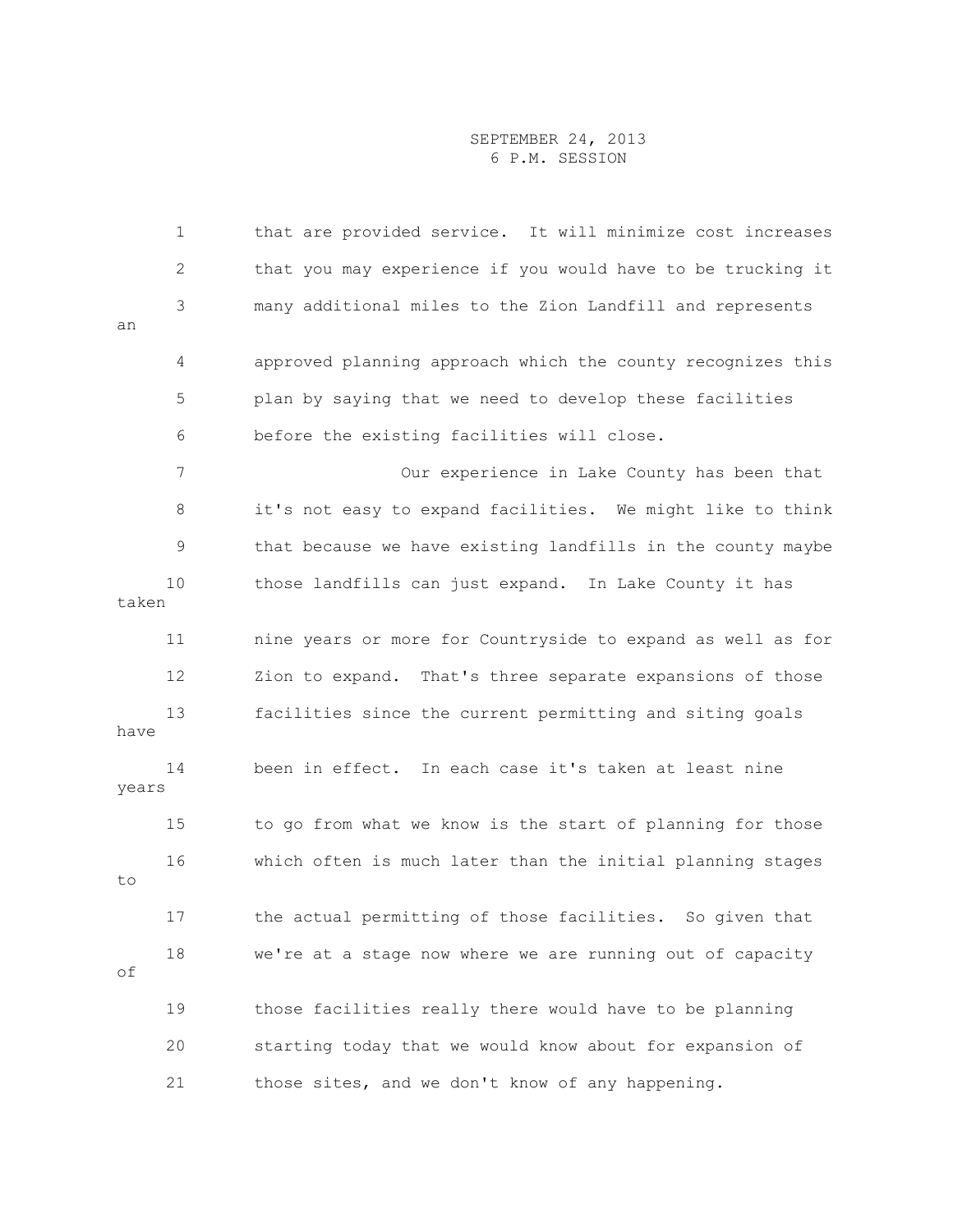|      | 22 | Our expansion potential is further limited                  |
|------|----|-------------------------------------------------------------|
| as   |    |                                                             |
| area | 23 | time goes on because it's continuing to be a developing     |
|      | 24 | and the ability to meet all of the requirements, the siting |

 McCORKLE LITIGATION SERVICES CHICAGO, ILLINOIS - (312) 263-0052

22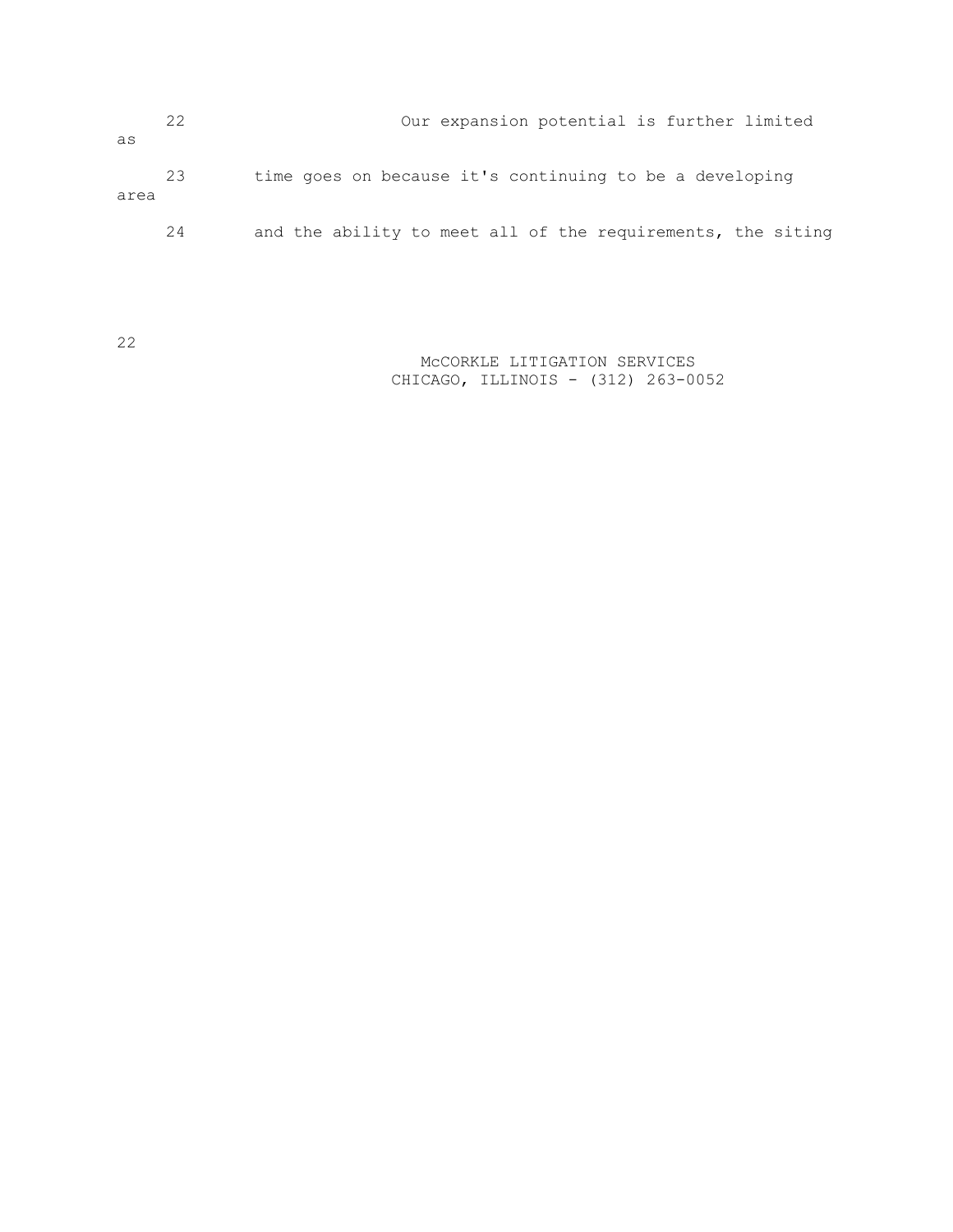|          | $\mathbf 1$  | and permitting requirements is going to be further          |
|----------|--------------|-------------------------------------------------------------|
|          | $\mathbf{2}$ | challenged. On the same basis even locating transfer        |
| as       | 3            | stations is going to prove to be challenging to the county  |
|          | 4            | the development proceeds because of things like the 2001    |
|          | 5            | setback in residential properties and residential zoning.   |
|          | 6            | There really isn't a lot of land that we expect to be       |
|          | 7            | available, and that's going to further contract as we get   |
|          | 8            | closer to points when these landfills are going to be       |
|          | 9            | closing.                                                    |
|          | 10           | As I indicated the Lake County Solid Waste                  |
| serve    | 11           | Plan has identified a need to develop new facilities to     |
|          | 12           | the region's waste, and the plan expressly recognizes       |
| for      | 13           | transfer stations as one option that could be considered    |
|          | 14           | that long-term management of waste from the county.<br>The  |
|          | 15           | county through its plan left the decision to local siting   |
|          | 16           | authorities and the private developers to determine whether |
|          | 17           | it would be a transfer station or some other type of        |
|          | 18           | facility, an expansion of a landfill possibly, and said,    |
|          | 19           | "We are going to depend on you to determine what the market |
|          | 20           | needs are and the timing when this should happen, but we do |
|          | 21           | want it to happen before these facilities are closed."      |
| standard | 22           | Transfer stations are relied on as a                        |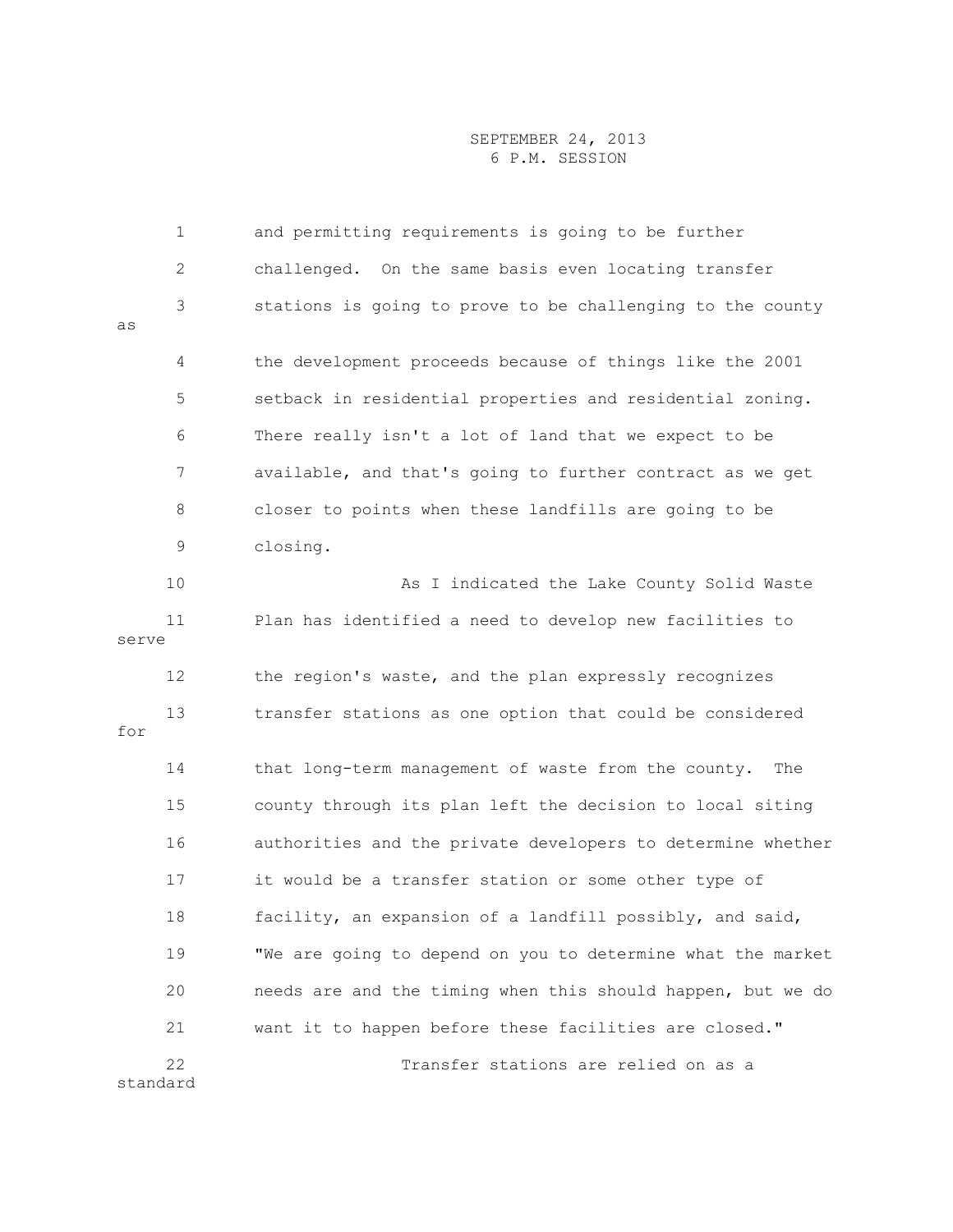23 method of managing waste in other counties. Those other 24 counties that we talked about like Cook County, DuPage

> McCORKLE LITIGATION SERVICES CHICAGO, ILLINOIS - (312) 263-0052

23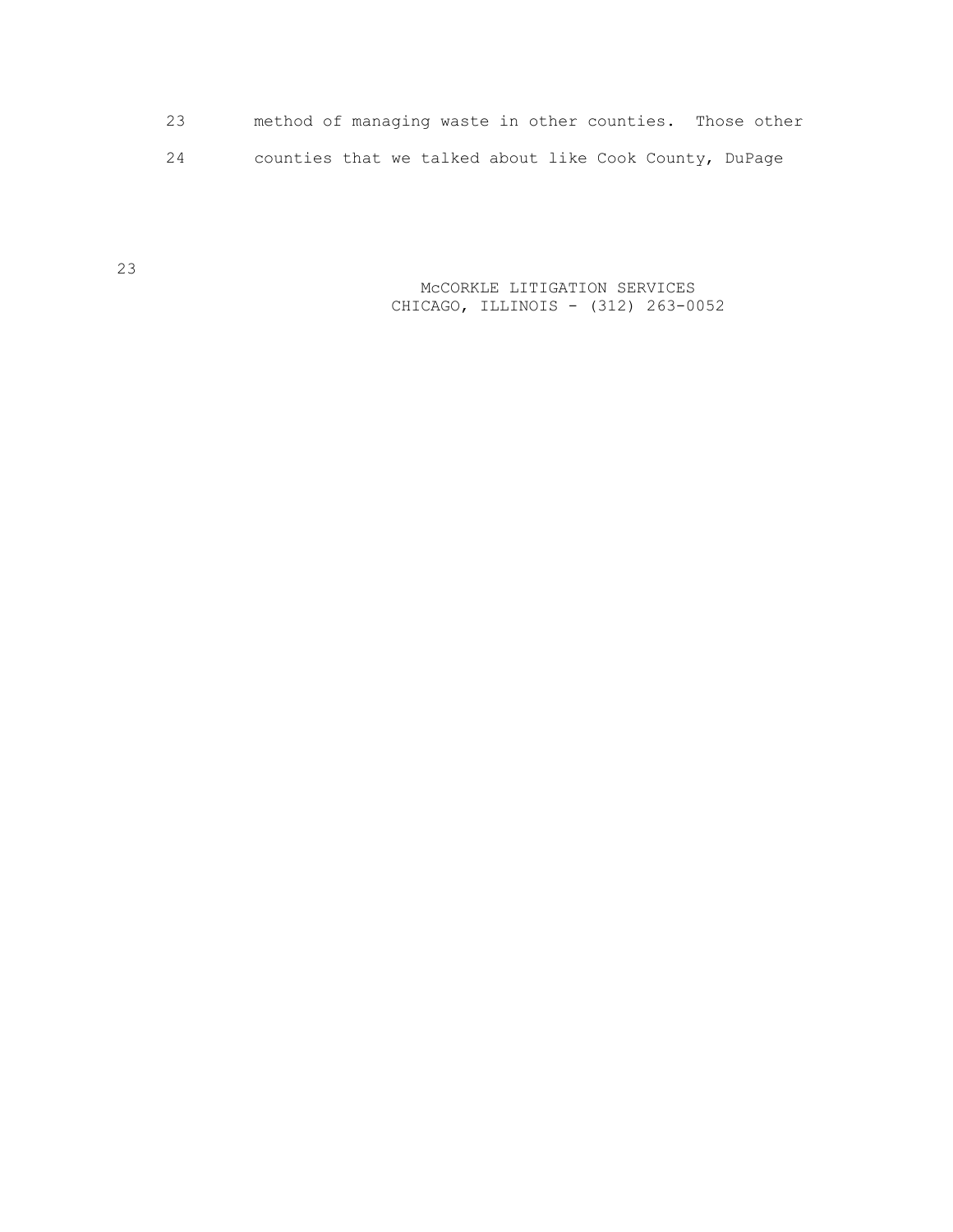| landfills | $\mathbf{1}$ | County, Kane County that historically had in-county         |
|-----------|--------------|-------------------------------------------------------------|
| 8         | 2            | Slide<br>all have developed transfer stations. On           |
| sites.    | 3            | these green dots are those permitted transfer station       |
|           | 4            | You can see that Cook County and the City of Chicago have a |
|           | 5            | large number of facilities. DuPage County has one. Kane     |
|           | 6            | County has two. McHenry County has one.                     |
| to        | 7            | Our experience is that it takes a long time                 |
| it        | 8            | develop transfer station sites. You can't simply identify   |
| move      | 9            | as part of your plan process or decide that you want to     |
|           | 10           | forward with the facility and within a couple of years have |
|           | 11           | two or three or four dots on a map. DuPage County's         |
|           | 12           | experience, they had historically had two in-county         |
| а         | 13           | landfills. They have one transfer station, and they've had  |
|           | 14           | number of other sites that have been proposed that were not |
|           | 15           | successful. That county is similar to Lake County because   |
|           | 16           | it's challenged by having the available tracts of land that |
|           | 17           | meet those setback requirements. And while they had         |
|           | 18           | originally wanted four to six transfer stations serving the |
| maybe     | 19           | county, now they have said, "We have one. We're hoping      |
|           | 20           | to get one more." And they're still recognizing that they   |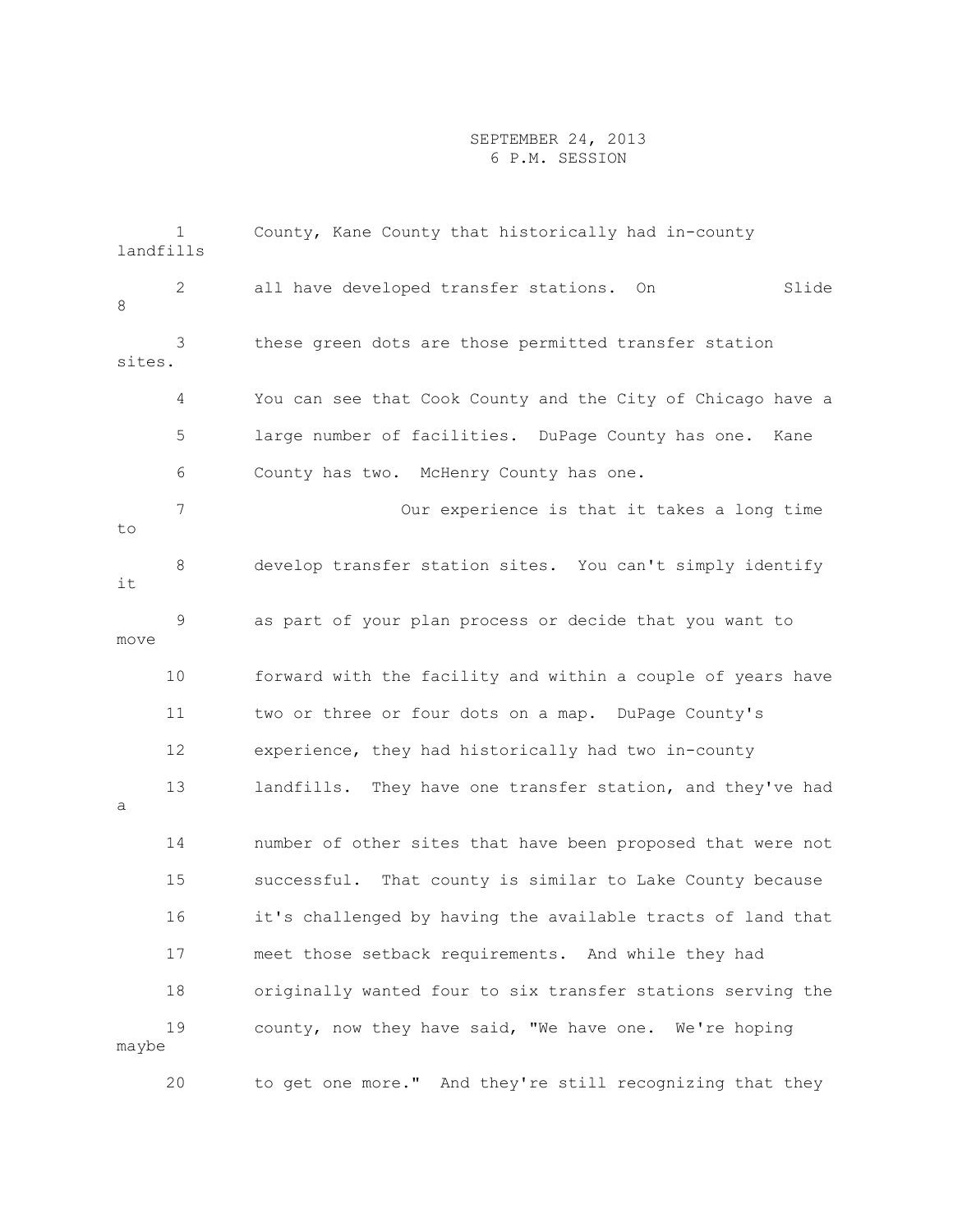21 have a need for that additional facility. They haven't been 22 successfully developed yet. 23 Kane County has two transfer stations that it 24 developed. One of those transfer stations actually developed

24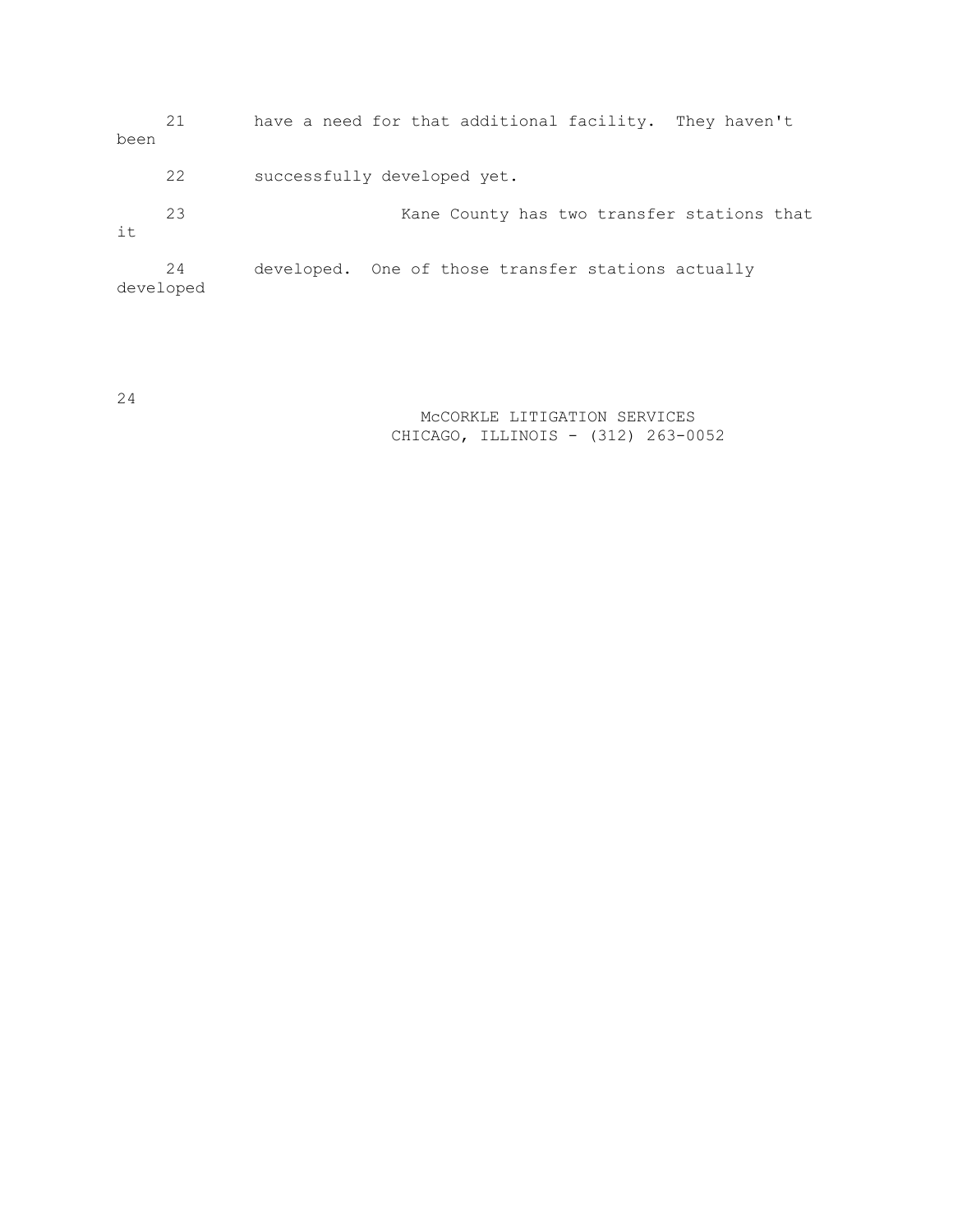1 in 1992, 10 years before the first of the county's two 2 landfills closed. The second facility was developed just 3 before the (inaudible) landfill closed and is the only 4 facility that's been developed since the county formally 5 recognized transfer stations as their intended mechanism of 6 managing waste. 7 Similarly with McHenry County, 10 years after 8 they identified transfer stations as a recommendation within 9 their plan they've only had one facility developed. So these 10 are not easy sites to develop. 11 11 In fact, we've been working on this site since 12 2008. By the time that we would start operating -- if we are 13 operating by 2015, we'd already have seven years invested, 14 and it's possible that time frame could be extended. 15 Those three landfills that historically serve 16 the county that were at most 22 miles away, they range from 17 5 miles to 22 miles from our centroid. On average they're 18 about 14 miles from the centroid. It's a pretty convenient 19 distance to transport waste, but what we've seen since those 20 closer-in landfills have closed and more capacity is being 21 developed to serve the region, that capacity is located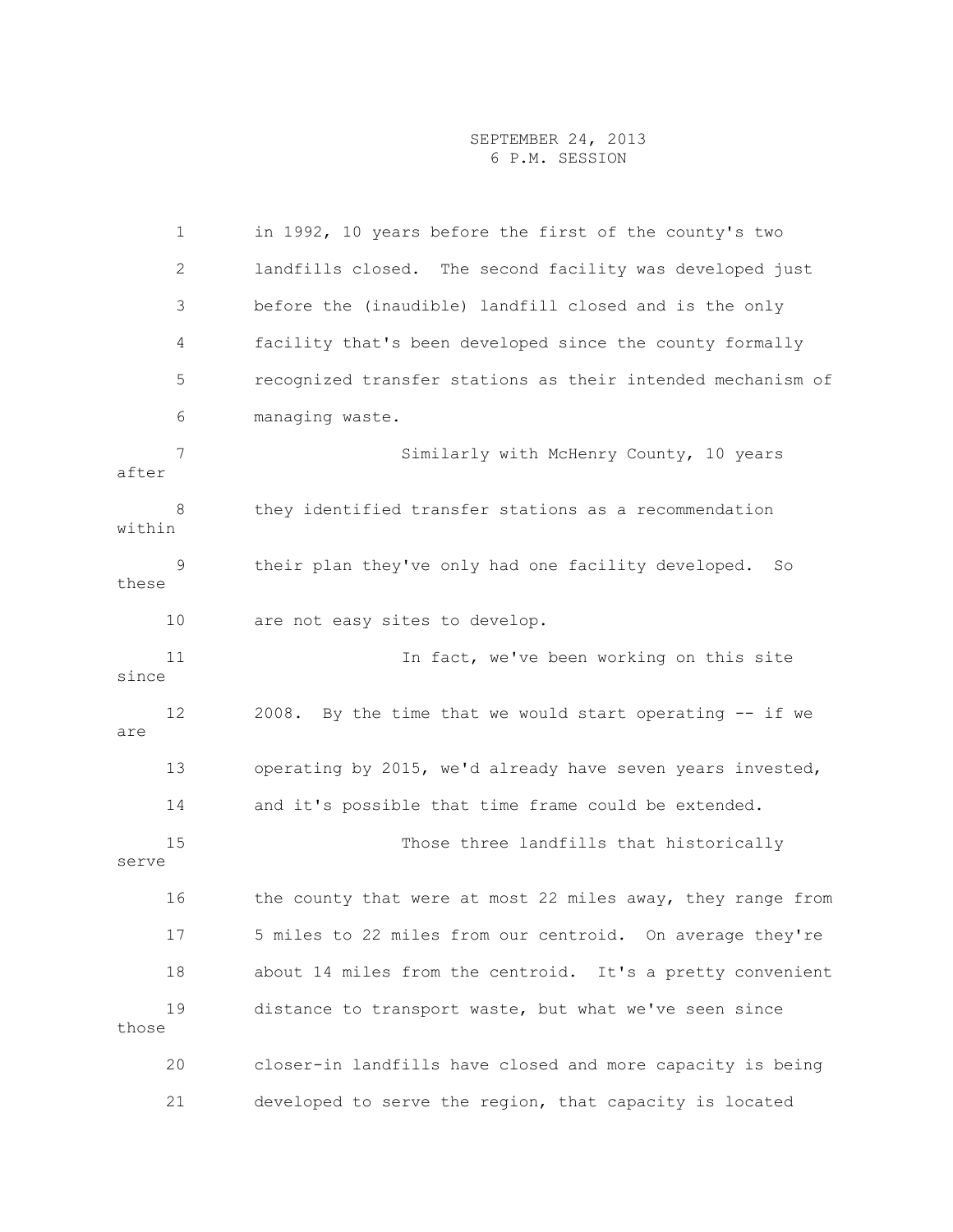|          | 22 | 50 miles or more from our service area. In fact, 68     |
|----------|----|---------------------------------------------------------|
| percent, |    |                                                         |
| than     | 23 | almost 70 percent of the waste capacity is located more |
|          | 24 | 50 miles away. That's three times as far as what we     |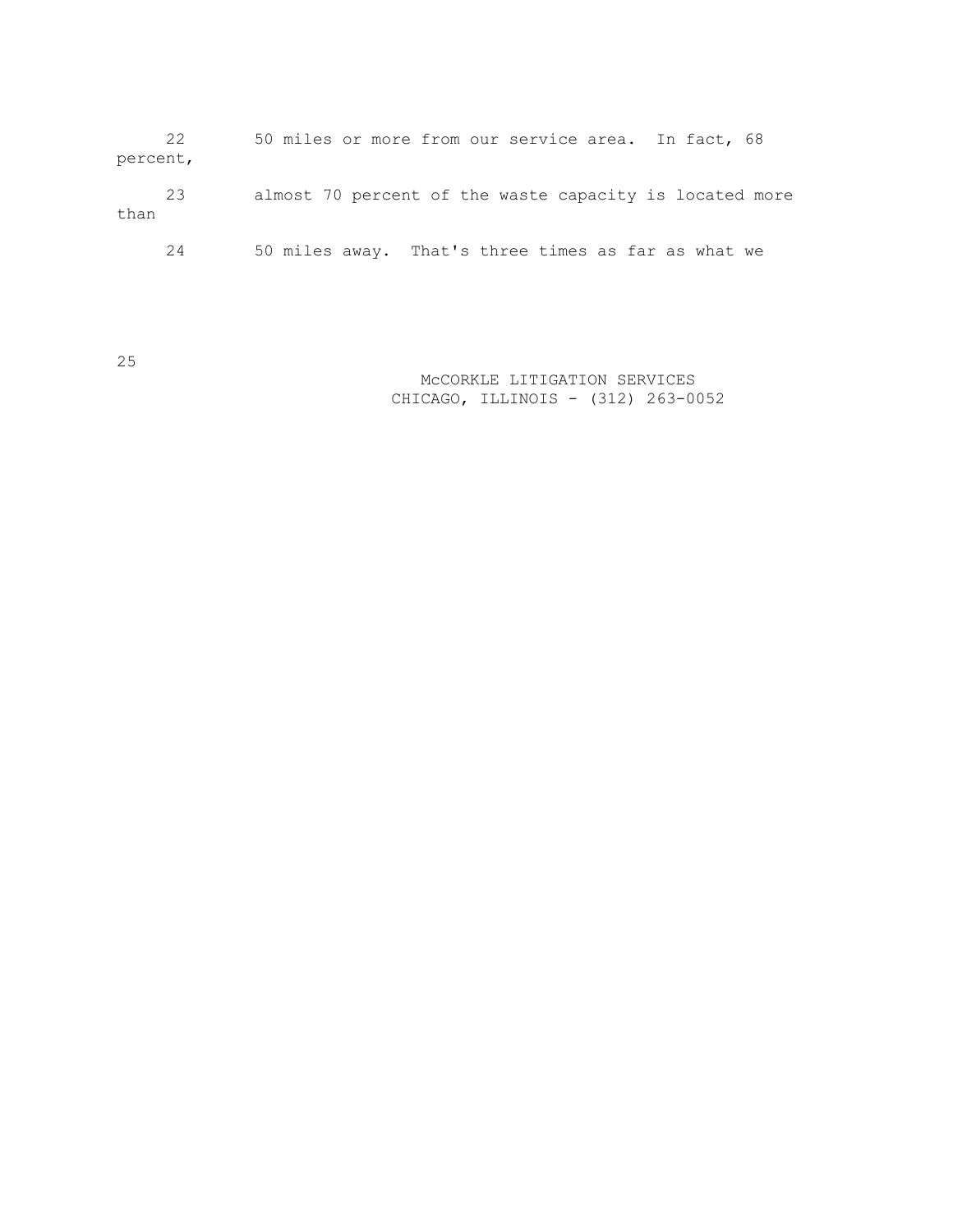| а        | $\mathbf 1$  | historically transported. When we're talking about taking   |
|----------|--------------|-------------------------------------------------------------|
|          | $\mathbf{2}$ | transfer -- I'm sorry -- a packer vehicle or a rollout      |
|          | 3            | vehicle, local collection vehicles and driving them that    |
| It       | 4            | distance, that really takes time away from their routes.    |
|          | 5            | takes time from being productive at the job of the truck.   |
|          | 6            | That's where a transfer station becomes a matter of         |
| to       | 7            | convenience and efficiency by allowing long haul transfer   |
|          | 8            | happen in larger vehicles that are meant for that more      |
|          | 9            | distant travel.                                             |
|          | 10           | We're going to talk a little bit about how                  |
|          | 11           | much waste we expect to be generated both now and in the    |
|          | 12           | future within the county and required disposal and handling |
|          | 13           | through a transfer station or other facility.               |
| We       | 14           | First we have to talk about demographics.                   |
|          | 15           | use population data to determine what the growth will be    |
| data     | 16           | within a region, and for this site we look at population    |
|          | 17           | that was provided by the U.S. Census as well as by the      |
| regional | 18           | Chicago Metropolitan Agency for Planning which is a         |
| area     | 19           | planning agency that represents the seven-county Chicago    |
| Census   | 20           | and develops projections for population off those U.S.      |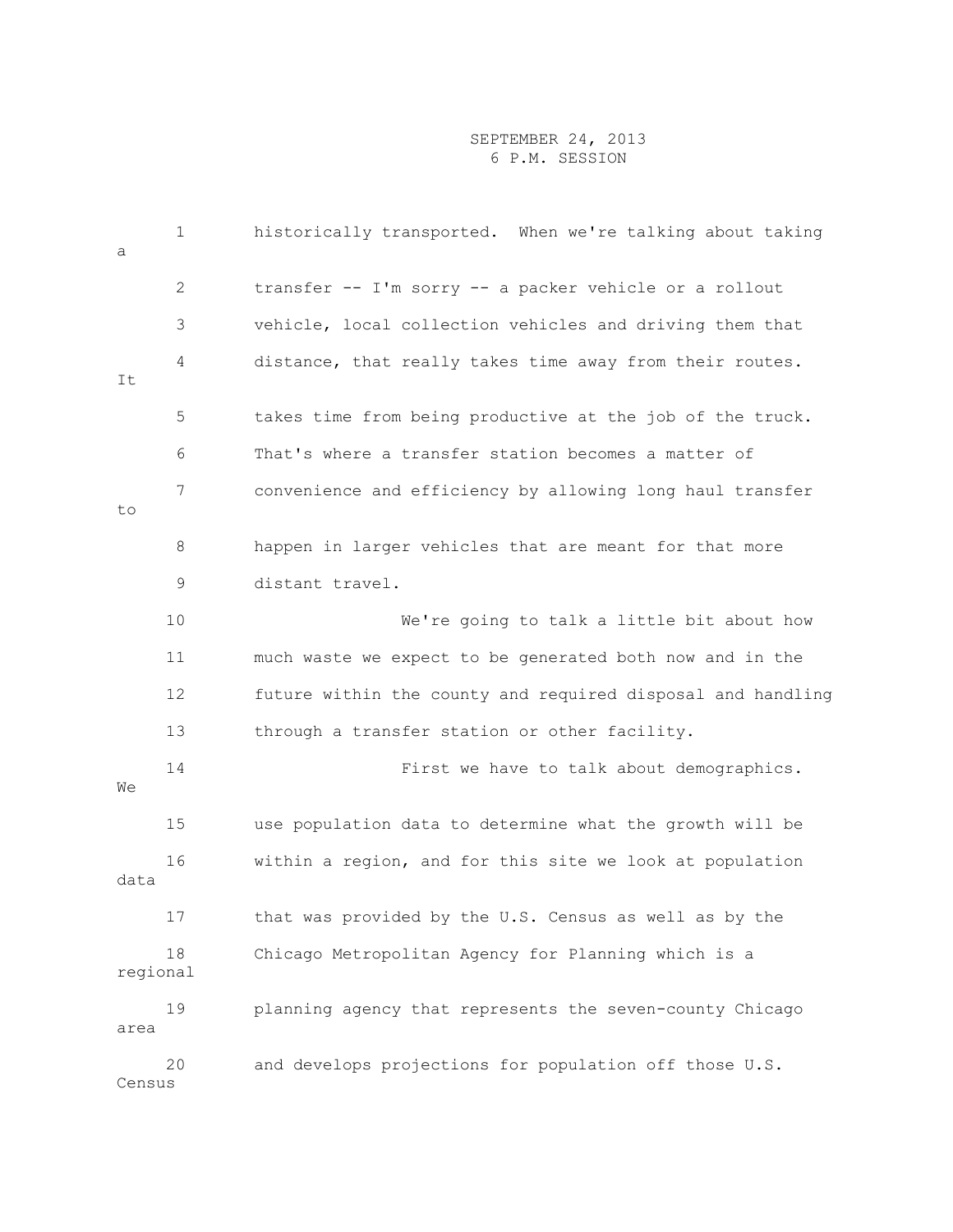21 data points.

|    | Our service area is projected to have a                    |
|----|------------------------------------------------------------|
| 23 | population growth of about 1 percent per year from 2010    |
| 24 | through 2040 when those projections are run out to. That's |

 McCORKLE LITIGATION SERVICES CHICAGO, ILLINOIS - (312) 263-0052

26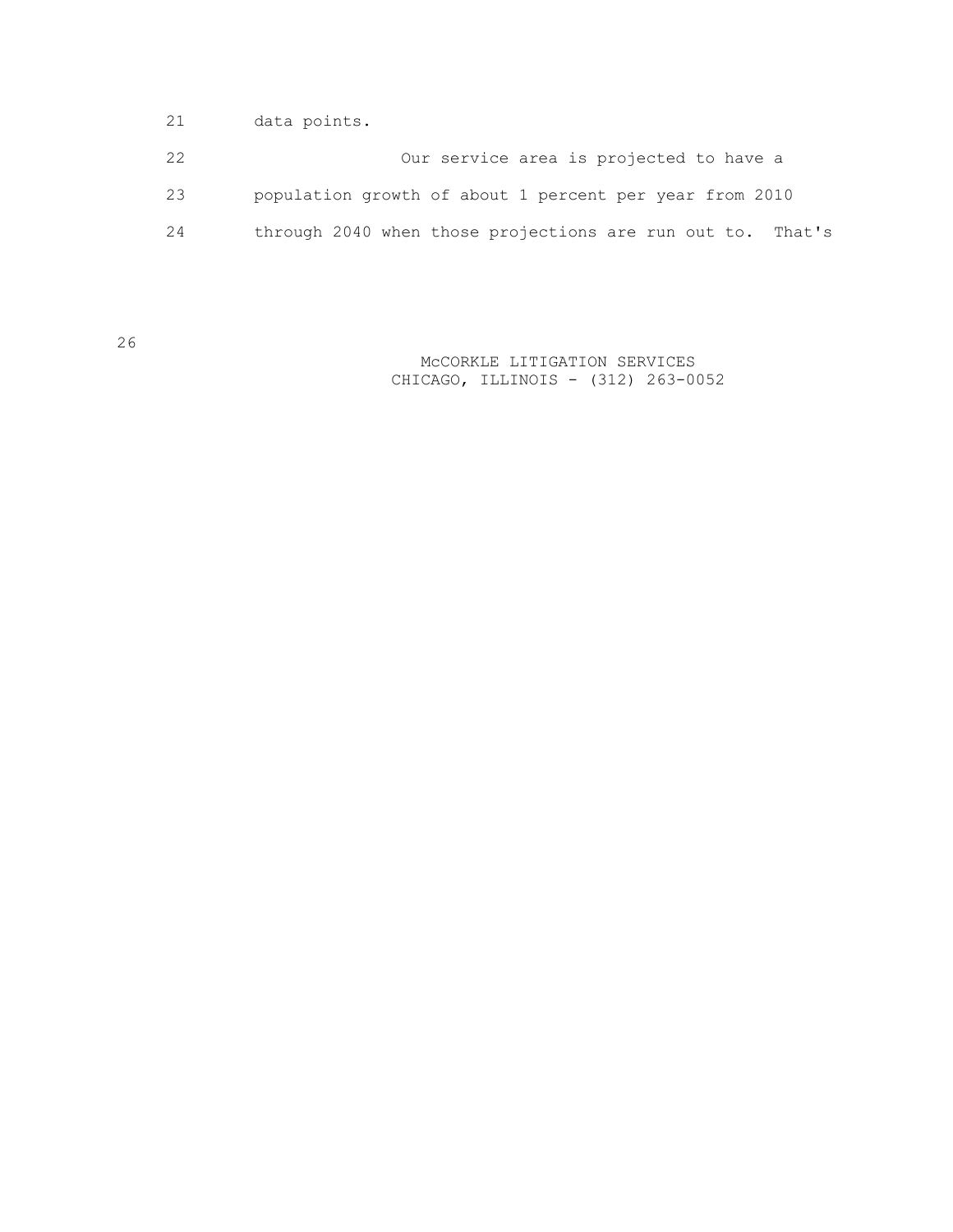|           | $\mathbf 1$   | shown by this blue line on Slide 10. In total we'll see     |
|-----------|---------------|-------------------------------------------------------------|
|           | $\mathbf{2}$  | about a 36 percent increase in population based on those    |
| the       | $\mathcal{S}$ | projections. And we're also going to see an increase in     |
| and       | 4             | number of households which is represented by the red line   |
| green     | 5             | the number of employees within the county shown by the      |
|           | 6             | line. All of those factors will lead us to have more waste  |
|           | 7             | being generated and material requiring management over the  |
|           | 8             | next 30 years.                                              |
| be        | 9             | Mr. Moose told you yesterday we're going to                 |
|           | 10            | taking municipal solid waste at this transfer station.      |
|           | 11            | That's waste that comes from our homes, from our businesses |
|           | 12            | and from light industrial sources, you know, lunchroom and  |
| in        | 13            | office type waste, things that we would typically see even  |
|           | 14            | our own household trash or dumpster behind the local        |
|           | 15            | businesses.                                                 |
| that      | 16            | When we look at the quantity of material                    |
|           | 17            | we're going to manage, I made reference -- Mr. Helsten had  |
| look      | 18            | asked on generation and I had clarified it's disposal we    |
| landfills | 19            | We look at the disposal quantities going into<br>at.        |
|           | 20            | that serve the region, not only Lake County but the greater |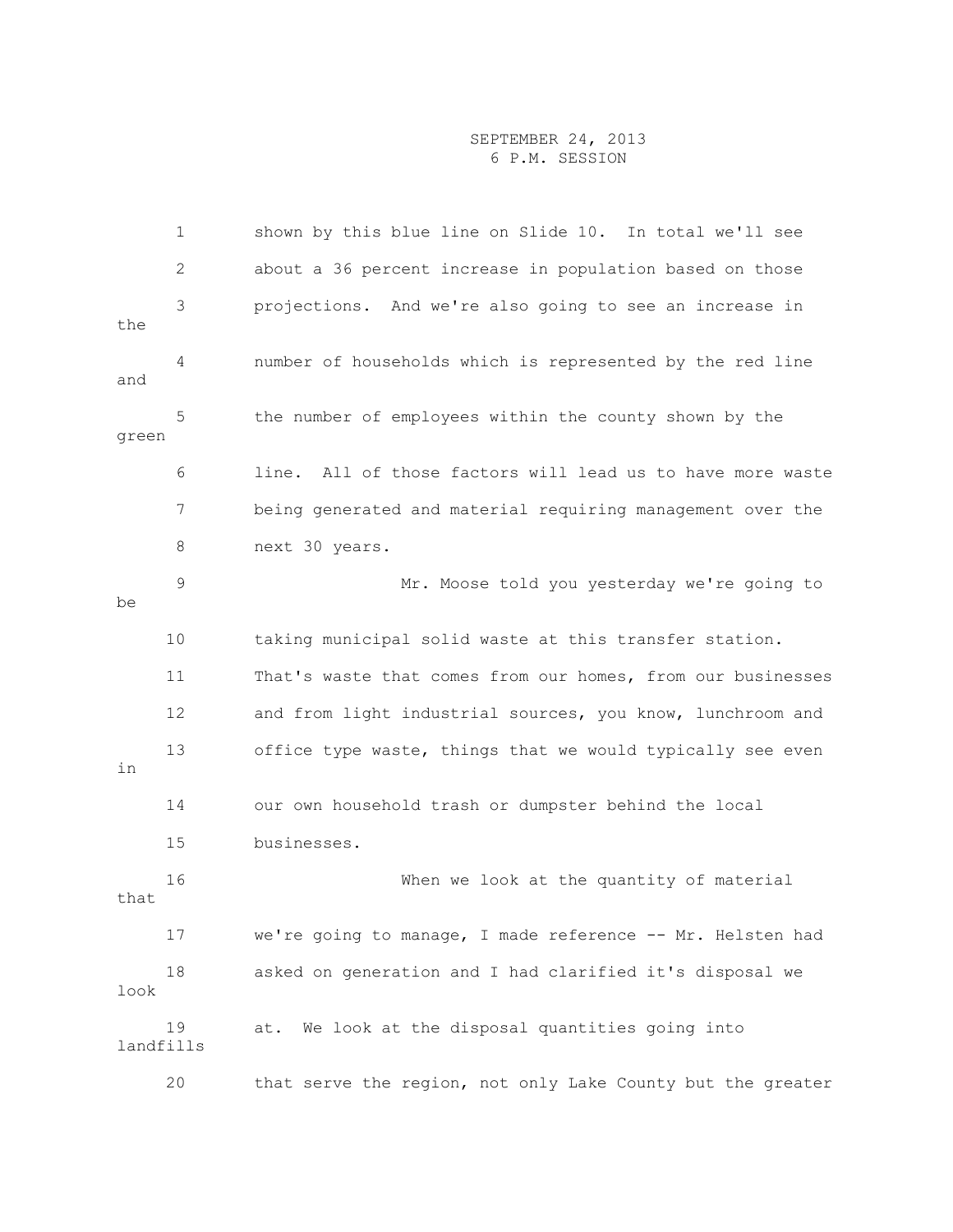21 Chicago metropolitan area. And because of the long time that 22 we have been working in this region doing solid waste 23 planning we have a very good understanding of the facilities 24 that are relied on to handle waste from the metro area and

27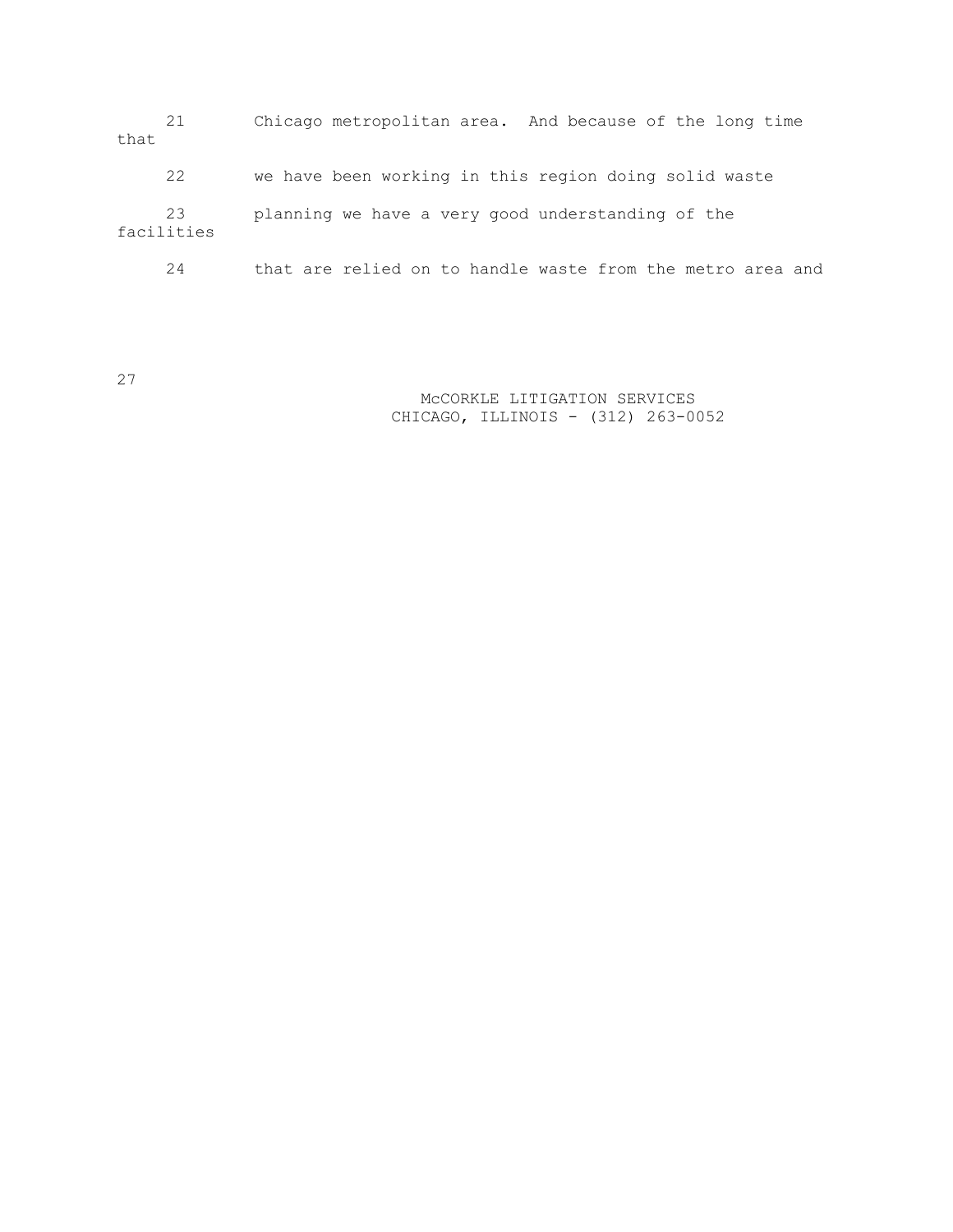| on       | $\mathbf 1$    | can look at the tonnage going into those facilities based     |
|----------|----------------|---------------------------------------------------------------|
| disposal | $\overline{2}$ | the population base that it's serving and calculate           |
|          | 3              | We look at those on a pounds per capita per day<br>rates.     |
|          | 4              | We've done that since 1996, going back to data from<br>basis. |
|          | 5              | 1996 and taking it all the way up to 2011 which is the most   |
|          | 6              | recent data that we had available when we prepared this       |
|          | 7              | report. On average over that period of time the region has    |
| day.     | 8              | disposed of waste at a rate of 7.2 pounds per person per      |
|          | 9              | It's the amount of waste that's going to a landfill for       |
|          | 10             | disposal. Recycling and composting would be in addition to    |
|          | 11             | that.                                                         |
| were     | 12             | Most recently in 2011 disposal quantities                     |
|          | 13             | They were about 6.1 pounds per person per day, and<br>down.   |
|          | 14             | that's consistent with the trends we've seen all across the   |
|          | 15             | nation during the economic downturn. When the economy is      |
|          | 16             | down, people throw things away less. We buy less.<br>The      |
|          | 17             | economy, economic factors drive down those disposal           |
|          | 18             | quantities.                                                   |
| look     | 19             | And just for sensitivity purposes we also                     |
| happened | 20             | at what a peak disposal has been. That peak period            |
|          | 21             | about the mid 2000s, 2005, 2006, and we were seeing waste     |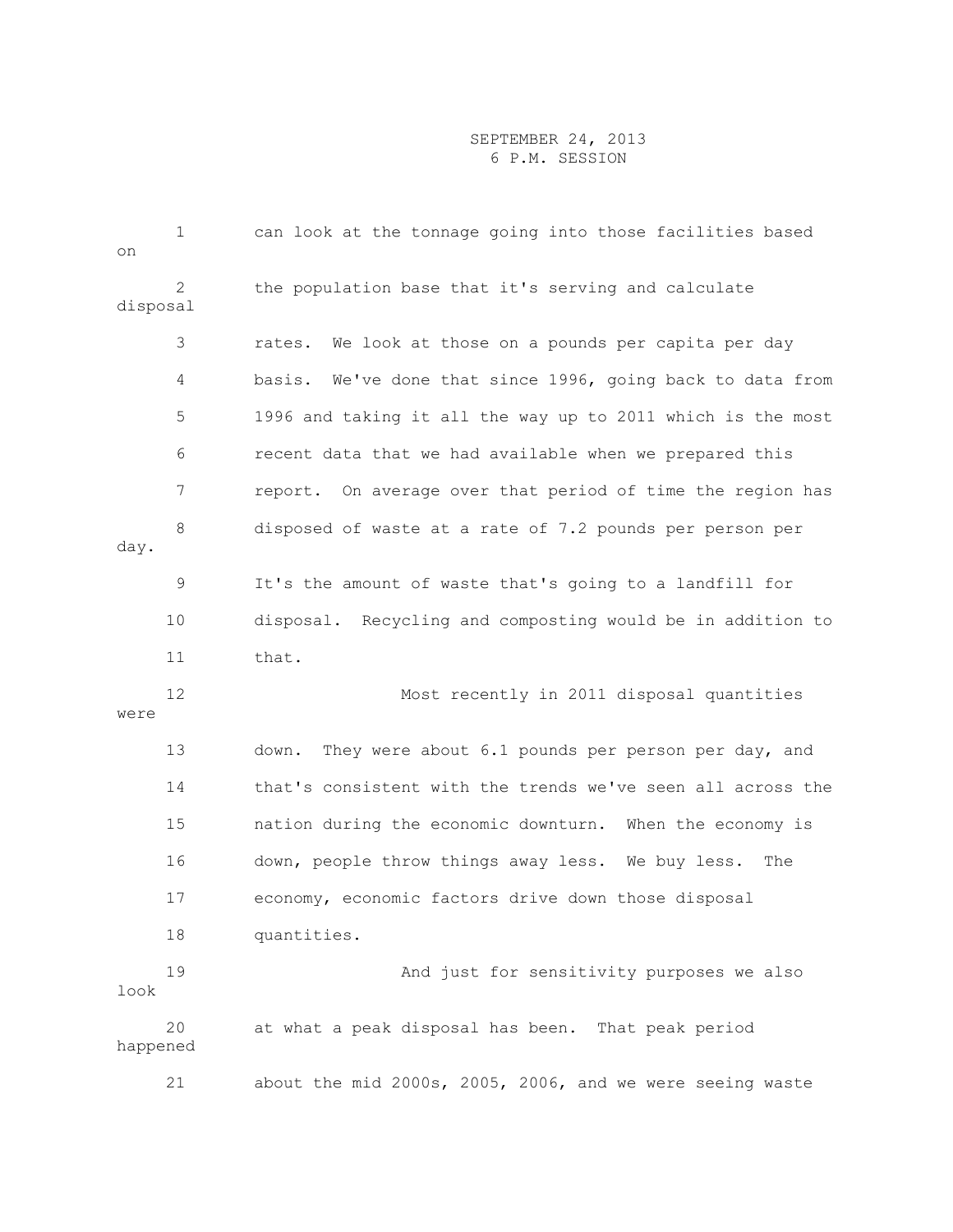22 being disposed at a rate of 7.9 pounds per capita per day. 23 That was the peak of economic times. We see that same peak 24 of generation or disposal during those periods as well.

> McCORKLE LITIGATION SERVICES CHICAGO, ILLINOIS - (312) 263-0052

28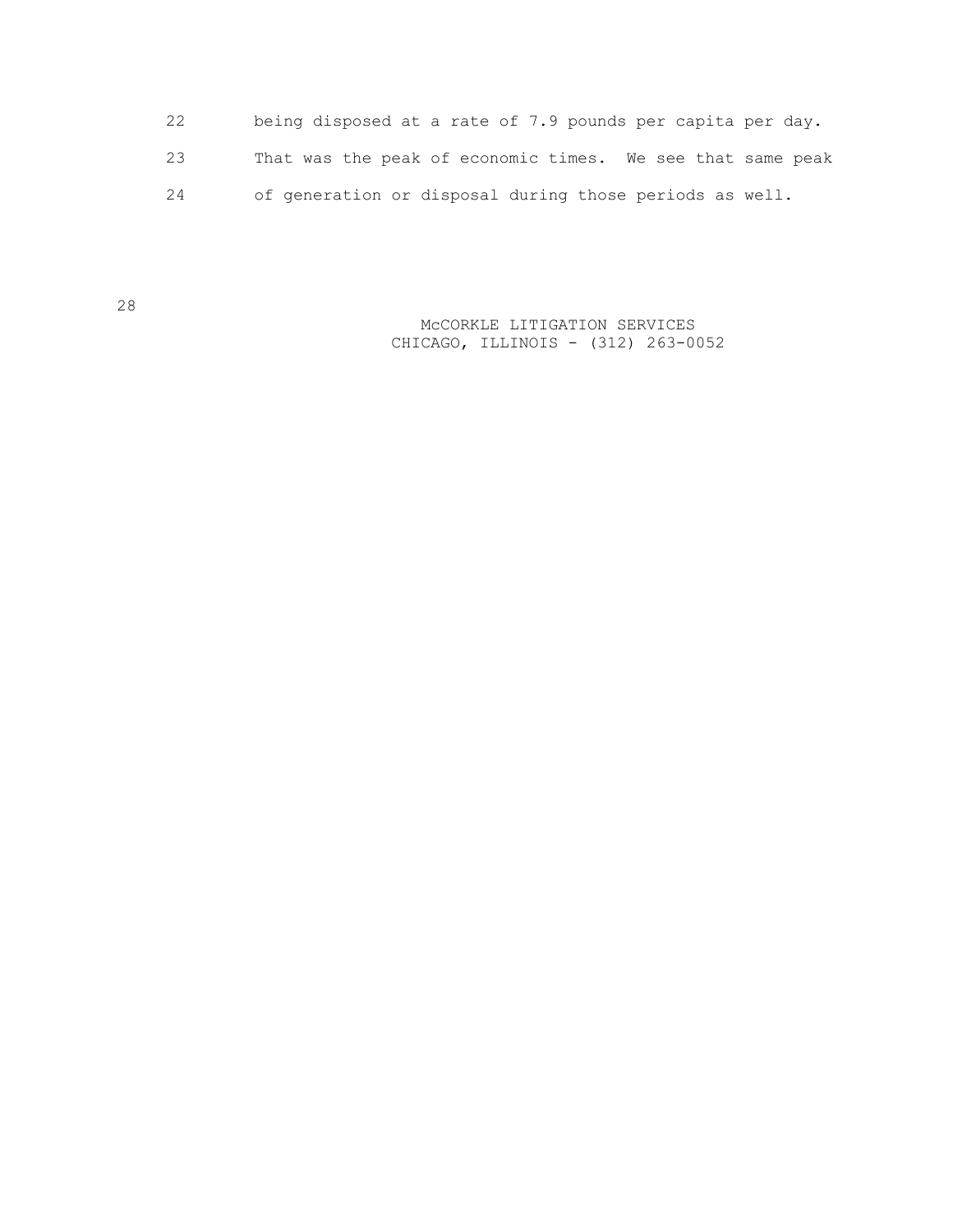| that   | 1  | When we looked at the quantities of waste                   |
|--------|----|-------------------------------------------------------------|
| our    | 2  | require disposal from the service area, we looked at both   |
|        | 3  | current estimates at the 6.1 pounds per capita per day as   |
| to     | 4  | well as the average. We wanted to sensitize the analysis    |
| are    | 5  | reflect the fact that we do expect that waste quantities    |
|        | 6  | going to recover. We've already seen a stabilization, a     |
|        | 7  | slight uptake with the quantities of waste that are being   |
|        | 8  | disposed now. In fact, the landfills in Cook County are     |
|        | 9  | showing an increase compared to where they had been just a  |
|        | 10 | few years ago. And so as good planning practice we want to  |
| the    | 11 | look not at those lowest demand type scenarios of what is   |
|        | 12 | least amount of waste we expect might dispose but what is a |
|        | 13 | more average condition to ensure we have the structure      |
|        | 14 | available for that.                                         |
| pounds | 15 | If we look at that low condition at 6.1                     |
|        | 16 | per capita per day starting in 2015 when we would start     |
|        | 17 | operating, we expect the service area to require a disposal |
|        | 18 | of 2899 tons per day, about 2900 pounds per day.<br>In 2035 |
|        | 19 | we'll see that increased to 3,550 pounds. If the waste      |
|        | 20 | quantities do rebound to some of those more historical      |
|        | 21 | average levels, we would see an even greater quantity of    |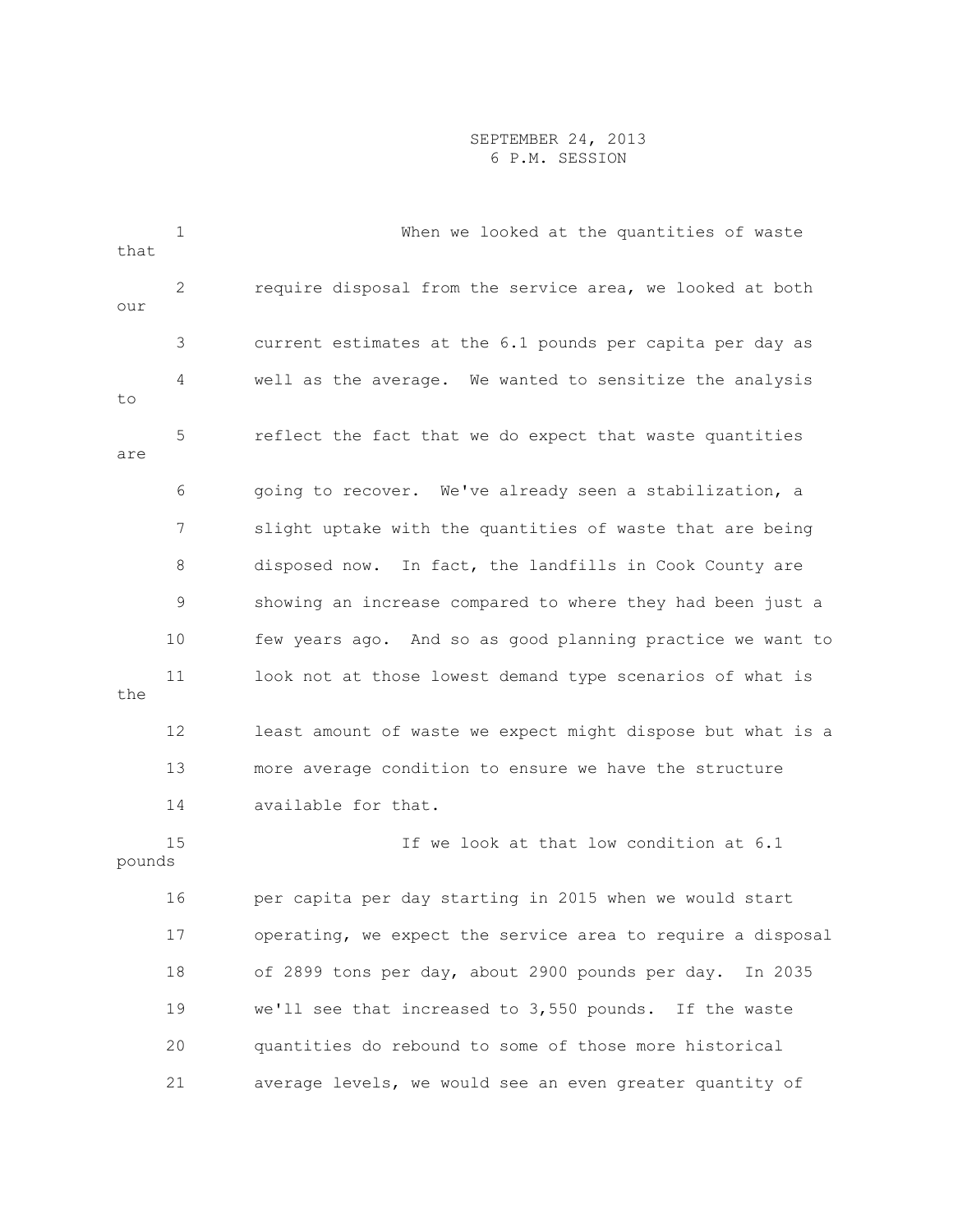| dav | 22 | waste that would be managed at $3,422$ to $4,191$ pounds per |
|-----|----|--------------------------------------------------------------|
|     | 23 | The other thing that's<br>under that scenario.               |
|     | 24 | important to know is that these are average rates. We take   |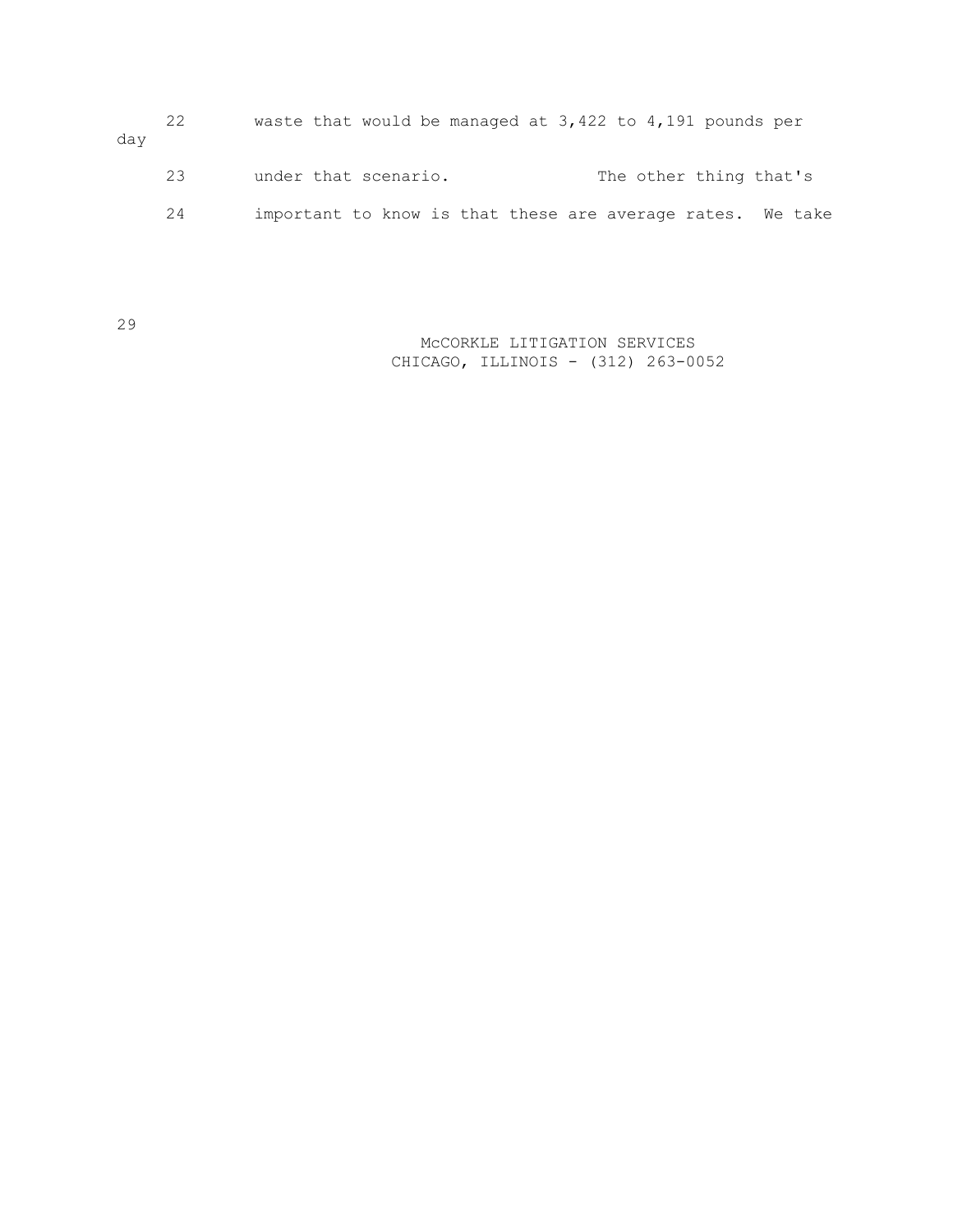|         | 1                | and calculate the annual quantity of waste that requires    |
|---------|------------------|-------------------------------------------------------------|
|         | 2                | disposal and divide it by 365 days. We know though that     |
|         | 3                | there are fluctuations in the daily quantities of material, |
| there   | 4                | and there are seasonal impacts on the waste stream, and     |
|         | 5                | are periods when the waste quantities might be 15 to 20     |
|         | 6                | percent higher than the average condition. So for that      |
|         | 7                | reason we would want to see some additional capacity as     |
| periods | 8                | overflow or a buffer to ensure that during those peak       |
|         | 9                | that there's adequate capacity within the region.           |
| waste   | 10               | Now that we have an understanding of our                    |
|         | 11<br>facilities | quantities the next step is to take a look at the           |
|         | 12               | that are handling the county's waste now and could          |
|         | 13               | potentially handle it in the future.                        |
|         | 14               | We looked at existing transfer stations as a                |
|         | 15               | possibility, and those existing transfer stations are all   |
|         | 16               | located outside of Lake County. We identified the service   |
|         | 17               | areas for those needing or those existing transfer stations |
|         | 18               | based on either data that was provided in the site          |
| through | 19               | applications for those facilities where they've gone        |
|         | 20               | this process and they've defined their service area or for  |
| that    | 21               | the facilities that did not have a service area defined     |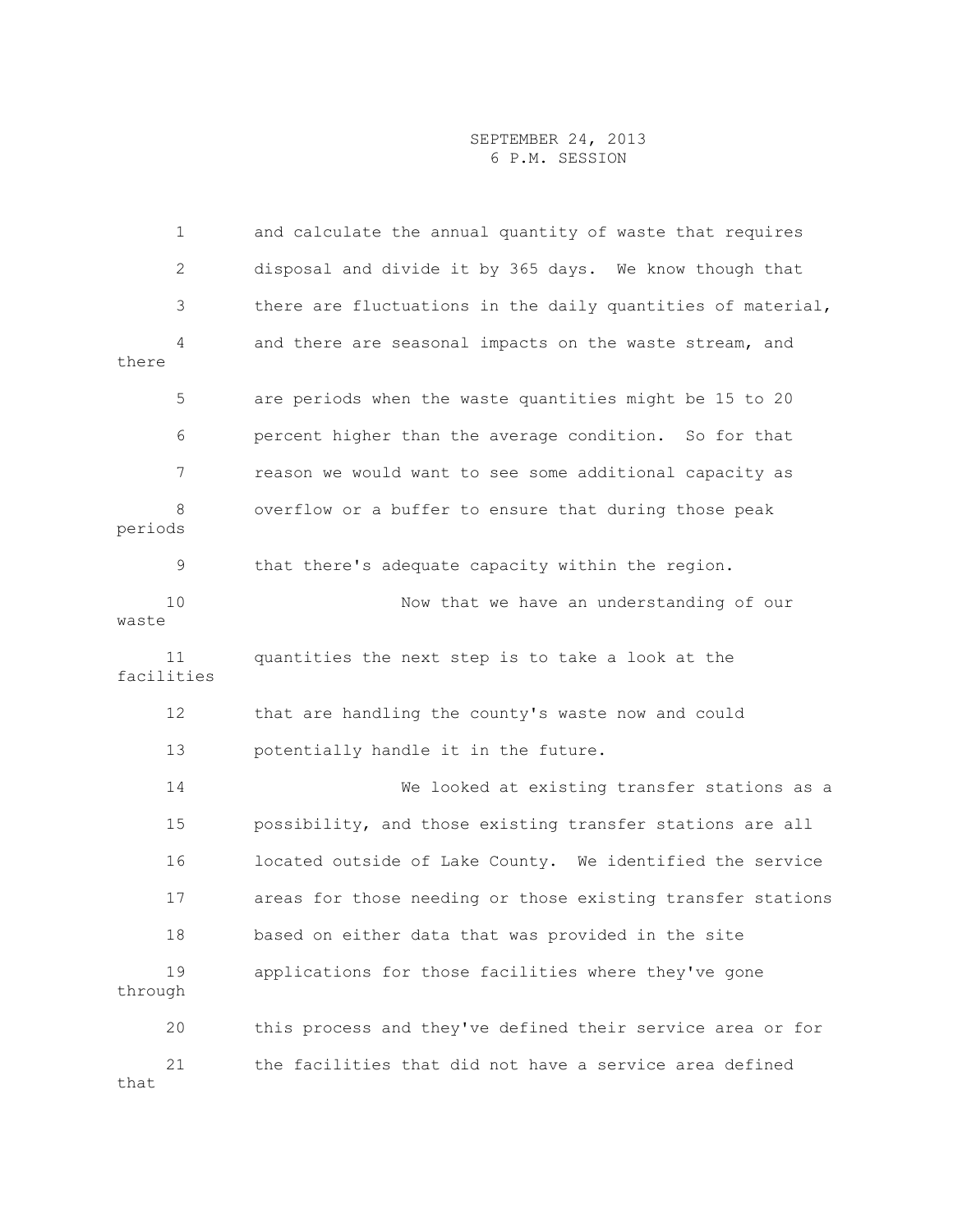22 were largely in existence prior to the current siting rules 23 being developed. We made an estimation of what the service 24 area could be, and because these are facilities generally

> McCORKLE LITIGATION SERVICES CHICAGO, ILLINOIS - (312) 263-0052

30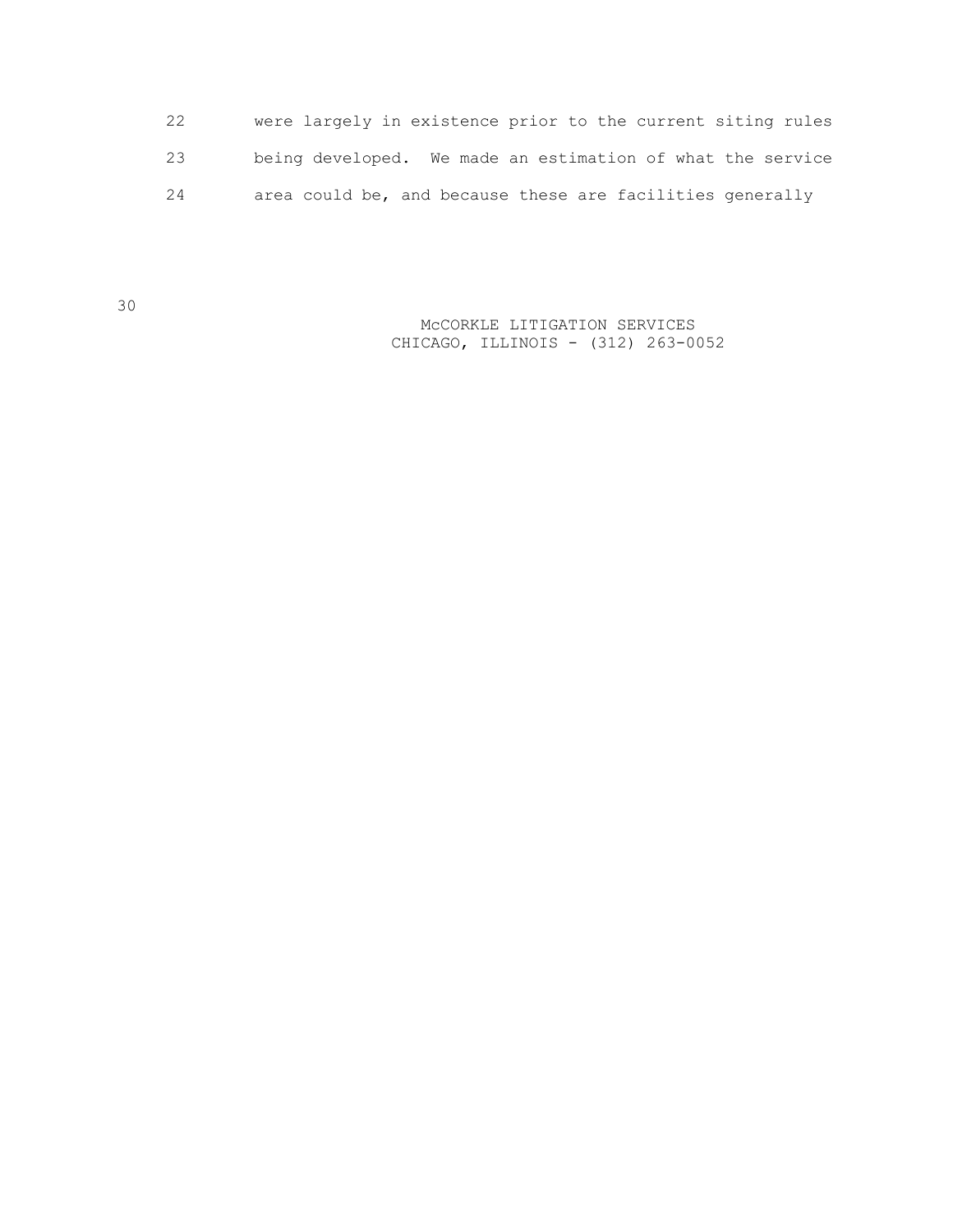| radius   | 1            | located in Cook County we said a region of 10 miles, a       |
|----------|--------------|--------------------------------------------------------------|
| area     | $\mathbf{2}$ | of 10 miles around this facility is appropriate for the      |
|          | 3            | that they could reasonably serve. We take the area that,     |
|          | 4            | that area that that facility serves, those existing          |
| and      | 5            | facilities serves and we overlay those against the county    |
|          | 6            | see how much overlap there is.                               |
| It's     | 7            | So the graphic is here for example only.                     |
|          | 8            | not to scale. On Slide 12 the red boundary is Lake County    |
| transfer | 9            | and our service area. This blue dot is an existing           |
|          | 10           | station. The blue line represents a 10-mile radius around    |
|          | 11           | the point of that transfer station and would be              |
|          | 12           | representative of the service area of that facility.<br>The  |
|          | 13           | area of overlap is shaded in blue. I'm going to refer to     |
|          | 14           | that in this figure as Area A. We take the ratio of          |
|          | 15           | population in Area A over the population in Area B which is  |
|          | 16           | the total population within that service area to calculate   |
| overlaps | 17           | the proportion of the population that's within, that         |
|          | 18           | into Lake County, apply that to capacity of that facility,   |
|          | 19           | and that involves an estimate of what Transfer Station $1$ , |
| capacity | 20           | this blue dot, might be able to provide in terms of          |
|          |              |                                                              |

21 to Lake County.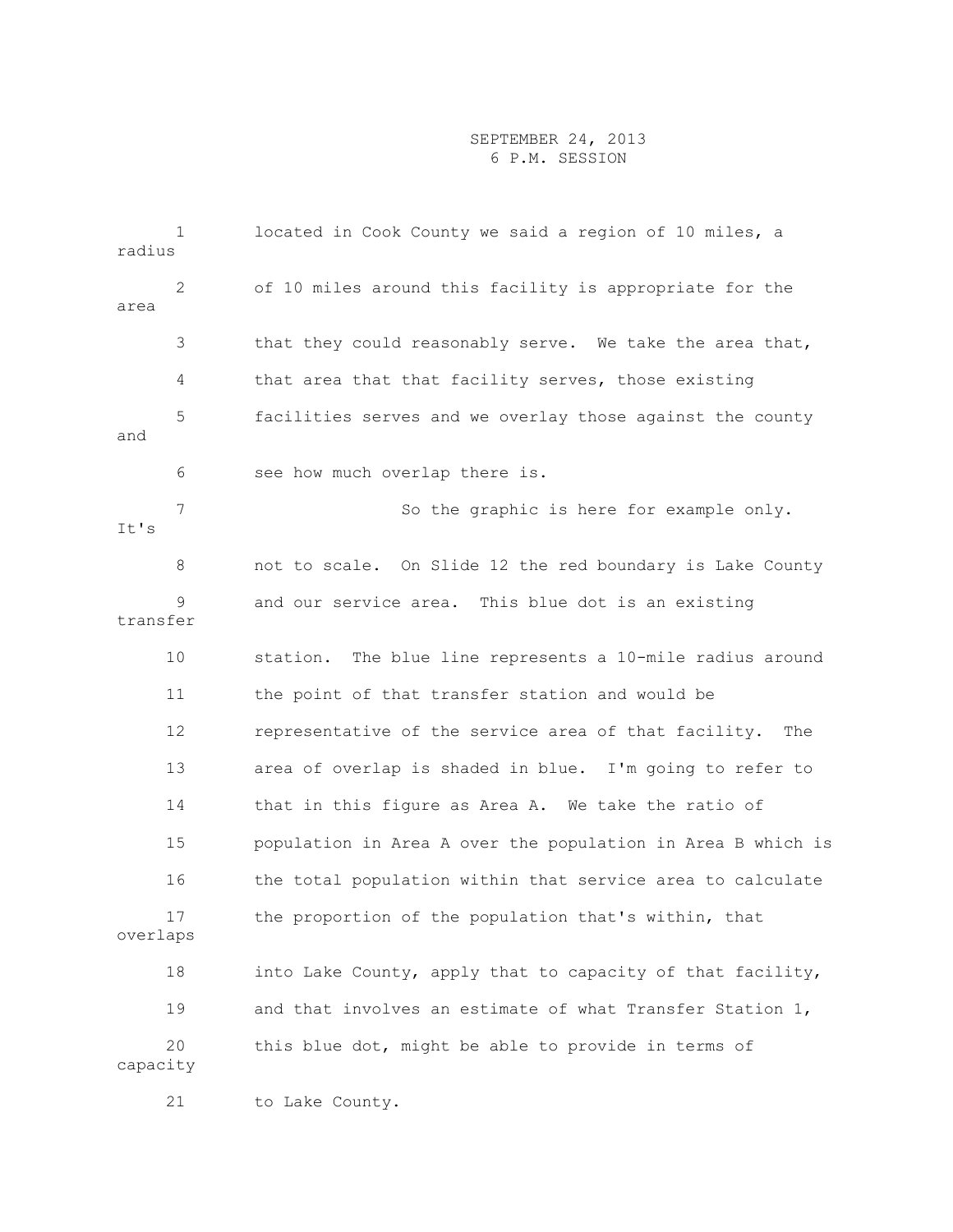|    | What we identified was that there were eight         |
|----|------------------------------------------------------|
| 23 | existing transfer stations that may be able to serve |
| 24 | Lake County, and in fact currently at least one, the |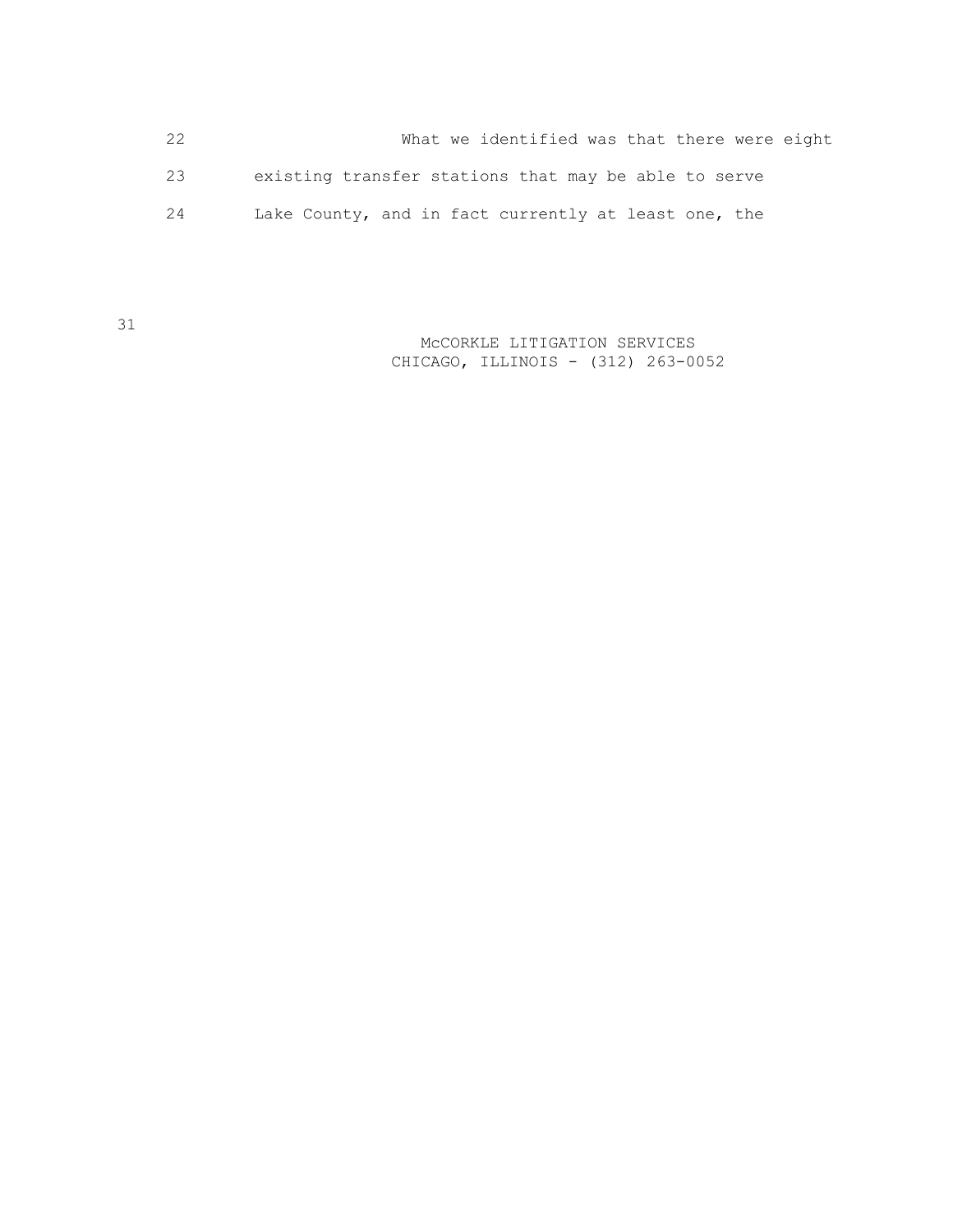1 Northbrook Transfer Station is serving Lake County and 2 transfer hauling waste from that facility to the Zion 3 Landfill in Lake County. 4 Q. So there is one transfer station that is presently 5 servicing Lake County and delivering waste to one of the 6 in-county landfills? 7 A. At least one. We're not sure if there are others. 8 We are sure there's at least that one. 9 These eight facilities have an estimated 10 capacity available to the service area of 719 tons per day. 11 That capacity may also include a capacity that they used to 12 handle separated recyclables and landscape waste just as the 13 Lake Transfer Station intends to accept those materials. 14 That would reduce the capacity for waste. And since waste is 15 the only thing that develops projections of quantities for, 16 they would ultimately reduce that 719 tons per day to 17 something less. We don't know how much less because those 18 facilities don't, aren't required to report the quantity of 19 recyclables and landscape waste that they receive. But as a 20 general rule of thumb in the facilities I've looked at it is 21 about 10 percent, and that's consistent with what we expect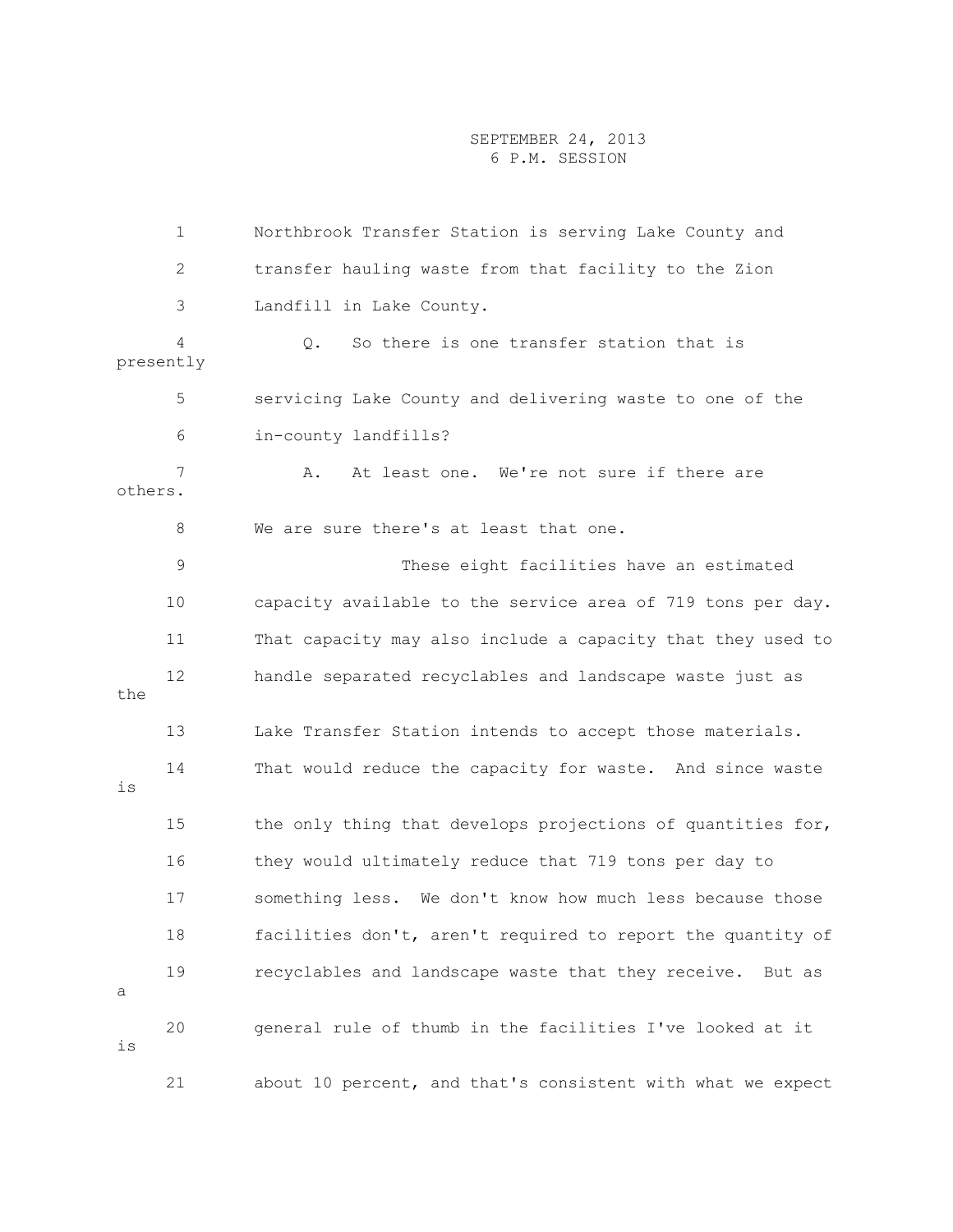| of this facility based on Mr. Moose's testimony yesterday.<br>22 |  |
|------------------------------------------------------------------|--|
| With 719 tons of transfer capacity located<br>23                 |  |
| outside of the county, in primarily Cook County, we're not<br>24 |  |

 McCORKLE LITIGATION SERVICES CHICAGO, ILLINOIS - (312) 263-0052

32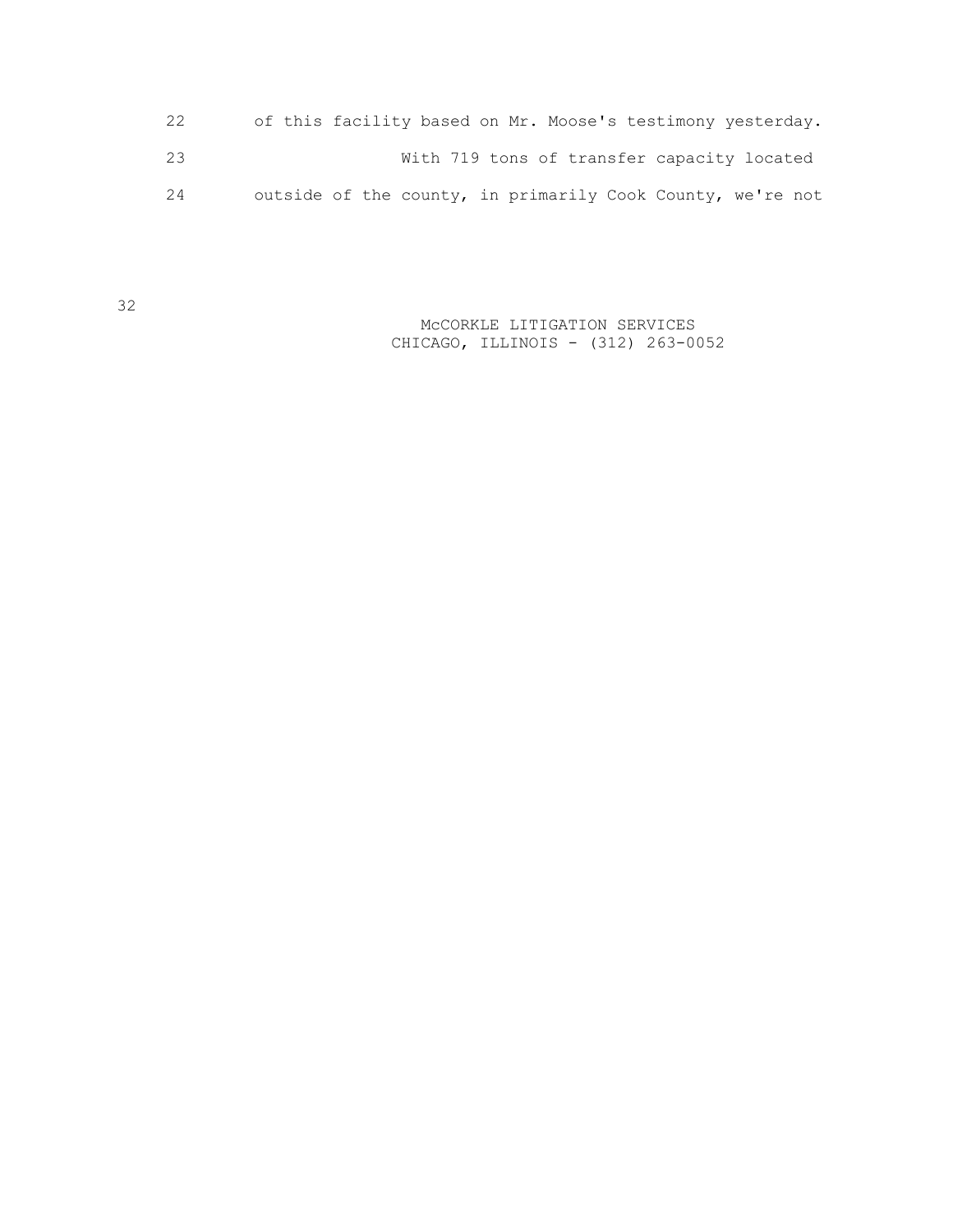| County   | 1            | going to be able to serve all the waste needs of Lake       |
|----------|--------------|-------------------------------------------------------------|
|          | $\mathbf{2}$ | with the existing transfer station with both landfills      |
|          | 3            | closed.<br>In fact, that's true both in terms of tonnage as |
|          | 4            | well as geography because if you would be looking at waste  |
|          | 5            | that comes from the more northern parts of the county that  |
| that     | 6            | would be a rather long haul that you would be making for    |
|          | 7            | waste.                                                      |
| you'll   | 8            | These existing transfer stations also,                      |
|          | 9            | notice that they're clustered here in northern Cook County, |
|          | 10           | again Cook County being a much more established and mature  |
|          | 11           | transfer station network. The population within northern    |
|          | 12           | Cook County is slightly greater than the population within  |
|          | 13           | Lake County. There are about $1,000,000$ people in northern |
|          | 14           | Cook County compared to about 700,000 within Lake County.   |
|          | 15           | But ultimately you may be looking at the need to have a     |
| to       | 16           | distribution of facilities like this all across the county  |
|          | 17           | serve your needs in the future. This would be just one dot  |
|          | 18           | on that map.                                                |
| analysis | 19           | The table on Slide 14 summarizes the                        |
| We've    | 20           | that we have done for transfer capacity to this point.      |
|          | 21           | identified 719 tons per day of transfer capacity at the     |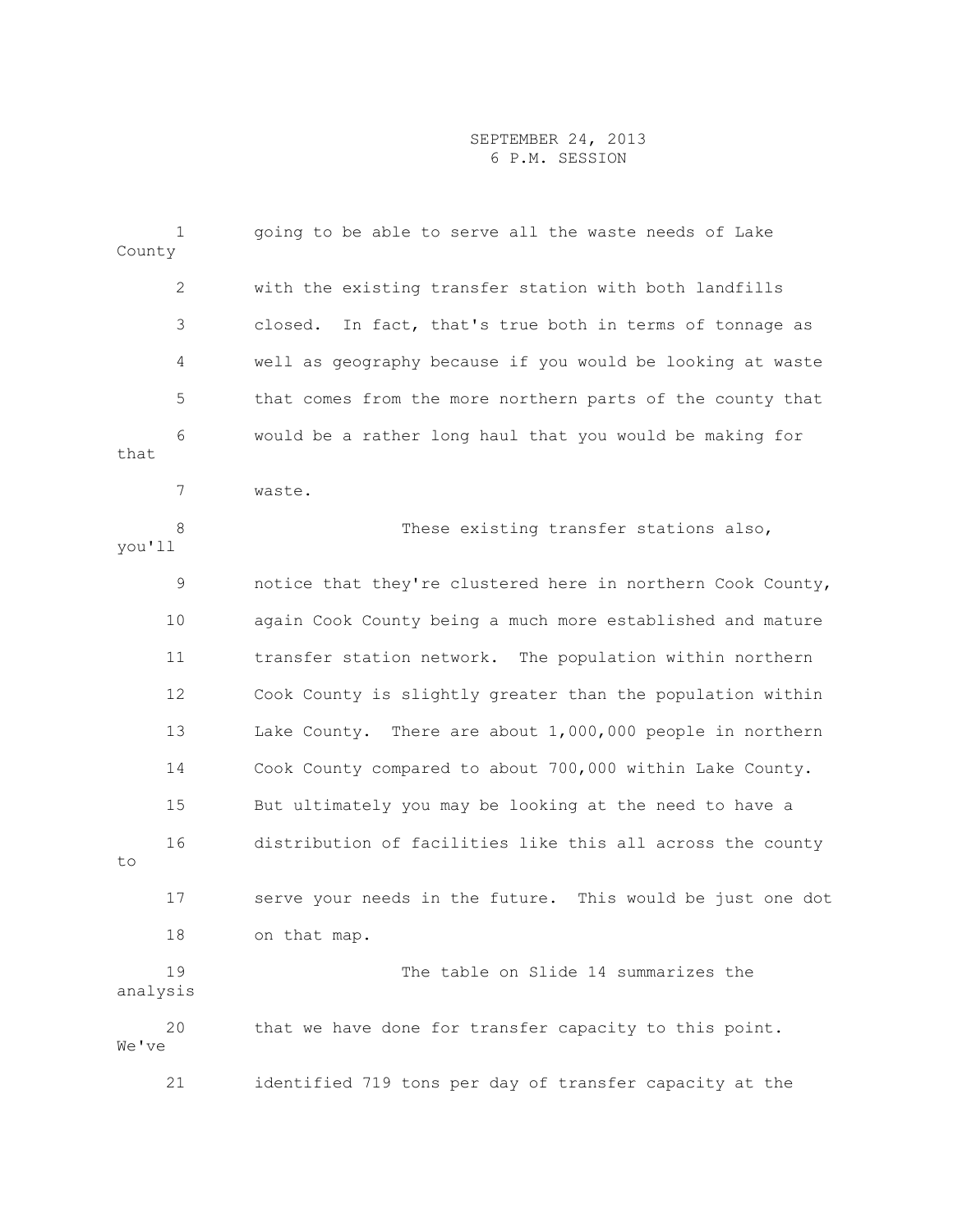| 22<br>middle | existing facilities that may serve Lake County. This     |
|--------------|----------------------------------------------------------|
| 23<br>just   | portion of the table where waste requirement disposal is |
| 24           | those projections of waste disposal that we talked about |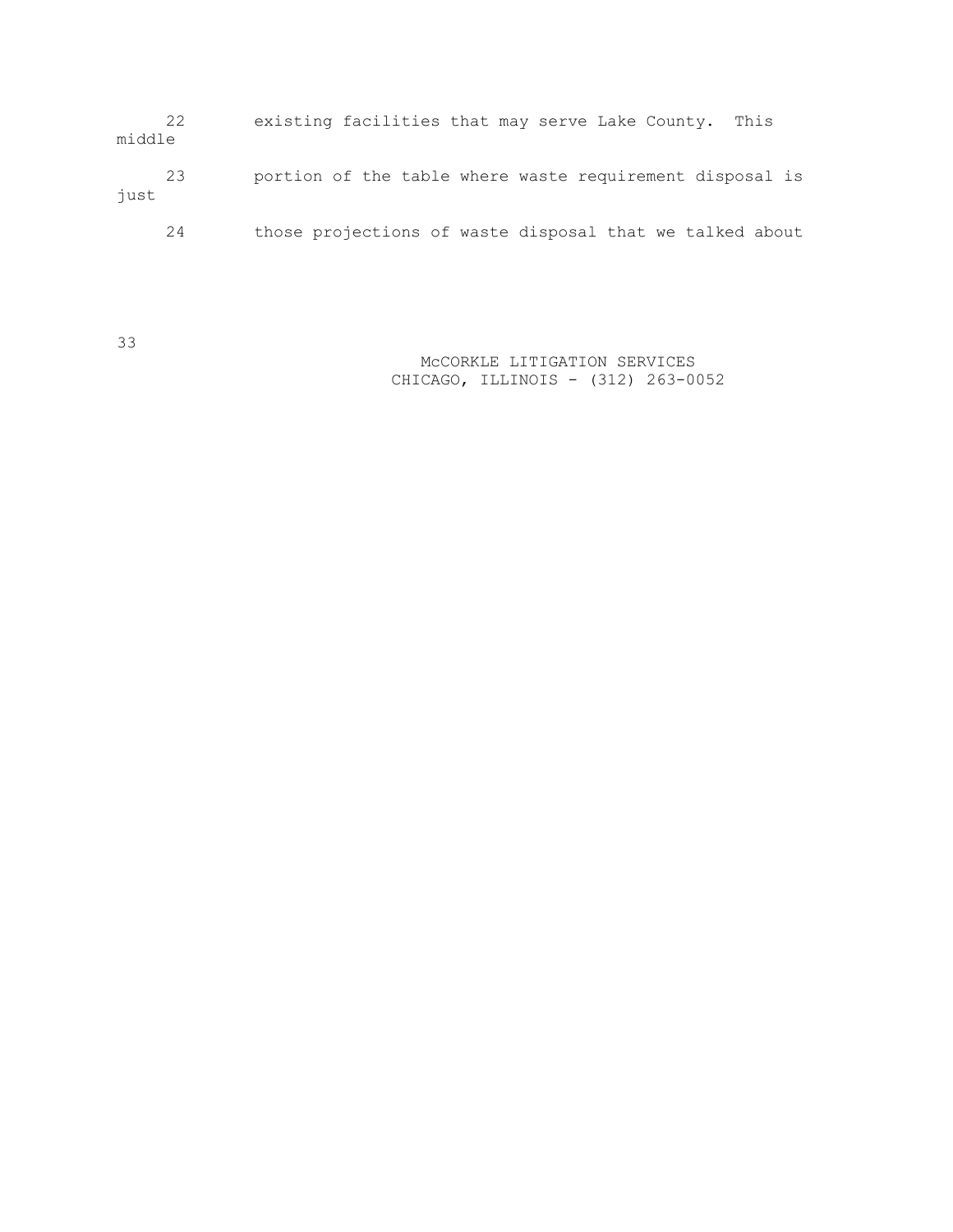|          | 1              | previously, the 2900 tons per day in 2015 going up to about |
|----------|----------------|-------------------------------------------------------------|
| higher   | $\overline{2}$ | 3400 tons per day increase in disposal rates and then       |
| subtract | 3              | quantities as we go further into the future. If we          |
|          | 4              | these quantities of waste requiring disposal -- I'm sorry.  |
| the      | 5              | If we subtract the transfer capacity from                   |
|          | 6              | waste requiring disposal, we come up with what we term the  |
| lacking  | 7              | transfer capacity deficit. How much capacity are we         |
| 2180     | 8              | to be able to serve this region? In 2015 that's between     |
| future,  | 9              | and 2700 tons per day, and in 2035, 20 years into the       |
|          | 10             | it would be 2800 to 3,500 tons per day approximately that   |
|          | 11             | would be lacking in transfer capacity.                      |
|          | 12             | This facility we expect to provide 750 tons                 |
|          | 13             | per day of capacity. In these early years that might be a   |
| to       | 14             | quarter to a third of the waste that Lake County is going   |
|          | 15             | generate and need management of. In the future it's even    |
| time     | 16             | less than that. What we're really looking at is by the      |
| to       | 17             | these landfills in the county close the county would need   |
| stations | 18             | develop three to four, possibly even more, transfer         |
| not      | 19             | similar in size to what we're proposing here. So this is    |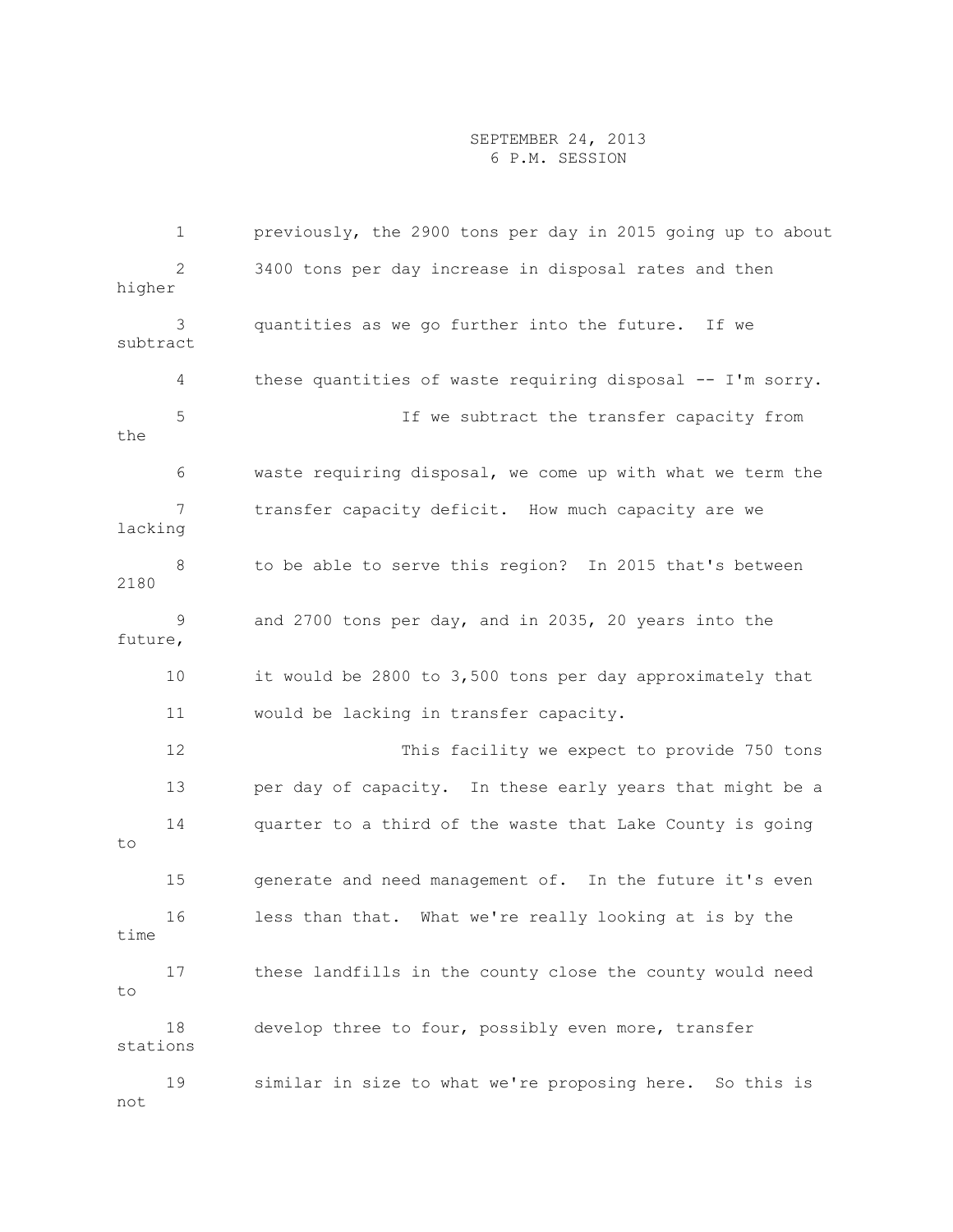|     | 20 | the last process. This is not the only facility that would  |
|-----|----|-------------------------------------------------------------|
|     | 21 | need to be developed to serve the county.                   |
| а   | 22 | I mentioned before a transfer station is not                |
| the | 23 | permanent disposal site. We do need landfills still for     |
|     | 24 | waste that we handle through the transfer station.<br>We've |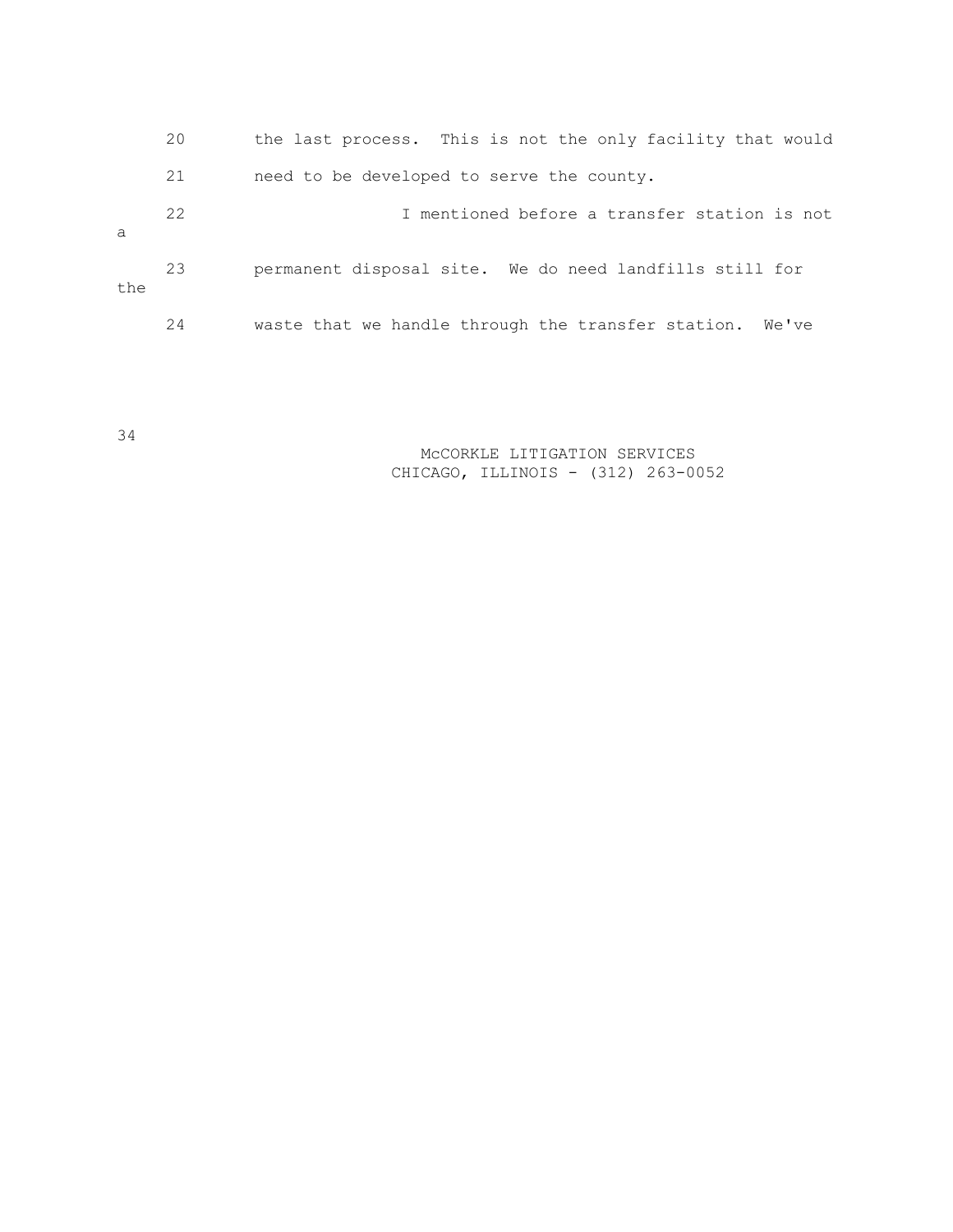| their  | $\mathbf{1}$ | talked a little bit about the Cook County landfills and    |
|--------|--------------|------------------------------------------------------------|
| а      | 2            | ability to provide long-term capacity. We'll talk about it |
|        | 3            | little more now. Countryside Landfill has only about five  |
| expect | 4            | years of capacity at most when we start operating. We      |
|        | 5            | it to close by 2020. From 2011 to 2012 the data that's     |
| waste  | 6            | reported to the state by the landfill showed that their    |
|        | 7            | intake increased by about 10 percent. That could be due to |
|        | 8            | some economic recovery. It could be due to changes in the  |
| county | 9            | market areas that that facility is serving. These in-      |
|        | 10           | landfills are both private owned. They're privately        |
| market | 11           | operated. They're subject to the market decisions and      |
|        | 12           | demand that those counties -- I'm sorry -- those companies |
| beyond | 13           | can generate, and they could increase their waste even     |
|        | 14           | what we've seen at this stage and fill that capacity much  |
|        | 15           | faster. We looked at average quantities over just the last |
|        | 16           | five years which encompasses really all of the economic    |
|        | 17           | downturn. If we were to look at the quantity of waste that |
|        | 18           | they took prior to that during the period 2003 to 2007,    |
|        | 19           | somewhere in that range, we would see the capacity on the  |
|        | 20           | order of three to four years of life remaining once the    |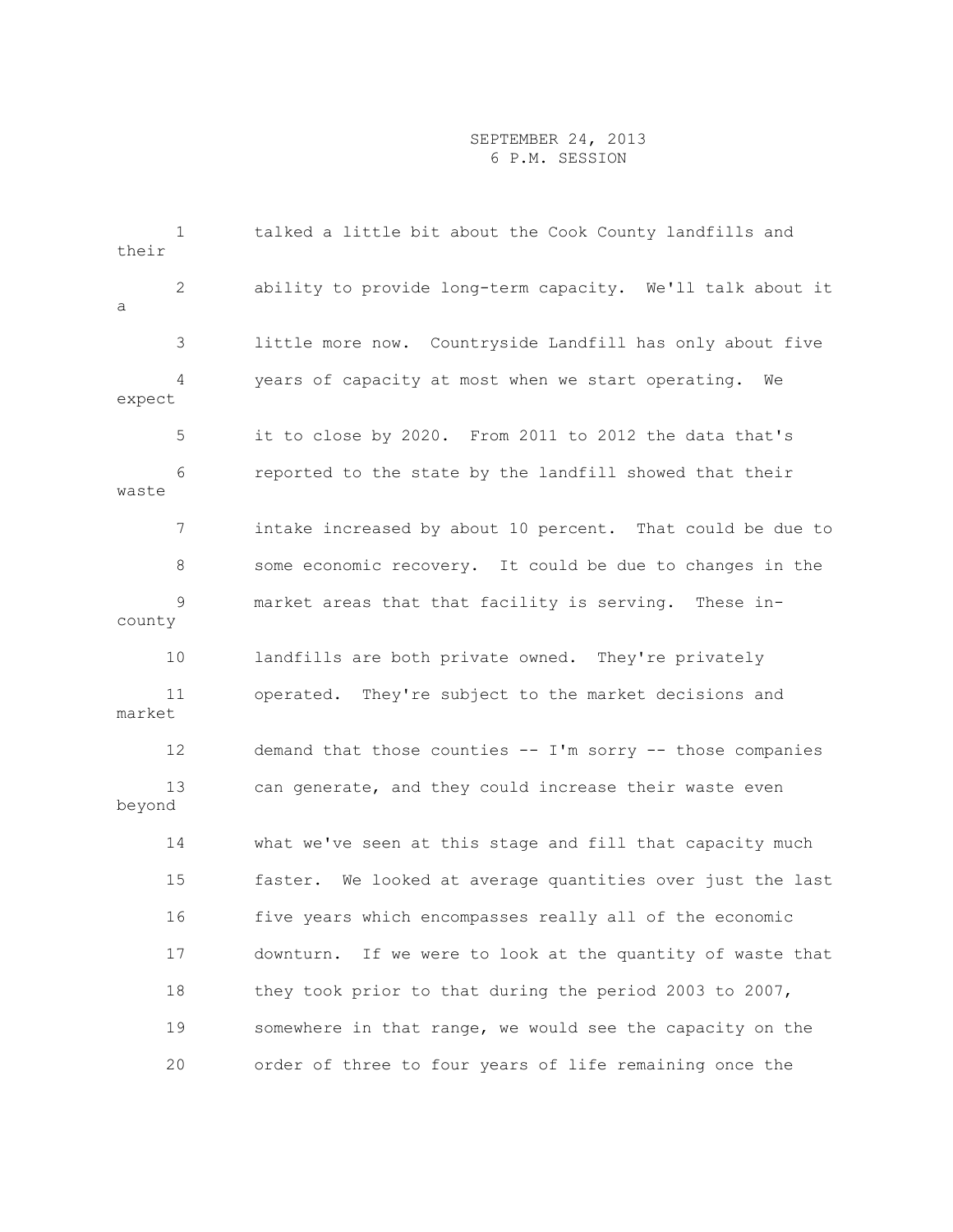| fact | 21 | transfer station would open. So we are sensitive to the    |
|------|----|------------------------------------------------------------|
|      | 22 | that that landfill is going to close imminently.           |
|      | 23 | Zion's capacity is quaranteed to the county                |
|      | 24 | through 2017, and that's just two years after the transfer |
|      |    |                                                            |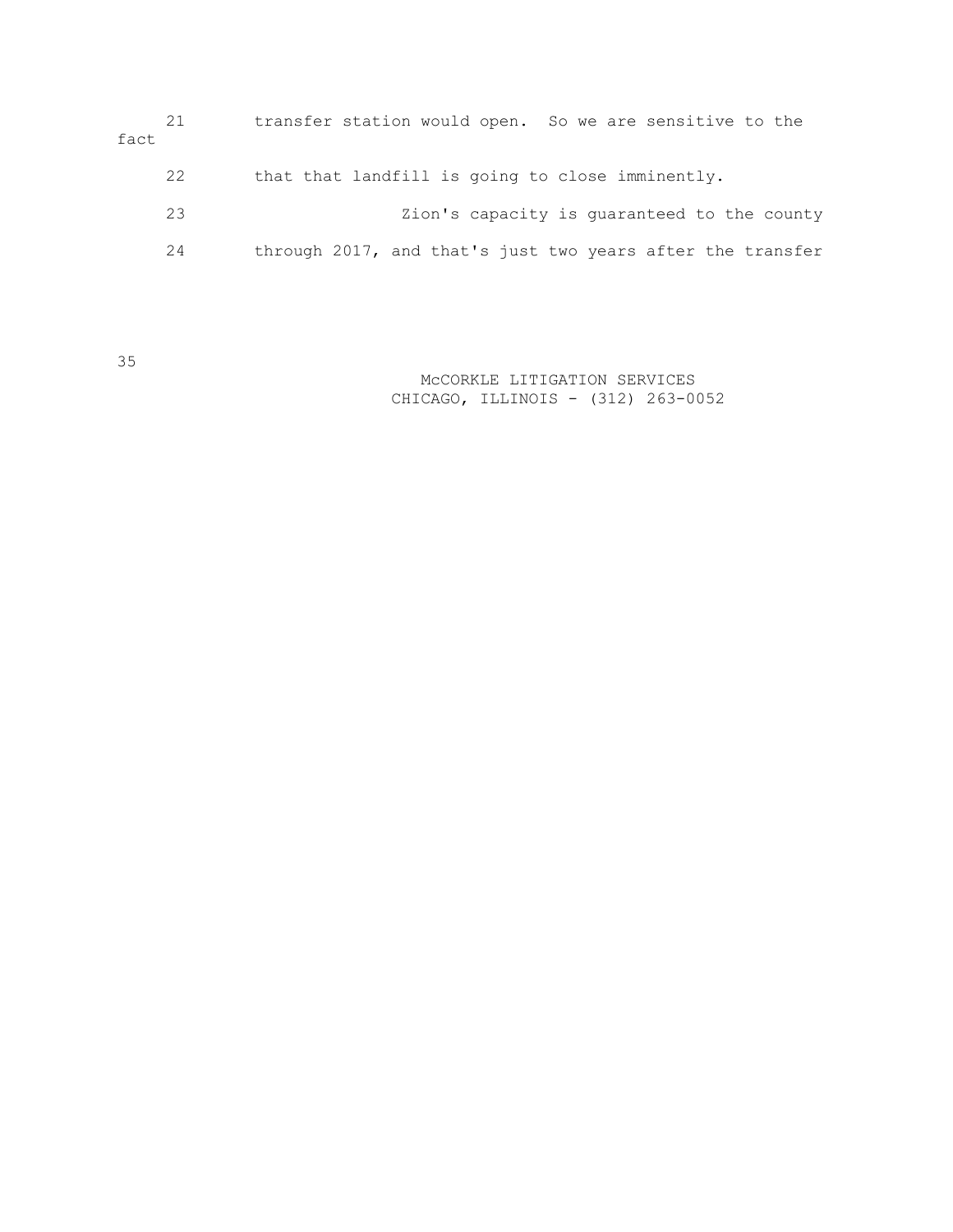| no       | $\mathbf 1$    | station might start operating. Beyond that period there's   |
|----------|----------------|-------------------------------------------------------------|
|          | $\overline{2}$ | guarantee that that facility will remain available to Lake  |
|          | 3              | County for its waste. They do have slightly more capacity   |
|          | 4              | that's been sited and that they were permitting, but that's |
|          | 5              | only going to run them out, we project, at best 12 years    |
| is       | 6              | beyond the time we start operating. Again, that facility    |
|          | 7              | a regional facility which historically has imported large   |
|          | 8              | quantities of waste from other parts of the region, and it  |
|          | 9              | can close much sooner than that.                            |
| close    | 10             | Is 12 years your outside estimate? Could it<br>Q.           |
|          | 11             | sooner than that?                                           |
| consider | 12             | It certainly could close sooner. I would<br>Α.              |
|          | 13             | that to be the best case in terms of the longest life that  |
| the      | 14             | they may have. I don't foresee that being less based on     |
|          | 15             | trends within the system.                                   |
|          | 16             | We also talked about that the Pheasant Run                  |
| Α        | 17             | Landfill in Wisconsin has historically served the county.   |
|          | 18             | couple years ago Wisconsin made a change in state law that  |
|          | 19             | increased the surcharge that applies to every ton of waste  |
| the      | 20             | that's taken to those landfills, and it really drove out    |
|          | 21             | Illinois waste and redirected waste from Illinois back into |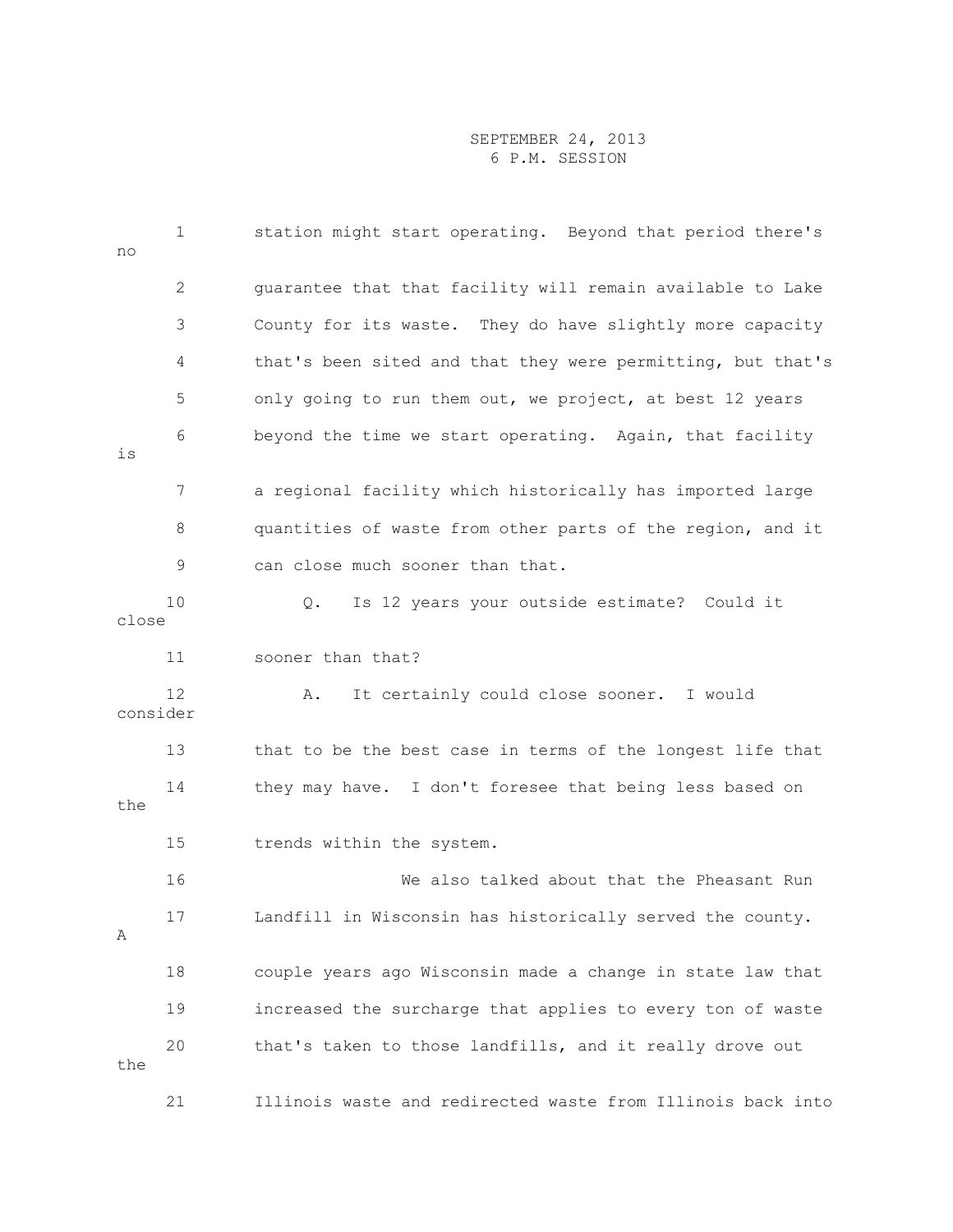|      | 22<br>thousands | Illinois landfill facilities. So where we had seen          |
|------|-----------------|-------------------------------------------------------------|
| 2011 | 23              | of tons going to that facility historically in 2010 and     |
|      | 24              | it was less than 100 tons per day, and that facility now is |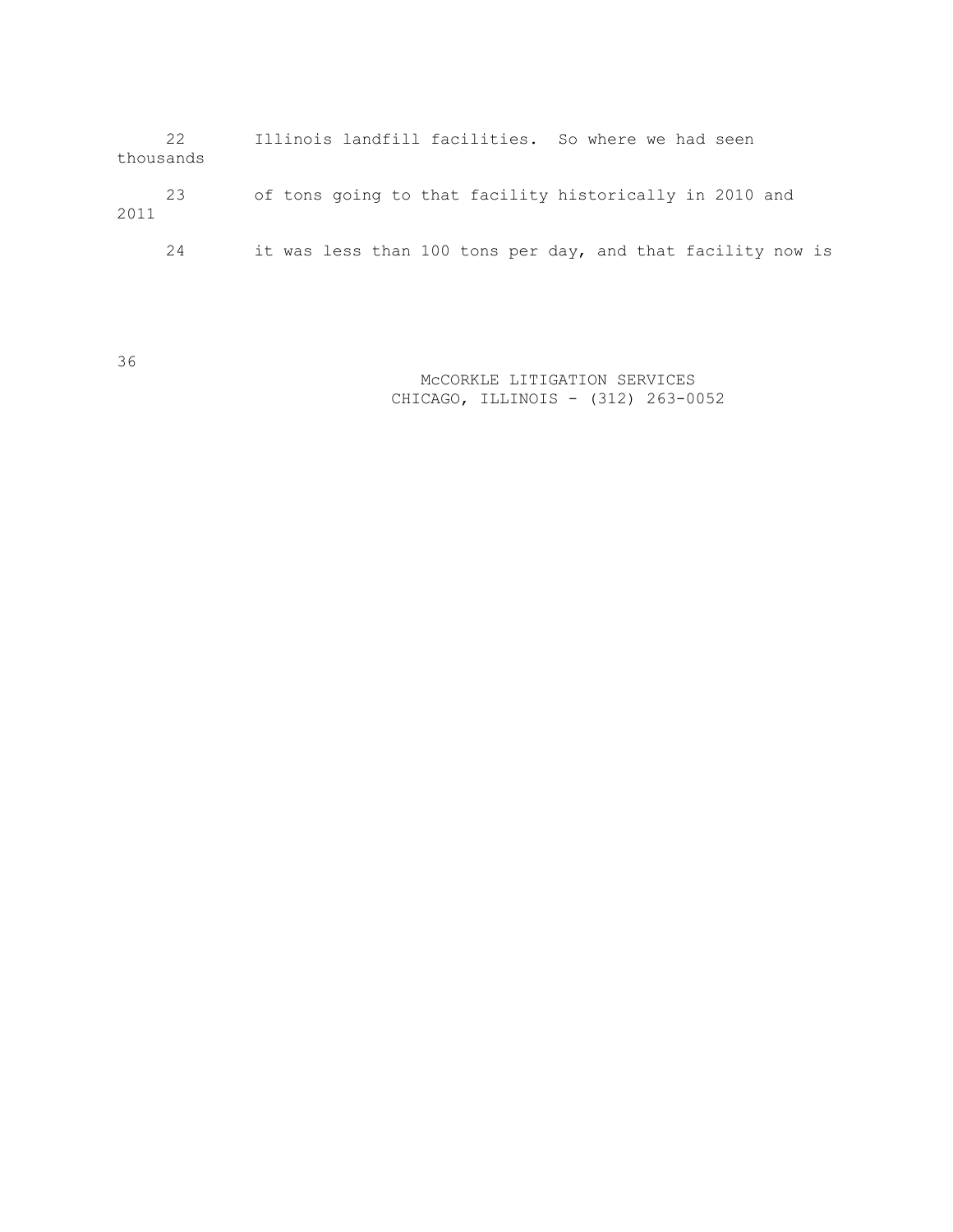| reasons. | 1                | effectively not serving Illinois for those economic          |
|----------|------------------|--------------------------------------------------------------|
|          | 2                | I had stated that earlier that transfer                      |
|          | 3                | stations are really a facility of convenience. There's       |
|          | 4                | efficiency and economic benefit that is provided by a        |
|          | 5                | transfer station's operation, and we're going to talk about  |
|          | 6                | different benefits that result from those efficiencies and   |
|          | 7                | from competition that would result from the development of   |
|          | 8                | the facility.                                                |
|          | 9                | The green line on Slide 17 shows us the                      |
|          | 10               | distance from our waste centroid to the existing landfills   |
|          | 11               | and transfer stations as well as our proposed Lake Transfer  |
|          | 12               | Station as a comparison of those hauling distances that we   |
|          | 13               | would be looking at for the direct haul of waste. As I       |
|          | 14               | indicated, we're seven miles from that waste centroid, the   |
| has      | 15               | only facility closer being the Countryside Landfill which    |
|          | 16               | limited remaining life. It's a similar distance of five      |
|          | 17               | When we get beyond that, we're looking at doubling<br>miles. |
|          | 18               | our haul distance to get to the next nearest facility which  |
|          | 19<br>Management | is the Wheeling Transfer Station which is a Waste            |
|          | 20               | facility in Cook County. Beyond that we're looking at        |
|          | 21               | further increases in those distances. So our proposed        |
|          | 22               | facility location is going to be two to three times closer   |
|          | 23               | than any other existing facility once Countryside would not  |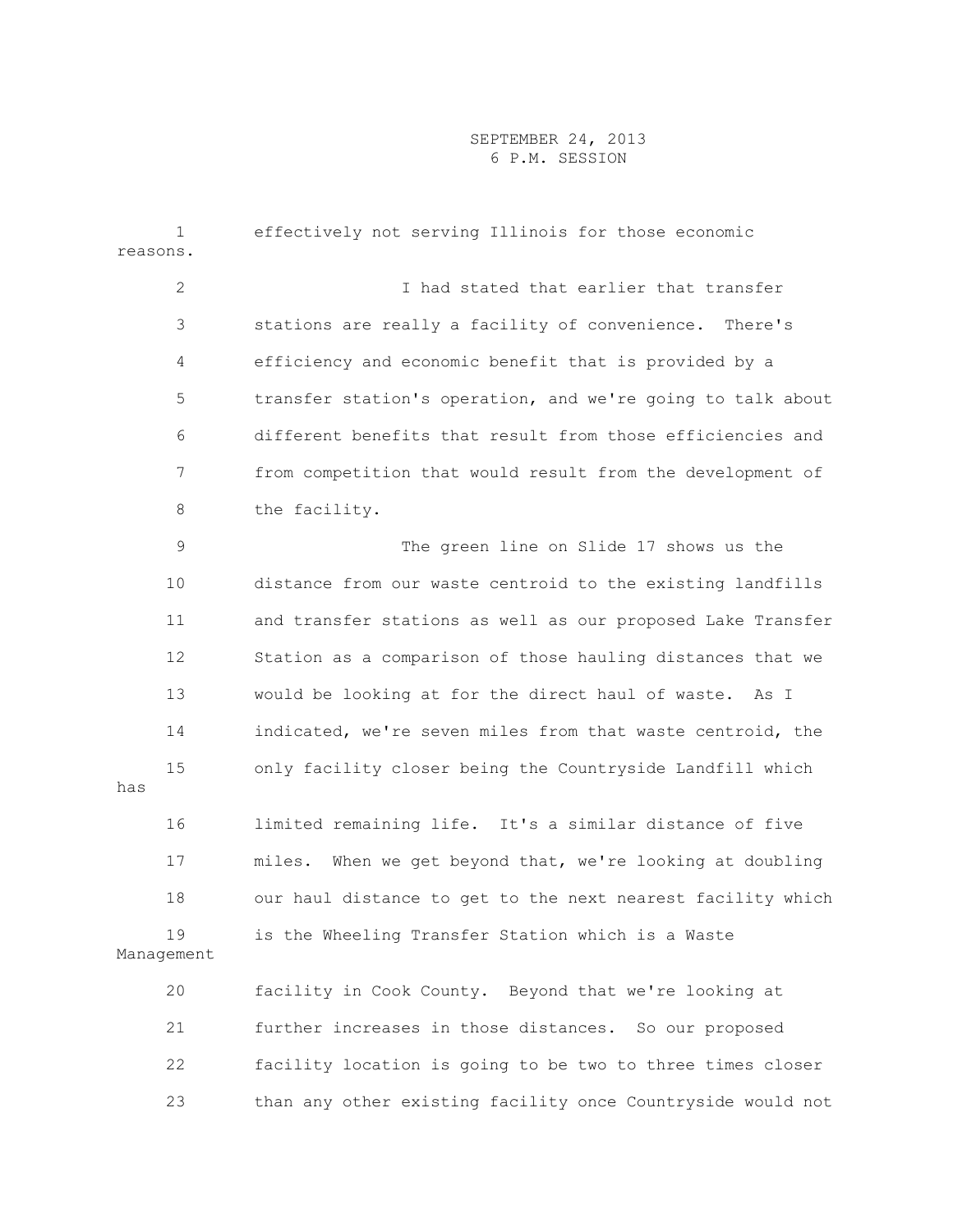24 be available.

 McCORKLE LITIGATION SERVICES CHICAGO, ILLINOIS - (312) 263-0052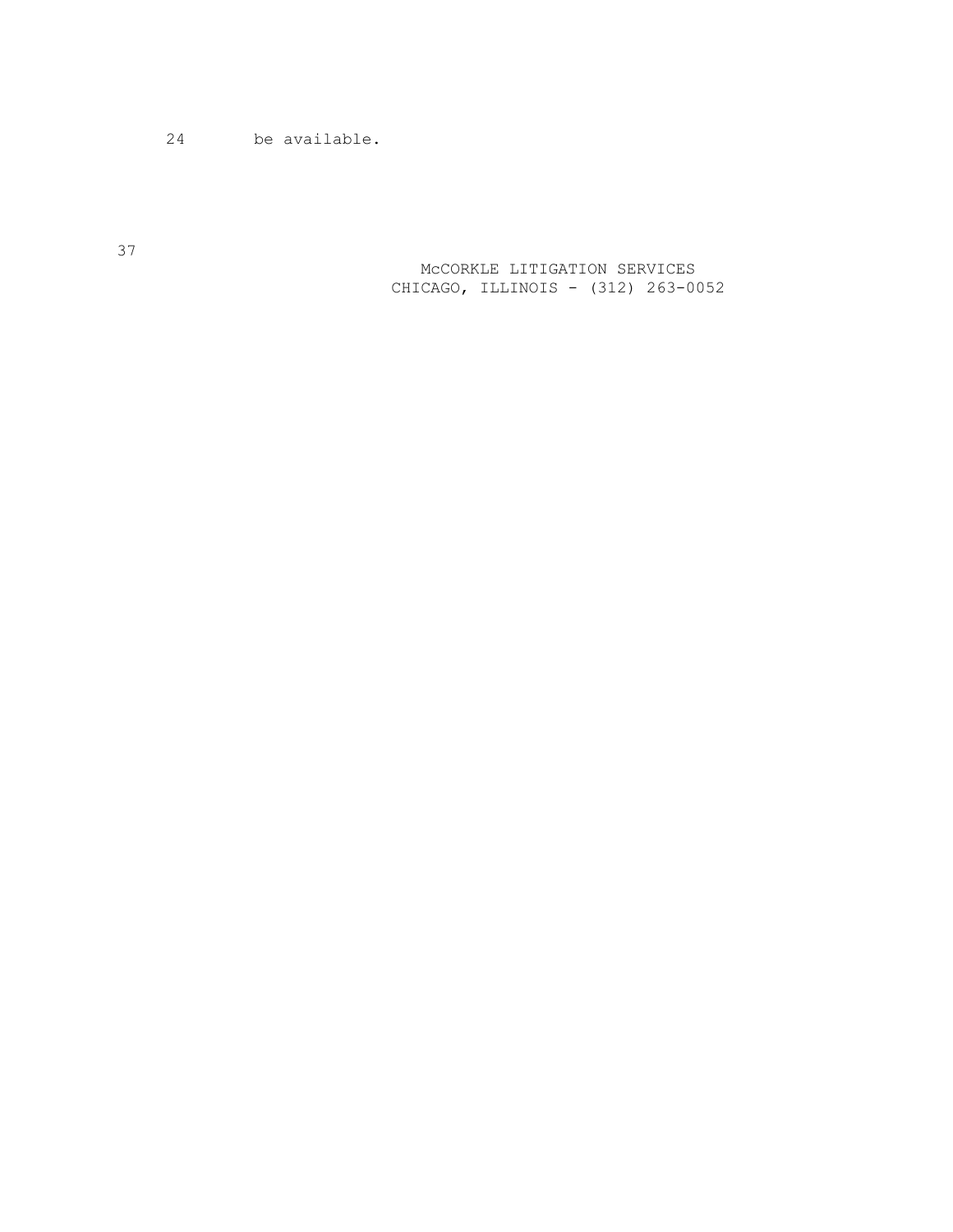| 1<br>opinion    | Why is that important for purposes of your<br>Q.            |
|-----------------|-------------------------------------------------------------|
| $\mathbf{2}$    | in this study you engaged in on Criterion 1?                |
| 3               | The need to provide cost effective waste services<br>Α.     |
| 4<br>criteria   | is certainly an element of waste need. That is the          |
| 5               | that we're demonstrating which would be the waste needs of  |
| 6               | the region. So travel distances certainly impact the cost,  |
| 7               | impact the performance of the waste company serving the     |
| 8               | region which then translate to our bills as residents and   |
| 9               | businesses.                                                 |
| 10              | Those facilities are located closer to waste                |
| 11              | generators than any other facility. What that allows us to  |
| 12<br>vehicles  | do is to minimize the amount of time that collection        |
| 13              | spend traveling from their point of collection to whichever |
| 14              | site they're dropping the waste at, whether it's a landfill |
| 15              | or transfer station. In this case it's a transfer station.  |
| 16              | With that improvement in travel distance we see an increase |
| 17<br>residents | in efficiency which translates to cost control for          |
| 18<br>increase  | and for businesses. That's a 10 percent efficiency          |
| 19              | for residential vehicles. Those trucks usually make two     |
| 20              | trips a day. They go out in the morning, go pick up waste,  |
| 21<br>а         | come back to the transfer station. They'll go out and make  |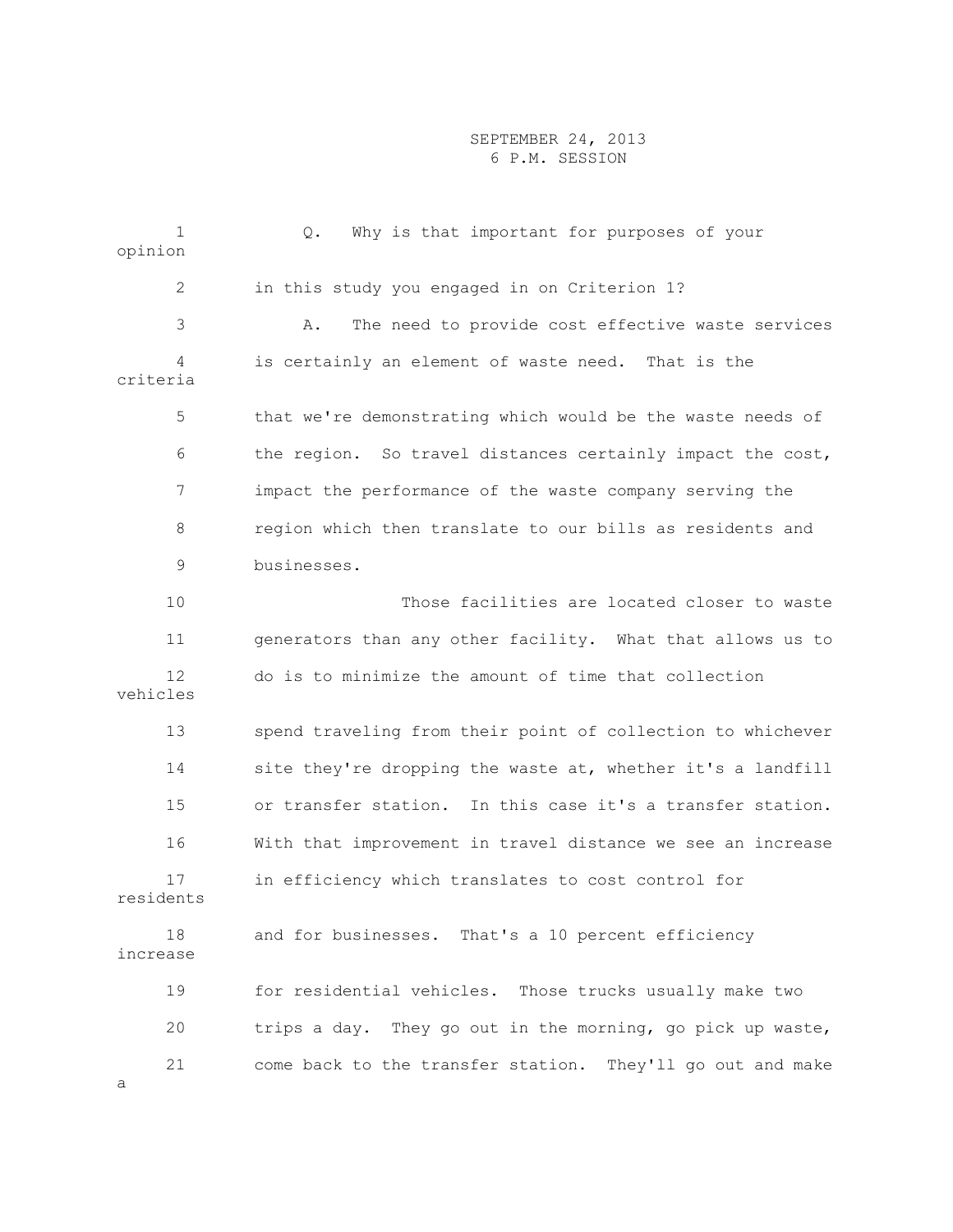22 second run and come back to the transfer station again. 23 Commercial rollout vehicles make many more trips during the 24 day technically, and so we see an efficiency increase of

> McCORKLE LITIGATION SERVICES CHICAGO, ILLINOIS - (312) 263-0052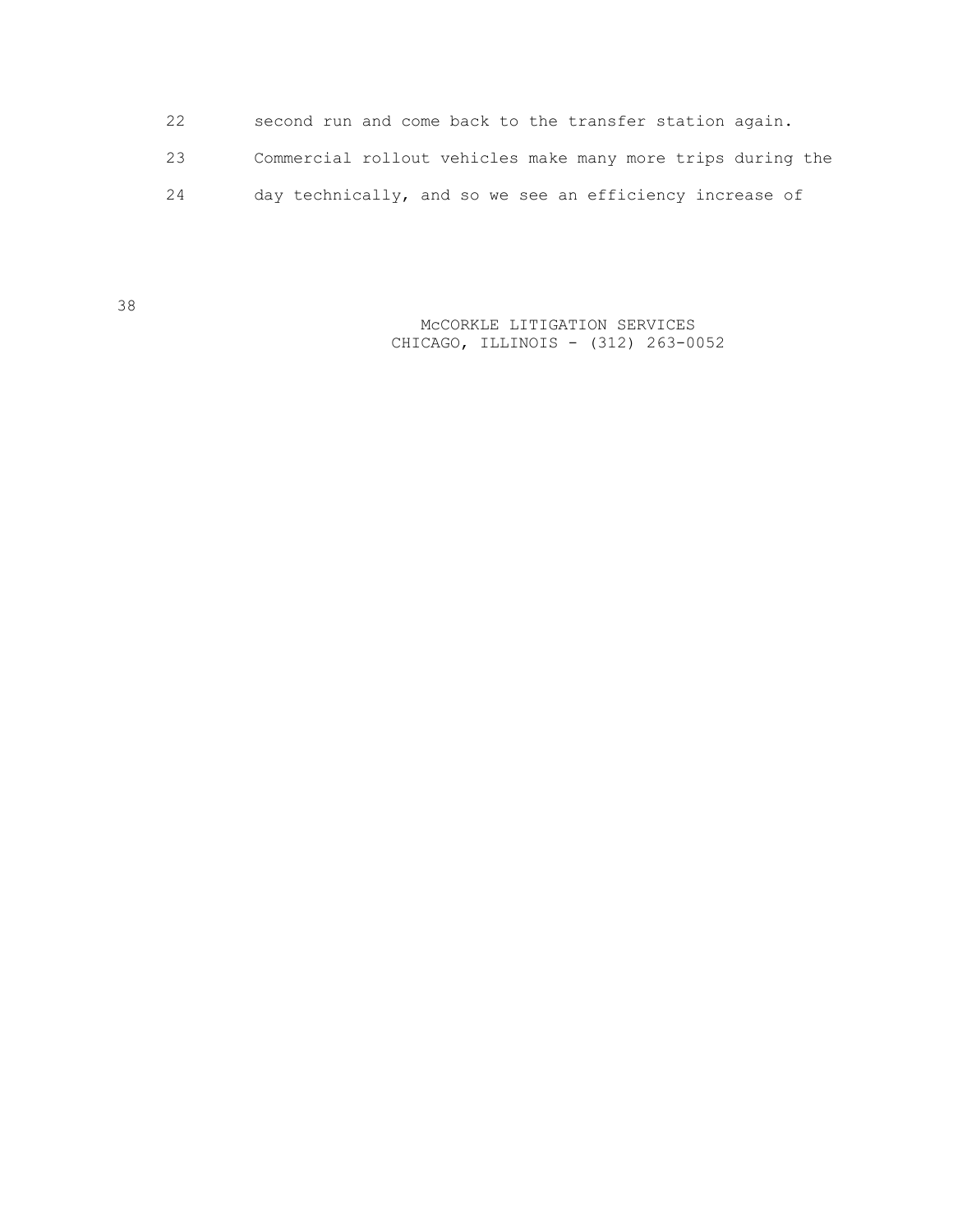|         | $\mathbf 1$  | 20 to 25 percent for those vehicles. When we transfer haul    |
|---------|--------------|---------------------------------------------------------------|
| to      | $\mathbf{2}$ | that waste, it ends up reducing our system costs compared     |
| waste   | 3            | a direct haul scenario. If we were direct hauling the         |
|         | 4            | from the service area to some of these more distant           |
| service | 5            | facilities that are located 50 miles or more from the         |
|         | 6            | area, we would certainly see an increase in the cost to       |
|         | 7            | provide that collection service and that transport service    |
|         | 8            | because you're using many more trucks. These are expensive    |
| house   | 9            | trucks. Your packer vehicles that are coming past your        |
|         | 10           | to pick up your waste are \$240,000 or more apiece. And if    |
| rather  | 11           | they're spending an hour or two driving to a landfill         |
| do,     | 12           | than collecting waste, which is what they're designed to      |
| going   | 13           | you're going to need more of those trucks. You're also        |
|         | 14           | to have to provide more maintenance of those trucks.<br>Those |
|         | 15           | trucks are really designed to be driving driveway to          |
|         | 16           | driveway, 40, 50 feet at a time, and picking up waste.        |
|         | 17           | That's what they're good at. Transfer trucks, on the other    |
|         | 18           | hand, are long haul trucks that we see all of our goods       |
|         | 19           | transported by. They hold a lot more waste. So that makes     |
|         | 20           | it more efficient to get that waste from our point of         |
|         | 21           | generation to our disposal site.                              |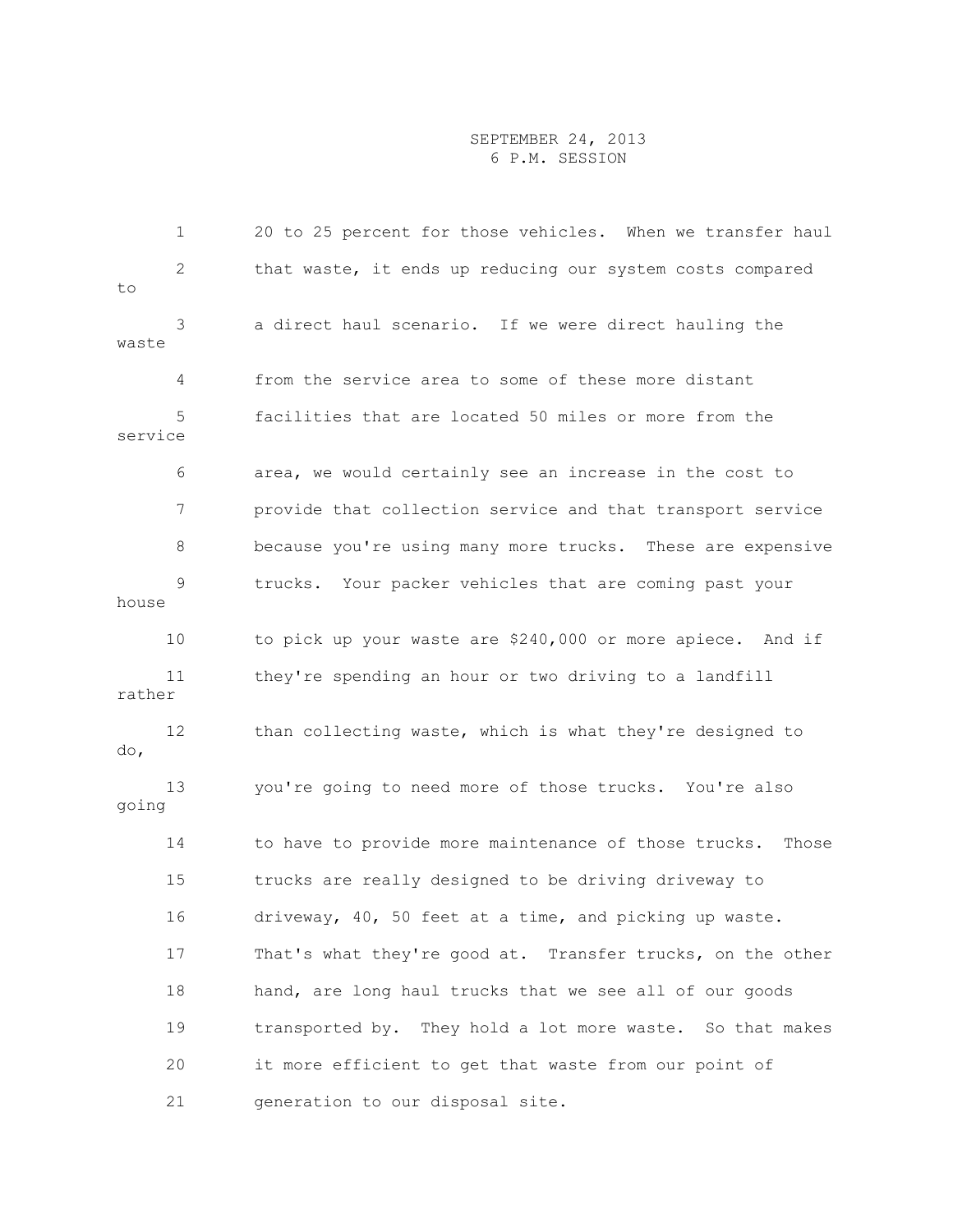| 22<br>anybody | It also saves in fuel. I don't think                     |
|---------------|----------------------------------------------------------|
| 23            | is surprised by the cost of fuel. That's what our graph  |
| 24<br>for     | shows on Slide 19. In 1995 it was over a dollar a gallon |

39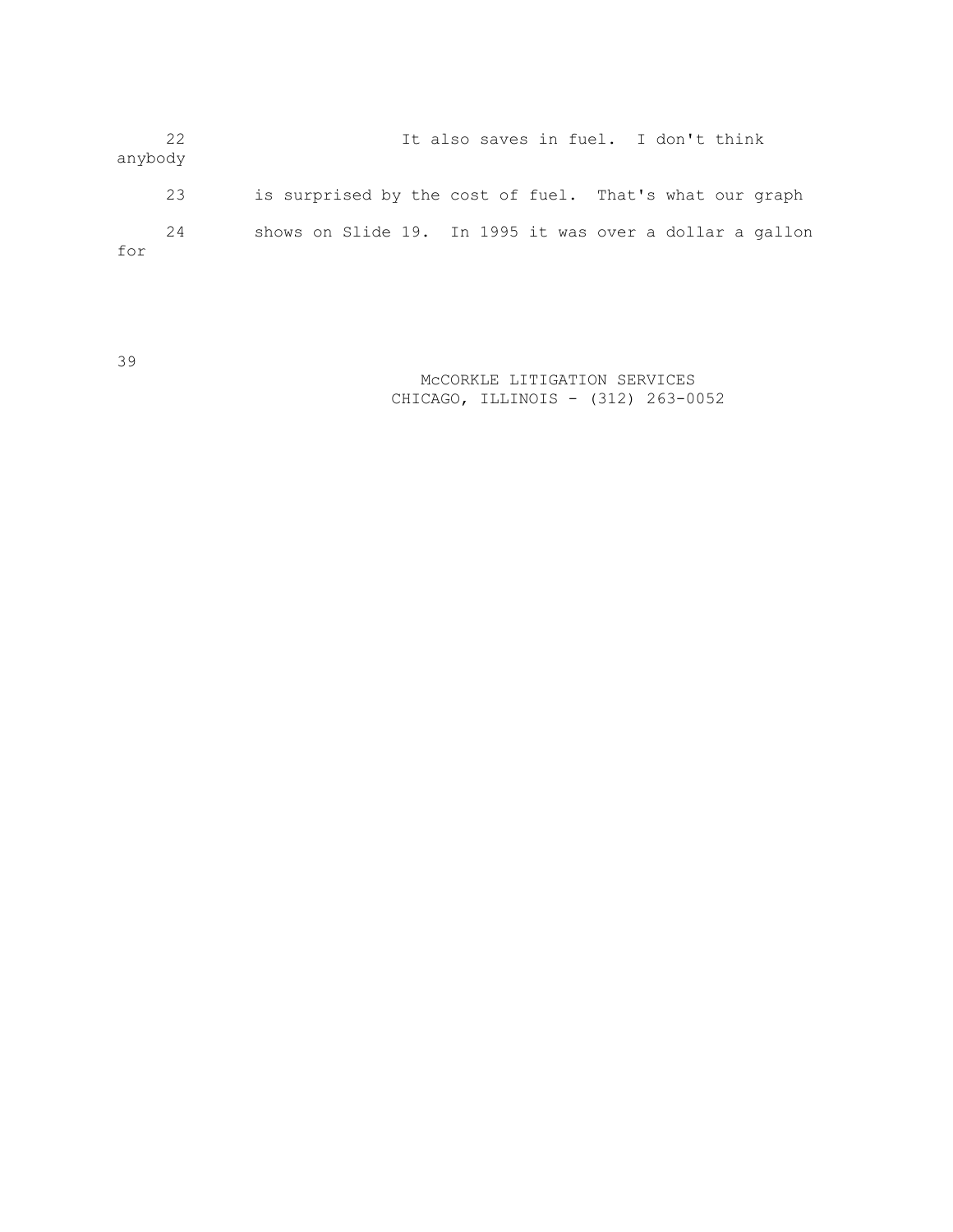| don't | 1                 | diesel fuel, and today we're paying \$4 a gallon, and we    |
|-------|-------------------|-------------------------------------------------------------|
| we    | 2                 | see that coming down any time in the future. So the more    |
|       | 3                 | can minimize that fuel consumption we're also helping to    |
|       | 4                 | reduce those costs of transporting waste.                   |
|       | 5                 | Transfer hauling also allows us to have                     |
| Just  | 6                 | flexibility of what disposal sites we are going to use.     |
|       | 7                 | as Pheasant Run and the State of Wisconsin increased their  |
|       | 8                 | surcharge and drove up the cost of using those facilities,  |
|       | 9<br>unavailable. | other facilities could close. They could become             |
|       | 10                | They could restrict flow of waste through their facilities  |
| could | 11                | because they have other contractual commitments.<br>There   |
|       | 12<br>facilities  | be other market conditions that would change those          |
|       | 13                | and not make them available. We've got to make ways to      |
|       | 14                | transfer haul rather than direct haul. We have a lot more   |
|       | 15                | flexibility to get waste from our transfer station to those |
|       | 16                | sites with minimum impact to the region.                    |
| is    | 17                | Why is that important to have -- excuse me.<br>Why<br>Q.    |
|       | 18                | that important to have greater flexibility in selecting     |
|       | 19                | disposal sites? Does that benefit the consumer in the long  |
|       | 20                | run?                                                        |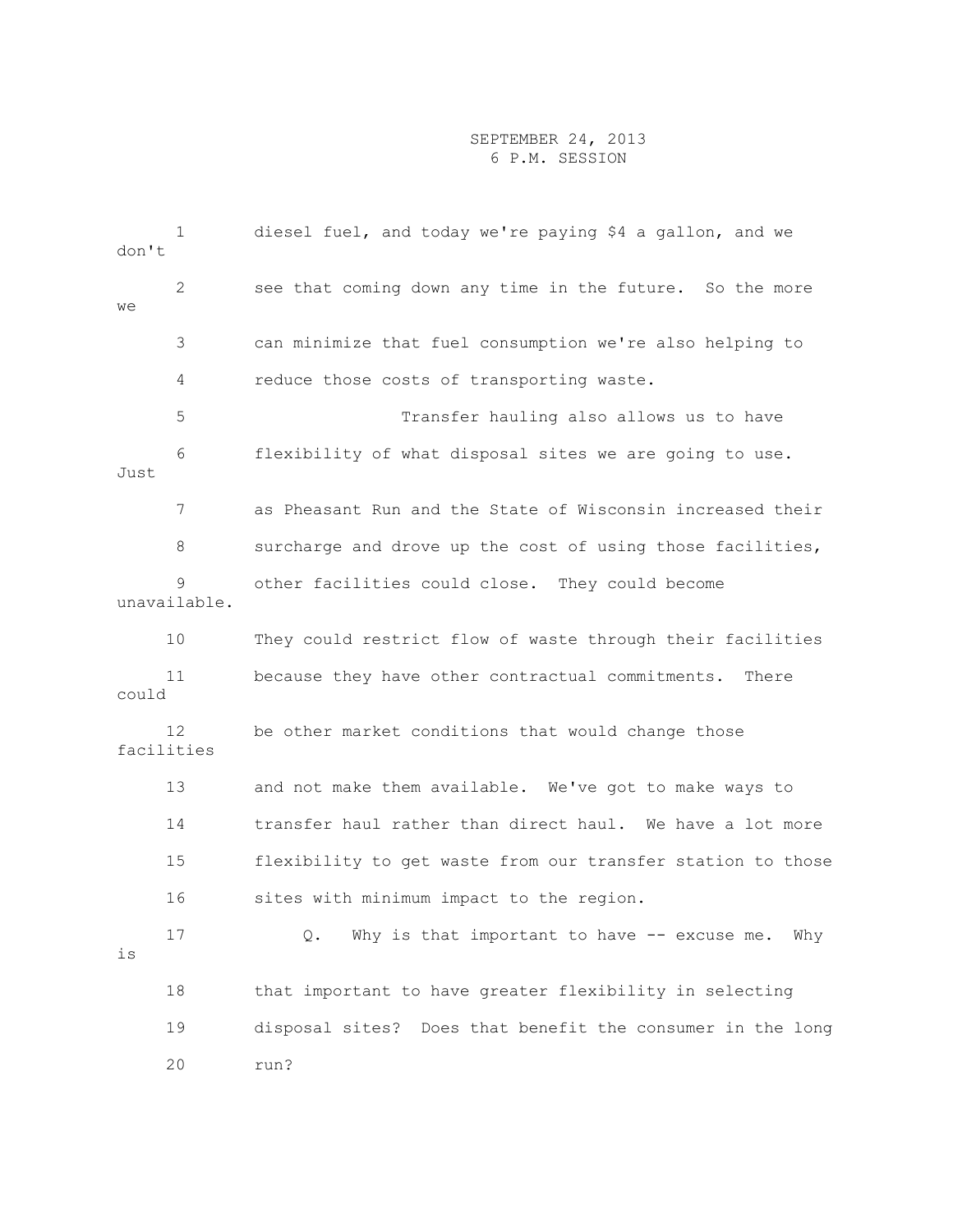21 A. Yeah, it does. It's always good to have a choice. 22 We don't know what the next best thing is going to be that 23 could come on line. We don't know where it would be located. 24 If we develop our system to intend to serve one facility

40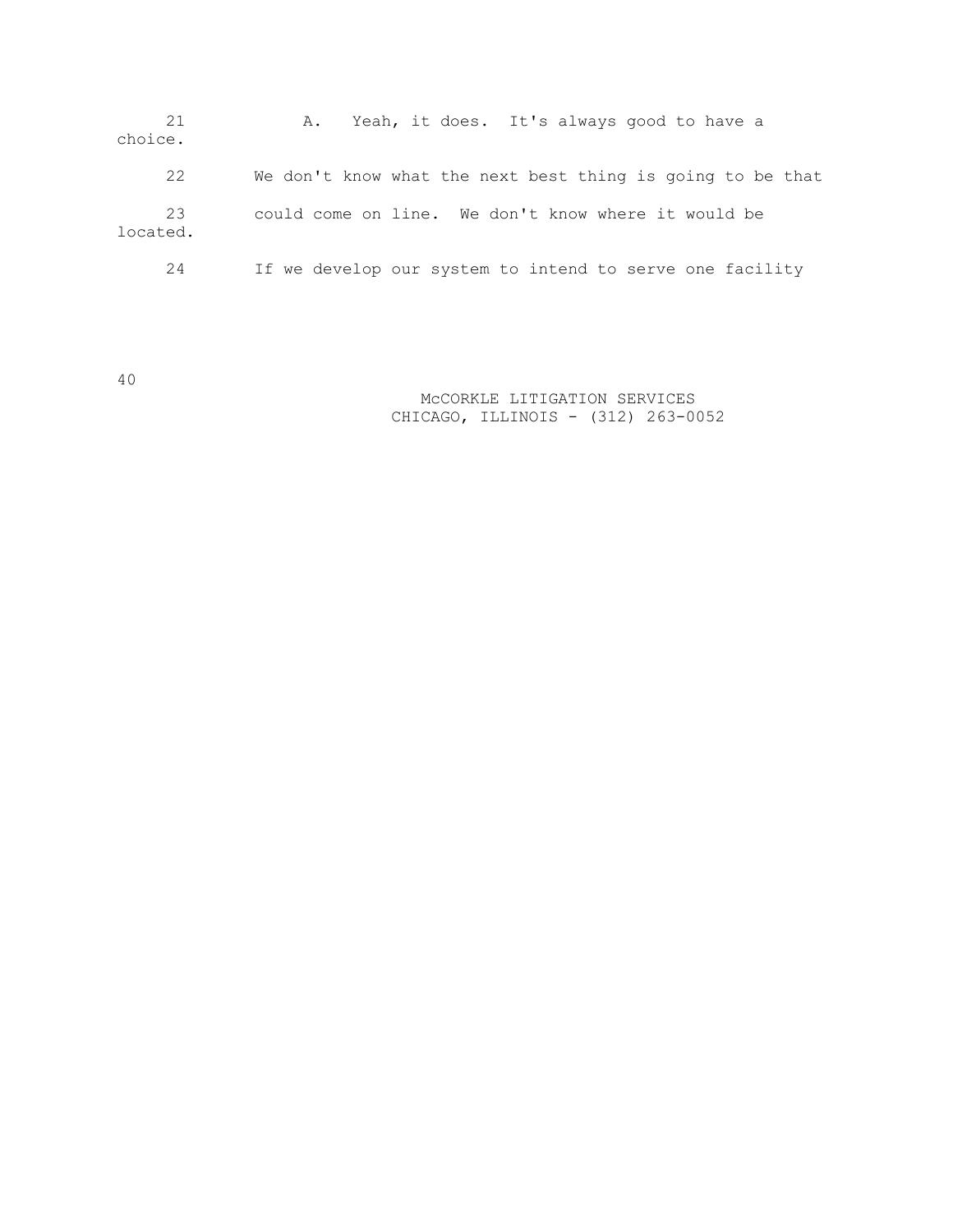|        | 1            | that's near in and that facility then becomes unavailable,  |
|--------|--------------|-------------------------------------------------------------|
| haul,  | $\mathbf{2}$ | we've limited our options. By providing that transfer       |
| trucks | 3            | the convenience of transport and reduce the number of       |
|        | 4            | that we need to transport it, we can really direct it to a  |
|        | 5            | number of different places.                                 |
|        | 6            | Another economic factor is competition.<br>The              |
|        | 7            | two landfills in the county now are owned by private        |
|        | 8            | companies. They're both national waste companies, and they  |
| is     | 9            | have their own business parameters that they meet. Groot    |
|        | 10           | a local independent, privately held waste company.<br>It    |
|        | 11           | represents a third player within the marketplace. This is   |
|        | 12           | something that was identified by the county in 2002.<br>The |
| at     | 13           | county had conducted a transfer station feasibility study   |
|        | 14           | that point to determine whether it's feasible to develop a  |
| that   | 15           | transfer station in the county. One of the key reasons      |
| to     | 16           | the report identified for developing transfer stations was  |
| to     | 17           | provide competition for services for that very reason and   |
| оf     | 18           | promote those lower competitive prices and higher quality   |
|        | 19           | service that you get when you have another entity that's    |
|        | 20           | providing service within a region.                          |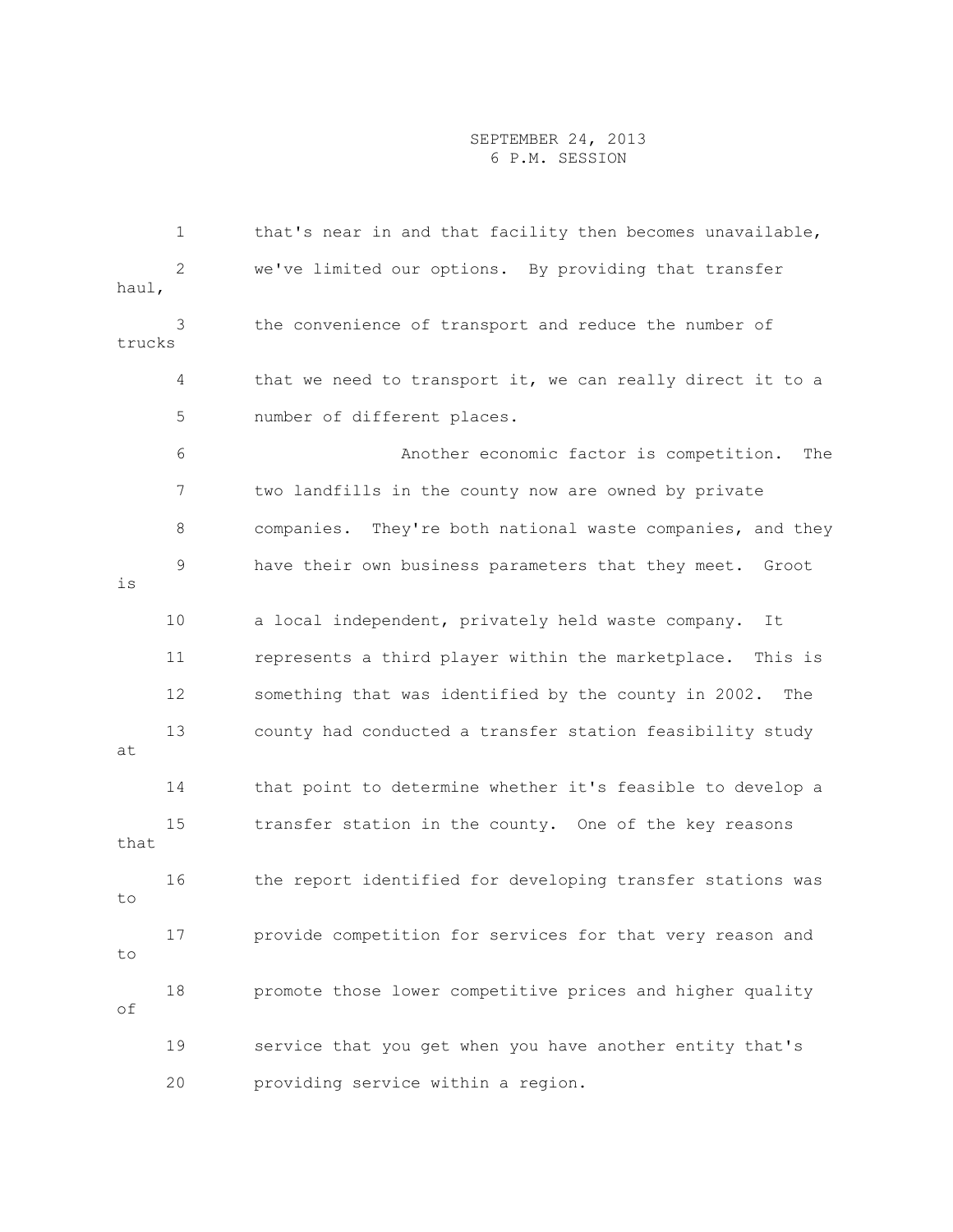| 21<br>engaged | And, Miss Seibert, based upon the study you                 |
|---------------|-------------------------------------------------------------|
| 22            | in and based upon the contents of your needs analysis which |
| 23            | are in the study and report which are included in the       |
| 24            | application do you have an opinion as to whether this       |

41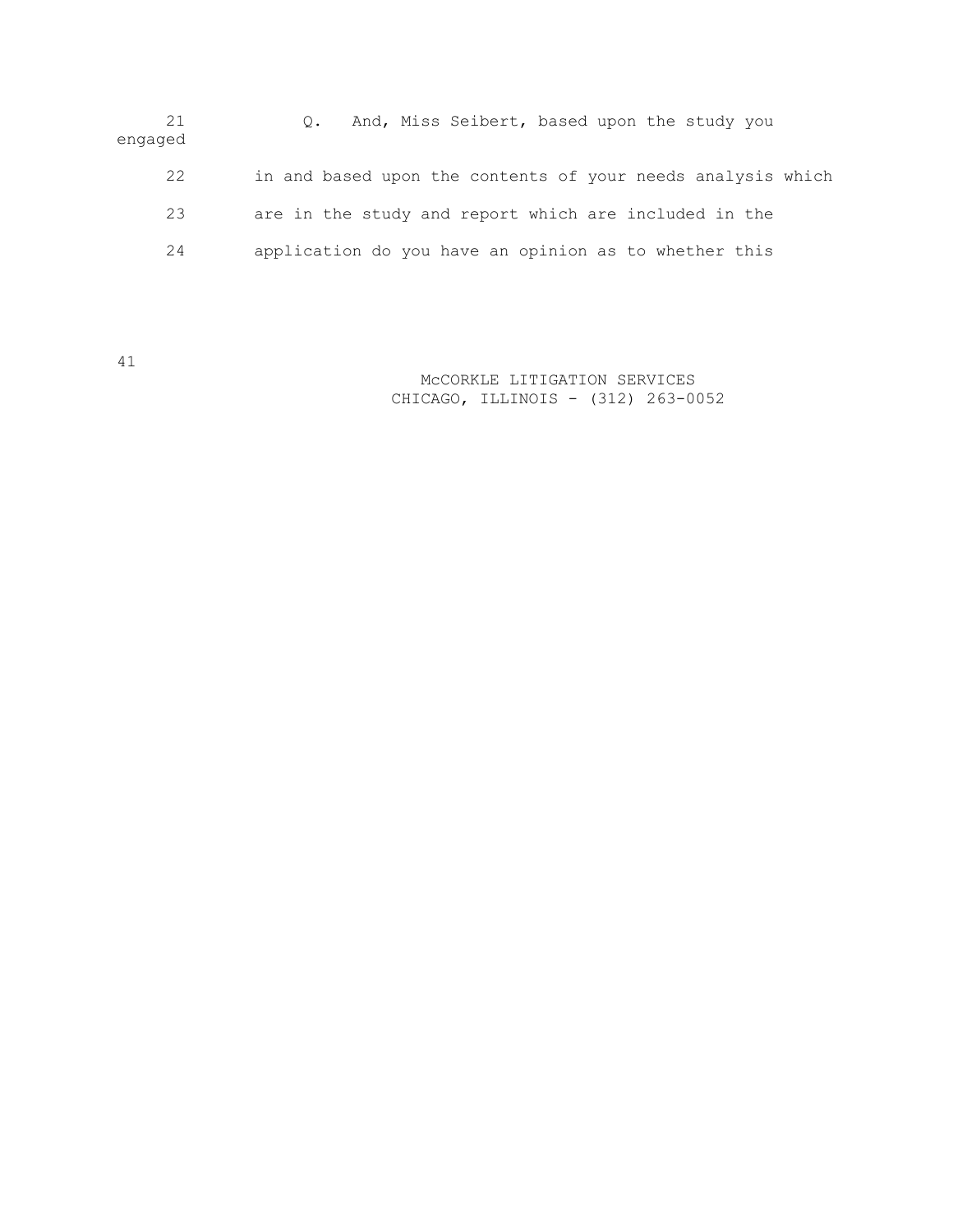1 facility is necessary to accommodate the waste needs of the 2 area it's intended to serve? 3 A. Yes. 4 Q. And what is that opinion? 5 A. It is my opinion that the facility is necessary to 6 accommodate the waste needs of the area it's intended to 7 serve. 8 Q. And what is the basis of that opinion? 9 A. The opinion is based on the projections of 10 increases in the population and house of employment that will 11 translate to increased quantities of waste materials to be 12 managed. It's also based on the fact that the in-county 13 landfills will not provide the necessary 20 years of capacity 14 to meet the county's needs, and the new landfill capacity is 15 being developed further from this region. Lake County has 16 stated the need to develop new facilities which might include 17 transfer stations to provide long-term waste management to 18 the county, and it desires those new facilities to be 19 developed prior to the closure of the existing facilities. 20 Currently there are no transfer stations that are operating 21 within the county. The service area basis has an imminent 22 transfer capacity deficit that's well in excess of the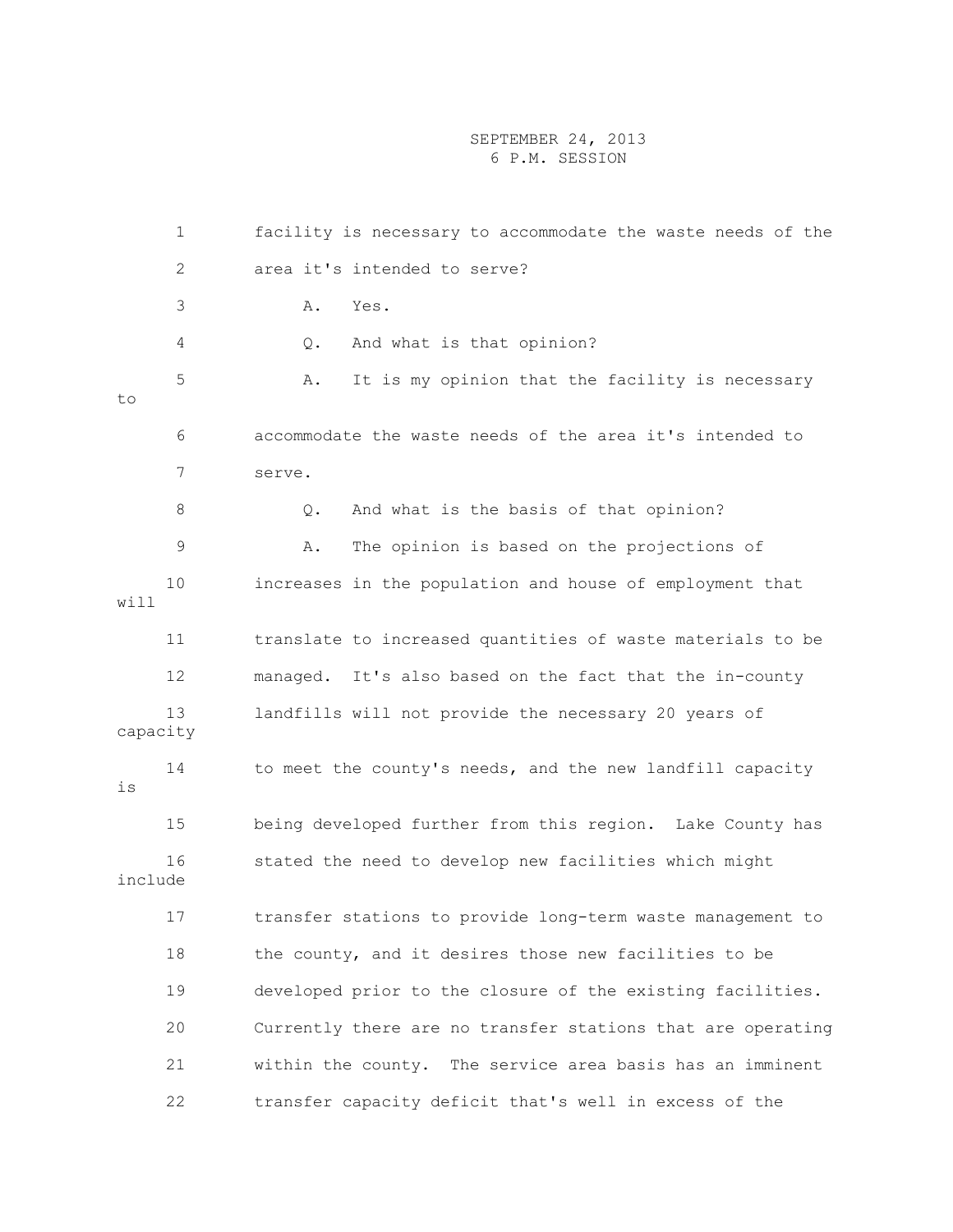- 23 proposed capacity of the Lake Transfer Station. And,
- 24 finally, the Groot Industry's Lake Transfer Station will be

 McCORKLE LITIGATION SERVICES CHICAGO, ILLINOIS - (312) 263-0052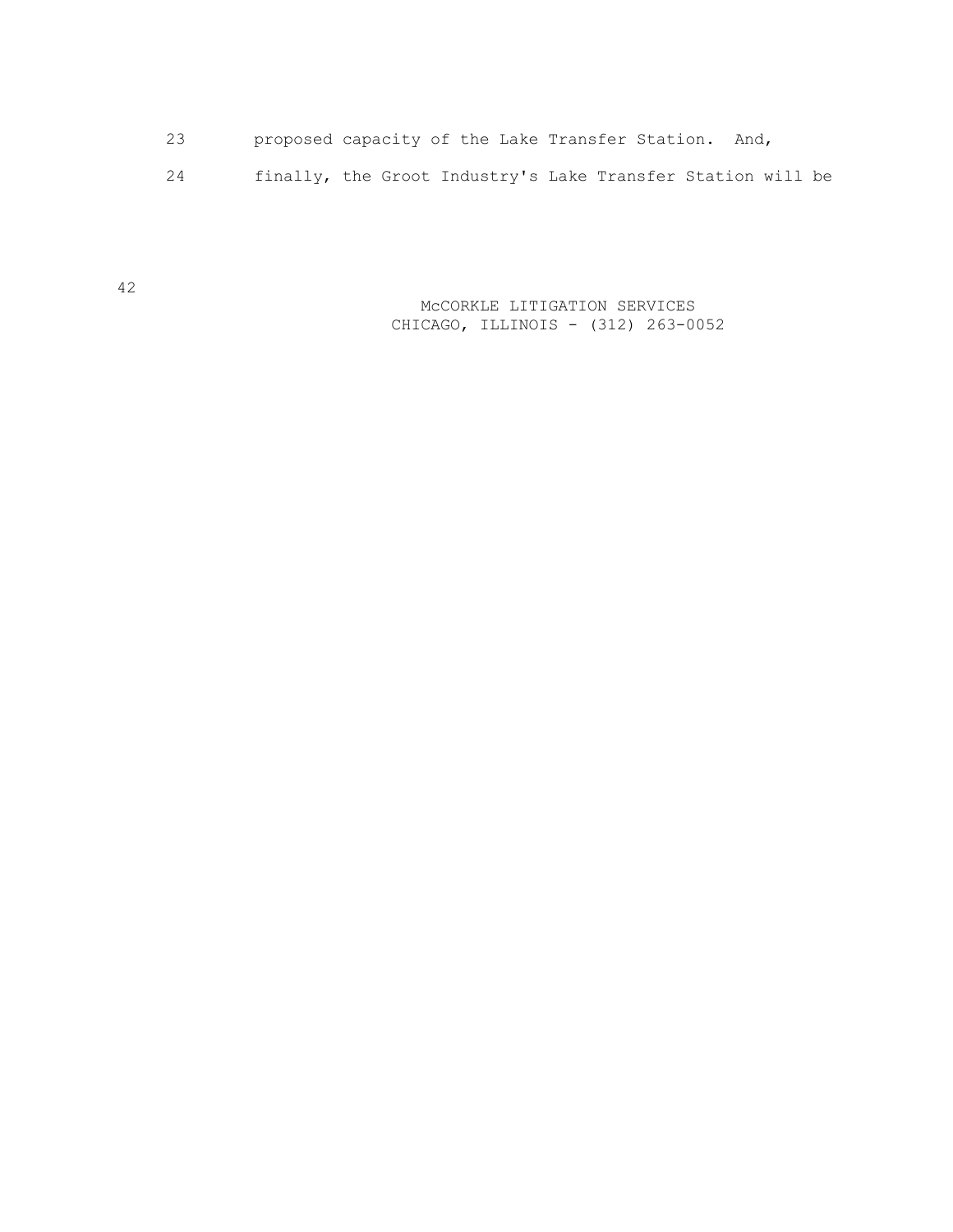| 1           | conveniently located to waste generators and waste haulers  |  |  |  |  |  |  |  |
|-------------|-------------------------------------------------------------|--|--|--|--|--|--|--|
| 2           | within the service area which will result in reduced        |  |  |  |  |  |  |  |
| 3           | transportation costs and increased collection efficiency    |  |  |  |  |  |  |  |
| 4           | compared to the existing transfer stations.                 |  |  |  |  |  |  |  |
| 5           | Thank you. That's all we have,<br>MR. HELSTEN:              |  |  |  |  |  |  |  |
| 6           | Mr. Hearing Officer. We would tender the witness for        |  |  |  |  |  |  |  |
| 7           | cross-examination. While Mr. Blazer is setting up for       |  |  |  |  |  |  |  |
| 8<br>break, | cross-examination could we take a two- or three-minute      |  |  |  |  |  |  |  |
| 9           | please?                                                     |  |  |  |  |  |  |  |
| 10          | HEARING OFFICER LUETKEHANS: Yes. Let's take -- let's        |  |  |  |  |  |  |  |
| 11          | come back at five after 7:00.<br>MR. HELSTEN:<br>Thank you. |  |  |  |  |  |  |  |
| 12          |                                                             |  |  |  |  |  |  |  |
| 13          | (Recess taken.)                                             |  |  |  |  |  |  |  |
| 14          | HEARING OFFICER LUETKEHANS: Mr. Blazer, you may             |  |  |  |  |  |  |  |
| 15          | proceed.                                                    |  |  |  |  |  |  |  |
| 16          | Thank you, Mr. Hearing Officer.<br>MR. BLAZER:              |  |  |  |  |  |  |  |
| 17          | CROSS EXAMINATION                                           |  |  |  |  |  |  |  |
| 18          | BY MR. BLAZER:                                              |  |  |  |  |  |  |  |
| 19          | Q. Good evening. How are you?                               |  |  |  |  |  |  |  |
| 20          | Great.<br>Α.                                                |  |  |  |  |  |  |  |
| 21          | All right. You prepared the needs assessment in<br>Q.       |  |  |  |  |  |  |  |
| 22          | this siting application. Is that correct?                   |  |  |  |  |  |  |  |
| 23          | Yes.<br>Α.                                                  |  |  |  |  |  |  |  |
| 24          | Anybody work on it with you?<br>Q.                          |  |  |  |  |  |  |  |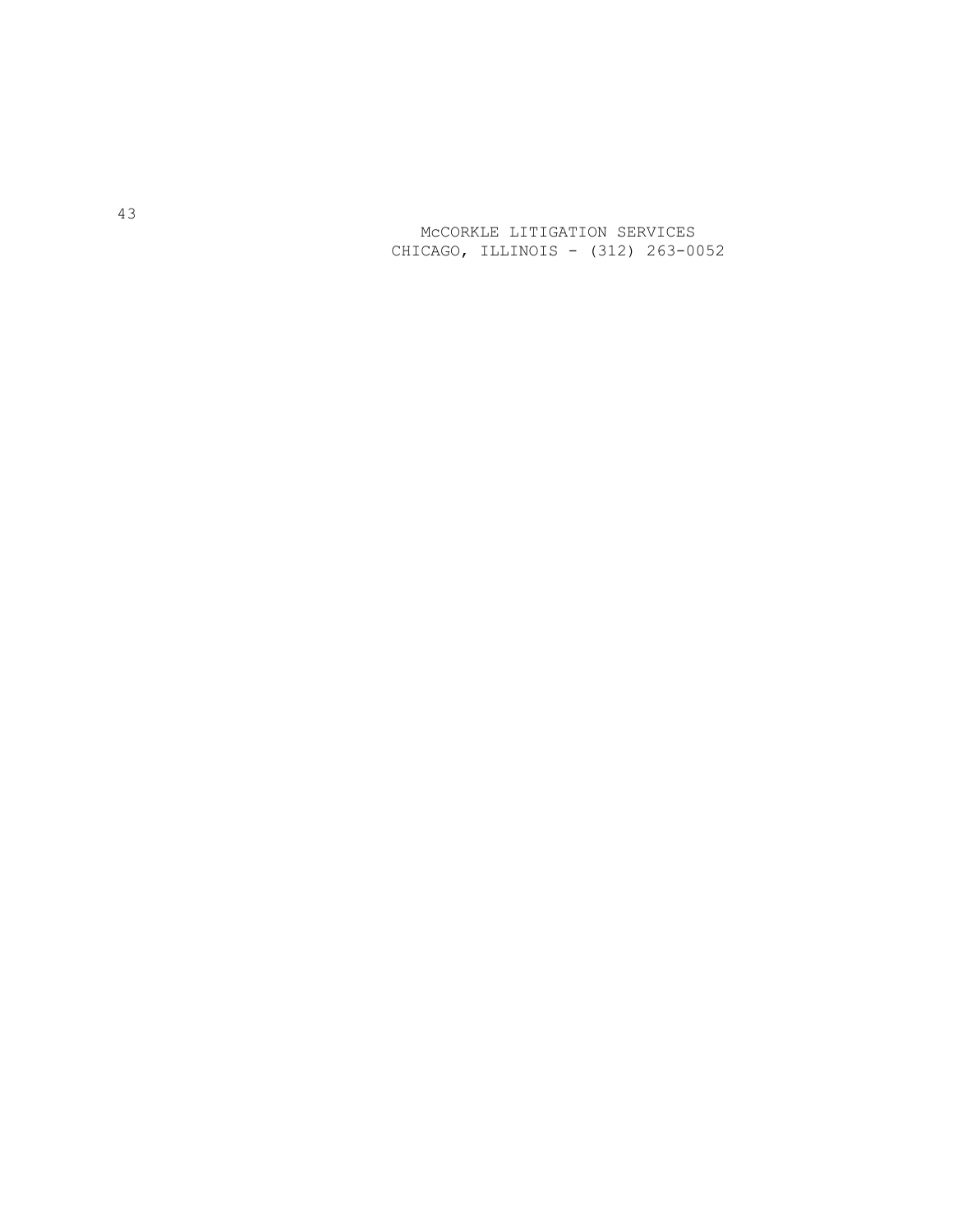| 1  | Yes.<br>Α.                                                  |
|----|-------------------------------------------------------------|
| 2  | Who worked on it with you?<br>Q.                            |
| 3  | Phil Kowalski. I had some other staff level<br>Α.           |
| 4  | assistance for some of the data compilation.                |
| 5  | HEARING OFFICER LUETKEHANS: Miss Seibert, did you say       |
| 6  | Kowalski or Kawalski?                                       |
| 7  | THE WITNESS: Kowalski, K-o-w-a-l-s-k-i.                     |
| 8  | HEARING OFFICER LUETKEHANS: Thank you.                      |
| 9  | BY MR. BLAZER:                                              |
| 10 | Who is Phil Kowalski?<br>$Q$ .                              |
| 11 | He is a senior planner with CBI.<br>Α.                      |
| 12 | He does basically the same things you do?<br>$Q$ .          |
| 13 | Yes.<br>Α.                                                  |
| 14 | How long have you worked with him?<br>$Q$ .                 |
| 15 | 13 years, my entire career.<br>Α.                           |
| 16 | How's the decision made that both of you do the<br>$Q$ .    |
| 17 | same thing, which one of you will work on a particular      |
| 18 | application or which one of you will testify regarding a    |
| 19 | particular application?                                     |
| 20 | MR. HELSTEN: Objection, relevance. It's probably            |
| 21 | proprietary information as to CBI and Shaw too, but I can't |
| 22 | raise that objection on behalf of them, but I sure can on   |
| 23 | relevance as to how the election is made as to who prepares |
| 24 | the report.                                                 |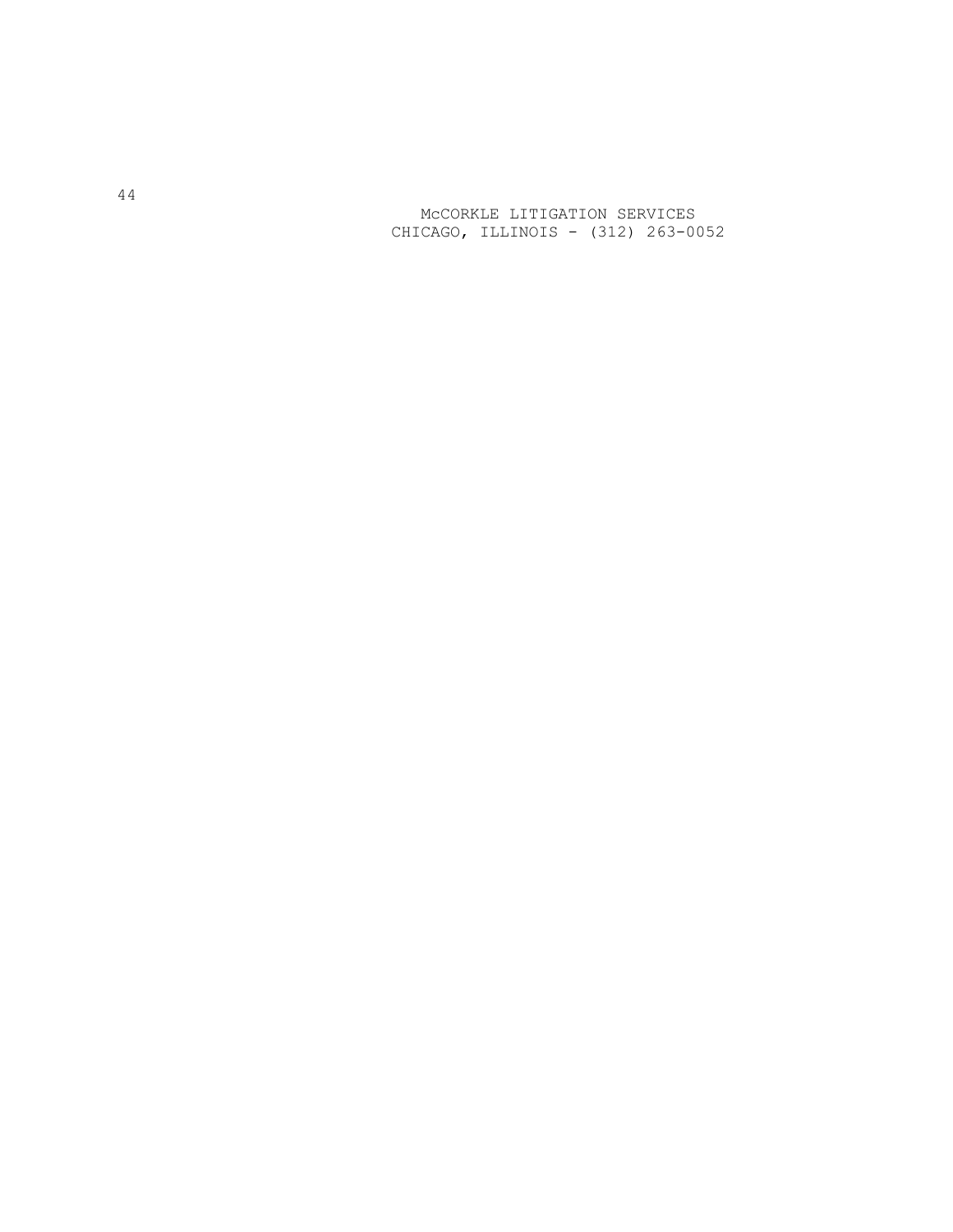1 MR. BLAZER: It's just background. She already 2 testified he worked on this application. 3 HEARING OFFICER LUETKEHANS: I'm going to overrule the 4 objection. 5 THE WITNESS: Typically it's based on workflow, what 6 other demands we have going on, what other projects we're 7 working on at the time, familiarity with a region, sometimes 8 client request. 9 BY MR. BLAZER: 10 Q. But you do often work together on projects? 11 A. Yes. 12 Q. Do you also review each other's work? 13 A. Yes. 14 Q. So, for example, were you the principal author of 15 this needs assessment? 16 A. Yes, I was. 17 Q. Did he review your work? 18 A. At various stages of the report development he did. 19 Q. Okay. And then when he's the principal author in 20 other proceedings, you reviewed his work? 21 A. Yes. 22 Q. Did anybody else review your work on this project? 23 A. The applicant reviewed it. The counsel reviewed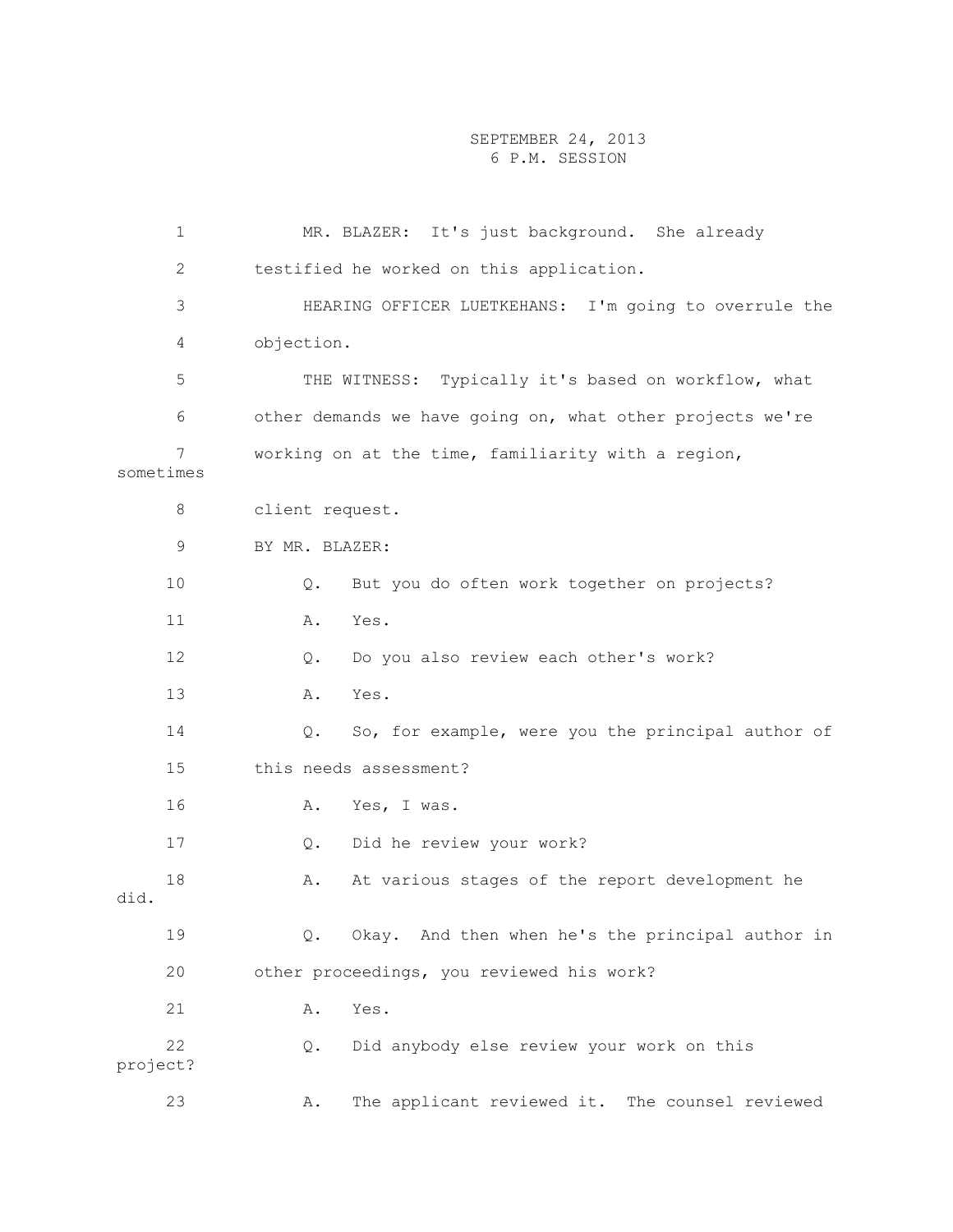24 it. Mr. Moose reviewed it.

 McCORKLE LITIGATION SERVICES CHICAGO, ILLINOIS - (312) 263-0052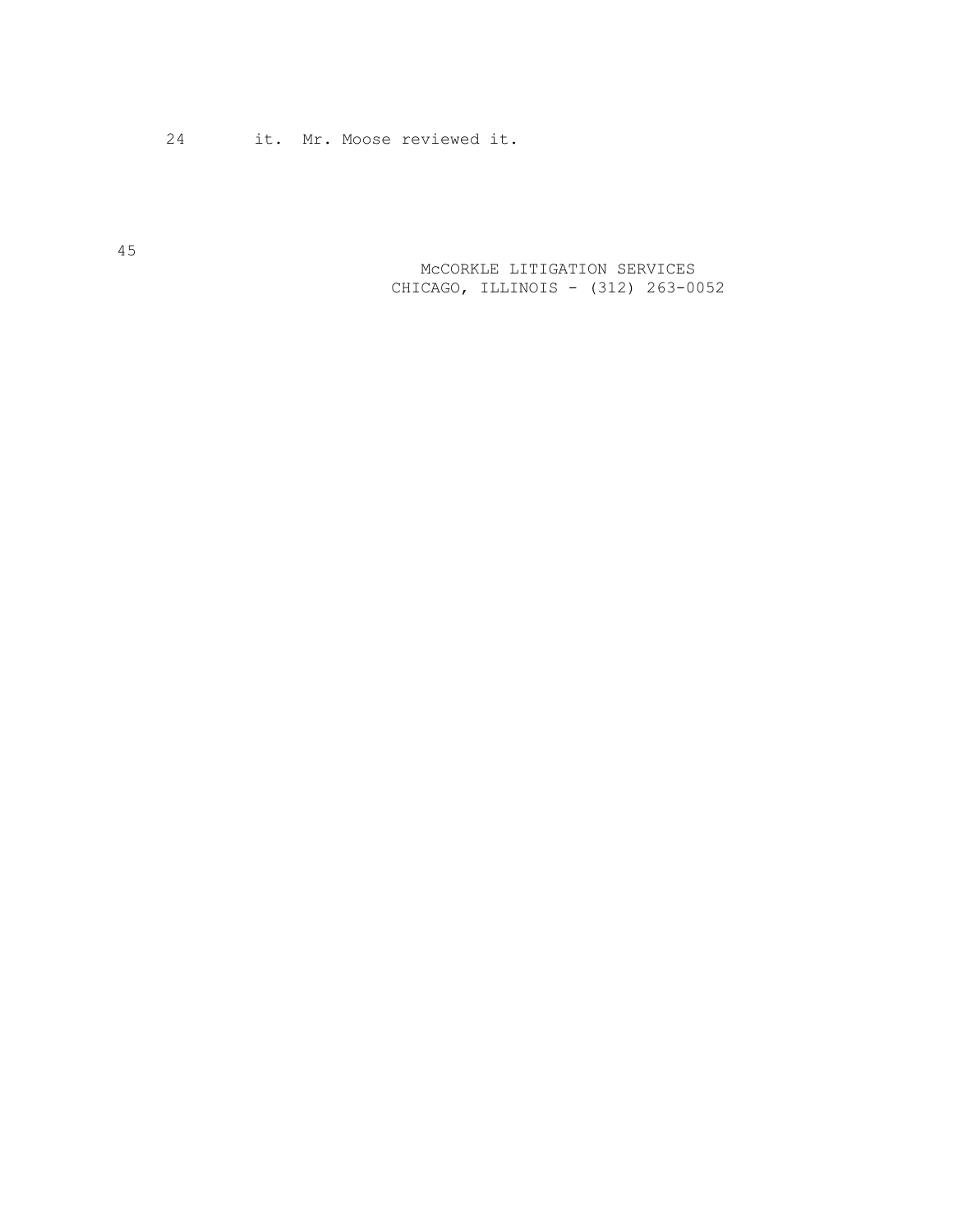| lot     | 1  | When you work on one of these $-$ you've done a<br>Q.       |  |  |  |  |  |  |  |  |  |
|---------|----|-------------------------------------------------------------|--|--|--|--|--|--|--|--|--|
|         | 2  | of these, right?                                            |  |  |  |  |  |  |  |  |  |
|         | 3  | Α.<br>Yes.                                                  |  |  |  |  |  |  |  |  |  |
|         | 4  | When you work on one of these, do you review the<br>$Q$ .   |  |  |  |  |  |  |  |  |  |
|         | 5  | entire application so you can familiarize yourself with the |  |  |  |  |  |  |  |  |  |
|         | 6  | entire application?                                         |  |  |  |  |  |  |  |  |  |
| copy    | 7  | I reviewed the majority of it. I do obtain a<br>Α.          |  |  |  |  |  |  |  |  |  |
|         | 8  | of it. I may not read every single page of every criteria   |  |  |  |  |  |  |  |  |  |
|         | 9  | and every appendix.                                         |  |  |  |  |  |  |  |  |  |
|         | 10 | Q.<br>And you did that in this case?                        |  |  |  |  |  |  |  |  |  |
|         | 11 | Α.<br>Yes.                                                  |  |  |  |  |  |  |  |  |  |
|         | 12 | (Inaudible.)<br>$Q$ .                                       |  |  |  |  |  |  |  |  |  |
|         | 13 | THE REPORTER: I'm sorry.                                    |  |  |  |  |  |  |  |  |  |
| second. | 14 | HEARING OFFICER LUETKEHANS: Mr. Blazer, just a              |  |  |  |  |  |  |  |  |  |
| at      | 15 | You said, "You're going to need your siting application or  |  |  |  |  |  |  |  |  |  |
|         | 16 | least your portion of it."                                  |  |  |  |  |  |  |  |  |  |
|         | 17 | BY MR. BLAZER:                                              |  |  |  |  |  |  |  |  |  |
|         | 18 | Could you turn to Page 1-1, bottom of the page,<br>Q.       |  |  |  |  |  |  |  |  |  |
|         | 19 | second bullet, second sentence, and I believe you say here  |  |  |  |  |  |  |  |  |  |
|         | 20 | I'll wait until Mr. Helsten gets to it. Page 1-1.           |  |  |  |  |  |  |  |  |  |
|         | 21 | We're missing that section.<br>MR. HELSTEN:                 |  |  |  |  |  |  |  |  |  |
|         | 22 | That would be the wrong section to be<br>MR. BLAZER:        |  |  |  |  |  |  |  |  |  |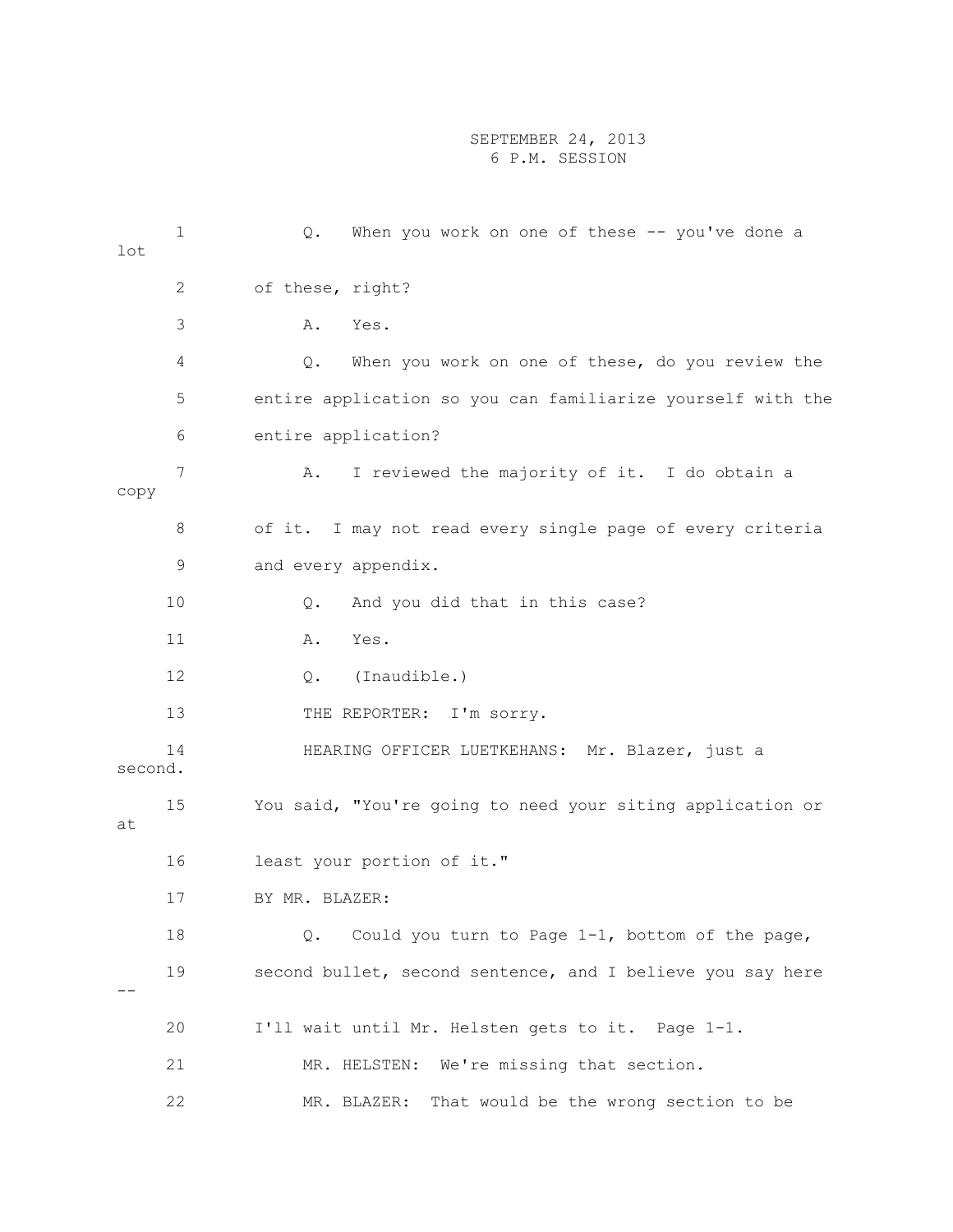- 23 missing right now.
- 24 MR. HELSTEN: Thank you, Mr. Blazer. We got it.

 McCORKLE LITIGATION SERVICES CHICAGO, ILLINOIS - (312) 263-0052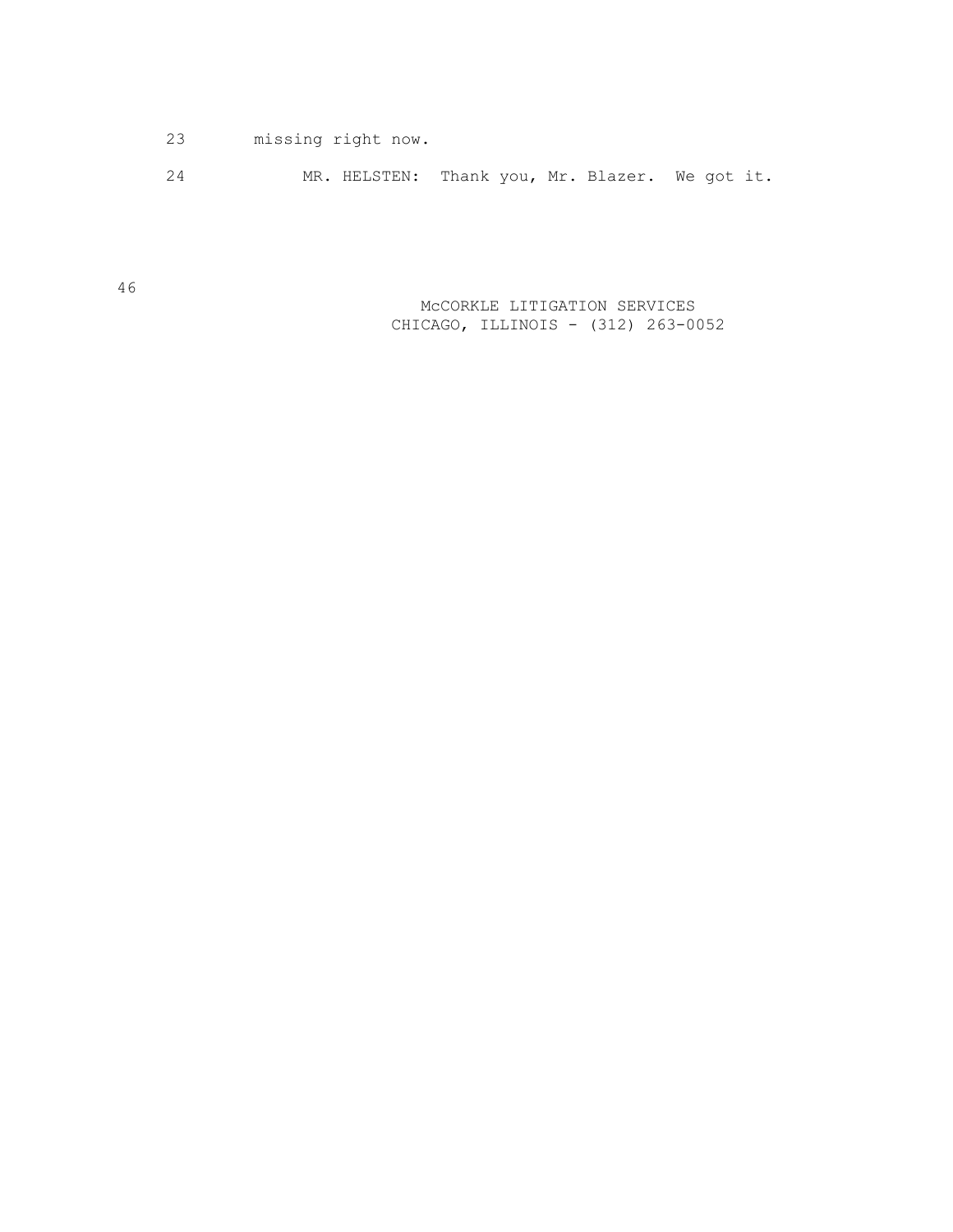|                                                                      | $\mathbf 1$      | BY MR. BLAZER:                                              |  |  |  |  |  |  |  |
|----------------------------------------------------------------------|------------------|-------------------------------------------------------------|--|--|--|--|--|--|--|
|                                                                      | $\overline{2}$   | You say historically your communities in the<br>$Q$ .       |  |  |  |  |  |  |  |
|                                                                      | 3                | service area -- just so we're clear again, the service area |  |  |  |  |  |  |  |
|                                                                      | 4                | is Lake County, Illinois, correct?                          |  |  |  |  |  |  |  |
|                                                                      | 5                | Α.<br>Yes.                                                  |  |  |  |  |  |  |  |
|                                                                      | 6                | And Lake County only?<br>Q.                                 |  |  |  |  |  |  |  |
|                                                                      | 7                | It's intended to be Lake County, yes.<br>Α.                 |  |  |  |  |  |  |  |
|                                                                      | 8                | Right. "Historically communities in the service<br>Q.       |  |  |  |  |  |  |  |
| 9<br>area have relied primarily on in-county landfills to<br>dispose |                  |                                                             |  |  |  |  |  |  |  |
|                                                                      | 10               | of their waste. The two in-county landfills are nearing     |  |  |  |  |  |  |  |
|                                                                      | 11               | capacity, however, and replacement capacity is being        |  |  |  |  |  |  |  |
|                                                                      | 12               | developed further from the service area. As a result waste  |  |  |  |  |  |  |  |
|                                                                      | 13<br>disposal." | will be transported to more distant landfills for           |  |  |  |  |  |  |  |
| 14<br>Did I read that correctly?                                     |                  |                                                             |  |  |  |  |  |  |  |
|                                                                      | 15               | Α.<br>Yes.                                                  |  |  |  |  |  |  |  |
|                                                                      | 16               | What do you mean by "nearing"?<br>Q.                        |  |  |  |  |  |  |  |
|                                                                      | 17               | They are experiencing conditions that are leading<br>Α.     |  |  |  |  |  |  |  |
|                                                                      | 18               | to that capacity expiring. We look at the period of time    |  |  |  |  |  |  |  |
| this                                                                 | 19               | they expect to operate. The site has a life to 2020 at      |  |  |  |  |  |  |  |
|                                                                      | 20               | point at its best case. It's near.                          |  |  |  |  |  |  |  |
|                                                                      | 21               | Okay. And what do you mean by "capacity"?<br>Q.             |  |  |  |  |  |  |  |
| waste                                                                | 22               | The physical space that is available to place<br>Α.         |  |  |  |  |  |  |  |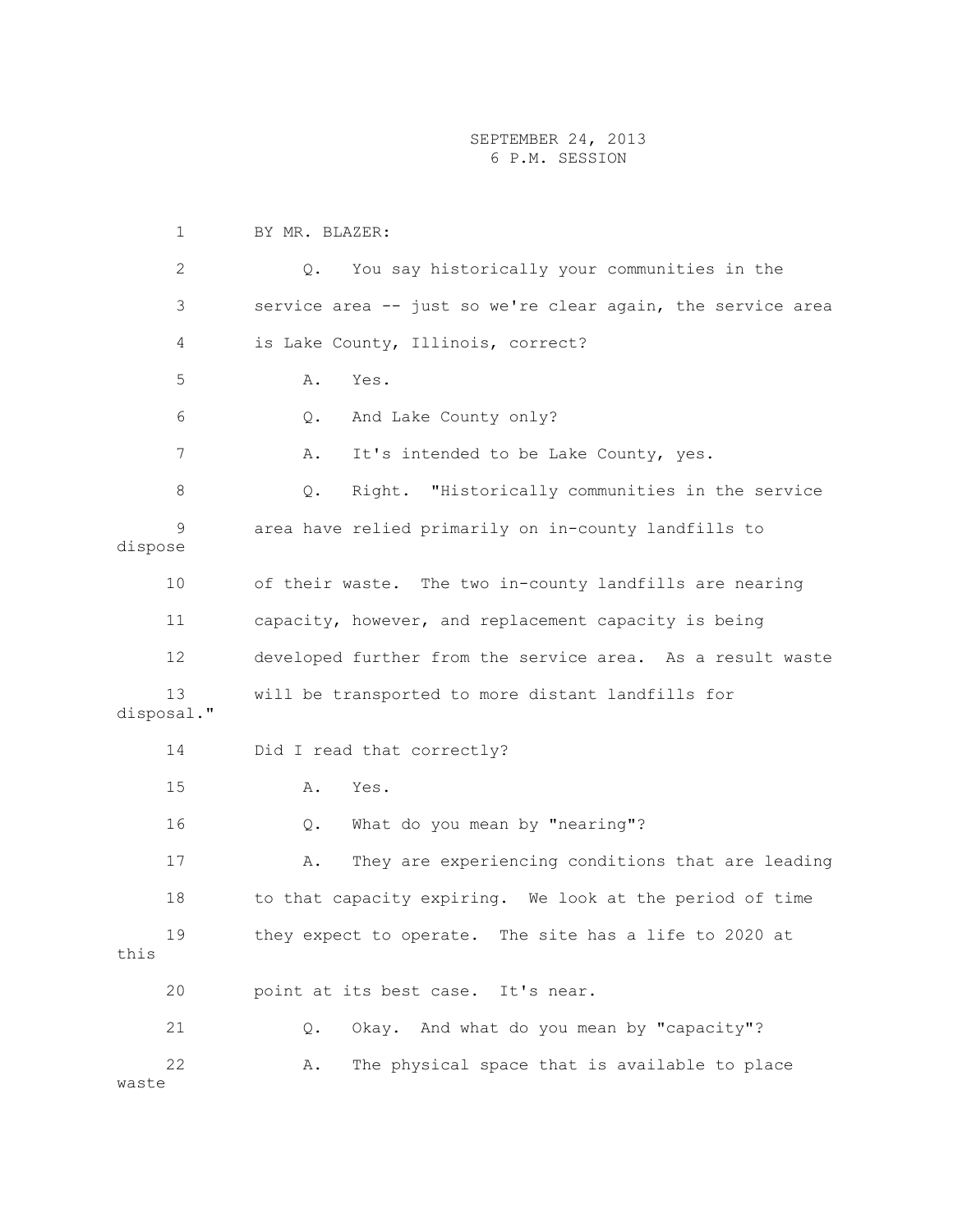|    | 23 into. |  |  |                                                   |  |
|----|----------|--|--|---------------------------------------------------|--|
| 24 |          |  |  | Q. Let's go to Page 1-6, second paragraph of that |  |

47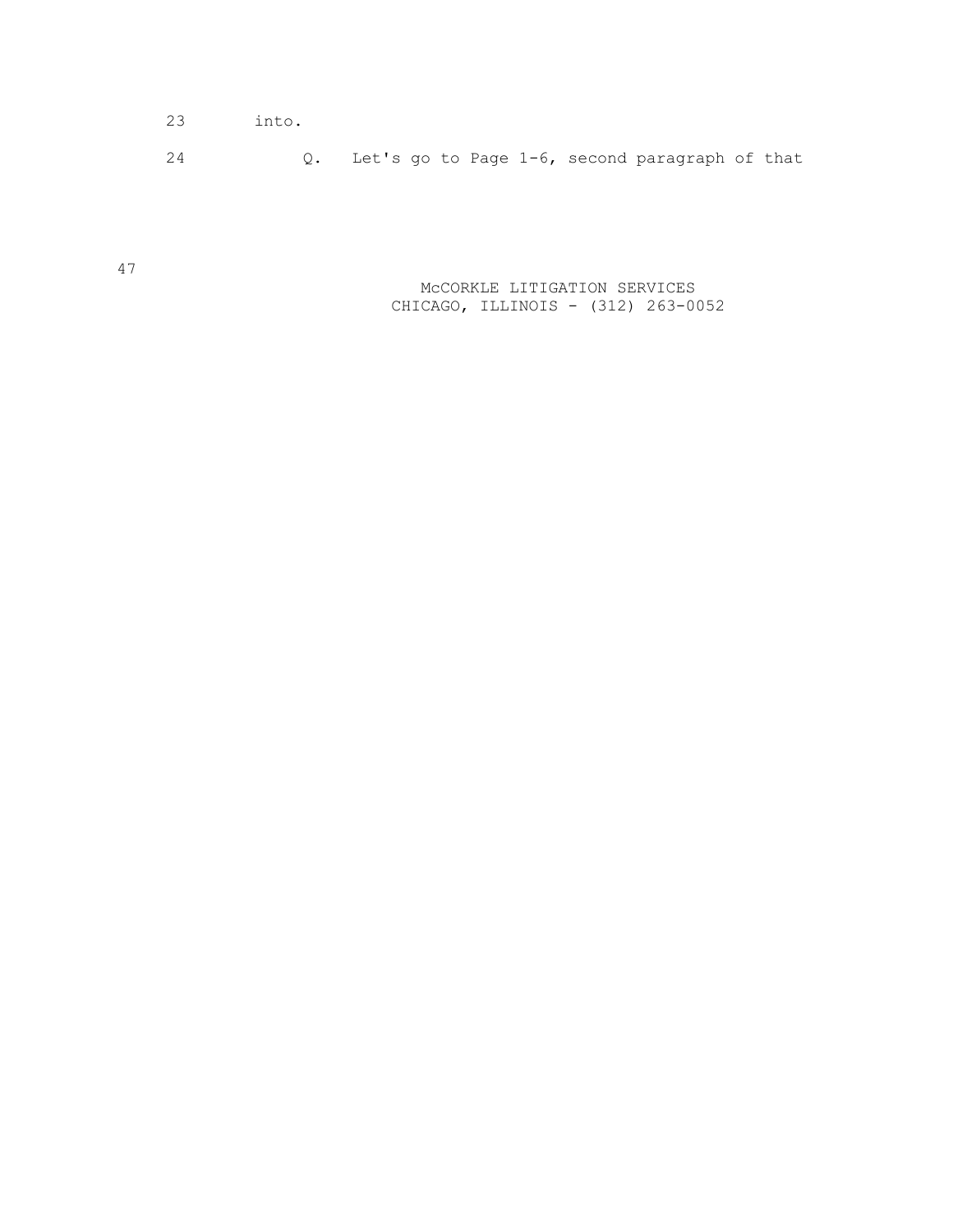1 sentence. I'll wait until you get there and Mr. Helsten. 2 Are you there, Chuck? 3 MR. HELSTEN: Yes. Thank you, Mr. Blazer. 4 MR. BLAZER: No problem. 5 BY MR. BLAZER: 6 Q. "All waste disposed by the service area must be 7 direct hauled in collection vehicles to existing landfills or 8 to transfer stations located outside the service area." 9 Did I read that correctly? 10 A. Yes. 11 Q. That's repeated in a couple different places in 12 your section of the application, this issue of direct hauling 13 to the two landfills in the county? 14 A. Yes. 15 Q. And actually you say it again on Page 1-19. You 16 don't have to run there, but two landfills are currently 17 permitted to operate within a proposed area and receive waste 18 by direct haul from Lake County, right? 19 A. I didn't flip there, but I seem to recall it being 20 there, yes. 21 Q. All right. Could you explain what "direct haul" 22 means?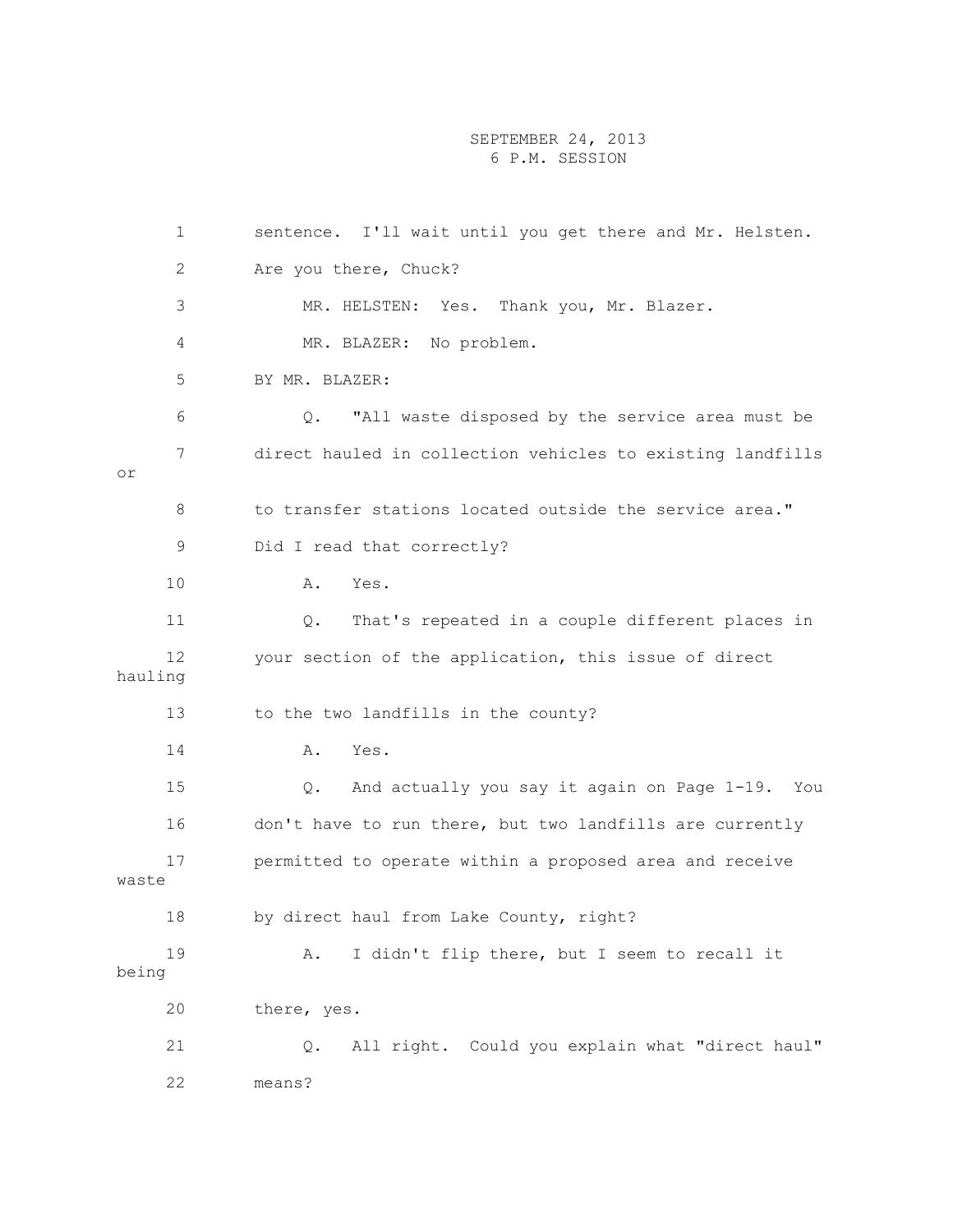23 A. Direct haul, as I explained in my direct, is the 24 collection vehicles that come to our homes and our

> McCORKLE LITIGATION SERVICES CHICAGO, ILLINOIS - (312) 263-0052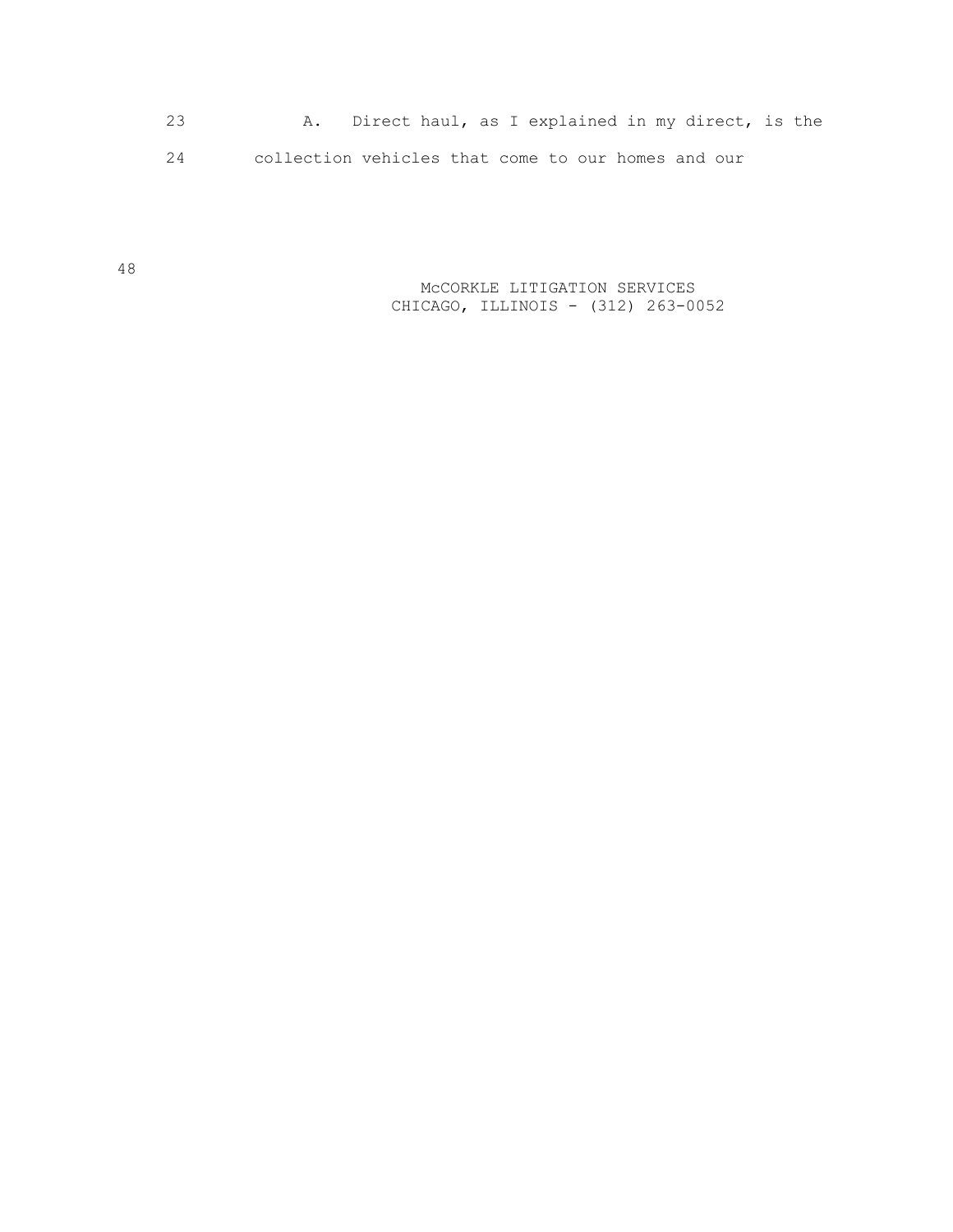|         | $\mathbf 1$ | businesses, the packer vehicles or the throw-on vehicles,         |
|---------|-------------|-------------------------------------------------------------------|
|         | 2           | taking the waste in those vehicles to the landfill.               |
| is      | 3           | So right now at least as far as the county waste<br>$Q_{\bullet}$ |
| to      | 4           | concerned, generally speaking, that waste is direct hauled        |
| county. | 5           | the two landfills that are currently operating in the             |
|         | 6           | Is that correct?                                                  |
|         | 7           | The majority is, yes.<br>Α.                                       |
|         | 8           | Right. Roughly 80 percent?<br>Q.                                  |
|         | 9           | I think that would be a fair assessment.<br>Α.                    |
|         | 10          | Okay. And could you describe what a regional<br>Q.                |
|         | 11          | landfill is?                                                      |
|         | 12          | A regional landfill is a facility that serves a<br>Α.             |
| just    | 13          | Typically those facilities will serve more than<br>region.        |
|         | 14          | one county. We several years ago relied on more local             |
|         | 15          | facilities that were intended to serve just one or a few          |
|         | 16          | cities or county, but they didn't serve broader areas. And        |
| the     | 17          | as we have seen the regulations become more stringent and         |
| to      | 18          | cost to operate facilities increased it's more economical         |
|         | 19          | have those facilities operate as regional landfills that          |
|         | 20          | serve a much larger area than just that single or couple of       |
|         | 21          | cities or a county.                                               |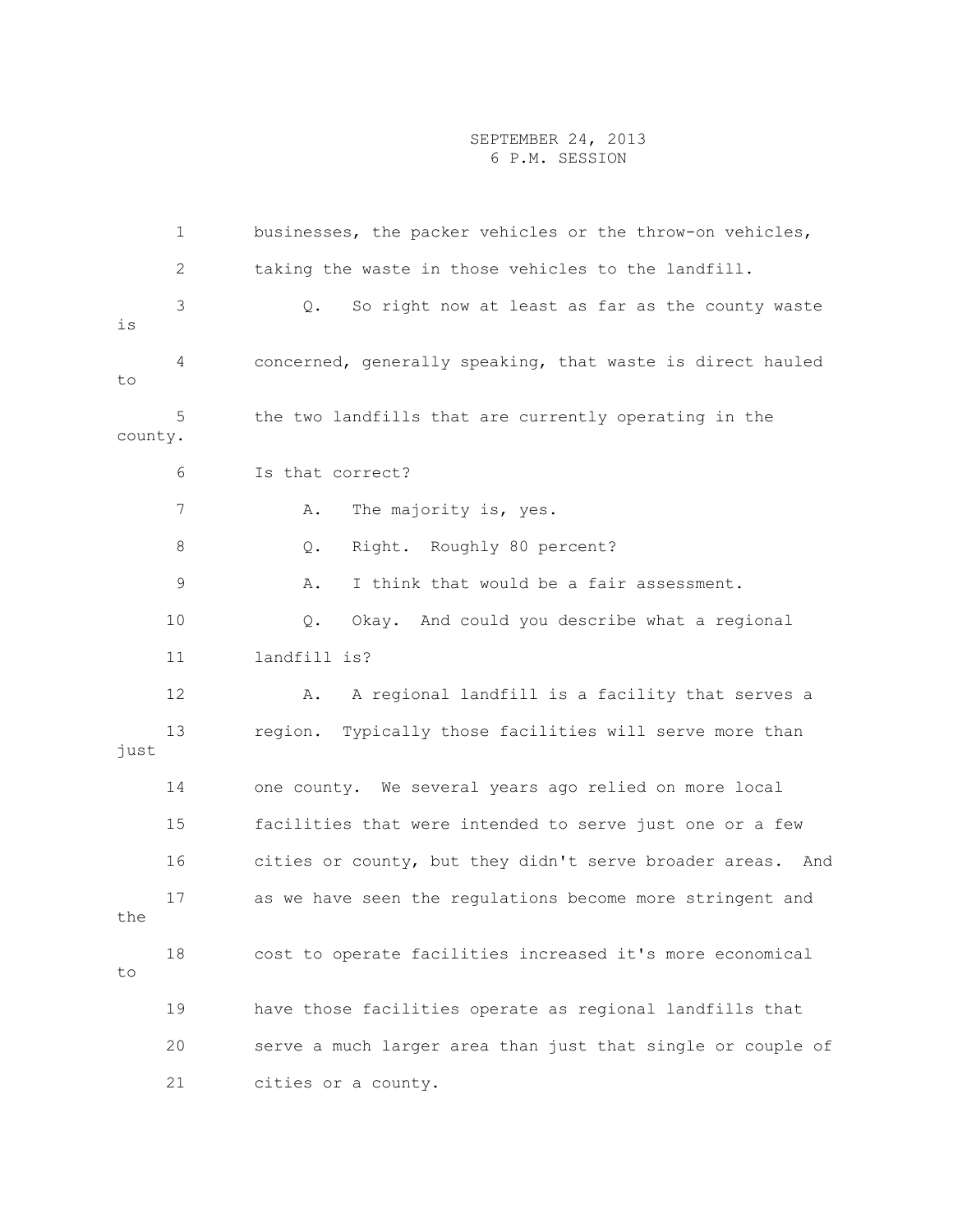22 Q. And because regional landfills as a general matter 23 are farther away from the sources of the waste or where the 24 waste is generated regional landfills are usually serviced by

49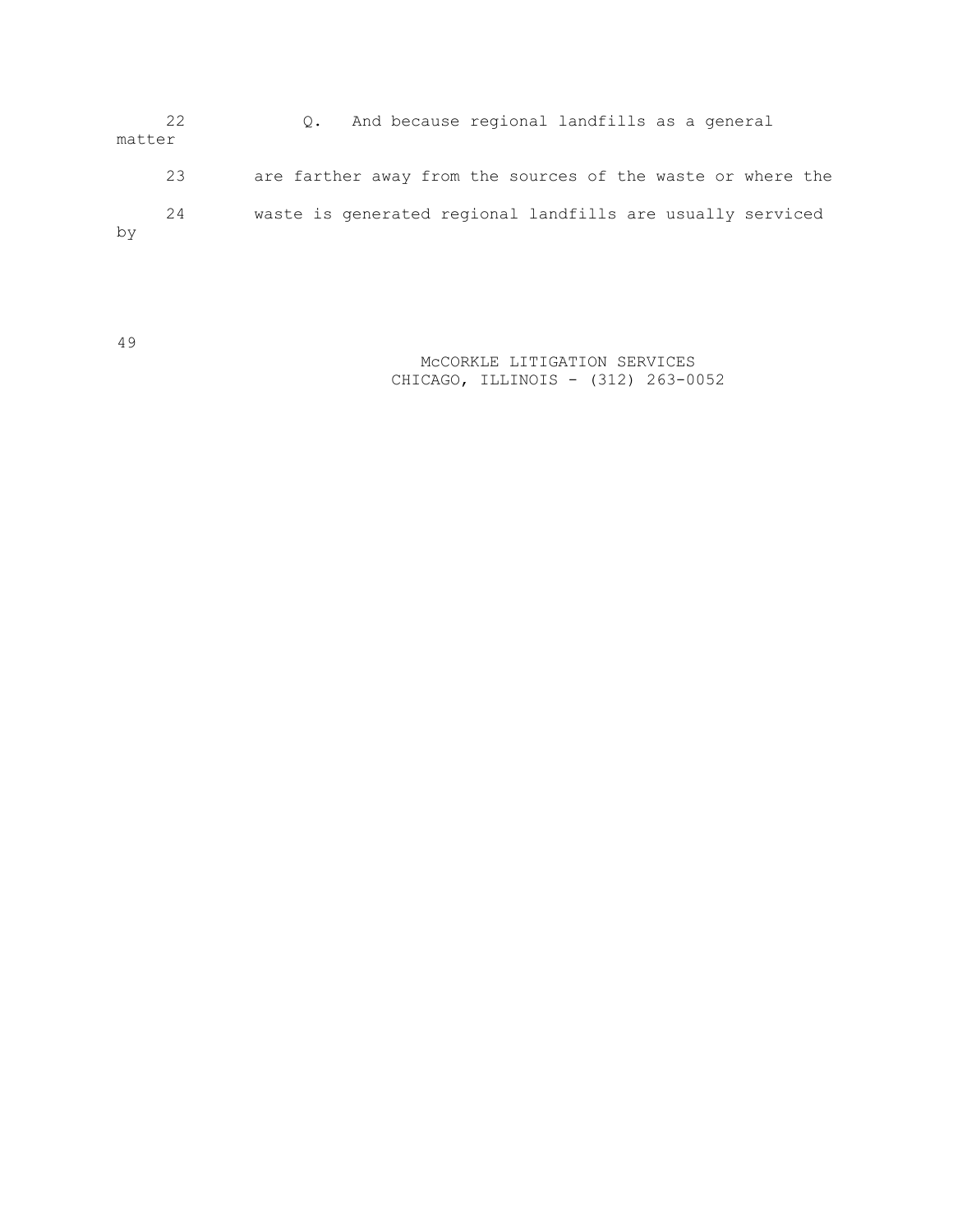1 transfer stations and transfer trailers, correct? 2 A. Or waste coming from those more distant places, 3 yes. 4 Q. Right. 5 A. They may still receive their own local material by 6 direct haul. 7 Q. Right. We'll get to that a little bit later. 8 So would you agree with me then on the flip 9 side you're talking about direct haul landfill versus a 10 regional landfill? Direct haul landfills are ones that are 11 closer to the waste generation source and therefore are 12 serviced by the local haul vehicles rather than transfer 13 vehicles. Is that an accurate statement? 14 A. If it's being served by direct haul, yes, that 15 would be the case. You would typically see it coming from a 16 shorter distance than the waste that would be coming into the 17 facility by transfer. 18 Q. So in that situation they're serviced by the local 19 hall vehicles, and the local hall vehicles can economically 20 serve their area by going to the direct haul landfills that 21 are closer, correct? 22 A. As economically as possible. I presume that there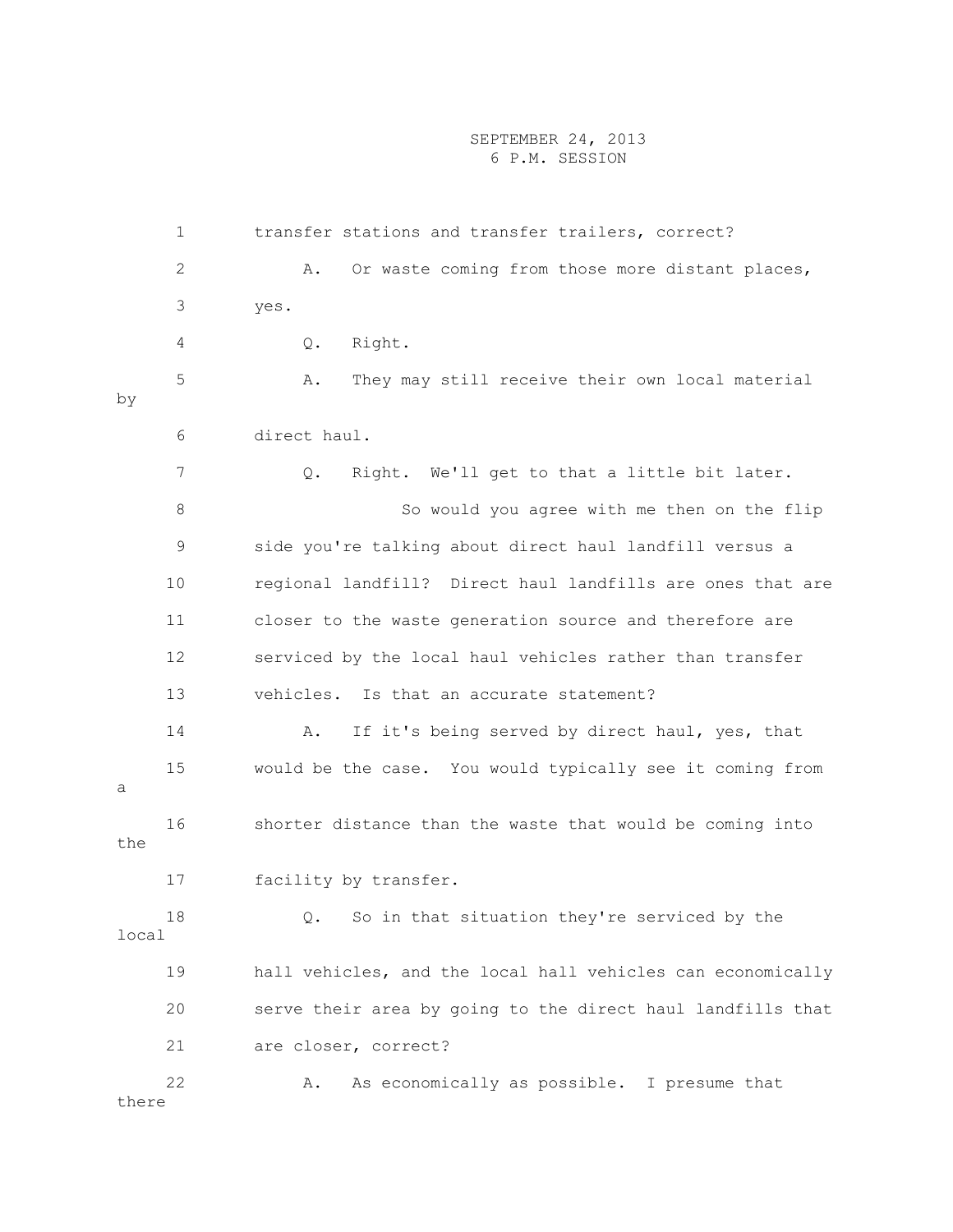- 23 are facilities that are available to them or have them
- 24 developed.

50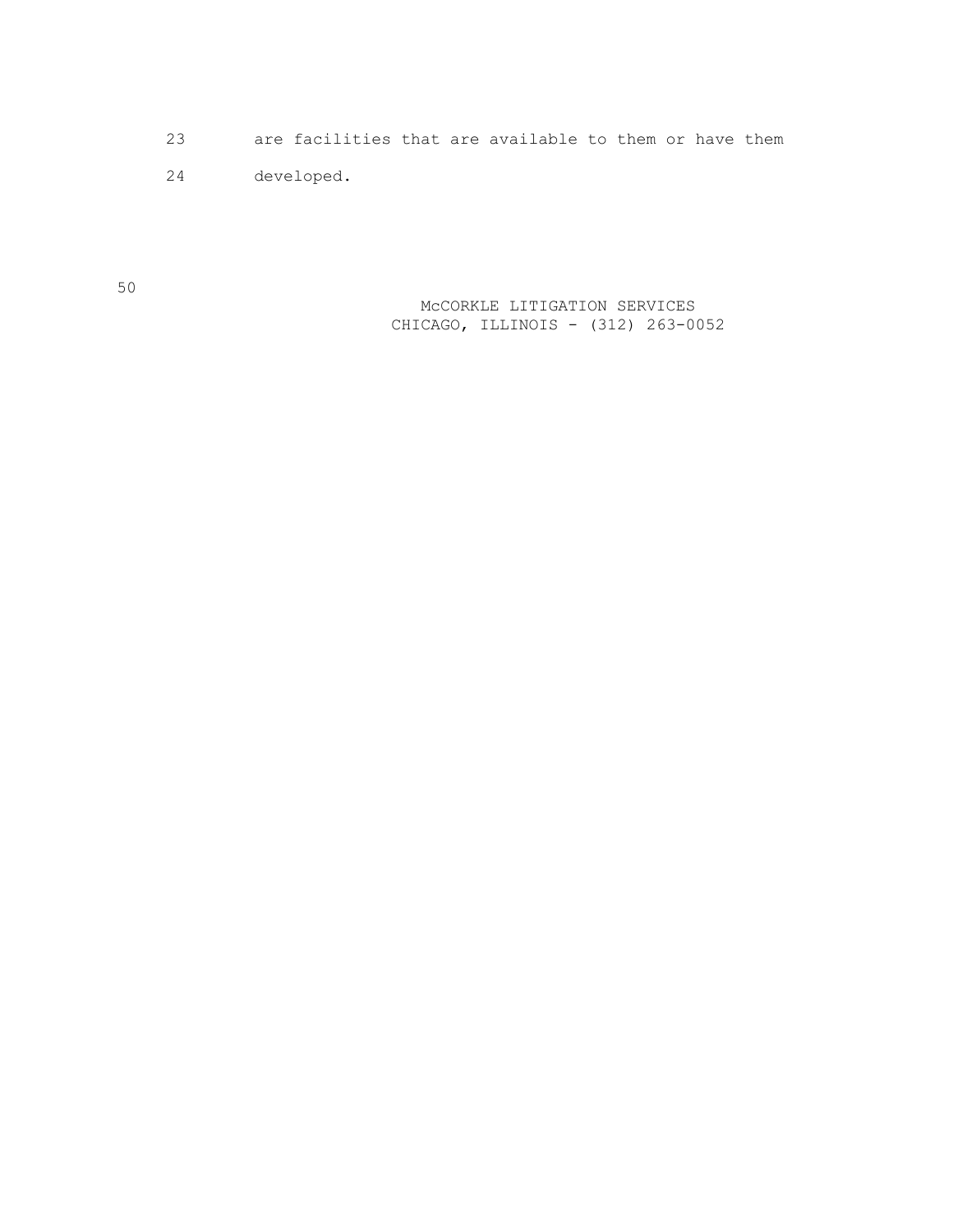1 Q. All right. We'll get to that too. 2 One of the projects that you've worked on -- 3 actually this is pretty recently -- last year was the 4 expansion of the Winnebago Landfill out in Winnebago County. 5 Is that correct? 6 A. Yes. 7 Q. And you prepared the needs assessment for that one 8 as well, right? 9 A. Yes, I did. 10 Q. And just so the board members understand -- I think 11 we covered this a couple of times with a couple other 12 witnesses, but I want to make sure that we're clear with you. 13 When a facility like the Winnebago Landfill wants to expand 14 beyond their permitted capacity, they have to go through a 15 site hearing just like this one, right? 16 A. Yes, they do. 17 Q. Just as if they were starting from scratch? 18 A. Yes. 19 Q. Because under the law an expansion of a landfill or 20 an expansion of a facility is treated as if it was a new 21 facility, right? 22 A. Correct.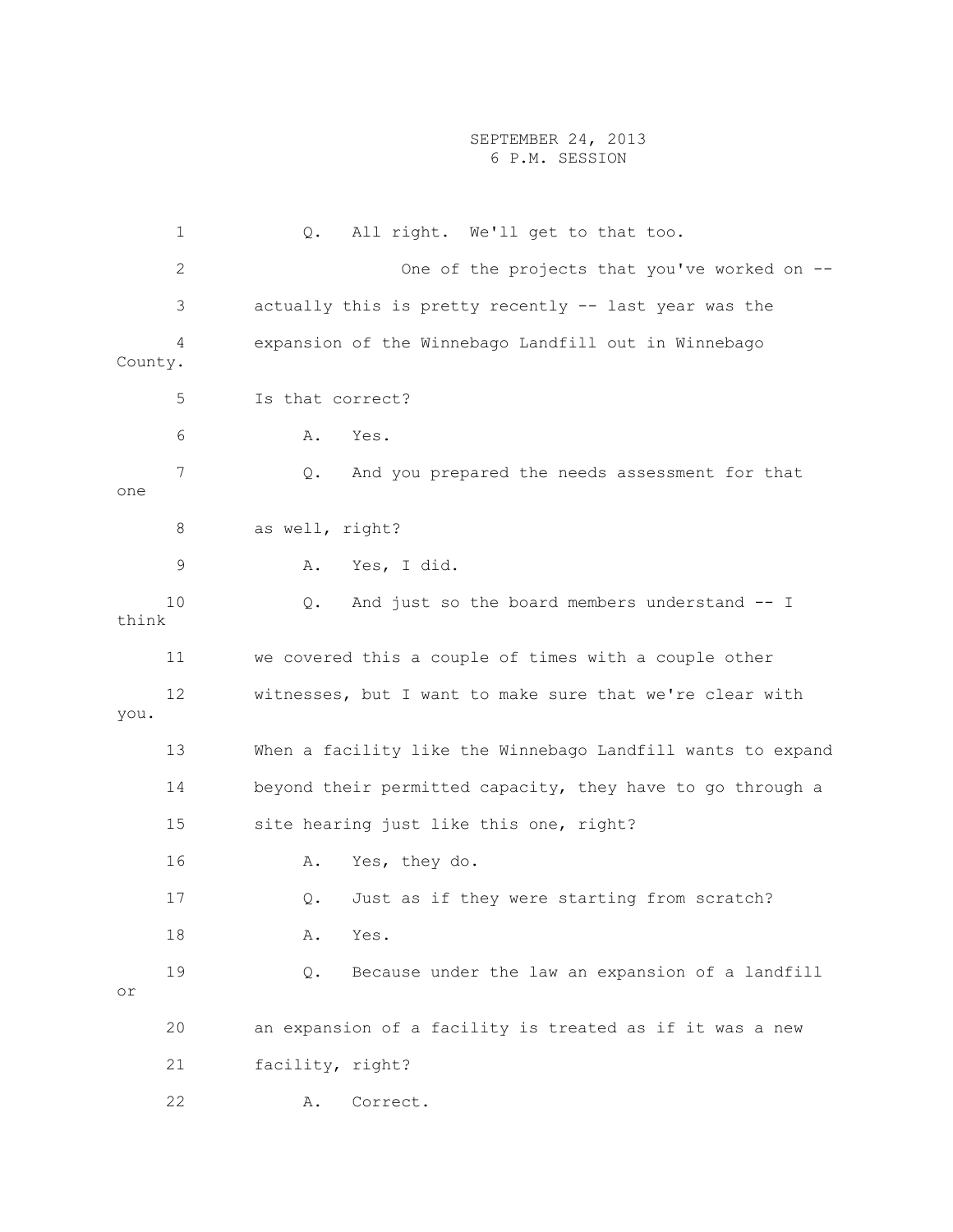23 Q. So they have to go and file a siting application

24 just like was done here?

 McCORKLE LITIGATION SERVICES CHICAGO, ILLINOIS - (312) 263-0052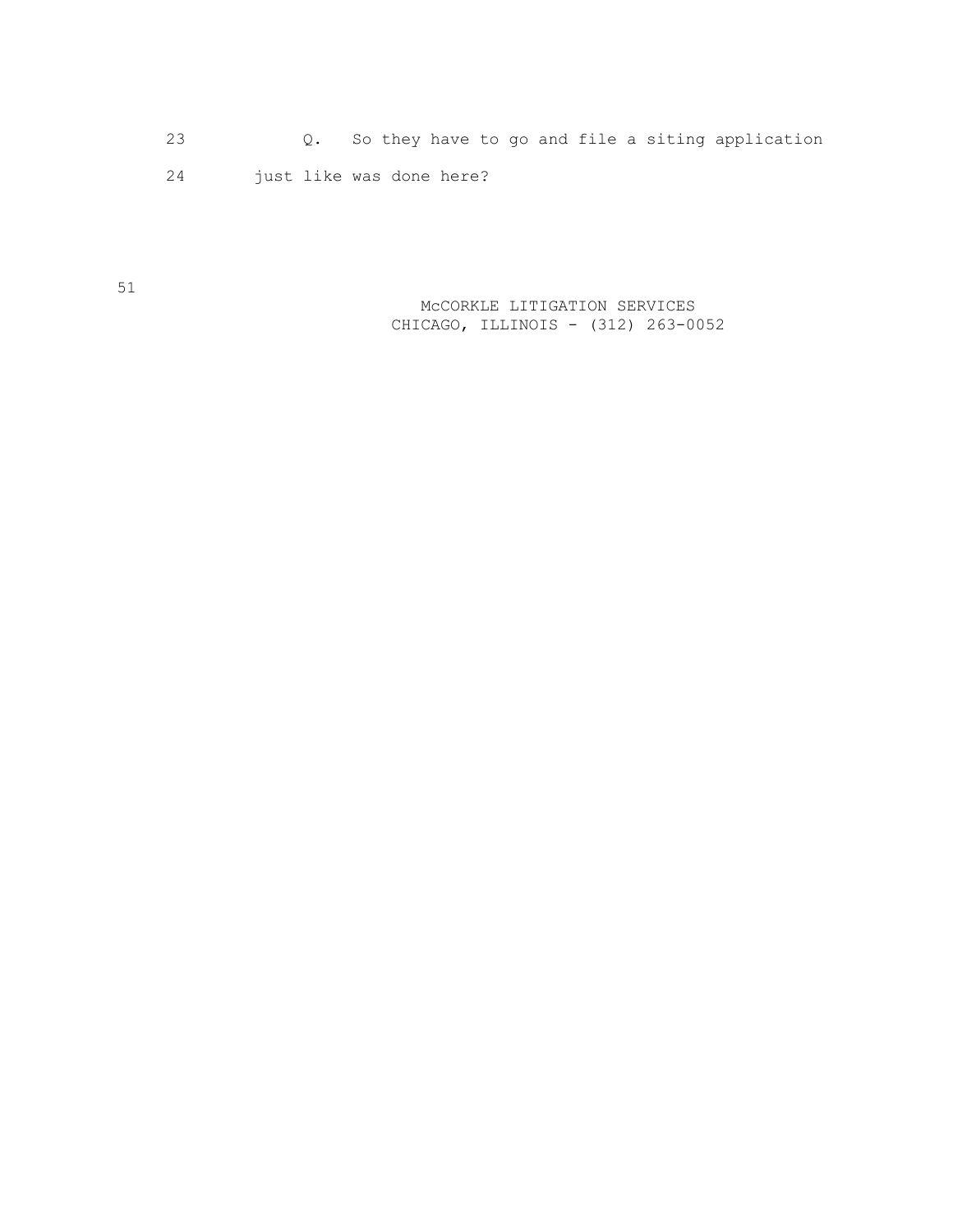1 A. Yes. 2 Q. And there was a hearing like this one? 3 A. Yes. 4 Q. I think that one was probably shorter. And you 5 testified at that one too, right? 6 A. Yes, I did. 7 Q. I'd like to look at part of your needs assessment 8 in that matter. Stop for just a moment. 9 For the record, Mr. Hearing Officer, Timber 10 Creek Exhibit 38 is the entire Winnebago Landfill Siting 11 Application. I'm going to be using parts of several things 12 here today, obviously not the entire 25,000 pages that we 13 filed. What I'll be referring to for a moment now is what 14 have marked as TCH Exhibit 38-C which is an excerpt from that 15 application. I'll hand it out first. 16 BY MR. BLAZER: 17 Q. Miss Seibert, I'm handing you what's been marked 18 TCH Exhibit 38-C. It's an excerpt from the Winnebago 19 Landfill Siting Application or at least the needs section and 20 the backup documentation for the needs section that you 21 prepared. Generally speaking do you recognize these 22 documents?

we

as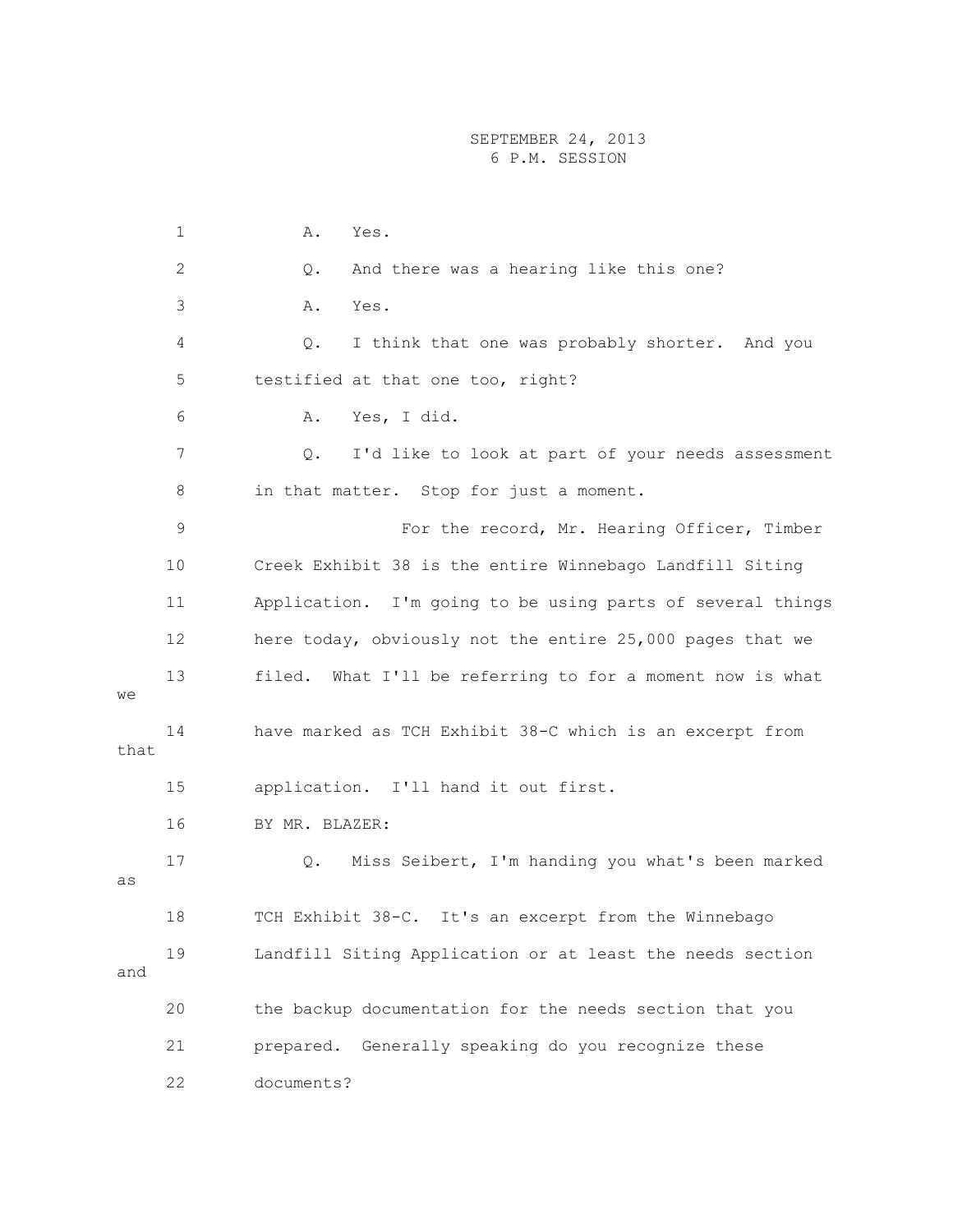| 23 |  | A. Yes, I do. |  |  |  |
|----|--|---------------|--|--|--|
|----|--|---------------|--|--|--|

24 Q. All right. Now, you said here -- and this is on

52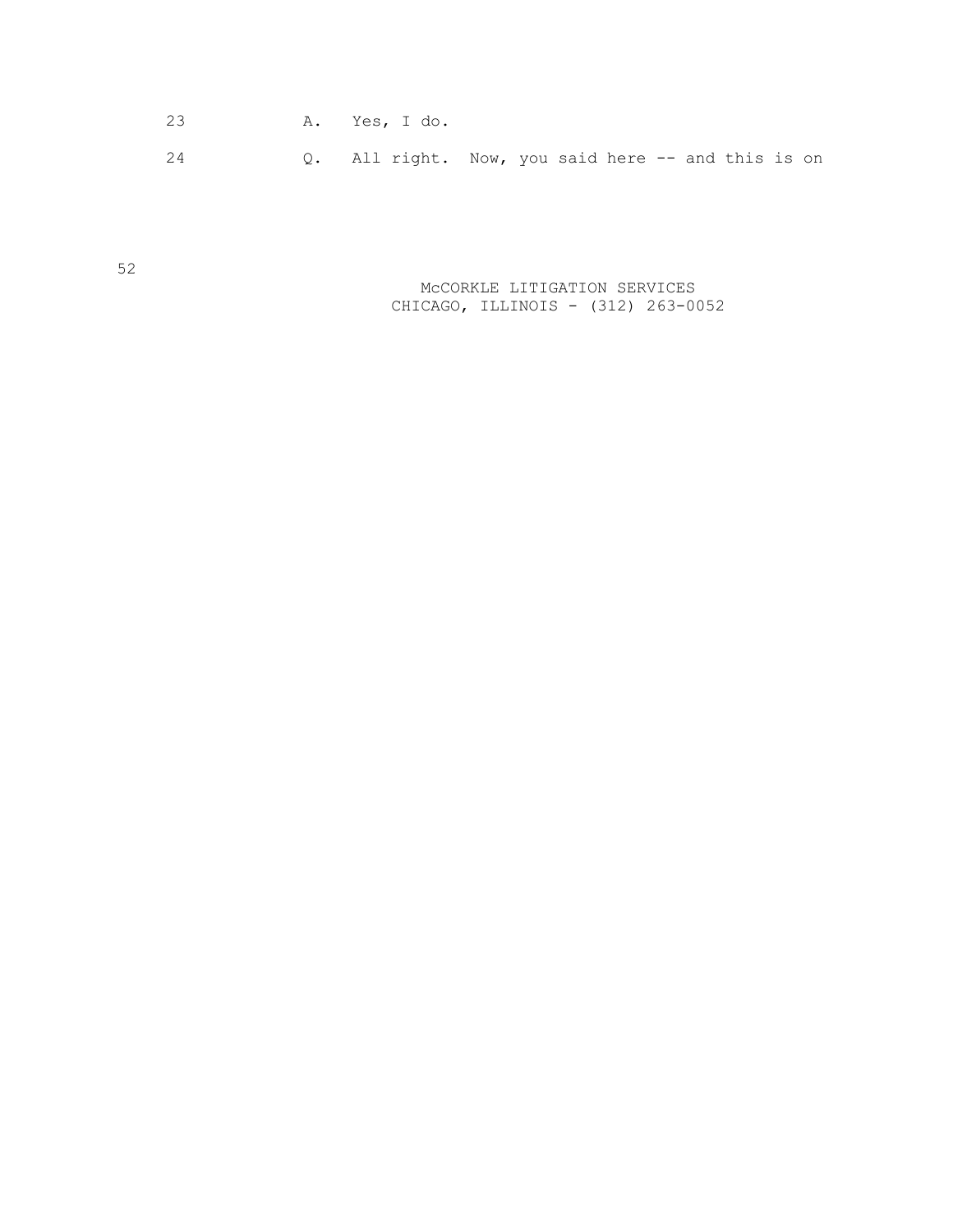| $\mathbf 1$  | Page 2 of 48 which is the first page of this exhibit -- "A  |
|--------------|-------------------------------------------------------------|
| $\mathbf{2}$ | survey of Illinois transfer stations was performed to       |
| 3            | determine which landfills they utilized. This survey was    |
| 4            | conducted by reviewing IEPA inspection reports for the      |
| 5            | transfer stations or by contacting the operators of the     |
| 6            | transfer stations directly. The result of the transfer      |
| 7            | station survey are presented in Table E2-1. Government      |
| 8            | agencies that have negotiated long-term contracts for       |
| $\mathsf 9$  | transfer and disposal capacity were contacted to determine  |
| 10           | which landfills they utilize. The results of this research  |
| 11           | are presented in Table E2-2." And then you'll see behind    |
| 12           | there are the two tables you identified, right?             |
| 13           | Α.<br>Yes.                                                  |
| 14           | $E2-1$ and $E2-2$ ?<br>Q.                                   |
| 15           | Α.<br>Yes.                                                  |
| 16           | And you'll notice for all these transfer<br>Q.              |
| 17           | stations -- strike that.                                    |
| 18<br>hard   | You testified or as part of your -- it's                    |
| 19           | for me to call it testimony. As part of your presentation   |
| 20           | you said that you tried to determine in terms of describing |
| 21           | at least one of the landfills in Lake County as more of a   |
| 22<br>tried  | regional landfill that services transfer stations, you      |
| 23           | to determine which transfer stations in Cook County, and I  |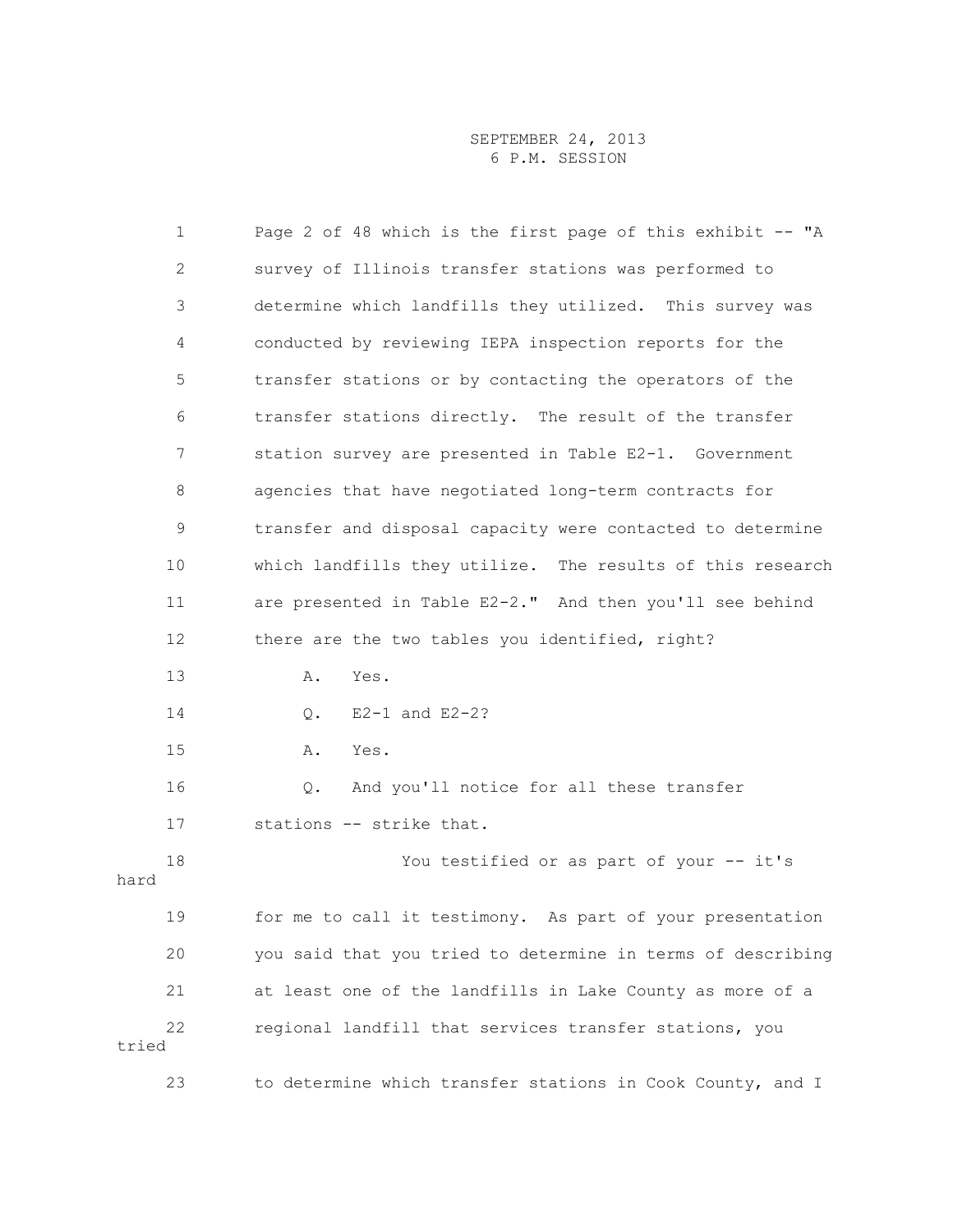24 believe there was one in McHenry County, also service

 McCORKLE LITIGATION SERVICES CHICAGO, ILLINOIS - (312) 263-0052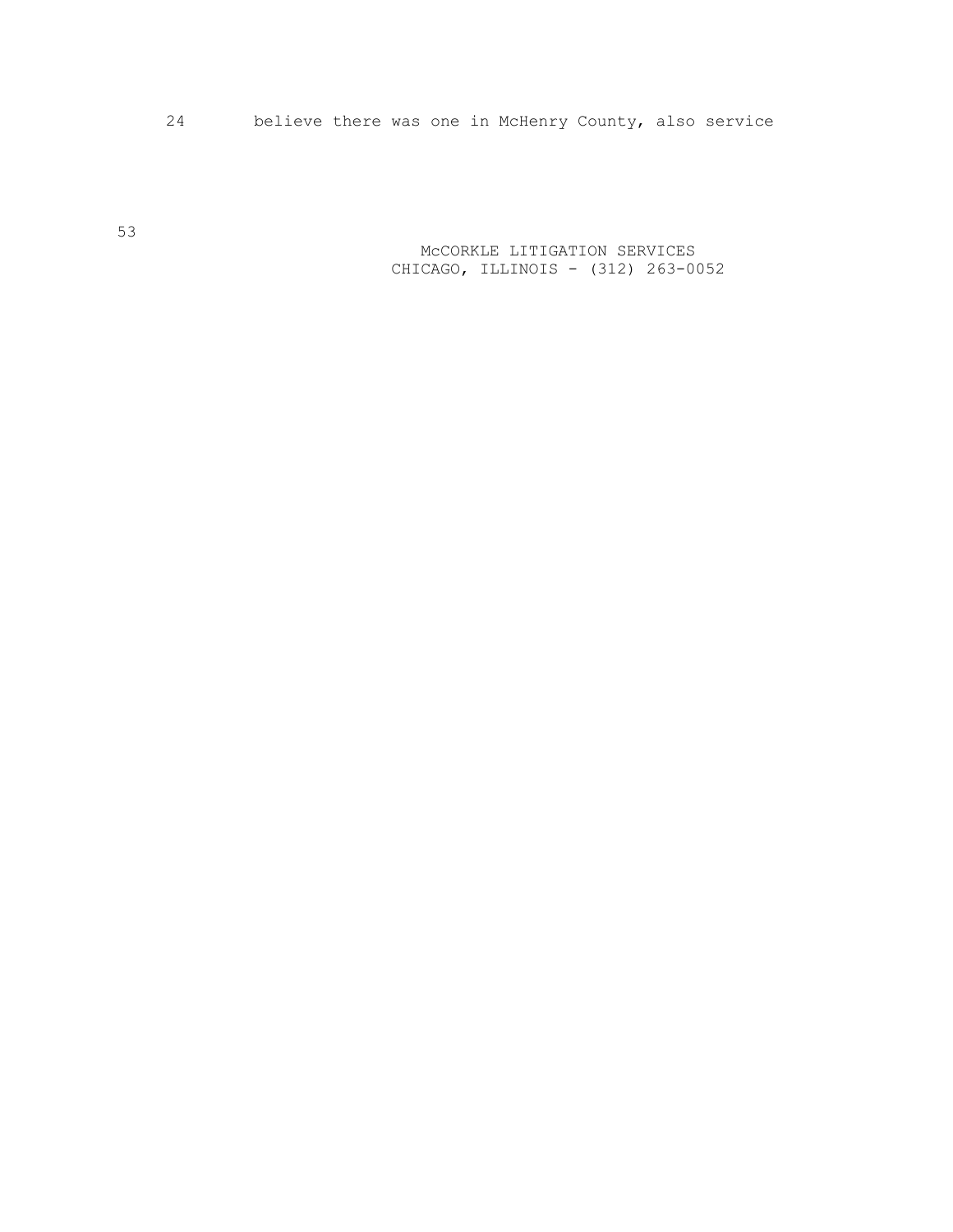1 Lake County. You remember talking about that? 2 A. Yes. 3 Q. All right. And you said you knew that the ADS 4 transfer station in Northbrook hauls waste to one of the 5 Lake County landfills, right? 6 A. Yes. 7 Q. But you didn't know if any of the others service 8 the county. Is that correct? 9 A. As I stood here giving my testimony I did not state 10 that any others did. 11 Q. Well, there are two transfer stations that use the 12 Zion Landfill according to your Table E2-1 in your Winnebago 13 Landfill Siting Application. Is that correct? 14 A. Yes, there are. 15 Q. There's the (inaudible) are identified (inaudible). 16 THE REPORTER: I'm sorry. 17 HEARING OFFICER LUETKEHANS: Mr. Blazer, you're going to 18 have to repeat that last one. 19 BY MR. BLAZER: 20 Q. There are in fact two transfer stations that 21 service Lake County and take their waste, just outside of 22 Lake County and transport their waste into one of the Lake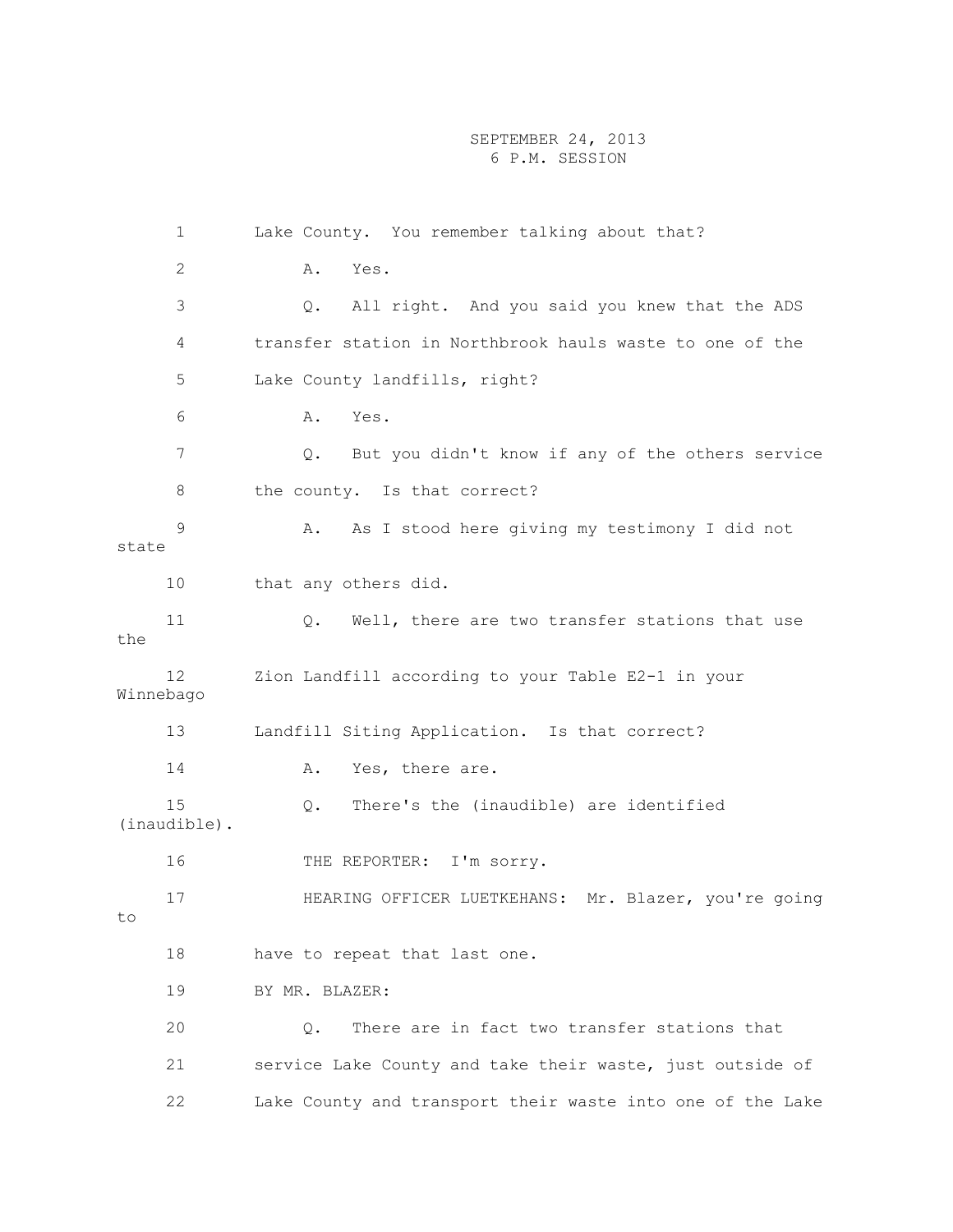23 County landfills. Is that correct?

24 A. Yes.

 McCORKLE LITIGATION SERVICES CHICAGO, ILLINOIS - (312) 263-0052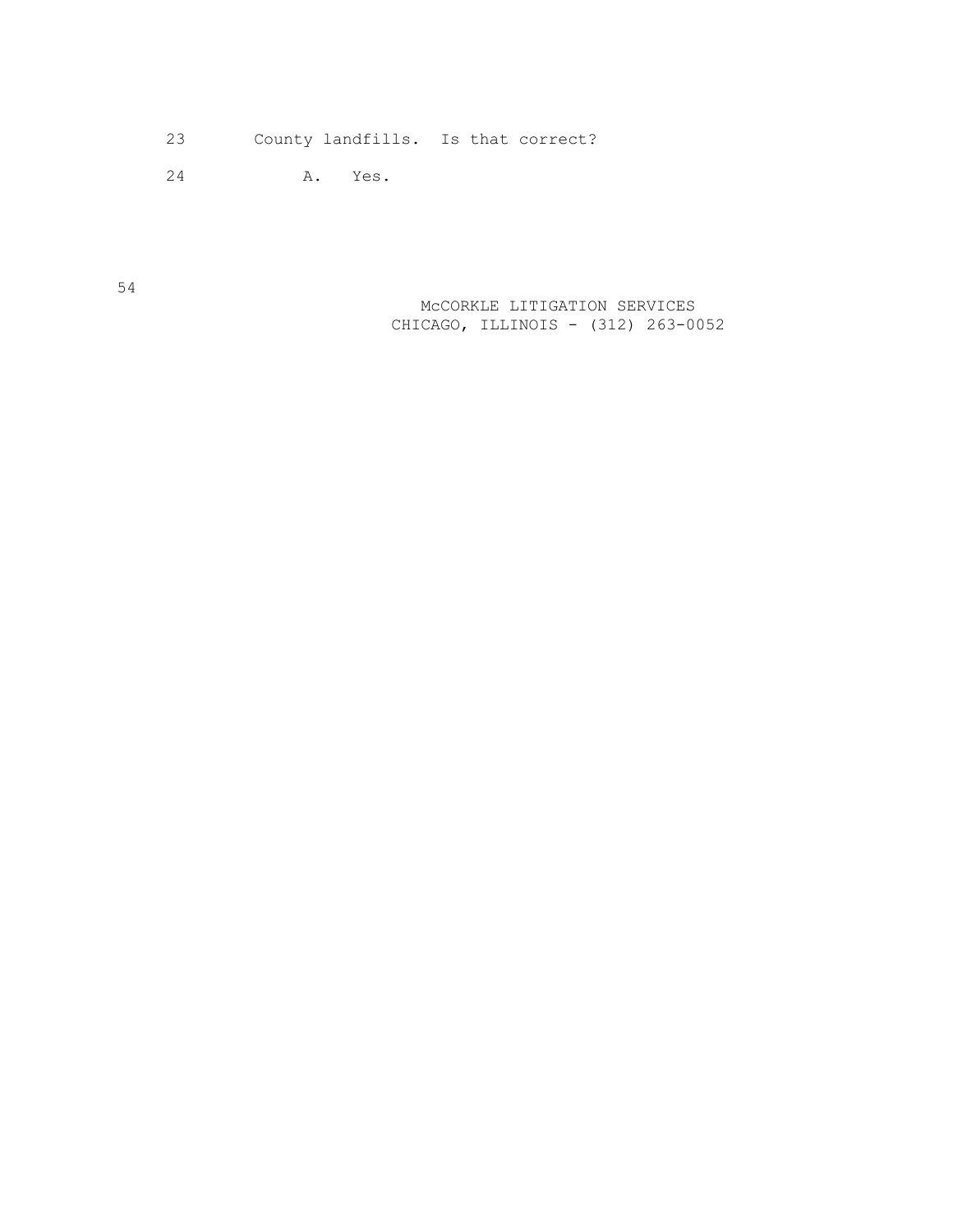| 1<br>here | All right. And what we were talking about was<br>Q.         |
|-----------|-------------------------------------------------------------|
| 2         | they're identified as Veolia facilities but Veolia and      |
| 3         | Environmental Services sold its assets to Advanced Disposal |
| 4         | Services, correct?                                          |
| 5         | Α.<br>Correct.                                              |
| 6         | HEARING OFFICER LUETKEHANS: For the record spell            |
| 7         | Veolia.                                                     |
| 8         | MR. BLAZER: V-e-o-l-i-a.                                    |
| 9         | HEARING OFFICER LUETKEHANS:<br>Thank you.                   |
| 10        | MR. BLAZER:<br>Sure.                                        |
| 11        | BY MR. BLAZER:                                              |
| 12        | You're generally familiar with that?<br>Q.                  |
| 13        | Where we say Veolia and Winnebago site it's<br>Α.<br>Yes.   |
| 14        | the same as the ADS references in the present application.  |
| 15        | So when we talk -- when you talk here about the<br>Q.       |
| 16        | Veolia Evanston Transfer Station taking waste to Zion, that |
| 17        | is the ADS Transfer Station taking waste to the ADS Zion    |
| 18        | Landfill, correct?                                          |
| 19        | A. Yes, ADS Evanston facility.                              |
| 20        | Right, correct. And then the Northbrook Transfer<br>Q.      |
| 21        | Station also belonging to ADS takes waste to the Zion       |
| 22        | Landfill, correct?                                          |
| 23        | Yes.<br>Α.                                                  |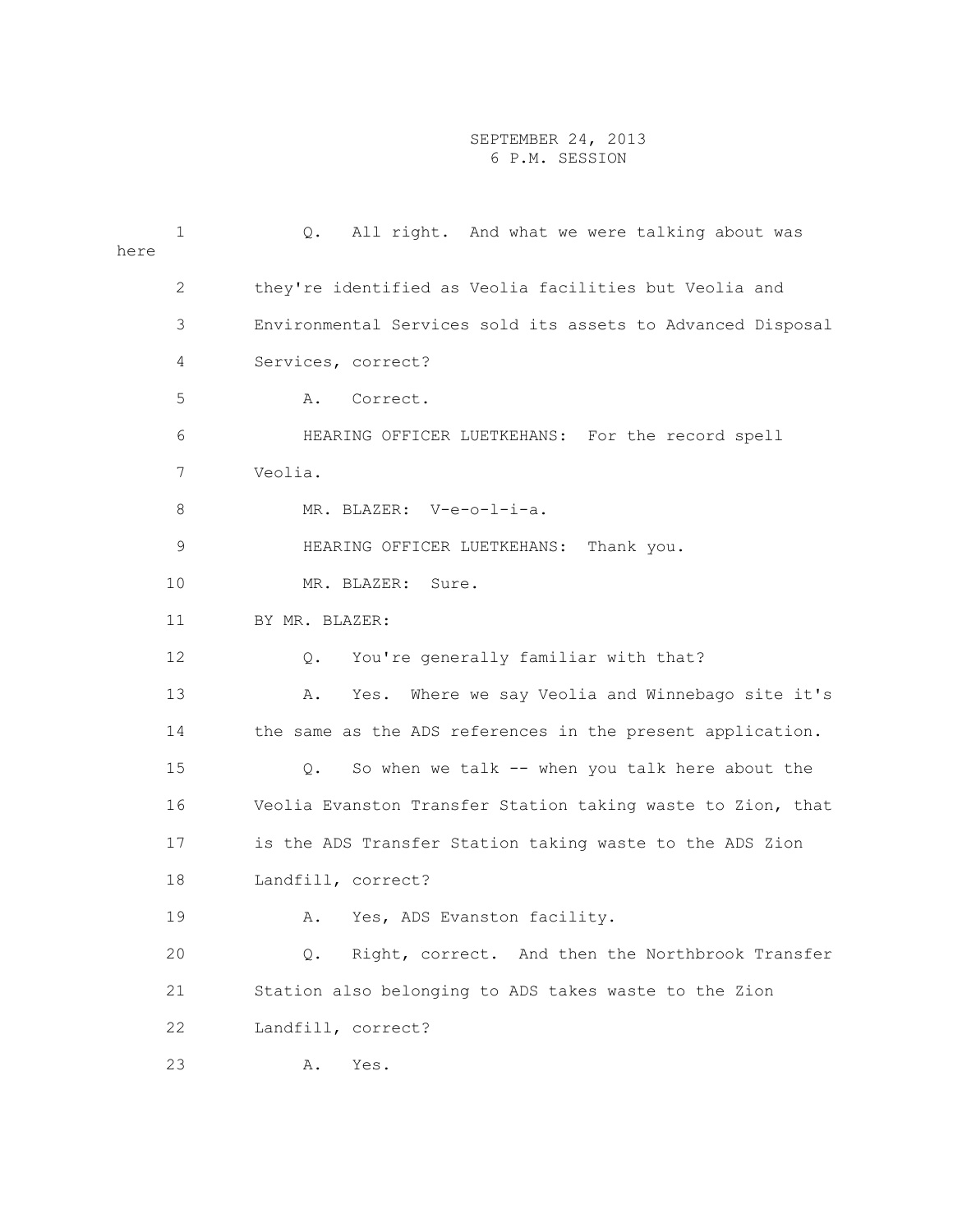24 Q. So at least last year you did have more information

55

 McCORKLE LITIGATION SERVICES CHICAGO, ILLINOIS - (312) 263-0052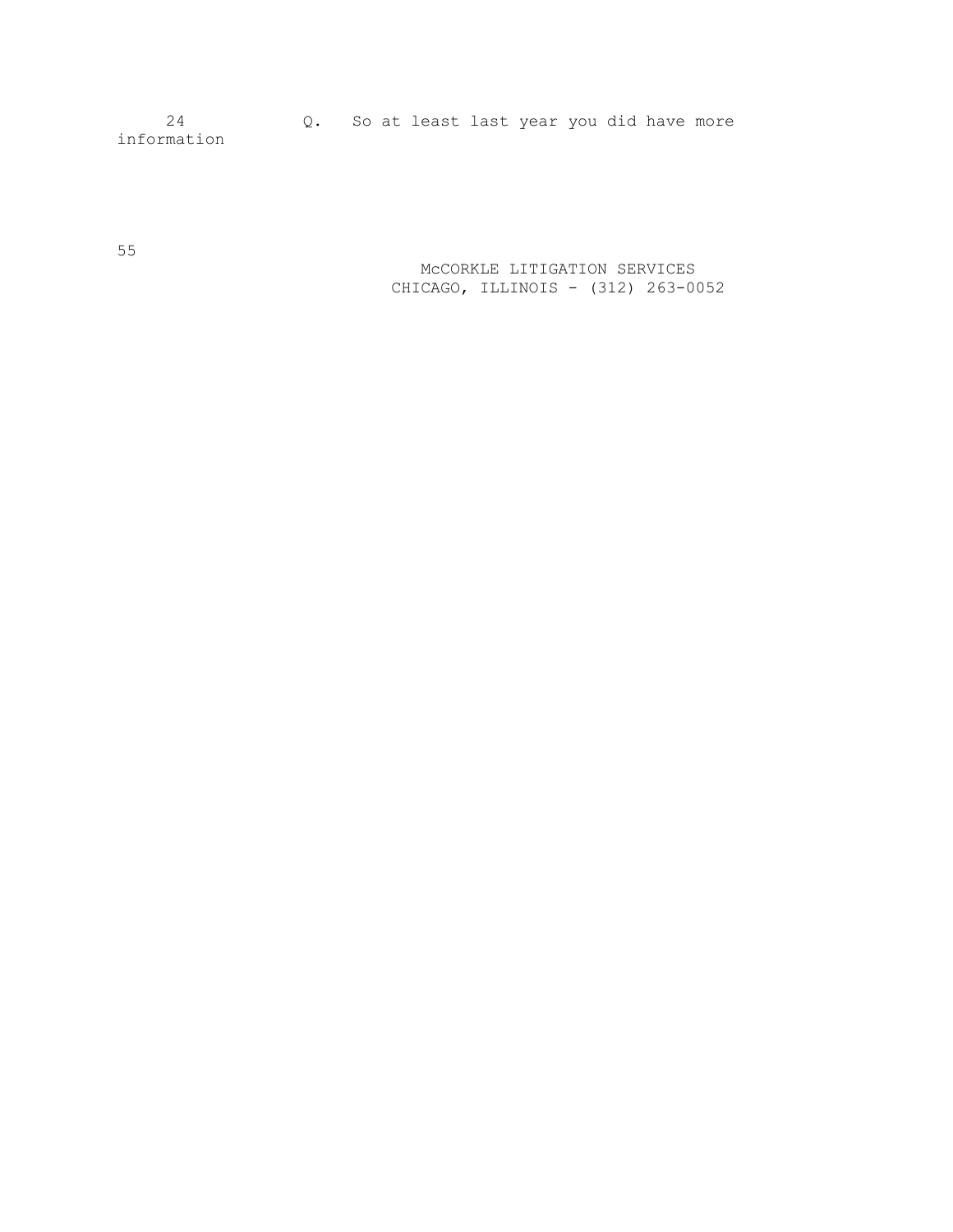|        | 1  | about where waste goes from the transfer stations that are  |
|--------|----|-------------------------------------------------------------|
|        | 2  | located immediately south of Lake County, didn't you?       |
|        | 3  | The information that's in this table is based on<br>Α.      |
| the    | 4  | transfer station inspection reports and discussions with    |
| and    | 5  | haulers. It does tend to change periodically over time,     |
| оf     | 6  | we are able to say with certainty that they are quantities  |
| Zion   | 7  | waste that come from the Northbrook Transfer Station to     |
|        | 8  | because that's separately reported to the county where they |
|        | 9  | don't separately report the Evanston quantities.            |
| there, | 10 | That wasn't my point. You had one slide up<br>Q.            |
|        | 11 | and I won't ask you to put it up there now, but you had a   |
|        | 12 | picture of Lake County with one transfer station with a     |
|        | 13 | 10-mile circle around it that encompassed a portion of the  |
|        | 14 | southern Lake County. You remember that slide?              |
|        | 15 | The methodology slide, the analysis for transfer<br>Α.      |
|        | 16 | stations, yes.                                              |
|        | 17 | Which particular transfer station were you<br>$\circ$ .     |
|        | 18 | referring to in that example?                               |
|        | 19 | It was for example only.<br>Α.                              |
|        | 20 | All right. Well, there are transfer stations in<br>Q.       |
|        | 21 | that area, right?                                           |
|        | 22 | Yes, but that exhibit was for demonstration only.<br>Α.     |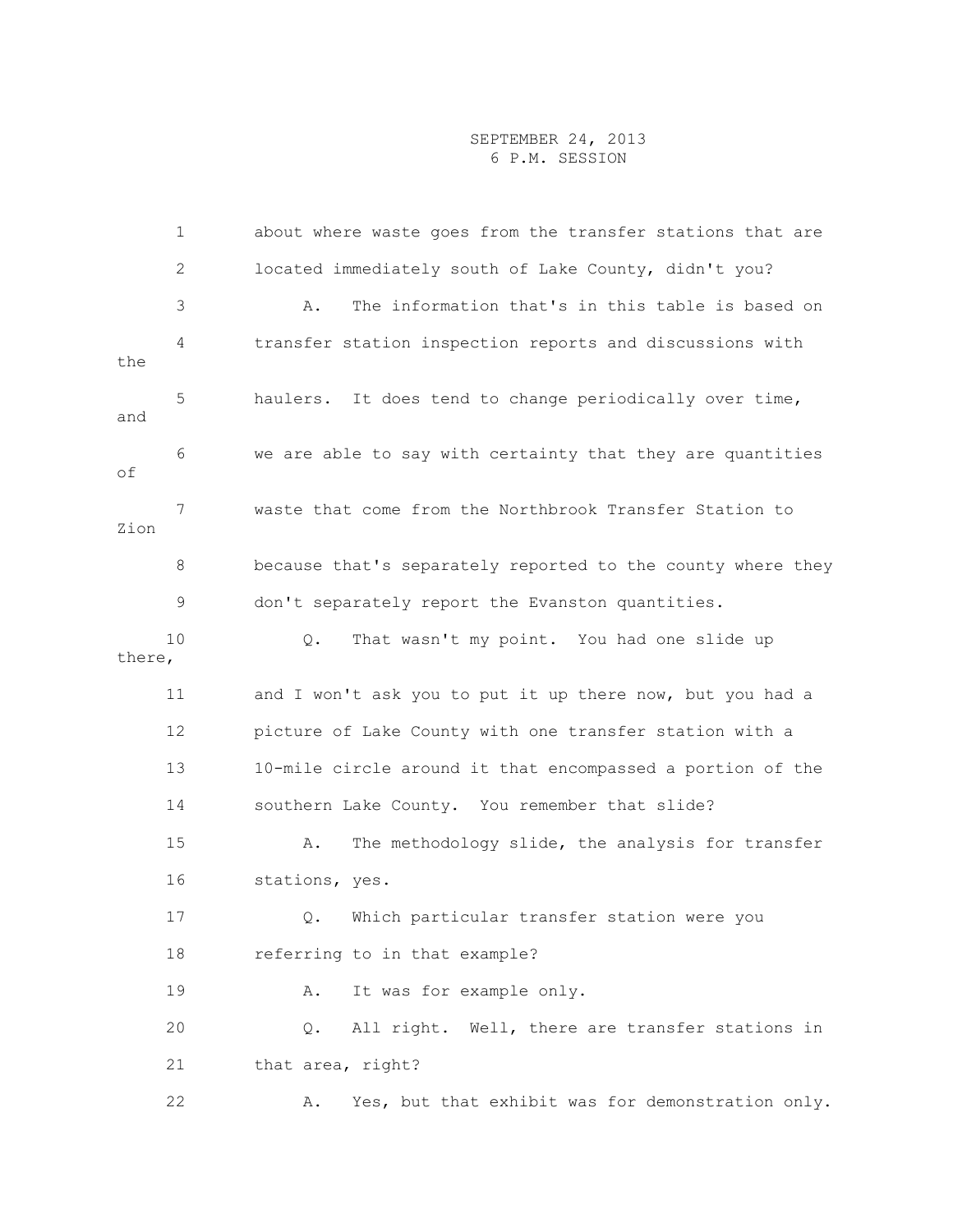- 23 It doesn't reference any specific facility. It's not even
- 24 drawn to scale.

 McCORKLE LITIGATION SERVICES CHICAGO, ILLINOIS - (312) 263-0052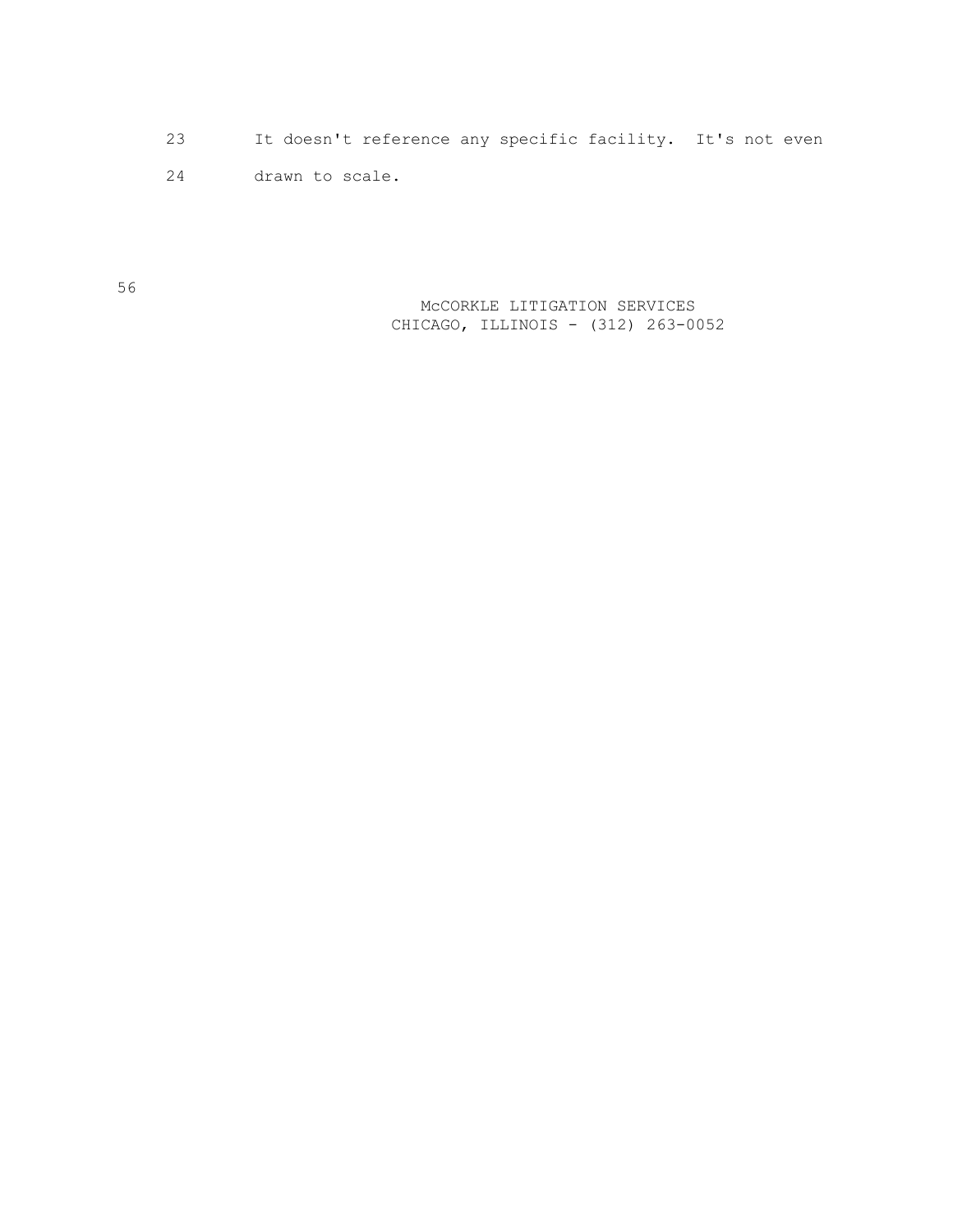| $\mathbf 1$<br>Transfer | Let's take, for example, oh, the Glenview<br>Q.            |
|-------------------------|------------------------------------------------------------|
| $\overline{2}$          | station that Groot operates. Where does their waste go?    |
| 3                       | Their waste is being hauled to the Winnebago<br>Α.         |
| 4                       | Landfill.                                                  |
| 5                       | It doesn't come into Lake County, right?<br>$Q_{\bullet}$  |
| 6                       | Waste from those communities could be coming into<br>Α.    |
| 7                       | Lake County, the commercial waste, but the waste from the  |
| 8                       | transfer station is being taken to Winnebago.              |
| 9                       | Right. Your point is it's entirely possible that<br>Q.     |
| 10<br>services          | using it as an example the Glenview Transfer Station       |
| 11                      | a portion of Lake County, correct?                         |
| 12                      | There are communities within this region that<br>Α.        |
| 13                      | overlap into Lake County, yes.                             |
| 14                      | Right. But the waste from Lake County that is<br>Q.        |
| 15<br>into              | taken to the Glenview Transfer Station doesn't come back   |
| 16                      | Lake County. It goes all the way out to the Winnebago      |
| 17                      | Landfill, right?                                           |
| $1\,8$                  | A.<br>Yes.                                                 |
| 19<br>Hearing           | MR. BLAZER: Okay. One thing I plan to do, Mr.              |
| 20                      | Officer, if I may, rather than moving for admission        |
| 21                      | constantly, sometime before the close of our case I'll put |
| 22<br>and               | together a list. Mr. Helsten and Mr. Mueller can gang up   |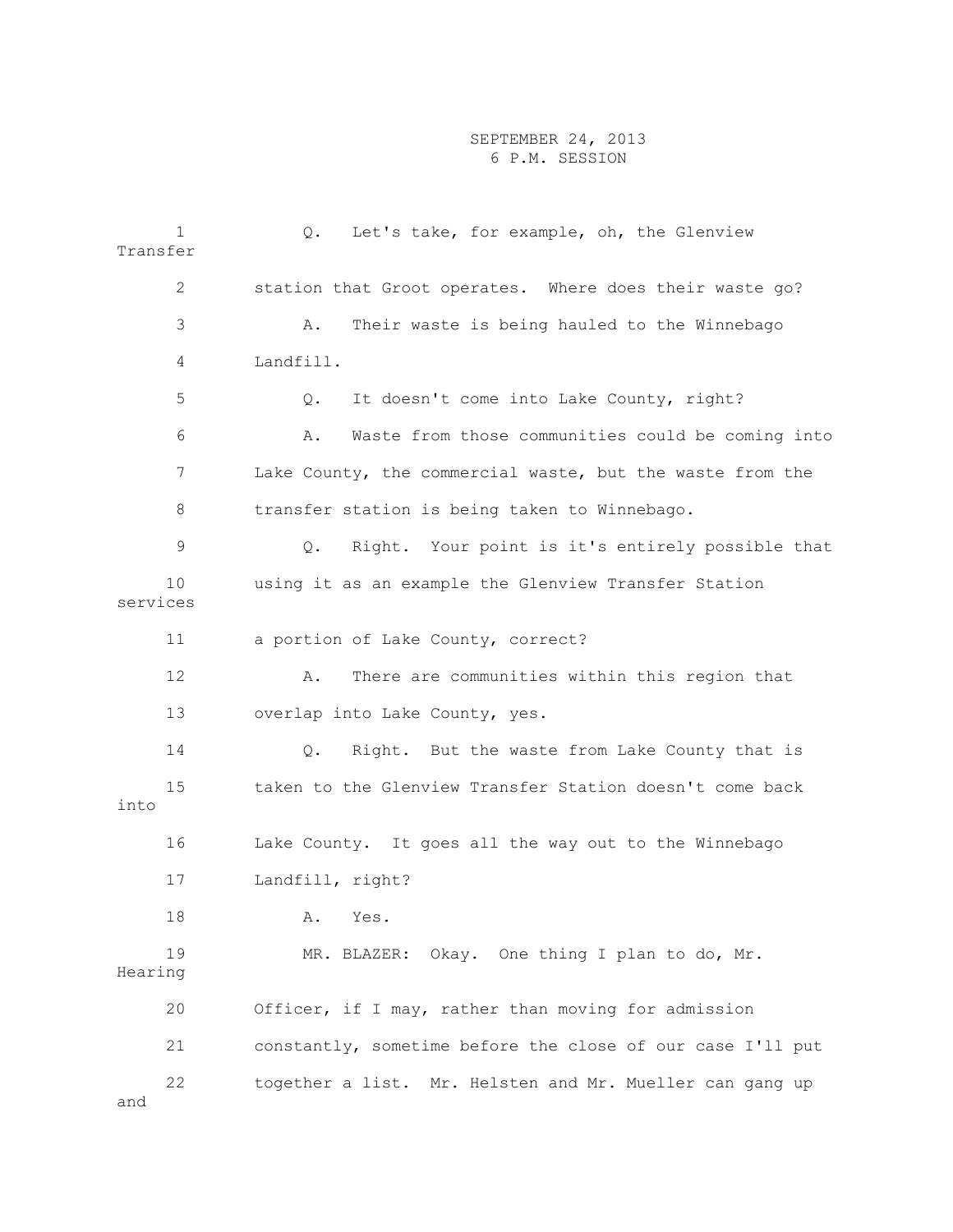|  |  |  | object. I'd rather do it at that point if that's okay with |  |
|--|--|--|------------------------------------------------------------|--|
|  |  |  | you rather than doing it during the course of examination. |  |

 McCORKLE LITIGATION SERVICES CHICAGO, ILLINOIS - (312) 263-0052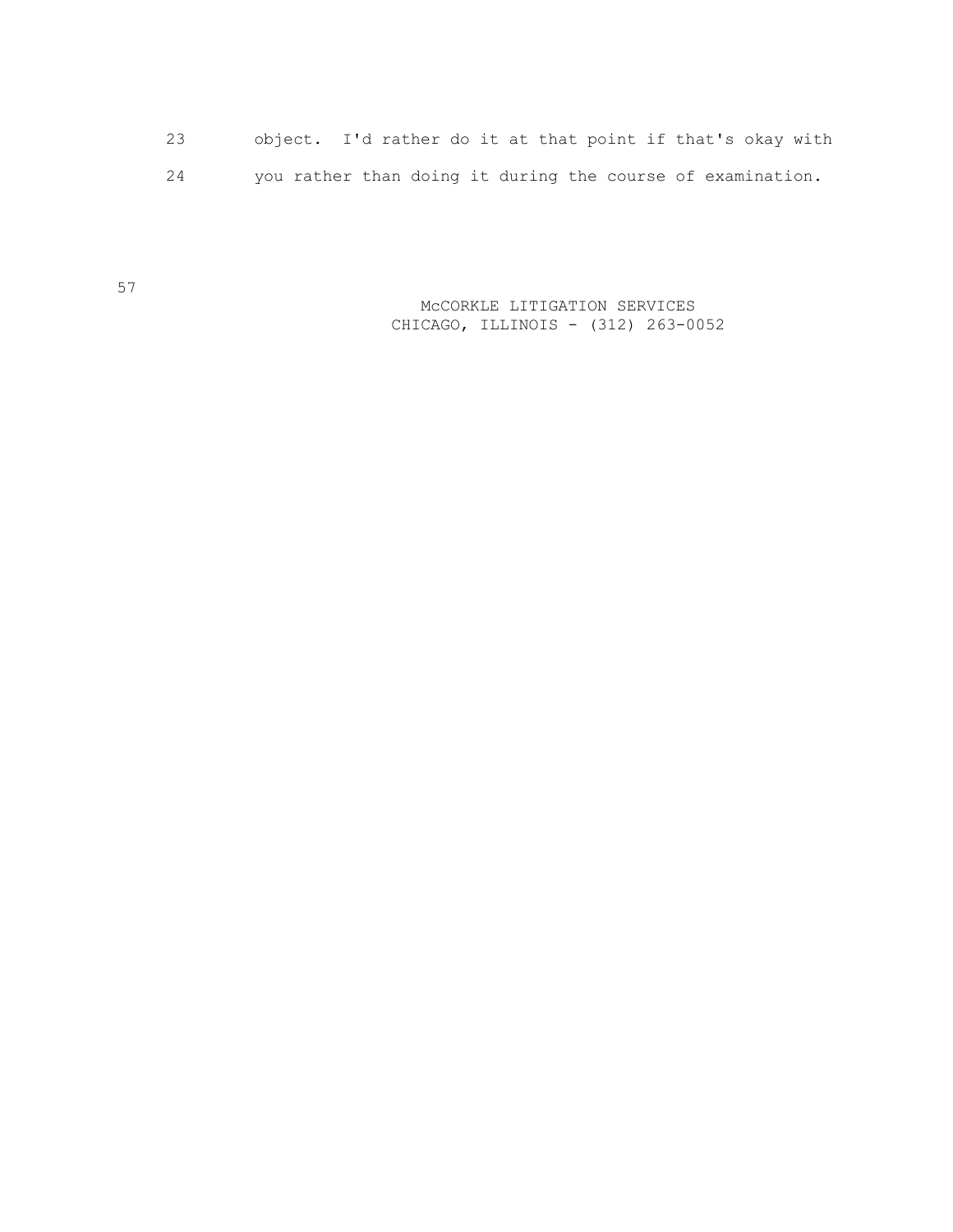|      | $\mathbf 1$ | HEARING OFFICER LUETKEHANS: That's fine.                   |
|------|-------------|------------------------------------------------------------|
| in   | 2           | MR. HELSTEN: Mr. Blazer, just so I'm clear, you knew       |
| to   | 3           | advance what exhibits of those 25,000 pages you were going |
| we   | 4           | rely upon, and you didn't give them to us in advance like  |
|      | 5           | gave you our PowerPoints yesterday.                        |
|      | 6           | MR. BLAZER: That is absolutely untrue. I was able to       |
| you  | 7           | determine much of what I was going to use yesterday when   |
|      | 8           | finally turned over those PowerPoints that you've had for  |
|      | 9           | quite some time.                                           |
|      | 10          | MR. HELSTEN: So have you determined that --                |
|      | 11          | MR. BLAZER: I don't think it's necessary, Mr. Hearing      |
|      | 12          | Officer --                                                 |
| also | 13          | HEARING OFFICER LUETKEHANS: Let's move on. I will          |
|      | 14          | request if you have PowerPoints or anything with your      |
|      | 15          | witnesses that you provide those to the applicant and the  |
|      | 16          | rest of the attorneys.                                     |
|      | 17          | MR. BLAZER: Absolutely.                                    |
|      | 18          | BY MR. BLAZER:                                             |
|      | 19          | Now, I believe you said in your presentation that<br>Q.    |
| in   | 20          | you are familiar with the recent expansion of the landfill |
|      | 21          | Zion, right?                                               |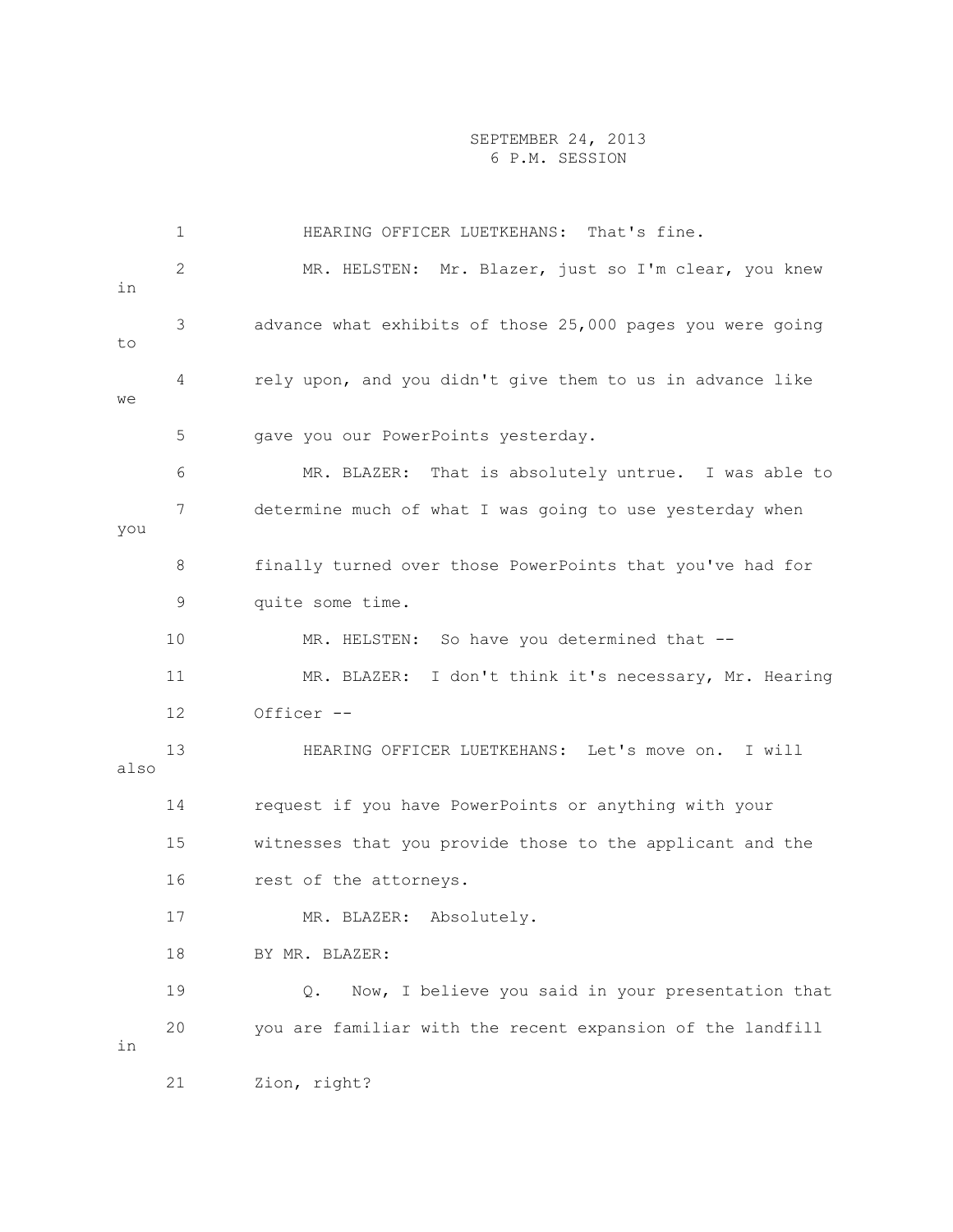22 A. Yes, I am.

 23 Q. And that was just a little over three years ago 24 that siting was granted for that application, that extension?

58

 McCORKLE LITIGATION SERVICES CHICAGO, ILLINOIS - (312) 263-0052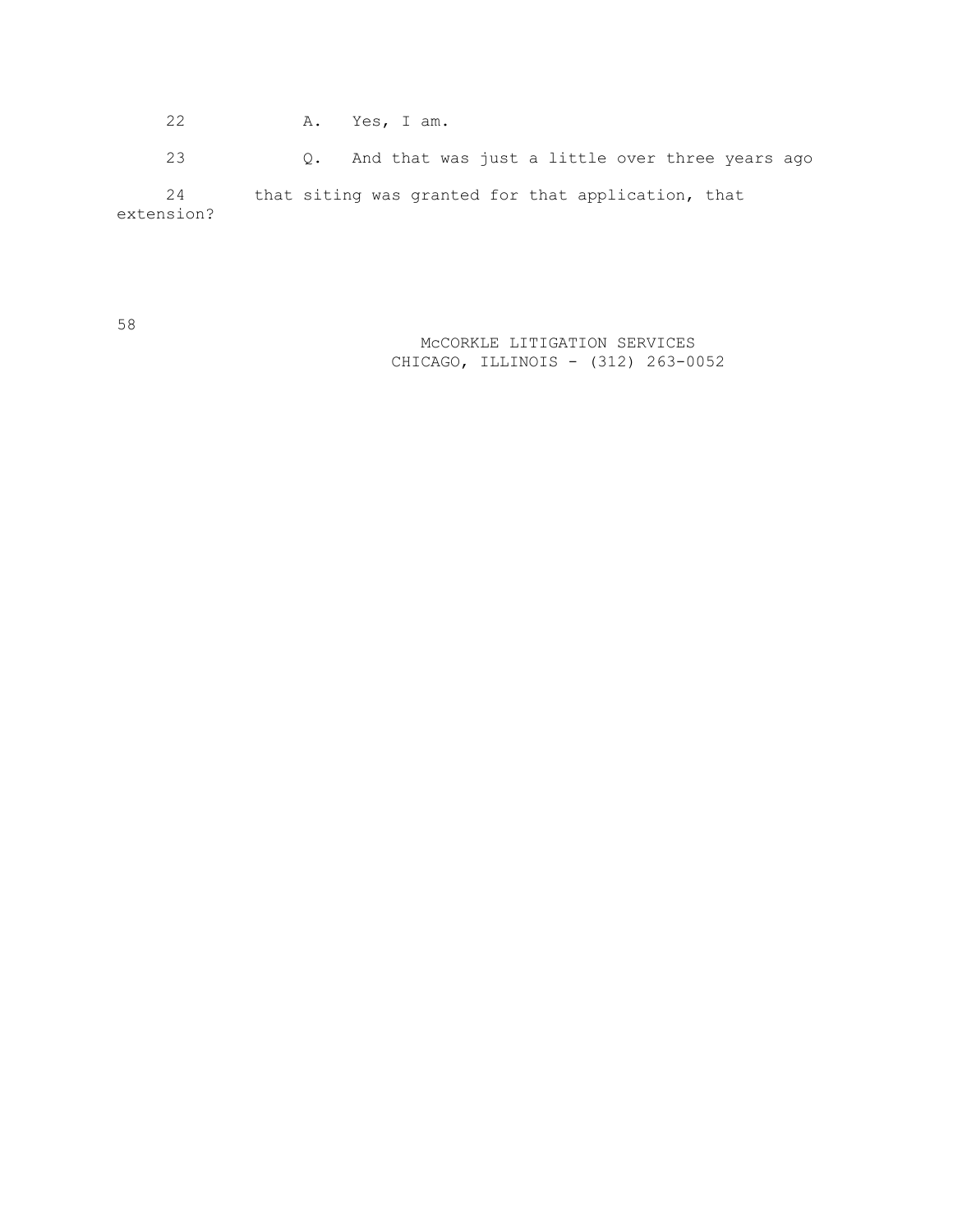1 A. I believe that's correct. 2 Q. 2010? 3 A. '10. 4 Q. Right. And I'm not going to ask you to look at 5 them all. You've discussed it in multiple places in your 6 present or in your section of the application here, right? 7 A. That the facility was expanded? 8 Q. Yes. 9 A. Yes. 10 Q. Okay. And that was also a full siting proceeding 11 like Winnebago and this one, right? 12 A. Yes. 13 Q. And that was another Shaw project? 14 A. Our company was engaged to fulfill a similar role 15 to what we've done in this project, yes. 16 Q. And your client in that one was at the time the 17 only environmental services, right? 18 A. Yes 19 Q. You worked on that project, didn't you? 20 A. I was a contributor on that project. 21 Q. On the needs assessment? 22 A. Yes. 23 Q. The principal person on the needs assessment on 24 that one was Phil Kowalski, not you?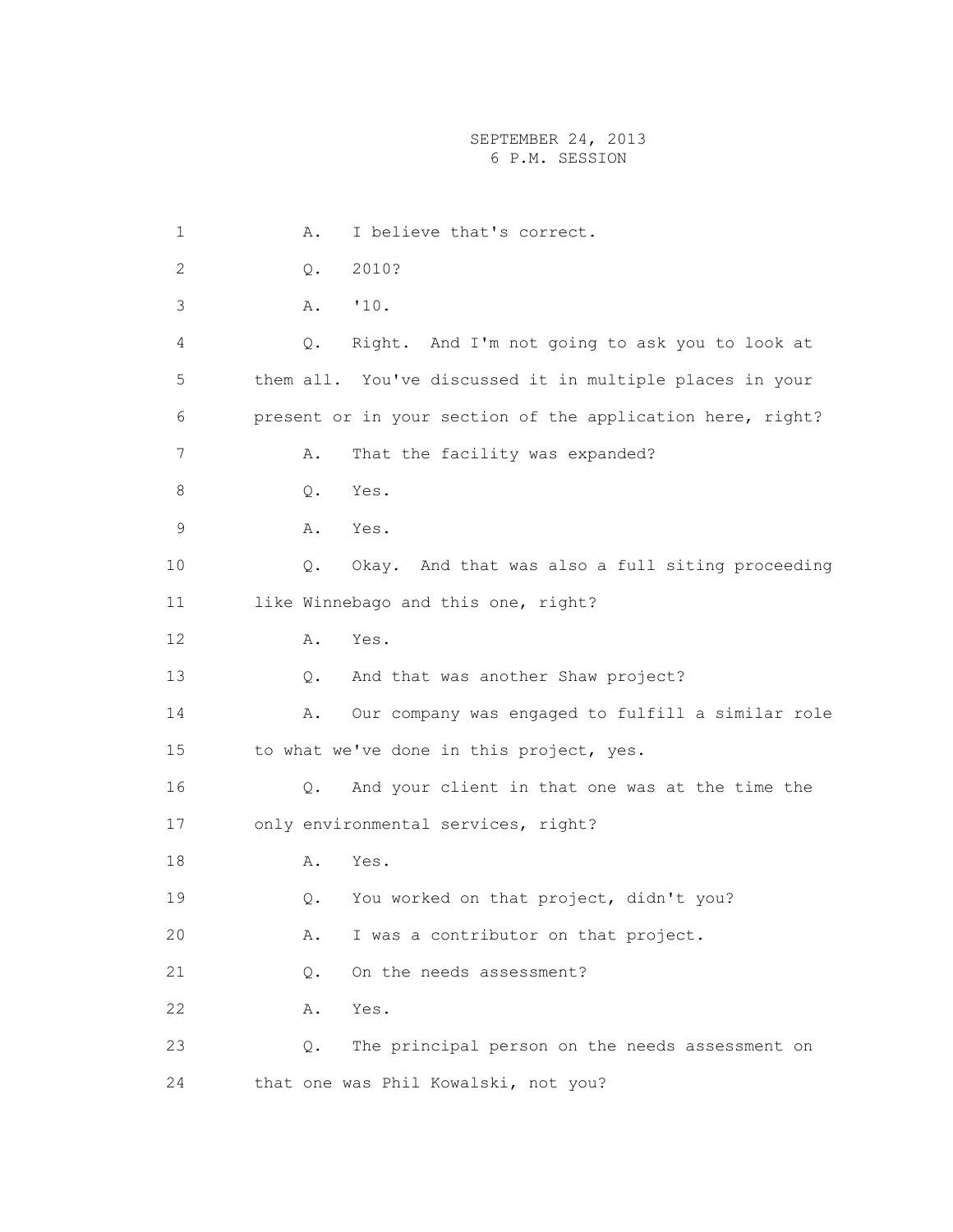McCORKLE LITIGATION SERVICES CHICAGO, ILLINOIS - (312) 263 -0052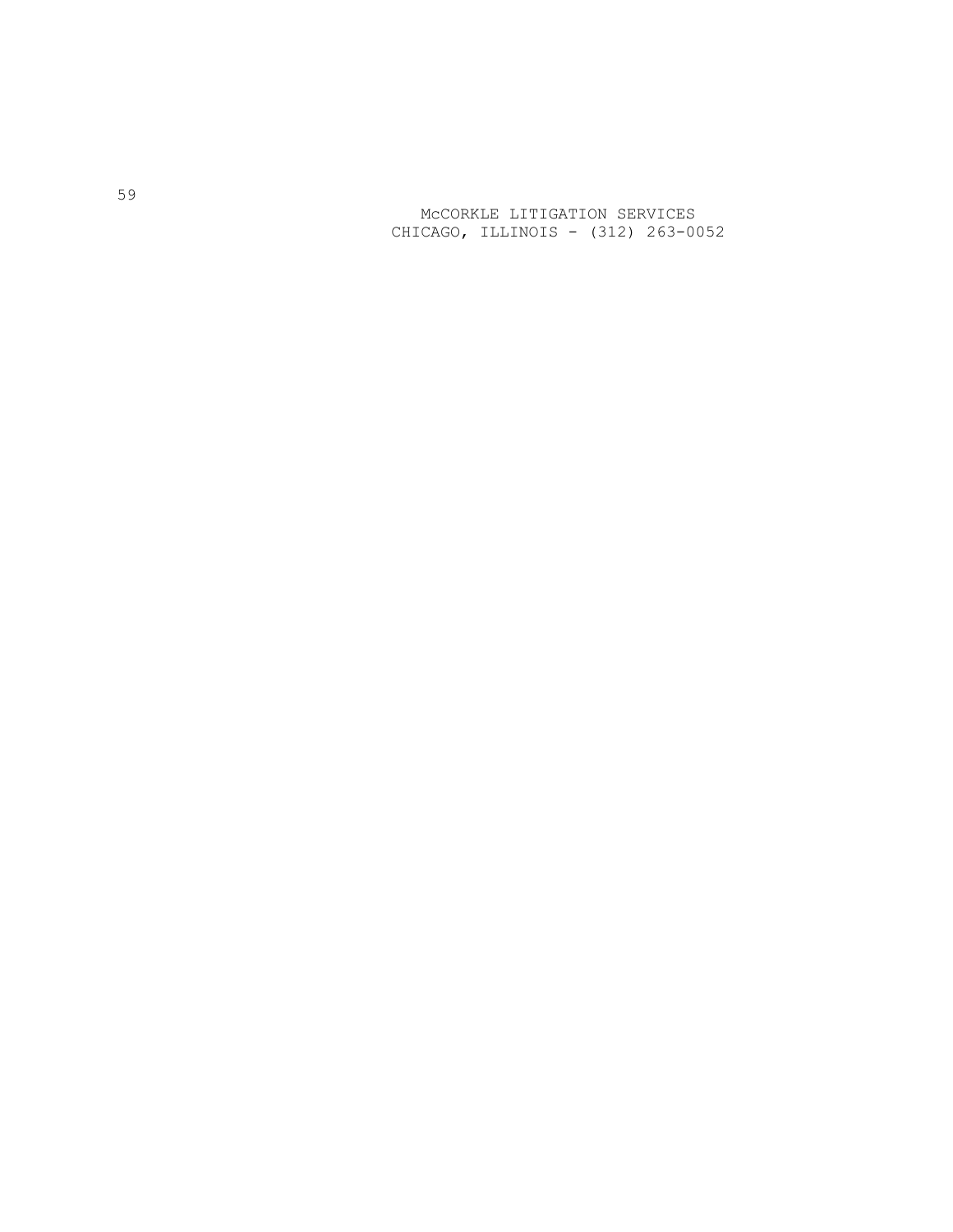1 A. Correct. 2 Q. You assisted him with it? 3 A. Correct. 4 Q. So kind of like you described before, you probably 5 took the liberty or you reviewed what he did and you worked 6 together on it. Is that correct? 7 A. Yes. There was some back and forth. He had the 8 principal authorship. He did the testimony. In fact, I was 9 involved on that project in a very limited capacity. 10 Q. Okay. But you certainly were familiar with the 11 needs assessment on that project, correct? 12 A. Yes. 13 Q. And you refamiliarized yourself with that needs 14 assessment for this facility because you needed to know 15 everything about the disposal capacity that's applicable to 16 this service agreement, right? 17 A. Yes. 18 Q. Several other people in Shaw worked on that project 19 as well, right? 20 A. Yes. 21 Q. There's an individual named Richard Southern who 22 worked on it. Is that correct? 23 A. Southborn (phonetic), yes.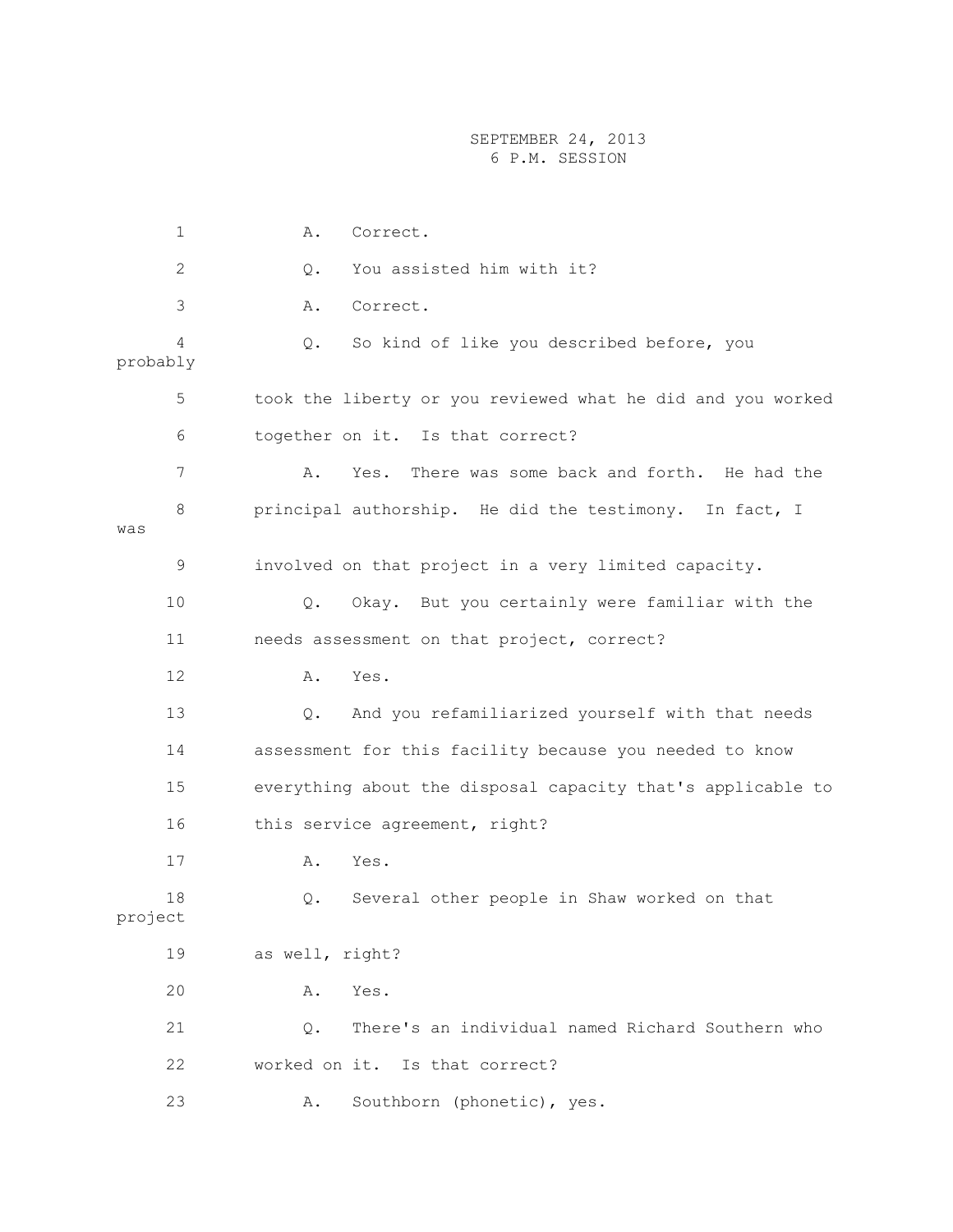24 Q. Southborn. I'm sorry. He's an engineer?

 McCORKLE LITIGATION SERVICES CHICAGO, ILLINOIS - (312) 263-0052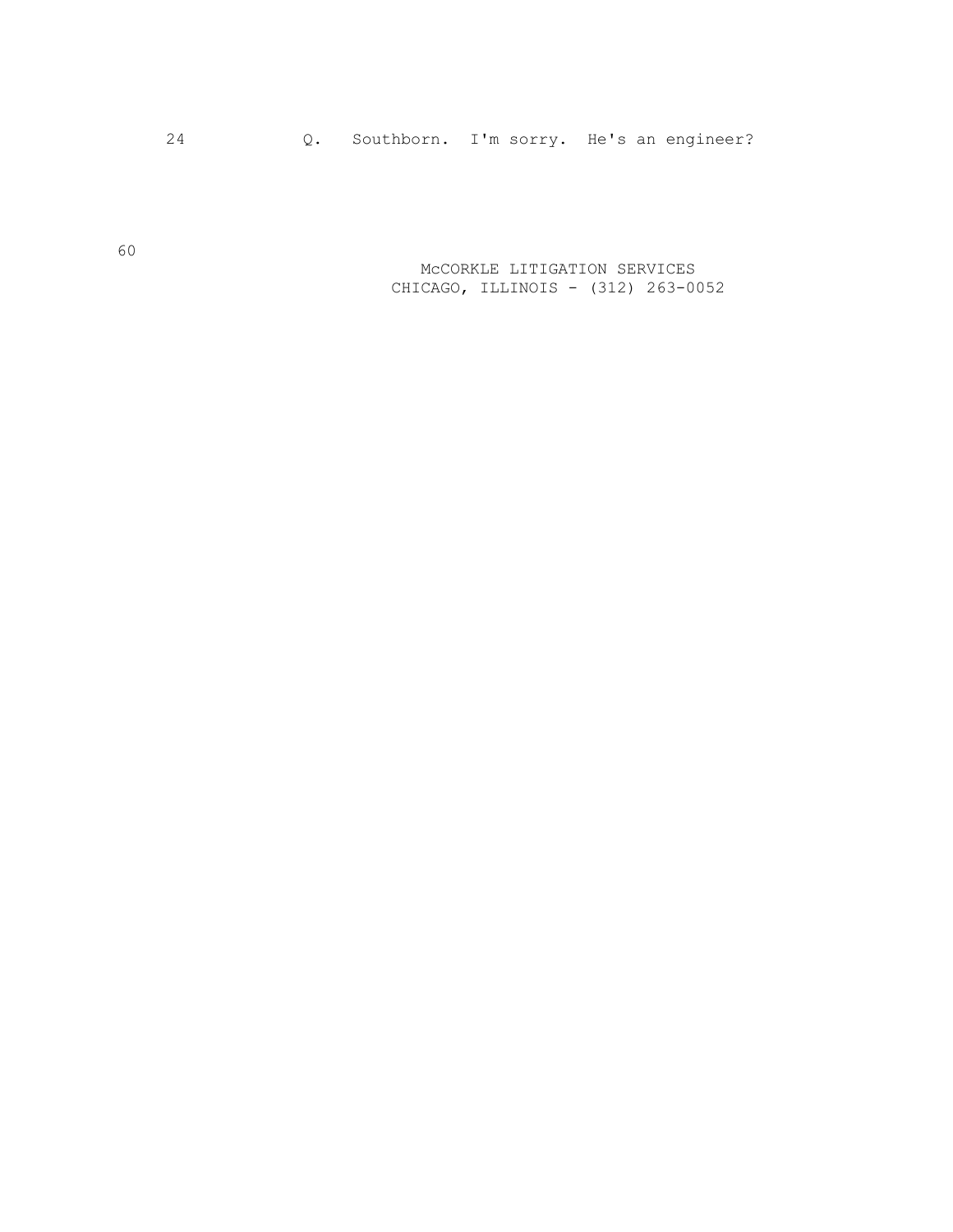|         | $\mathbf 1$  | Yes.<br>Α.                                                 |
|---------|--------------|------------------------------------------------------------|
|         | $\mathbf{2}$ | And of course a Shaw project wouldn't be a Shaw<br>Q.      |
|         | 3            | product without Ed Moots, right? He worked on it?          |
|         | 4            | Yes, he did.<br>Α.                                         |
| in      | 5            | And some of the other people who have testified<br>Q.      |
|         | 6            | this proceeding also worked on that project, right?        |
| were    | 7            | Α.<br>I don't recall who the other experts were that       |
|         | 8            | engaged.                                                   |
|         | 9            | Chris Lannert work on that project?<br>Q.                  |
|         | 10           | I don't recall.<br>Α.                                      |
|         | 11           | Michael Werthmann work on that project?<br>Q.              |
|         | 12           | I don't recall.<br>Α.                                      |
| on      | 13           | MR. HELSTEN: Objection as to the relevancy of people       |
|         | 14           | other criterion working on that project. We're focused now |
|         | 15           | on the needs criterion.                                    |
|         | 16           | MR. BLAZER: It's just background.                          |
|         | 17           | HEARING OFFICER LUETKEHANS: At this point she doesn't      |
|         | 18           | recall. So there's really no issue.                        |
|         | 19           | BY MR. BLAZER:                                             |
|         | 20           | Could you turn to Page 1-23 of your needs<br>Q.            |
|         | 21           | And here really I'm referring not to any<br>assessment?    |
| talking | 22           | particular quote but to the entire page. What you're       |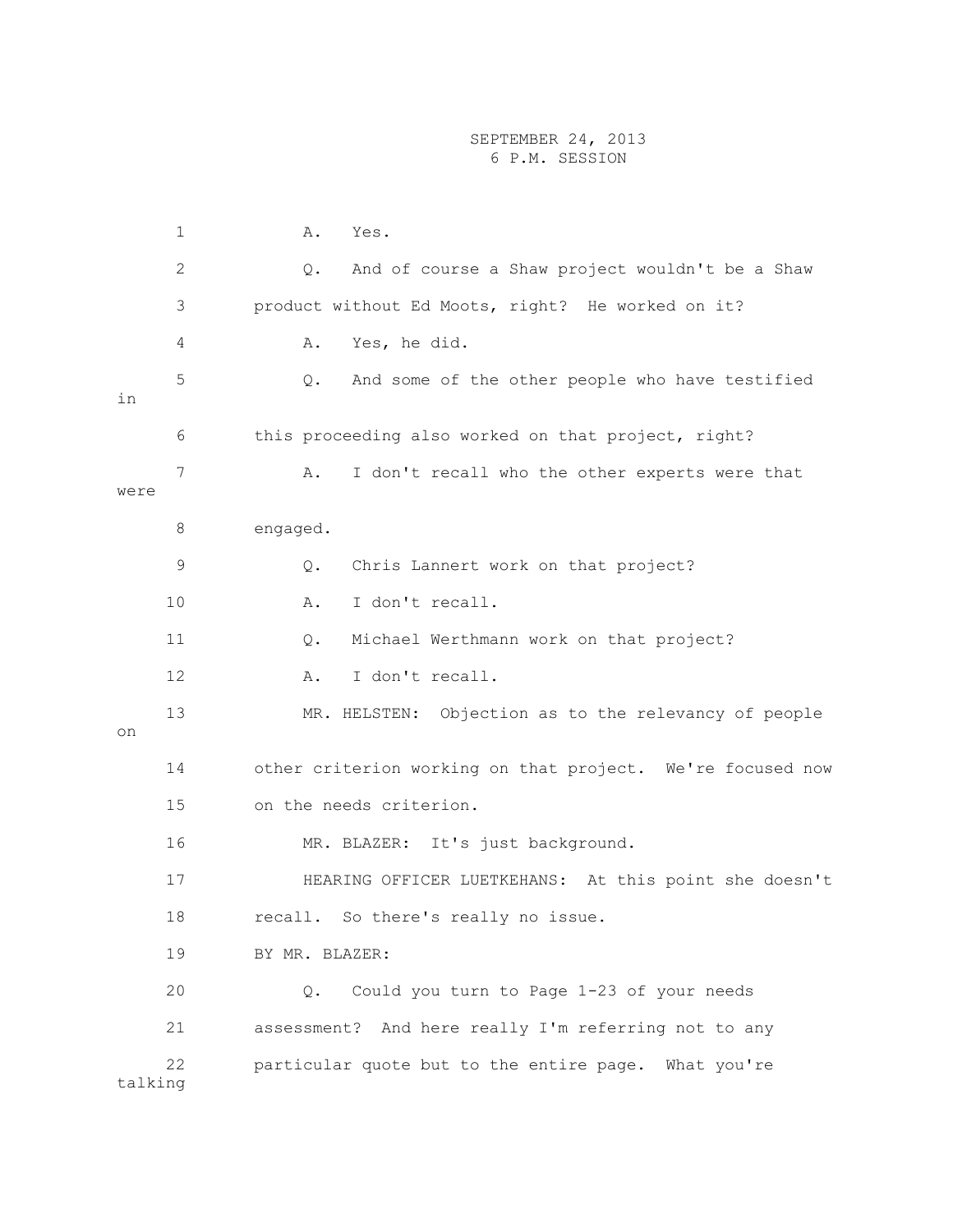23 about on this page are the benefits that you claim would be 24 provided by this transfer station, generally speaking the

> McCORKLE LITIGATION SERVICES CHICAGO, ILLINOIS - (312) 263-0052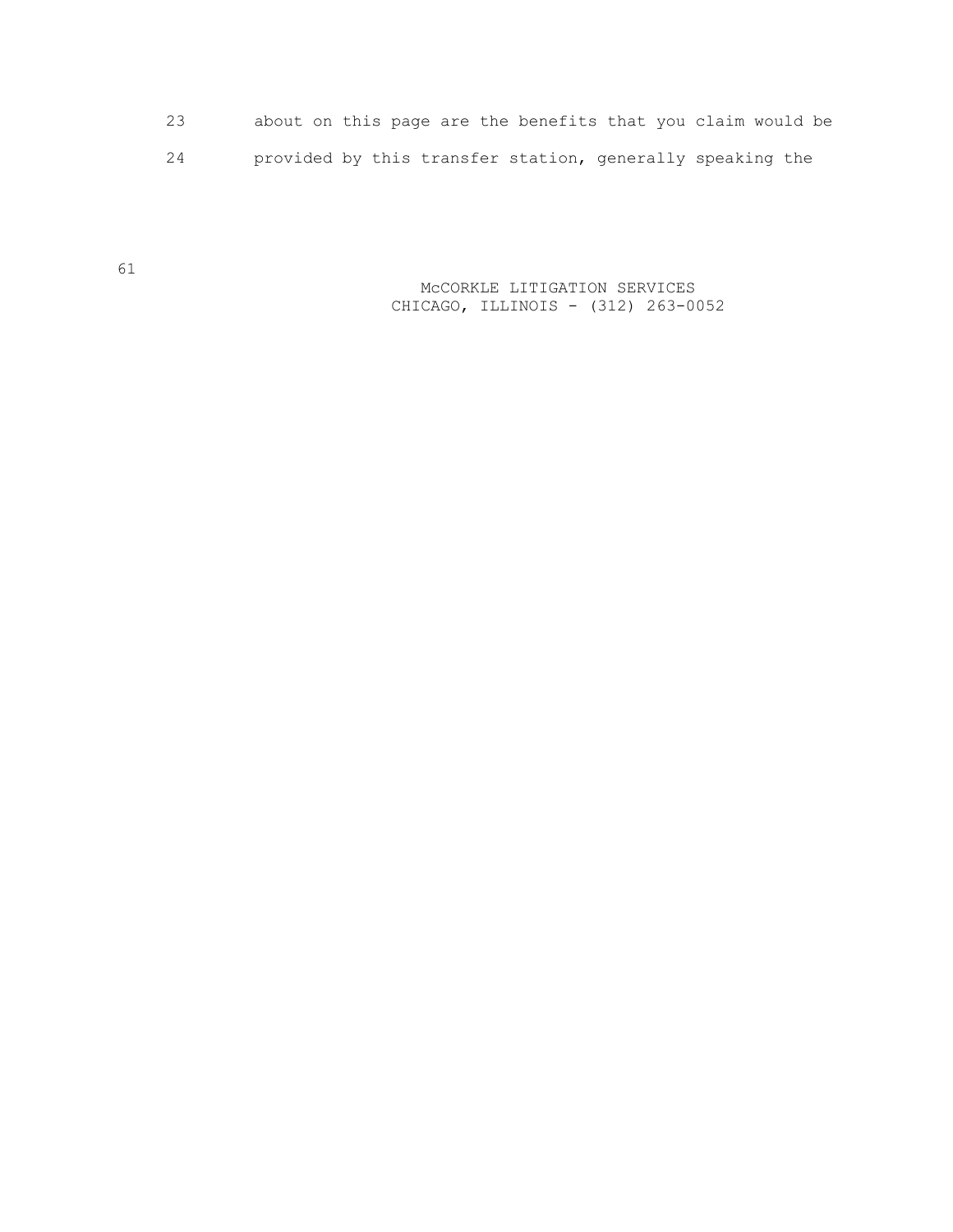1 reduced cost compared to the direct haul to distant 2 landfills. Is that a fair summarization of what you're 3 saying on that page? 4 A. On portions of this page, yes. 5 MR. BLAZER: The next one I list, Mr. Hearing Officer, 6 is TCH Exhibit 34-A, and these are excerpts from the 7 application that Shaw prepared and submitted for the Zion 8 Landfill siting proceeding. 9 MR. HELSTEN: Thank you, Mr. Blazer, but from what I can 10 glean from my view here it looks like you had them all 11 earmarked and designated. It may be more efficient in terms 12 of time to give us all of them at one time. 13 MR. BLAZER: I don't know which ones I'm going to use 14 yet, Mr. Helsten. Thanks to the PowerPoints I was up very 15 late. 16 BY MR. BLAZER: 17 Q. Now, you have that document in front of you? 18 **A.** Yes. 19 Q. And you do recognize this to be excerpts from 20 Shaw's needs analysis for the Zion Landfill application, 21 correct? 22 A. It appears to be. 23 Q. Okay. Let's look at Page 1.0-1, the very first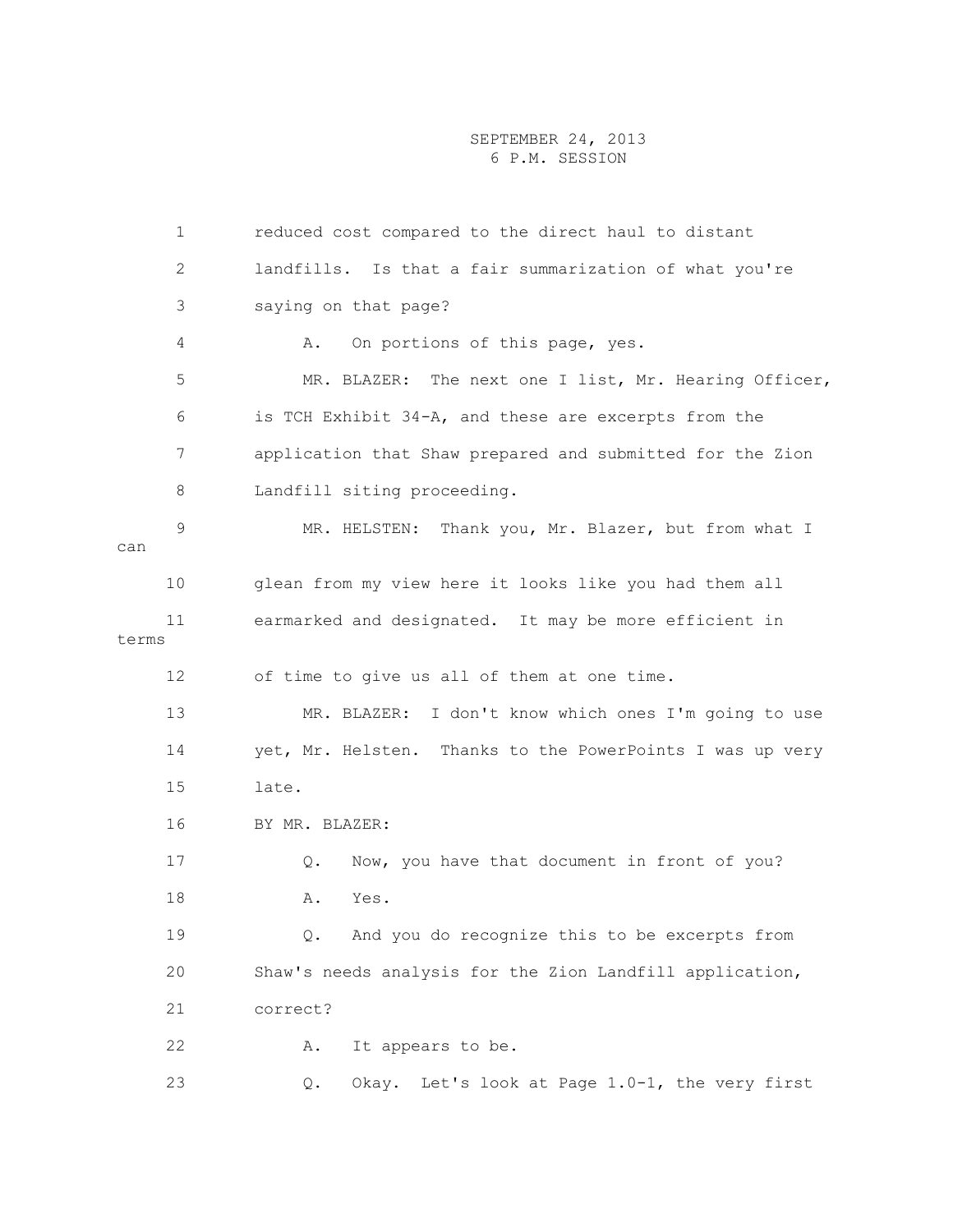24 page, and this is what Shaw was. When Shaw was trying to

 McCORKLE LITIGATION SERVICES CHICAGO, ILLINOIS - (312) 263-0052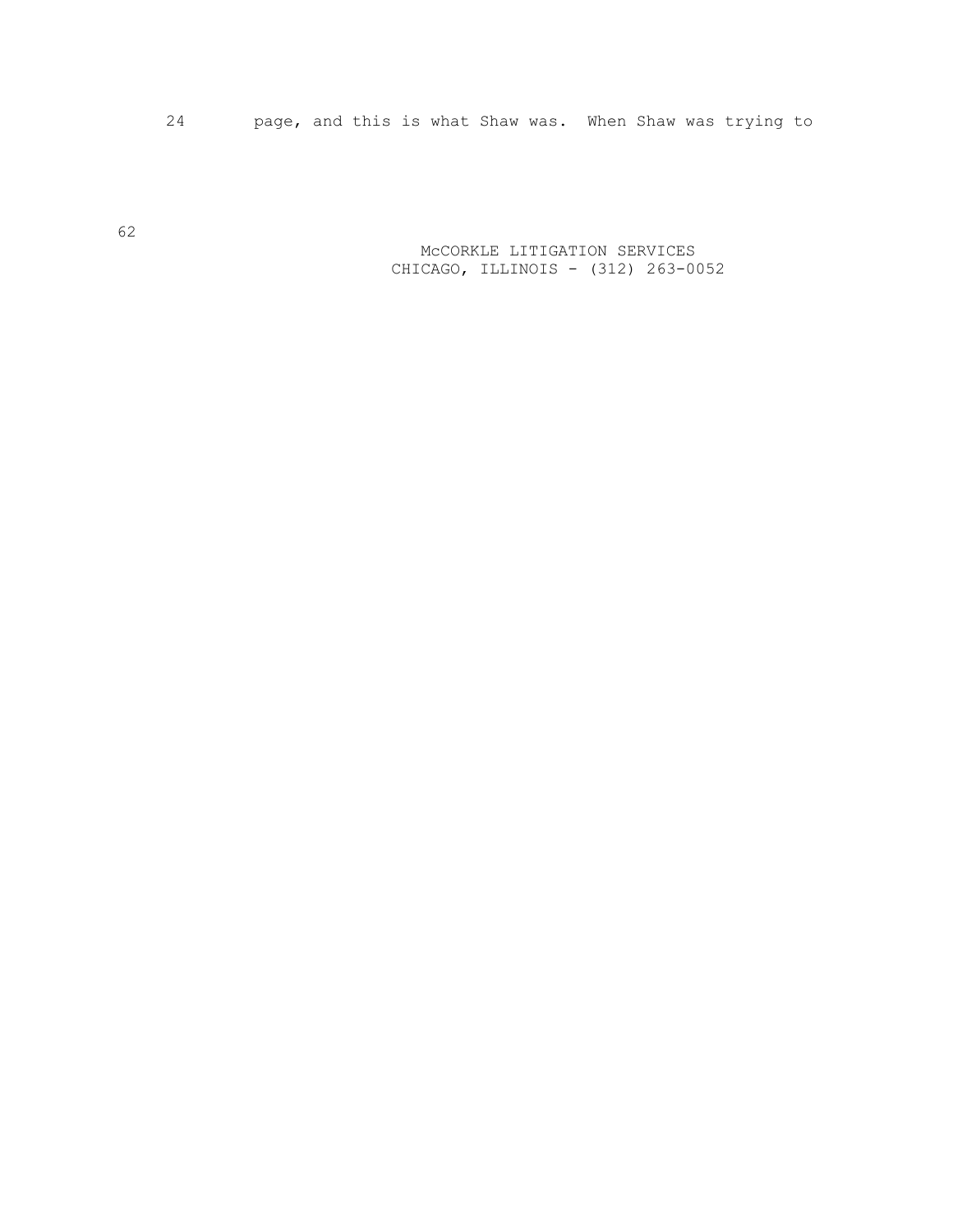1 prove the need for the Zion Landfill expansion like you're 2 doing here today for Groot, Shaw said -- 3 MR. HELSTEN: Objection. 4 BY MR. BLAZER: 5 Q. It's up at the very top. 6 MR. HELSTEN: Go ahead. 7 BY MR. BLAZER: 8 Q. The very first paragraph, second line. I'm not 9 going to make you look for it. "The expanded landfill will 10 provide solid waste disposal capacity to the city, Lake 11 County and other communities in the service area for years to 12 come." Did I read that correctly? 13 A. Yes, you did. 14 Q. And then if we look at Page 102, the very next one, 15 you identified, you, Shaw, you and Mr. Kowalski identified 16 some of the benefits that the expanded landfill would 17 provide. One of those at the bottom -- it's the last - it's 18 the first sentence before the bullet, "The expanded Zion 19 Landfill will provide solid waste disposal capacity --" 20 A. I'm sorry. I don't know where you're at. 21 Q. Let me show you. May I? See where I highlighted,

22 31-02?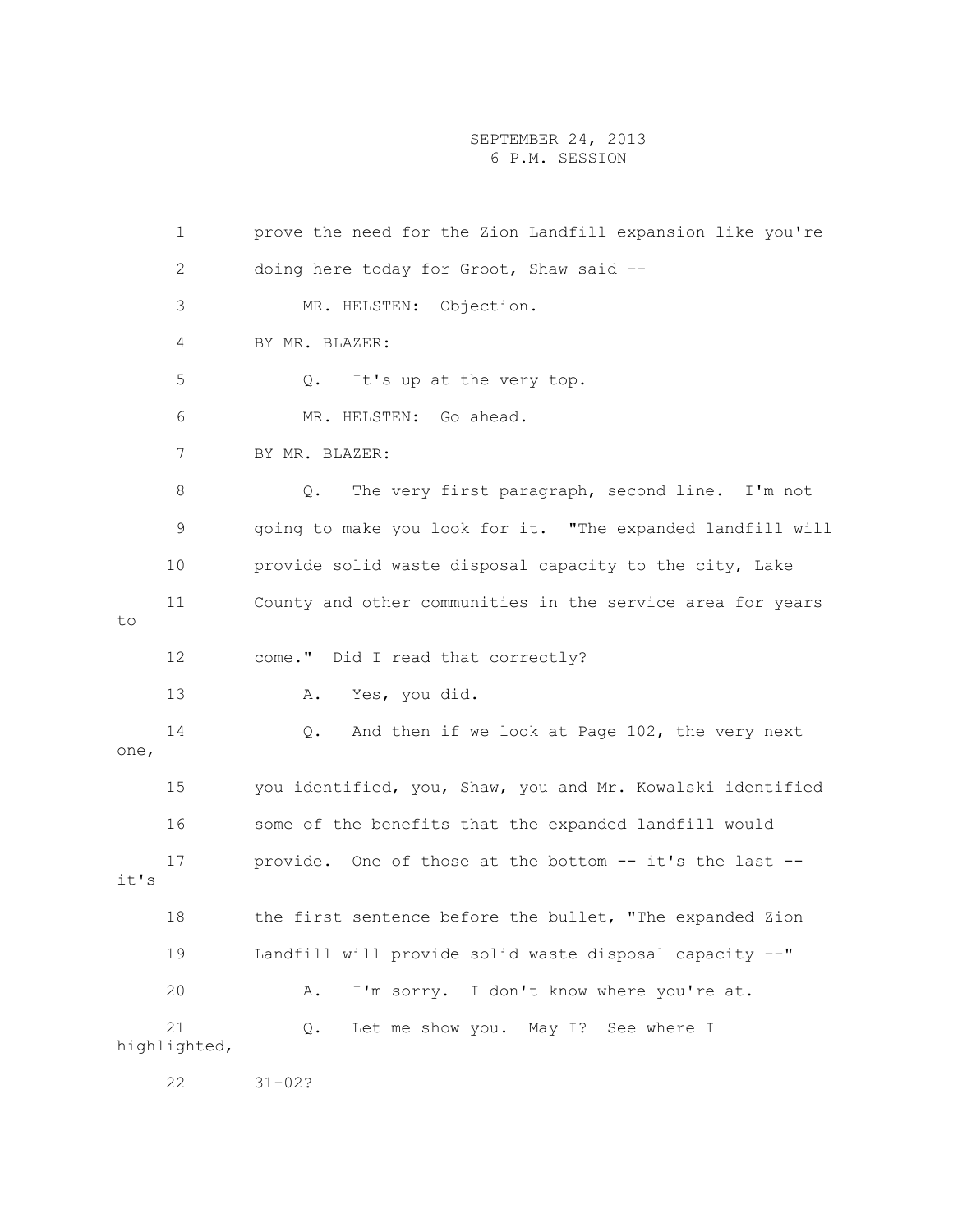- 23 A. Yes.
- 24 Q. "The expanded landfill will provide numerous

 McCORKLE LITIGATION SERVICES CHICAGO, ILLINOIS - (312) 263-0052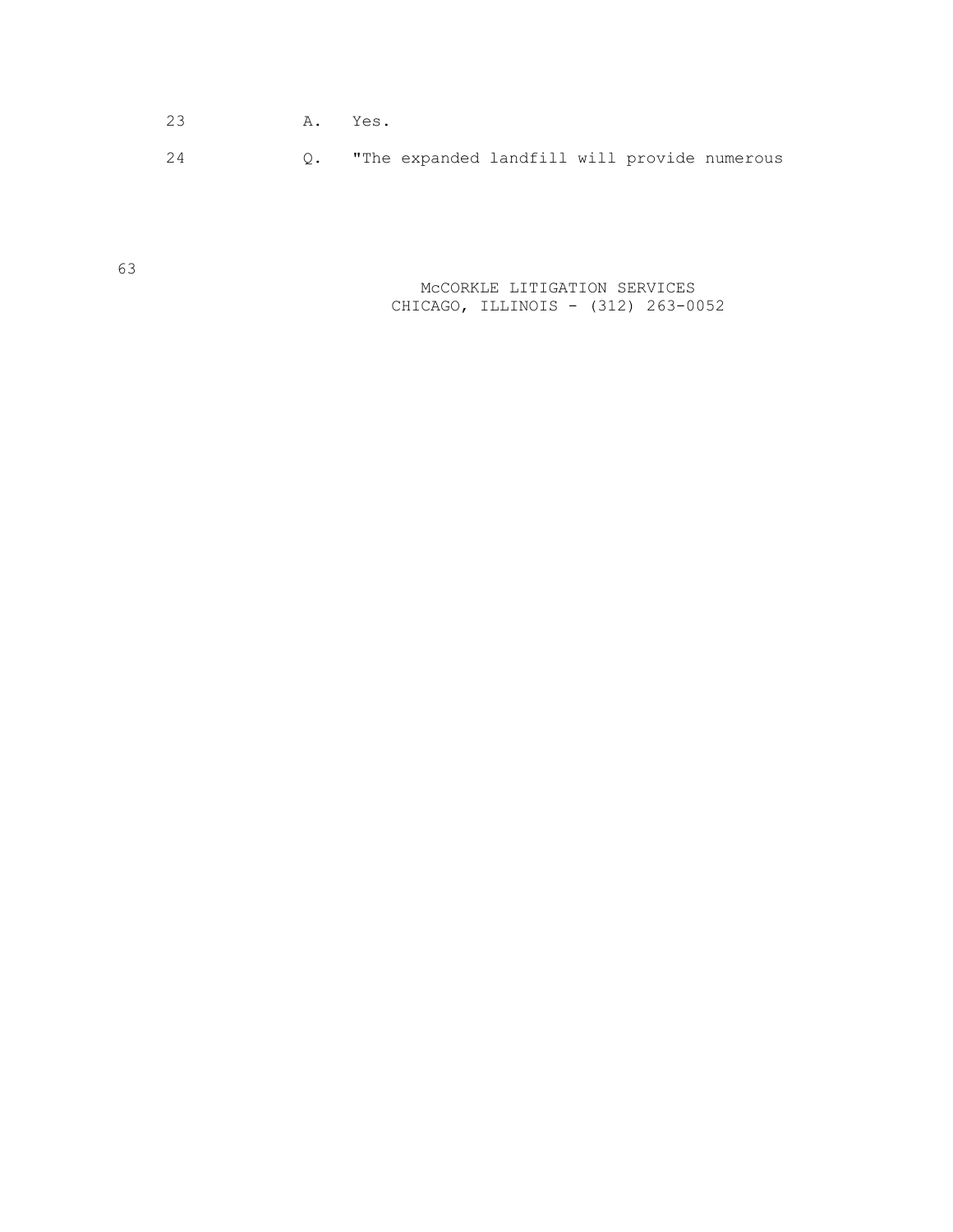|      | 1  | benefits to the city of Zion and other communities in Lake   |
|------|----|--------------------------------------------------------------|
|      | 2  | County and service area." Do you see that?                   |
|      | 3  | Yes.<br>Α.                                                   |
| The  | 4  | Okay. I got to page backwards. I apologize.<br>Q.            |
| It's | 5  | years to come language is actually from the first page.      |
|      | 6  | the one I just read to you, right?                           |
|      | 7  | Α.<br>Correct.                                               |
|      | 8  | The service area for years to come?<br>Q.                    |
|      | 9  | Yes.<br>Α.                                                   |
|      | 10 | My apologies. I'll try to straighten that out as<br>Q.       |
|      | 11 | we go along.                                                 |
| at   | 12 | Another of the benefits is on Page 1.0-4 up                  |
|      | 13 | the very top, the first bullet point, "Reduced waste         |
|      | 14 | transportation costs and therefore reduced tax burdens and   |
|      | 15 | costs to residents and local businesses." Did I read that    |
|      | 16 | correctly?                                                   |
|      | 17 | Yes.<br>Α.                                                   |
|      | 18 | The next bullet point, "A landfill that will<br>Q.           |
|      | 19 | compete with other landfills and assure that local           |
|      | 20 | communities will have the continued availability of a cost   |
|      | 21 | competitive saving and convenient disposal option."<br>Did I |
|      | 22 | read that correctly?                                         |
|      | 23 | Α.<br>Yes.                                                   |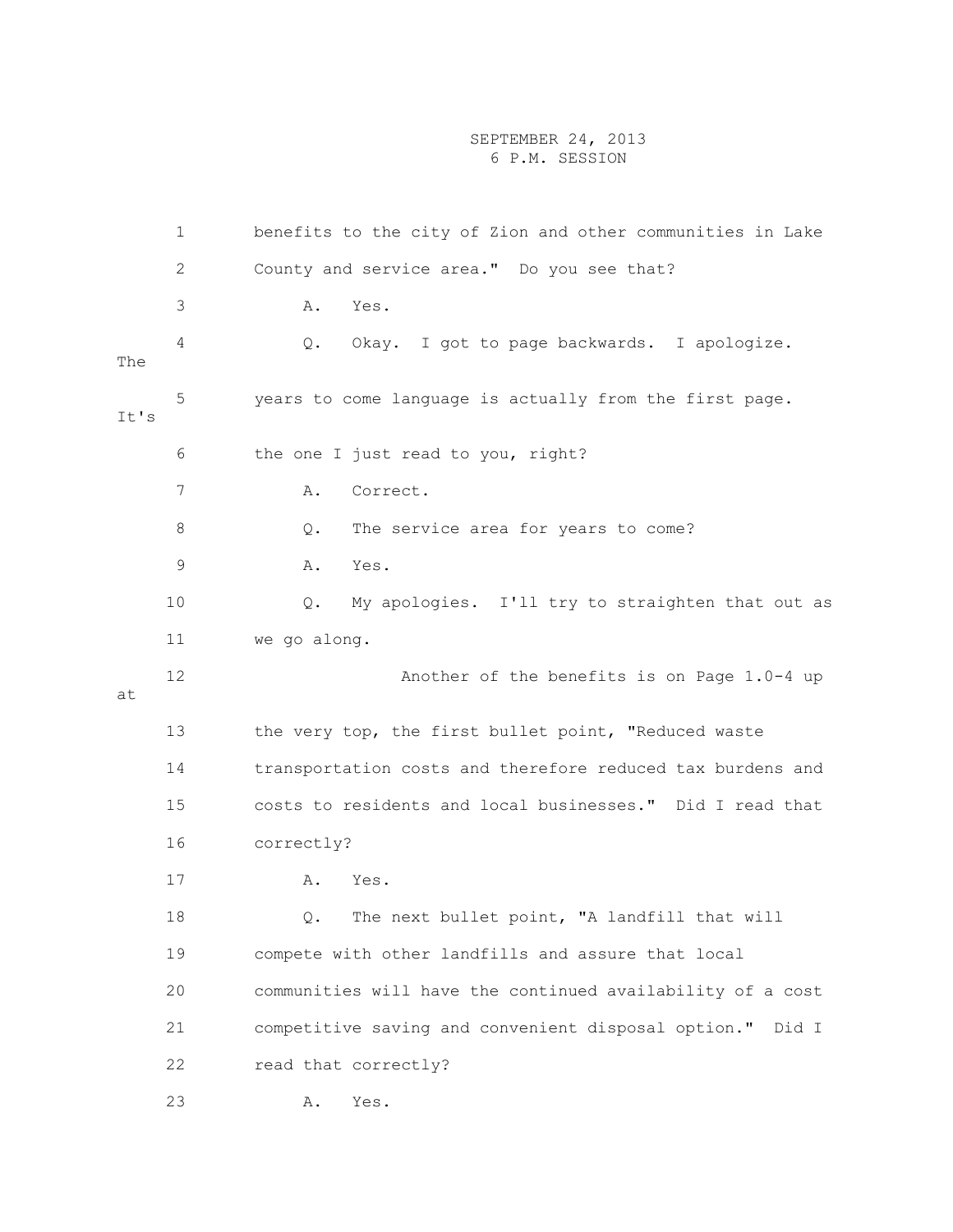24 Q. I believe the next page out of this excerpt is

 McCORKLE LITIGATION SERVICES CHICAGO, ILLINOIS - (312) 263-0052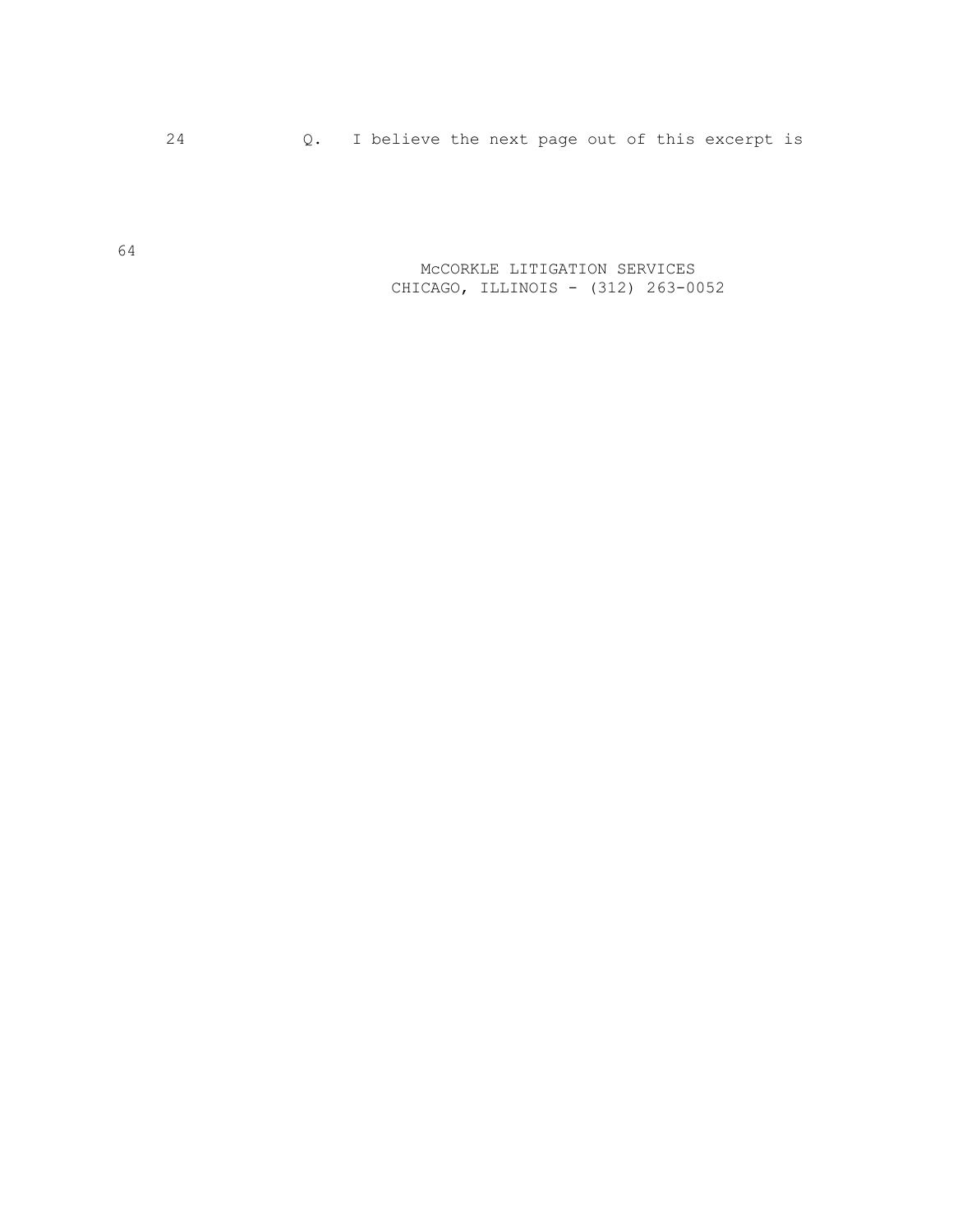| $\mathbf 1$                 | 10.18, and this is the second bullet in the very last      |
|-----------------------------|------------------------------------------------------------|
| $\overline{2}$<br>expansion | sentence. "The convenient location of the proposed         |
| 3                           | will save on fuel consumption and also help communities to |
| 4                           | contend with waste disposal cost increases stemming from   |
| 5                           | higher fuel costs." Did I read that correctly?             |
| 6                           | Α.<br>Yes.                                                 |
| 7<br>sentence               | The next one is Page 10.23. The very last<br>Q.            |
| 8                           | on the page, "The proposed expansion will provide needed   |
| 9                           | additional disposal capacity to communities in the service |
| 10<br>planning              | area in accordance with sound solid waste management       |
| 11                          | principles adopted by jurisdictions in Illinois and        |
| 12                          | throughout the U.S." Did I read that correctly?            |
| 13                          | Α.<br>Yes.                                                 |
| 14                          | Page 10.24 on your economic considerations, very<br>Q.     |
| 15                          | top, counsel, "The expanded Veolia ES Zion Landfill will   |
| 16<br>to                    | provide a conveniently located source of disposal capacity |
| 17                          | the service area. The proposed facility will be located    |
| 18                          | approximately 16 miles from the centroid of Lake County."  |
| 19                          | Did I read that portion correctly?                         |
| 20                          | Α.<br>Yes.                                                 |
| 21                          | All right. And if we look at your figure -- we<br>Q.       |
| 22                          | finally got to what I'm projecting up there. You recognize |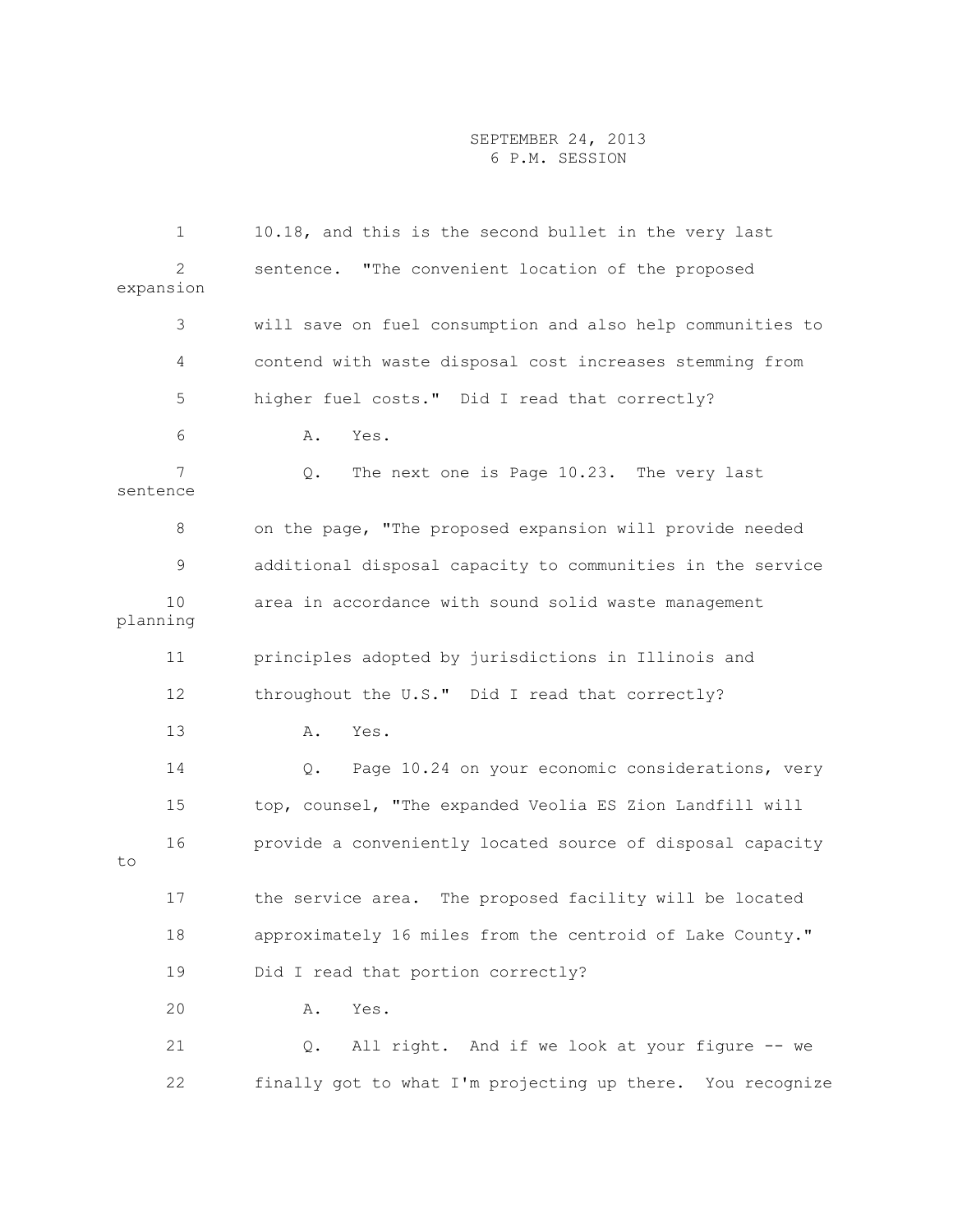- 23 that as Figure 1.7 out of this siting location, the one in
- 24 this proceeding?

 McCORKLE LITIGATION SERVICES CHICAGO, ILLINOIS - (312) 263-0052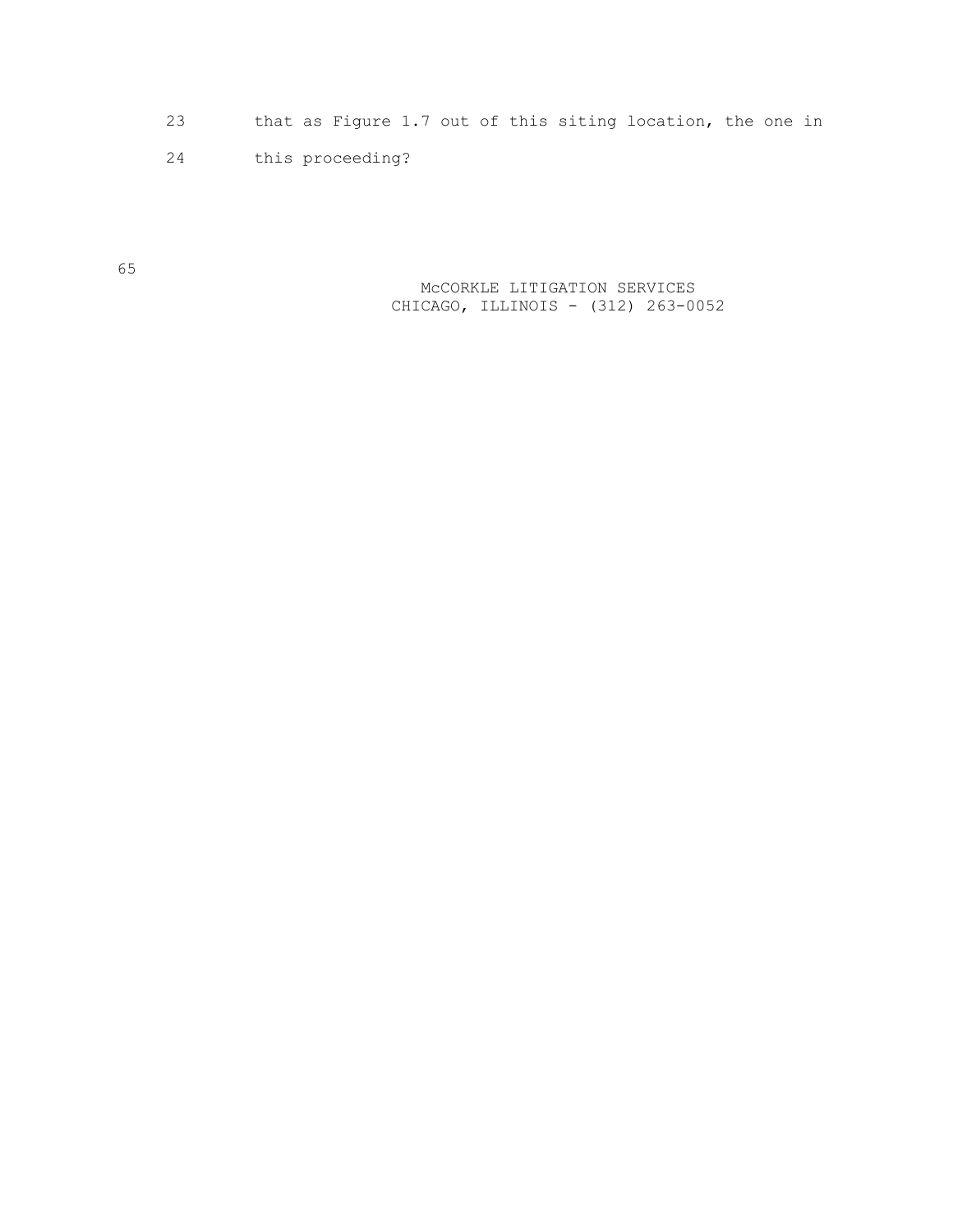|       | $\mathbf 1$ | Yes.<br>Α.                                                  |
|-------|-------------|-------------------------------------------------------------|
|       | 2           | All right. And you described the waste centroid<br>Q.       |
|       | $\mathsf 3$ | why don't you do it again just so we're on the same page.   |
|       | 4           | What is the waste centroid?                                 |
| waste | 5           | The waste centroid is the average point where<br>Α.         |
|       | 6           | is being generated requiring disposal from so that we weigh |
|       | 7           | that according to population density throughout the service |
| are   | 8           | area and therefore can say if that were dense areas that    |
|       | 9           | on one side of a region or that would tend to generate more |
|       | 10          | waste, the centroid is likely to be located closer to those |
|       | 11          | points than it is from areas that are more rural or less    |
|       | 12          | populated.                                                  |
|       | 13          | And if we look at Figure 1.7 or 1-7 out of this<br>$Q$ .    |
|       | 14          | siting application, we see Countryside at 5 miles from the  |
|       | 15          | centroid, right?                                            |
|       | 16          | Yes.<br>Α.                                                  |
|       | 17          | And we see Veolia Zion -- still call it Veolia<br>Q.        |
|       | 18          | here. I see that same 16-mile number you used last year or  |
|       | 19          | 2010, I should say, for the landfill expansion, correct?    |
|       | 20          | Coincidentally it's the same distance.<br>Α.                |
|       | 21          | Right.<br>Q.                                                |
|       | 22          | There are two different service areas, two<br>Α.            |
|       | 23          | different centroid locations.                               |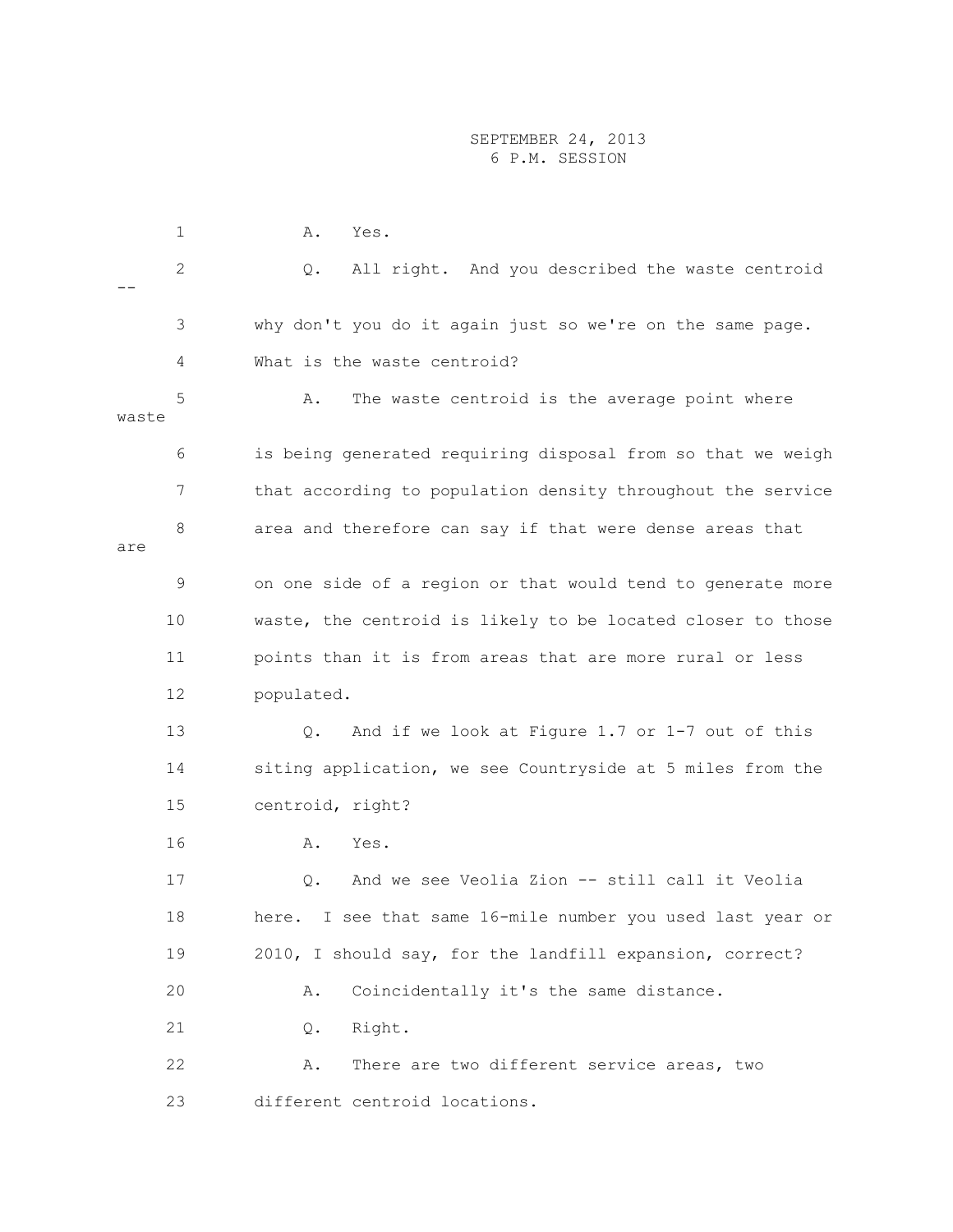24 Q. It just so happens they're both 16 miles, right?

 McCORKLE LITIGATION SERVICES CHICAGO, ILLINOIS - (312) 263-0052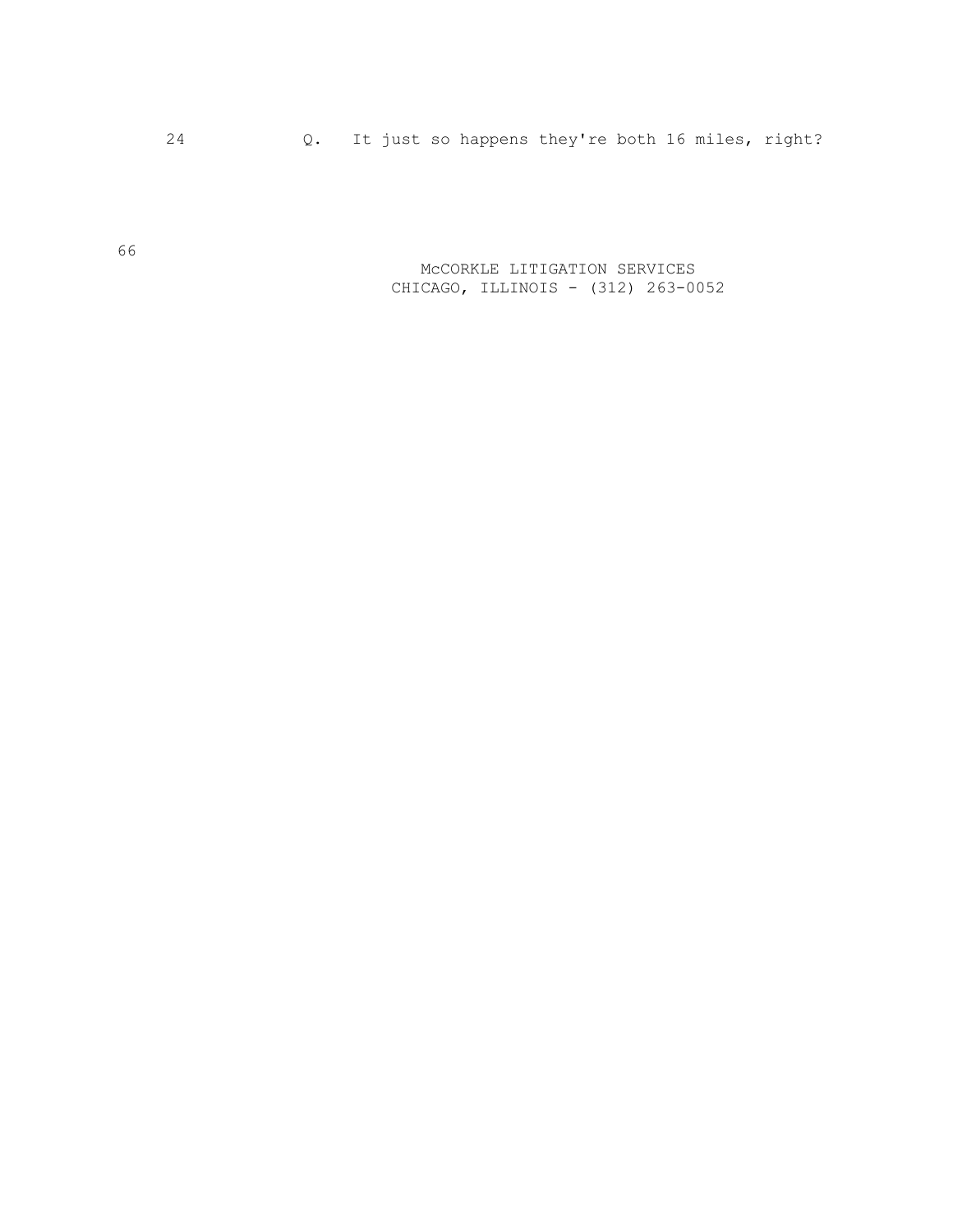1 A. It just so happens, yes. 2 Q. Right. Okay. And because both Lake County 3 landfills are less than 18 miles from the centroid, both 4 Countryside and Zion landfills under your analysis are 5 accessible by direct haul to the service area, aren't they? 6 A. We are hauling waste there now. 7 Q. Right. So your answer is yes? 8 A. Yes. 9 Q. Okay. Just looking again at this Figure 1-7 part 10 of what you're using this for is to demonstrate that 11 according to you 18 miles is the break-even distance for this 12 facility, right? 13 A. I think you're mixing two different things here. 14 We didn't use this to demonstrate the 18 miles is the break 15 even. That's a whole separate analysis. 16 Q. Let's forget about this figure. 18 miles is your 17 break-even distance, right? 18 A. For this particular facility and the operating 19 parameters, the design parameters of the facility that's what 20 we estimated the break-even distance. 21 Q. That's 18 miles from the waste centroid, right? 22 A. It would be the haul distance. It's from the end 23 point.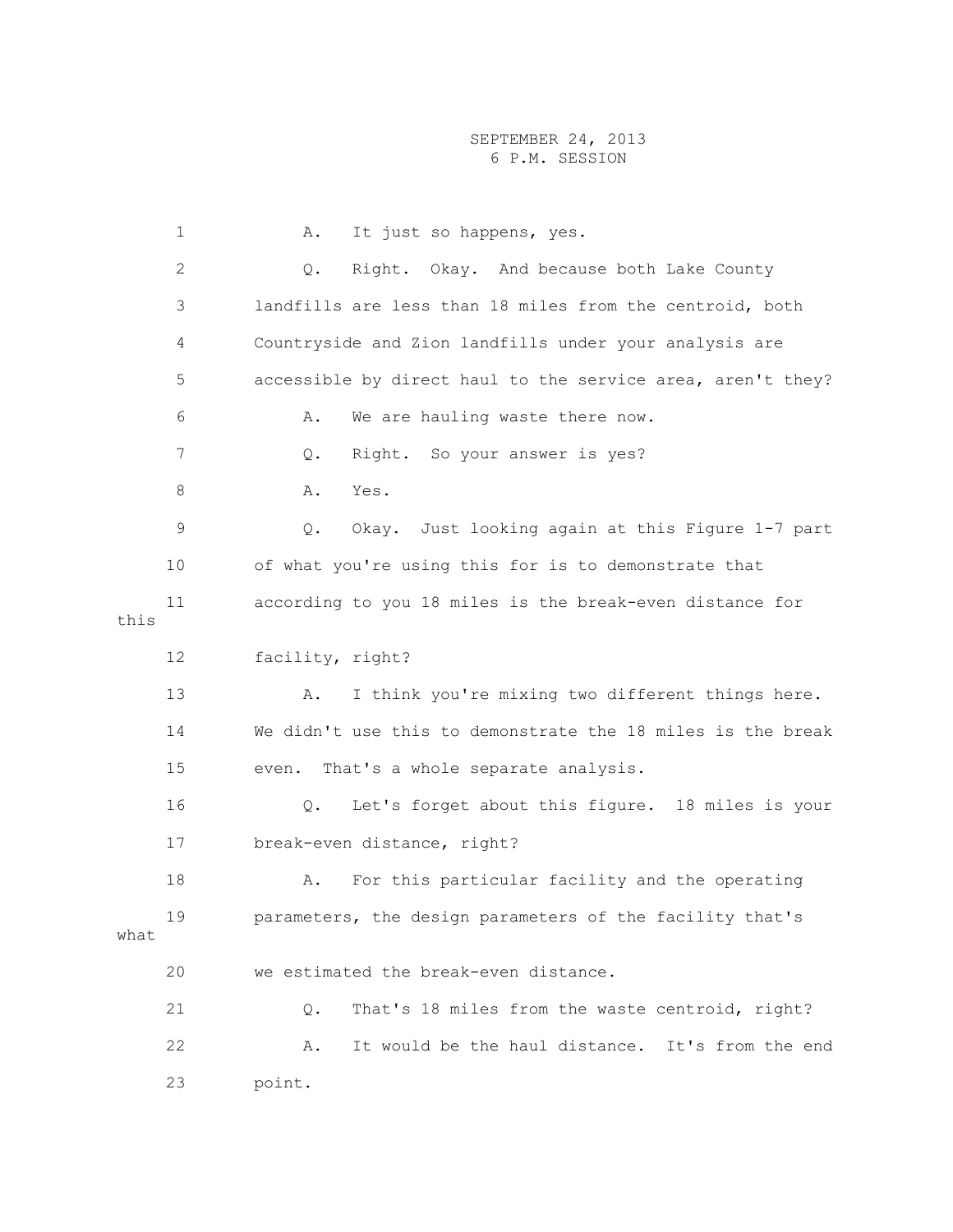24 Q. Well, when we discuss the break-even distance,

 McCORKLE LITIGATION SERVICES CHICAGO, ILLINOIS - (312) 263-0052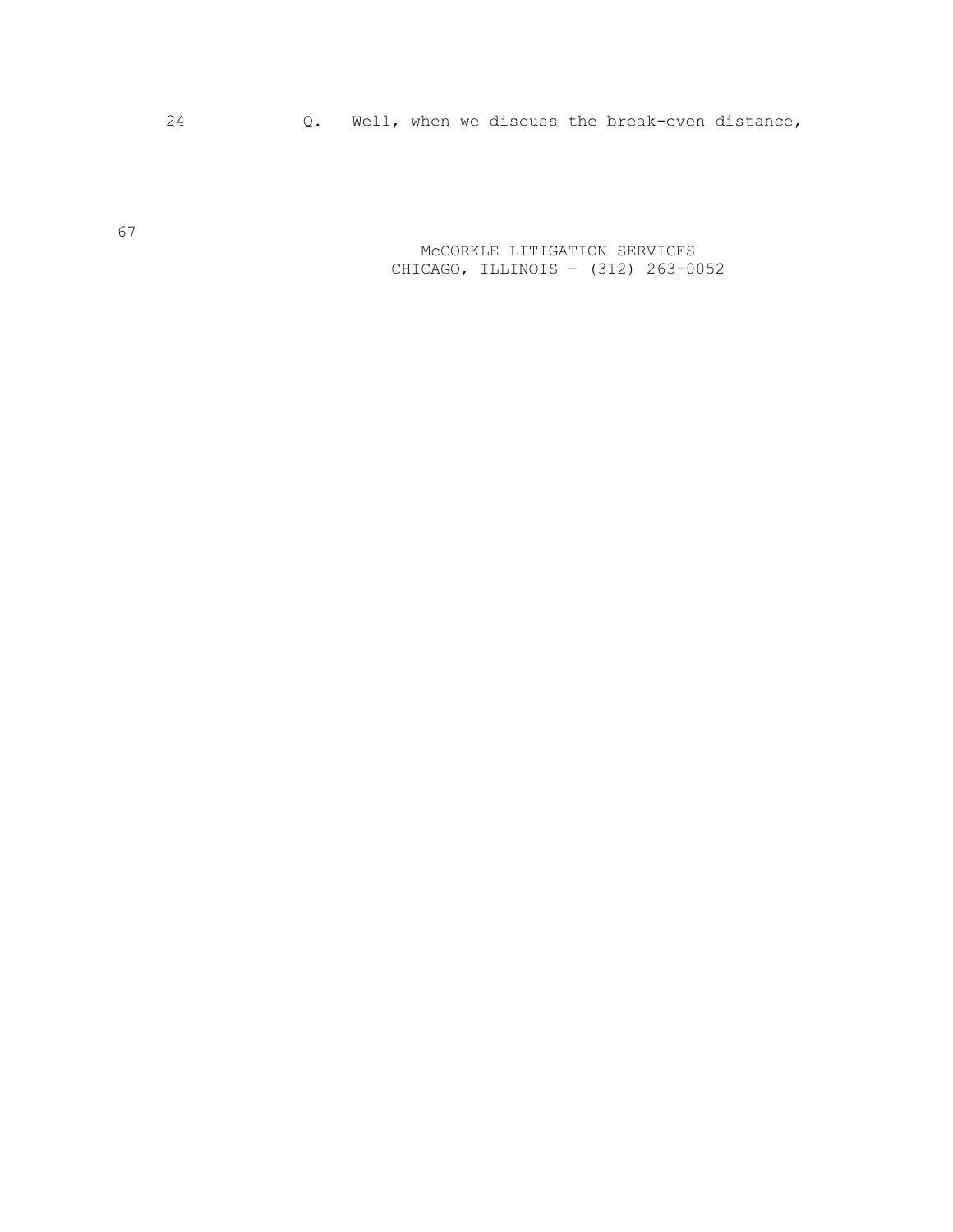|                | 1  | you're talking about the distance from the waste centroid, |
|----------------|----|------------------------------------------------------------|
|                | 2  | correct?                                                   |
|                | 3  | MR. HELSTEN: That's not what was said, asked and           |
|                | 4  | answered, that mischaracterizes her prior answer.          |
|                | 5  | HEARING OFFICER LUETKEHANS: I think she clearly            |
|                | 6  | answered the question the same way twice, and I'll let the |
|                | 7  | second answer stand.                                       |
|                | 8  | MR. BLAZER: Okay.                                          |
|                | 9  | BY MR. BLAZER:                                             |
| O <sub>T</sub> | 10 | Q.<br>Well, when we talk about the break-even distance     |
|                | 11 | when you do, what that means is that hauling direct to a   |
|                | 12 | landfill becomes more expensive than a transfer haul if a  |
|                | 13 | landfill is more than 18 miles away, correct?              |
|                | 14 | Α.<br>That is what the break even refers to, yes.          |
|                | 15 | Right. And again you confirmed that 18-mile<br>Q.          |
|                | 16 | break-even distance in this application, right?            |
|                | 17 | We calculated specific for this application for<br>Α.      |
|                | 18 | this particular site.                                      |
|                | 19 | Okay. Could you turn to Page 1-25 of your<br>Q.            |
|                | 20 | application? It's the third full paragraph, last two       |
| which          | 21 | sentences, and there's also a reference to a Figure 1-9    |
| about          | 22 | I don't have up here, but this is where you're talking     |
|                | 23 | the break-even distance, right?                            |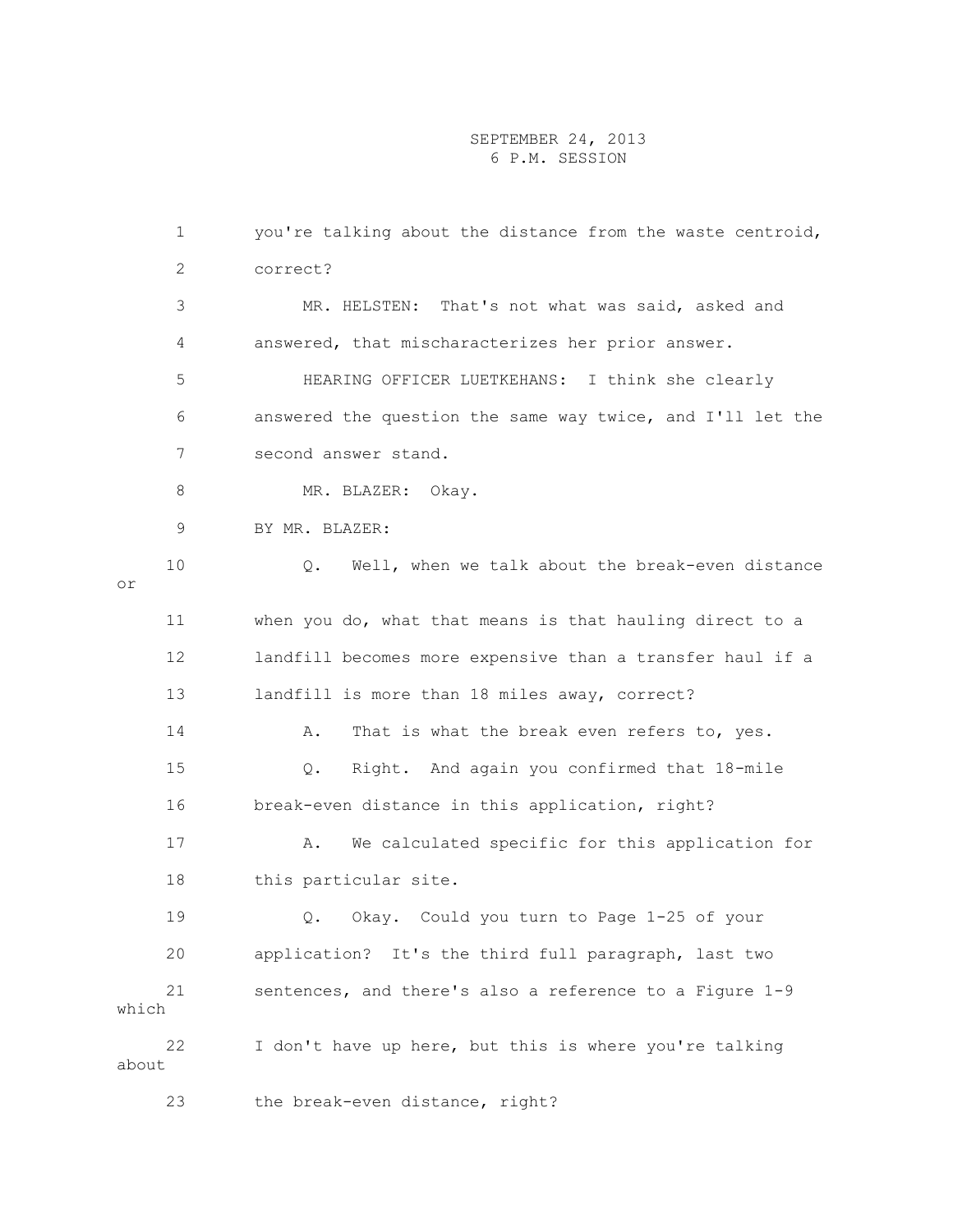24 A. Yes, it is.

 McCORKLE LITIGATION SERVICES CHICAGO, ILLINOIS - (312) 263-0052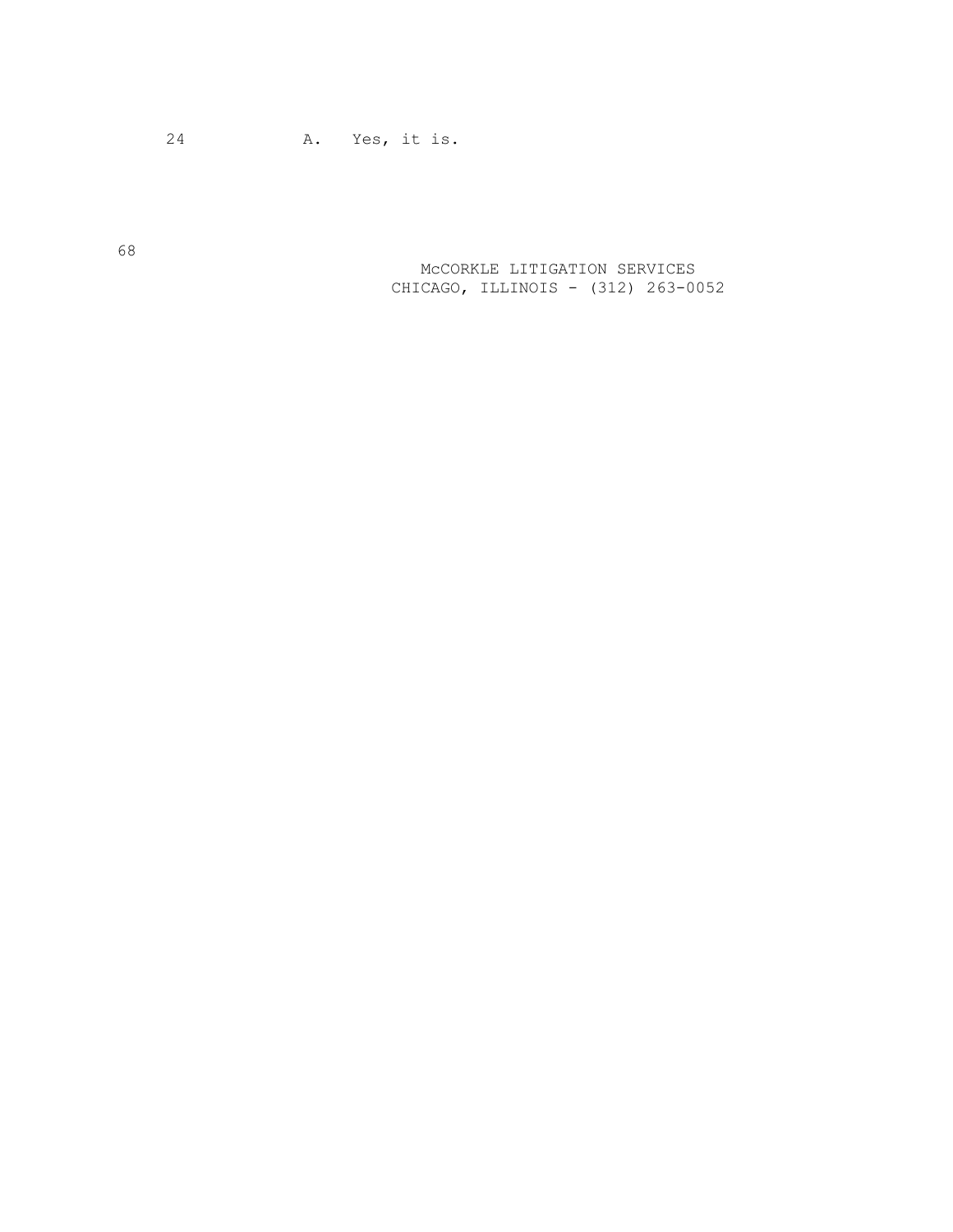| $\mathbf 1$ | $Q$ .         | And what you say here is, "The point at which the          |
|-------------|---------------|------------------------------------------------------------|
| 2           |               | lines representing direct haul and transfer haul cross --  |
| 3<br>even   |               | excuse me -- and transfer haul cross is termed the break-  |
| 4           |               | distance. Beyond this distance direct haul and collection  |
| 5<br>the    |               | vehicles becomes more expensive than transfer haul. For    |
| 6           |               | proposed transfer station the break-even distance is       |
| 7           |               | approximately 18 miles." Did I read that correctly?        |
| 8           | Α.            | Yes.                                                       |
| 9           | $Q_{\bullet}$ | And at least as far as this waste centroid is              |
| 10<br>is    |               | concerned, the one for this application, the Zion Landfill |
| 11          |               | 16 miles away, correct?                                    |
| 12          | Α.            | Yes, it is.                                                |
| 13          | Q.            | And the Countryside Landfill is 5 miles away,              |
| 14          | correct?      |                                                            |
| 15          | Α.            | Yes. Both of those facilities are not long-term            |
| 16          |               | available facilities.                                      |
| 17          | Q.            | That wasn't my question. 16 for Zion and 5 for             |
| 18          |               | Countryside, correct?                                      |
| 19          | Α.            | Yes.                                                       |
| 20          | Q.            | And the Winnebago Landfill is over 60 miles away,          |
| 21          | right?        |                                                            |
| 22          | Α.            | Yes.                                                       |
| 23          | Q.            | Let's go back to Page 10-24 of that, your Veolia           |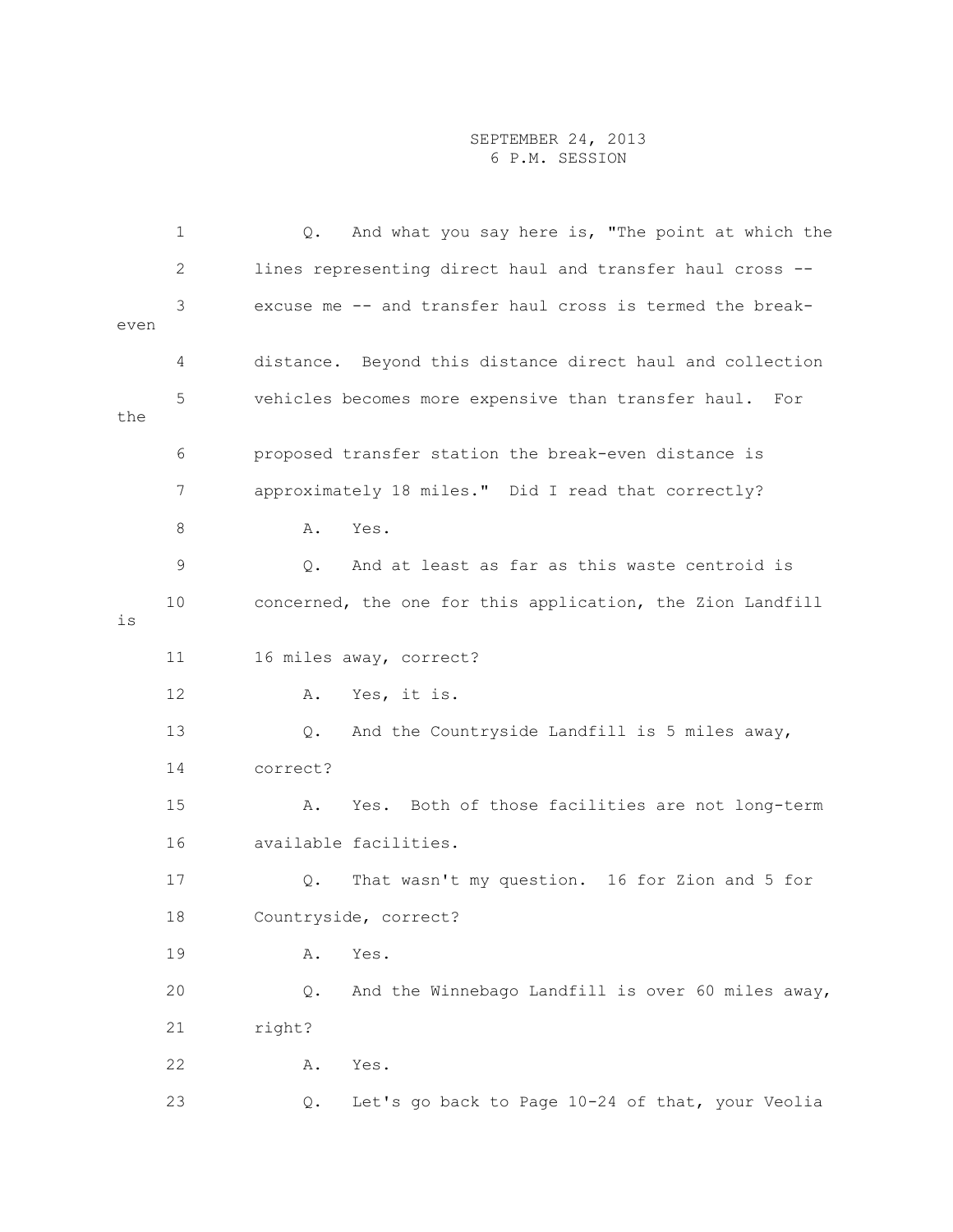24 needs assessment, Exhibit 34-A.

 McCORKLE LITIGATION SERVICES CHICAGO, ILLINOIS - (312) 263-0052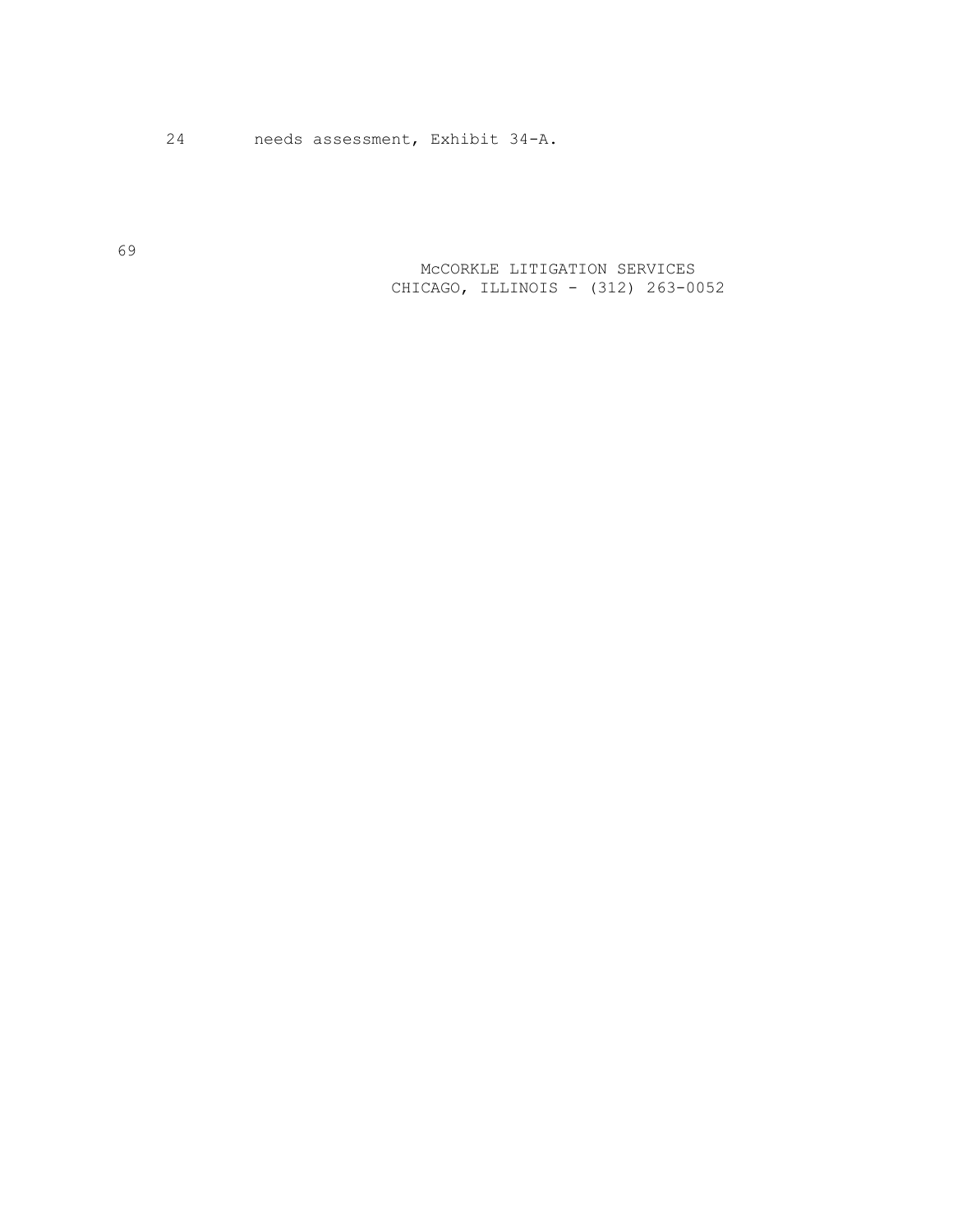1 A. Mr. Kowalski's needs assessment. 2 MR. HELSTEN: It's not hers. 3 MR. BLAZER: Needs Assessment. 4 MR. HELSTEN: She was not the author, and that's why 5 I -- thank you, Mr. Blazer, because I think this is an 6 appropriate point to interject an objection. I object to the 7 relevance of this because clearly the last 15 minutes of 8 Mr. Blazer's reference to the Veolia application hasn't been 9 impeachment because there's been no inconsistency between 10 Miss Seibert's prior testimony in direct and his reference to 11 this document. I don't know what the relevance is. 12 HEARING OFFICER LUETKEHANS: Well, I'm going to let him 13 proceed. I happen to agree. I haven't seen any impeachment 14 yet. But if he wants to ask the questions that seem to 15 confirm what the witness has already said, I don't -- I 16 haven't seen anything other than that at this point. 17 MR. BLAZER: For the record I think Mr. Helsten knows 18 better, but this has nothing to do with impeachment, 19 Mr. Hearing Officer. This entire needs assessment discusses 20 waste capacity, disposal capacity, waste generation in the 21 county, out of the county and every county in northern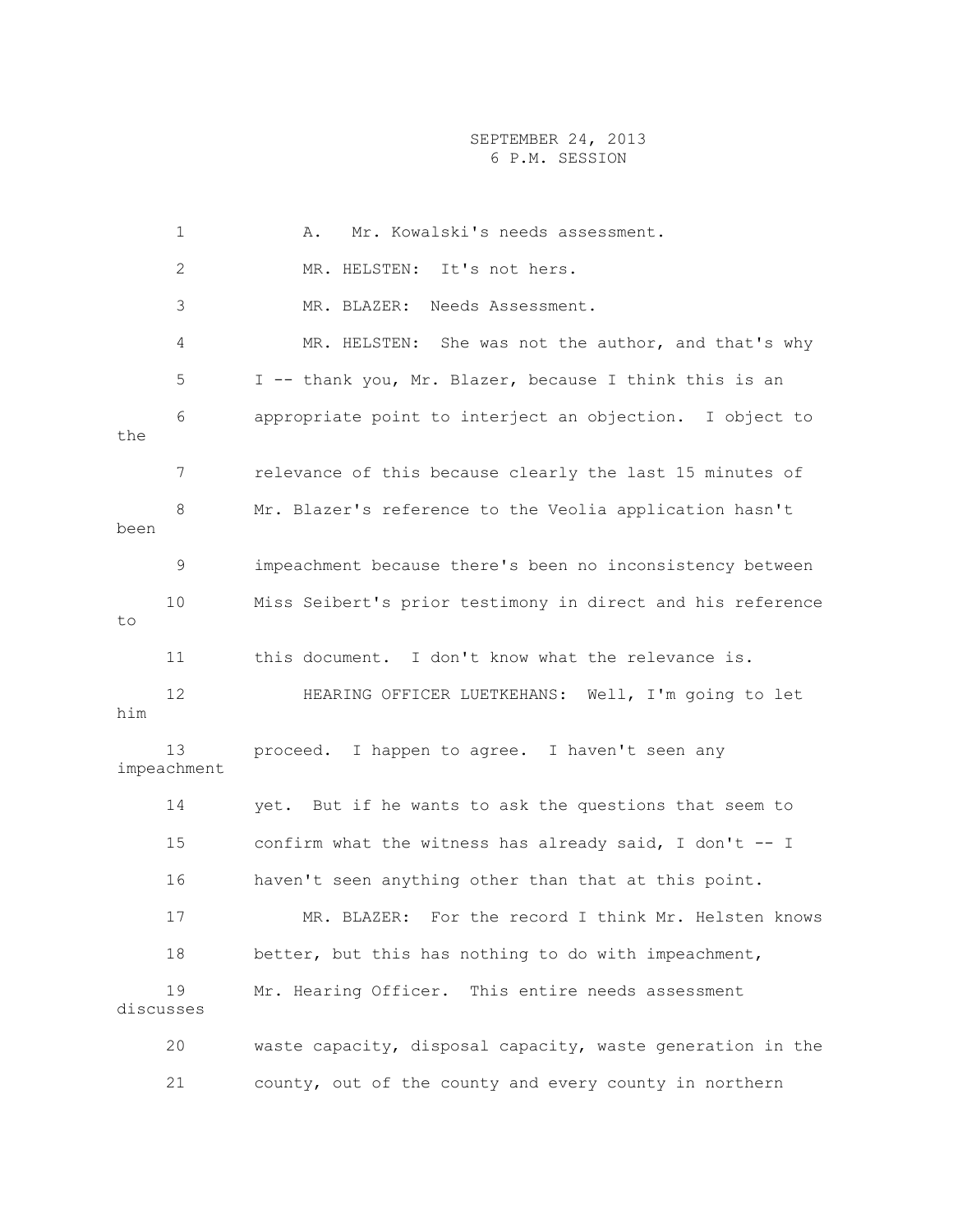| 22 | Illinois, and I think it's very relevant to ask --   |
|----|------------------------------------------------------|
| 23 | HEARING OFFICER LUETKEHANS: Let's stop here. You're  |
| 24 | qiving a speech. I have not sustained the objection. |

 McCORKLE LITIGATION SERVICES CHICAGO, ILLINOIS - (312) 263-0052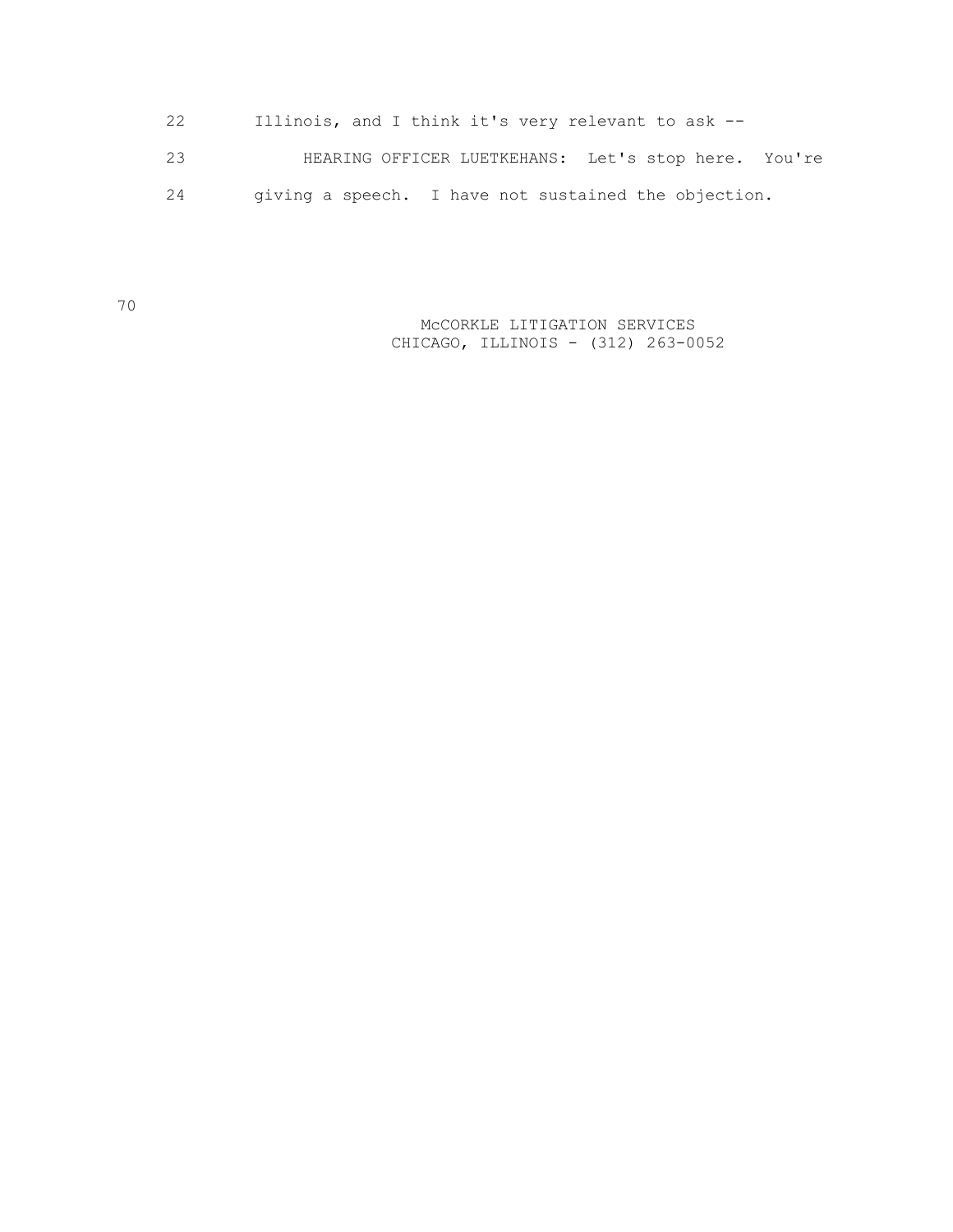1 So please proceed with the questions. 2 MR. BLAZER: All right. 3 BY MR. BLAZER: 4 Q. Back to Page 10.24 of the Shaw needs assessment 5 from the Veolia Landfill expansion, second full paragraph on 6 that page, "Rising fuel costs as well as labor costs in the 7 solid waste industry have added to the overall cost of 8 managing waste. Figure 1-9 shows that the price of diesel 9 fuel has increased significantly since the late 1990s and 10 early 2000s. Although fuel prices declined in late 2008 and 11 early 2009 from the very high levels observed in the summer 12 of 2008, as of December of 2009 fuel prices still remain 13 significantly higher than the 1995 to 2004 period. 14 Many waste services companies have responded by adding fuel 15 surcharges to customer bills. The siting of the proposed 16 expansion may help to alleviate these cost increases and will 17 save on fuel consumption by providing landfill capacity that 18 is located nearer to waste generators within the service 19 area." Did I read that correctly? 20 MR. HELSTEN: Objection, relevance. It's a different 21 service area for different facilities, Miss Seibert said 22 before. I don't know what the relevance is here of referring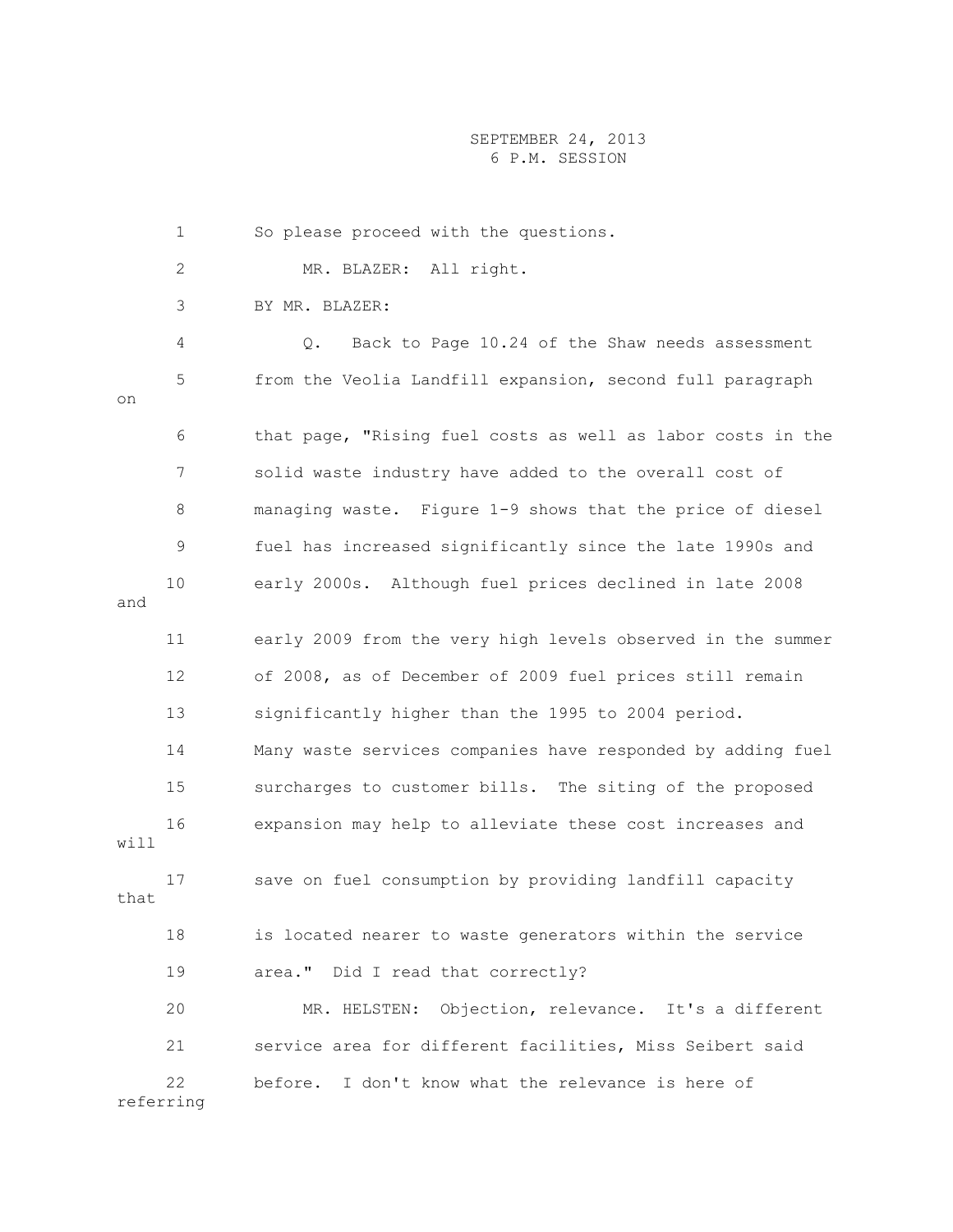23 to the Veolia Zion Landfill proceeding where I was the 24 hearing officer. That's a separate and distinct facility

> McCORKLE LITIGATION SERVICES CHICAGO, ILLINOIS - (312) 263-0052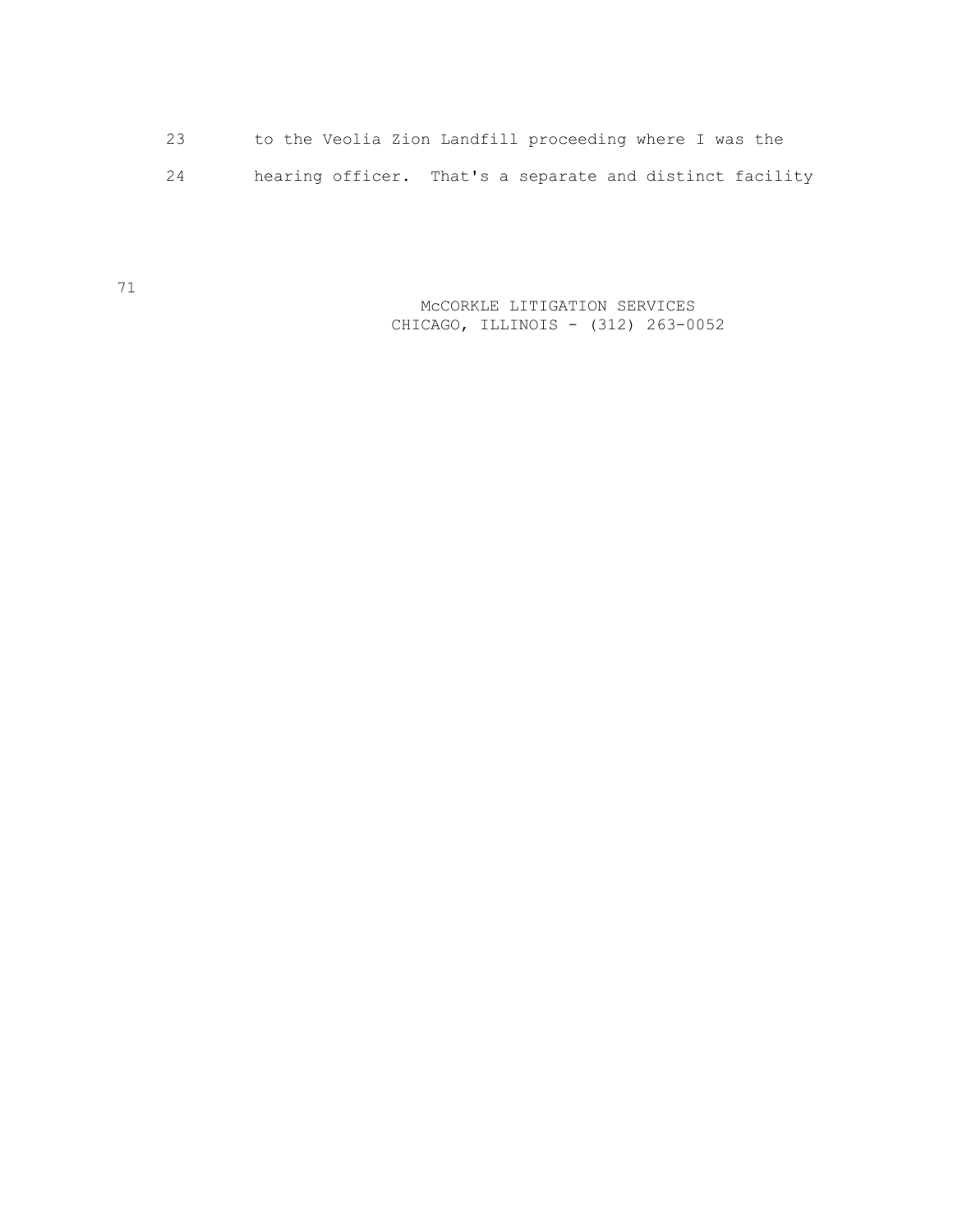|      | 1            | altogether. We're not dealing with that here,               |
|------|--------------|-------------------------------------------------------------|
|      | $\mathbf{2}$ | Mr. Luetkehans.                                             |
|      | 3            | MR. BLAZER: We certainly are dealing with disposal          |
|      | 4            | capacity and available disposal in Lake County, and part of |
|      | 5            | the service area of the Zion Landfill is Lake County.       |
|      | 6            | HEARING OFFICER LUETKEHANS: Objection overruled.            |
|      | 7            | Thank you.<br>MR. BLAZER:                                   |
|      | 8            | THE WITNESS: Yes, you read that correctly.                  |
|      | 9            | BY MR. BLAZER:                                              |
|      | 10           | Q.<br>Thank you. I'm glad you remembered the question       |
|      | 11           | because I didn't.                                           |
|      | 12           | I was hoping you missed a word.<br>Α.                       |
|      | 13           | Touche. The next one is 10-30, the second bullet<br>Q.      |
|      | 14           | point, "The expanded landfill will provide additional       |
| This | 15           | disposal capacity to the city of Zion and Lake County.      |
|      | 16           | will enable the city and other communities in the county to |
| and  | 17           | focus future solid waste efforts on increasing recycling    |
|      | 18           | waste diversion." Did I read that correctly?                |
|      | 19           | Yes.<br>Α.                                                  |
|      | 20           | Then the last bullet point on that page, "The<br>Q.         |
|      | 21           | continued availability of the landfill will assist the city |
| many | 22           | and county in attracting and/or retaining industry since    |
|      | 23           | industrial facilities consider the availability of safe,    |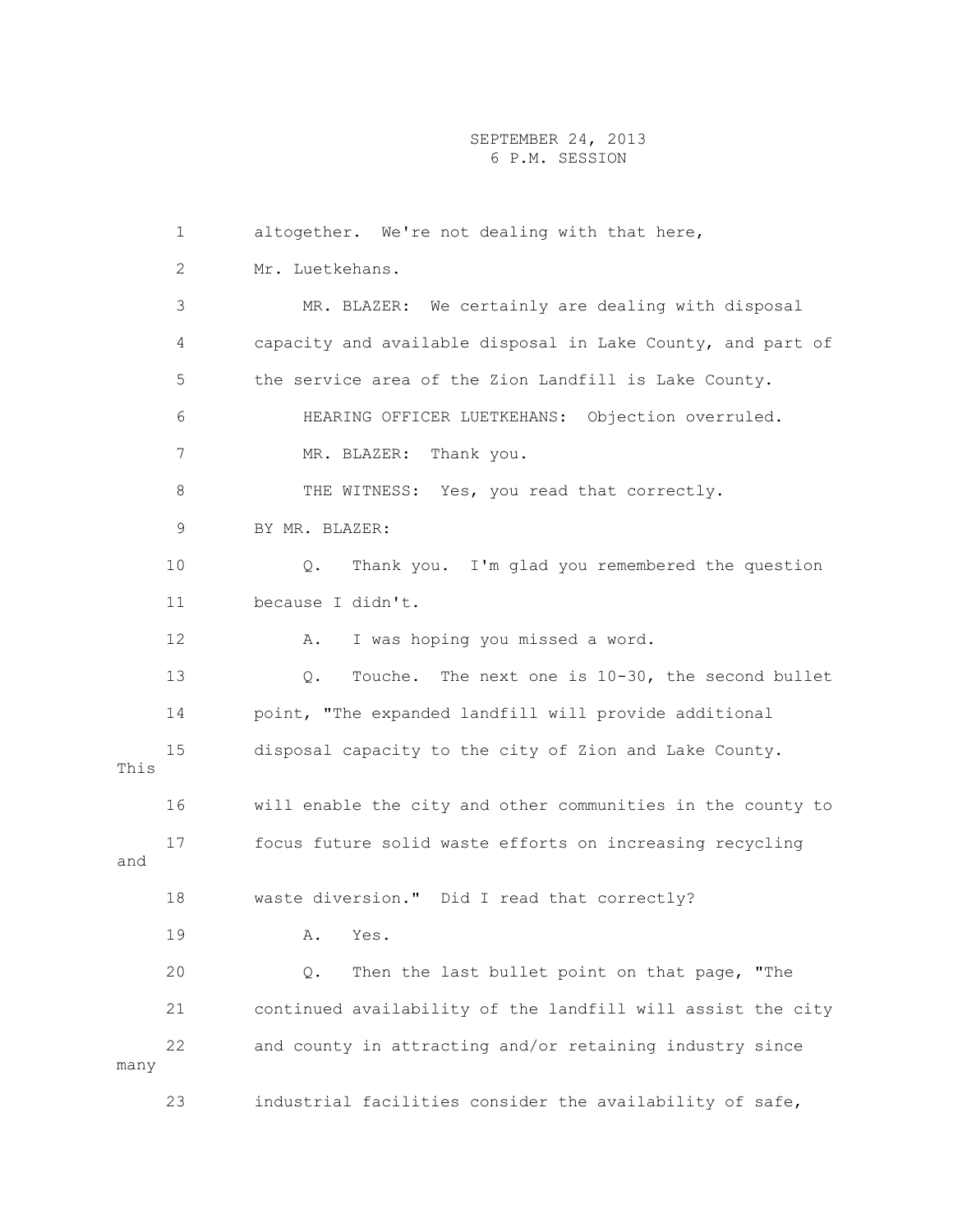24 competitively priced disposal capacity in determining where

 McCORKLE LITIGATION SERVICES CHICAGO, ILLINOIS - (312) 263-0052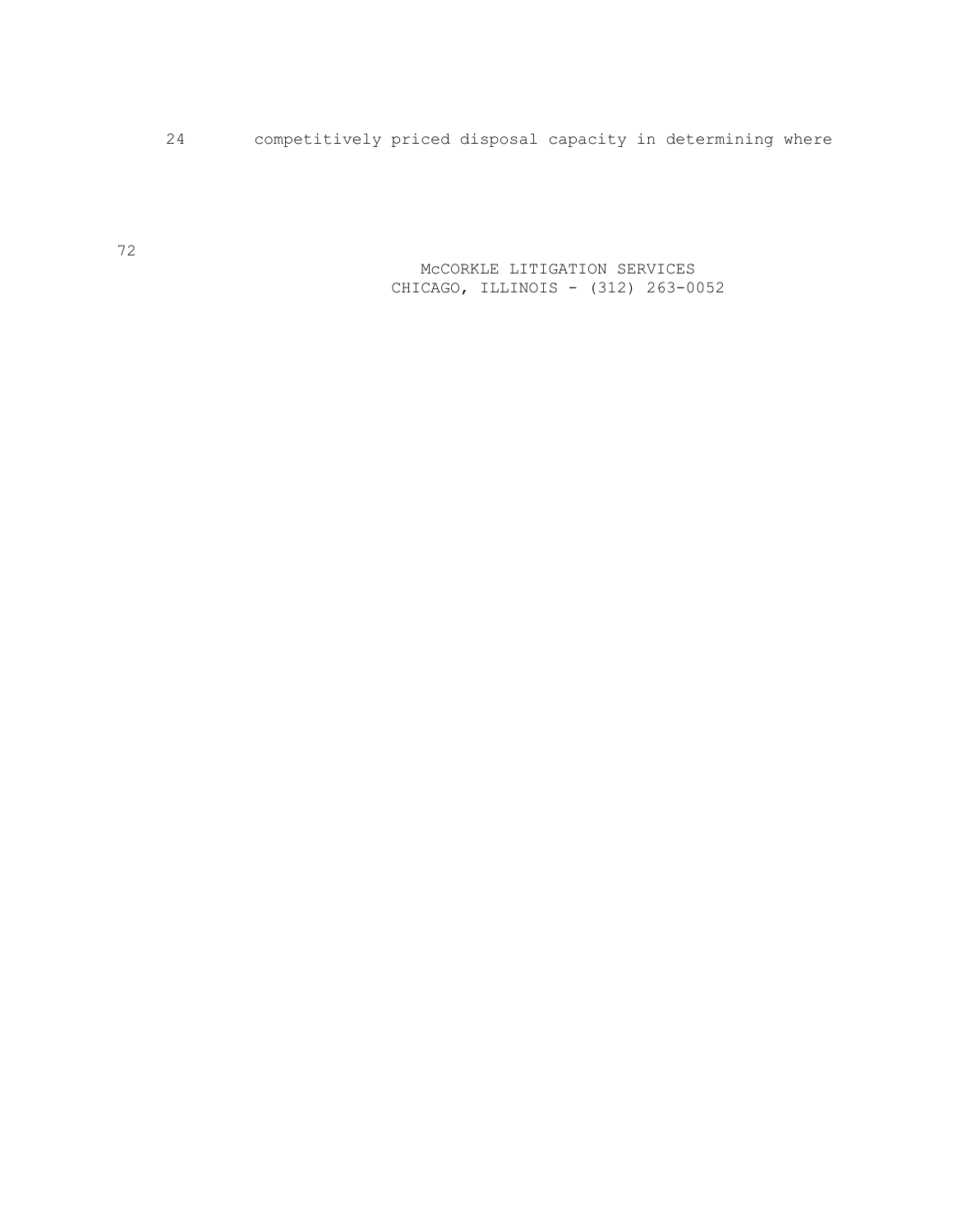1 to locate." Did I read that correctly? 2 A. Yes. 3 Q. And then one last one, the last page on this one, 4 10-31, it's the fourth bullet from the bottom. "The expanded 5 facility will be conveniently located to Lake County and the 6 service area. Existing landfills are located on average more 7 than twice as far away from the service area as the Veolia ES 8 Zion Landfill. The landfills are located approximately seven 9 times further than the proposed expansion from Lake County. 10 As a result the proposed expansion will conserve significant 11 quantities of the fuel and enable communities in the service 12 area to better contend with the rising cost of transporting 13 waste farther distances." Did I read that correctly? 14 A. Yes. 15 MR. KARLOVICS: Mr. Hearing Officer, at this point I 16 would ask the record to reflect the presence of Trustee 17 Raeanne McCarty at 7:46 p.m. 18 HEARING OFFICER LUETKEHANS: You better spell that first 19 name. 20 MR. KARLOVICS: It's R-a-e-a-n-n. Did I get it right?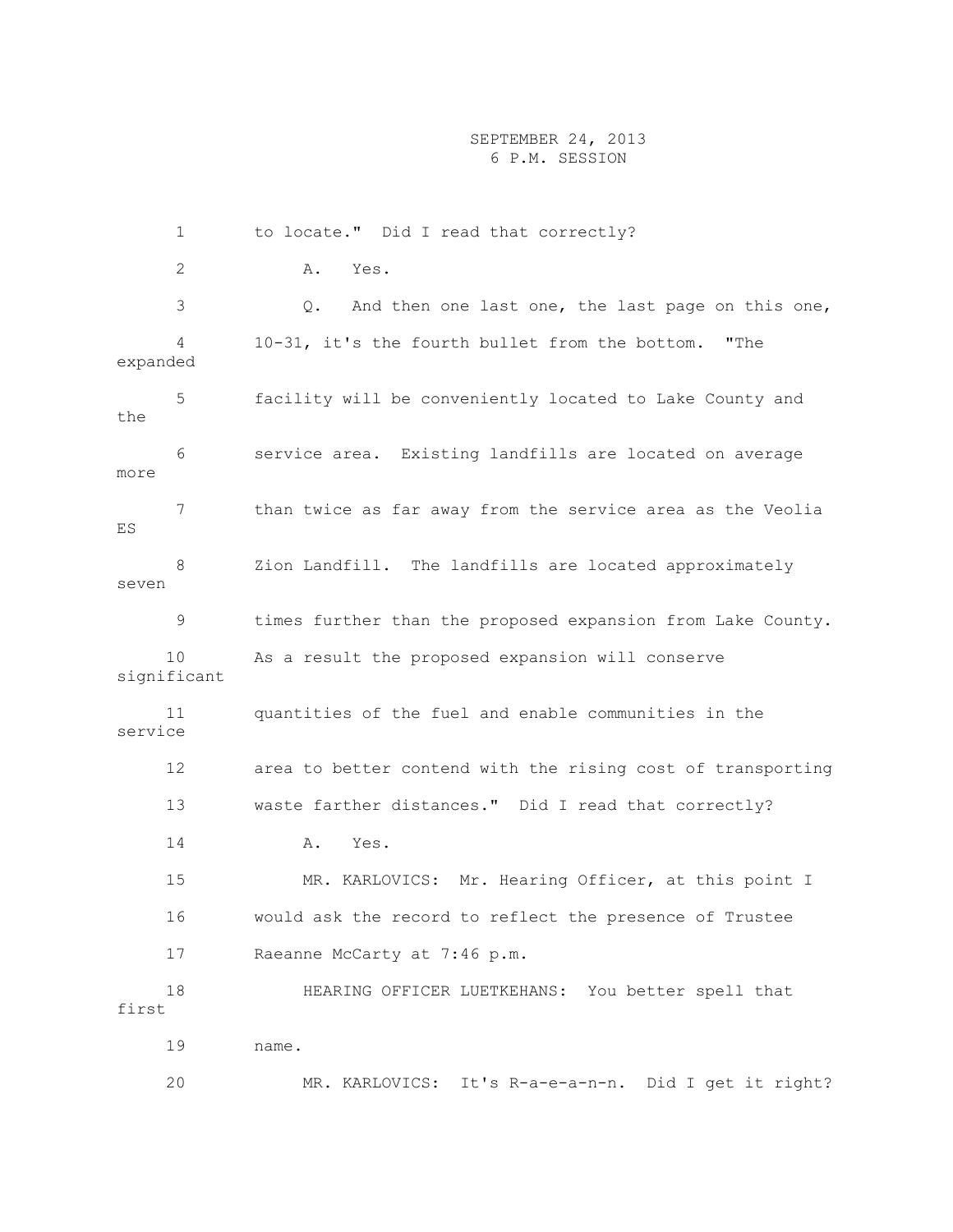21 It's R-a-e-a-n-n-e.

 22 HEARING OFFICER LUETKEHANS: The record will reflect. 23 BY MR. BLAZER: 24 Q. Now, according to you, your section of this siting

73

 McCORKLE LITIGATION SERVICES CHICAGO, ILLINOIS - (312) 263-0052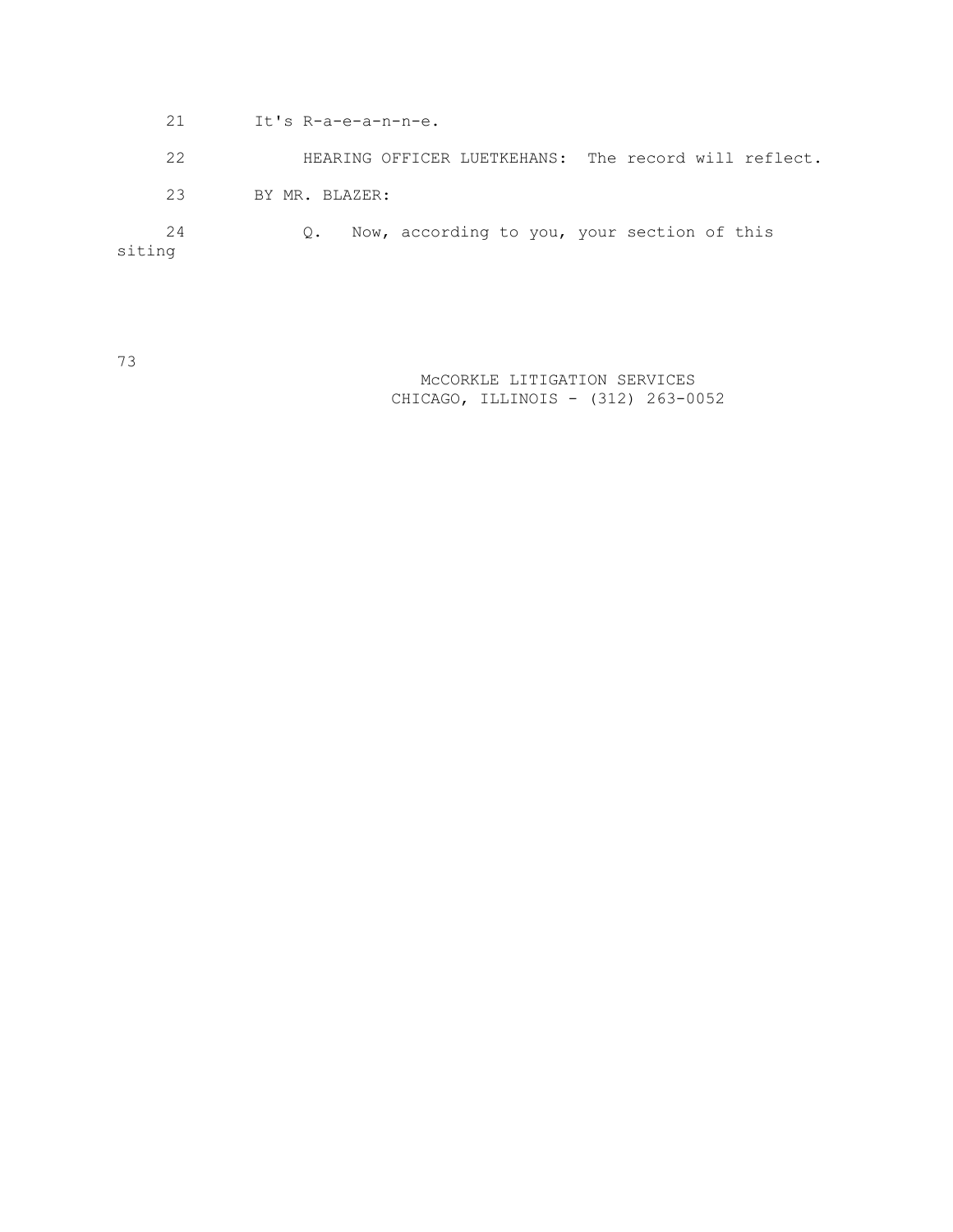|      | 1  | application, the one that we're dealing with here           |
|------|----|-------------------------------------------------------------|
|      | 2  | demonstrates the proposed Groot Industry's Lake Transfer    |
|      | 3  | Station is necessary to accommodate the waste needs of the  |
|      | 4  | area it's intended to serve, correct?                       |
|      | 5  | Α.<br>Yes.                                                  |
| is   | 6  | And that area is not Round Lake Park. That area<br>Q.       |
|      | 7  | Lake County, right?                                         |
|      | 8  | Yes, it is.<br>Α.                                           |
|      | 9  | Okay. And could you tell me where in your<br>Q.             |
| need | 10 | application I can find your discussion about the urgent     |
|      | 11 | for this transfer station?                                  |
|      | 12 | I think that it's throughout the application when<br>Α.     |
|      | 13 | we talk about the limited life of facilities that's         |
|      | 14 | remaining, about Lake County's historic long-time desire to |
|      | 15 | have 20 years of capacity available and even in these       |
|      | 16 | documents from the Zion Landfill from three years ago that  |
|      | 17 | show that that facility while it was going to be convenient |
|      | 18 | to have it was going to have a life to 2022.                |
|      | 19 | So you do agree with me that, when you talk about<br>Q.     |
|      | 20 | need for this facility, what you're talking about is urgent |
|      | 21 | need, right?                                                |
|      | 22 | I object. That's not what she said.<br>MR. HELSTEN:         |
|      | 23 | Also, the standard per the --                               |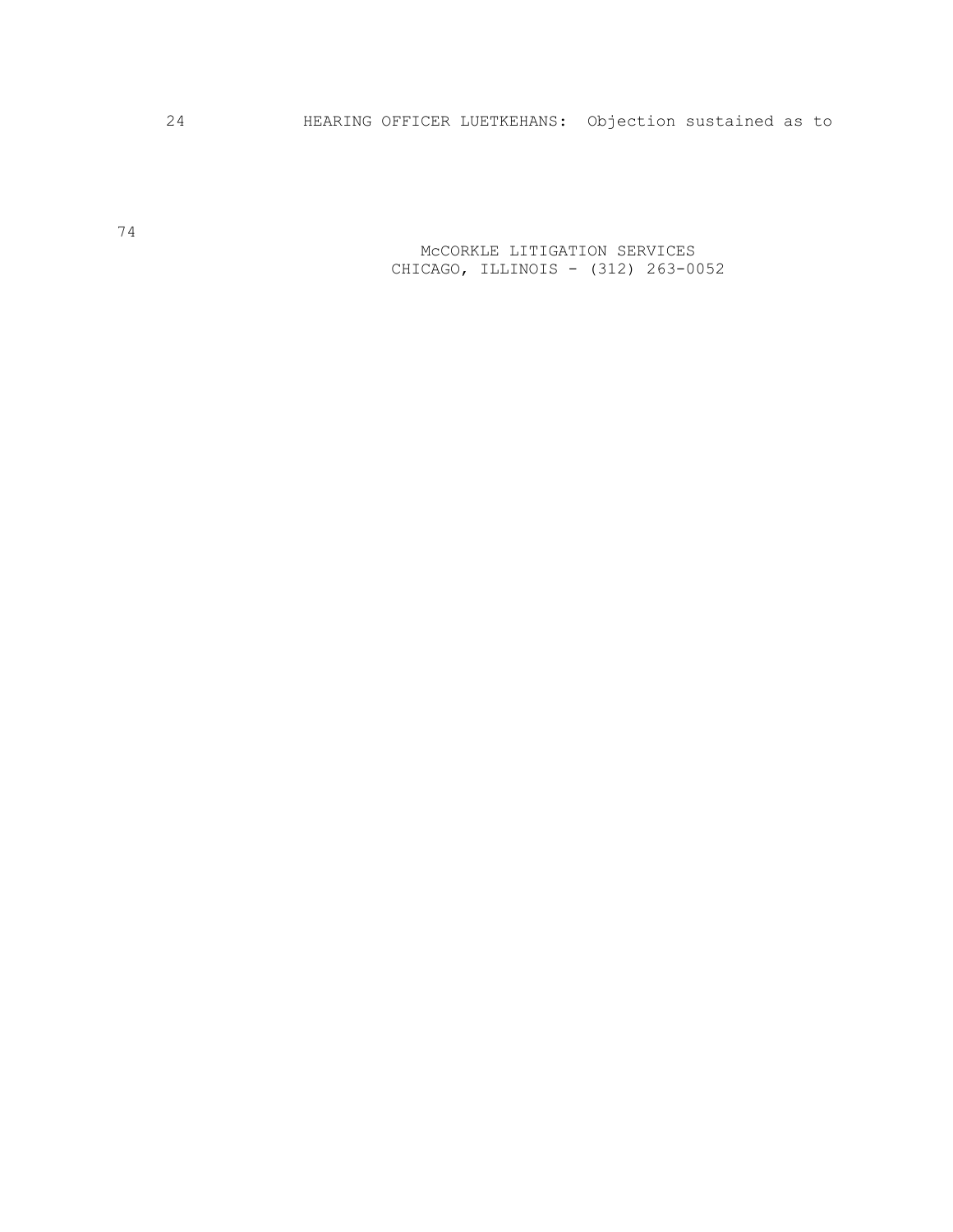1 form. 2 BY MR. BLAZER: 3 Q. You're familiar with the (inaudible) -- 4 THE REPORTER: I'm sorry. 5 HEARING OFFICER LUETKEHANS: Slow down, Mr. Blazer. 6 BY MR. BLAZER: 7 9. Fox Moraine Landfill -- and you worked on that 8 needs assessment for that landfill, right? 9 A. Yes, I was a contributor on that. 10 Q. You assisted in preparation of the needs assessment 11 for a proposed new landfill in Northfield, Illinois, correct? 12 A. You must have read my resume. 13 Q. I did. Do you agree, Miss Seibert, with the 14 following statement: "Question: Is there some connotation 15 to the word necessary? Is there some sense of urgency when 16 you consider the word 'necessary' in the context of this 17 criteria? Answer: Yes, and I think there is urgency. As I 18 indicated in my direct, the capacity within the service area 19 represents about two years, two-and-a-half years of disposal 20 capacity, and on a regional basis there is, when this 21 facility would first be available to start accepting waste, 22 there would be only eight or nine years of capacity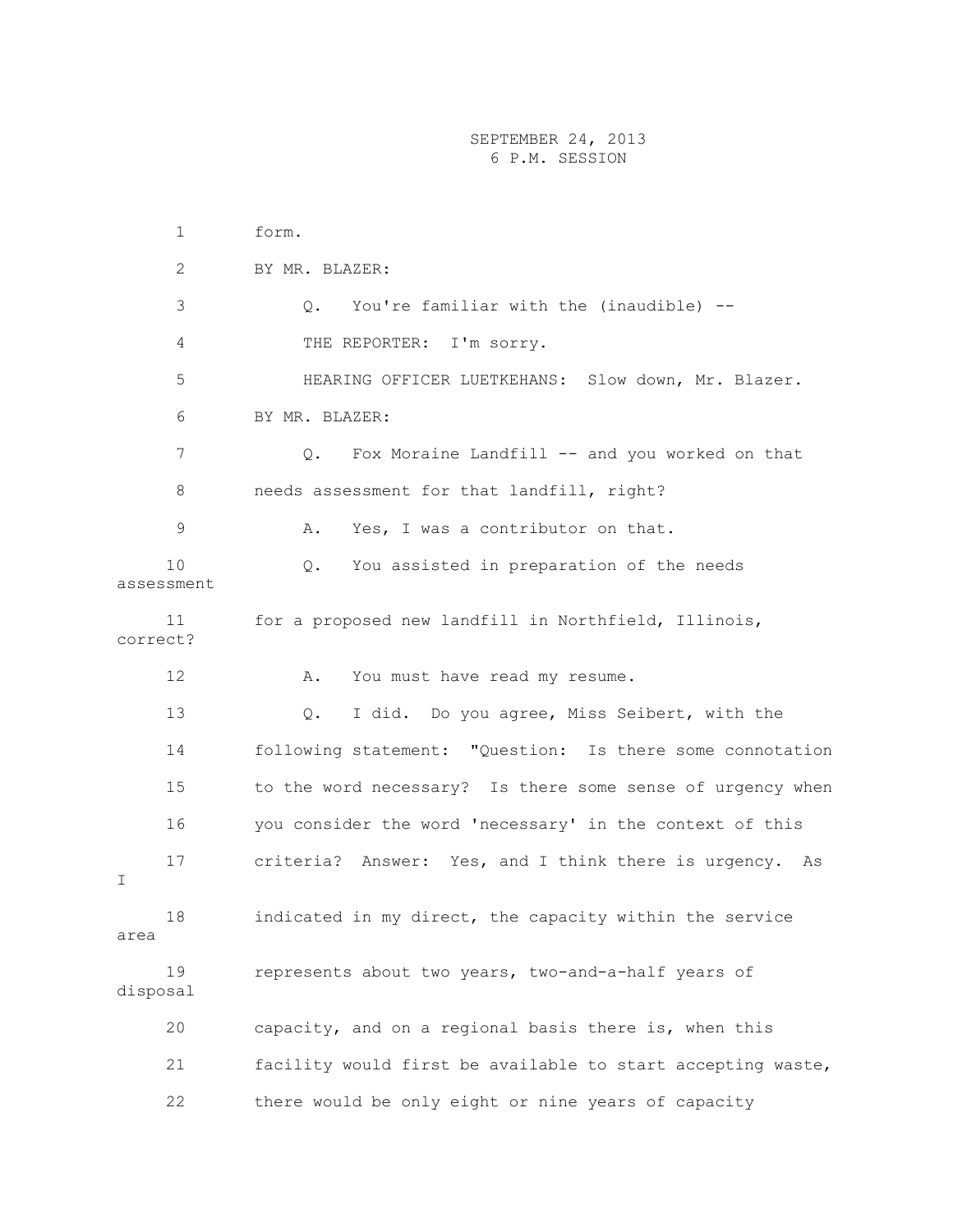- 23 available. And as I also indicated on Monday on average it
- 24 takes nine years to develop new landfill capacity in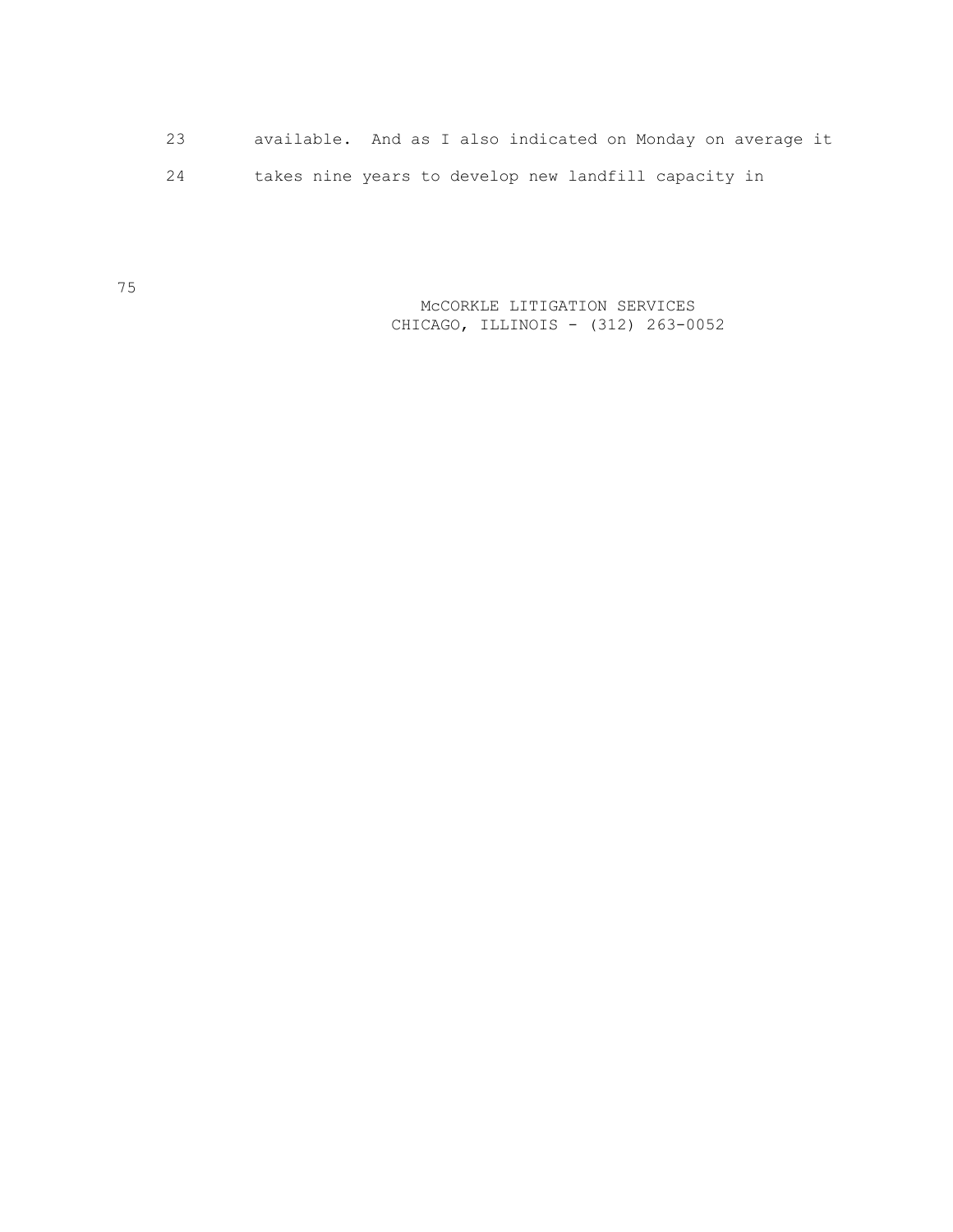|       | $\mathbf 1$     | Illinois. So there is no buffer there. Yes, there is        |
|-------|-----------------|-------------------------------------------------------------|
|       | 2               | urgency." Do you agree with that statement?                 |
|       | 3               | MR. HELSTEN: Objection. We don't know where that's          |
|       | 4               | There's no basis for that, no foundation. It's an<br>from.  |
|       | 5               | improper attempt at impeachment. Moreover, the Second       |
| the   | 6               | Appellate District has determined that the standard is is   |
| area. | 7               | facility reasonably required by the waste needs of the      |
|       | 8               | I'm reading right from Justice Bowen's decision on Fox      |
|       | 9               | Moraine.                                                    |
|       | 10<br>decision, | HEARING OFFICER LUETKEHANS: I don't have the                |
|       | 11              | but I will sustain the objection as to the first objection. |
|       | 12              | MR. BLAZER: May I address the second piece, if I may,       |
|       | 13              | Mr. Hearing Officer? I think that's critical because --     |
| but   | 14              | HEARING OFFICER LUETKEHANS: It may be in a minute,          |
|       | 15              | right now it's kind of not relevant.                        |
|       | 16              | MR. BLAZER: All right. Well, unfortunately this one         |
|       | 17              | in my grogginess early this morning to prepare for what we  |
|       | 18              | got yesterday I do not have a copy of this section of the   |
|       | 19              | transcript, but I can identify it for the record. Everyone  |
| is    | 20              | has the overall exhibit. This is from our Exhibit 30.<br>It |
|       | 21              | the Fox Moraine hearing transcript. It is the transcript    |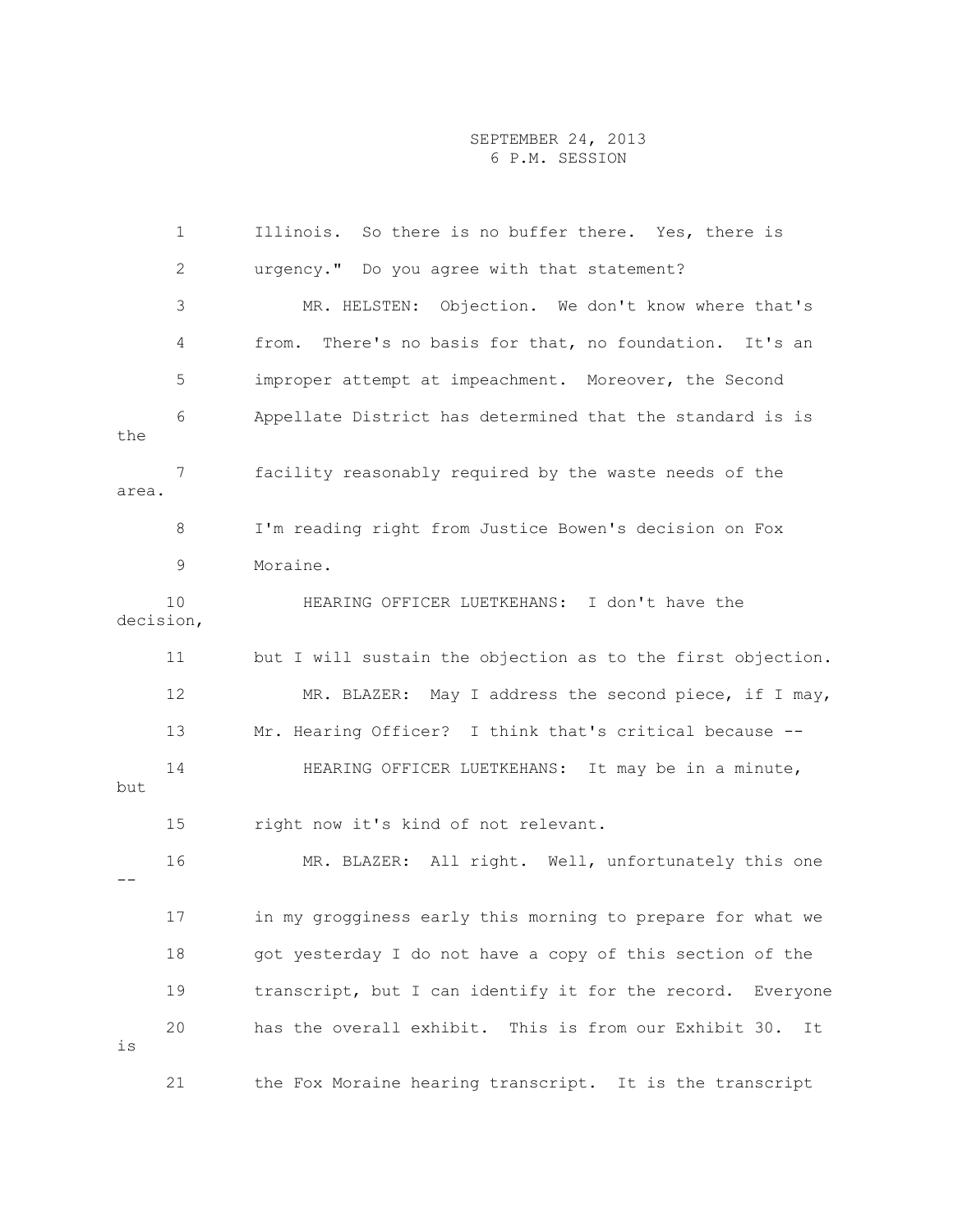22 from March 14, 2007, Page 80 -- starting at Page 83, Line 13 23 and going to Page 84, Line 4. It was the testimony of 24 Phillip Kowalski who testified in that case on behalf of Shaw

76

 McCORKLE LITIGATION SERVICES CHICAGO, ILLINOIS - (312) 263-0052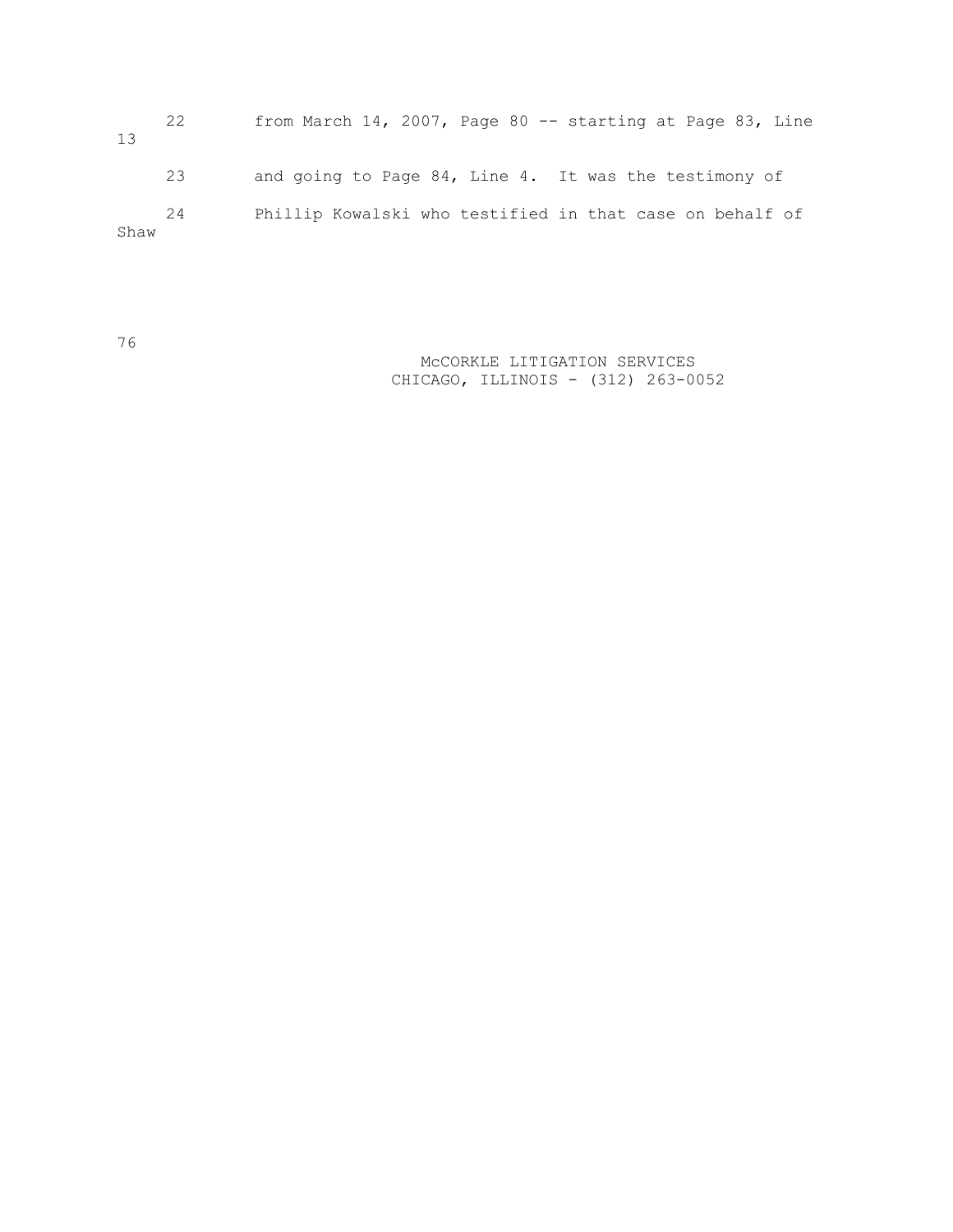1 with respect to the need for that facility. 2 HEARING OFFICER LUETKEHANS: Okay. 3 MR. HELSTEN: That's a different expert on a different 4 service area and a different determination of need. How is 5 that relevant to Miss Seibert's testimony on a much different 6 service area for a different facility altogether? 7 MR. BLAZER: And now I'd like to address the relevance 8 of this, if I may, because Mr. Helsten consciously 9 misrepresented the law in this matter. 10 HEARING OFFICER LUETKEHANS: First of all, I'm still 11 kind of struck on the way you're attempting to do it. I'm 12 still not there. If you want to ask her a question about 13 need, I think you ask the question about need. 14 MR. BLAZER: Right. 15 HEARING OFFICER LUETKEHANS: To then proceed -- and, you 16 know, we can all fight over what the standard is, but to then 17 kind of start quoting and citing someone else's testimony, I 18 don't see that as the proper way to do it, Mr. Blazer. 19 MR. BLAZER: Well, Mr. Hearing Officer, all I asked her 20 is whether or not she agrees with Mr. Kowalski's testimony. 21 This wasn't impeachment. I asked her if she agrees with her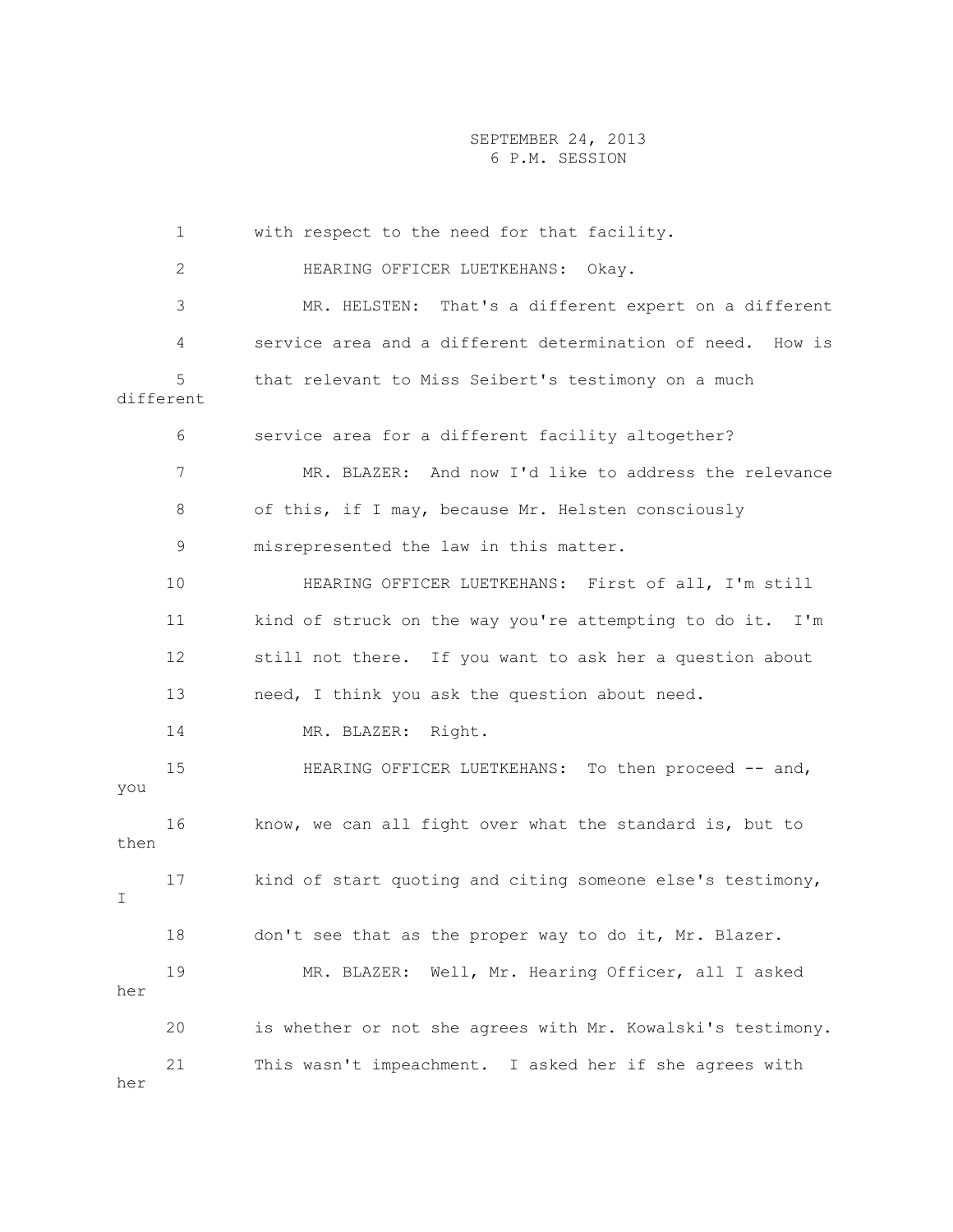22 coworker's testimony.

 23 HEARING OFFICER LUETKEHANS: I don't think that's 24 proper. If you want to ask her what her opinion is, that's

> McCORKLE LITIGATION SERVICES CHICAGO, ILLINOIS - (312) 263-0052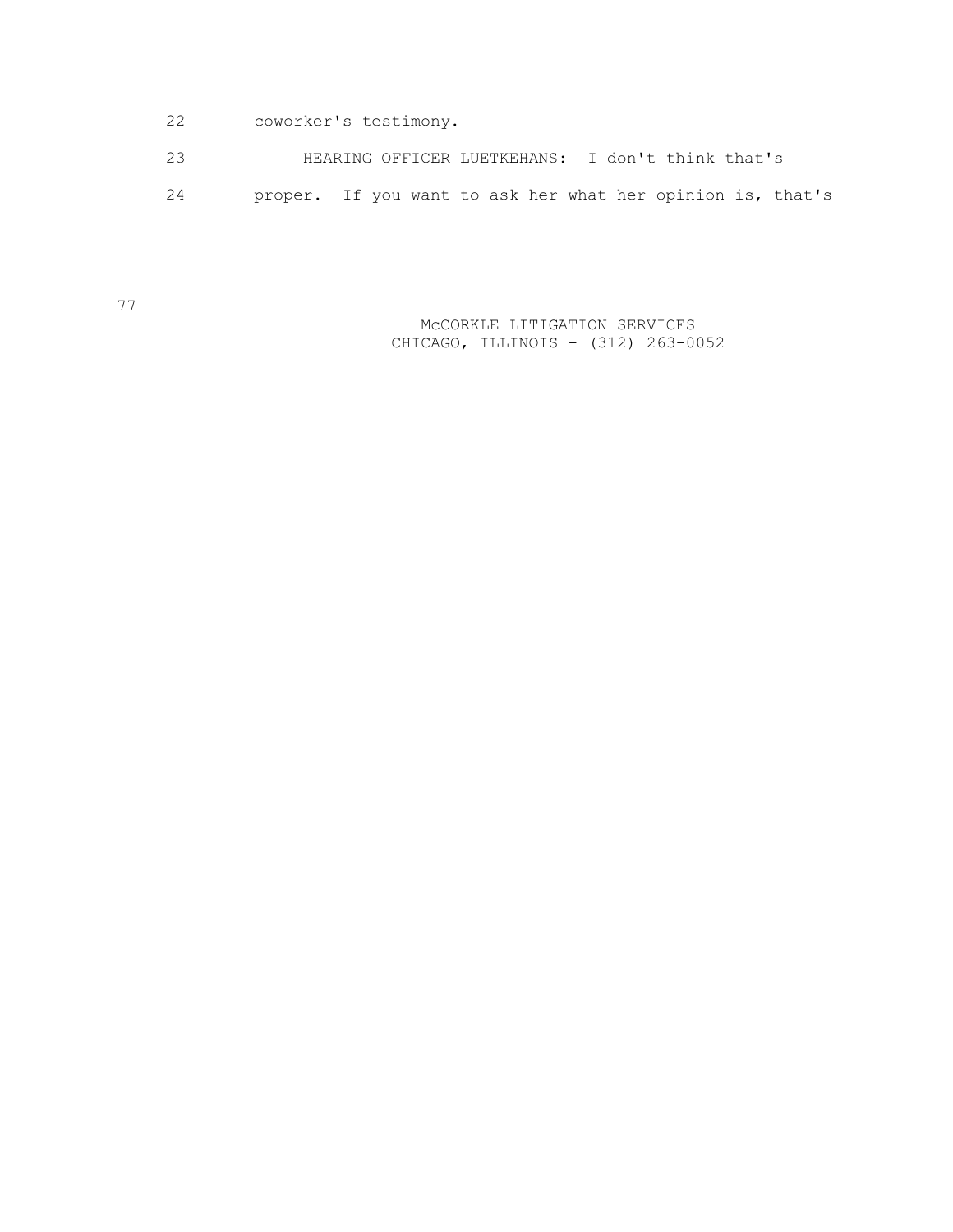1 up to you. 2 MR. BLAZER: She's already given it because she did say 3 there's urgent need. So I do need -- for the record though 4 because Mr. Helsten did misrepresent the Second District I do 5 need to read this into the record if I may. 6 HEARING OFFICER LUETKEHANS: I guess my point is I don't 7 know -- you both are going to have an opportunity to clarify 8 this in final briefing. To get into a fight now about what 9 the Second District says -- the Second District says. I'm 10 not being asked to rule on anything the Second District may 11 or may not have said at this point. So I'm not really sure 12 why we're going to go through this. 13 MR. BLAZER: I understand that. We're going to go 14 through this because Mr. Helsten has created a consciously 15 false impression of the minds of these people that have to 16 decide this proceeding. 17 HEARING OFFICER LUETKEHANS: He may or may not have done 18 that. I'm not going to take a position on that. What we're 19 going to do is -- that's obviously attorney argument, and if 20 it becomes relevant at some later point in closing, in final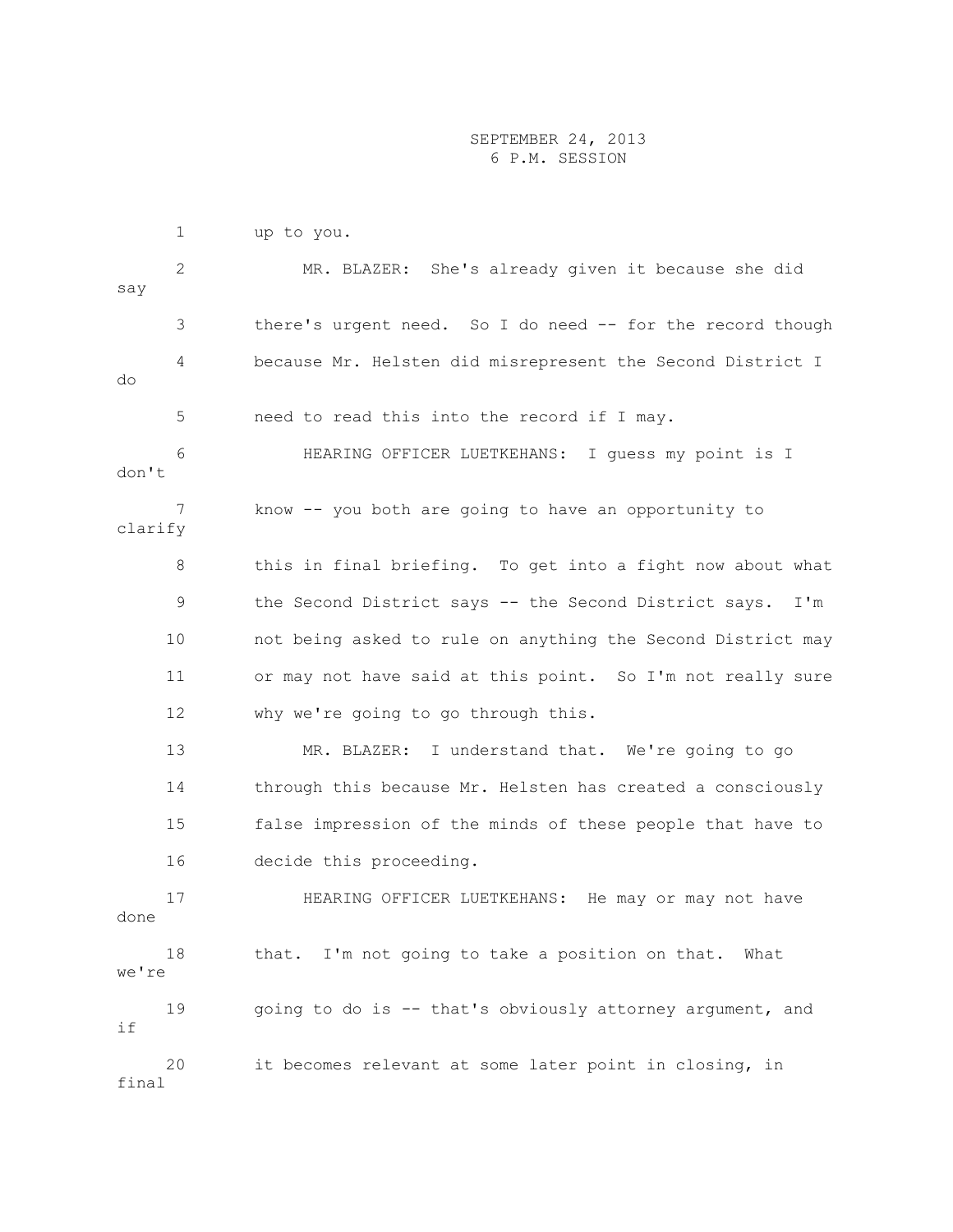| 21 | briefing you will have more -- we're going to give you that |
|----|-------------------------------------------------------------|
| 22 | opportunity to put the standard straight. I don't want to   |
| 23 | spend a lot of time here, nor do I want to spend any more   |
| 24 | time on this particular issue. This board's going to see    |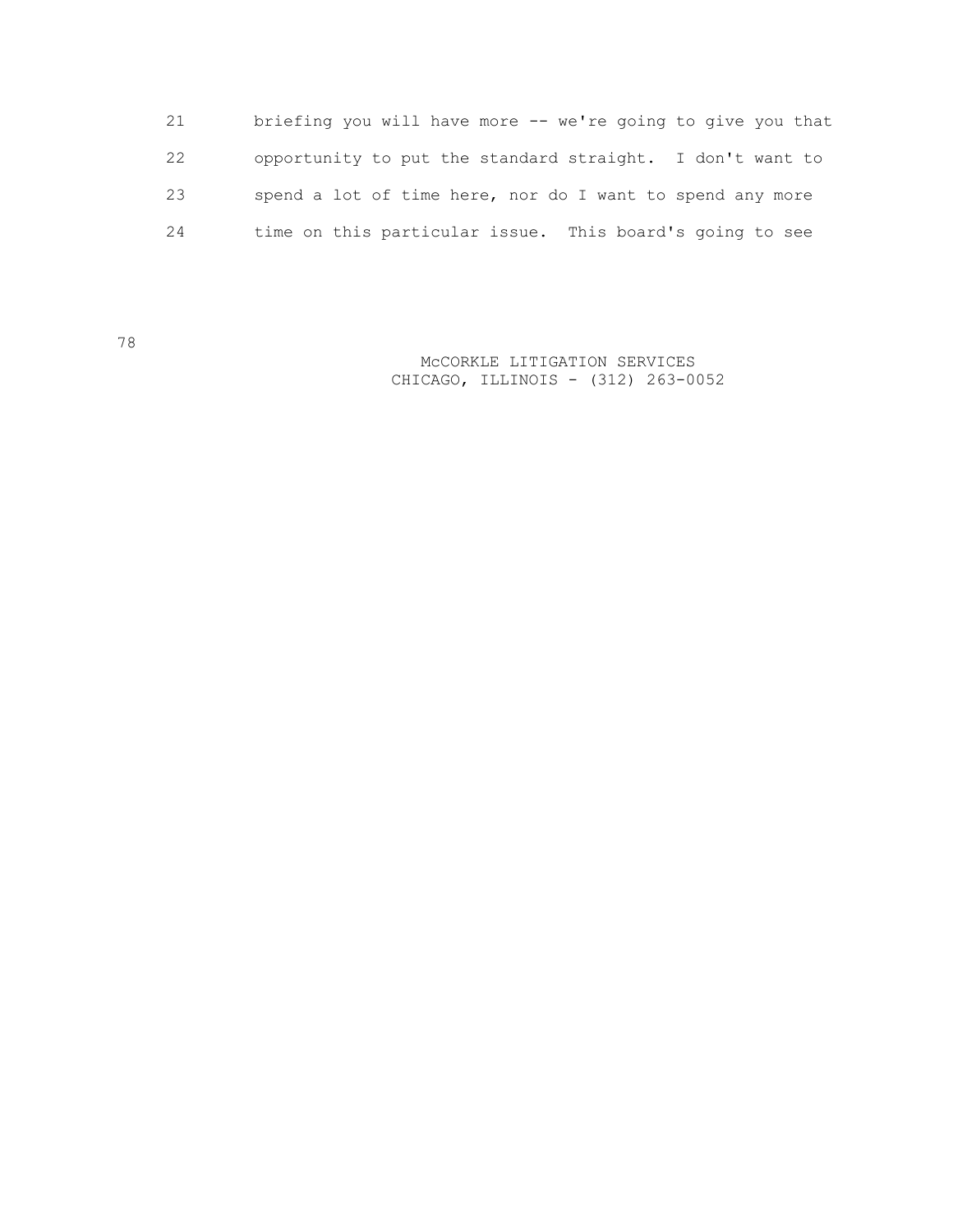1 your closing arguments. They're going to see your 2 conclusions. They're going to see my recommendation based 3 upon those, and those are the things they're going to rely 4 upon, not what the lawyers argue sitting here at the last 5 second. 6 MR. SECHEN: Mr. Hearing Officer, may the record reflect 7 my agreement with Mr. Helsten's representation of what the 8 legal standard is. 9 HEARING OFFICER LUETKEHANS: I don't want to get into 10 who agrees or who doesn't. So I'm going to leave that alone. 11 Right now proceed with the next question. 12 MR. BLAZER: No big surprise. All right. I'll move on. 13 BY MR. BLAZER: 14 Q. Siting application, Section 1, Page 1-1 -- 15 A. This is the application now? 16 Q. Yes, this one. 17 A. Which page? 18 Q. 1-1, introduction, third paragraph. Are you with 19 me? Mr. Helsten is there. 20 HEARING OFFICER LUETKEHANS: Where are you at on the 21 page, Mr. Blazer? 22 MR. BLAZER: It's the introduction, the third

paragraph.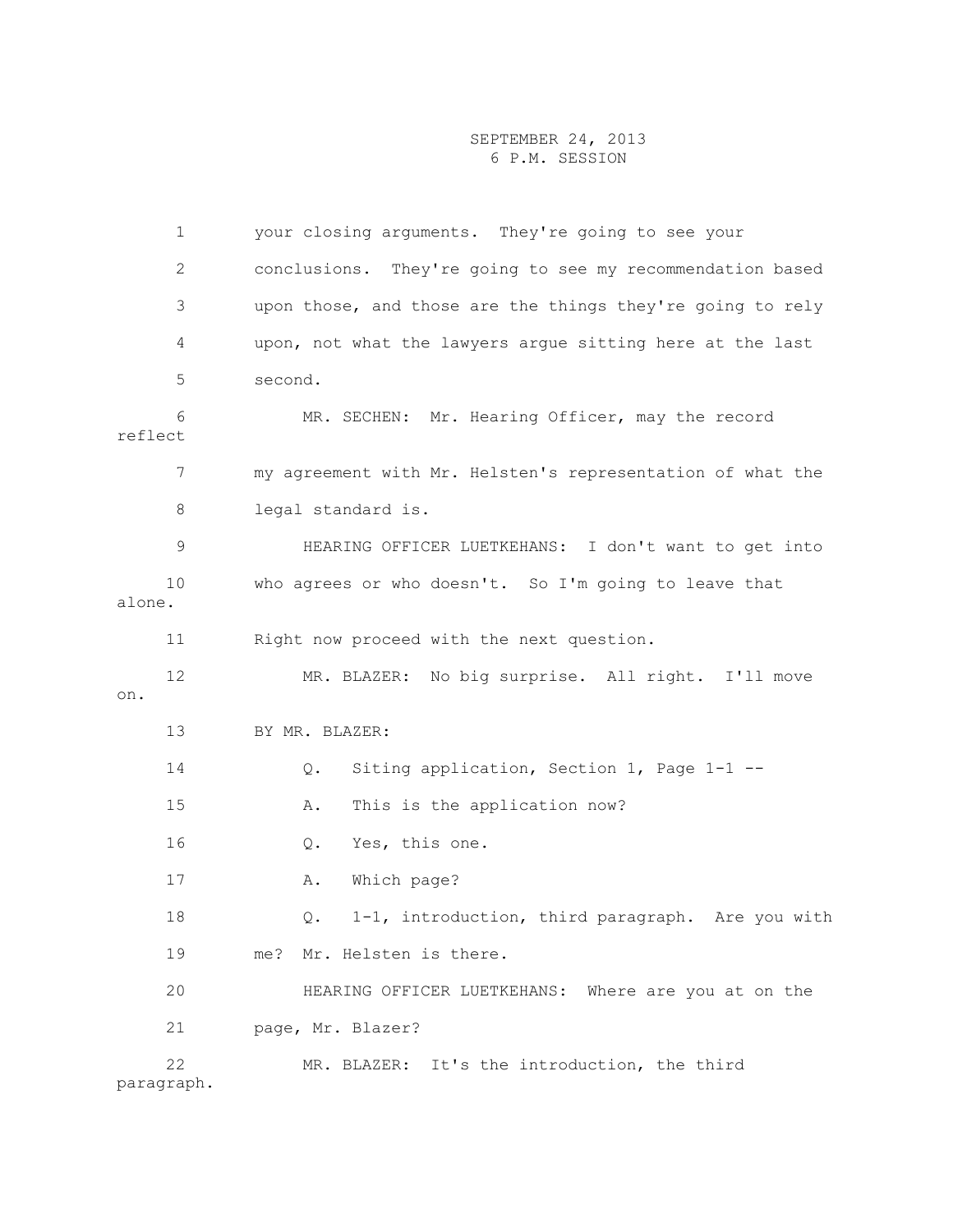| 23 |  | MR. HELSTEN: Thank you, Mr. Blazer. |                                               |
|----|--|-------------------------------------|-----------------------------------------------|
| 24 |  |                                     | MR. BLAZER: It starts, "The proposed transfer |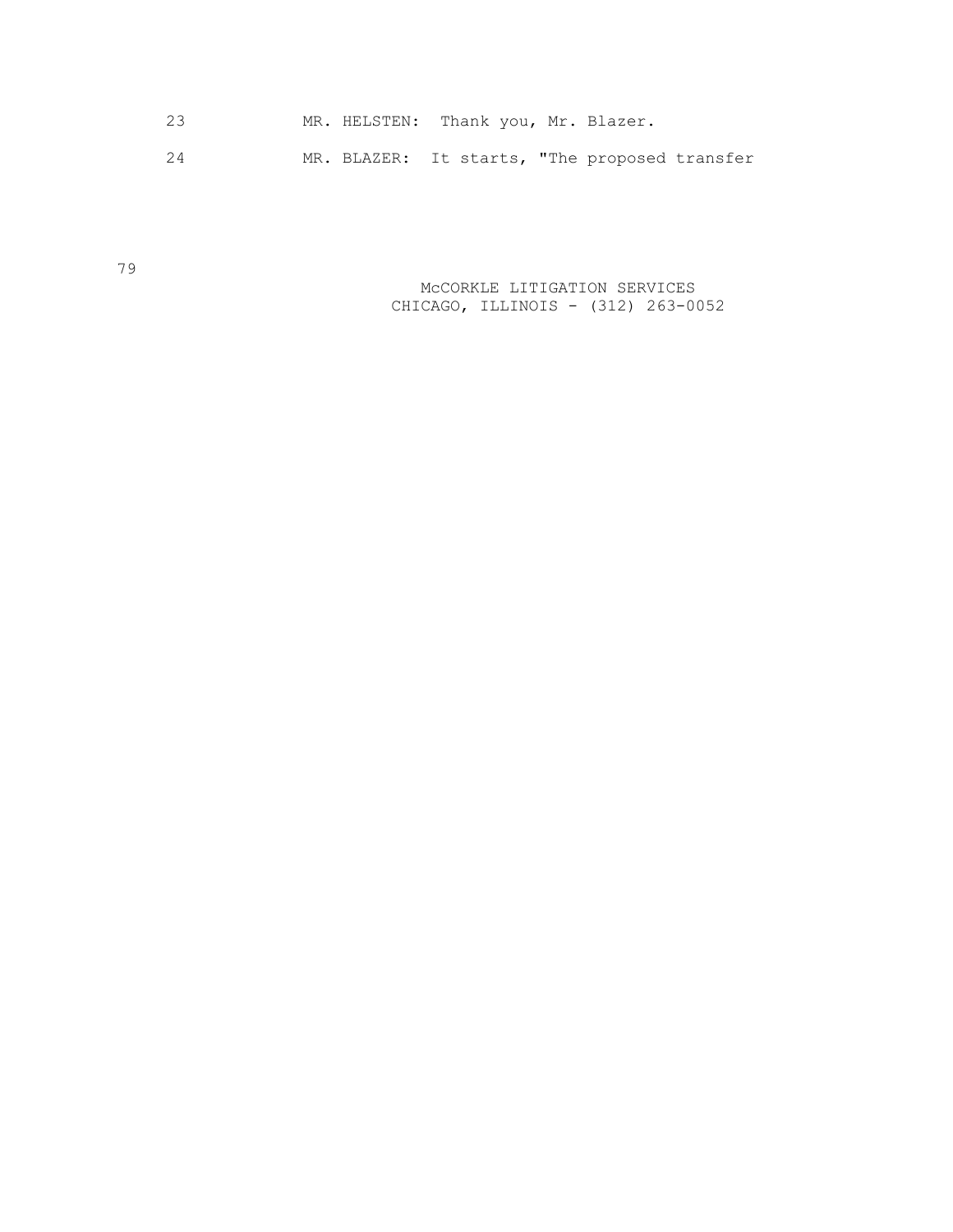1 station." 2 BY MR. BLAZER: 3 Q. "The proposed transfer station is intended to 4 typically receive, process and transfer 750 tons per day of 5 municipal waste, separating recyclables and landscape waste 6 generated by residential, commercial and light industrial 7 sources. Incoming materials will be delivered to the 8 proposed transfer station by Groot Industries and other 9 third-party haulers." Did I read that correctly? 10 A. Yes. 11 Q. How much of it will be delivered by third-party 12 haulers? 13 A. It depends on Groot's market position and where the 14 waste is coming from. 15 Q. So as of today you don't know? 16 A. The facility hasn't even been sited. We're talking 17 about developing a facility three years from now. I don't 18 know what the market is going to hold for their hauling 19 versus any other company's hauling. At least a portion is 20 going to be theirs. 21 Q. All I'm asking is as of today you don't know? 22 A. The facility isn't here. 23 Q. So as of today you don't know?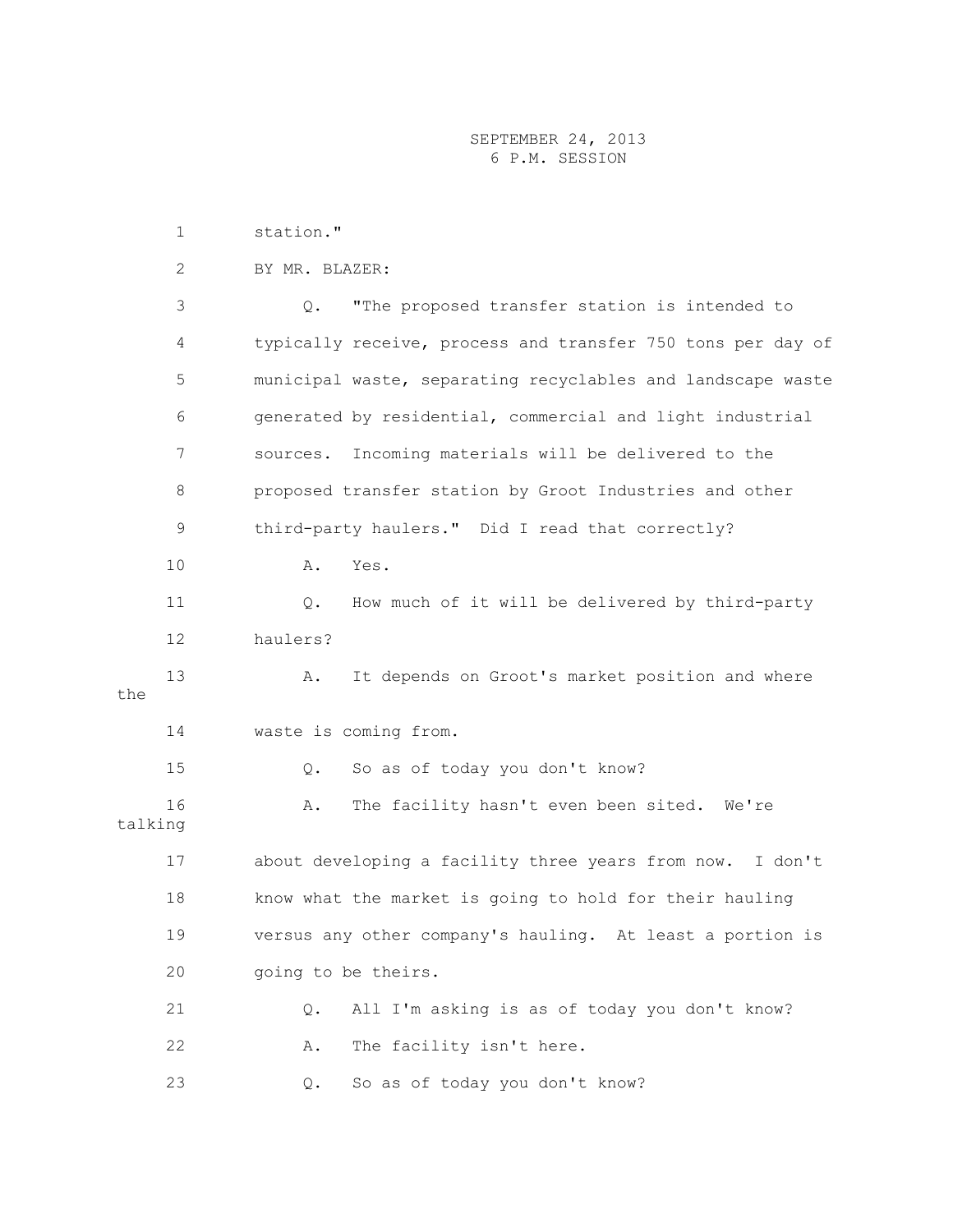24 A. No.

 McCORKLE LITIGATION SERVICES CHICAGO, ILLINOIS - (312) 263-0052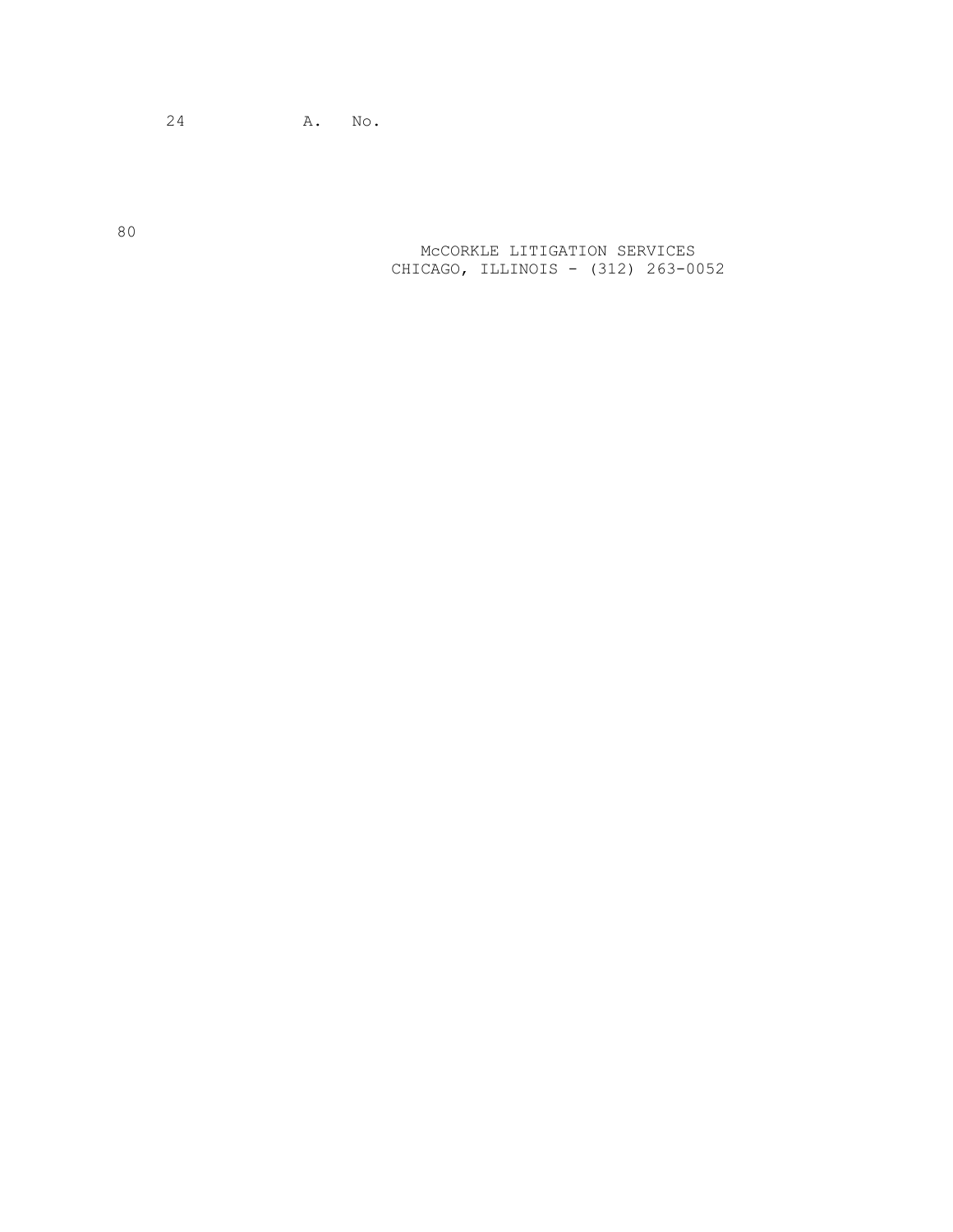| Lake   | $\mathbf{1}$     | All right. Where do third-party haulers take<br>Q.         |
|--------|------------------|------------------------------------------------------------|
|        | 2                | County garbage now?                                        |
|        | 3                | Same place Groot does. They may take it to Zion.<br>Α.     |
|        | 4                | They may take it to Countryside. They may take it to       |
|        | 5                | out-of-country transfer stations including those eight     |
|        | 6                | facilities.                                                |
|        | 7                | Q.<br>So Groot takes Lake County garbage to Countryside    |
|        | 8                | and Zion today?                                            |
|        | 9                | Α.<br>Yes, they do.                                        |
|        | 10               | Do they take Lake County garbage anywhere else?<br>Q.      |
|        | 11               | I believe that's the primary facilities that they<br>Α.    |
|        | 12<br>Northbrook | take waste to. They do take a small amount to the          |
|        | 13               | Transfer Station as well which we talked about as transfer |
|        | 14               | haul back to Zion.                                         |
|        | 15               | Right. Does any of the Lake County waste that<br>Q.        |
|        | 16               | Groot currently collects go to the Glenview station?       |
|        | 17               | Α.<br>If they are collecting in the towns that are         |
| waste, | 18               | members of the SWANA organization and its residential      |
|        | 19               | it's required to go to the Glenview Transfer Station.<br>I |
| in     | 20               | don't recall which towns they have those hauling contracts |
|        | 21               | and whether those are applicable to Lake County.           |
|        | 22               | But it does -- waste from Glenview then goes out<br>Q.     |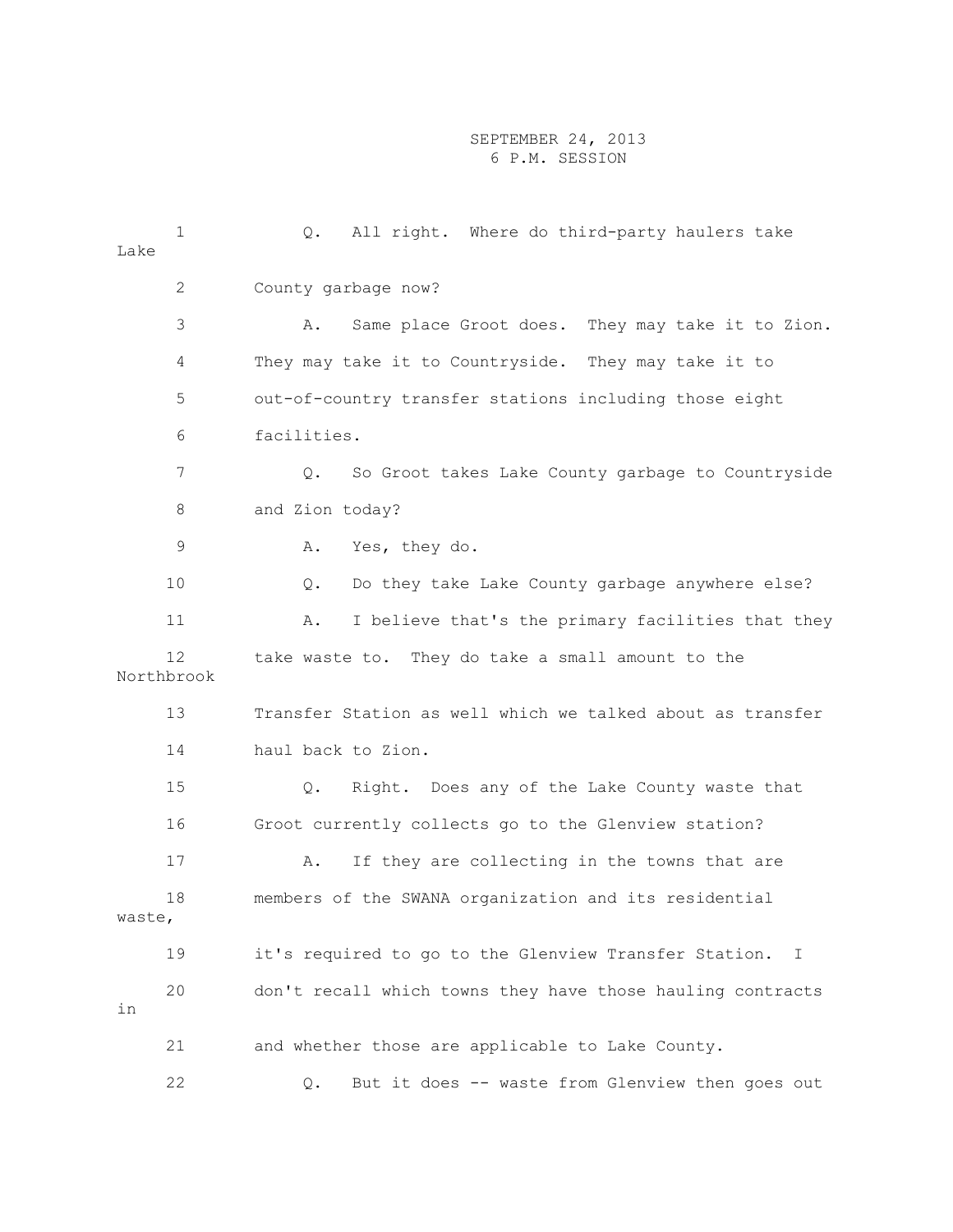- 23 to Winnebago, right?
- 24 A. Yes. Glenview was identified as one of those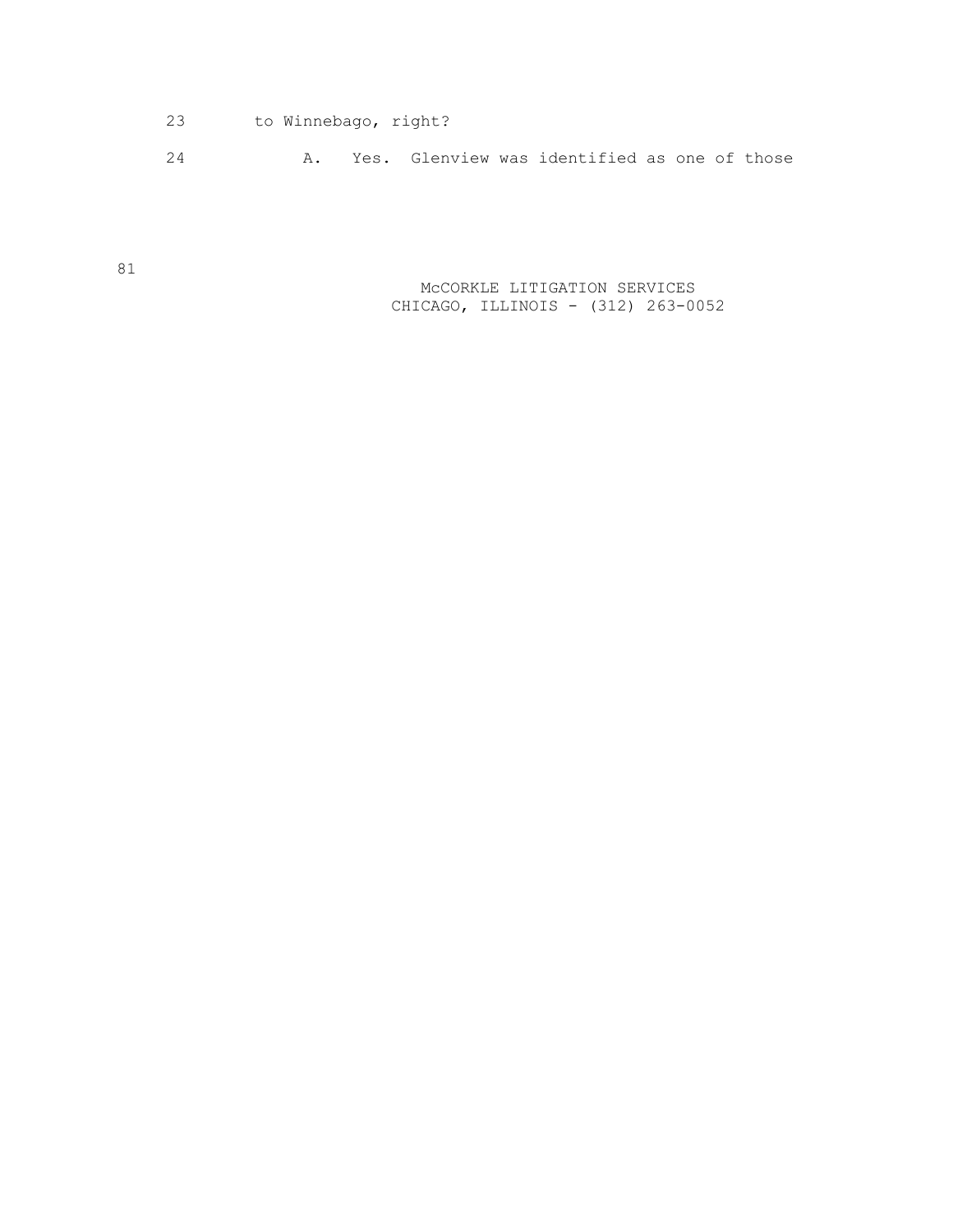|          | $\mathbf 1$    | existing transfer stations that may be serving the service       |
|----------|----------------|------------------------------------------------------------------|
|          | $\overline{2}$ | area.                                                            |
| оf       | 3              | Could you tell me how much Lake County waste as<br>$Q_{\bullet}$ |
|          | 4              | today is being taken via transfer station to distant             |
|          | 5              | landfills?                                                       |
|          | 6              | We estimate that about 20 percent of the county's<br>Α.          |
|          | $\overline{7}$ | waste may be exported out of the county. I don't know how        |
| Evanston | 8              | much of that ends up coming back through either the              |
|          | 9              | Transfer Station or Northbrook Transfer Station, but the         |
|          | 10             | majority I would think is probably, is going either to Zion      |
|          | 11             | or to existing landfills.                                        |
|          | 12             | And that's that 719 tons that you were talking<br>Q.             |
|          | 13             | about in your presentation?                                      |
|          | 14             | That may be going to transfer stations, yes.<br>Α.               |
|          | 15             | Right. Okay.<br>Q.                                               |
|          | 16             | That would represent about 20 percent of the<br>Α.               |
|          | 17             | county's waste.                                                  |
|          | 18             | And how did you come up with that 20 percent?<br>Q.              |
|          | 19             | We have projections of the waste quantities that<br>Α.           |
|          | 20             | are in the appendix to my report, and we estimated that          |
|          | 21             | transfer capacity to be about 719 tons per day.                  |
|          | 22             | So it's an estimate?<br>Q.                                       |
|          | 23             | It's a projection based upon best available<br>Α.                |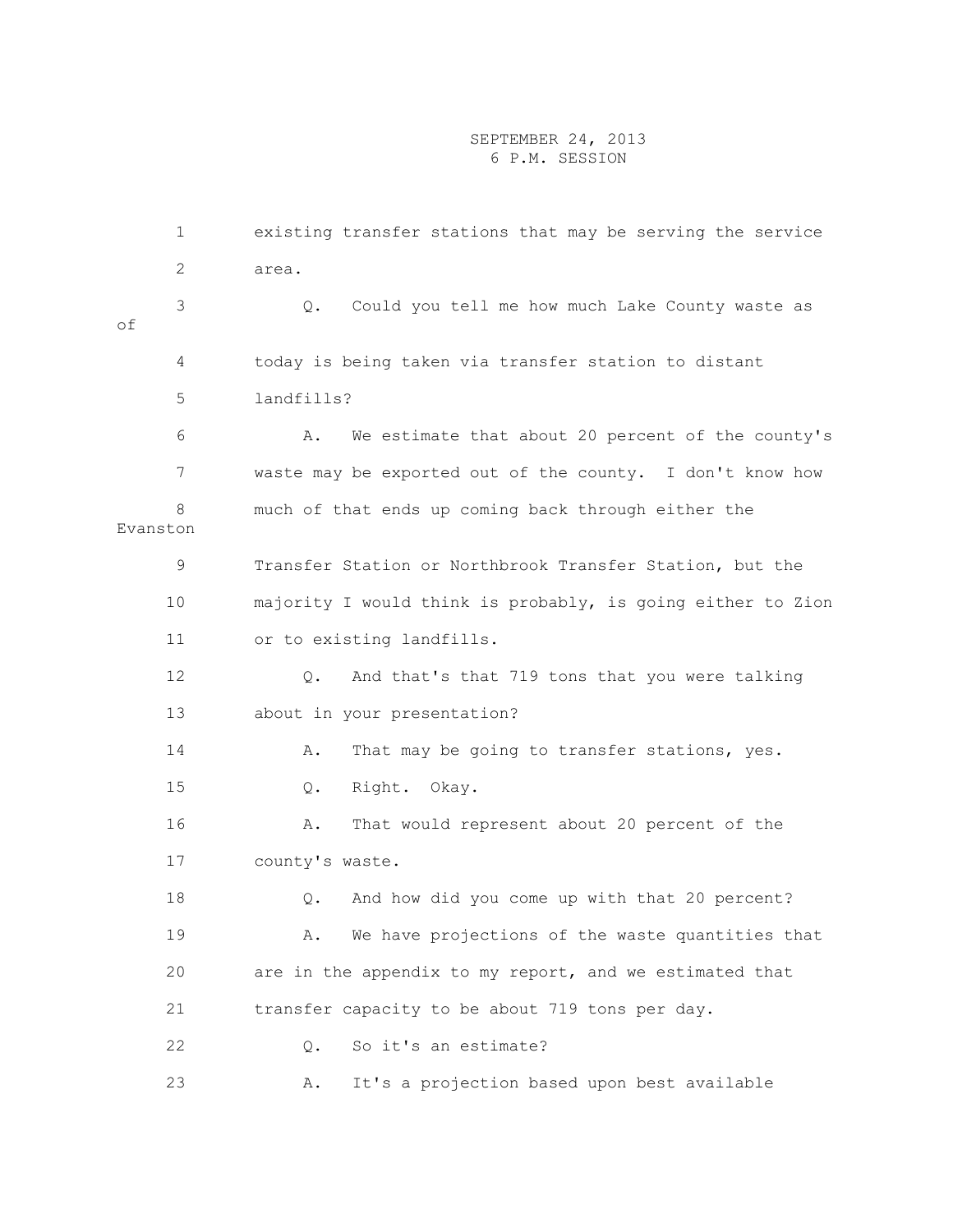24 information.

 McCORKLE LITIGATION SERVICES CHICAGO, ILLINOIS - (312) 263-0052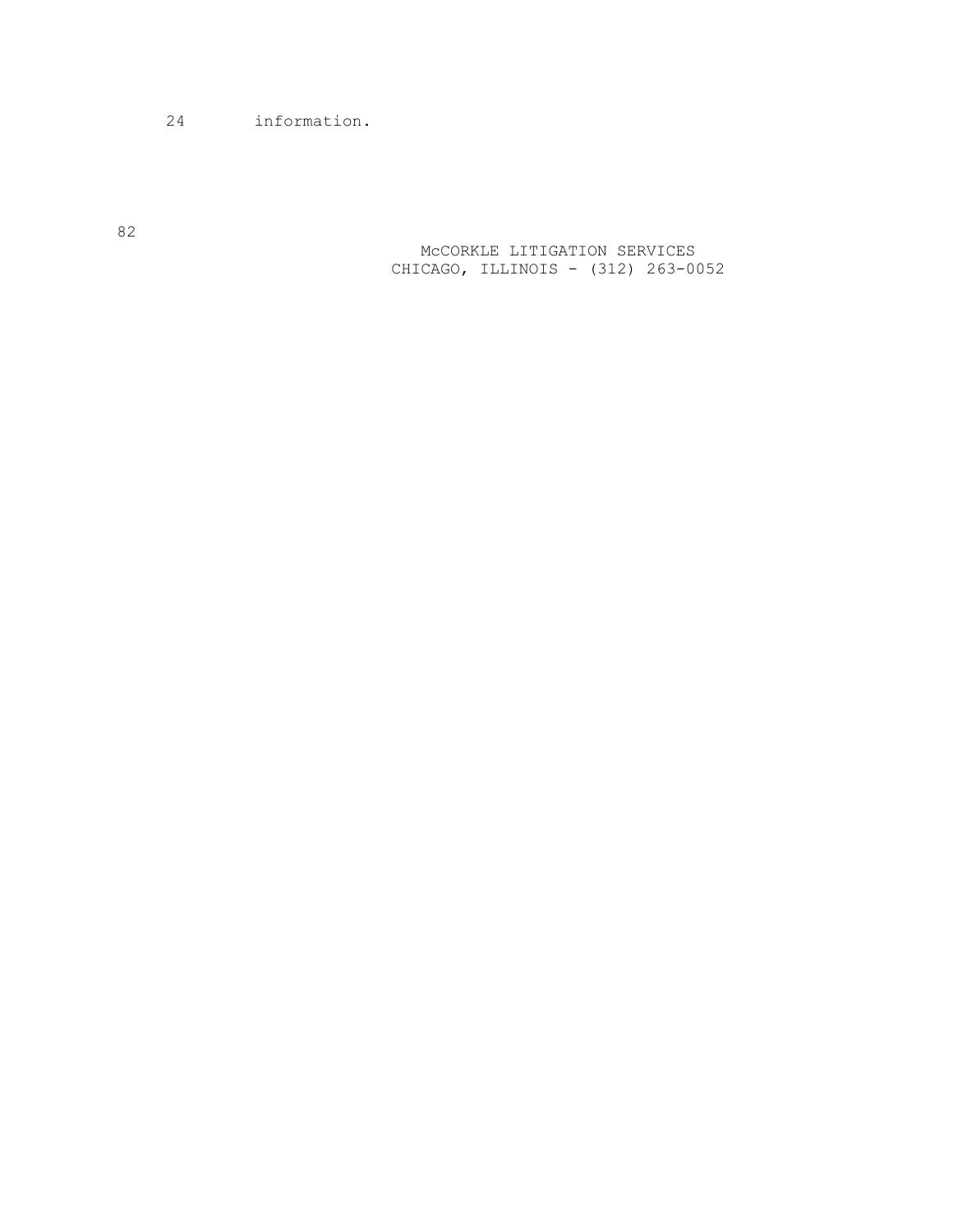1 Q. And what was the best available information that 2 you relied on to come up with 20 percent? 3 A. We know the quantities of the waste that are being 4 disposed of at landfills throughout the region. Lake County 5 is not unlike any other county within the region. It's a 6 representative quantity of the waste being disposed. The 7 transfer capacity analysis that we looked at for at least a 8 portion of the facilities they have defined service areas 9 that we're able to look at and have some fair level of 10 confidence that based on those market areas that those 11 facilities that plan to serve, that there was a certain 12 amount of overlap in Lake County and for others made an 13 informed estimate of what that overlap might be. 14 Q. But we're dealing with estimates, correct? 15 A. There are no requirements in Illinois or in most 16 states to specifically track the exact origin and destination 17 of waste. So, yes, we are required to make estimates based 18 on our best available information. My 13 years of experience 19 in this field and specifically in this region in addition to 20 the experience of my colleagues and experience of Groot and 21 operating facilities and hauling waste certainly feeds to a 22 well informed estimate.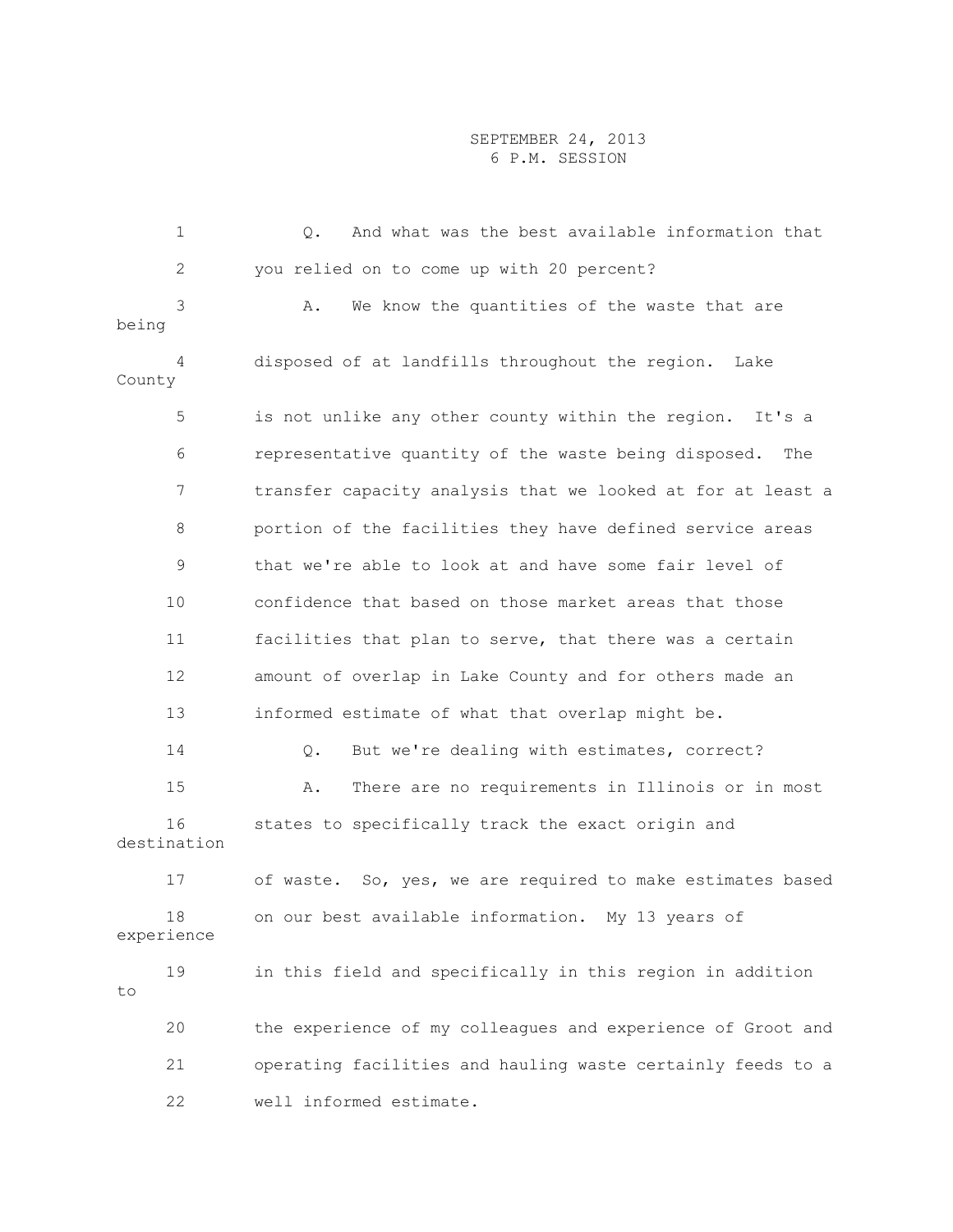23 Q. I wasn't challenging the quality of your estimate.

24 I was simply asking you to confirm that it is an estimate.

 McCORKLE LITIGATION SERVICES CHICAGO, ILLINOIS - (312) 263-0052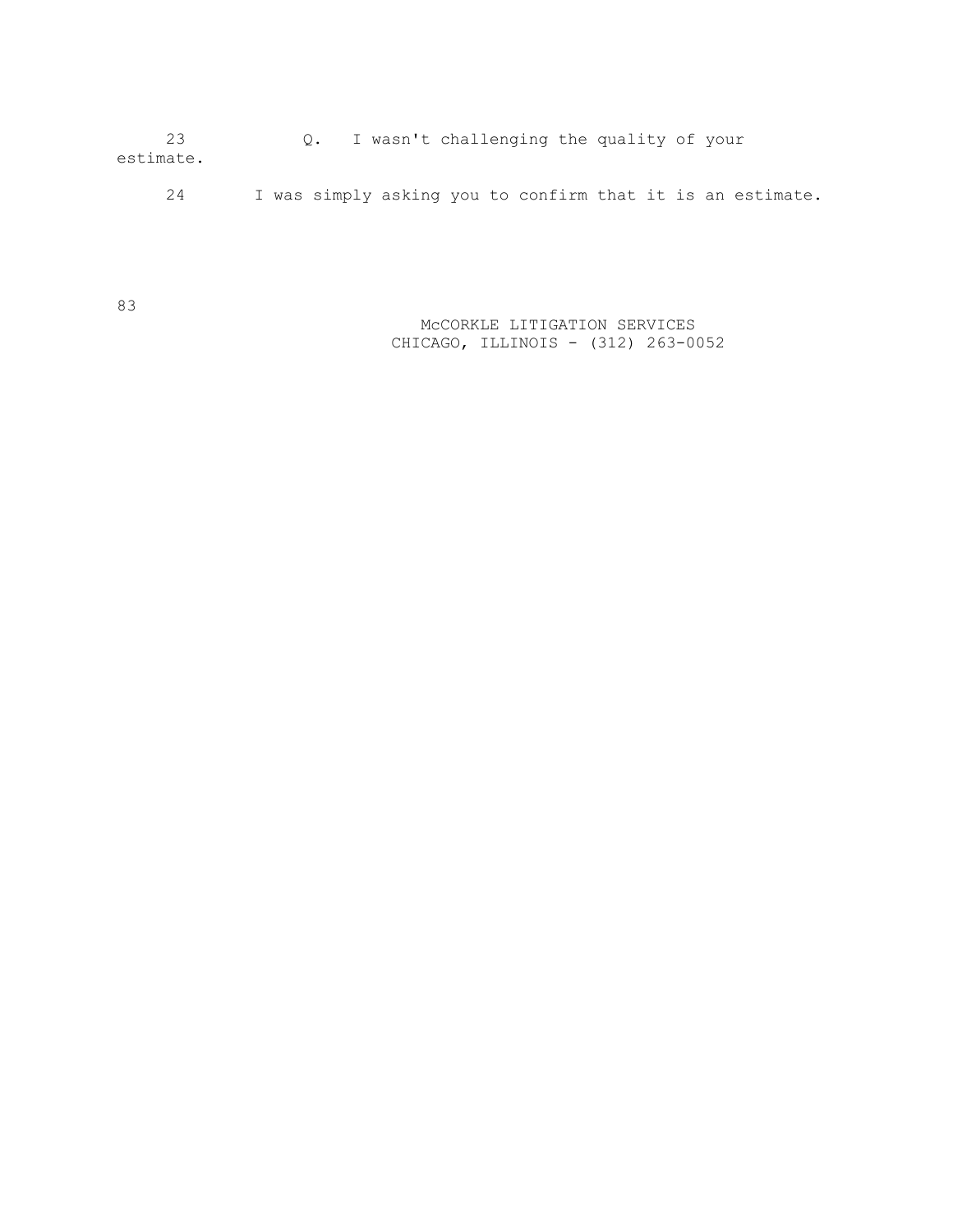1 A. Actual assessment. 2 Q. Okay. Siting application, Section 1, Page 1-6, 3 third paragraph, last sentence, "The convenient location of 4 the proposed transfer station to waste generators within the 5 service area is particularly important given the high price 6 for diesel fuel and declining landfill capacity near the 7 service area." You see that? 8 A. Yes. 9 Q. I read it correctly? 10 A. Yes. 11 Q. Now, the Countryside -- I think we can agree on 12 this, I hope. The Countryside and Zion landfills aren't near 13 the service area. They're in the service area, right? 14 A. Yes. 15 Q. Which landfills then near the service area are you 16 talking about? 17 A. The fact that there are no other landfills that 18 were on our map, they're near the service area and the fact 19 that those facilities that we're relying on are further from 20 the service area indicates that those near facilities are not 21 available. 22 Q. That wasn't my question. Which landfills are you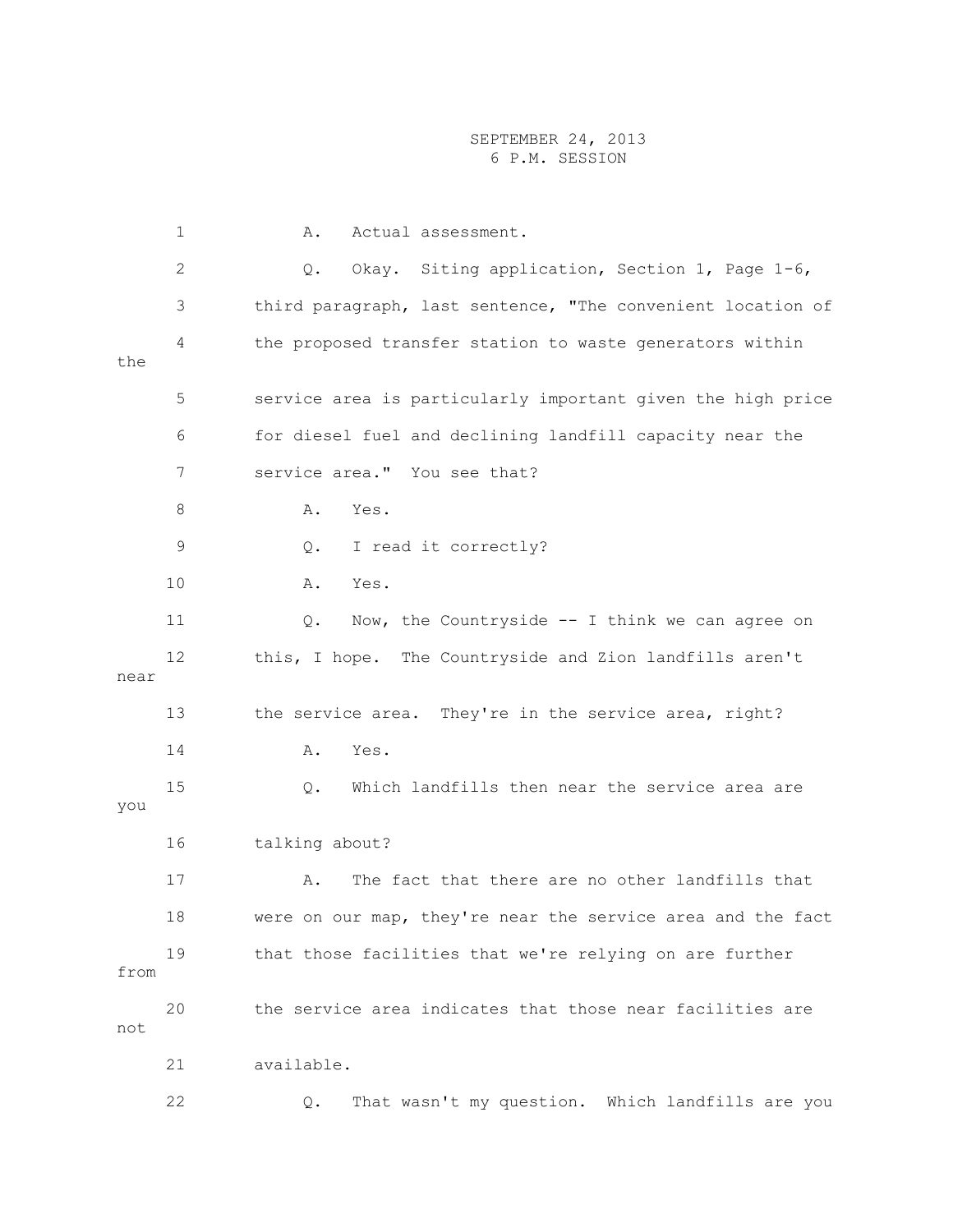23 talking about when you talk about declining landfill capacity

24 near the service area, which landfills?

 McCORKLE LITIGATION SERVICES CHICAGO, ILLINOIS - (312) 263-0052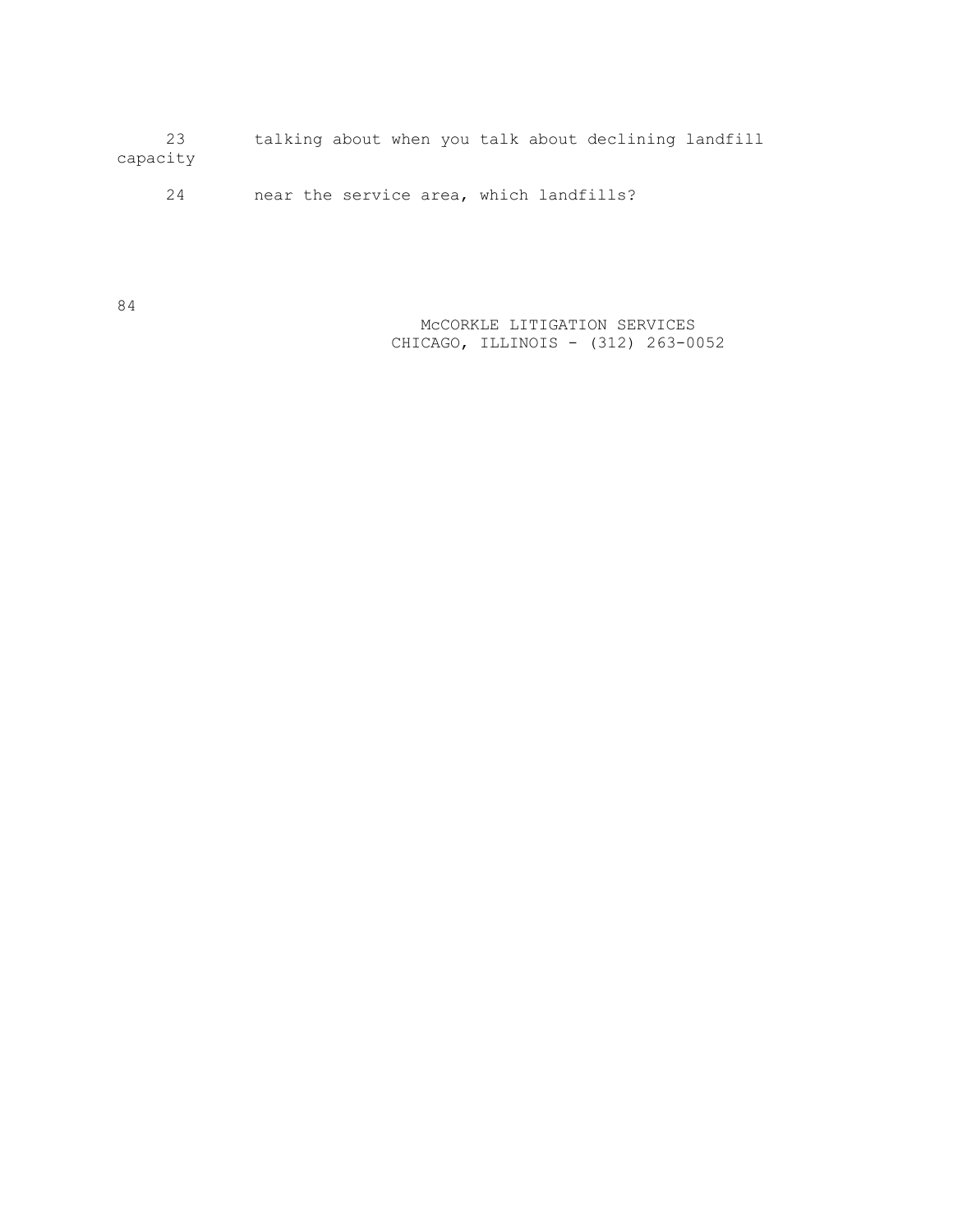| $\mathbf{1}$<br>facilities. | Capacity is an aggregate, a grouping of<br>Α.                     |
|-----------------------------|-------------------------------------------------------------------|
| $\mathbf{2}$                | We have the two in-county facilities which I would say are        |
| 3                           | very near our service area and in fact in our service area,       |
| 4                           | and then we have facilities in Cook County that are closed.       |
| 5                           | We have facilities in DuPage and Kane County that have            |
| 6                           | closed. We have a facility in Wisconsin that's effectively        |
| 7                           | unavailable.                                                      |
| 8<br>you're                 | Can you identify any specific landfill that<br>Q.                 |
| 9<br>capacity               | talking about when you talk about declining landfill              |
| 10                          | near the service area?                                            |
| 11                          | MR. HELSTEN: Asked and answered.                                  |
| 12                          | MR. BLAZER: She didn't answer it.                                 |
| 13                          | MR. HELSTEN: Yes, she did.                                        |
| 14                          | MR. BLAZER:<br>She did not identify a single landfill,            |
| 15                          | Mr. Hearing Officer.                                              |
| 16                          | HEARING OFFICER LUETKEHANS: I heard five of them.<br>$\mathbb{I}$ |
| 17<br>in                    | heard her mention Wisconsin. I heard her mention the two          |
| 18                          | DuPage that closed. I heard her mention Cook County, and I        |
| 19                          | think I missed one.                                               |
| 20<br>Countryside           | I also mentioned the Zion and<br>THE WITNESS:                     |
| 21                          | landfills.                                                        |
| 22                          | MR. BLAZER: If I may, first of all, she admitted that             |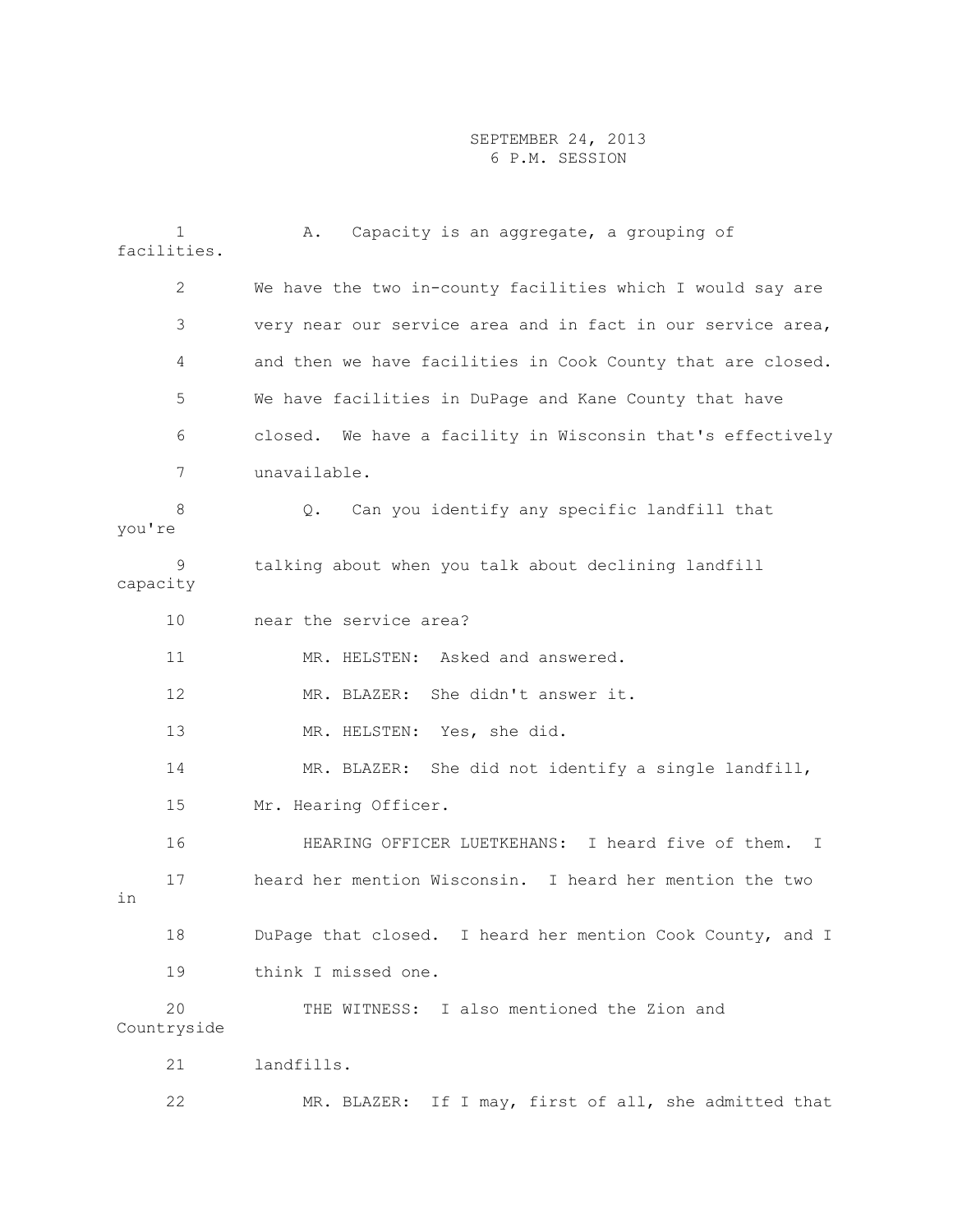23 Zion and Countryside aren't near. They're in. 24 HEARING OFFICER LUETKEHANS: Also when she defined

near

 McCORKLE LITIGATION SERVICES CHICAGO, ILLINOIS - (312) 263-0052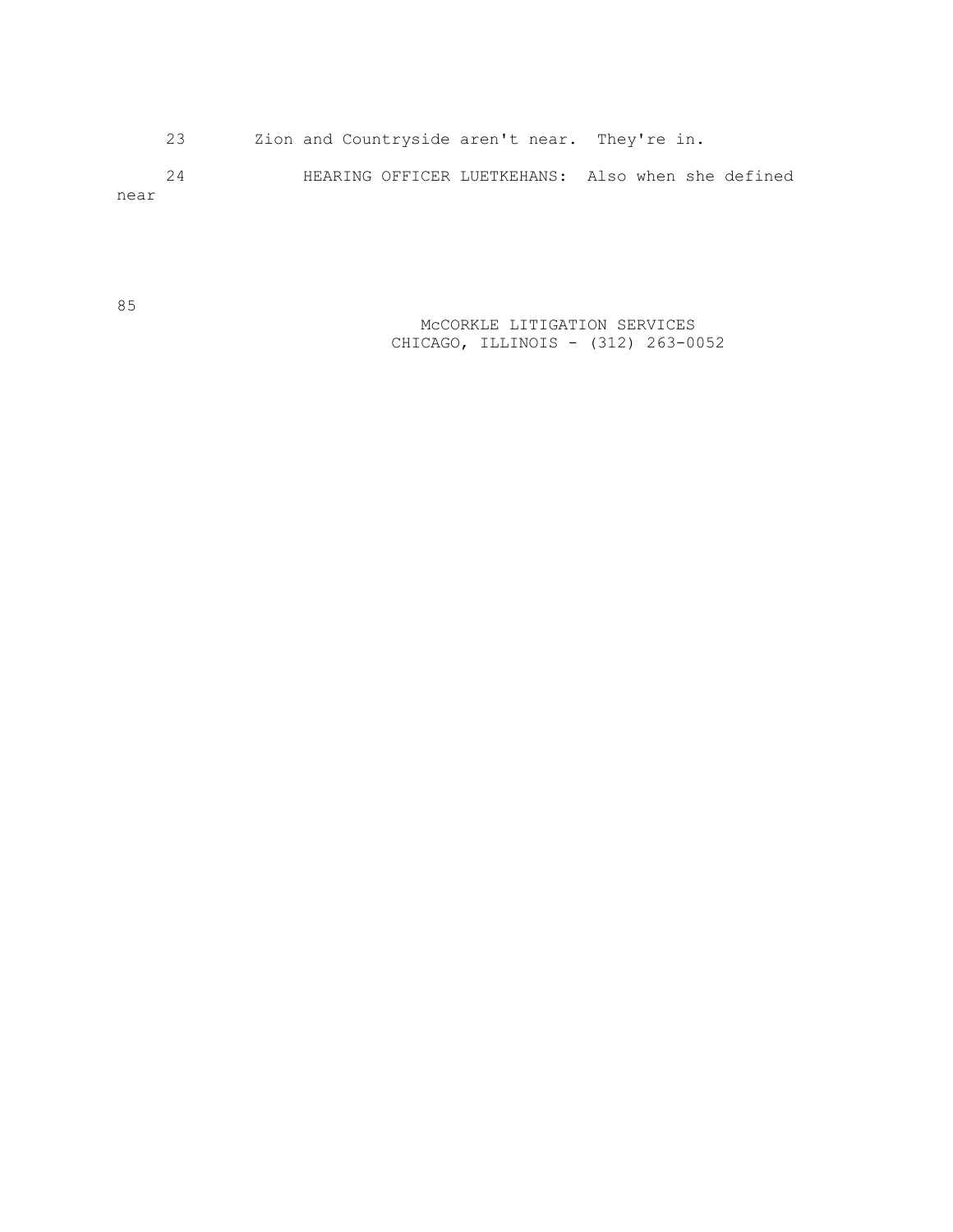| in   | 1  | afterwards, she said near was including the ones that were      |
|------|----|-----------------------------------------------------------------|
|      | 2  | as well as the ones that were nearby and outside.               |
|      | 3  | MR. BLAZER: She talked about declining capacity of              |
|      | 4  | landfills near the service area. She didn't say closed          |
|      | 5  | landfills. She said declining capacity. Now I'm asking --       |
|      | 6  | HEARING OFFICER LUETKEHANS: Here, the objection's               |
|      | 7  | sustained. She answered the question. Whether you agree         |
|      | 8  | with her, whether her answer makes sense may be a different     |
|      | 9  | issue, but she did answer the question.                         |
|      | 10 | BY MR. BLAZER:                                                  |
| goes | 11 | What percentage of Lake County waste currently<br>$Q_{\bullet}$ |
|      | 12 | to those nearby landfills?                                      |
|      | 13 | Are you including the landfills in the county?<br>Α.            |
|      | 14 | No. I'm talking about the ones that are near<br>Q.              |
|      | 15 | Lake County, not the ones that are in the service area, the     |
|      | 16 | ones that are near the service area.                            |
|      | 17 | I clarified that near also includes in. So that<br>Α.           |
|      | 18 | would include Zion and Countryside.                             |
|      | 19 | I see.<br>$Q$ .                                                 |
|      | 20 | 80 percent of the county's waste goes to those<br>Α.            |
|      | 21 | landfills.                                                      |
|      | 22 | Got it. So now near means in? Is that correct?<br>$Q$ .         |
|      | 23 | MR. HELSTEN: Objection, asked and answered.                     |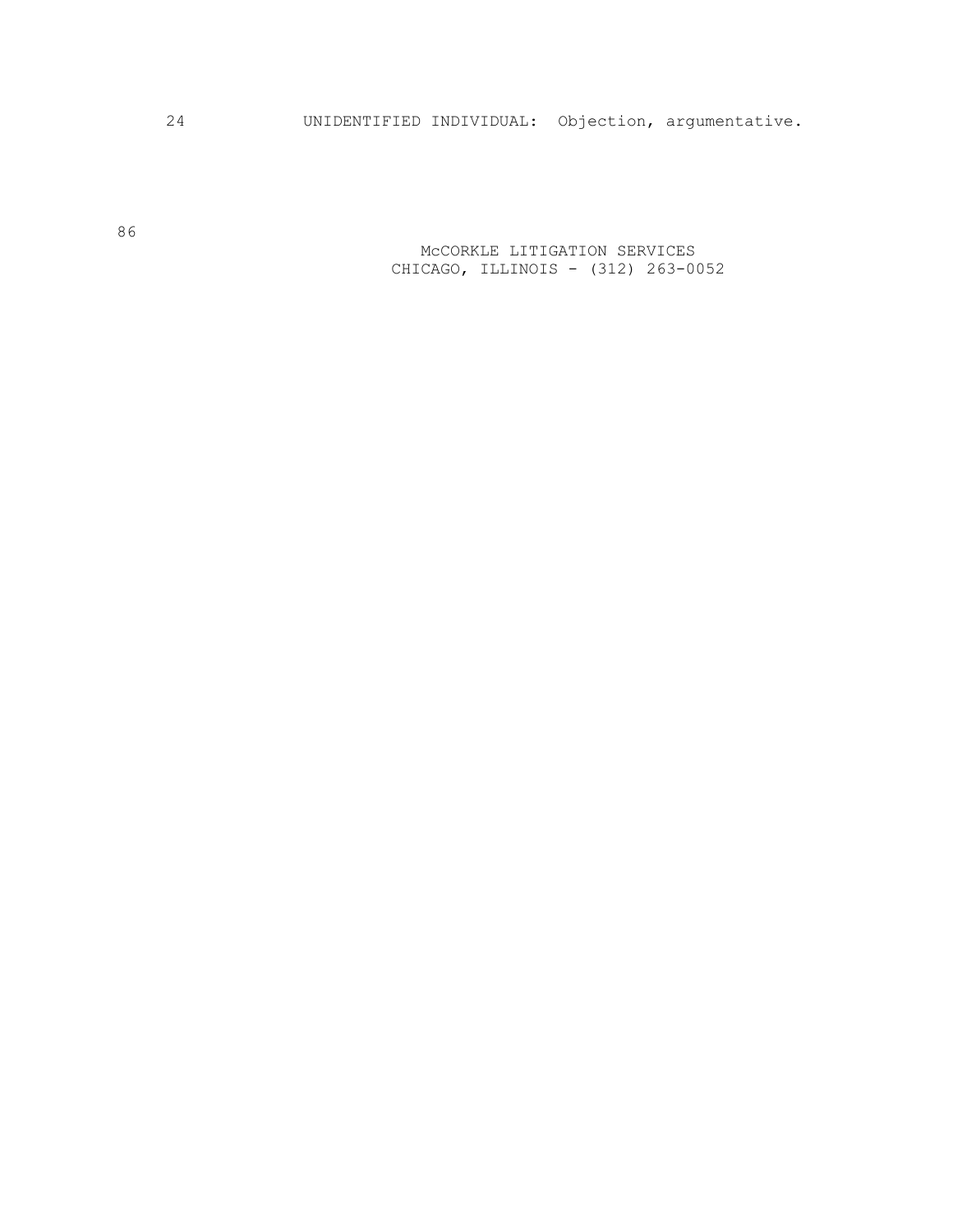| objection | $\mathbf{1}$ | HEARING OFFICER LUETKEHANS: The argumentative                     |
|-----------|--------------|-------------------------------------------------------------------|
|           | 2            | is sustained.                                                     |
|           | 3            | BY MR. BLAZER:                                                    |
|           | 4            | All right. Let's go to Page 1-6 -- I think we're<br>$Q_{\bullet}$ |
|           | 5            | still there actually -- fourth paragraph. "Lake County has        |
| waste     | 6            | historically disposed of the majority of the municipal            |
|           | 7            | generated within its borders by landfilling at three of the       |
|           | 8            | principal facilities, the Advance Disposal Services/Zion          |
| and       | 9            | Landfill and Countryside Landfill located in Lake County          |
|           | 10           | the Pheasant Run Landfill located in Kenosha County,              |
|           | 11           | Wisconsin. See Figure 1-03. These three landfills were            |
|           | 12           | located within 22 miles of the centroid of the service area       |
| read      | 13           | for the Groot Industries Lake Transfer Station." Did I            |
|           | 14           | that correctly?                                                   |
|           | 15           | Yes.<br>Α.                                                        |
|           | 16           | I have up on the screen here Figure 1-3 from your<br>Q.           |
|           | 17           | application. Is that correct?                                     |
|           | 18           | Yes, it is.<br>Α.                                                 |
| the       | 19           | Now, not all three landfills are 22 miles from<br>$Q_{\bullet}$   |
|           | 20           | centroid. We can agree on that, right?                            |
|           | 21           | They are at most 22 miles from the centroid.<br>Α.                |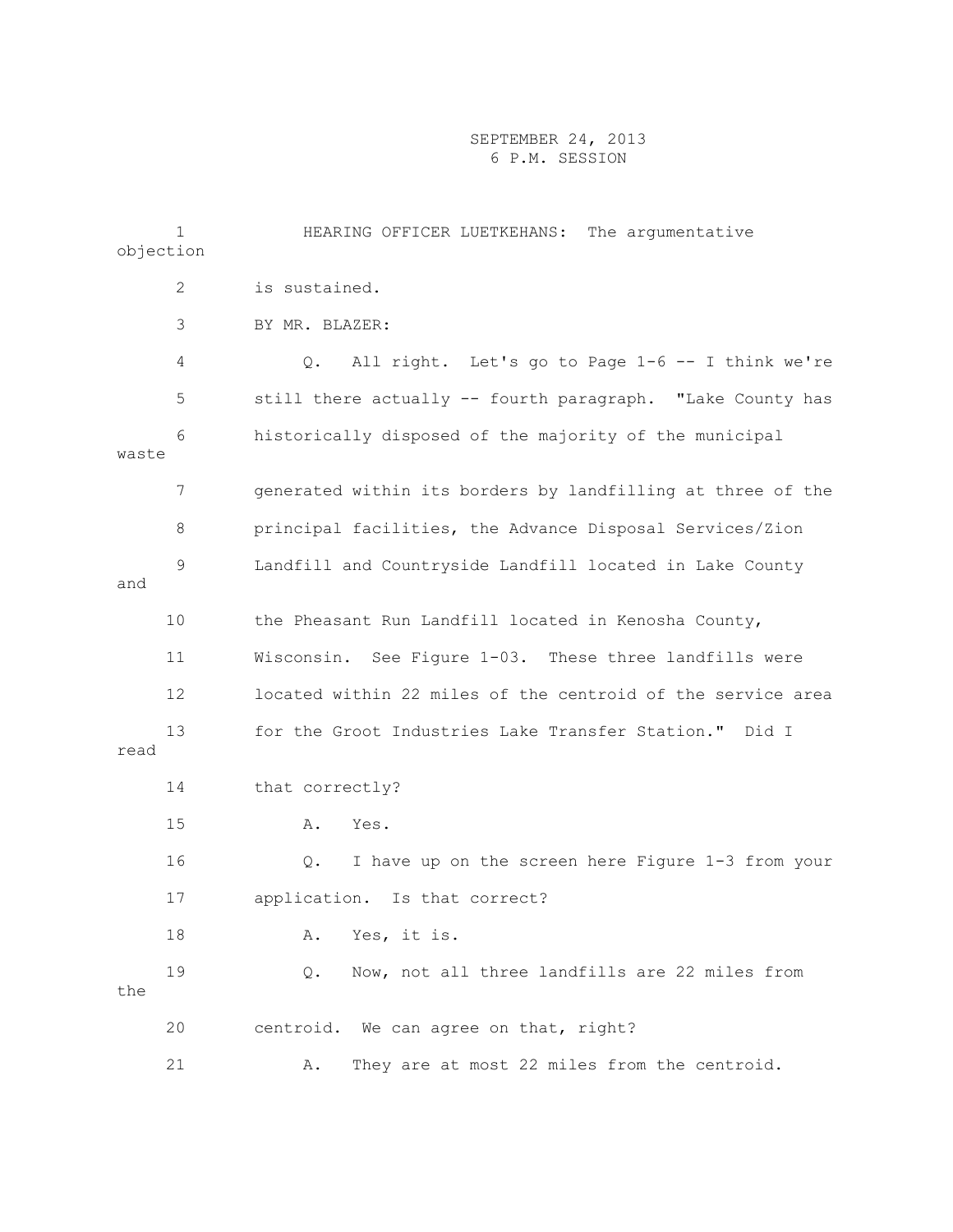| Wisconsin? | 22 | $\circ$ . | The one that's 22 miles is the one up in      |
|------------|----|-----------|-----------------------------------------------|
|            | 23 | A. Yes.   |                                               |
| this       | 24 | $\circ$ . | And what I have here now is, do you recognize |

87

 McCORKLE LITIGATION SERVICES CHICAGO, ILLINOIS - (312) 263-0052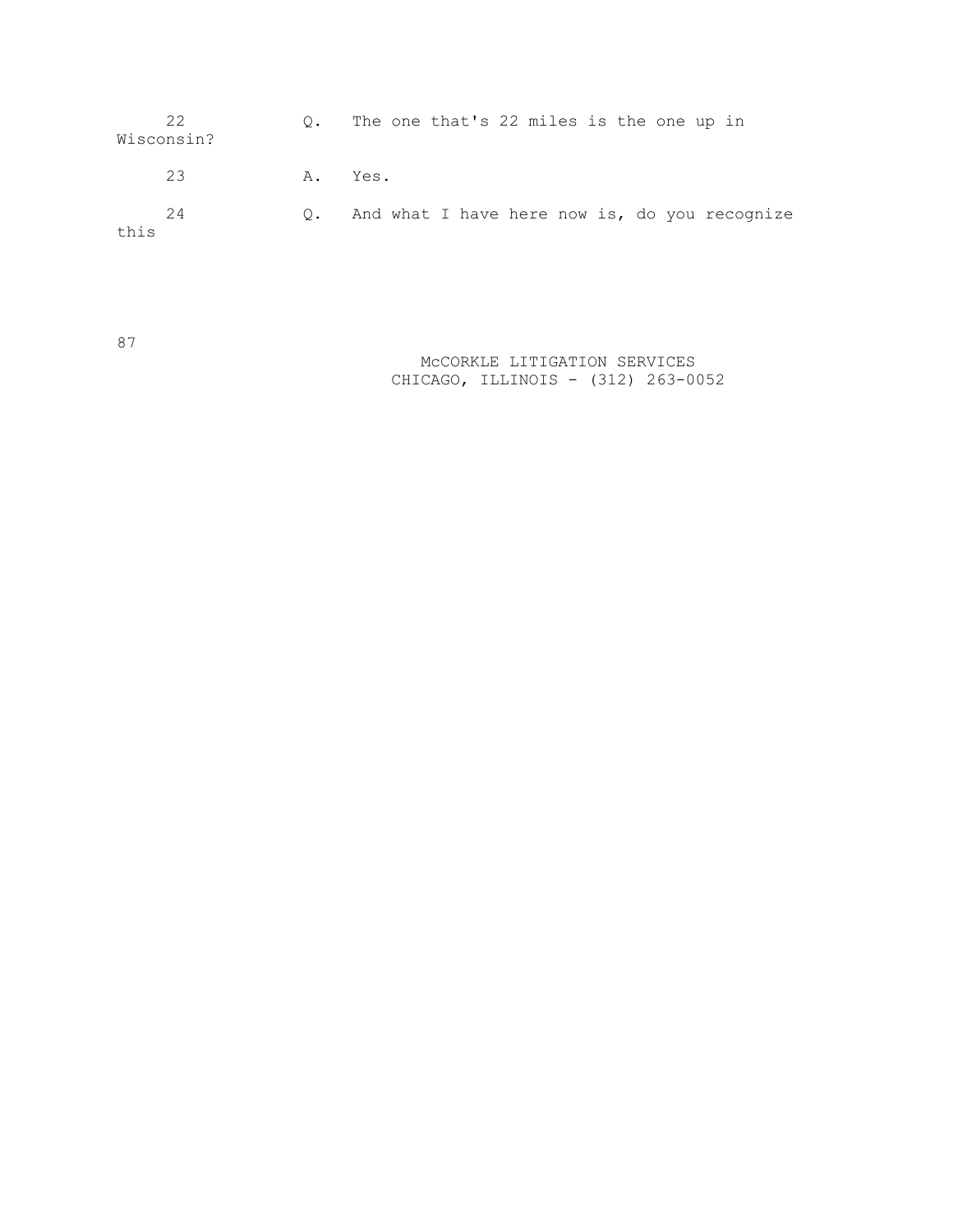1 to be Table 1-1 from your application? 2 A. Yes, I do. 3 Q. And this gives you the specific distances of each 4 of the three landfills that you're talking about from the 5 waste centroid, correct? 6 A. Yes. 7 9. So you've got Countryside and Grayslake at 5, 8 correct? 9 A. Yes. 10 Q. Zion at 16? 11 A. Yes. 12 Q. And the one in Wisconsin is the one at 22, correct? 13 A. Yes. 14 Q. All right. Where does the waste from Antioch 15 currently go? 16 A. I don't know specifically. 17 Q. How about Beach Park? 18 A. I don't know. 19 Q. Where does the waste from Grayslake go? 20 A. I don't know. 21 Q. Gurnee? 22 A. I don't know. 23 MR. HELSTEN: Objection as to the relevance of this. 24 Where it goes today may not be, as Miss Seibert said in her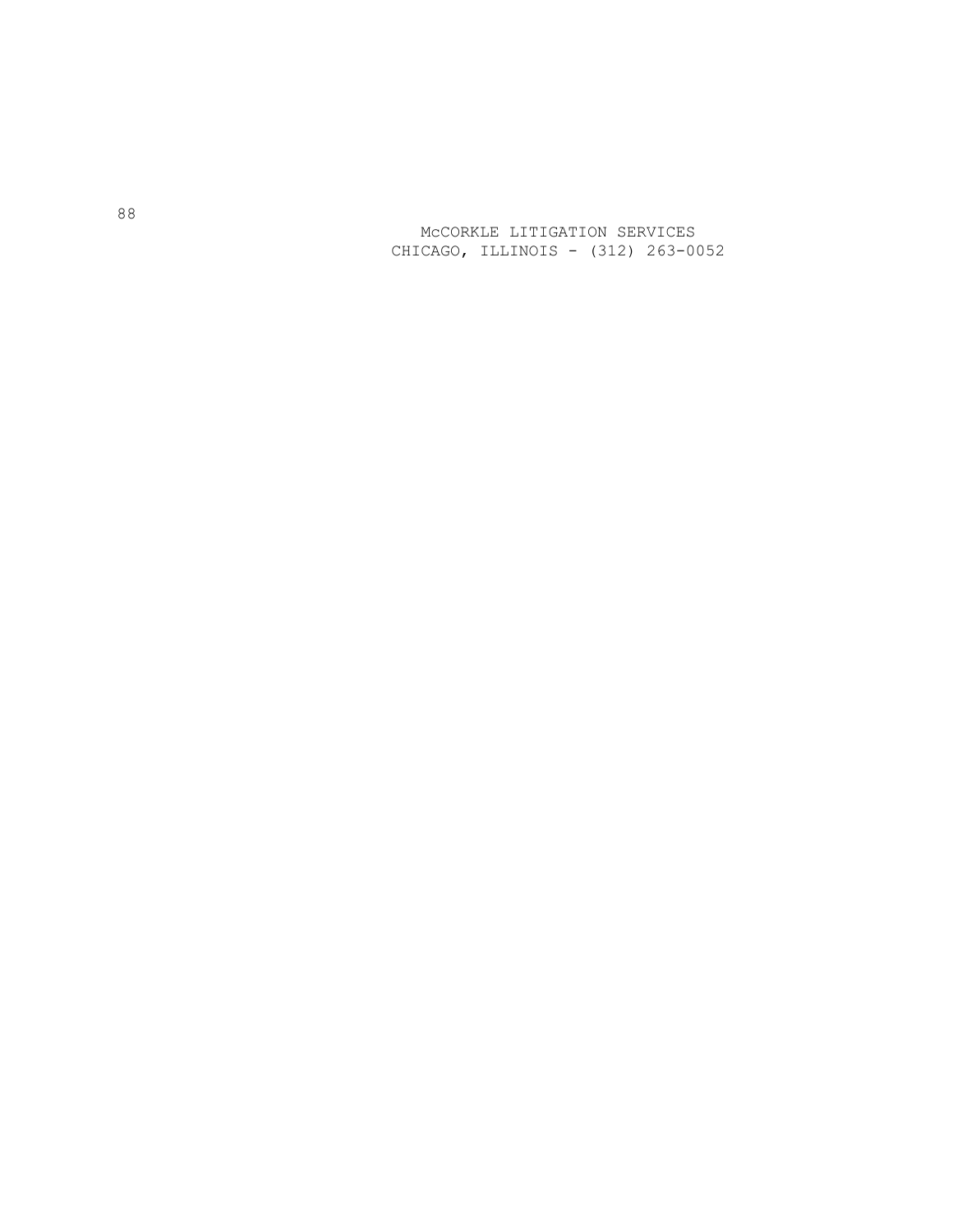1 direct testimony, where it goes tomorrow based on contracts 2 and where it goes long-term for the lack of this facility. 3 I don't know what the relevance is. 4 HEARING OFFICER LUETKEHANS: I'm kind of lost on this 5 one as well, Mr. Blazer, and I've given you a pretty free, 6 broad rein on relevance here. I would ask that you try and 7 tie up whatever it is you're doing. I've heard a lot of 8 statements, and I don't understand where they're going yet. 9 MR. BLAZER: I'm simply trying to determine since part 10 of what this witness is talking about is disposal capacity, 11 limited disposal capacity, near disposal capacity, near 12 landfills, I'm trying to determine -- and she's given 13 testimony regarding where she estimates waste from 14 Lake County goes now or may go in the future. I'm trying 15 determine if she has specific knowledge about where waste 16 currently going from Lake County and the communities I'm 17 identifying as I'm sure everybody in this room knows are 18 communities in Lake County in the service area. I'm simply 19 trying to find out what she knows and what she doesn't know. 20 HEARING OFFICER LUETKEHANS: Well, here, I think it's 21 become pretty obvious she doesn't know where every 22 municipality goes to in this county. So assuming that -- 23 I assume that's correct, Miss Seibert.

to

is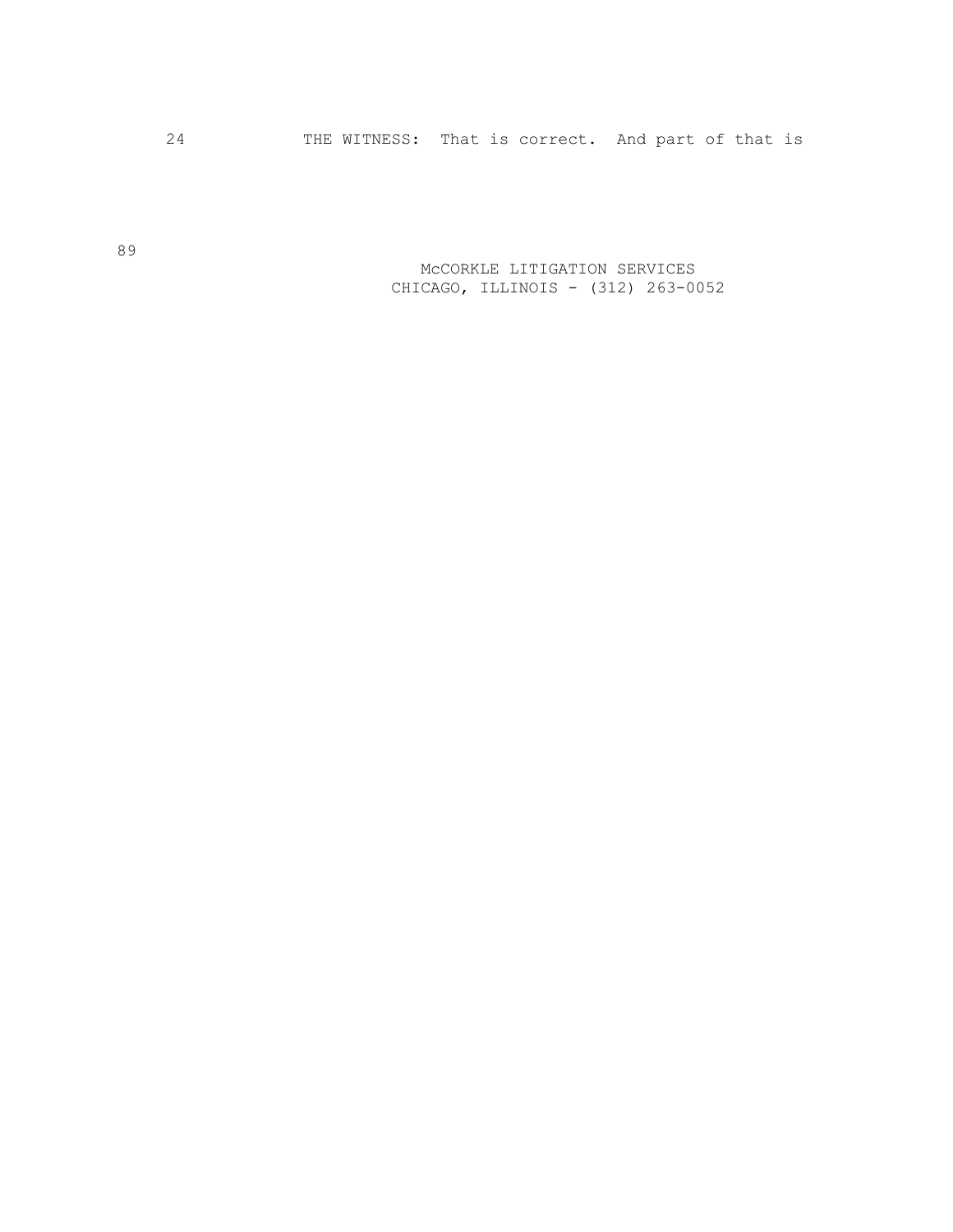|         | 1  | because there's residential waste contractors. Commercial   |
|---------|----|-------------------------------------------------------------|
|         | 2  | waste is collected by any number of different haulers that  |
| clearly | 3  | may be taken to any number of facilities, but we have       |
|         | 4  | identified in our report what facilities the county as a    |
|         | 5  | whole our intended service area relies on.                  |
| have    | 6  | HEARING OFFICER LUETKEHANS: Okay. So I think you            |
|         | 7  | at least the answer you're looking for as far as she is not |
| on      | 8  | aware of where any particular municipality goes. So move    |
|         | 9  | and tie it up.                                              |
|         | 10 | MR. BLAZER: That's fine.                                    |
|         | 11 | BY MR. BLAZER:                                              |
|         | 12 | Siting Application Page 1-8.<br>$Q_{\bullet}$               |
|         | 13 | MR. HELSTEN: I'm technically challenged. So I hope          |
|         | 14 | I -- oh, I have the page. I'm sorry.                        |
|         | 15 | MR. BLAZER: You're looking --                               |
|         | 16 | MR. HELSTEN: I have the page. Thank you, Mike.              |
|         | 17 | MR. BLAZER: All right.                                      |
|         | 18 | BY MR. BLAZER:                                              |
|         | 19 | 1-8, first paragraph, first sentence, "As will be<br>Q.     |
|         | 20 | discussed later in this section new disposal capacity is    |
| and     | 21 | increasingly being located further from the service area,   |
|         | 22 | existing landfills with appreciable remaining capacity are  |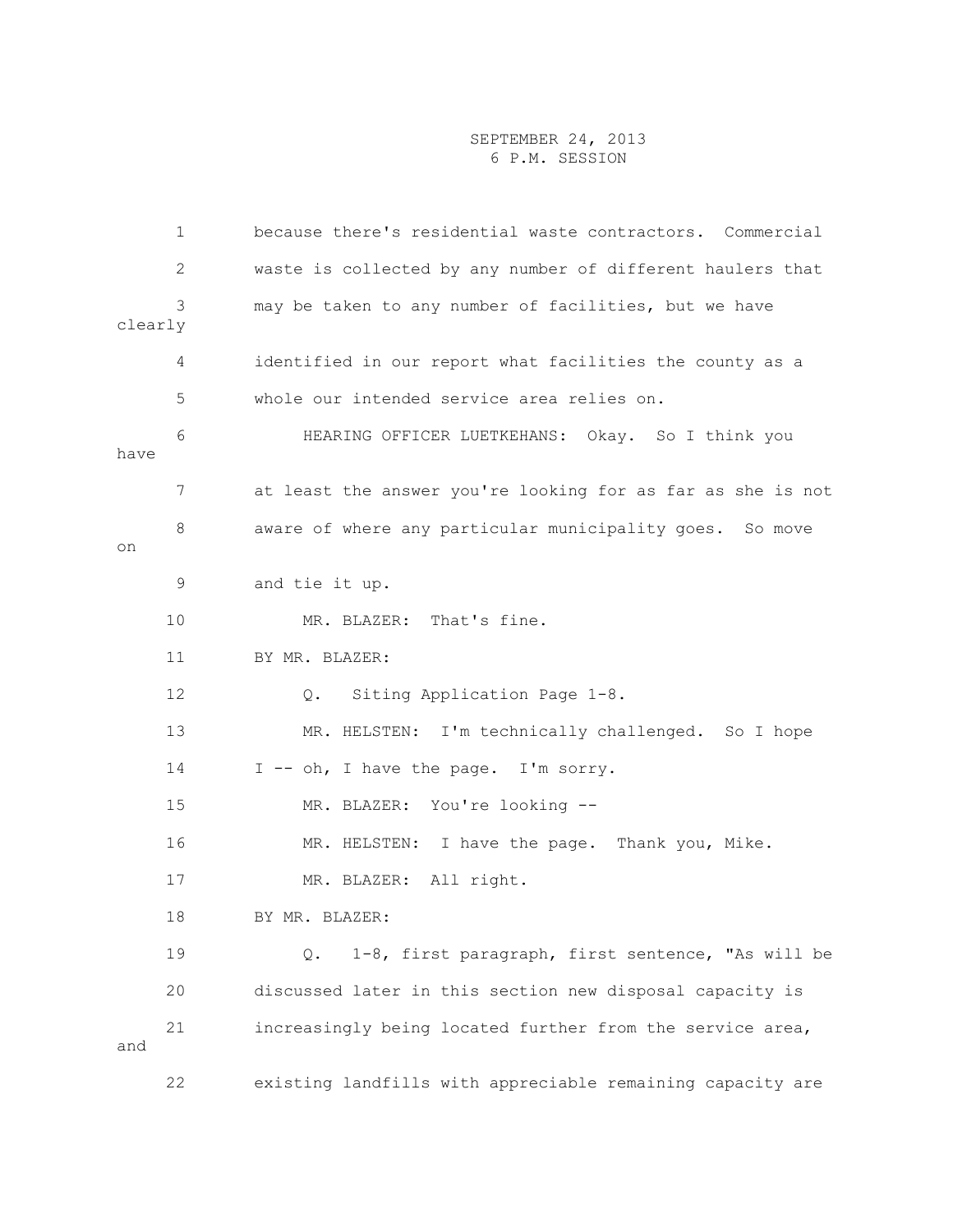23 located further from the service area than the facilities 24 that the service area has historically relied upon." And

> McCORKLE LITIGATION SERVICES CHICAGO, ILLINOIS - (312) 263-0052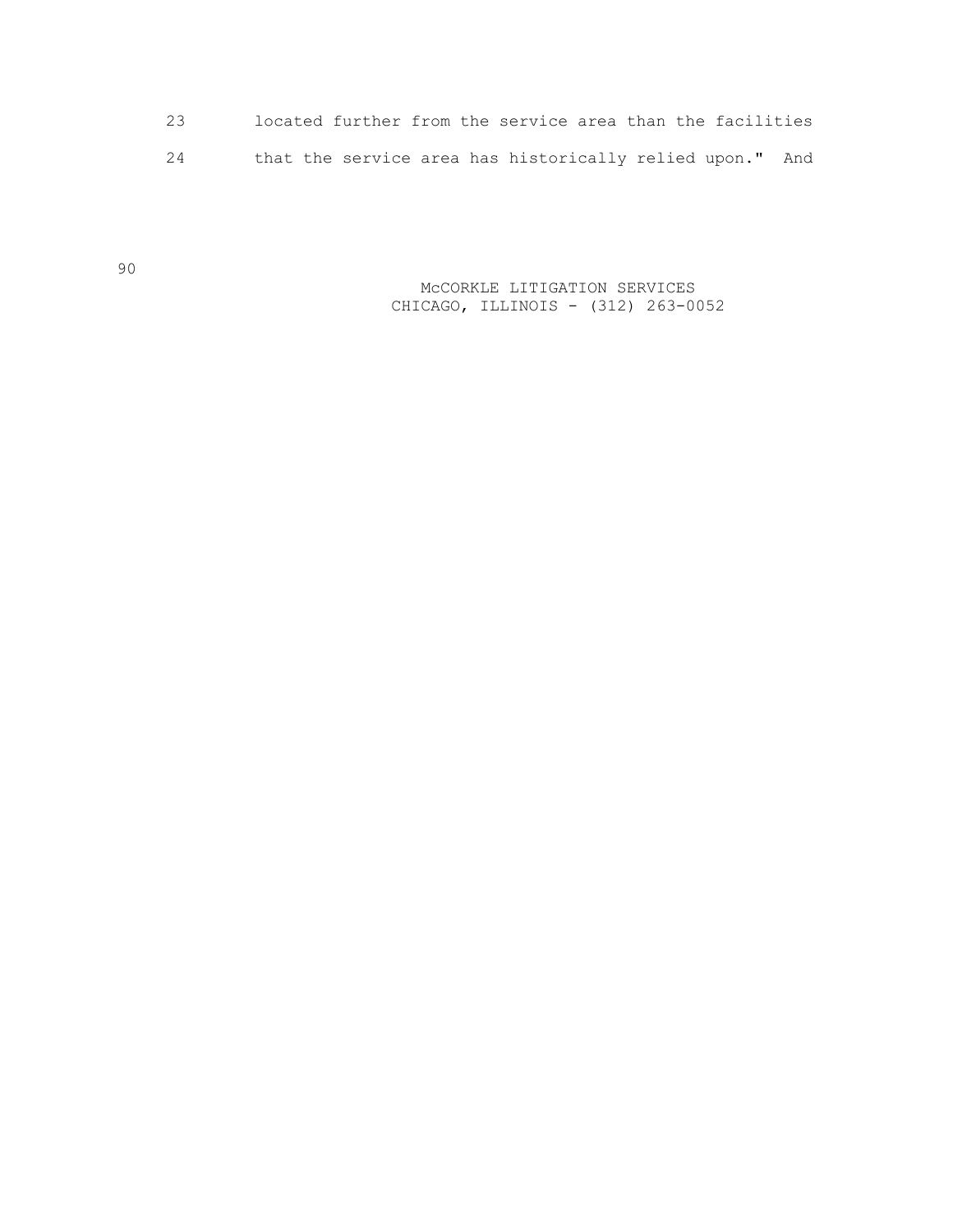|        | $\mathbf 1$ | then it's in another place. You can go through it if you  |
|--------|-------------|-----------------------------------------------------------|
| 28     | 2           | like, 1-28. You say -- you make this comment twice. On 1- |
|        | 3           | it's in your conclusions, the sixth bullet.               |
|        | 4           | Are you there, Chuck?                                     |
|        | 5           | MR. HELSTEN:<br>Yes.                                      |
|        | 6           | BY MR. BLAZER:                                            |
|        | 7           | "As stated above the majority of landfills with<br>Q.     |
| miles  | 8           | appreciable remaining capacity are located more than 50   |
| two    | 9           | from the centroid of the service area." Did I read those  |
|        | 10          | sections correctly?                                       |
|        | 11          | Yes, you did.<br>Α.                                       |
| оf     | 12          | All right. By "appreciable" do you mean capable<br>Q.     |
|        | 13          | being perceived or measured?                              |
| period | 14          | It's intended to mean long-term or extended<br>Α.         |
|        | 15          | of time, a larger quantity than by comparison to what is  |
|        | 16          | available in a closer indices.                            |
|        | 17          | That's the intent --<br>Q.                                |
|        | $18\,$      | Α.<br>Yes.                                                |
|        | 19          | -- by "appreciable"?<br>Q.                                |
|        | 20          | Yes.<br>Α.                                                |
|        | 21          | Siting application Page 1-8 -- Are you there,<br>Q.       |
|        | 22          | Mr. Helsten?                                              |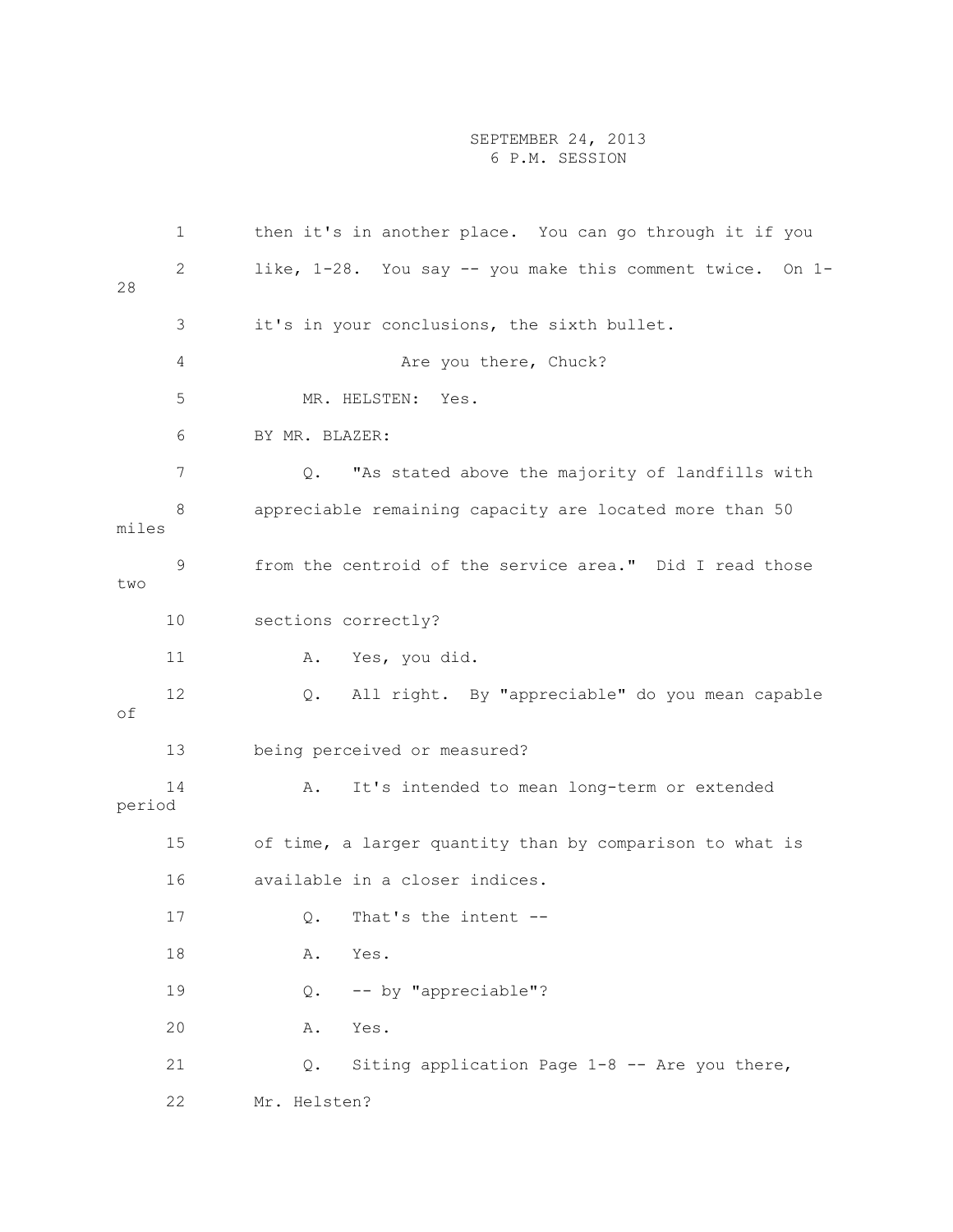23 MR. HELSTEN: Yes, sir.

24

 McCORKLE LITIGATION SERVICES CHICAGO, ILLINOIS - (312) 263-0052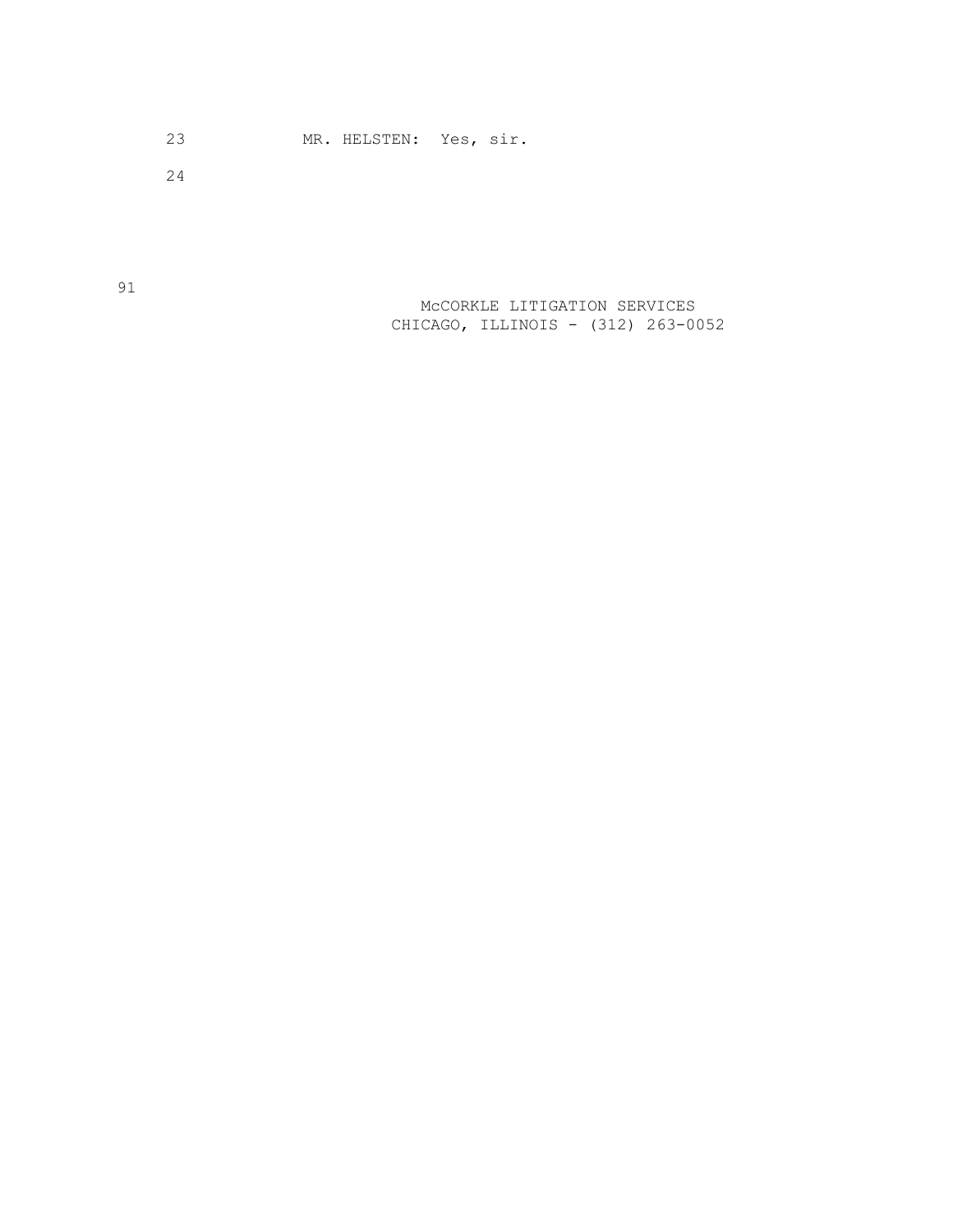1 BY MR. BLAZER:

 2 Q. First paragraph, second sentence, "As existing 3 landfills reach capacity and close, waste will be 4 increasingly exported from the service area for disposal. 5 Increased haul distances and high fuel prices add to the cost 6 of managing waste and transfer stations are needed to 7 mitigate these impacts. Transfer stations have been 8 recognized as a possible option in a long-term waste 9 management system for Lake County and are increasingly relied 10 upon by surrounding counties as well to provide a cost 11 effective and efficient method to transport waste to distant 12 landfills." Did I read that correctly? 13 A. Yes. 14 Q. Now, we do agree this would be the only garbage 15 transfer station in Lake County, correct? 16 A. This will be the first, yes. 17 Q. All right. I'd like to talk for a few moments 18 about some of the surrounding counties that you're talking 19 about. You're familiar with the capacity reports that the 20 IEPA issues? It's like every year they're later, but they -- 21 they're a year in arrears, the capacity reports from Illinois 22 EPA. You know what I'm talking about, don't you?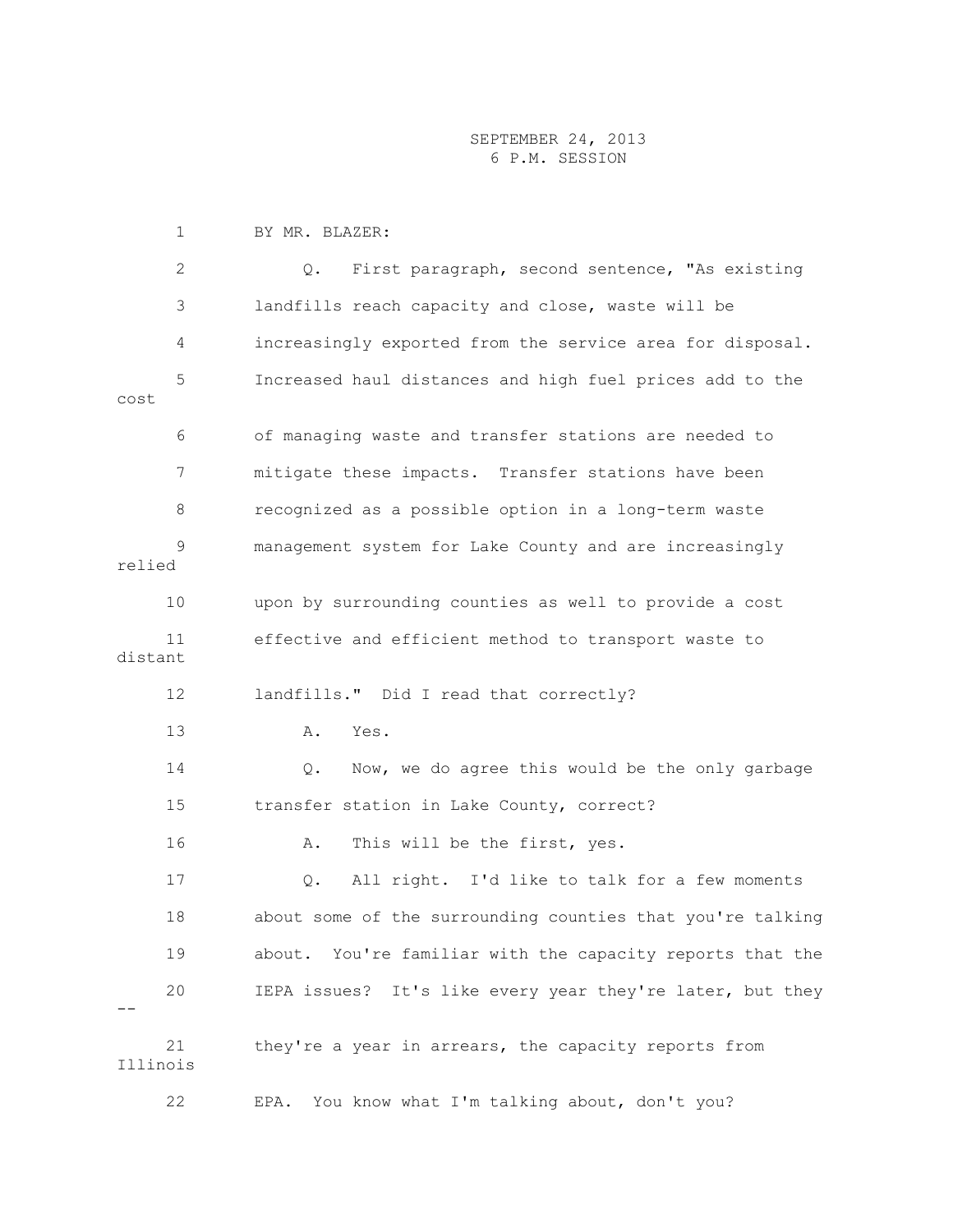23 A. Yes, I believe they're all referenced in the

24 report.

 McCORKLE LITIGATION SERVICES CHICAGO, ILLINOIS - (312) 263-0052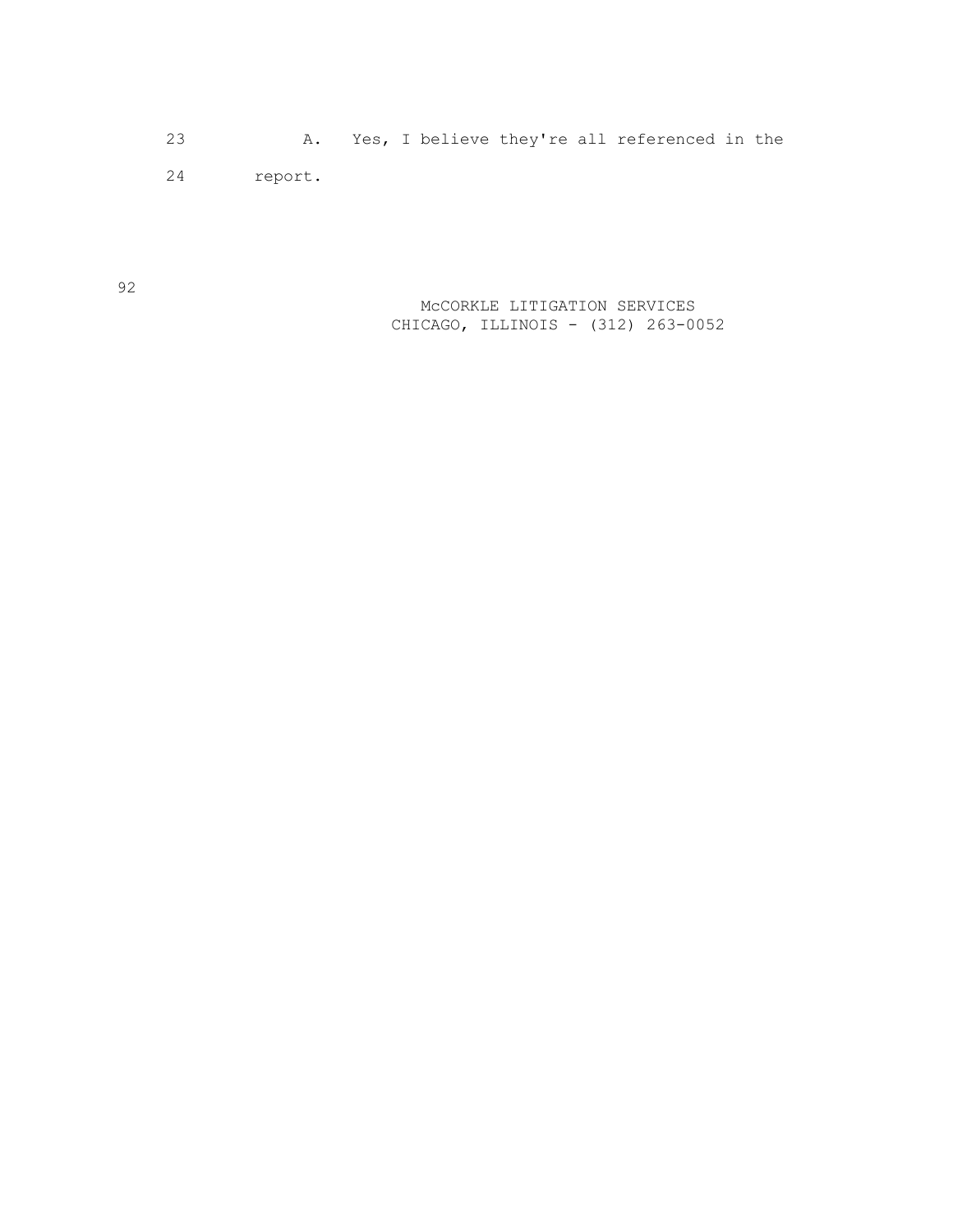| from | $\mathbf 1$ | Right. As a matter of fact, you used the data<br>Q.               |
|------|-------------|-------------------------------------------------------------------|
|      | 2           | those reports in your assessment here, right?                     |
| uses | 3           | We used information that they, that the state<br>Α.               |
|      | 4           | to compile the reports as well as the reports.                    |
|      | 5           | Right. And you historically used the information<br>$Q_{\bullet}$ |
|      | 6           | from those reports on other projects like this that you've        |
|      | 7           | done, right?                                                      |
|      | 8           | Yes.<br>Α.                                                        |
| this | 9           | Okay. What I have up here on the screen is --<br>Q.               |
|      | 10          | $is$ $--$                                                         |
|      | 11          | MR. HELSTEN: Is this another exhibit?                             |
|      | 12          | MR. BLAZER: For the record, Mr. Hearing Officer, this             |
|      | 13          | is what we've identified as TCH Exhibit 19-A. It is an            |
|      | 14          | excerpt from Exhibit 19 that we previously submitted to           |
|      | 15          | everyone, three pages from the Illinois EPA 2009 Capacity         |
|      | 16          | Report.                                                           |
|      | 17          | BY MR. BLAZER:                                                    |
|      | 18          | Q. You've seen this before, right?                                |
|      | 19          | Yes, I have.<br>Α.                                                |
| last | 20          | Okay. And you do know the 2009 report was the<br>Q.               |
|      | 21          | one where IEPA also reported on transfer stations?<br>They        |
|      | 22          | don't do that anymore?                                            |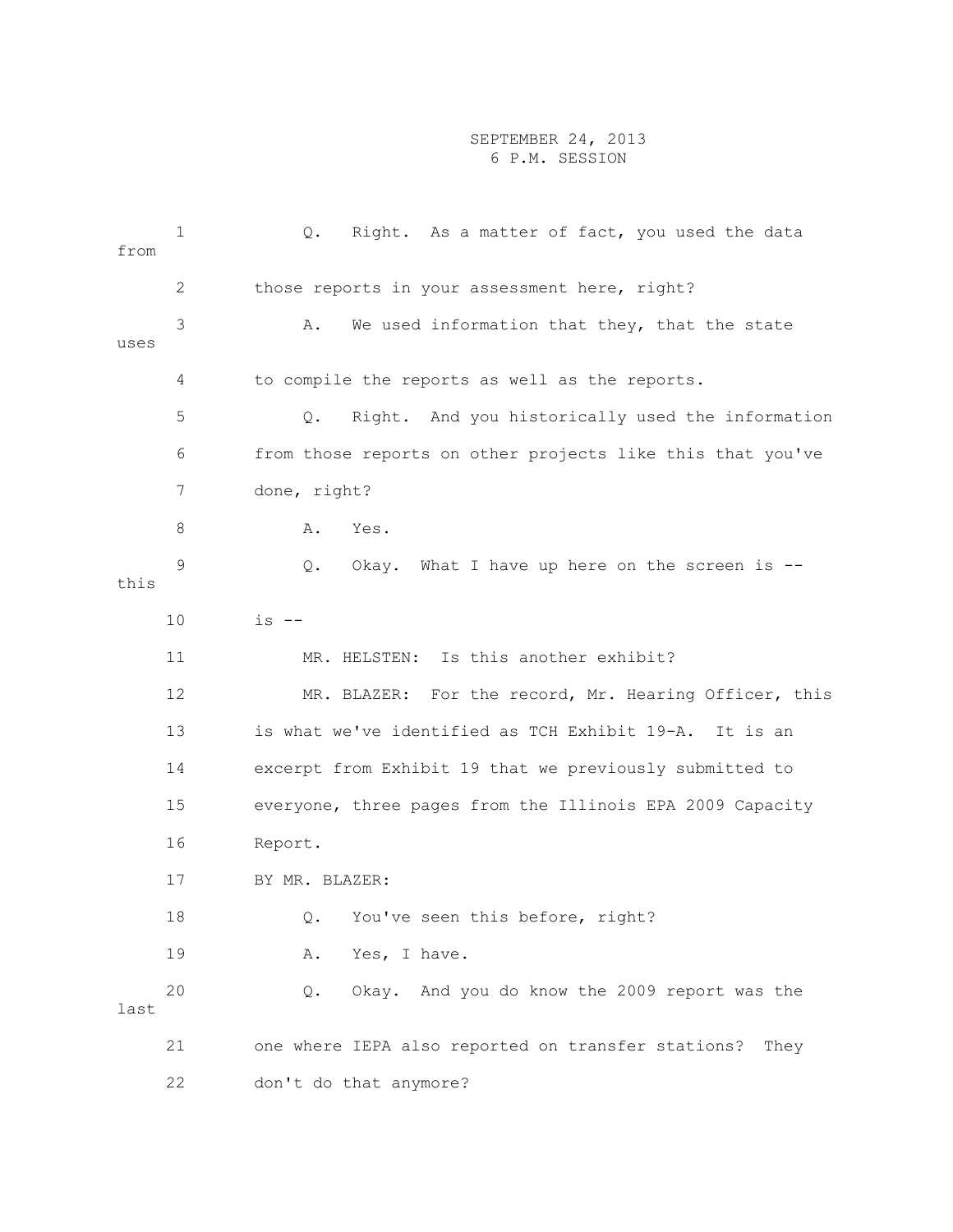| 23 | A. Correct.                                  |
|----|----------------------------------------------|
| 24 | Q. As of 2010 they just report on landfills? |

 McCORKLE LITIGATION SERVICES CHICAGO, ILLINOIS - (312) 263-0052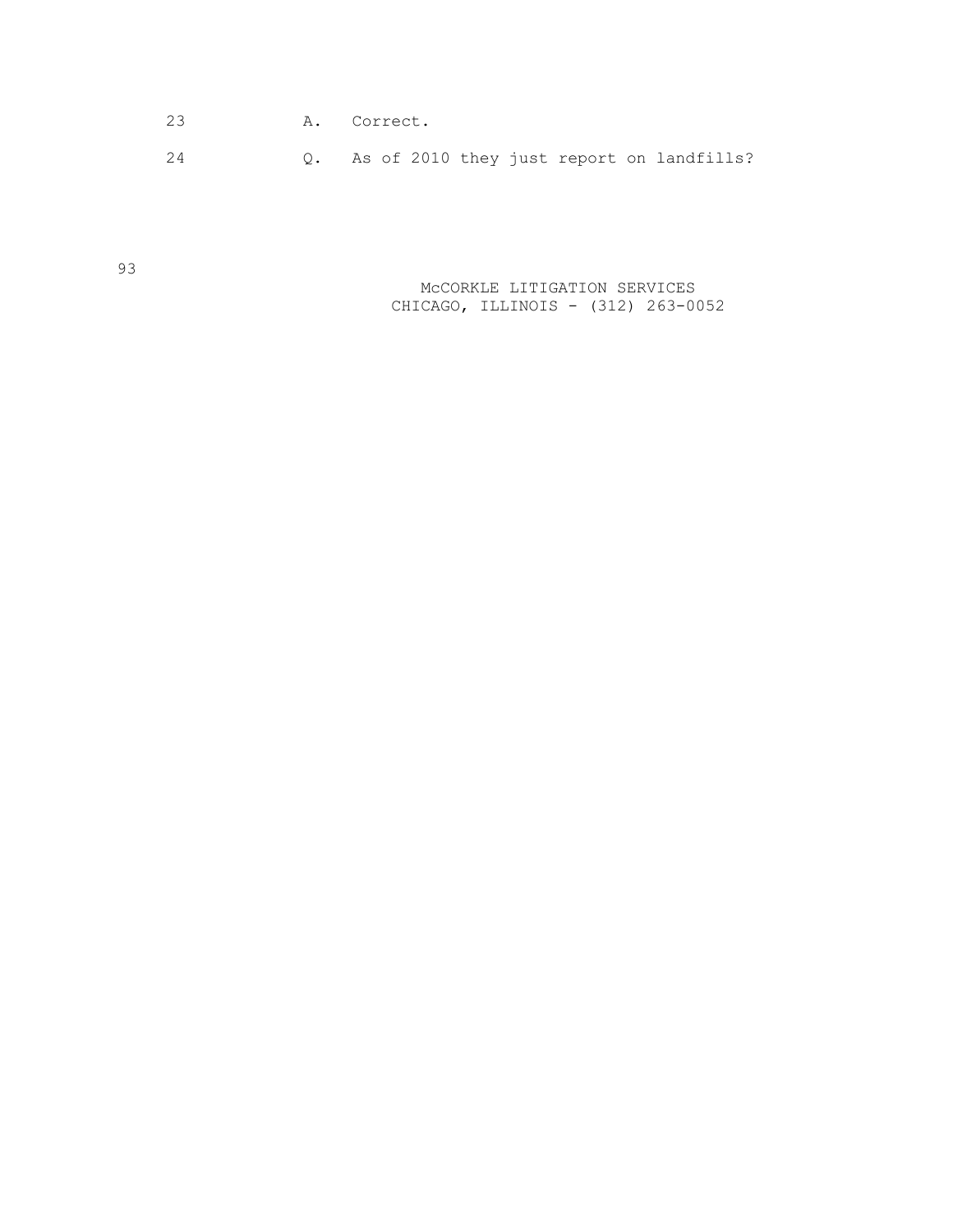|        | $\mathbf 1$  | Α.                         | Correct.                                                   |  |  |  |  |
|--------|--------------|----------------------------|------------------------------------------------------------|--|--|--|--|
|        | $\mathbf{2}$ | $Q$ .                      | Okay. So the slide we're looking at here is                |  |  |  |  |
|        | 3            |                            | somewhat similar to the one you have that shows the area   |  |  |  |  |
|        | 4            |                            | around Lake County, right?                                 |  |  |  |  |
|        | 5            | Α.                         | Yes.                                                       |  |  |  |  |
|        | 6            | Q.                         | All right. Are there currently any operating               |  |  |  |  |
|        | 7            |                            | landfills in McHenry County?                               |  |  |  |  |
|        | 8            | Α.                         | No.                                                        |  |  |  |  |
| right? | 9            | Q.                         | McHenry County does have a transfer station,               |  |  |  |  |
|        | 10           | It's called Virginia Road? |                                                            |  |  |  |  |
|        | 11           | Α.                         | Yes.                                                       |  |  |  |  |
|        | 12           | Q.                         | And DuPage County doesn't have an operating                |  |  |  |  |
|        | 13           | landfill, right?           |                                                            |  |  |  |  |
|        | 14           | Α.                         | Correct.                                                   |  |  |  |  |
| the    | 15           | Q.                         | As a matter of fact, DuPage County by virtue of            |  |  |  |  |
|        | 16           |                            | solid waste plan doesn't allow any more landfills in their |  |  |  |  |
|        | 17           | county, right?             |                                                            |  |  |  |  |
|        | 18           | Α.                         | I believe that's true.                                     |  |  |  |  |
|        | 19           | Q.                         | DuPage County does have a transfer station?                |  |  |  |  |
|        | 20           | Α.                         | It has one transfer station, yes.                          |  |  |  |  |
|        | 21           | Q.                         | The DuKane facility?                                       |  |  |  |  |
|        | 22           | Α.                         | Yes.                                                       |  |  |  |  |
|        | 23           | Q.                         | Kane County doesn't have an operating landfill,            |  |  |  |  |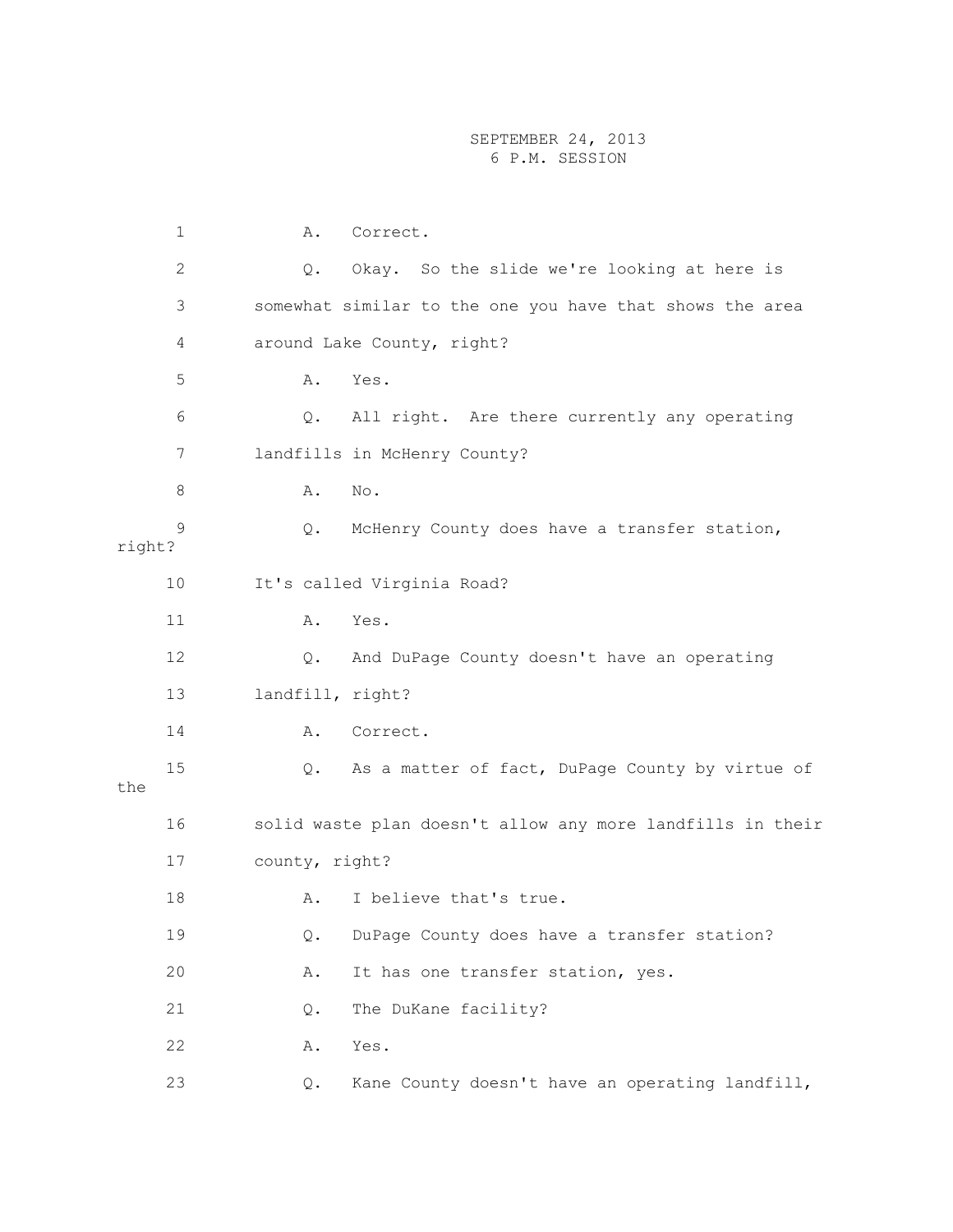24 does it?

 McCORKLE LITIGATION SERVICES CHICAGO, ILLINOIS - (312) 263-0052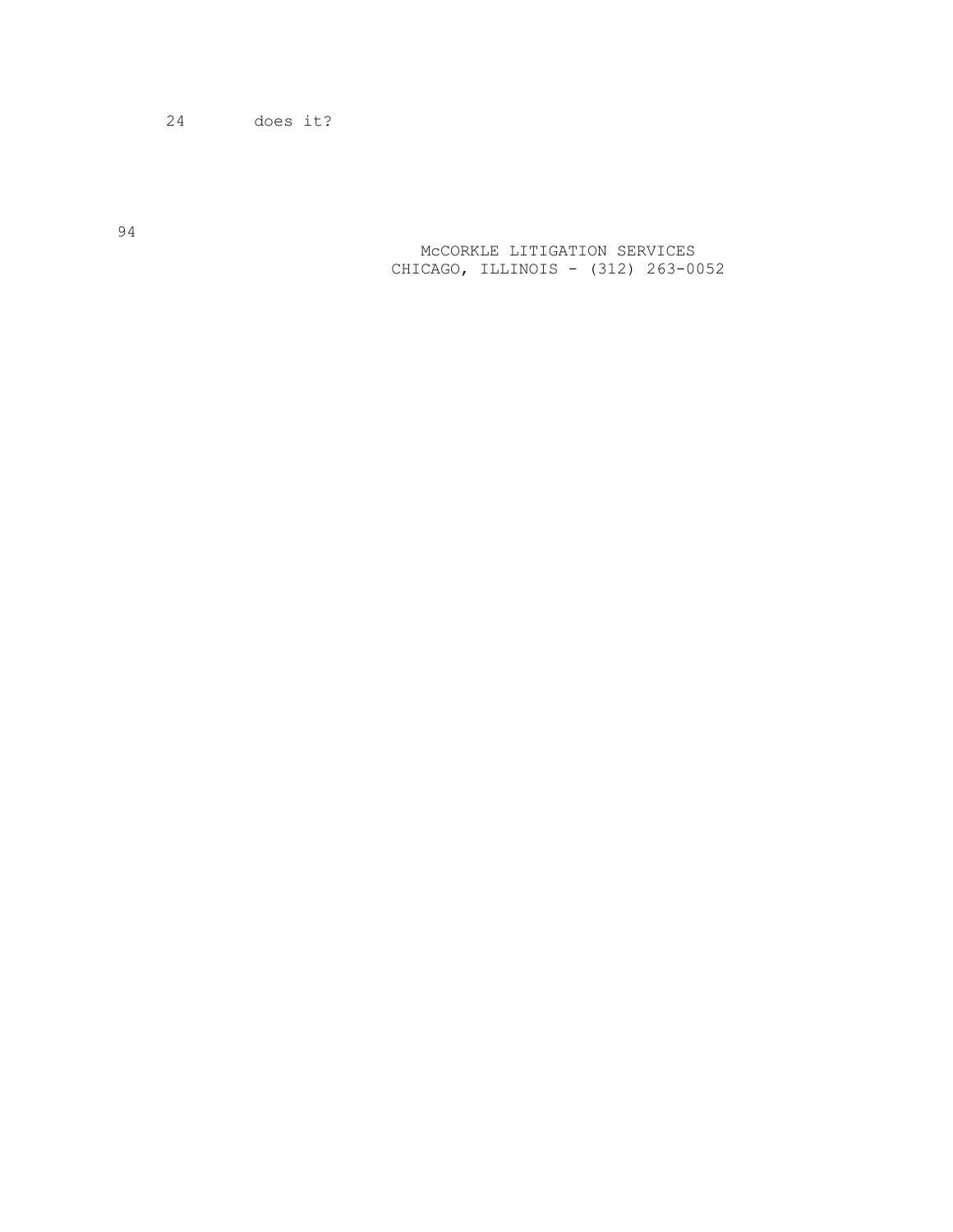|       | $\mathbf 1$     | Α.               | No.                                                        |
|-------|-----------------|------------------|------------------------------------------------------------|
| any   | $\mathbf{2}$    | Q.               | All right. And Kane County also doesn't allow              |
|       | 3               |                  | new landfills either by virtue of their solid waste plan.  |
|       | 4               | Is that correct? |                                                            |
|       | 5               | Α.               | Yes.                                                       |
|       | 6               | Q.               | Kane County has two transfer stations, right?              |
|       | 7               | Α.               | Yes, it does.                                              |
|       | 8               | Q.               | Elburn and Batavia?                                        |
|       | 9               | Α.               | Yes, it does. Those are all in my report.                  |
|       | 10              | Q.               | Right. So far we're in agreement. And I believe            |
| open, | 11              |                  | you mentioned Cook County has one landfill that's still    |
|       | 12              | right?           |                                                            |
|       | 13              | Α.               | Yes.                                                       |
|       | 14              | $Q$ .            | That's River Bend?                                         |
|       | 15              | Α.               | Correct.                                                   |
|       | 16              | Q.               | And I believe you said in your presentation that           |
|       | 17              |                  | that one is a significant distance from this service area? |
|       | 18              | Α.               | Yes, it is. It's past the south side of Chicago.           |
|       | 19<br>scheduled | Q.               | Right. And you do know that that one is                    |
|       | 20              |                  | to close very soon, correct?                               |
|       | 21              | Α.               | Yes.                                                       |
|       | 22              | Q.               | It only has a very limited amount of space left,           |
|       | 23              | right?           |                                                            |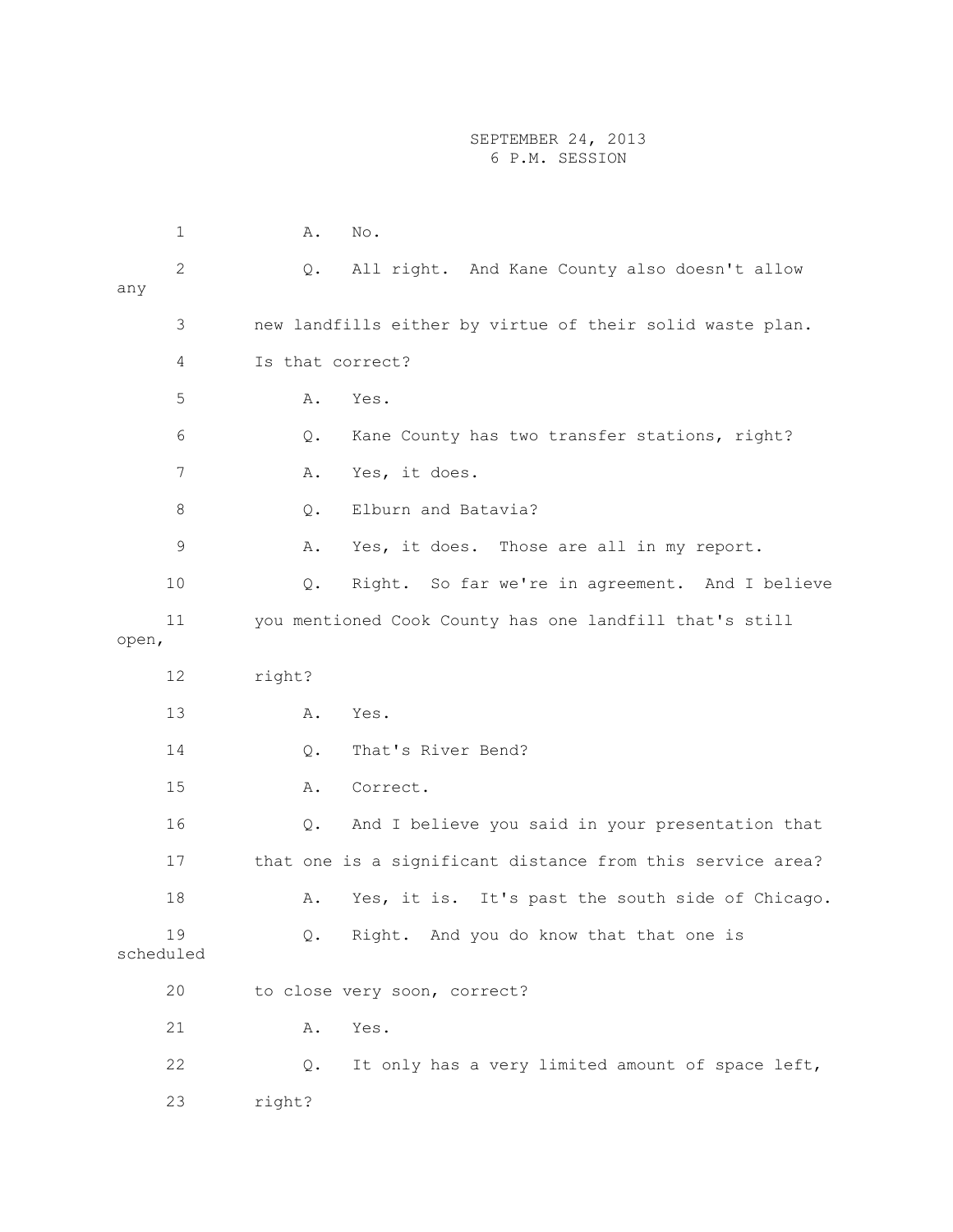24 A. Their last passing certification I think they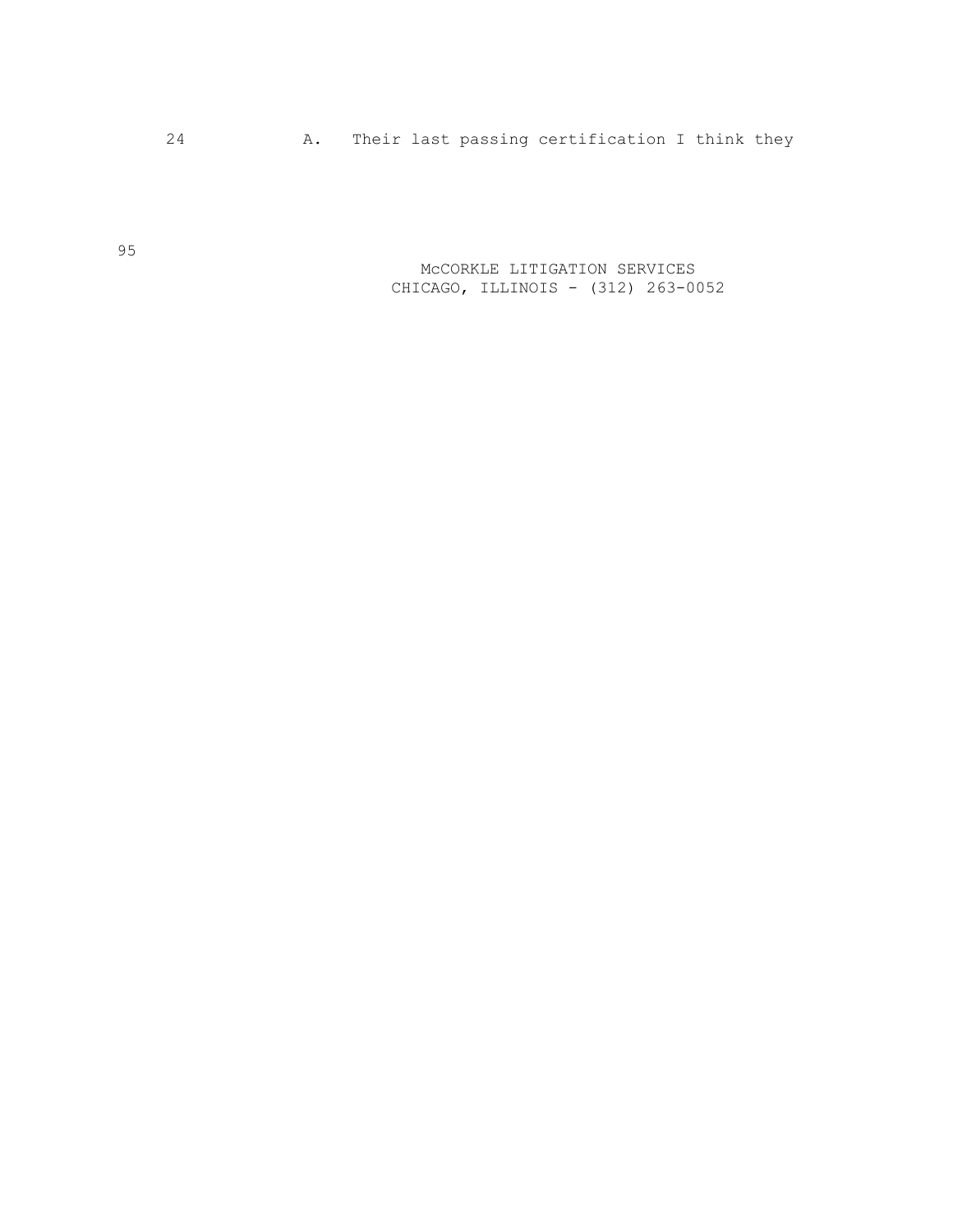1 estimated less than one year. 2 Q. Right. And I assume you're aware that by state 3 statute there can't be any new or expanded landfills in 4 Cook County, correct? 5 A. Correct. 6 Q. There are several transfer stations in Cook County, 7 right? 8 A. Yes, there are. 9 Q. They're spread out all over the place in 10 Cook County, correct? 11 A. Yes, they are. 12 Q. All right. Including, I think somebody mentioned, 13 several operated by Groot? 14 A. They operate four facilities. Three of those are 15 in Cook County. 16 Q. All right. DeKalb County does have a landfill, 17 doesn't it? 18 A. Yes, it does. 19 Q. And they don't have any transfer stations, is that 20 right? 21 A. Correct. 22 Q. Will County has two landfills? 23 A. And three transfer stations.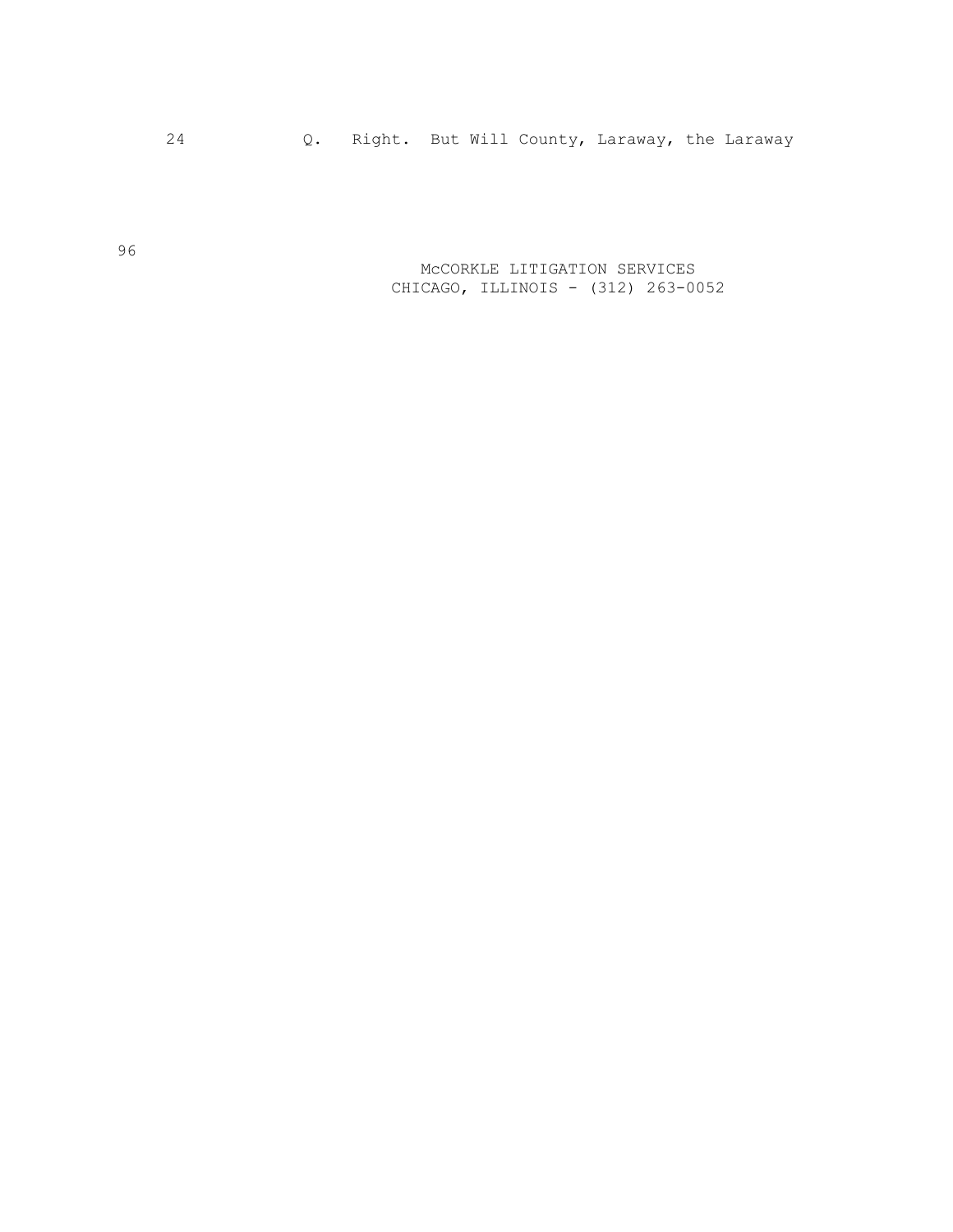1 Landfill is limited to a particular type of waste, correct? 2 A. (Inaudible.) 3 THE REPORTER: I'm sorry. 4 HEARING OFFICER LUETKEHANS: Miss Seibert, if you could 5 start your answer over again. You got a little quick on her. 6 So if you remember the question, start over, I'd appreciate 7 it. 8 THE WITNESS: Regarding the Laraway facility? 9 HEARING OFFICER LUETKEHANS: I think that was 10 Mr. Blazer's last question, correct. 11 THE WITNESS: That facility is permitted to take 12 municipal solid waste but predominantly takes special waste. 13 BY MR. BLAZER: 14 Q. Can you show me on here where are the transfer 15 stations in Will County? 16 A. Transfer stations are here in Joliet, Rockdale and 17 this facility called City Waste generally centrally located 18 in Will County. This diamond here is actually a landscape 19 waste only transfer station. 20 Q. That's what LSW means, right, landscape waste? 21 A. I'm sorry? 22 Q. LSW means landscape waste, right?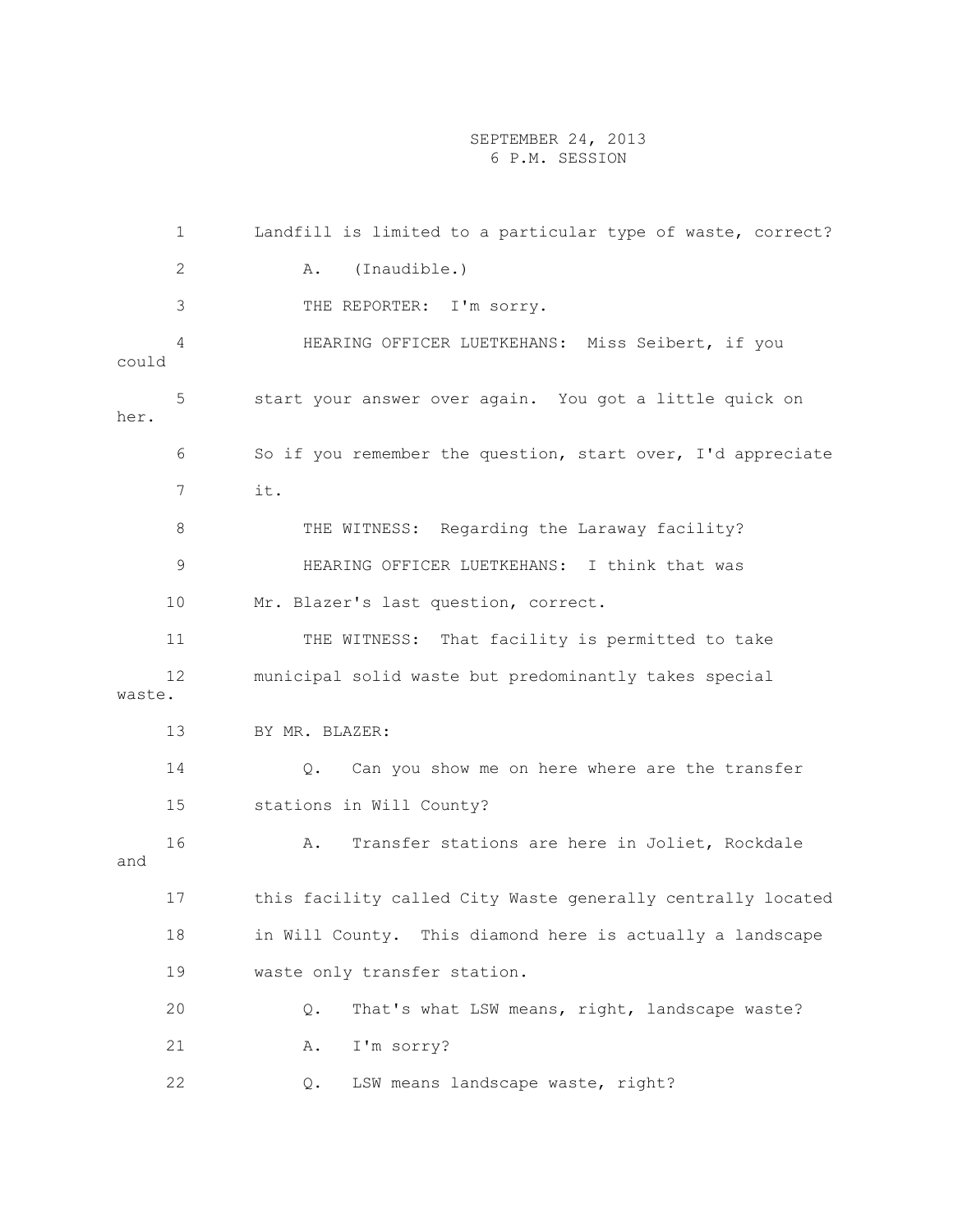- 23 A. (No audible response.)
- 24 Q. All right. Grundy County has a landfill, right?

97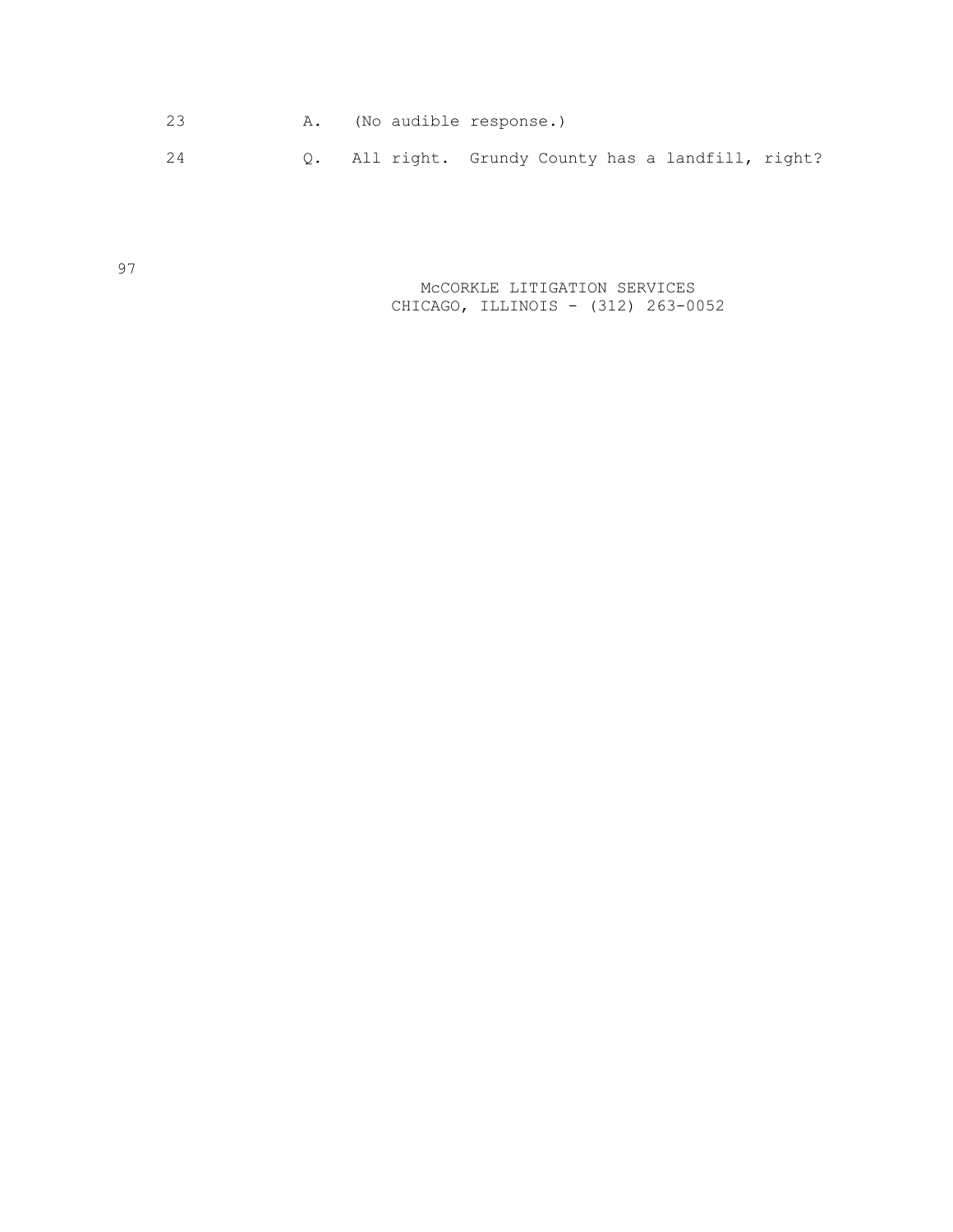1 A. Yes, it does. 2 Q. Grundy County doesn't have a transfer station, 3 right? 4 A. No, it doesn't. Its landfill is also projected to 5 close in the next couple of years. 6 Q. It still doesn't have a transfer station, right? 7 A. Not yet. 8 MR. HELSTEN: I'm not sure I see the relevance when 9 Miss Seibert's direct examination dealt with transfer 10 stations and landfills in and around the service area, why 11 we're talking about Grundy County and Will County and Kendall 12 County which are some distance away and involve totally 13 different dynamics. I object to the relevance I guess, 14 Mr. Hearing Officer. 15 HEARING OFFICER LUETKEHANS: Mr. Blazer. 16 MR. BLAZER: Yesterday Mr. Moose said that the waste 17 from this facility is going somewhere out west, 100 to 120 18 miles. So I think it's a fair subject for examination since 19 he had no idea where it's going. I think we know where it's 20 going, but he said he didn't know. 21 HEARING OFFICER LUETKEHANS: Here, I guess I'm trying to 22 understand how these questions relate to that because I'm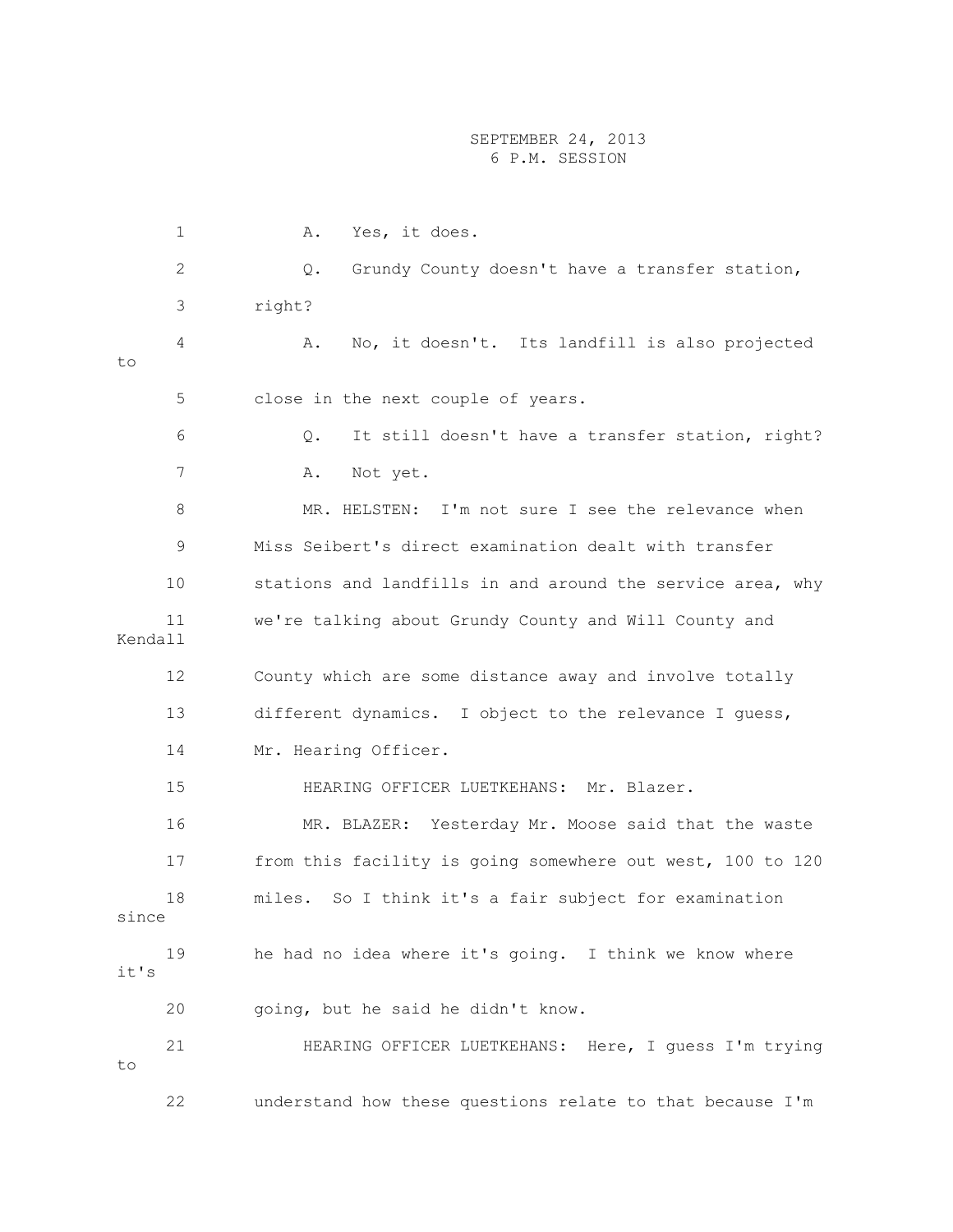|  |  |  |                                                      | kind of lost, and I'm not seeing the relevance of that to |  |
|--|--|--|------------------------------------------------------|-----------------------------------------------------------|--|
|  |  |  | this. If you want to make a point that some of these |                                                           |  |

 McCORKLE LITIGATION SERVICES CHICAGO, ILLINOIS - (312) 263-0052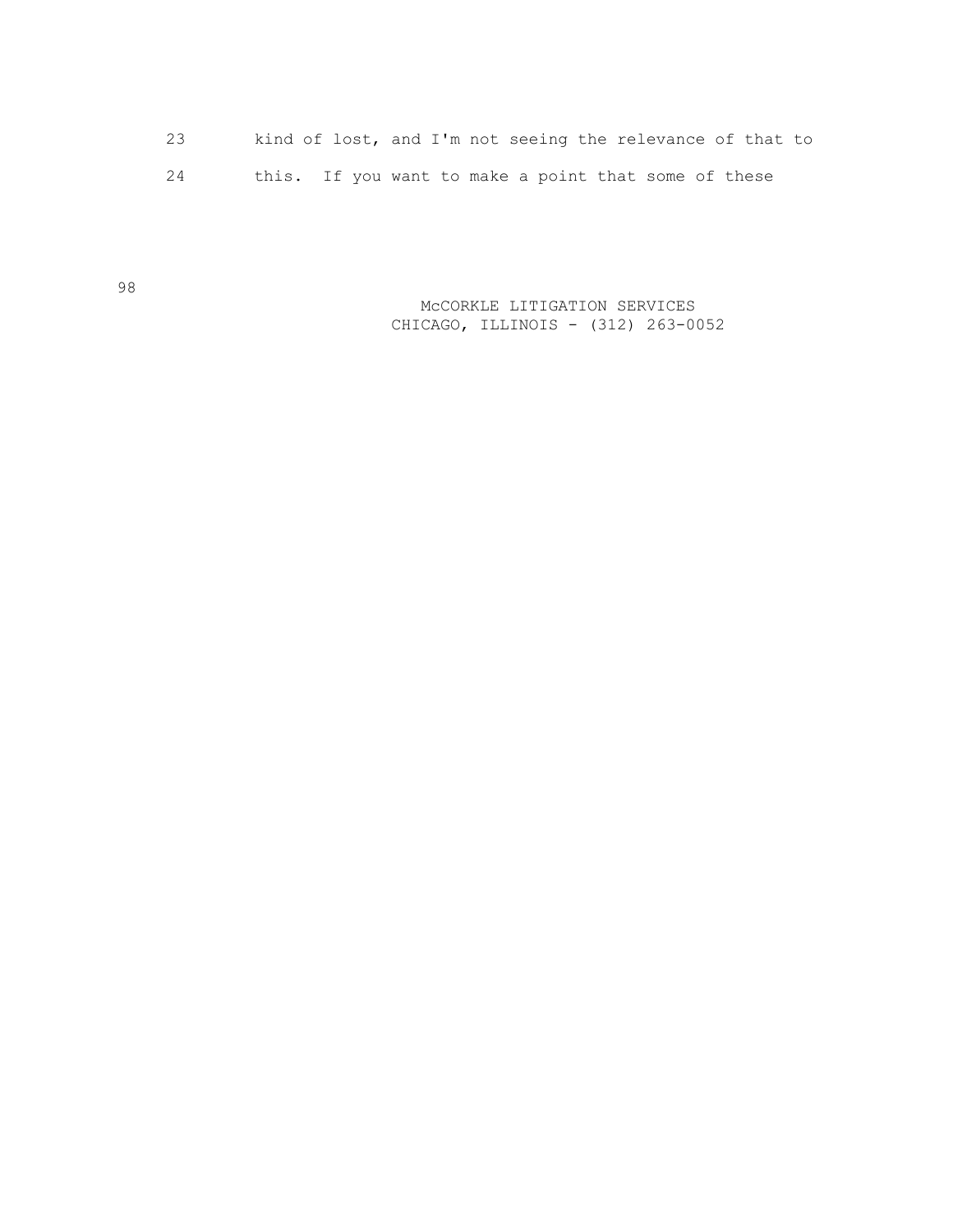1 counties that have landfills don't have transfer stations, 2 that's a different point. But it sounds -- that's where I 3 thought you were going, but it doesn't seem like that's where 4 you're going. 5 MR. BLAZER: That was the first one. I think as we go 6 farther you will see that other than Will County there is no 7 county in the entire area of northern Illinois that has a 8 landfill and a transfer station. So that's where I'm going 9 with this. 10 HEARING OFFICER LUETKEHANS: Well, maybe you can ask her 11 that question. You might get a quick answer. 12 BY MR. BLAZER: 13 Q. Do you know that? 14 A. Can you ask the question, please? 15 Q. Sure. Can you identify other than Will County, 16 obviously Cook, a county in northern Illinois that has both a 17 landfill and a transfer station? 18 A. Currently? 19 Q. Yes. 20 A. In northern Illinois which -- northern Illinois 21 includes all of the north part of Illinois -- 22 Q. All the way to the Iowa border.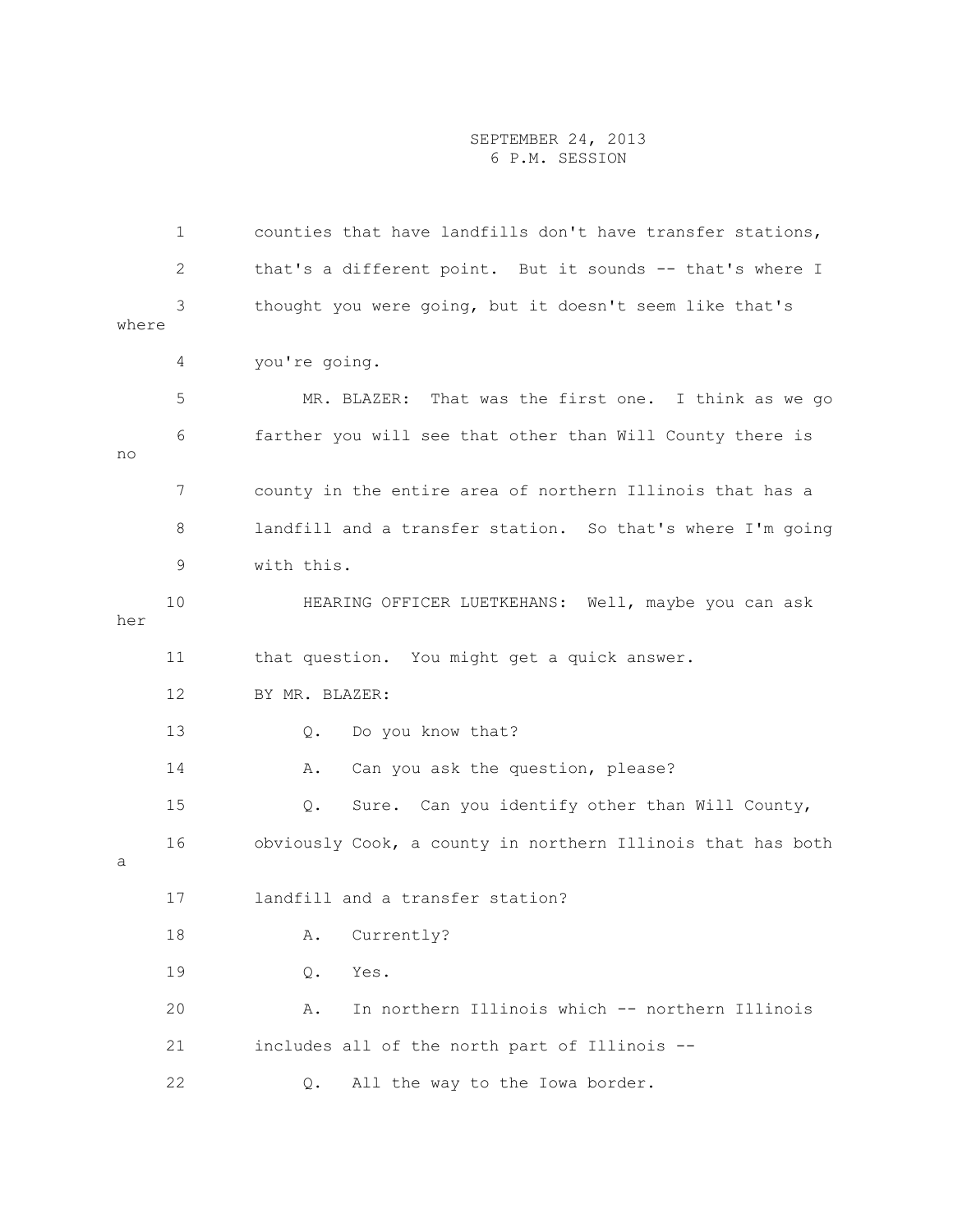23 A. McHenry County has a landfill and transfer station.

24 Currently their landfill has been closed because of permit

99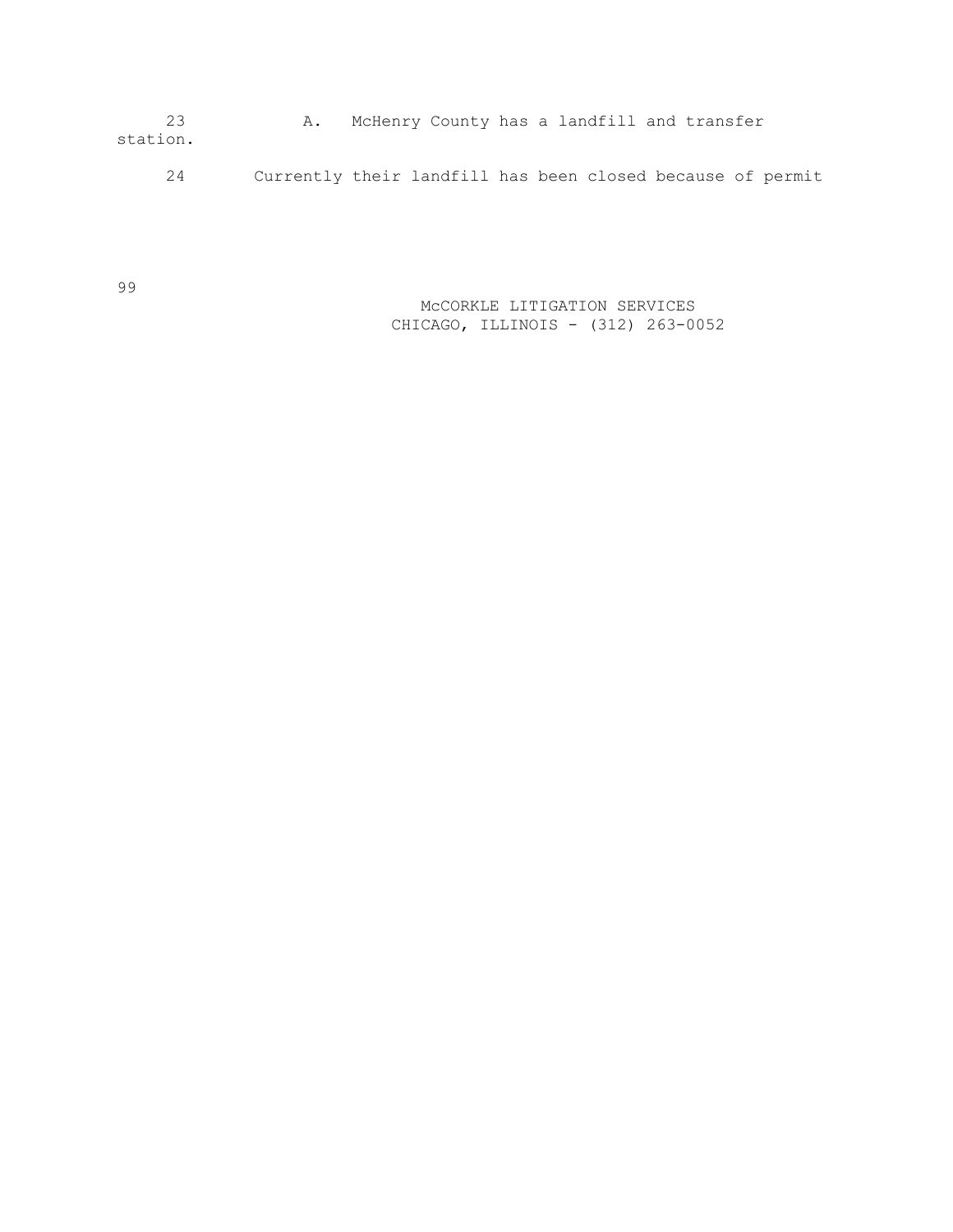1 violations and a compliance issue, but they have both 2 facilities. Will County and Cook County both have those 3 facilities. Historically Kankakee County had transfer 4 stations as well as a landfill and -- 5 Q. You said had. I said has. 6 A. We're talking about planning. It's relevant to 7 look at what has happened in the past as well as what's 8 happening now. Kane County and DuPage County were both just 9 a few years ahead of where Lake County is with their 10 landfills reaching a point of closure and looking at what 11 their facilities would be in the future and develop transfer 12 stations to provide that disposal access for the long term to 13 meet those waste needs of the service areas. 14 Q. Okay. Other than Will County how many counties of 15 northern Illinois have two currently operating landfills and 16 a transfer station? 17 MR. HELSTEN: What do you mean by "northern Illinois"? 18 Does that include places like Winnebago County? 19 HEARING OFFICER LUETKEHANS: Yeah, I would like to kind 20 of get a definition of northern Illinois. Are you talking 21 I-80 north? I mean that's kind of how I look at northern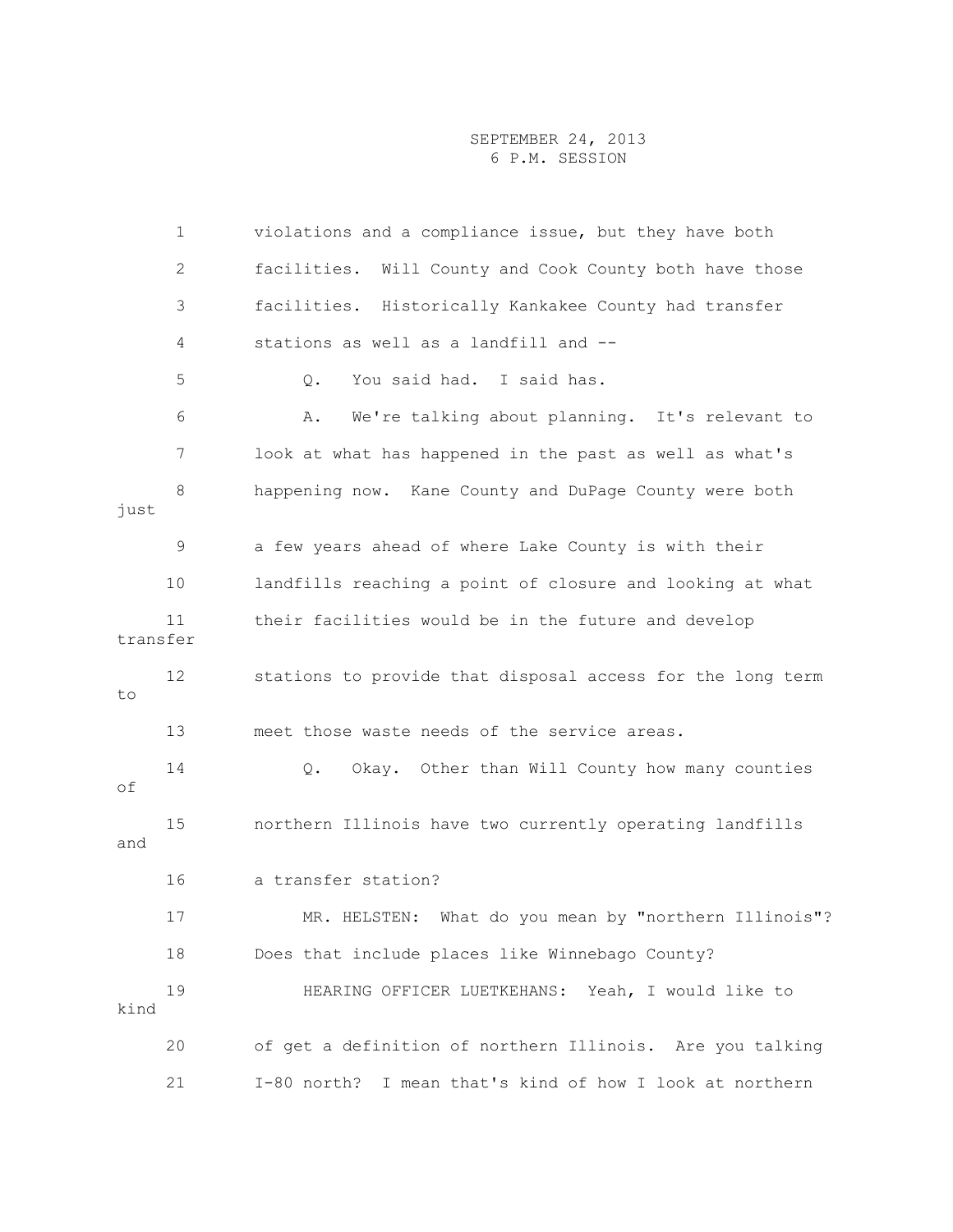| 22 |  |                           |  | Illinois, or if that's something different, to the Iowa |
|----|--|---------------------------|--|---------------------------------------------------------|
| 23 |  |                           |  | border. I'm just trying to understand the question.     |
| 24 |  | MR. BLAZER: I'll move on. |  |                                                         |

100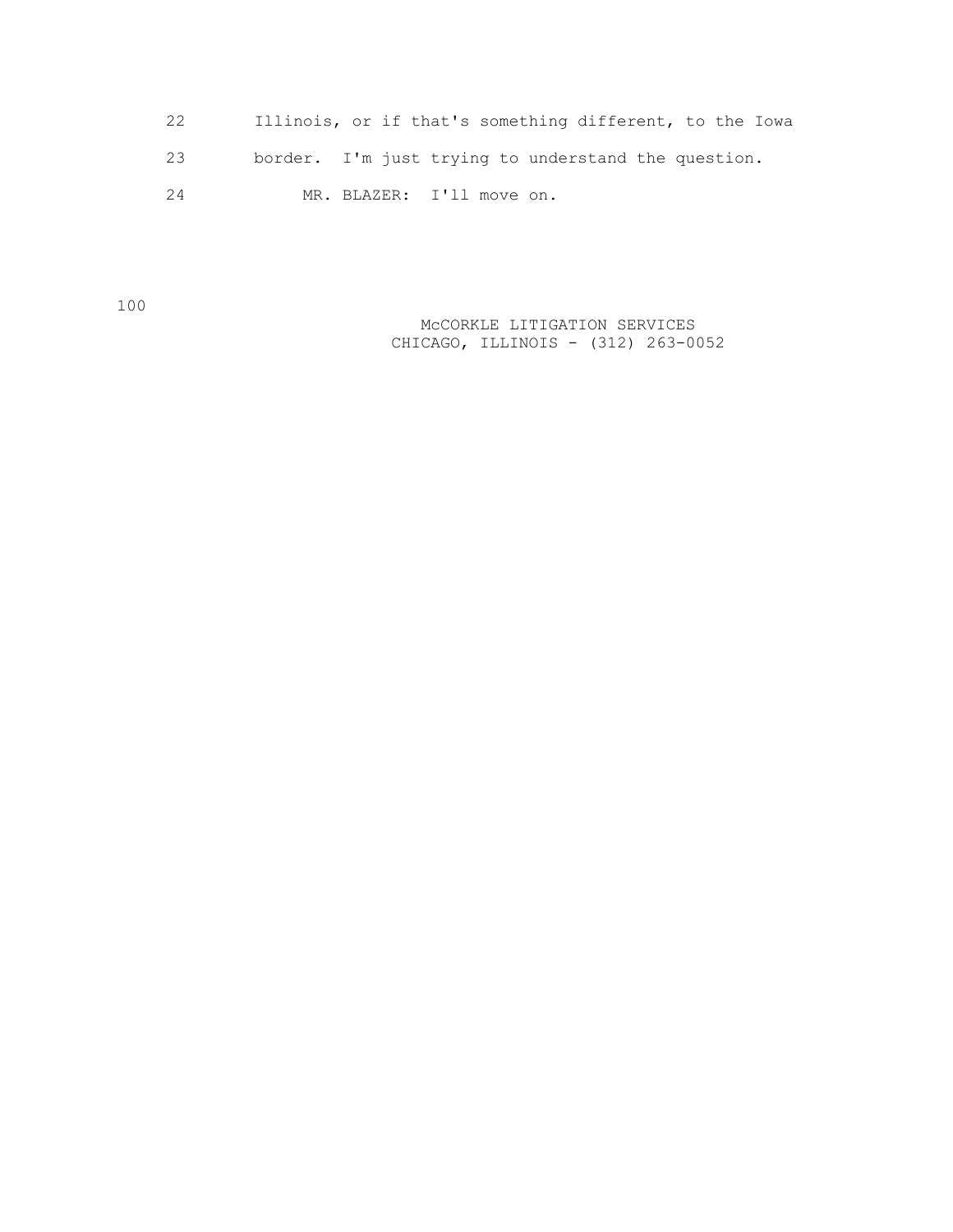1 BY MR. BLAZER: 2 Q. Let's try it this way, Miss Seibert. Unlike, for 3 example, Cook County or Kane County or DuPage County Lake 4 County doesn't have a statute preventing any new or expanded 5 landfills, correct? 6 A. Not as far as I know. 7 Q. All right. You worked -- you were part of the Shaw 8 team that helped Swelco with the 2009 update to the 9 Lake County solid waste plan. Is that correct? 10 A. Yes, I was. 11 Q. And the Lake County solid waste plan doesn't 12 prevent your expanded landfills like DuPage and Kane do, 13 correct? 14 A. No, it does not. 15 Q. As a matter of fact, the Lake County plan says just 16 the opposite, doesn't it? 17 A. The opposite being what? 18 Q. Let's try it this way. 19 The Lake County plan circulated yesterday, 20 Mr. Hearing Officer. So hopefully people still have it. 21 I do have one for you. I haven't included all 22 tables and everything in the back. I just included the text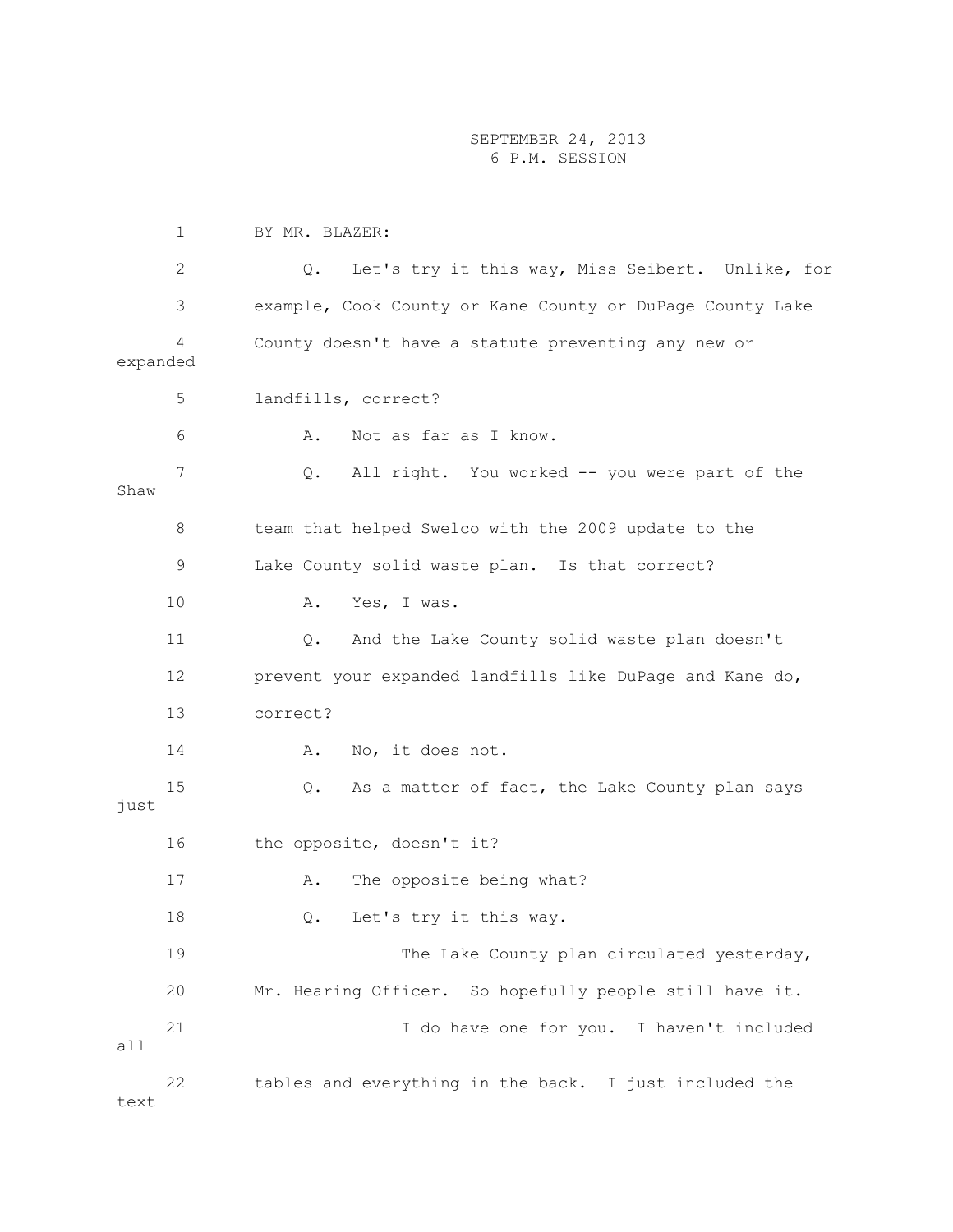23 on this sheet. You see that, right?

24 A. Yes.

 McCORKLE LITIGATION SERVICES CHICAGO, ILLINOIS - (312) 263-0052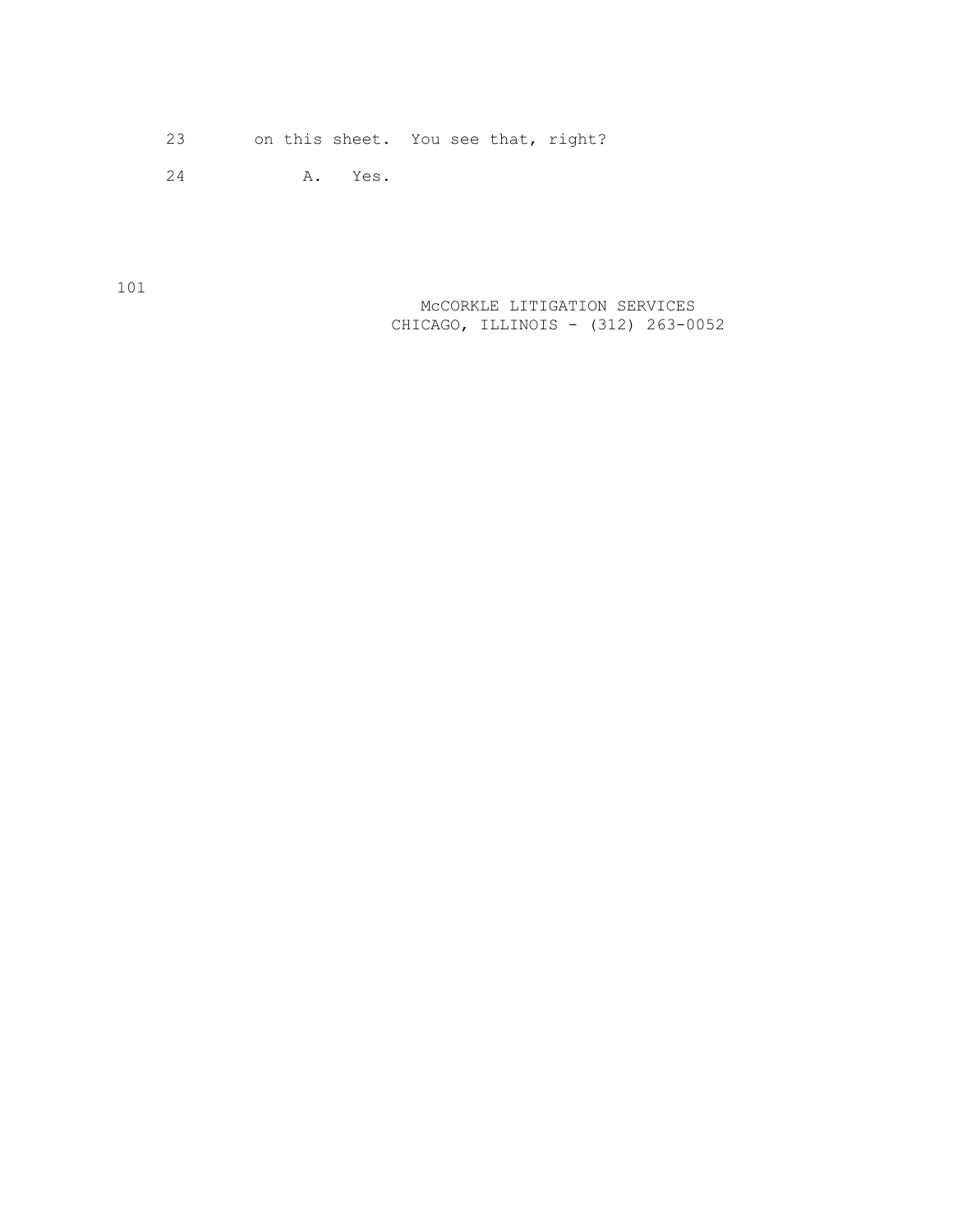1 Q. You're familiar with this document, correct? 2 A. Yes, I am. 3 HEARING OFFICER LUETKEHANS: For the record, this is 4 Timber Creek Exhibit 27. 5 MR. BLAZER: Yes, it is. My apologies, 6 Mr. Hearing Officer. It's dated April 13, 2010. 7 BY MR. BLAZER: 8 Q. Could you turn to Page 4-1, please, 4-1. Let me 9 know when you have it. Are you there? 10 MR. HELSTEN: I'm there. 11 BY MR. BLAZER: 12 Q. Middle of the page, second sentence, "It is Lake 13 County's intent to continue to manage as much Lake County 14 waste requiring disposal as feasible within the borders of 15 Lake County because this is the most responsible and 16 sustainable approach to waste management." Did I read that 17 correctly? 18 A. Yes 19 Q. And then could you go to Page 4-9? You are aware 20 that the Lake County plan expressly acknowledges the 21 possibility of expansions of two landfills? 22 A. Just as it expressly acknowledges potential 23 development. 24 MR. SECHEN: I'll object to the speculative nature of

an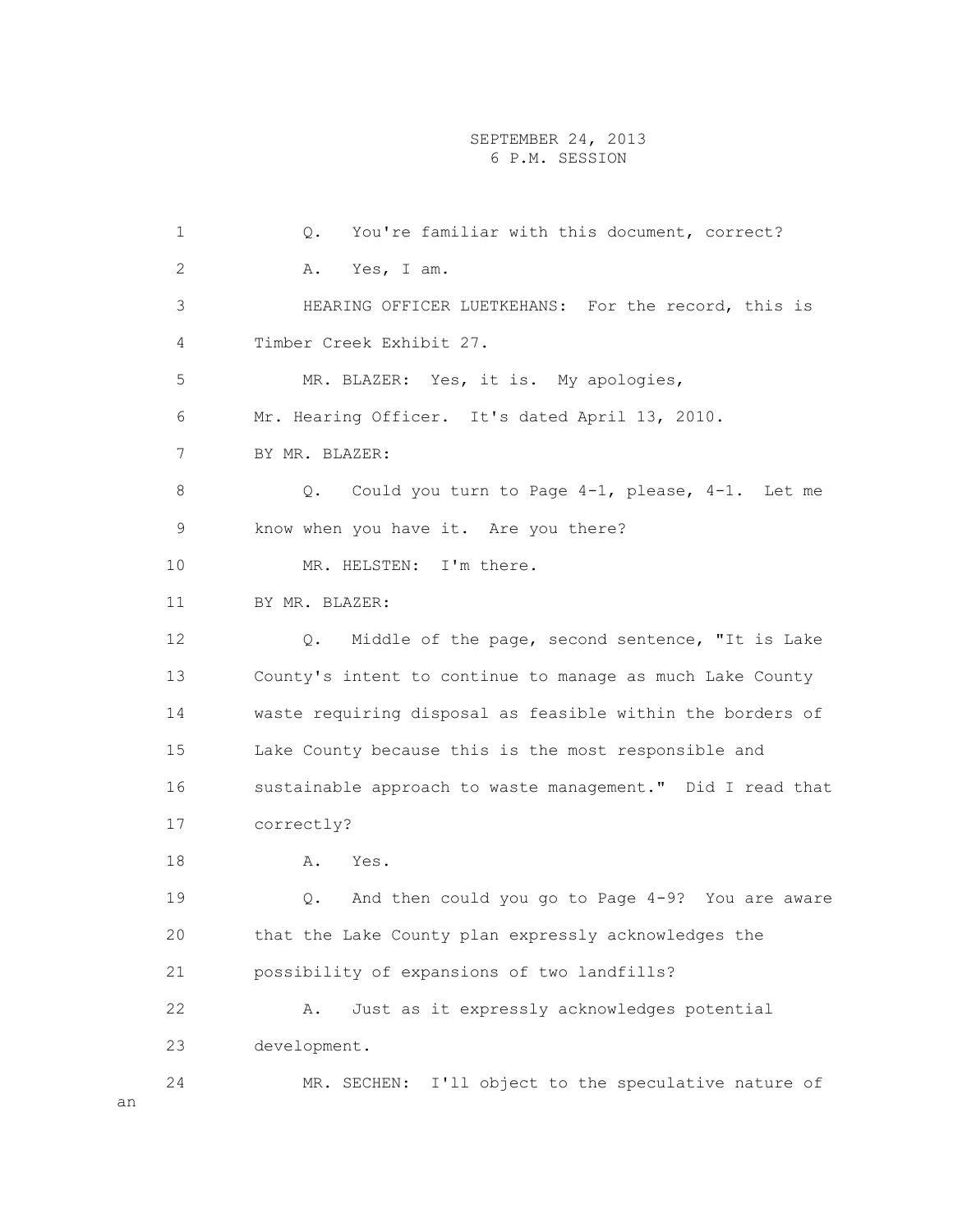McCORKLE LITIGATION SERVICES CHICAGO, ILLINOIS - (312) 263 -0052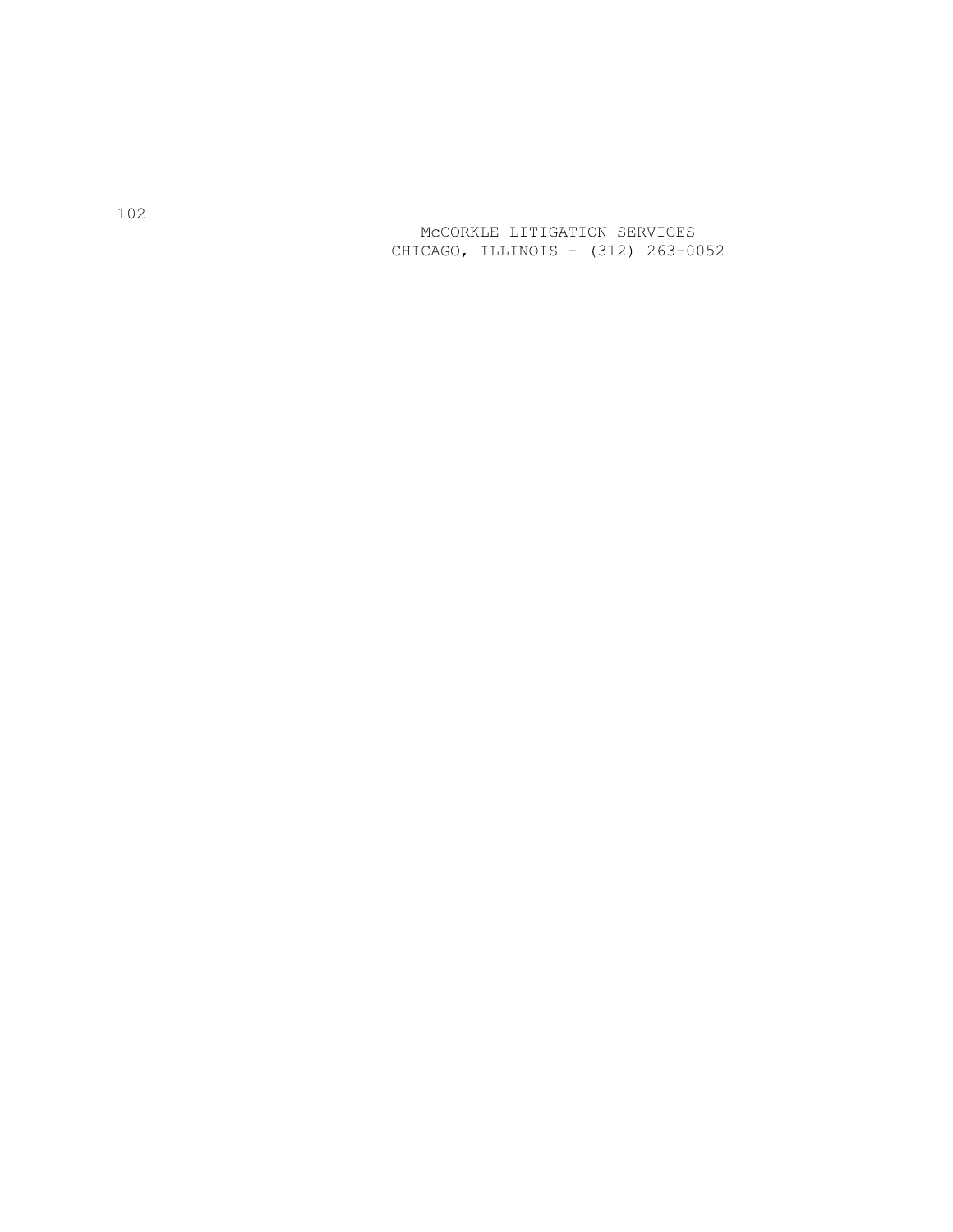1 expansion. 2 HEARING OFFICER LUETKEHANS: Objection overruled. 3 BY MR. BLAZER: 4 Q. Let me try that question again. 5 HEARING OFFICER LUETKEHANS: She answered it. 6 BY MR. BLAZER: 7 Q. Paragraph L.3, Miss Seibert, "If one or both of the 8 existing landfills in Lake County, Zion Landfill and 9 Countryside Landfill, propose an expansion onto property that 10 is directly adjoining or within 250 feet of an existing 11 portion of the footprint of the landfill horizontal, and/or 12 on top of vertical expansion, the existing landfill's 13 permanent air space and required the proposed expansion meets 14 the requirements of Recommendation A-1, the proposed 15 expansion will be considered consistent with the plan." 16 Did I read that correctly? 17 A. Yes. 18 MR. HELSTEN: I object to the relevance of that. The 19 big word is "if." She said in her direct examination 20 currently there isn't any expansion proposed. So what's the 21 relevance? I agree with Mr. Sechen. What's the relevance of 22 this provision?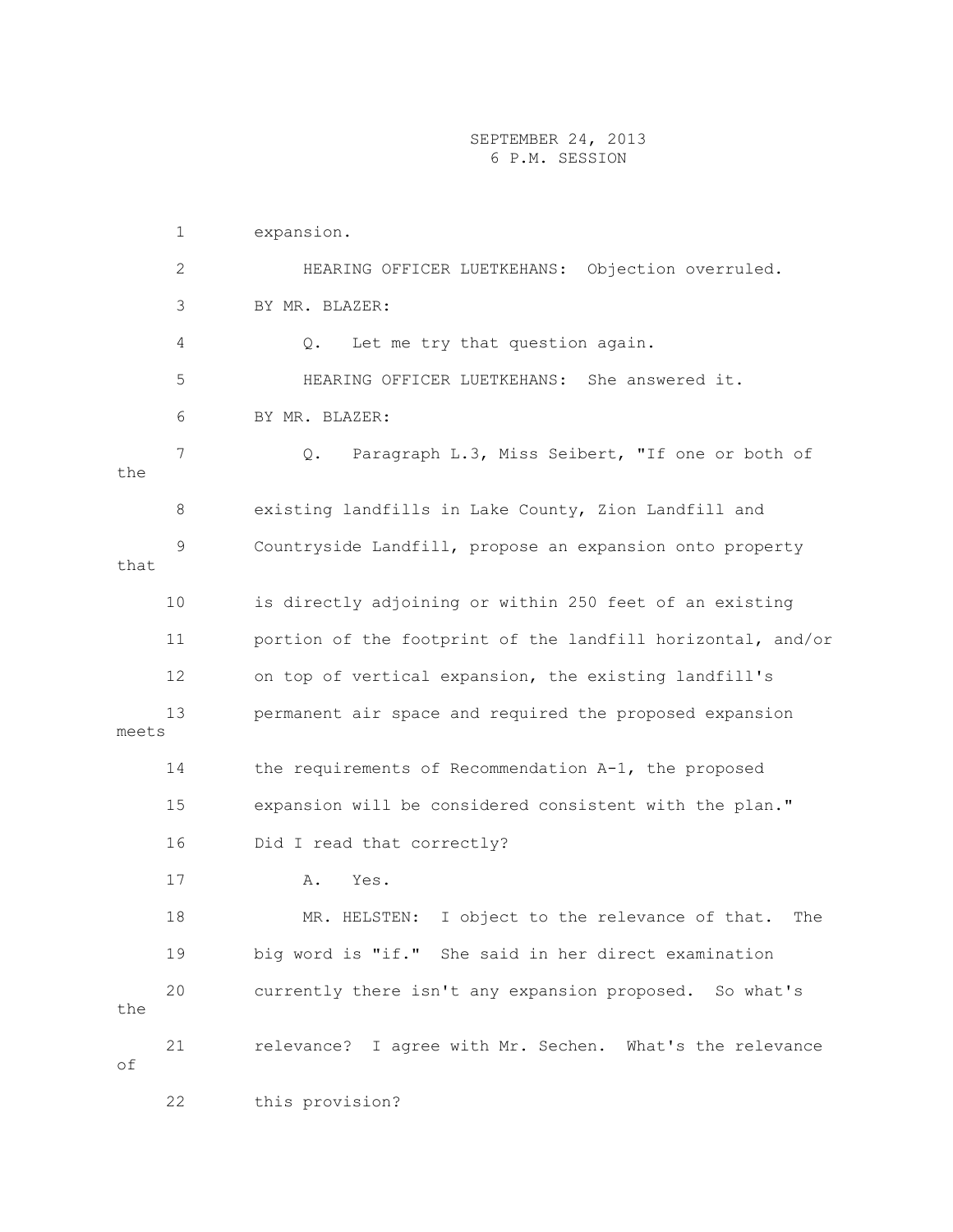23 HEARING OFFICER LUETKEHANS: Objection overruled.

24 BY MR. BLAZER:

103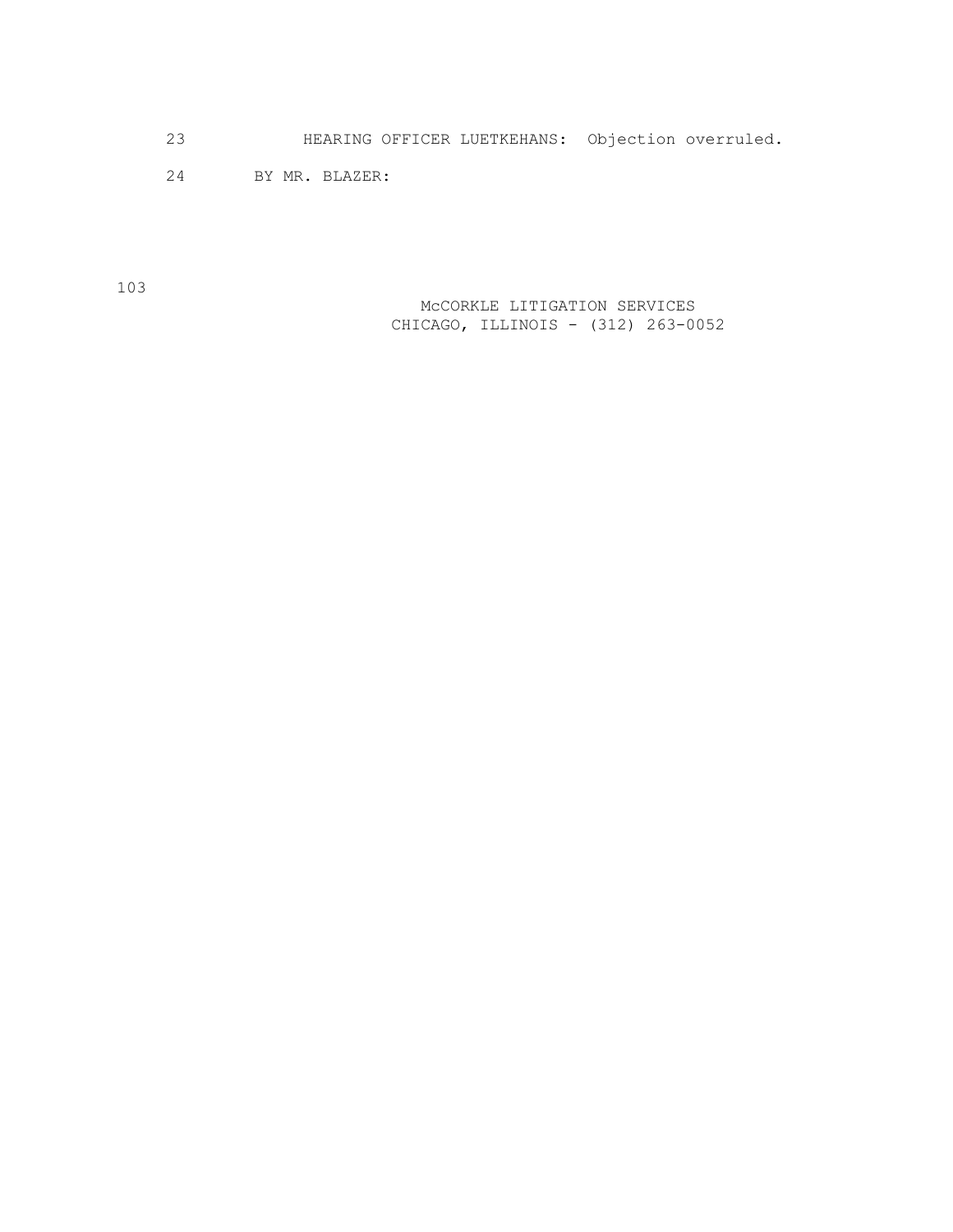|          | $\mathbf 1$  | We talked about the one recent expansion at the<br>Q.       |
|----------|--------------|-------------------------------------------------------------|
|          | $\mathbf{2}$ | Zion Landfill, but it's actually expanded a couple of times |
|          | 3            | historically, right? I think you testified to that.         |
|          | 4            | They've had two expansions.<br>Α.                           |
| also     | 5            | And the Countryside Landfill in Grayslake has<br>Q.         |
|          | 6            | expanded previously, right?                                 |
|          | 7            | It took three tries, but yes.<br>Α.                         |
|          | 8            | Q. All right. Going back to the Lake County plan            |
| landfill | 9            | Page 4-9 L.4, "With less then ten years of permanent        |
| second.  | 10           | capacity in Lake County --" Let me stop there for a         |
|          | 11           | This plan came out before the Zion Landfill expanded,       |
|          | 12           | correct?                                                    |
|          | 13           | Yes, it did.<br>Α.                                          |
|          | 14           | So that ten years was preexpansion?<br>Q.                   |
|          | 15           | The less than ten years was preexpansion, yes.<br>Α.        |
|          | 16           | Right. Okay. "With less than ten years of<br>Q.             |
|          | 17           | permanent landfill capacity in Lake County a new landfill   |
|          | 18           | would be considered as a local solution to managing         |
| the      | 19           | Lake County's waste. If the proposed new landfill meets     |
|          | 20           | applicable requirements of the Lake County solid waste      |
|          | 21           | management plan, Recognitions L.5 and L.6, it will be       |
|          | 22           | considered consistent with the plan." Did I read that       |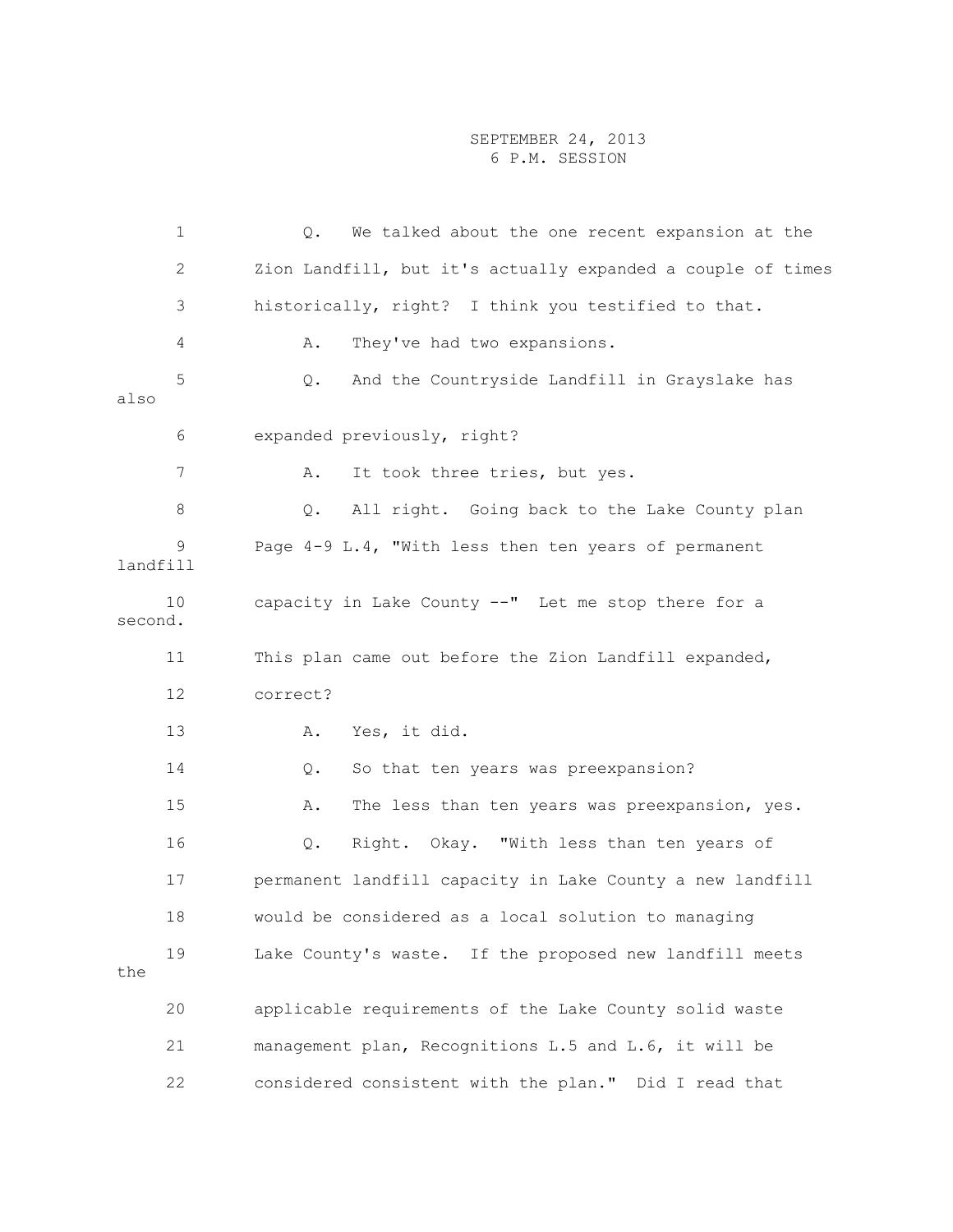23 correctly?

24 A. Yes.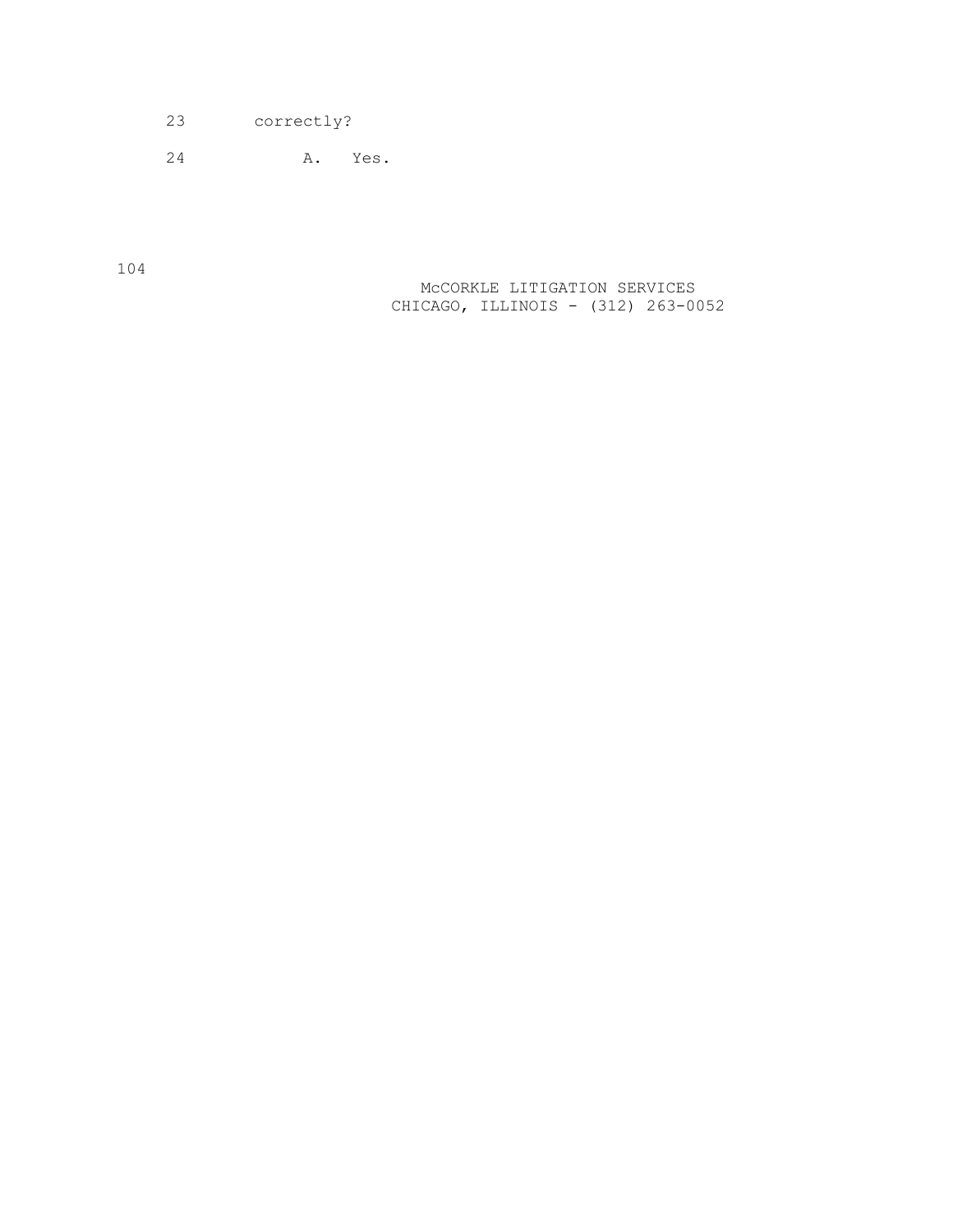1 Q. All right. Let's go back to your siting 2 application, Page 1-11, last paragraph. "Densely populated 3 areas --" I'm sorry, Mr. Helsten. Let me know when you're 4 there. 5 MR. HELSTEN: Thank you. 6 BY MR. BLAZER: 7 Q. "Densely populated areas such as the City of 8 Chicago and Cook County have a well established network of 9 transfer stations. In recent years other counties within the 10 Chicago metropolitan area sought to develop transfer stations 11 to facilitate the transport of waste to increasingly distant 12 landfills as the local landfills they historically relied on 13 have neared or reached closure." Have I read that correctly? 14 A. Yes. 15 Q. And those are some of the same counties that we 16 talked about a few minutes ago, right? 17 A. Yes. 18 Q. The ones that no longer have any landfills 19 currently, correct? 20 A. Kane County, DuPage County DuPage County and 21 McHenry County -- 22 MR. HELSTEN: I'm going to object to the relevance of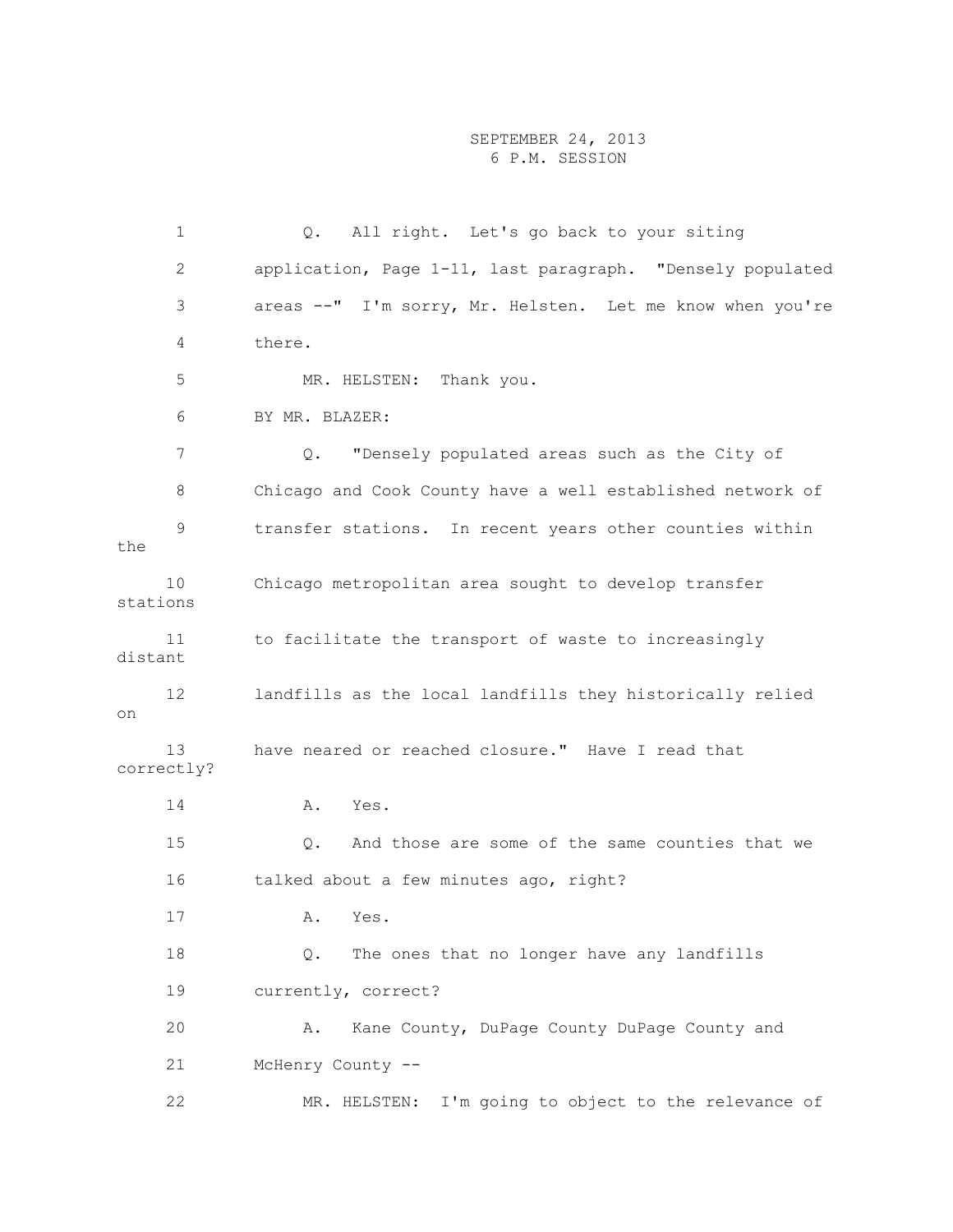23 this. All we're doing is having Mr. Blazer -- we've 24 established that he's an impeccable verbatim reader, and

> McCORKLE LITIGATION SERVICES CHICAGO, ILLINOIS - (312) 263-0052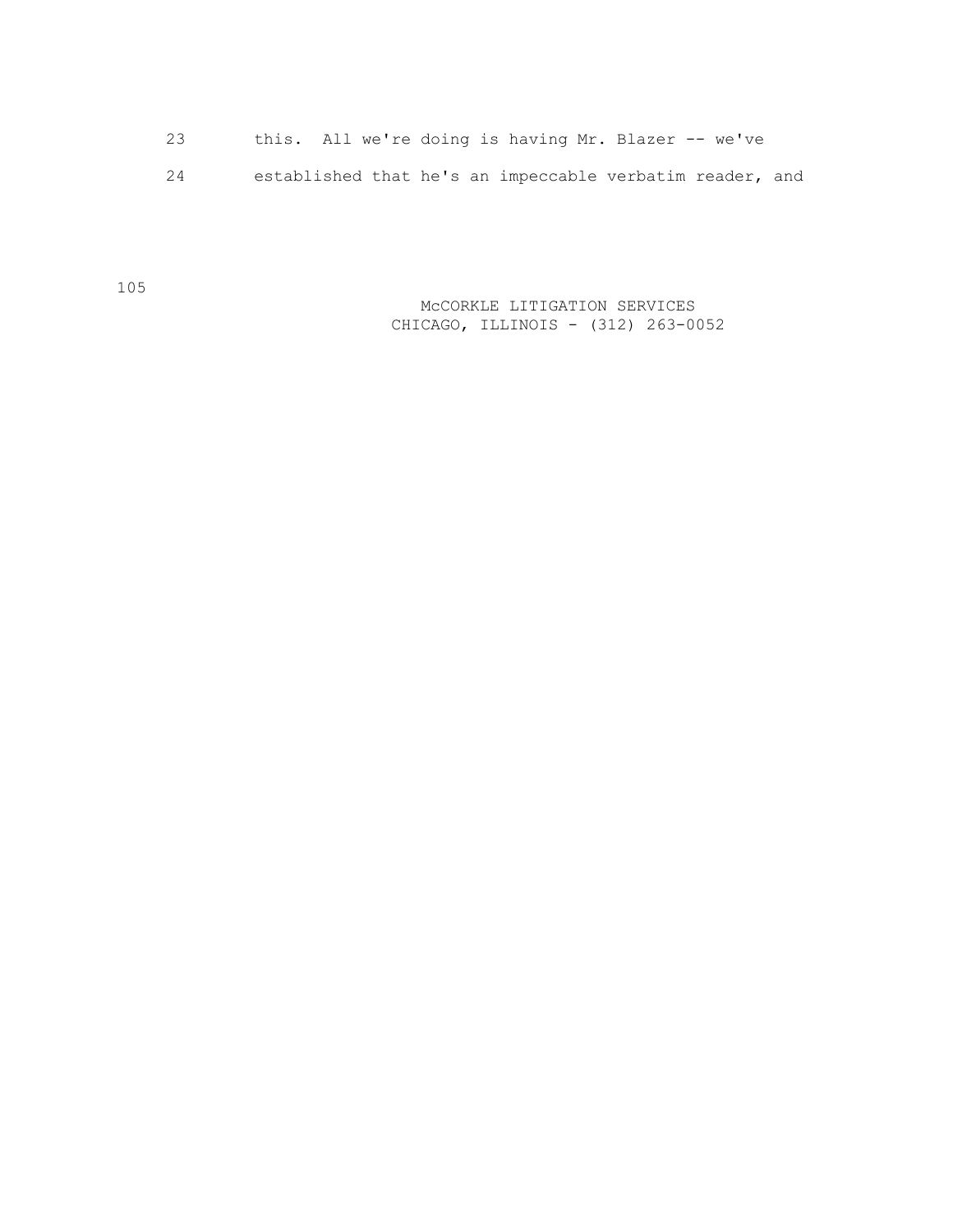1 other than that I'm not sure what the relevance is because 2 none of this is -- you have even said, Mr. Luetkehans -- is 3 inconsistent with her prior testimony and in the nature of 4 impeachment. 5 MR. BLAZER: Well, Mr. Luetkehans, if these 6 presentations didn't so often dramatically deviate from the 7 contents of the application, I wouldn't have to be an 8 impeccable verbatim reader. 9 HEARING OFFICER LUETKEHANS: That's not -- I've read the 10 application, and I've seen the presentation, and I'm not sure 11 I've seen anything that was inconsistent. So let's -- I 12 mean, if you point out inconsistencies, I'm happy to see 13 them, but so far what you're not -- I mean, what this is not 14 pointing out is an inconsistency. You need to tie these up. 15 Otherwise, you're just putting a bunch of statements that are 16 in the record because her application is in the record. You 17 can argue it as long as you want. 18 MR. BLAZER: I'll get there. 19 HEARING OFFICER LUETKEHANS: Sooner rather than later. 20 MR. BLAZER: Sure. 21 HEARING OFFICER LUETKEHANS: We've already been going an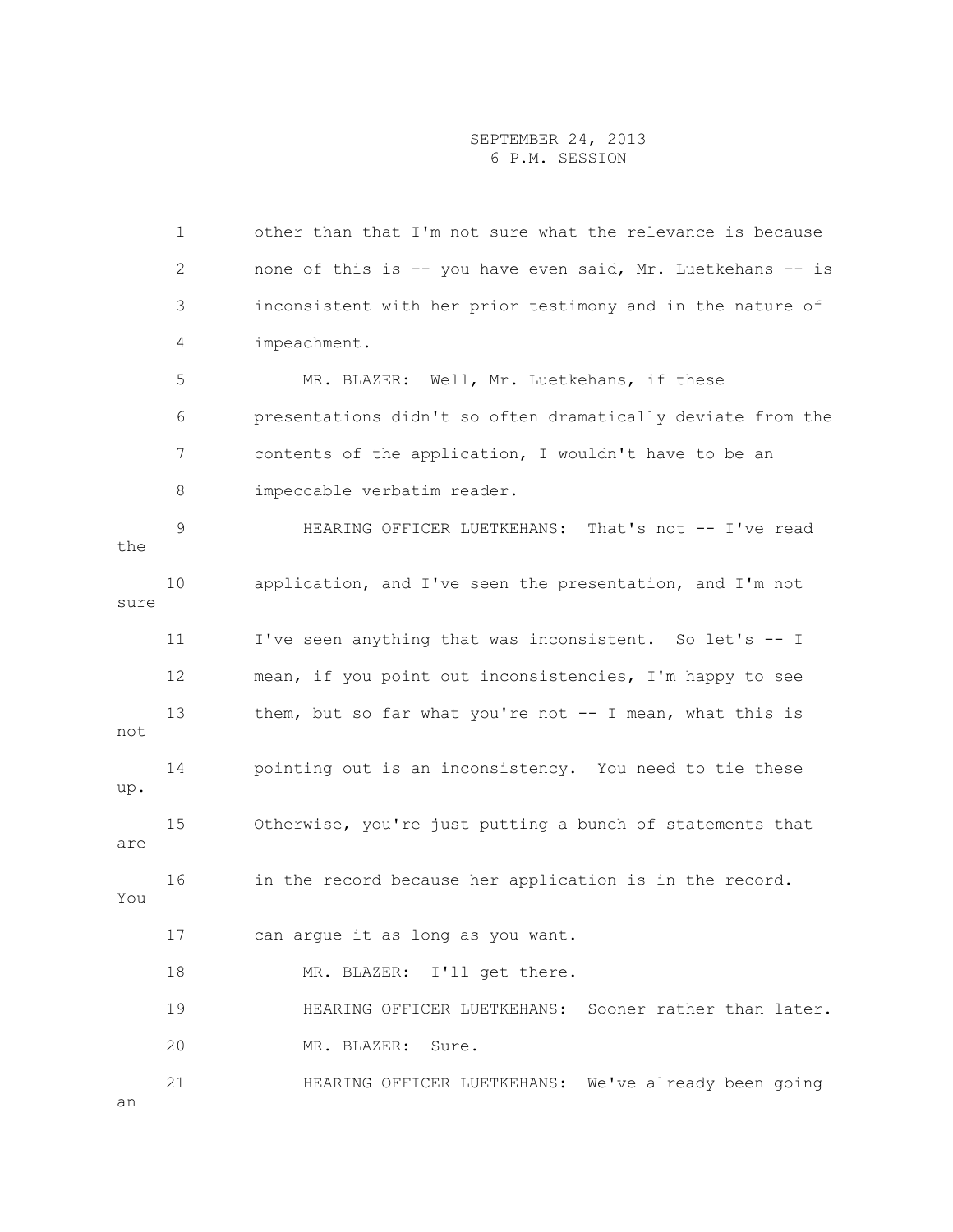| 22 | hour-and-a-half, and I'm still waiting for it.        |
|----|-------------------------------------------------------|
| 23 | MR. BLAZER: All right.                                |
| 24 | MR. KARLOVICS: Mr. Hearing Officer, if I may, may the |

106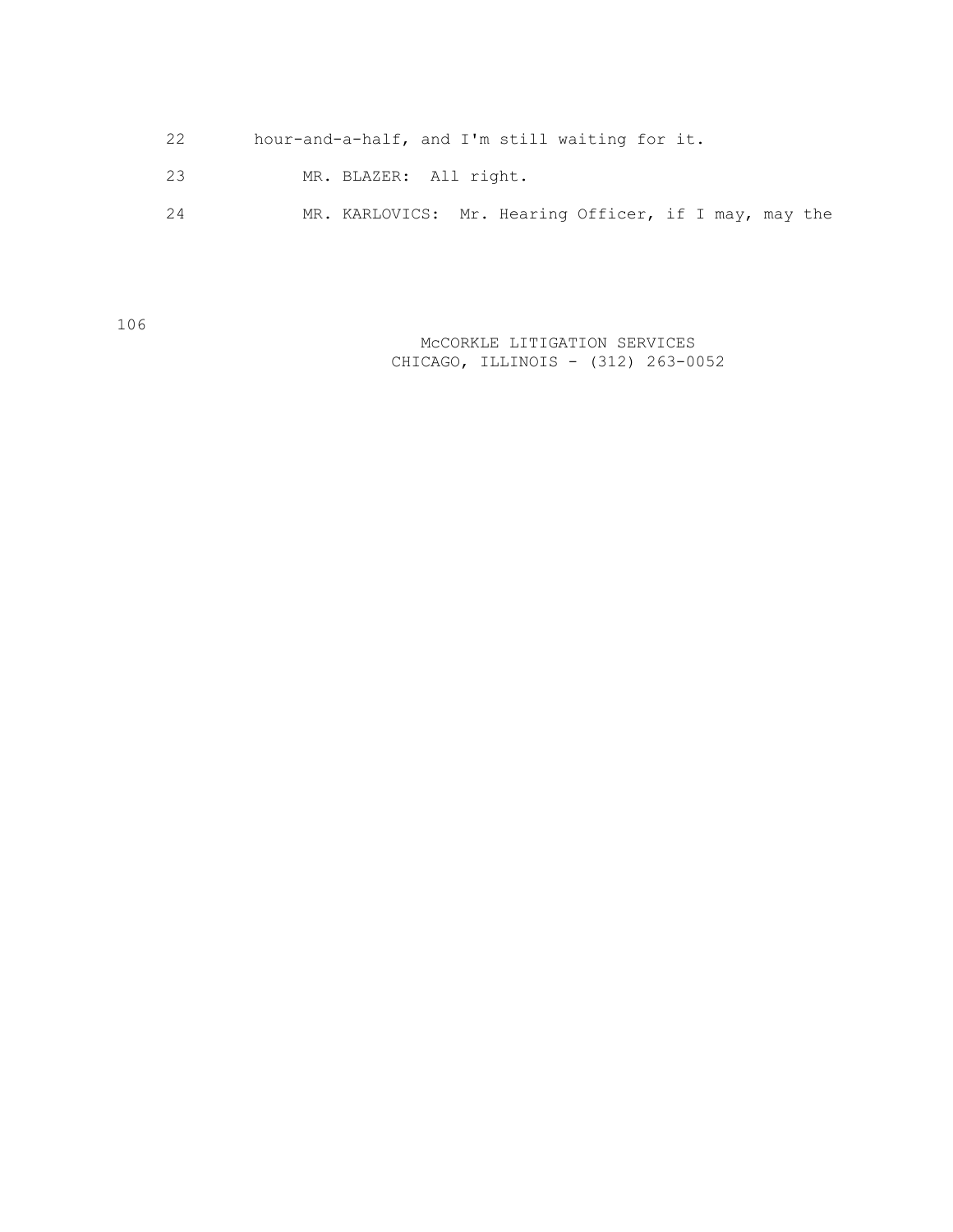1 record reflect that trustee Pat Williams has left the room. 2 The time now is 8:27 p.m. 3 HEARING OFFICER LUETKEHANS: Thank you, Mr. Karlovics. 4 Mr. Blazer, you may proceed. 5 MR. BLAZER: Thank you. 6 BY MR. BLAZER: 7 Q. Could you turn to Page 1-18? First sentence you 8 refer here to -- I'll just read it. I apologize for reading 9 it, but I have to put it into context. "However, the 10 capacity of these facilities is not exclusively available  $t \circ$  11 the proposed service area. This is because existing 12 facilities also serve communities located outside the service 13 area of the proposed transfer station; i.e., the service 14 areas of existing facilities only partially overlap with the 15 service area of the proposed transfer station." And then 16 what I have up here is Figure 1-6. When you talk about these 17 facilities, Miss Seibert, what you're talking about are those 18 transfer stations, right? 19 A. Yes, the green dots. 20 Q. When you're talking about these facilities in this 21 context, you are not talking about the two landfills,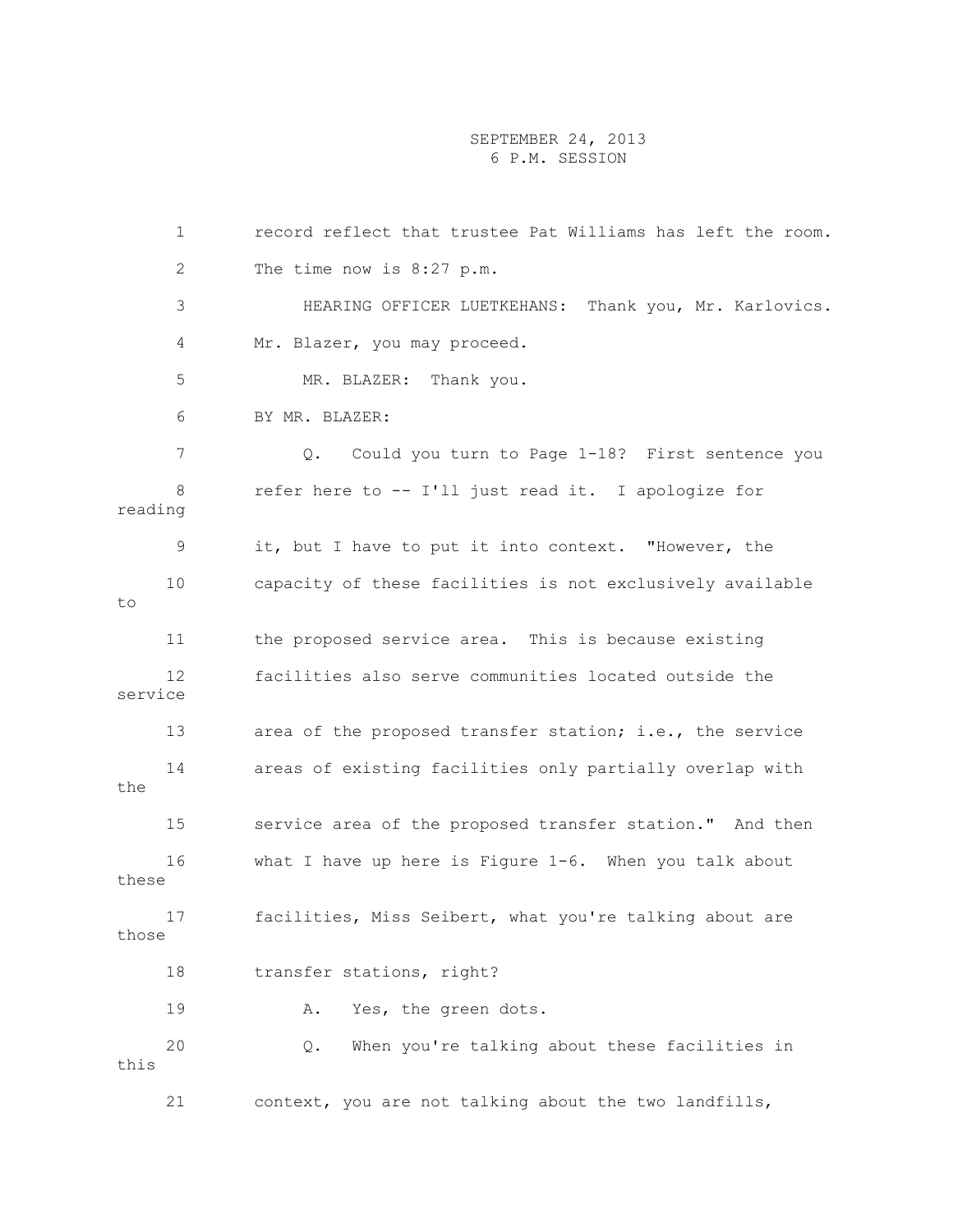22 correct? 23 A. Correct. This is all in a section entitled 24 "Existing Transfer."

107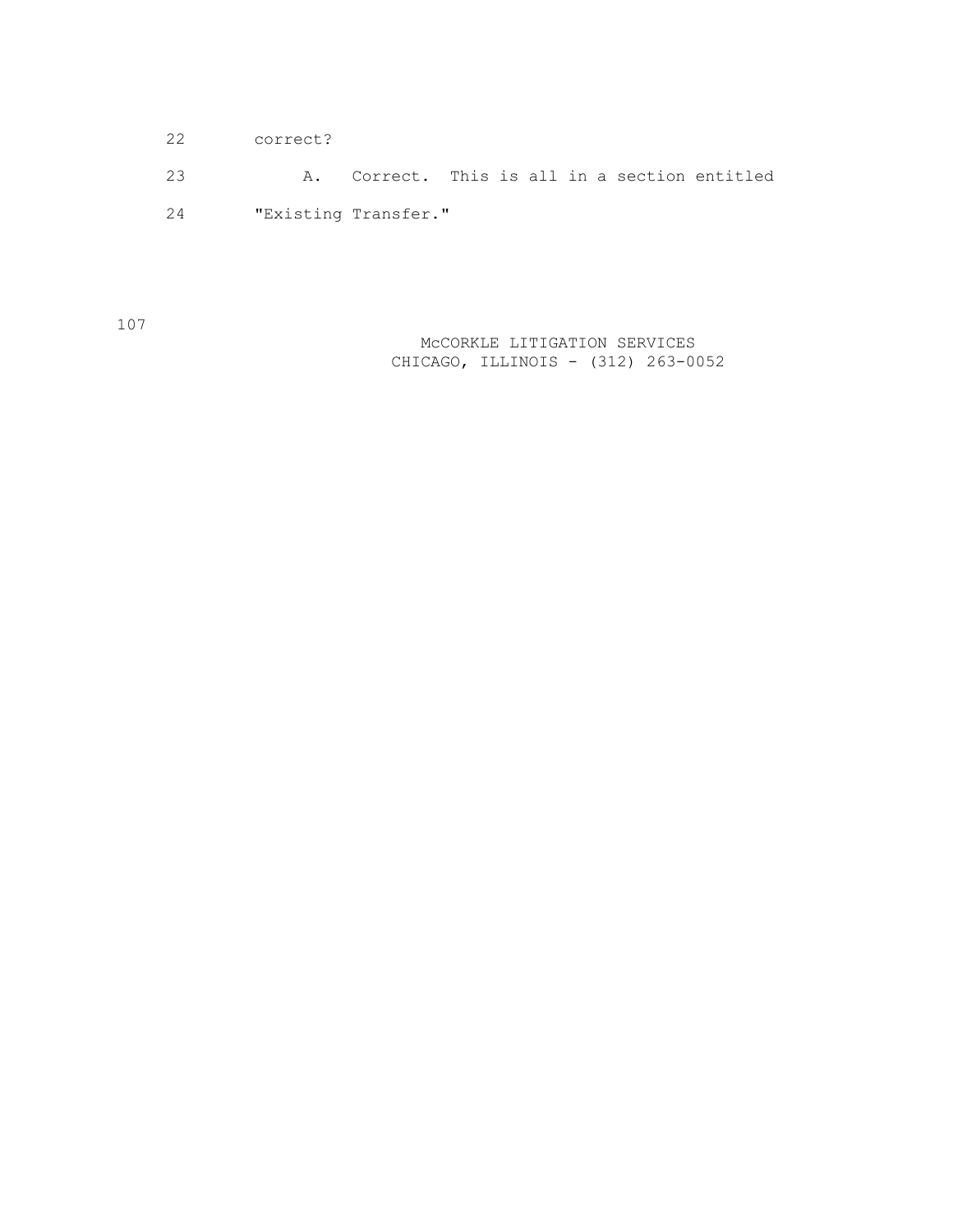1 Q. Right. Siting application Page 1-18, last 2 paragraph, second sentence, "Hence, the service area faces an 3 immediate transfer capacity deficit of 2180 tons per day in 4 2015 and 2831 tons per day in 2035." Do you see that? 5 A. Yes. 6 Q. When you use the word "immediate," do you mean now? 7 A. Immediate in 2015, yes, then in 2015. 8 Q. Okay. So by "immediate" you mean two years from 9 now. You don't mean today? 10 A. 2015. 11 Q. Okay. Is there an immediate transfer capacity 12 deficit today? 13 MR. HELSTEN: Objection, irrelevant. She's already 14 testified as to when this facility was supposed to go on line 15 which is 2015. 16 HEARING OFFICER LUETKEHANS: Objection is sustained. 17 BY MR. BLAZER: 18 Q. Let's just focus on 2015. Where in your 19 application can we find the discussion about Lake County's 20 immediate landfill capacity deficit as of 2015? 21 A. We look at the life of the landfills and quantify 22 that on Page 1-19 in a section entitled "Existing Disposal 23 Capacity" and talk about the capacity at each of the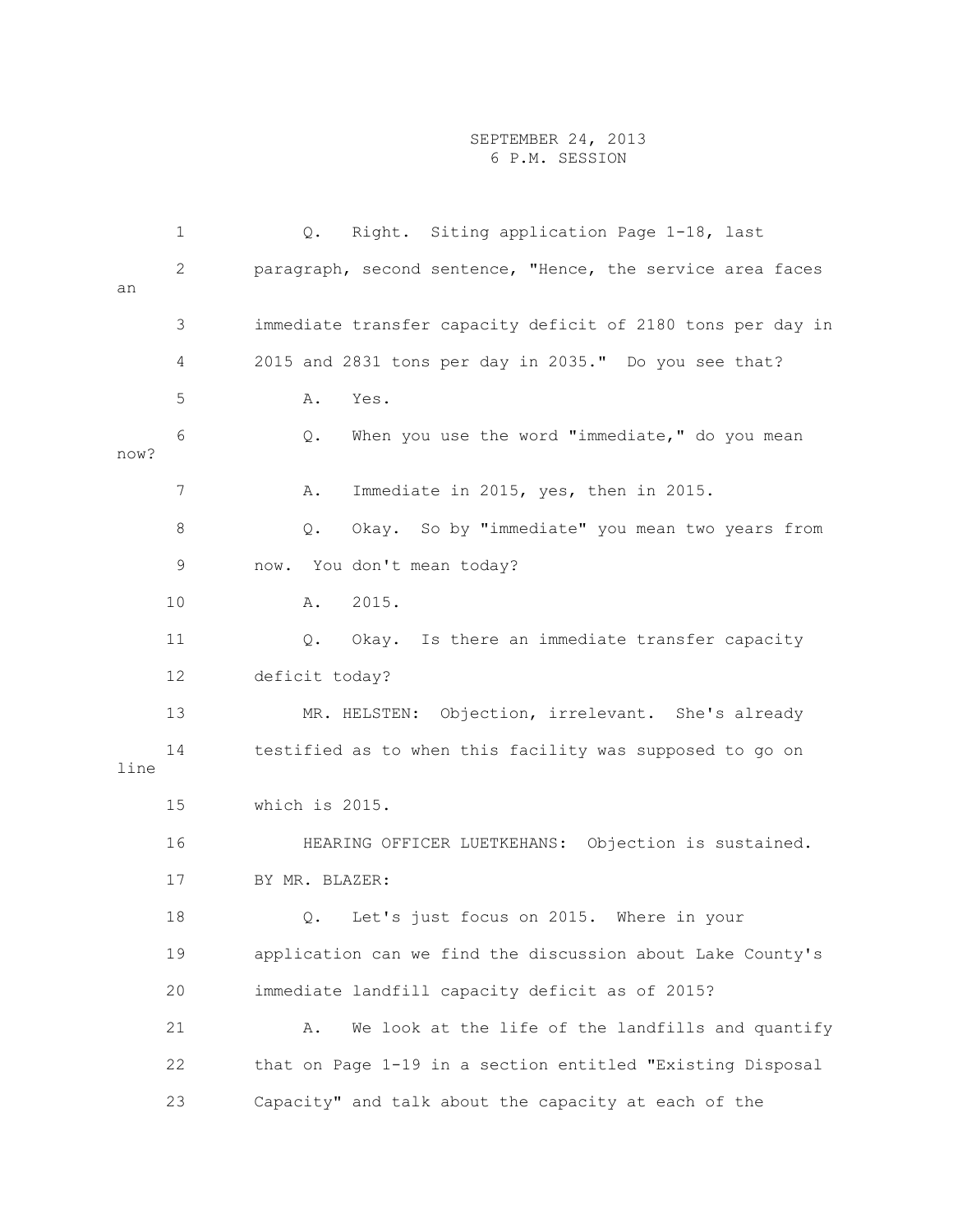24 landfills.

 McCORKLE LITIGATION SERVICES CHICAGO, ILLINOIS - (312) 263-0052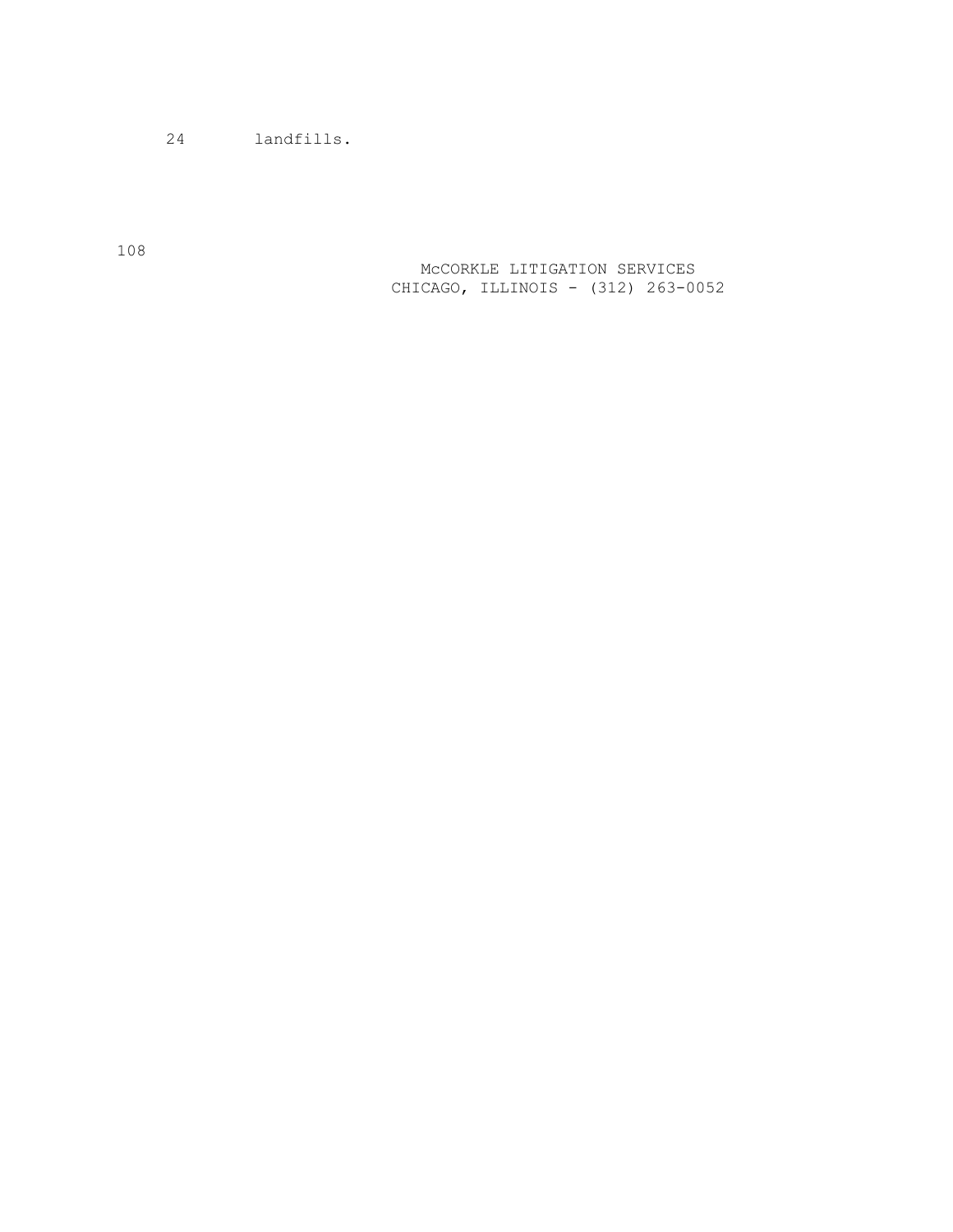1 Q. So it's your position that as of 2015 there will 2 not be sufficient capacity in the two Lake County landfills 3 to accept Lake County waste? 4 A. No, I did not say that at all. 5 Q. Oh, okay. 6 A. If you recall we also -- 7 Q. You answered my question, Ma'am. Thank you. 8 All right. 1-28, third bullet, now here 9 you're talking about that the landfills in Lake County are 10 projected to close within approximately 12 years of the start 11 of operations of the transfer station. Do you see that? 12 A. Yes. 13 Q. So that would be 2027? 14 A. Yes. 15 Q. Okay. 16 A. And it's within those 12 years. So within that 17 period up to 2027. 18 Q. Right. So if you go to Page 1-19 and you're 19 talking about the capacity, remaining capacities of both the 20 Countryside Landfill and the Zion Landfill. For Countryside 21 you say as of 2015 -- because that's what we're talking 22 about, right, as of 2015? 23 A. Yes.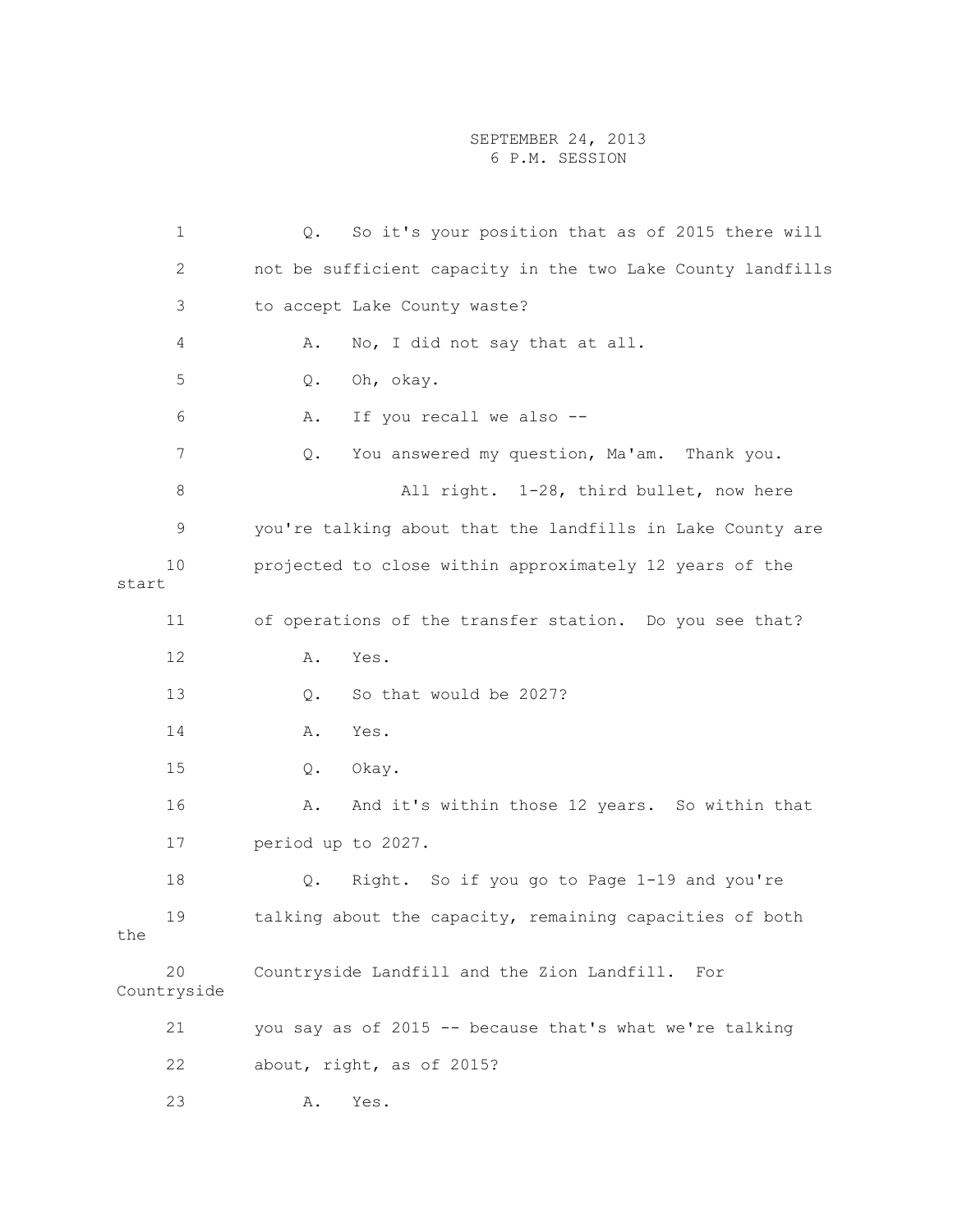24 Q. The Countryside Landfill will have approximately

 McCORKLE LITIGATION SERVICES CHICAGO, ILLINOIS - (312) 263-0052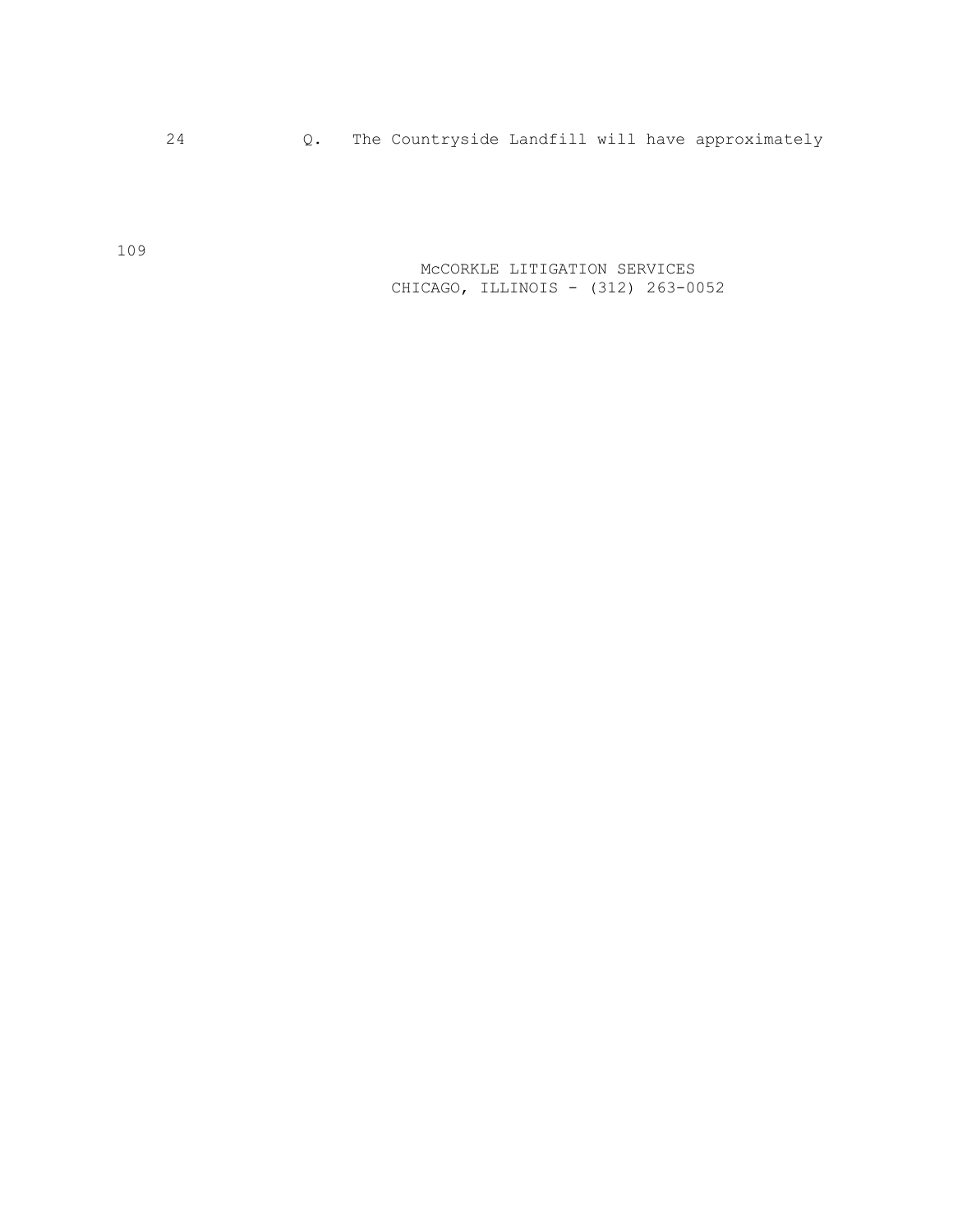|     | $\mathbf 1$     | six years of remaining capacity. Is that correct?            |
|-----|-----------------|--------------------------------------------------------------|
|     | 2               | Α.<br>Yes.                                                   |
|     | 3               | Q.<br>All right. And then right below that you talk          |
|     | 4               | about the remaining capacity of the Zion Landfill, right?    |
|     | 5               | Α.<br>Yes.                                                   |
|     | 6               | As expanded, right?<br>Q.                                    |
|     | 7               | Correct.<br>Α.                                               |
|     | 8               | Okay. And you say there as of 2015 the Zion<br>Q.            |
|     | 9               | Landfill will have approximately 17 years of remaining       |
|     | 10              | capacity. Is that correct?                                   |
|     | 11              | When that facility is viewed on its own, with its<br>Α.      |
|     | 12 <sup>°</sup> | own capacity and its current waste intake, yes.              |
|     | 13              | Let me read what you said in the application,<br>Q.          |
|     | 14              | Page 1-19. "This landfill will have approximately 17 years   |
|     | 15              | of remaining capacity when the proposed Groot Industries'    |
|     | 16              | Lake Transfer Station begins operating." Did I read that     |
|     | 17              | correctly?                                                   |
|     | 18              | You did.<br>Α.                                               |
|     | 19              | Thank you. So as of two years from now in 2015<br>Q.         |
| six | 20              | there will be six years left at Zion and -- excuse me --     |
|     | 21              | years left at Countryside and 17 years left at Zion.<br>Am I |
|     | 22              | right?                                                       |
|     | 23              | If we view those facilities independently and on<br>Α.       |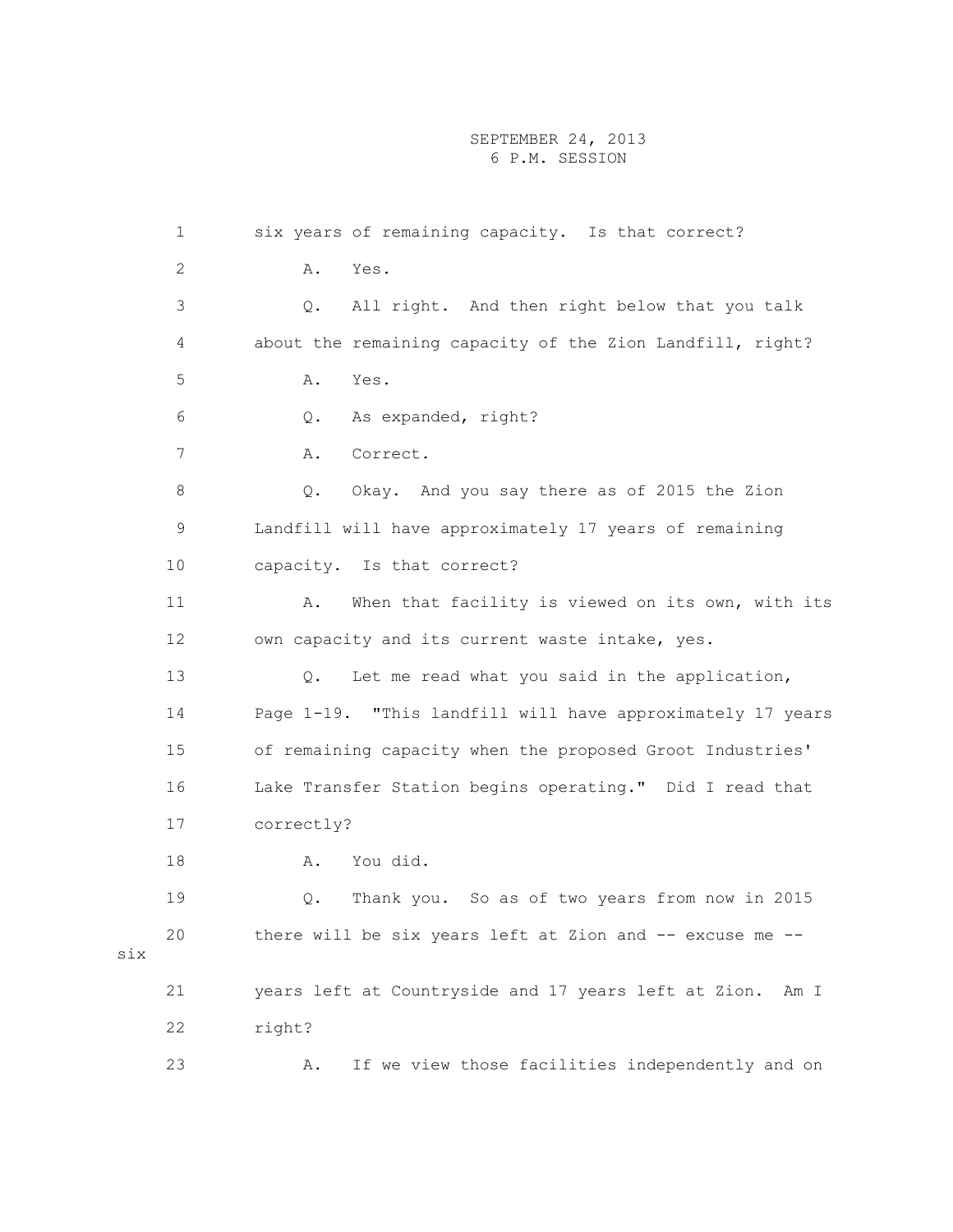24 their existing waste intake or the average waste intake over

110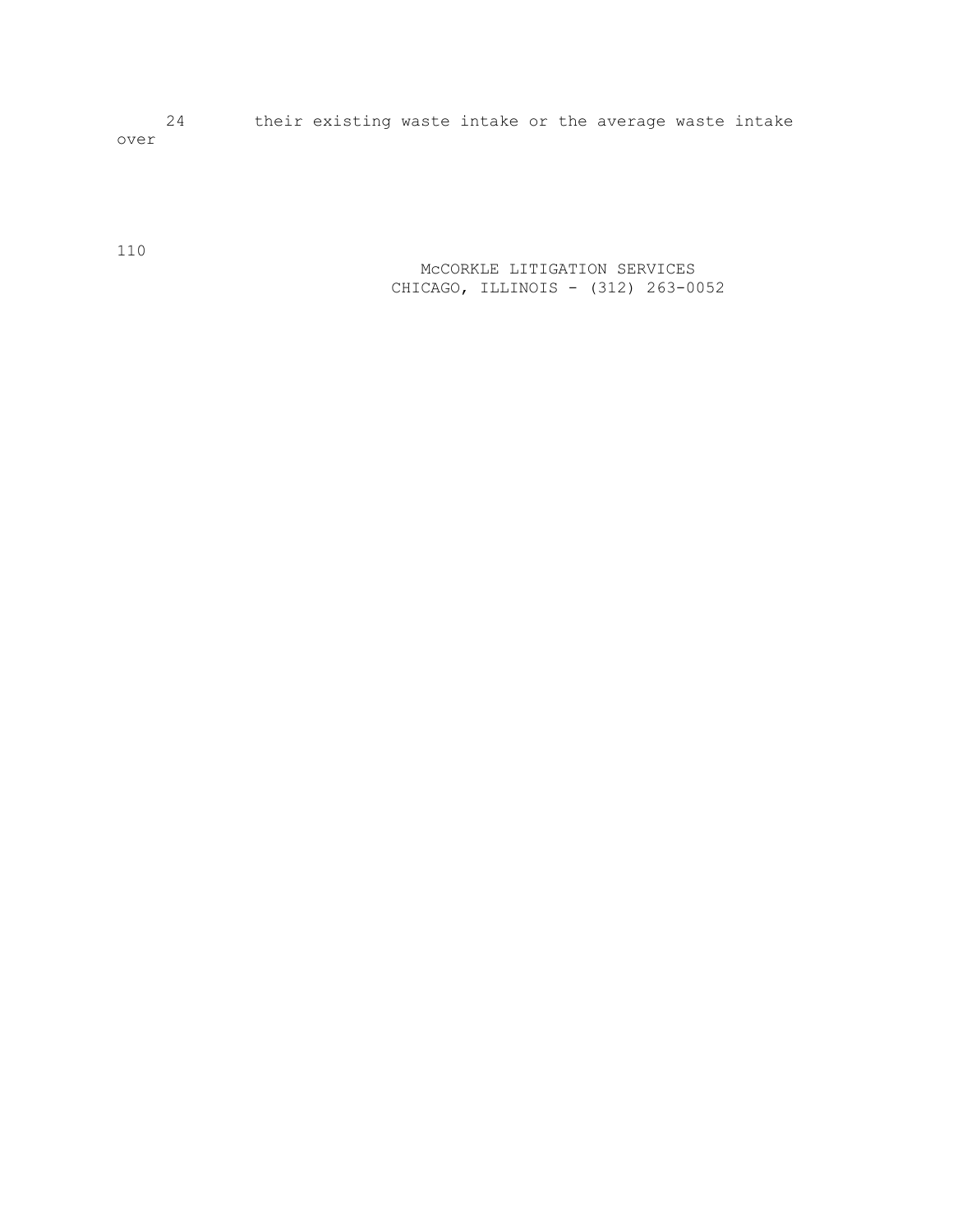1 that 2008, 2012 period, yes, but -- 2 Q. Could you tell me how -- 3 HEARING OFFICER LUETKEHANS: You know what? Let her 4 finish the answer. If it's nonresponsive, you can move to 5 strike, but let her finish her answer. 6 MR. BLAZER: All right. 7 THE WITNESS: You mischaracterized what the report says 8 and have picked and choose to edit the statements that you 9 would like to have in the record. Those facilities each 10 have -- 11 MR. BLAZER: First of all, Mr. Hearing Officer, I'll 12 move to strike that as argument and unresponsive. 13 HEARING OFFICER LUETKEHANS: Please just answer the 14 question, Miss Seibert. Go ahead. 15 THE WITNESS: To finish my answer then from before, 16 those facilities each have their own individual capacity that 17 if we look at them in at that point in time of waste capacity 18 information was the beginning of this year and said how much 19 waste was taken before each viewed independently, that's what 20 those capacities are. That's exactly what the report says as 21 to how the capacities are calculated. The reality is that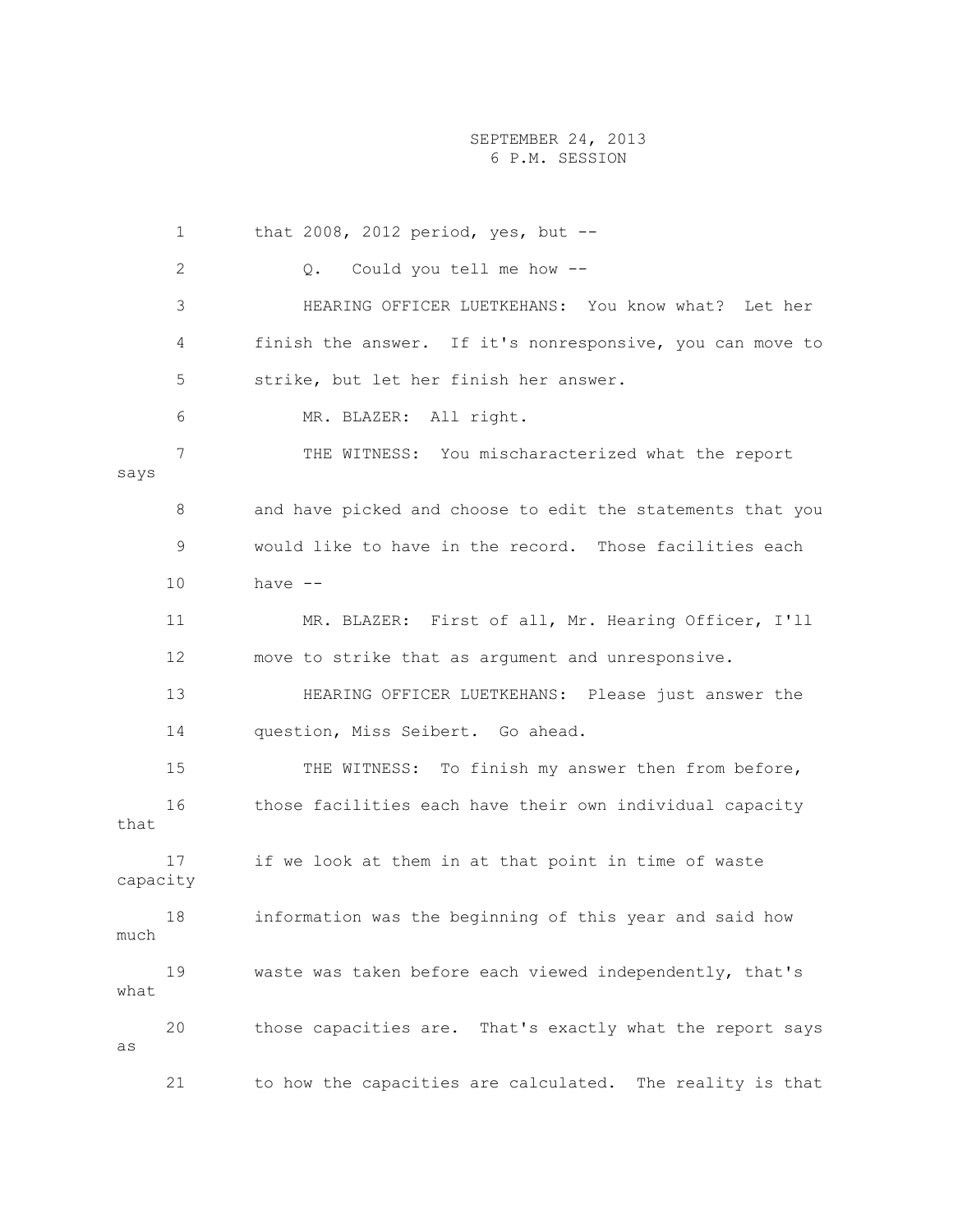|     | 22 | when one facility closes the waste that historically went  |
|-----|----|------------------------------------------------------------|
| to  |    |                                                            |
|     | 23 | that facility has to go somewhere else. It doesn't vanish. |
| any | 24 | So we look at the system because the county doesn't have   |

111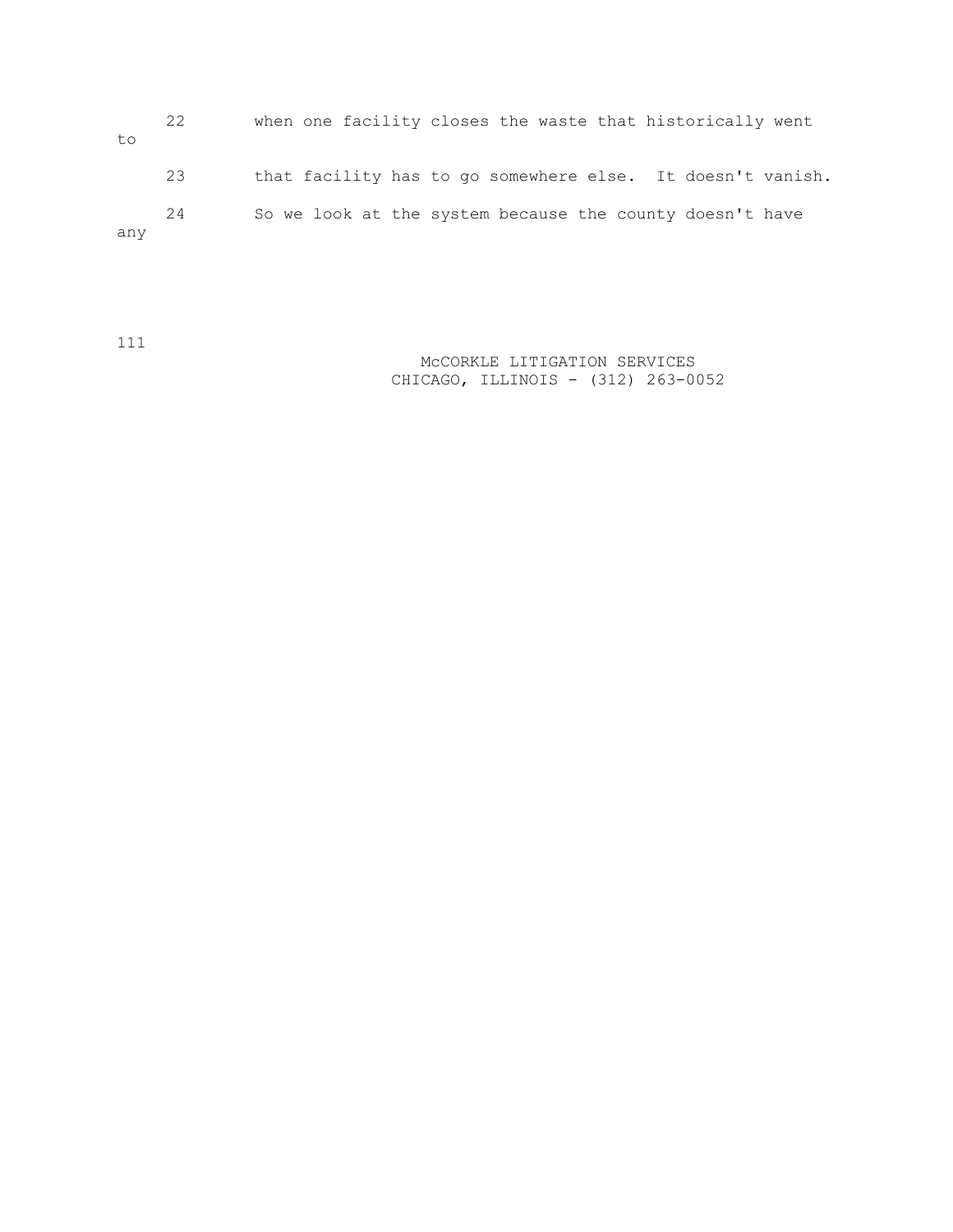|        | 1  | other facilities located within it. It has very limited          |
|--------|----|------------------------------------------------------------------|
| Zion   | 2  | transfer capacity outside of it that's available to it.          |
| that   | 3  | you would expect would absorb a portion, if not all, of          |
|        | 4  | waste that historically has gone to Countryside without          |
|        | 5  | development of any other facilities.                             |
|        | 6  | BY MR. BLAZER:                                                   |
|        | 7  | All right. Is that how you add 17 and 6 and get<br>$Q_{\bullet}$ |
|        | 8  | the 12?                                                          |
|        | 9  | If you add the capacity --<br>Α.                                 |
|        | 10 | That's argumentative.<br>MR. HELSTEN:                            |
| divide | 11 | THE WITNESS: -- of each of those facilities and                  |
|        | 12 | by their combined tonnage, that's how you get 12.                |
|        | 13 | HEARING OFFICER LUETKEHANS: Objection overruled.<br>She          |
|        | 14 | answered I think and answered well.                              |
|        | 15 | BY MR. BLAZER:                                                   |
| years  | 16 | Miss Seibert, do you agree that two to three<br>Q.               |
|        | 17 | should be allowed for a proposal, siting, permitting and         |
|        | 18 | construction of a transfer station prior to landfill             |
|        | 19 | closures?                                                        |
|        | 20 | That would be a completely inappropriate time<br>Α.              |
| five   | 21 | period.<br>It takes much longer than that. It's taken us         |
|        | 22 | years to get to a siting hearing. We still have permitting       |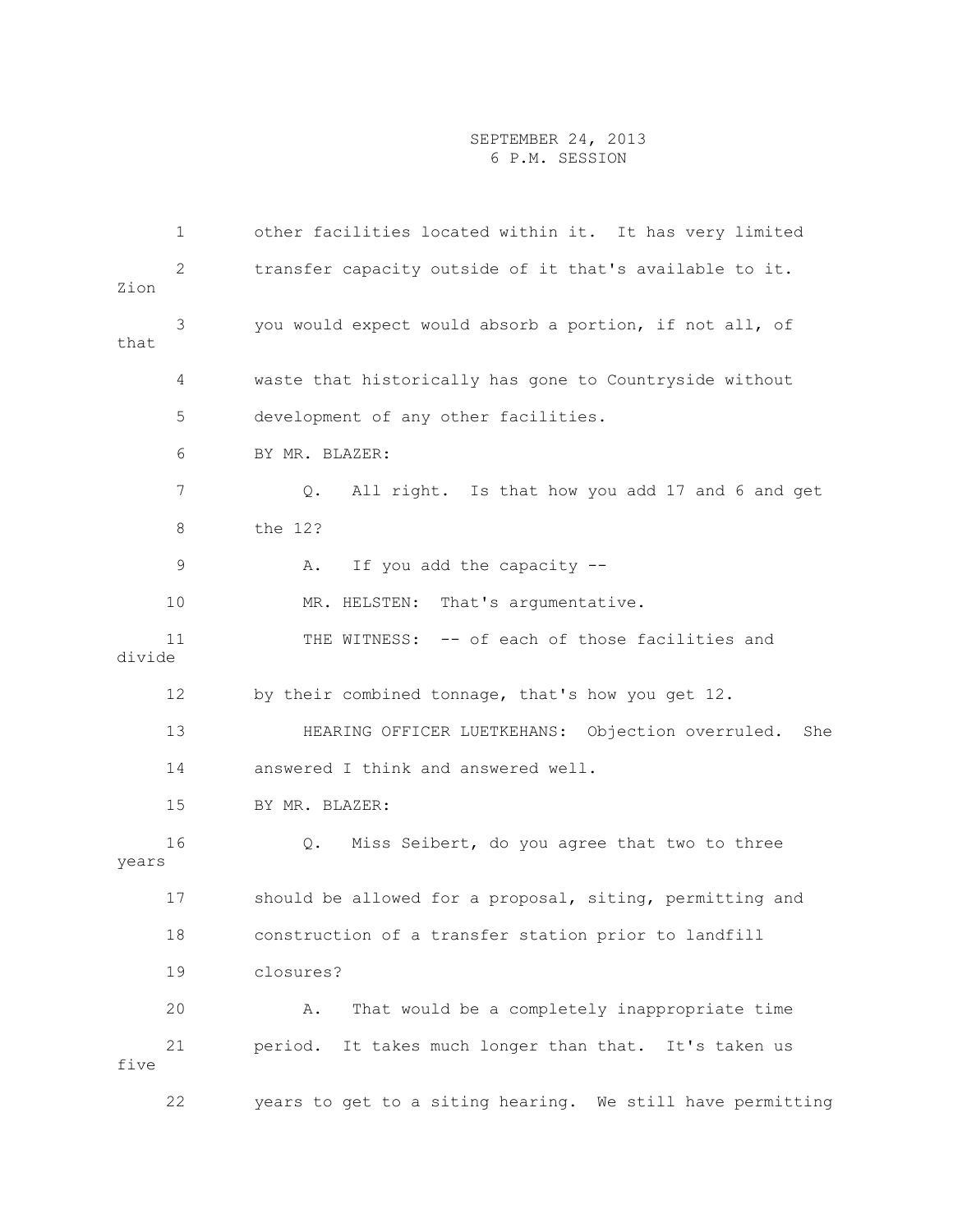- 23 and construction before this facility could ever even open
- 24 assuming we are granted site approval.

 McCORKLE LITIGATION SERVICES CHICAGO, ILLINOIS - (312) 263-0052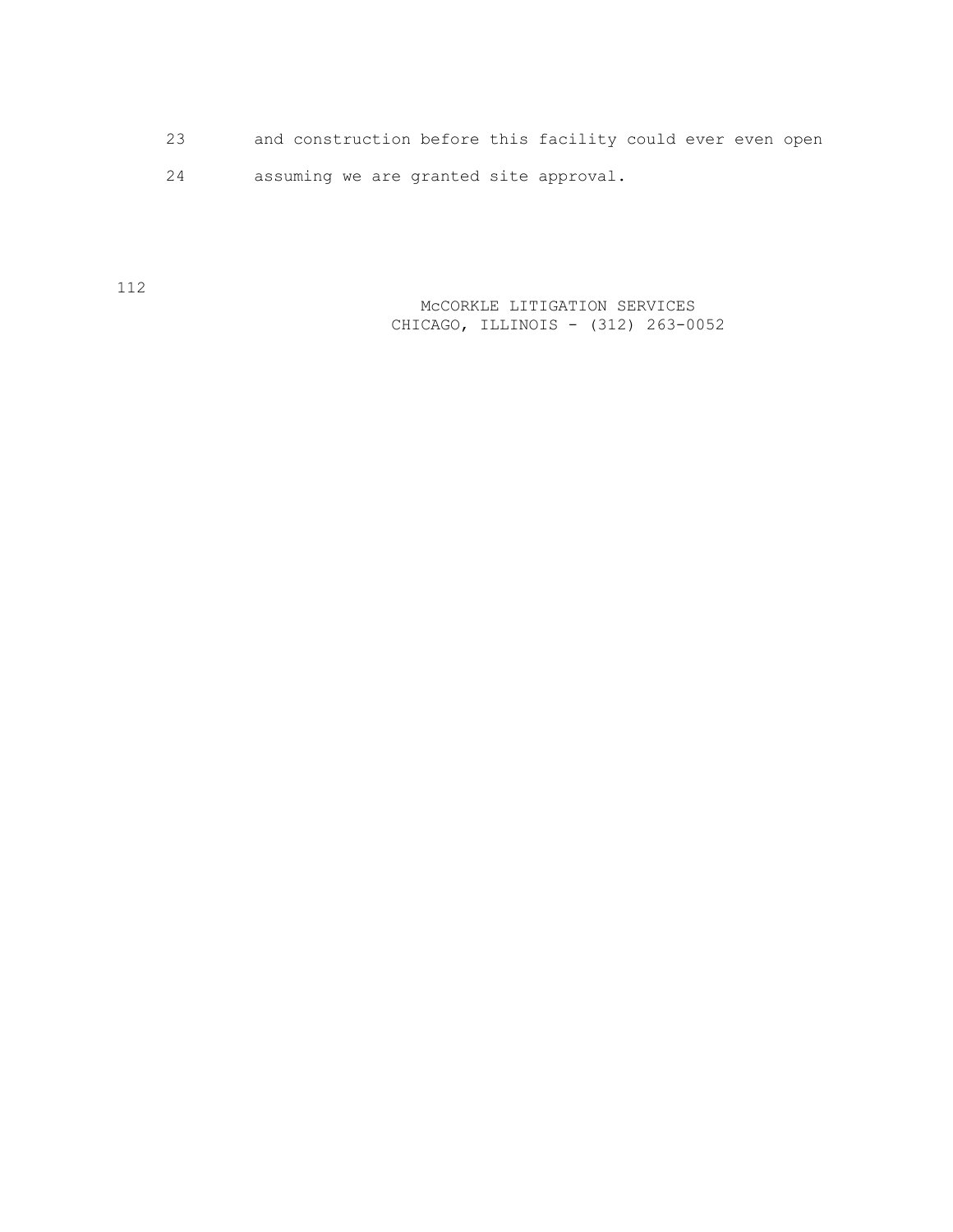| hearing? | $\mathbf 1$  | It took you five years to get to a siting<br>$Q$ .          |
|----------|--------------|-------------------------------------------------------------|
|          | $\mathbf{2}$ | Yes, it did.<br>Α.                                          |
|          | 3            | When did Groot buy this property?<br>Q.                     |
|          | 4            | I don't know when they brought the property.<br>Α.          |
| in       | 5            | So you don't know that they bought the property<br>Q.       |
|          | 6            | 2010?                                                       |
|          | 7            | No, I don't.<br>Α.                                          |
|          | 8            | May of 2010, you don't know that?<br>$Q$ .                  |
|          | 9            | MR. HELSTEN: This is argumentative.                         |
|          | 10           | HEARING OFFICER LUETKEHANS: Objection is sustained.         |
|          | 11           | It's asked and answered. She said she didn't know when.     |
|          | 12           | BY MR. BLAZER:                                              |
|          | 13           | Another one of your projects was a proposed<br>Q.           |
|          | 14           | Spaulding Road Transfer Station in Elgin, correct?          |
| some     | 15           | That was a project Shaw worked on, yes. I had<br>Α.         |
|          | 16           | involvement in that project.                                |
| for      | 17           | Right. Well, you prepared the needs assessment<br>Q.        |
|          | 18           | the proposed transfer station including research into waste |
| you      | 19           | disposal trends and analysis of transportation costs, and   |
|          | 20           | prepared a report of consistency with the Cook County Solid |
|          | 21           | Waste Management Plan.<br>Is that correct?                  |
|          | 22           | Yes, although --<br>Α.                                      |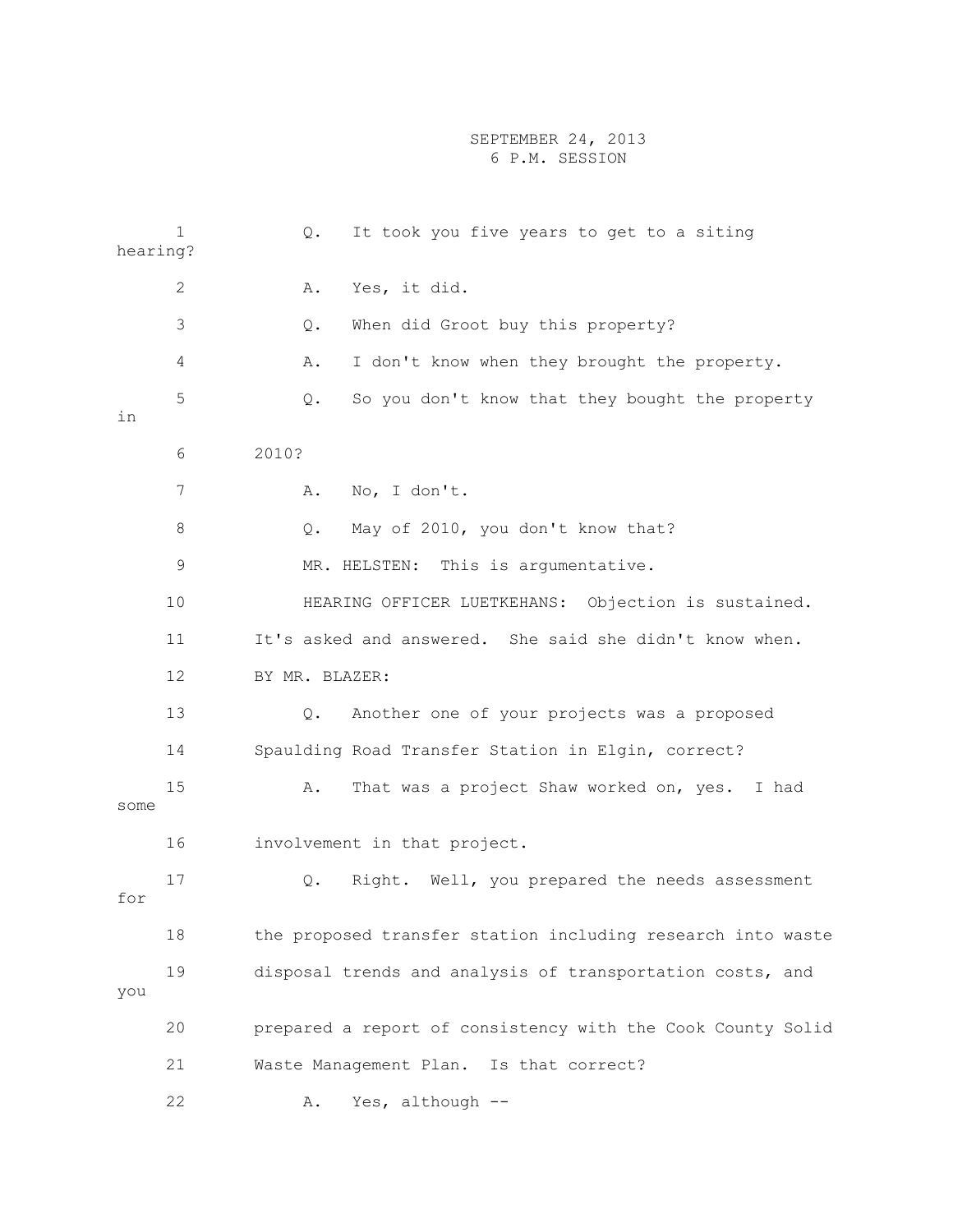| 23 | Q. That's from your resume. |
|----|-----------------------------|
|    |                             |

24 A. I wasn't the prime author.

 McCORKLE LITIGATION SERVICES CHICAGO, ILLINOIS - (312) 263-0052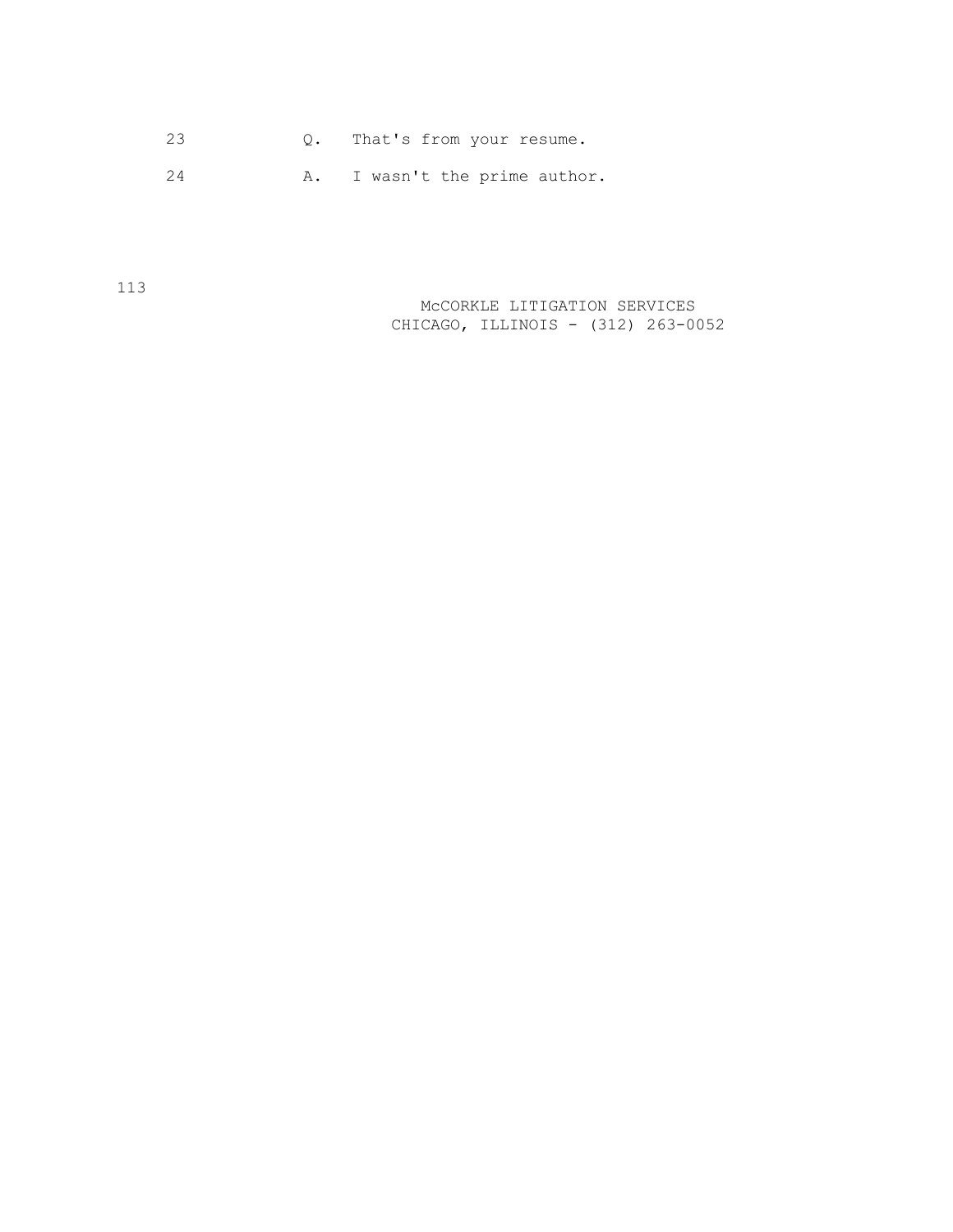1 MR. HELSTEN: Objection as to relevance of any of that 2 information for -- 3 MR. BLAZER: I'm getting there. 4 MR. HELSTEN: -- Cook County, for a different service 5 area and a different facility, Mr. Luetkehans. 6 HEARING OFFICER LUETKEHANS: The objection is overruled. 7 I see this as foundation for where he hopefully is getting. 8 So, please, Mr. Blazer, proceed. 9 MR. BLAZER: Thank you. 10 BY MR. BLAZER: 11 Q. My next exhibit is TCH 25-A. It is a page from the 12 Spaulding Road siting application. 13 MR. HELSTEN: Did you just decide to use that? 14 BY MR. BLAZER: 15 Q. You've seen the entire application before, right? 16 A. Nine years ago. 17 Q. All right. There's a section on historical trends. 18 Shaw said here, "There are currently only three permitted 19 landfills operating in Cook County." This was as of '04. 20 "The facility which is closest to the service area, Congress 21 Development Company Landfill, reported to the IEPA as of 22 January 1, 2004, it had slightly more than two years of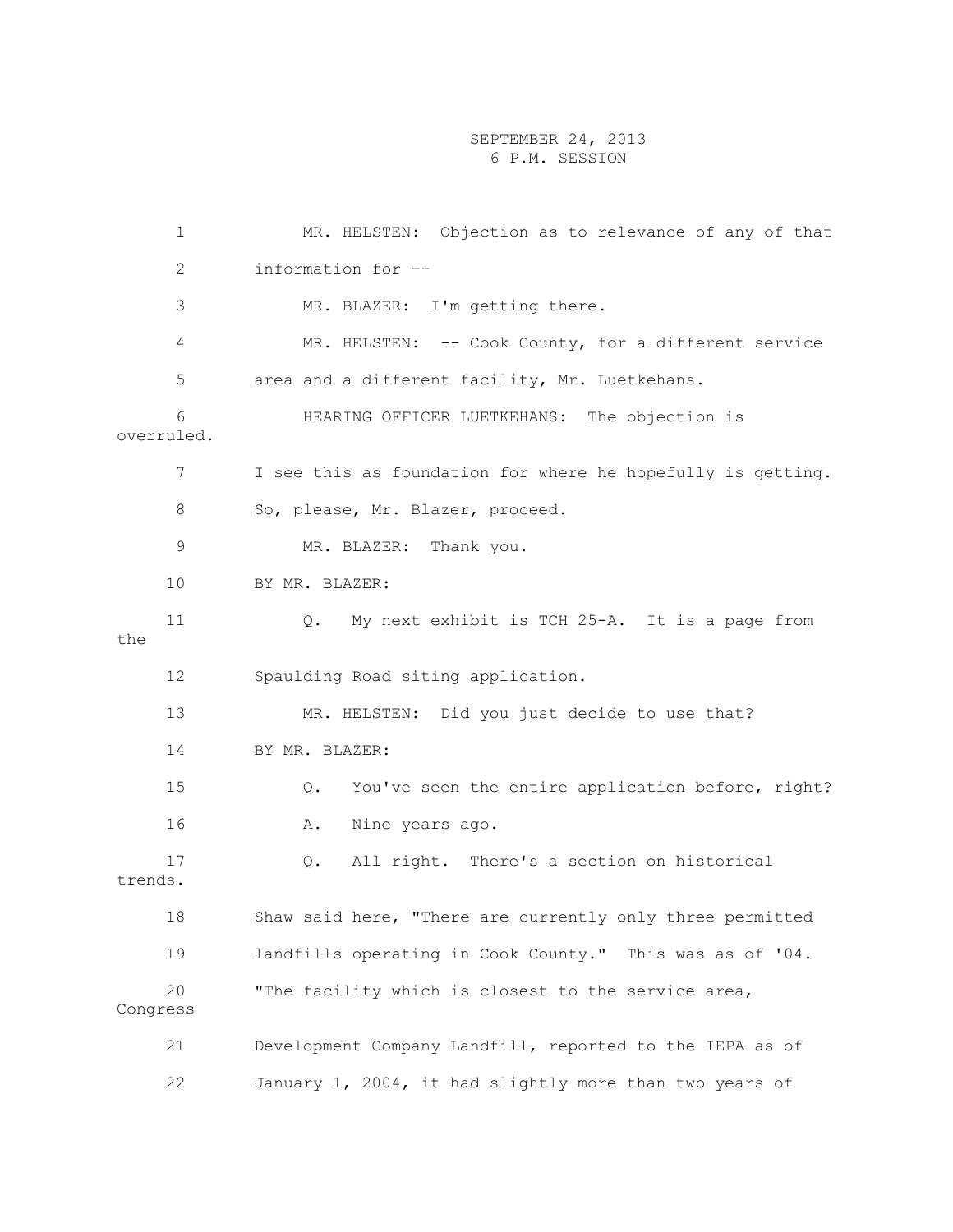23 remaining capacity. Due to the extended time required to 24 develop transfer stations transfer capacity must be developed

114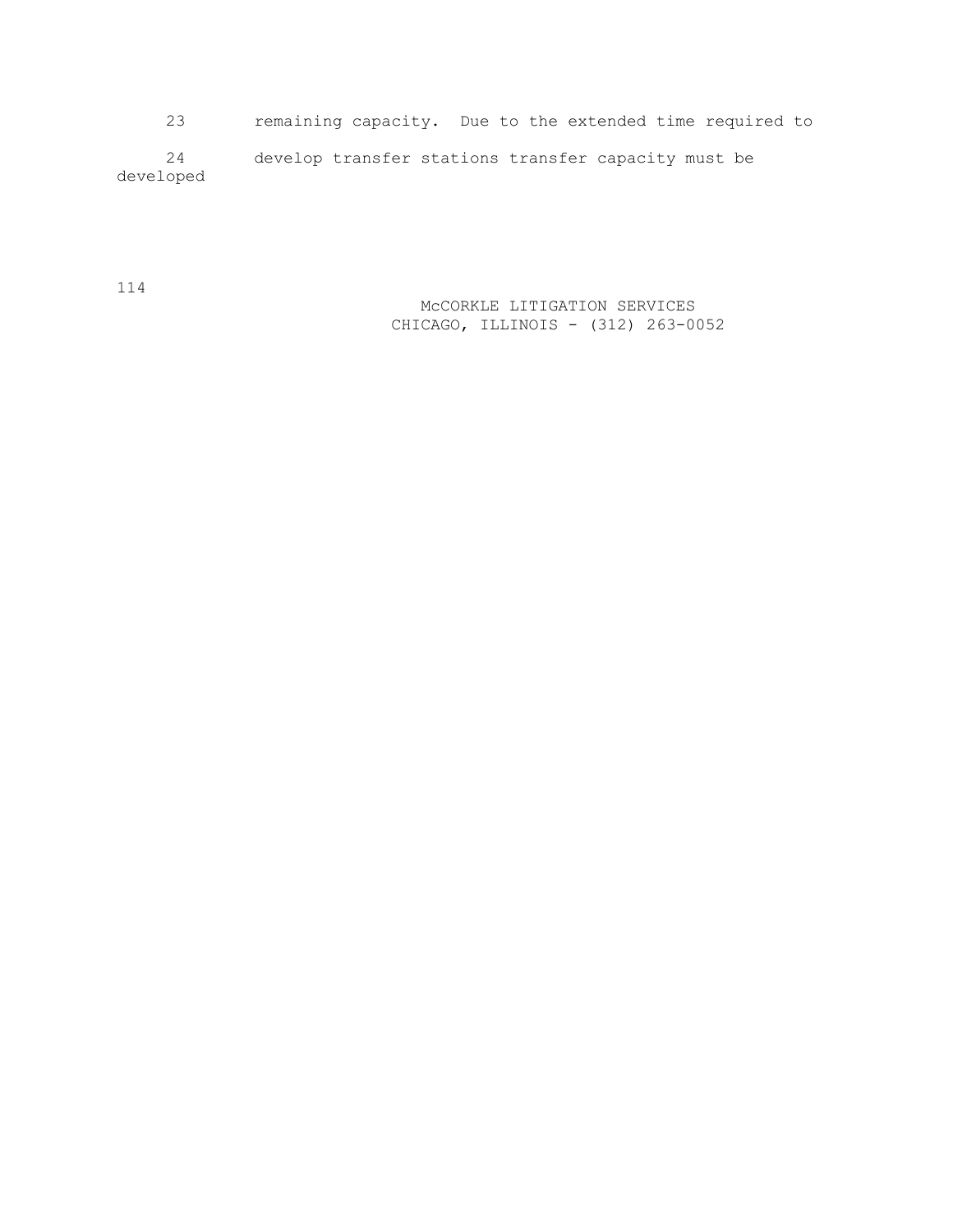| correctly | 1                    | in advance of landfill closures." Have I read that          |
|-----------|----------------------|-------------------------------------------------------------|
|           | 2                    | so far?                                                     |
|           | 3                    | Yes.<br>Α.                                                  |
|           | 4                    | Then there's a footnote. Do you see that?<br>Q.             |
|           | 5                    | Yes.<br>Α.                                                  |
| County    | 6                    | And you reference down at the bottom, "Kane<br>Q.           |
|           | 7                    | conducted a study entitled 'Evaluation of Waste Markets     |
|           | 8                    | Report' in 1996 that examined transfer station development. |
| for       | 9                    | The study concluded two to three years should be allowed    |
|           | 10                   | proposals, siting, permitting and construction of the       |
|           | 11                   | transfer stations prior to the landfill closures."          |
| all.      | 12                   | MR. HELSTEN: Objection. This isn't impeachment at           |
|           | 13                   | She said that this statement is not her statement.<br>The   |
|           | 14                   | statement is obviously from HDR Engineering in 1996 in a    |
|           | 15                   | report of ten years ago. She's not the author of this, and  |
| оf        | 16                   | she specifically said that that's an inappropriate amount   |
|           | 17<br>inappropriate. | time. So, Mr. Hearing Officer, this is wholly               |
|           | 18                   | It's not impeachment. We're going nowhere with this.        |
|           | 19                   | HEARING OFFICER LUETKEHANS: Mr. Blazer.                     |
|           | 20                   | MR. BLAZER: Thank you. I can tie this up by putting         |
|           | 21                   | her resume up where she admits that she participated in the |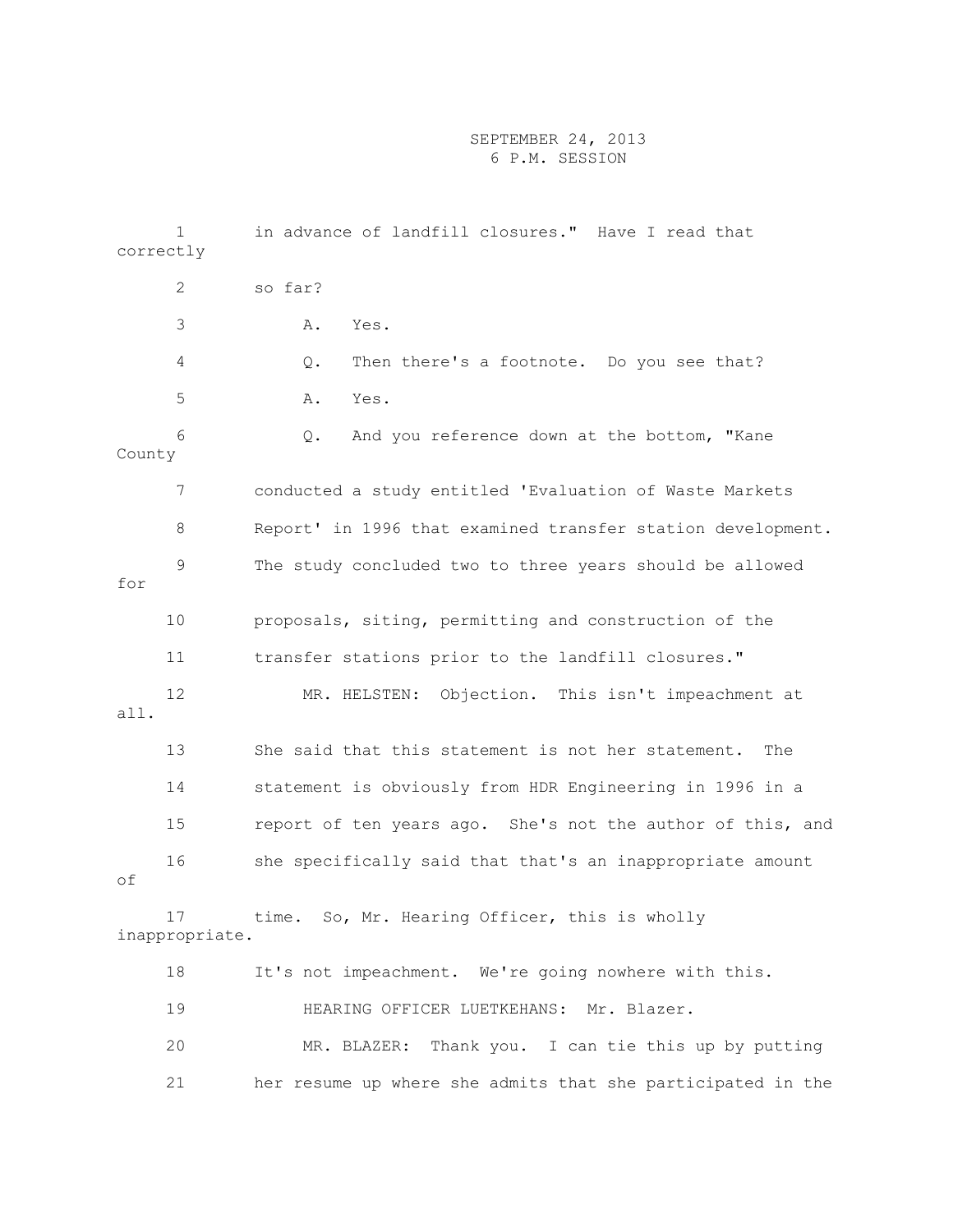22 preparation of this application.

23 HEARING OFFICER LUETKEHANS: She already said that.

 24 MR. BLAZER: Well, the point is not proper impeachment.

115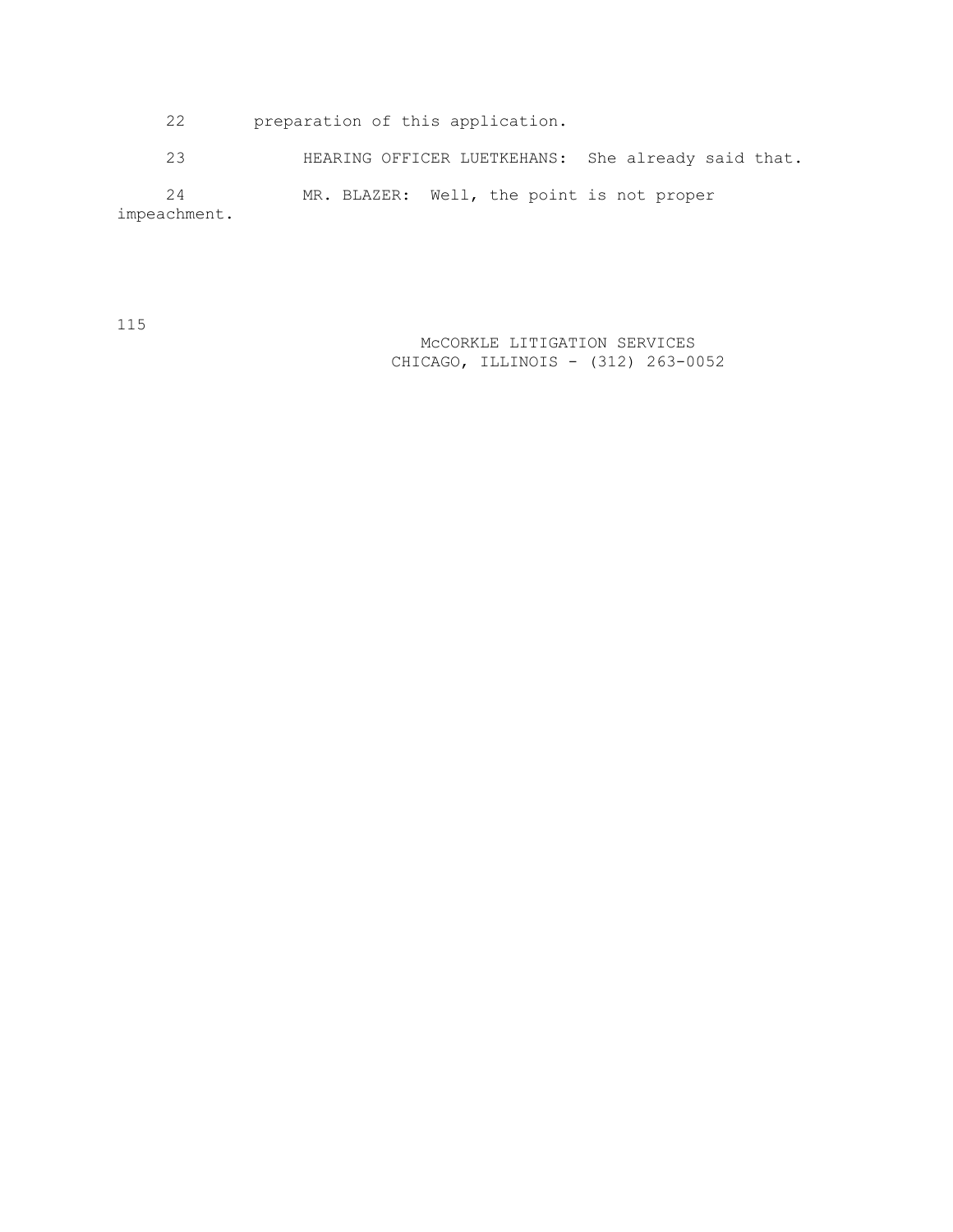1 The impeachment is the witness says something on the stand, 2 and you impeach her testimony with a prior statement that 3 contradicts that testimony. 4 HEARING OFFICER LUETKEHANS: You're trying to impeach 5 her testimony with a nine-year-old statement that is relying 6 on a report that is eight years old at that point. So we're 7 talking about a 17-year-old statement here. 8 MR. BLAZER: We are talking about a nine-year-old 9 statement. She referred to it -- 10 HEARING OFFICER LUETKEHANS: She referred to her report 11 that was eight years before that. So now we're 17 years 12 difference. I'll let you ask the question, but I do deem the 13 relevance to be marginal. 14 MR. BLAZER: All right. 15 BY MR. BLAZER: 16 Q. I did read that correctly, did I not, Miss Seibert? 17 A. Yes. We've established you're a very good reader. 18 Q. In DuPage County can you remember when the DuKane 19 facility was sited? 20 A. That was before my employment, but I believe it was 21 in 1996 or 1997.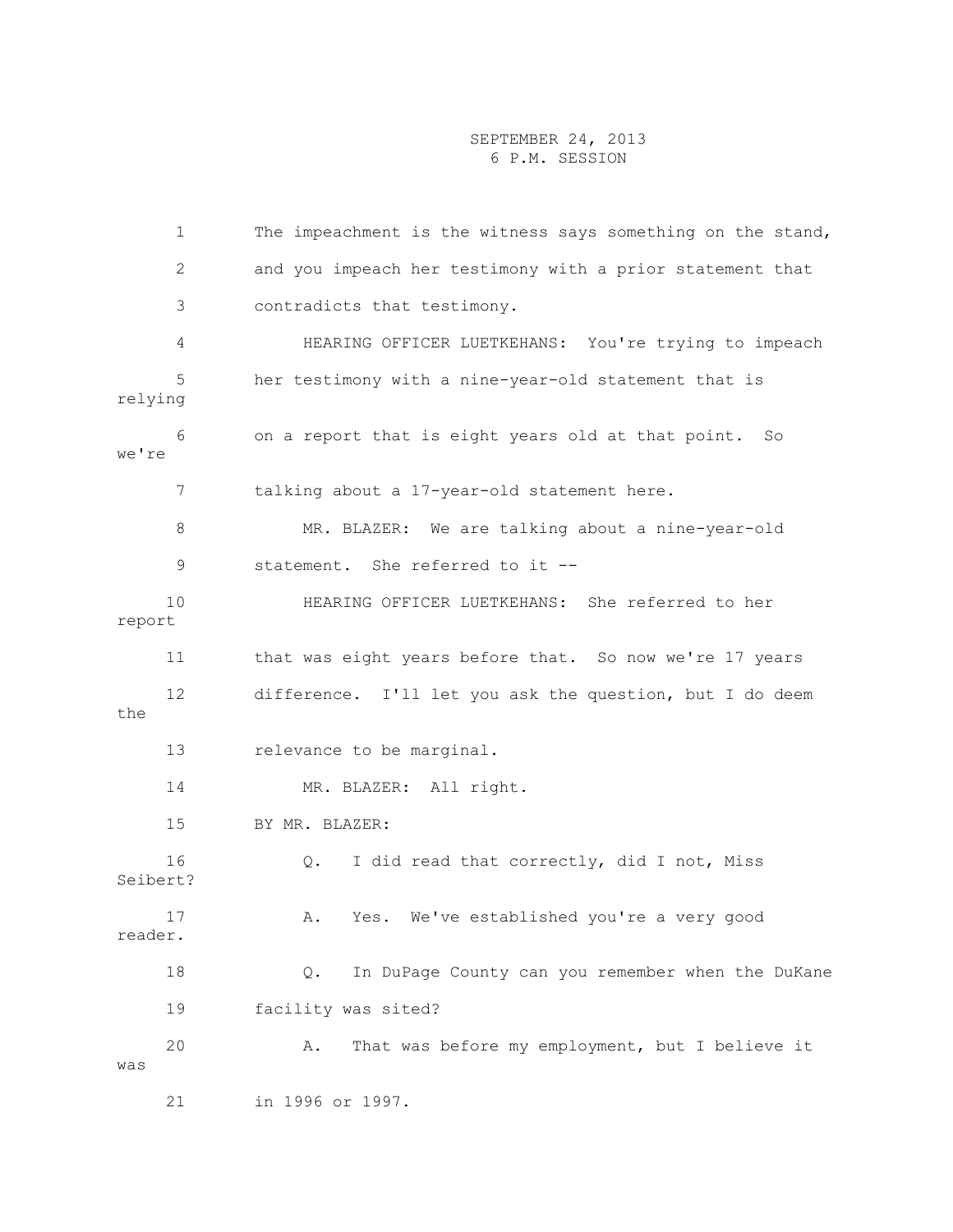| 22 |          | 0. Okay. And you're aware that Moraine Valley               |  |  |  |
|----|----------|-------------------------------------------------------------|--|--|--|
| 23 |          | Landfill in DuPage County reached closure during the summer |  |  |  |
| 24 | of 1996? |                                                             |  |  |  |

116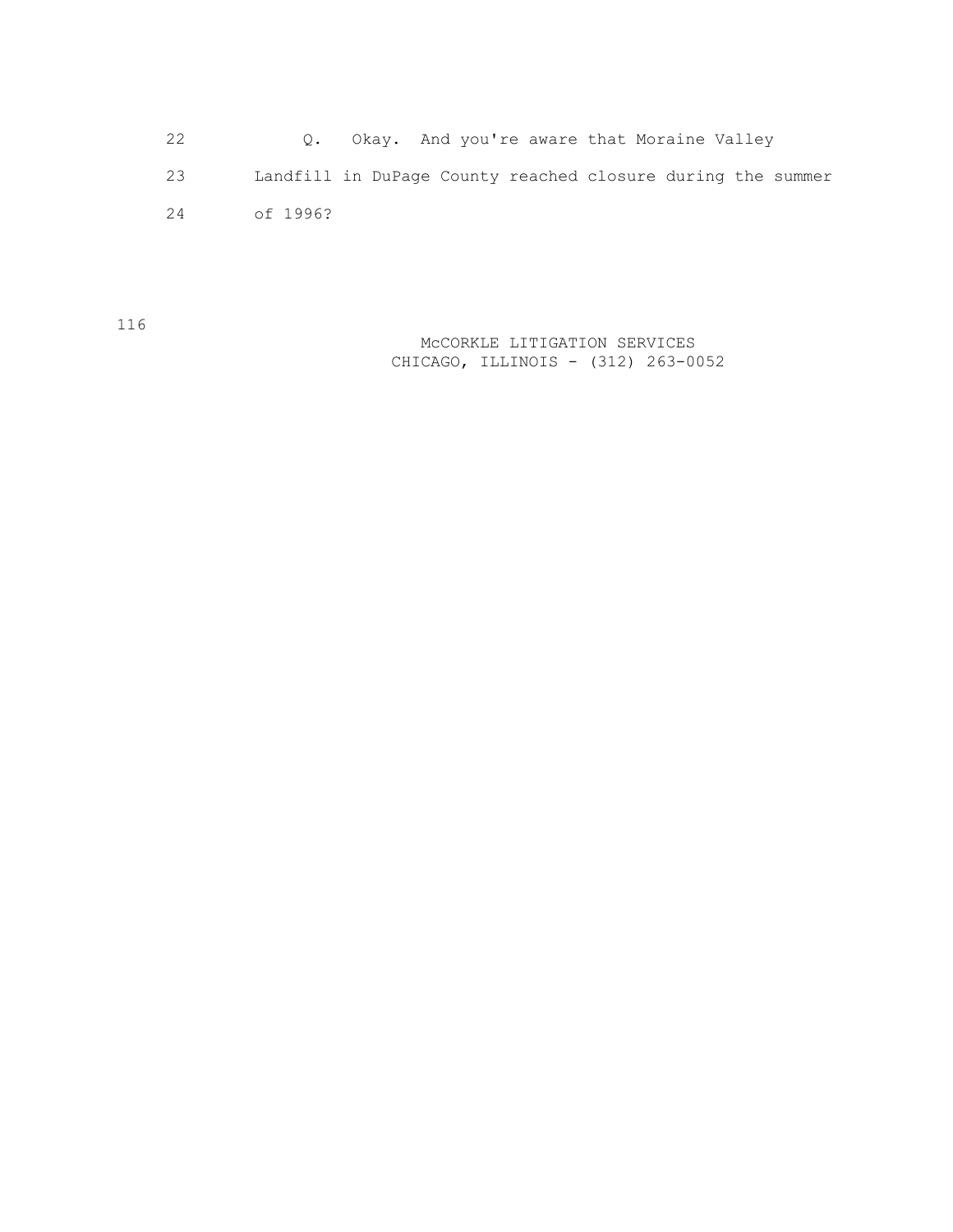1 A. Yes. 2 Q. And the Mallard Lake Landfill, the other DuPage 3 County landfill, closed in early 1999. You're aware of that 4 as well, right? 5 A. Yes. Those closures occurred by a consent order 6 that required those landfills to close very quickly. In 7 fact, they closed within two years of that consent order 8 coming out. 9 Q. Right. Two years? 10 A. Yeah. I believe it was '94 that consent order was 11 entered. 12 Q. How much Lake County waste will continue to go to 13 the Lake County landfills if this station is sited? 14 A. We haven't determined definitively what facility 15 the waste would go to. We very well could go to the Zion 16 Landfill. 17 Q. Okay. And what, if you know, what portion of 18 Lake County waste will be delivered to this transfer station 19 after the landfills close? 20 MR. HELSTEN: Asked and answered. 21 MR. BLAZER: I don't recall asking this question. 22 HEARING OFFICER LUETKEHANS: I think it's a slightly 23 different question.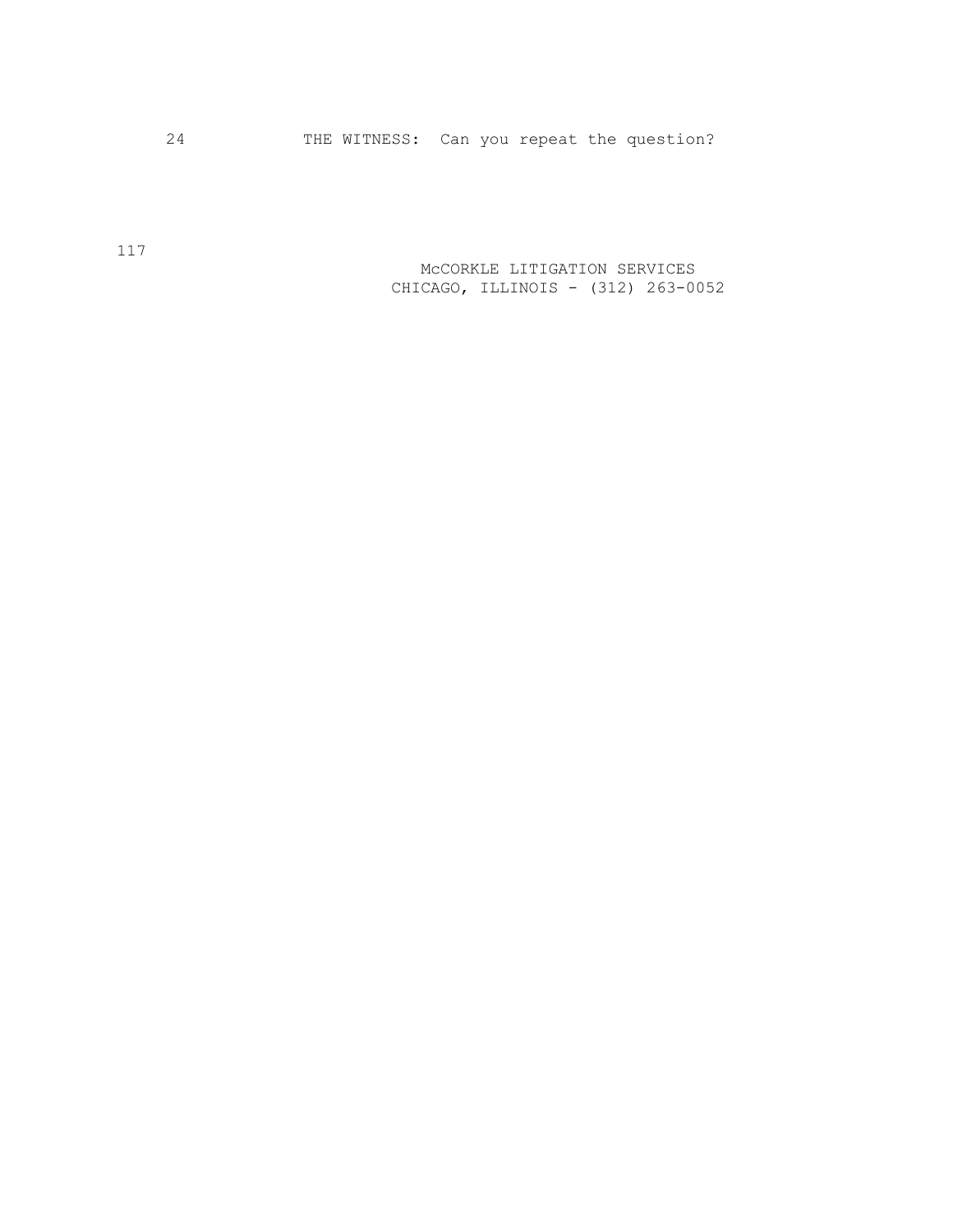|       | $\mathbf 1$  | BY MR. BLAZER:                                                  |
|-------|--------------|-----------------------------------------------------------------|
| this  | $\mathbf{2}$ | What portion of Lake County waste would go to<br>Q.             |
|       | 3            | facility after the two landfills close?                         |
|       | 4            | We have asked for a capacity of 750 tons per day.<br>Α.         |
|       | 5            | I would expect that it would be 750 tons per day. Our           |
|       | 6            | service area is Lake County. That would represent about         |
|       | 7            | 20 percent of the county's waste.                               |
| Groot | 8            | Are you familiar with a document called "The<br>$Q_{\bullet}$   |
|       | 9            | Industries' Lake Transfer Station Energy and Emissions Life     |
|       | 10           | Cycle Assessment"?                                              |
|       | 11           | Yes, I am.<br>Α.                                                |
|       | 12           | Did you participate in the preparation of that<br>$Q_{\bullet}$ |
|       | 13           | document?                                                       |
|       | 14           | Yes, I did.<br>Α.                                               |
|       | 15           | MR. BLAZER: This is TCH 10, Mr. Hearing Officer.                |
|       | 16           | BY MR. BLAZER:                                                  |
|       | 17           | This is a Shaw-prepared document, right?<br>Q.                  |
|       | 18           | Yes, it is.<br>Α.                                               |
|       | 19           | All right. And it was prepared in part to comply<br>$Q$ .       |
|       | 20           | with the 2009 Lake County Solid Waste Plan, correct?            |
|       | 21           | Yes, it was.<br>Α.                                              |
| with  | 22           | It was prepared not in part to comply<br>MR. HELSTEN:           |
|       | 23           | that, and I'm going to object to the relevance because,         |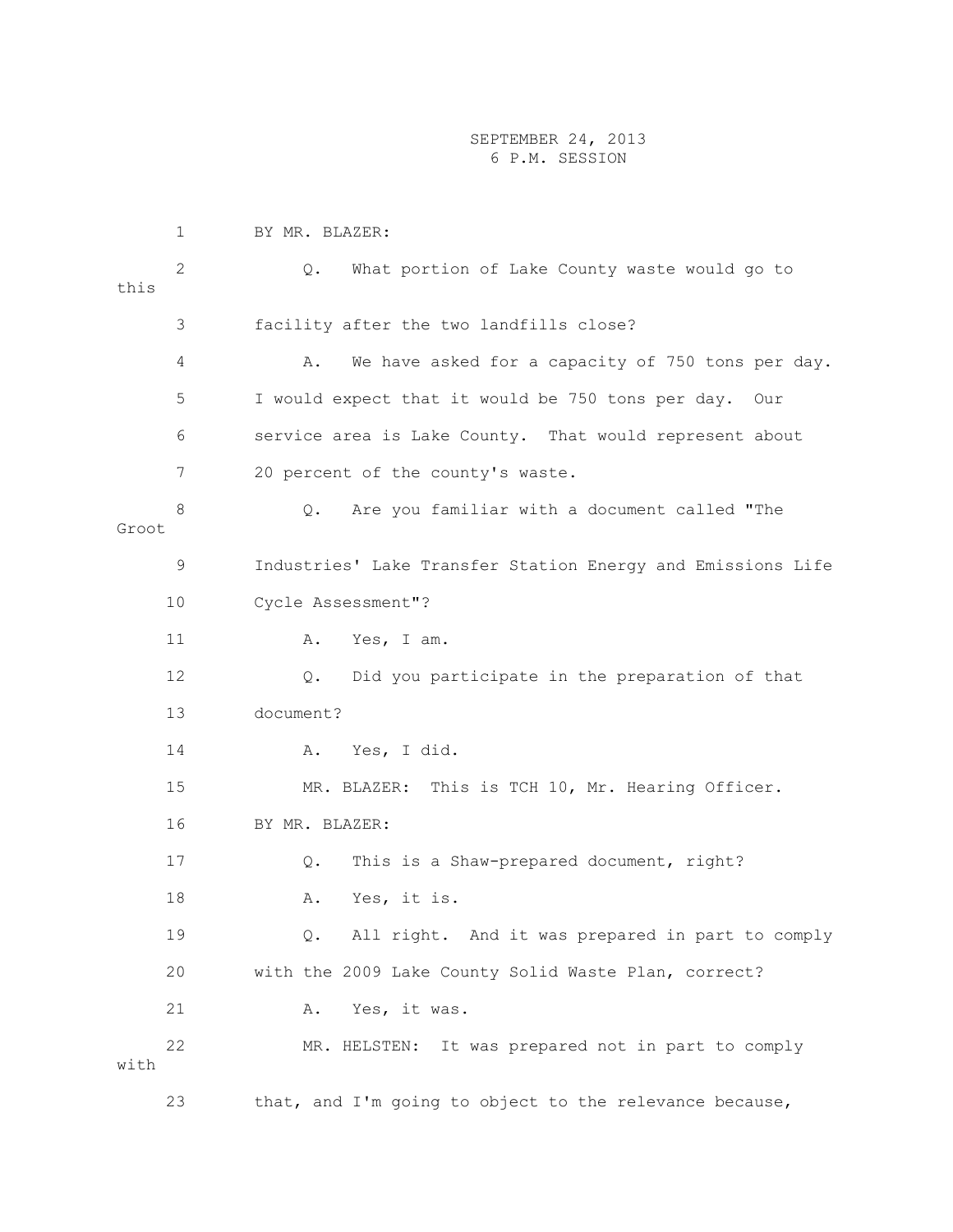24 Mr. Luetkehans, you read the application. She's indicated

 McCORKLE LITIGATION SERVICES CHICAGO, ILLINOIS - (312) 263-0052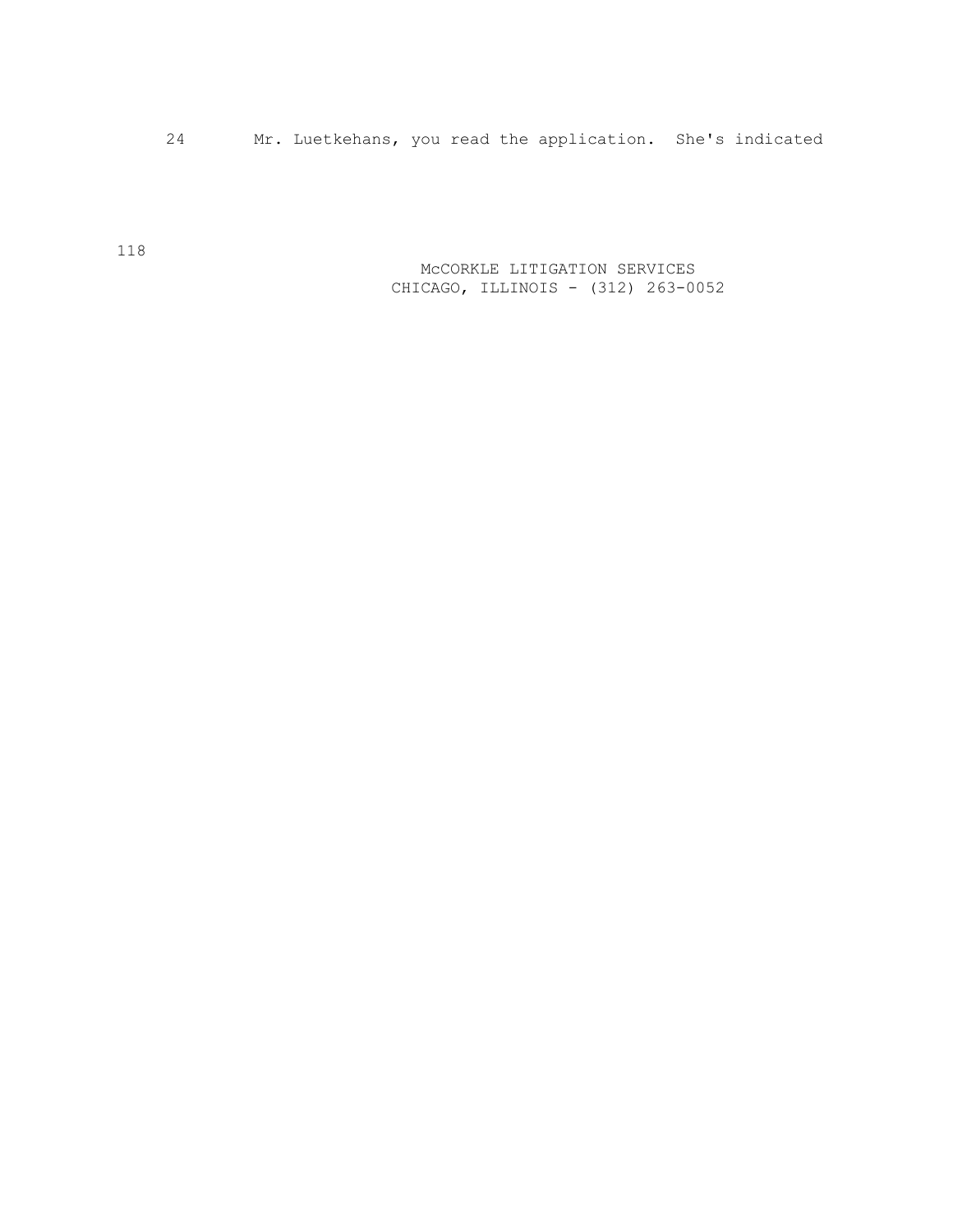| 1                         | this is a requirement as set forth in the application of    |
|---------------------------|-------------------------------------------------------------|
| $\overline{2}$<br>already | consistency with the plan. It's irrelevant. There's         |
| 3                         | been a hearing. It's also reflected in the application.     |
| 4                         | This is a wholly different report for a wholly different    |
| 5                         | purpose for a wholly different criterion. I'm going to      |
| 6                         | object to the relevance.                                    |
| 7                         | HEARING OFFICER LUETKEHANS: Mr. Blazer.                     |
| 8<br>let                  | MR. BLAZER: I can tie it up in just a moment if you         |
| 9                         | me quote one paragraph.                                     |
| 10                        | HEARING OFFICER LUETKEHANS: You may proceed.                |
| 11                        | MR. BLAZER: Thank you.                                      |
| 12                        | BY MR. BLAZER:                                              |
| 13<br>"Distances          | Turn to Page 4, please, Paragraph No. 3,<br>Q.              |
| 14                        | were calculated from the proposed Lake Transfer Station to  |
| 15                        | the following regional landfills intended to receive waste  |
| 16<br>Landfill,           | from the Lake Transfer Station, Rochelle Municipal          |
| 17                        | Winnebago Landfill." Did I read that correctly?             |
| 18                        | Yes.<br>Α.                                                  |
| 19                        | All right.<br>Q.                                            |
| 20                        | Again, move to strike. What's the<br>MR. HELSTEN:           |
| 21                        | relevance? This is where it's going to. We're talking       |
| 22                        | about, Mr. Hearing Officer, everything but the service area |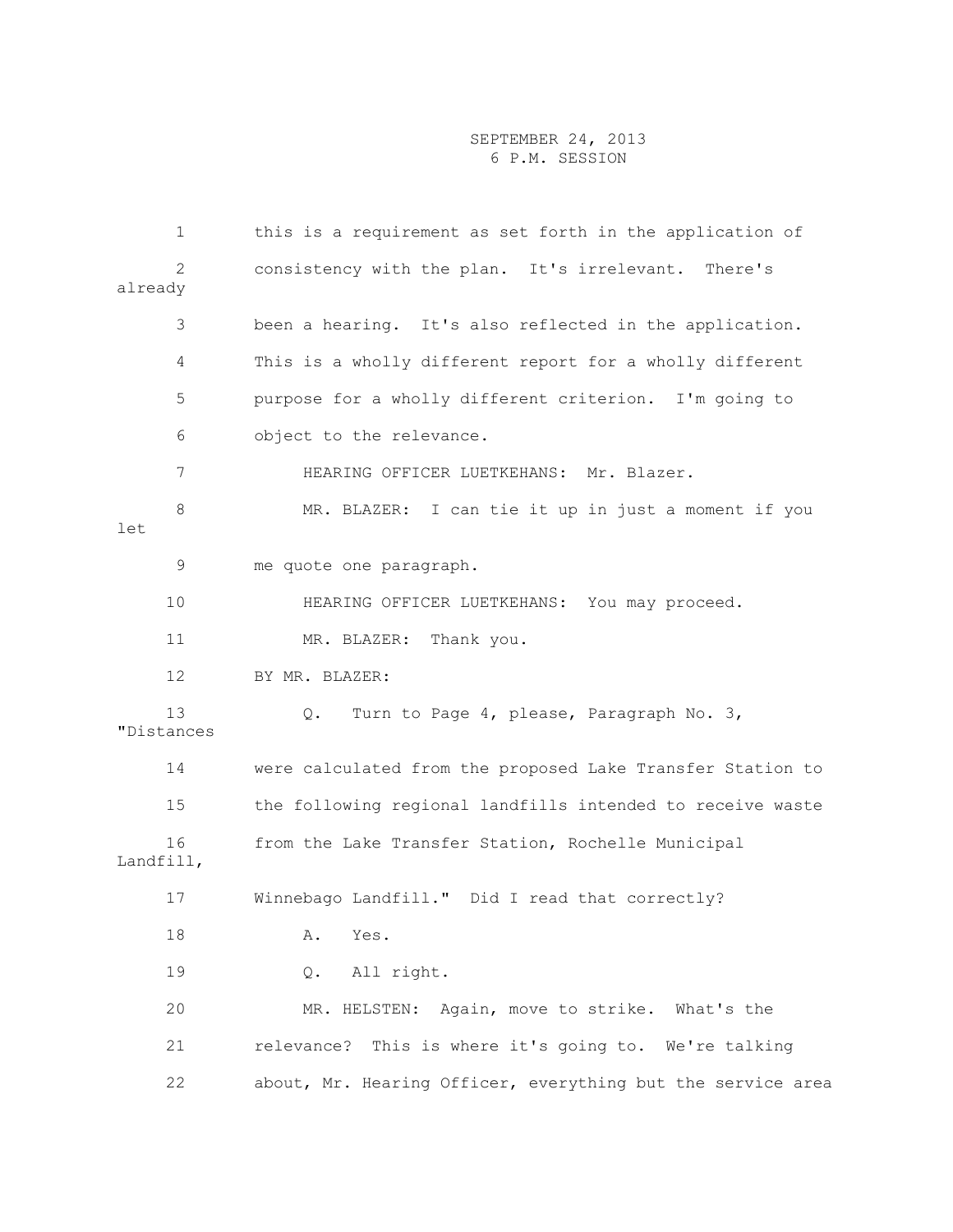23 in the proposed facility. That's all we've done for close to

# 24 two hours now is talk about everything but the subject of

119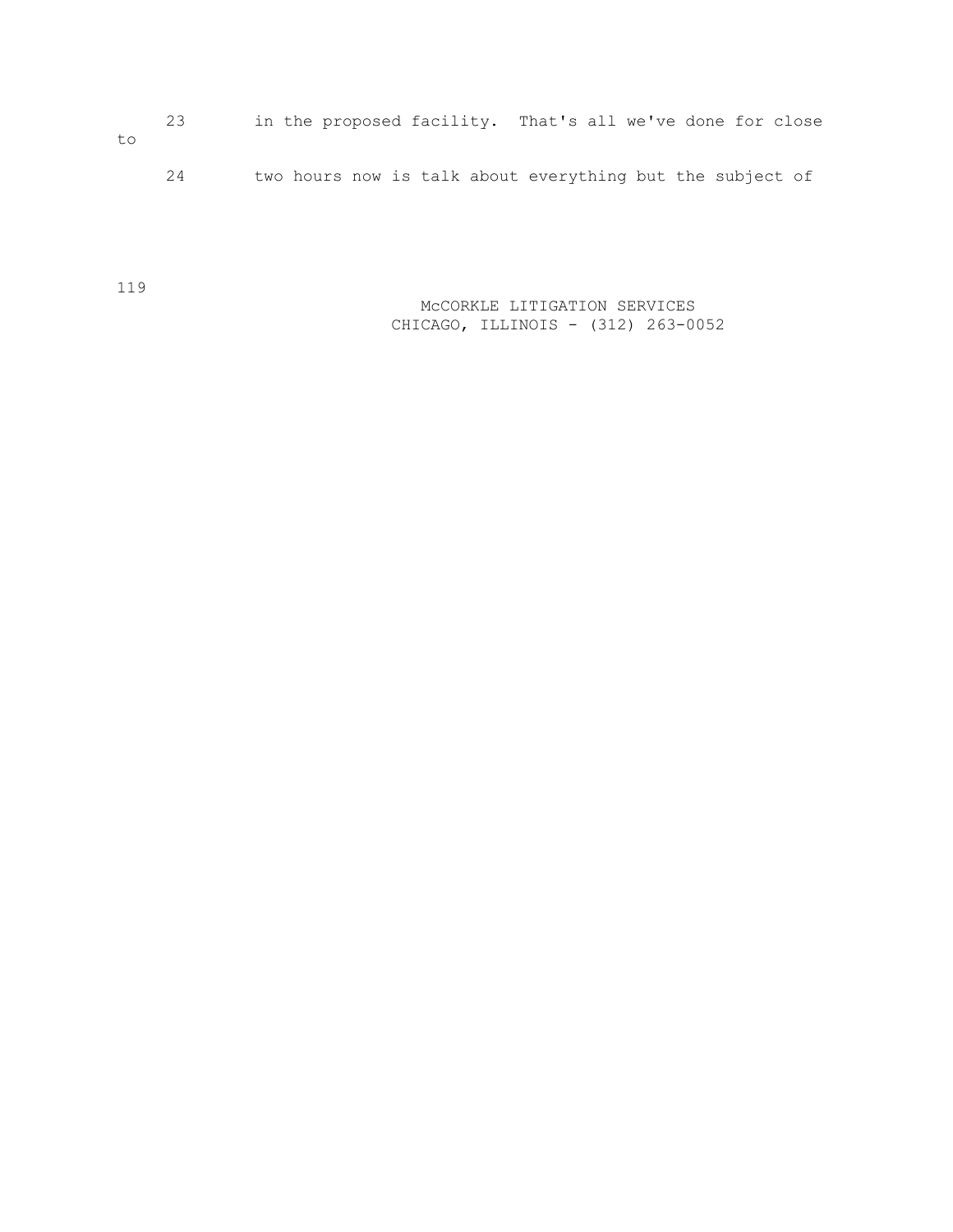1 this application.

 2 MR. BLAZER: Mr. Hearing Officer, this application is 3 rife with references to the extended cost of taking waste to 4 distant landfills. I think it's a proper area of inquiry to 5 find out -- since Mr. Moose yesterday claimed he had no idea 6 where the waste from these facilities is going to be going, T<sub>1</sub> 7 think it's proper inquiry from this witness who's talking 8 about need and convenience and fuel savings and road savings 9 and all sorts of cost savings to find out where the waste 10 from this facility would go since she's already testified 11 that convenience and cost savings are a part of her analysis 12 in determining whether or not this facility is necessary. 13 HEARING OFFICER LUETKEHANS: Objection overruled. 14 MR. BLAZER: Thank you. 15 HEARING OFFICER LUETKEHANS: I mean, let's get serious. 16 I mean, we keep talking about impeachment. Crossexamination 17 may or may not include impeachment. So these are statements 18 that, you know, that are in documents prepared by Groot, 19 prepared by Shaw. So I am giving a little bit of leeway, and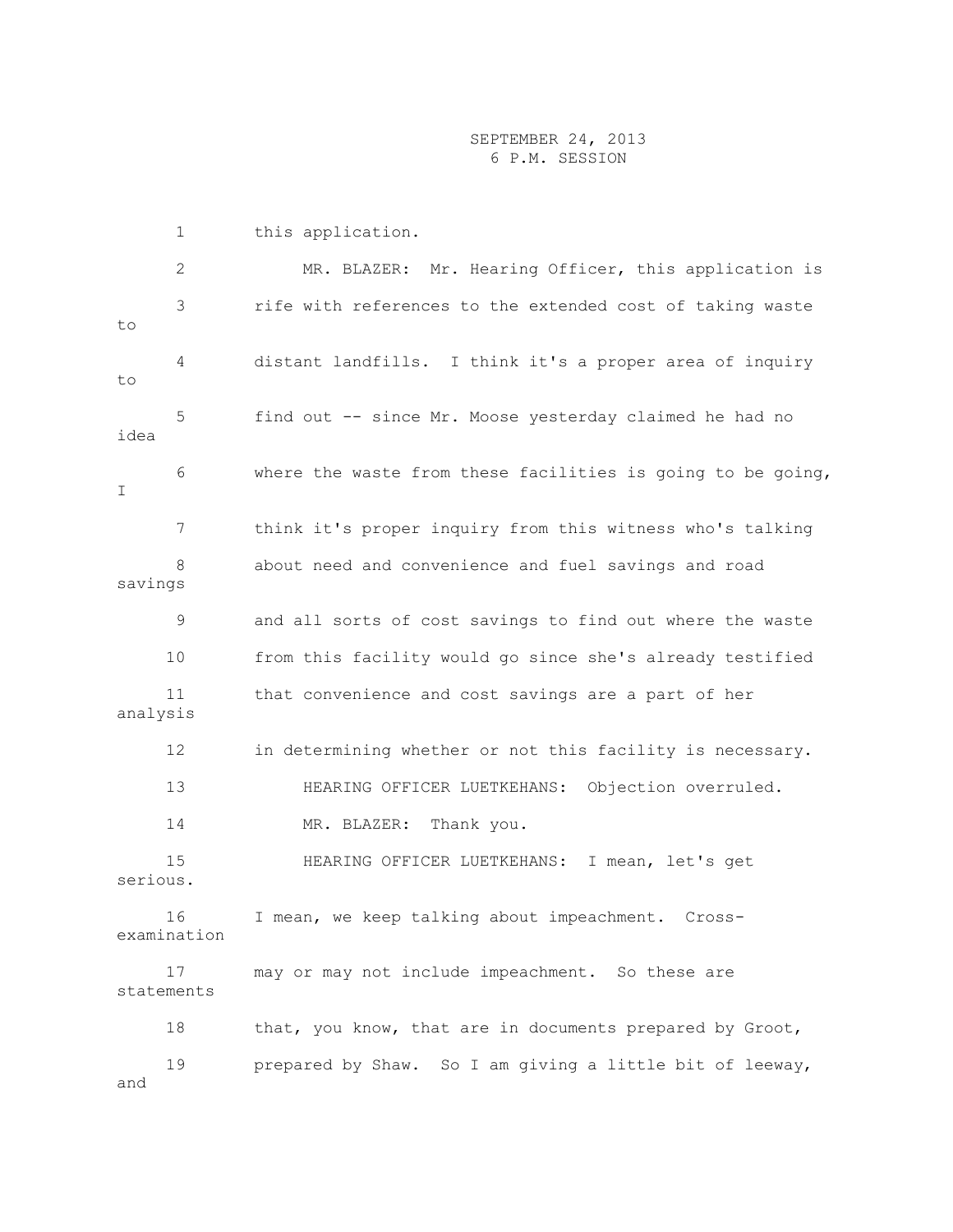20 I'm not completely calling this impeachment until we find a 21 statement that is somewhat impeaching of Miss Seibert's 22 testimony, and I haven't heard a lot of those. 23 MR. BLAZER: And I'm not suggesting it is impeaching. 24 I'm simply looking for information.

120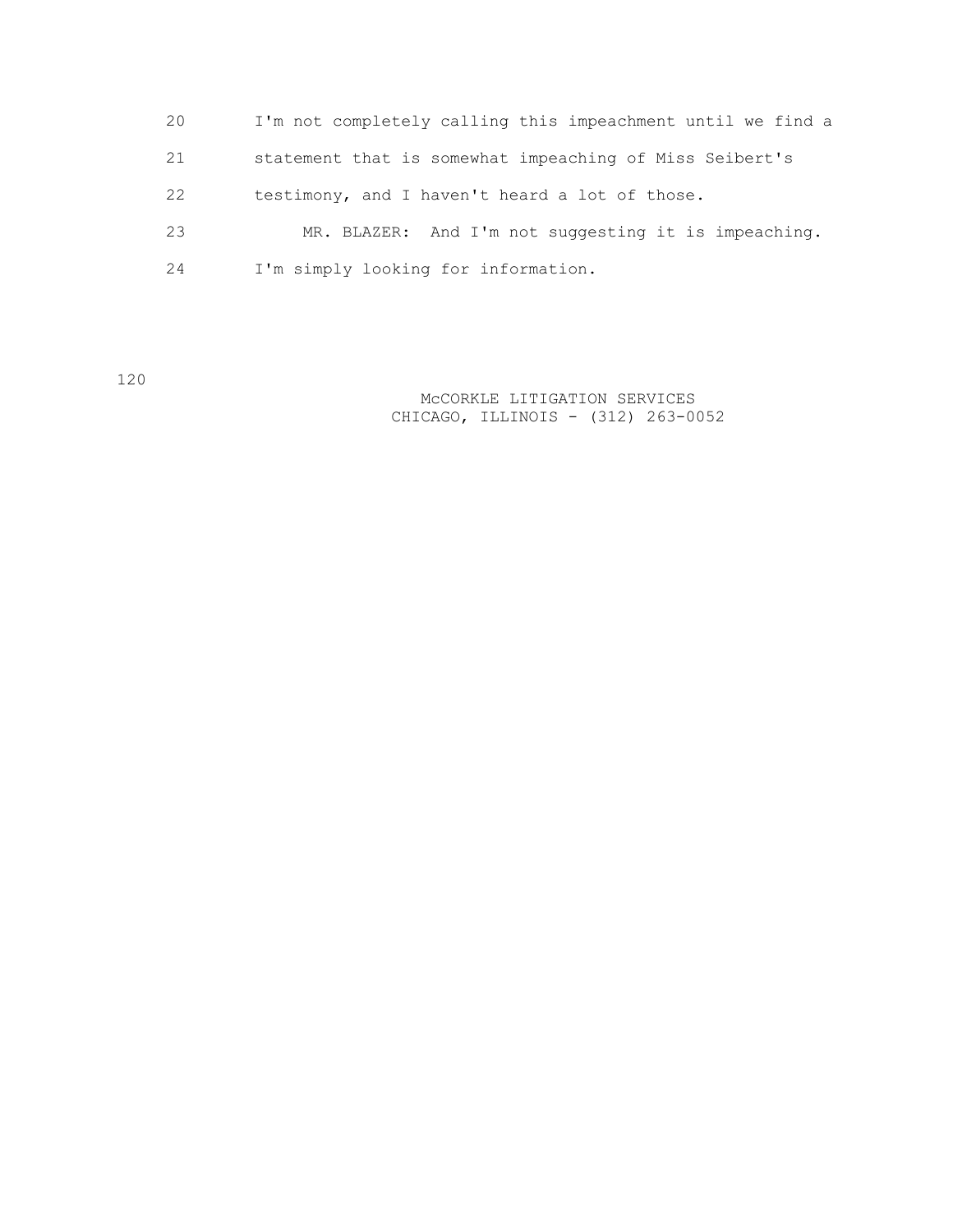| 1              | HEARING OFFICER LUETKEHANS: Just please ask the             |
|----------------|-------------------------------------------------------------|
| $\mathbf{2}$   | question.                                                   |
| 3              | MR. BLAZER: Thank you.                                      |
| $\overline{4}$ | BY MR. BLAZER:                                              |
| 5              | I did read that portion correctly, did I not?<br>Q.         |
| 6              | Α.<br>Yes.                                                  |
| 7<br>а         | Now, let's go back to the Winnebago Landfill for<br>Q.      |
| 8              | moment. You are aware that the landfill operator entered    |
| 9              | into an agreement with Winnebago County, correct?           |
| 10             | MR. HELSTEN: Objection to the relevance of the host         |
| 11             | agreement between Winnebago Landfill and Winnebago County.  |
| 12             | That's not what we're here for.                             |
| 13             | MR. BLAZER: I'll tie it up.                                 |
| 14             | HEARING OFFICER LUETKEHANS: Quickly.                        |
| 15             | MR. BLAZER: Thank you.                                      |
| 16             | THE WITNESS: Yes, I'm aware of the host agreement.          |
| 17             | BY MR. BLAZER:                                              |
| 18<br>hearing? | All right. You testified about it at that<br>Q.             |
| 19             | It may have been part of my testimony. I don't<br>Α.        |
| 20             | recall exactly.                                             |
| 21             | And you're aware that Groot has an agreement with<br>Q.     |
| 22             | the Winnebago Landfill for a reduced rate for all waste     |
| 23             | generated through transfer stations home and/or operated by |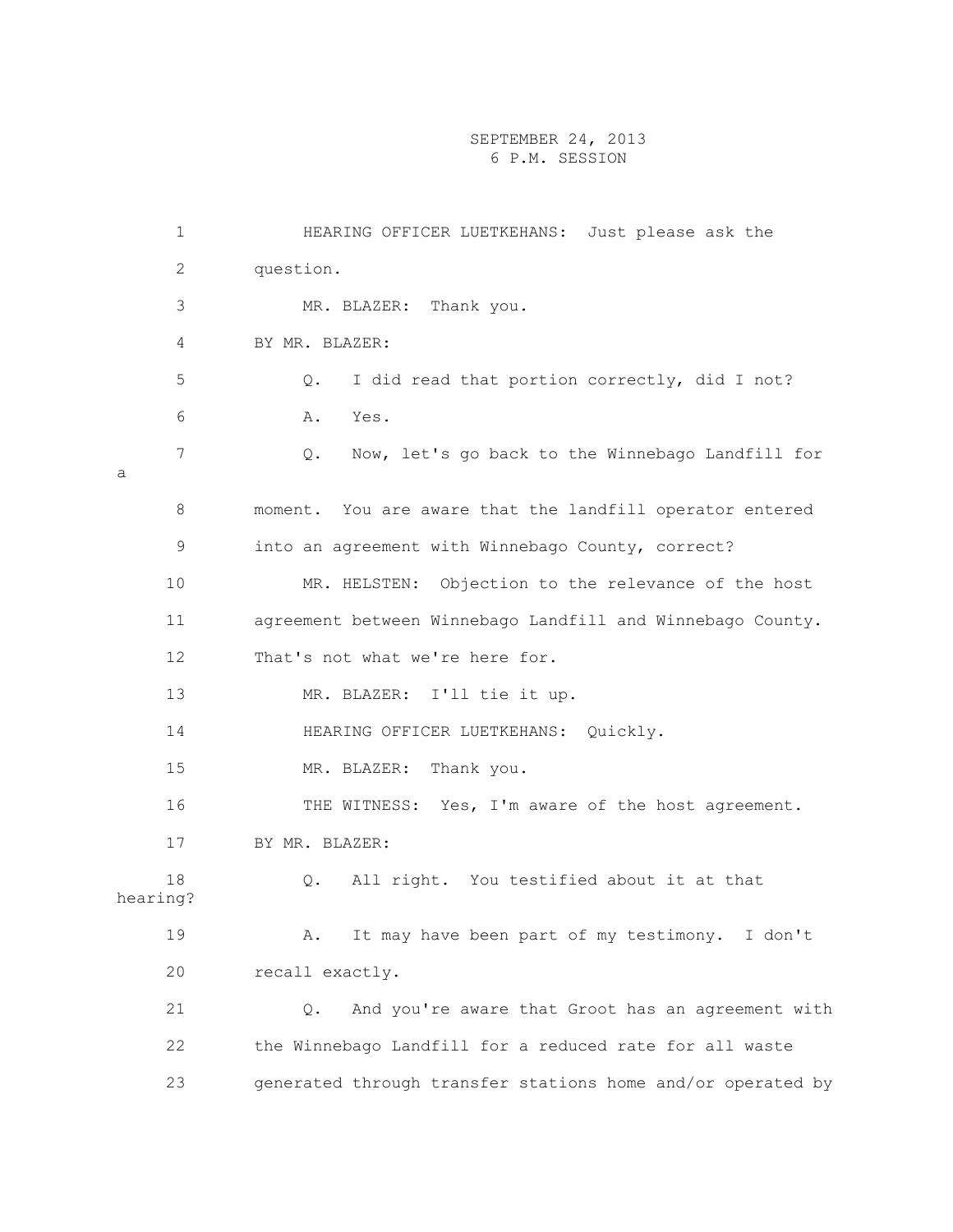24 Groot Industries and disposed of at the Winnebago Landfill

 McCORKLE LITIGATION SERVICES CHICAGO, ILLINOIS - (312) 263-0052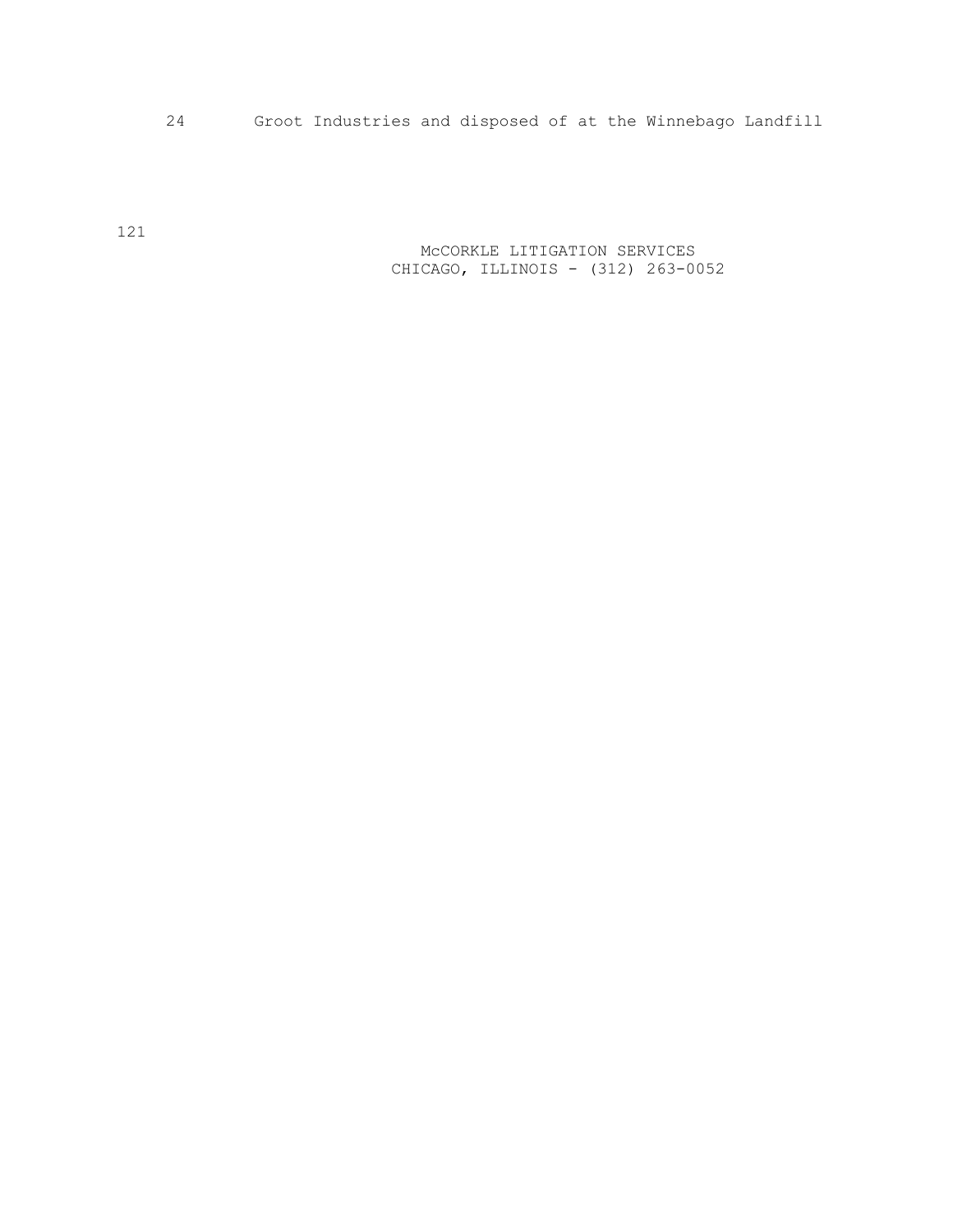1 facility pursuant to an agreement dated effective as of 2 August 1, 2009, between Winnebago Landfill Company and 3 Groot Industries, correct? 4 MR. HELSTEN: Objection as to relevance. What possible 5 relevance is there between, as to an agreement between Groot 6 and Winnebago County and Winnebago Landfill? 7 MR. BLAZER: Again, yesterday I asked Mr. Moose where is 8 the waste from this facility going, and he had no idea. And 9 when I asked him about an agreement between Groot and 10 Winnebago Landfill, he claimed to have no idea. 11 HEARING OFFICER LUETKEHANS: I'm not really interested 12 in what Mr. Moose said. I'm interested in how the relevance 13 of this question relates to this issue, and that's where I 14 want you to focus on. So if you have a response to 15 Mr. Helsten, let's hear it but not about what Mr. Moose said 16 he didn't know yesterday because you now have the witness on 17 the stand, and you have the opportunity to ask her, but 18 talking about Mr. Moose gets us nowhere. 19 MR. BLAZER: I couldn't agree more with that. 20 HEARING OFFICER LUETKEHANS: That's not appropriate. 21 MR. BLAZER: This relates to where the waste will go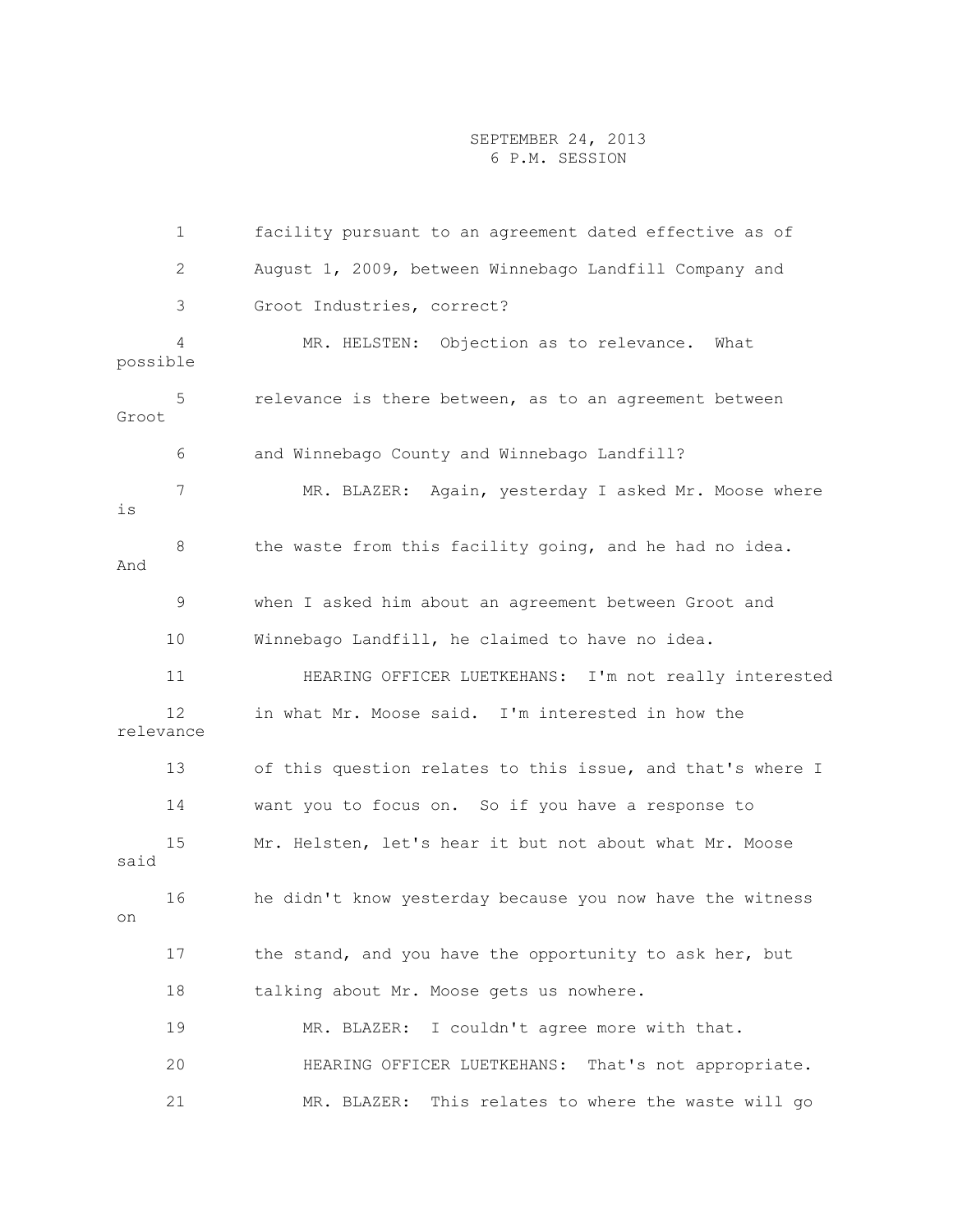|    | 22 | from this facility if this facility is approved.            |
|----|----|-------------------------------------------------------------|
| to | 23 | HEARING OFFICER LUETKEHANS: She already testified as        |
|    | 24 | where $-$ I let you go with where the waste is going to go. |

 McCORKLE LITIGATION SERVICES CHICAGO, ILLINOIS - (312) 263-0052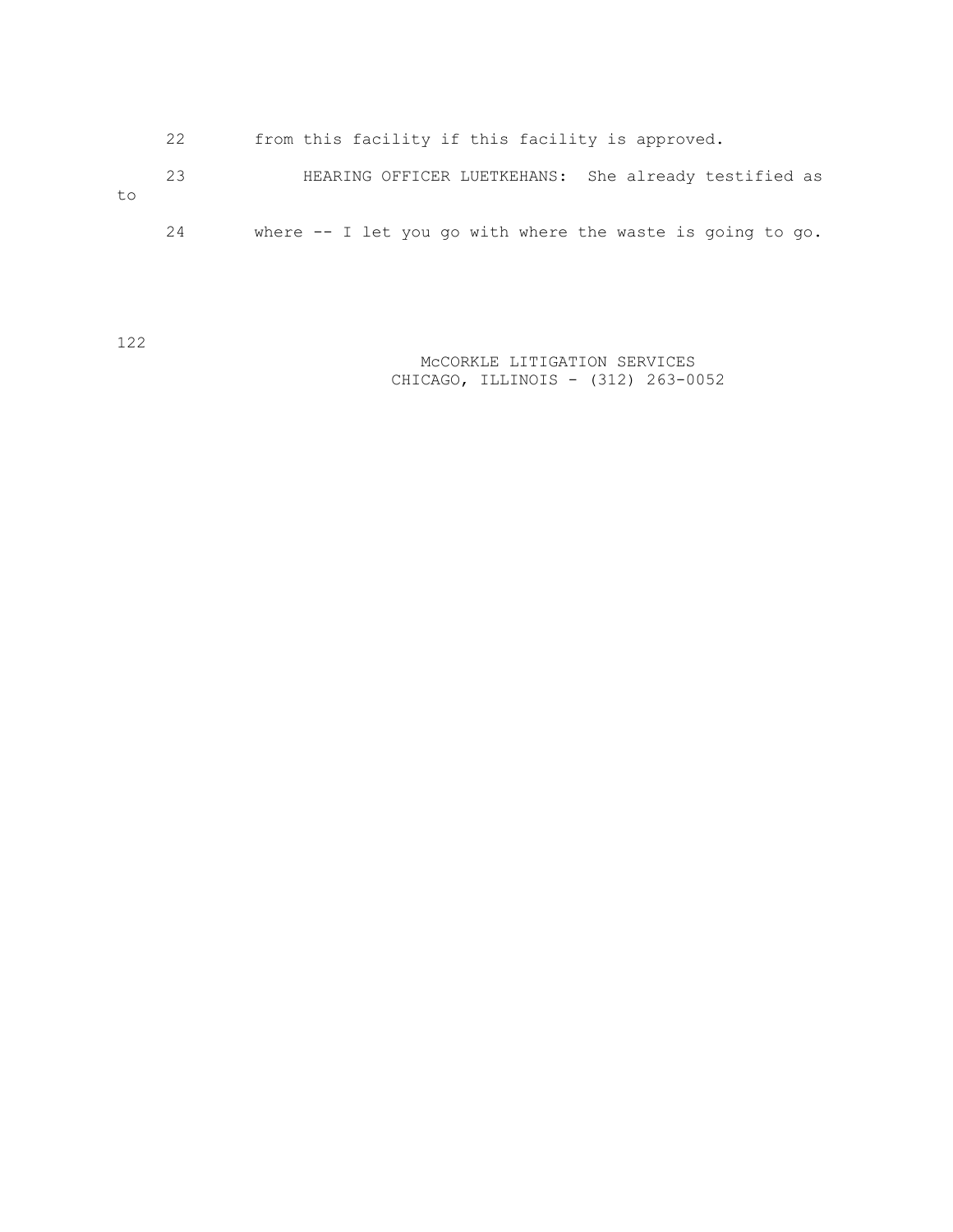1 She already testified to that. 2 MR. BLAZER: I'll move on. 3 BY MR. BLAZER: 4 Q. Could you turn to Page -- you don't have it in 5 front of you -- Page 6-10 of the application? Would you get 6 her that, please? Ready to go? 7 A. I think we're ready. 8 Q. The last paragraph, second to last sentence, "The 9 outbound waste is anticipated to be transported from the 10 transfer station to the Winnebago Landfill located in 11 Winnebago County, Illinois." Did I read that correctly? 12 MR. HELSTEN: Objection, asked and answered. 13 MR. BLAZER: I didn't ask her about this provision. I 14 haven't even read this provision before. 15 HEARING OFFICER LUETKEHANS: The objection is overruled, 16 but get to the point. 17 BY MR. BLAZER: 18 Q. Did I read that correctly? 19 A. Yes, you did. 20 Q. And I think we established previously that the 21 Winnebago Landfill was something over 60 miles from the waste 22 centroid. Is that correct? 23 MR. HELSTEN: Objection, relevance.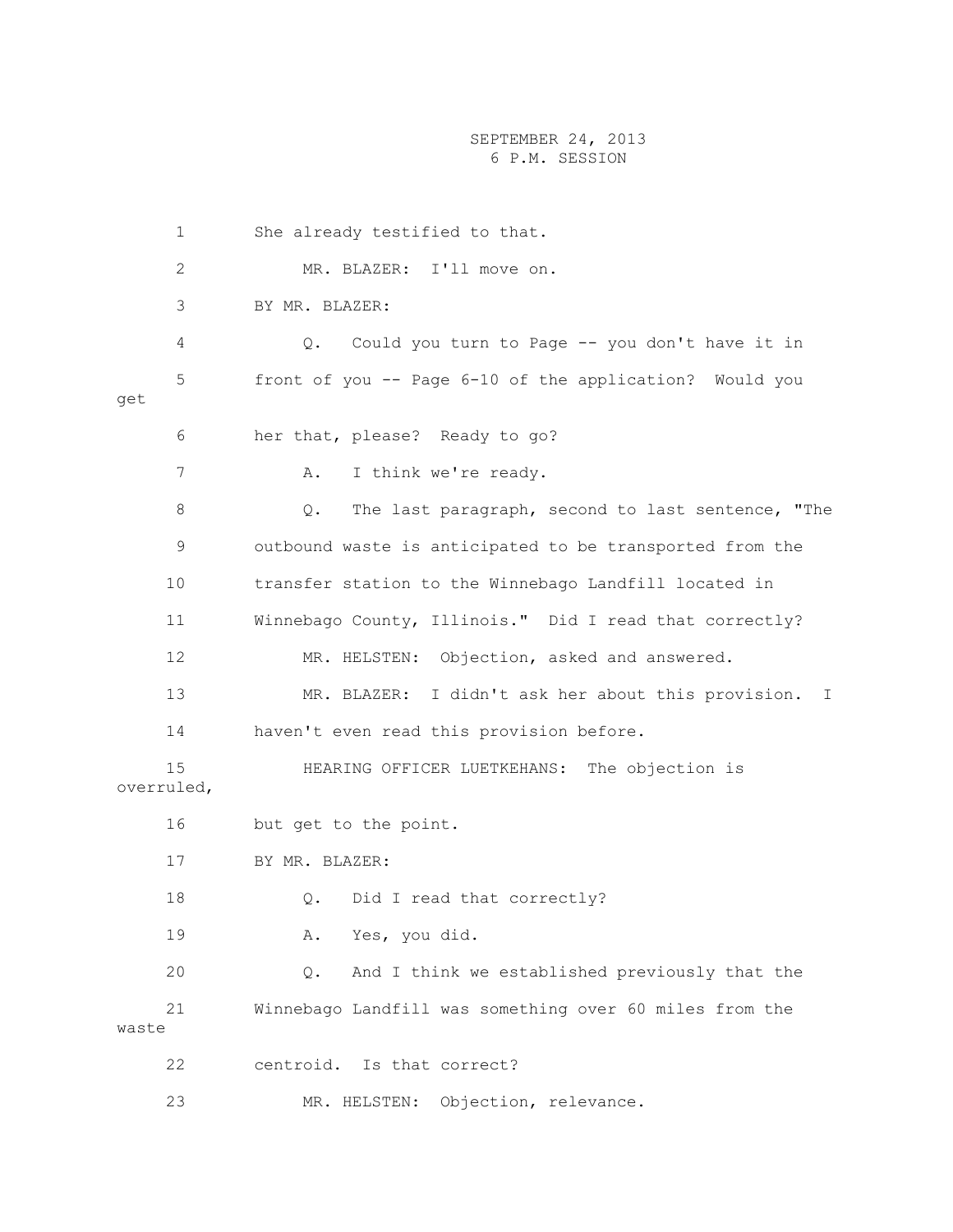24 HEARING OFFICER LUETKEHANS: Objection overruled.

 McCORKLE LITIGATION SERVICES CHICAGO, ILLINOIS - (312) 263-0052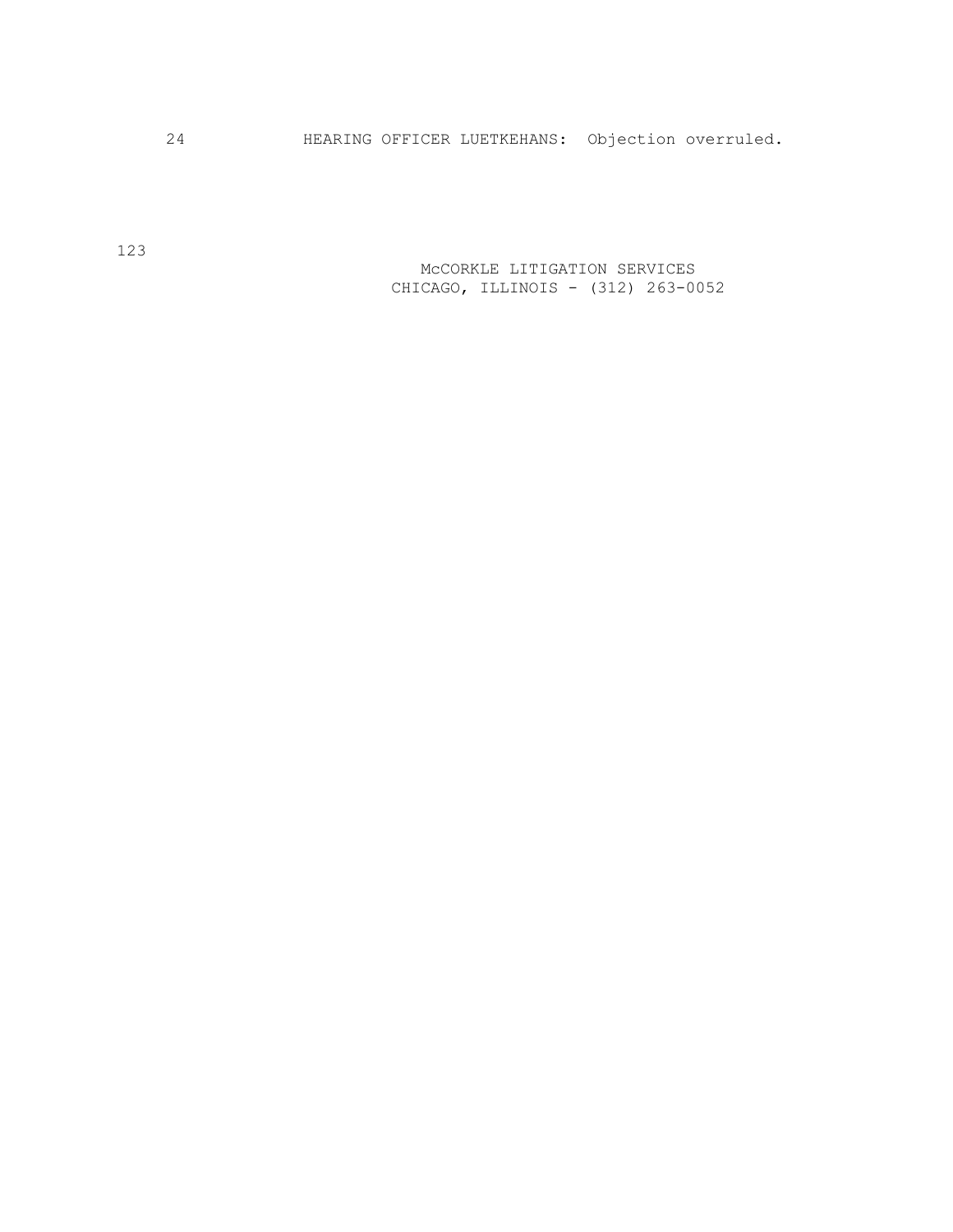| 1               | THE WITNESS: I believe it's 65'ish miles, 60 to 65              |
|-----------------|-----------------------------------------------------------------|
| $\mathbf{2}$    | miles.                                                          |
| 3               | BY MR. BLAZER:                                                  |
| 4               | Okay. Now, could you look at Page 6-11 of that<br>$Q_{\bullet}$ |
| 5<br>question   | same section? If you think this is an inappropriate             |
| 6               | for you and I should save it for Mr. Werthmann, please tell     |
| 7               | But according to Table 1 of estimated directional<br>me.        |
| 8               | distribution it shows 100 percent of the transfer trailer       |
| 9               | traffic east and westbound, outbound and inbound on             |
| 10 <sub>o</sub> | Route 120. Do you see that?                                     |
| 11              | MR. HELSTEN: Objection as to relevance as to traffic            |
| 12 <sup>°</sup> | patterns.                                                       |
| 13              | MR. BLAZER: I'll ask another question.                          |
| 14              | BY MR. BLAZER:                                                  |
| 15              | Has the Winnebago Landfill negotiated a host<br>Q.              |
| 16              | agreement with Swelco?                                          |
| 17              | MR. HELSTEN: Objection, relevance.                              |
| 18              | HEARING OFFICER LUETKEHANS: Sustained.                          |
| 19              | BY MR. BLAZER:                                                  |
| 20              | Let's go back to the Lake County plan,<br>Q.                    |
| 21              | Miss Seibert, Exhibit 27, Page 4-9.                             |
| 22              | What page?<br>Α.                                                |
| 23              | Tell me when you're there.<br>$4 - 9$ .<br>Q.                   |
| 24              | Yes.<br>Α.                                                      |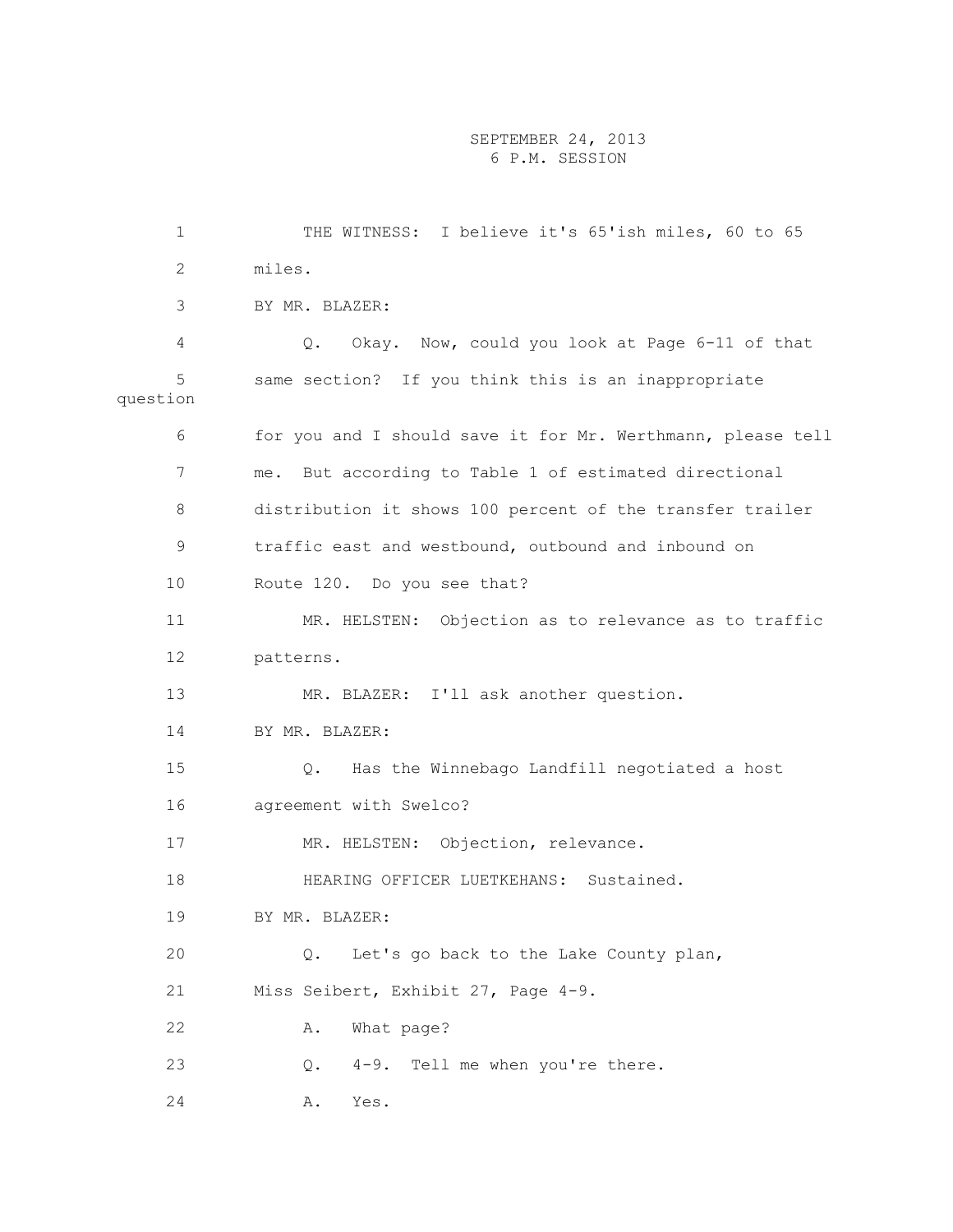McCORKLE LITIGATION SERVICES CHICAGO, ILLINOIS - (312) 263 -0052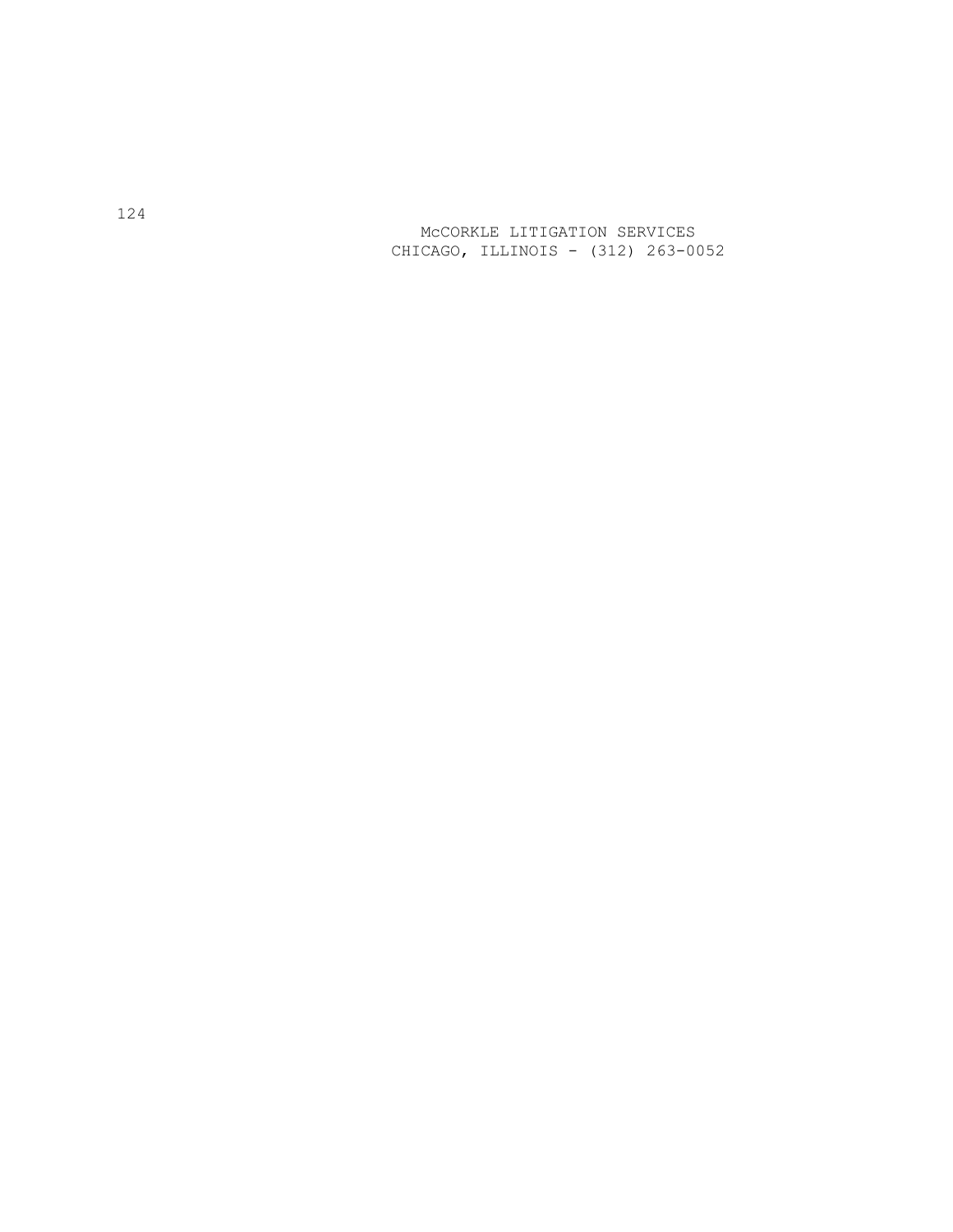1 Q. "Swelco will consider expanding the list of 2 landfills located outside of Lake County --" 3 A. Where are you at on the page? 4 Q. I'm sorry. 5 A. What recommendation number? 6 HEARING OFFICER LUETKEHANS: It's actually L.1 about 7 halfway down, Miss Seibert. 8 MR. BLAZER: Thank you. 9 THE WITNESS: Thank you. 10 BY MR. BLAZER: 11 0. You see it? 12 A. Yes. 13 Q. All right. "Swelco will consider expanding the 14 list of landfills located outside of Lake County deemed to be 15 serving Lake County if the owner of the landfill proposed for 16 inclusion first negotiates a host agreement with Swelco. The 17 host agreement must provide for a capacity guarantee and 18 payment of a host fee for each ton of Lake County waste taken 19 to the landfill." Did I read that correctly? 20 A. Yes. 21 MR. HELSTEN: Objection as to relevance. Again, this is 22 totally speculative.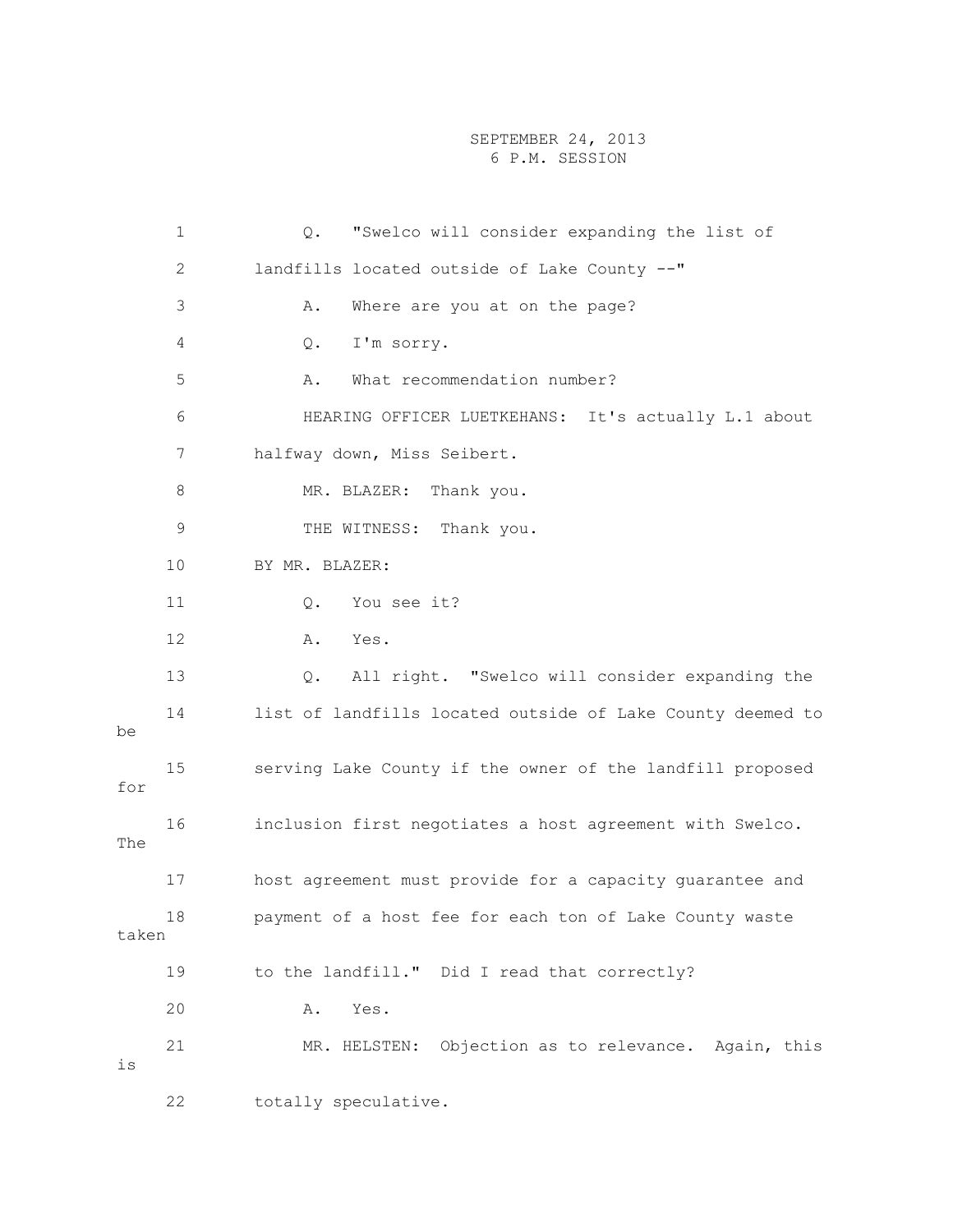23 HEARING OFFICER LUETKEHANS: She's answered the

24 question. Move on.

125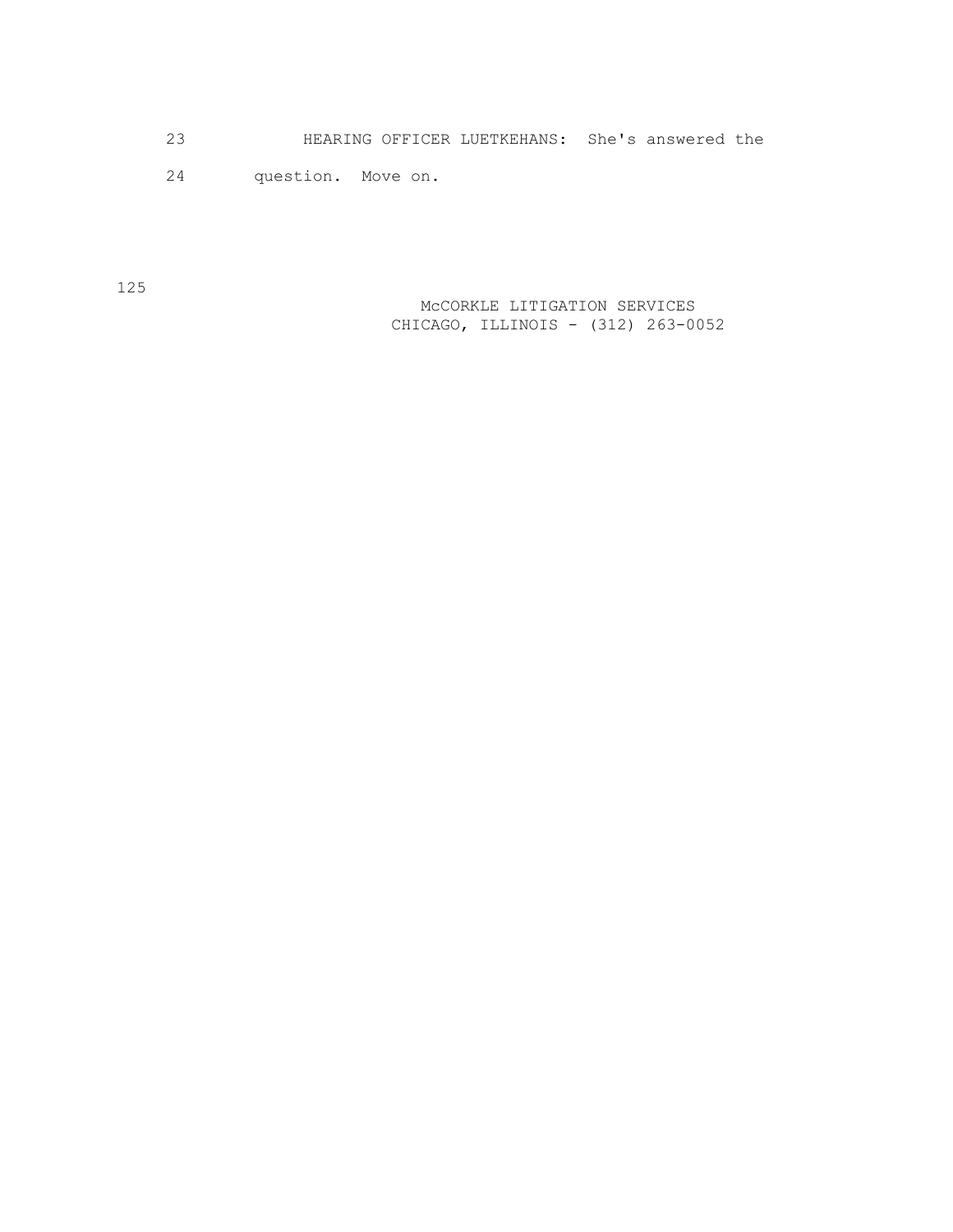1 BY MR. BLAZER: 2 Q. Has the Winnebago Landfill negotiated a host 3 agreement with Swelco? 4 MR. HELSTEN: Objection. 5 HEARING OFFICER LUETKEHANS: Objection sustained. 6 BY MR. BLAZER: 7 Q. As I understand or as you explained it a needs 8 assessment principally identifies two things, the amount of 9 waste being produced in the service area and the solid waste 10 facilities that are available to take the waste that's 11 generated. Is that a fair general statement of what the 12 assessment is? 13 A. Those are two components of a needs assessment. 14 They are not the only components. We also look at the waste 15 trends in the area. We look at those economic factors. 16 Q. When the demand or amount of waste that's requiring 17 disposal exceeds the available capacity, you believe that 18 that demonstrates a need for (inaudible). 19 THE REPORTER: A need for? I'm sorry. 20 HEARING OFFICER LUETKEHANS: Wait a second before you 21 answer, Miss Seibert. "A need for a new capacity." 22 MR. BLAZER: I'll repeat it. She lost it. 23 BY MR. BLAZER: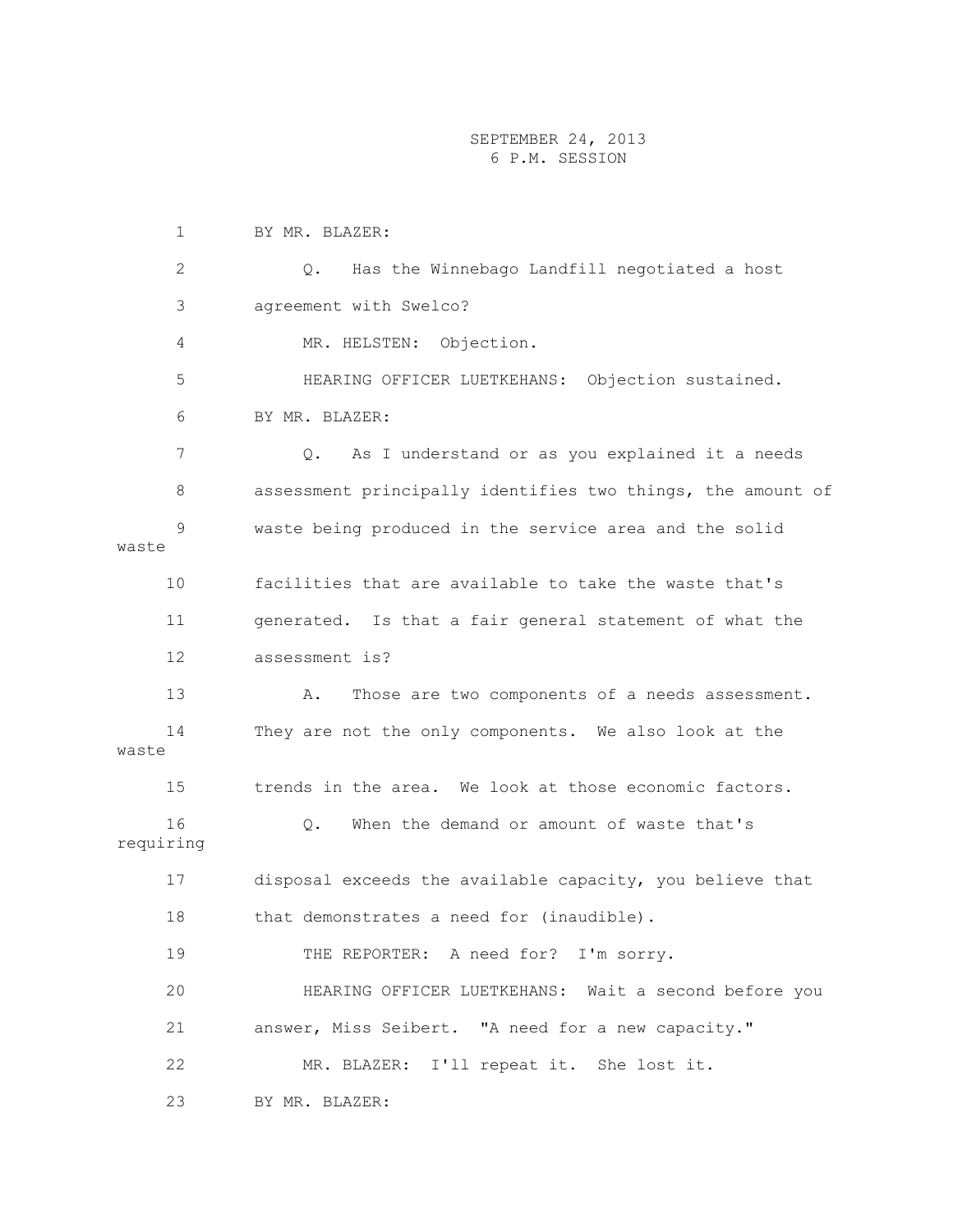24 Q. When the demand or the amount of waste that's

 McCORKLE LITIGATION SERVICES CHICAGO, ILLINOIS - (312) 263-0052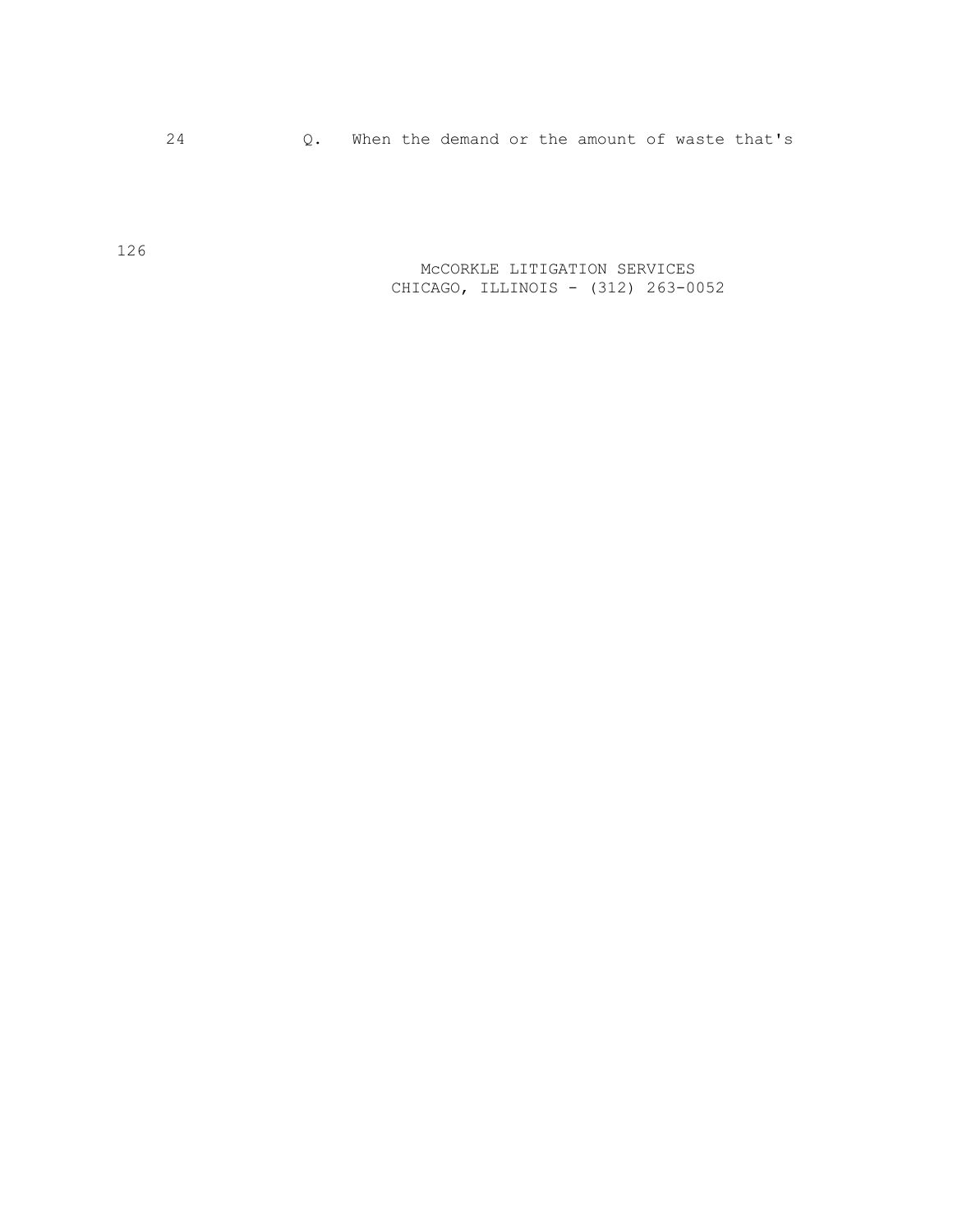1 requiring disposal exceeds the available capacity, you 2 believe that demonstrates a need for new capacity, correct? 3 A. That is one way that we demonstrate a need, yes. 4 Q. All right. And that process also applies to 5 determining the need for either a transfer station or a 6 landfill, right? 7 A. The processes are a little bit different because 8 transfer stations are not final disposal sites. We still 9 have a need to have landfills as part of that system, and a 10 transfer station is a transportation terminal essentially as 11 we talked about yesterday. 12 Q. One of the things you're trying to do is identify 13 facilities that are reasonably available to address the needs 14 of the service area, correct? 15 A. We did that for this report. 16 Q. That's your intent, correct? 17 A. That is one element of the analysis, yes. 18 Q. Siting application Page 1-21, first paragraph, 19 here's where you talk about the transfer station being close 20 to the centroid of the waste generation for the service area. 21 Do you see that? 22 A. Yes.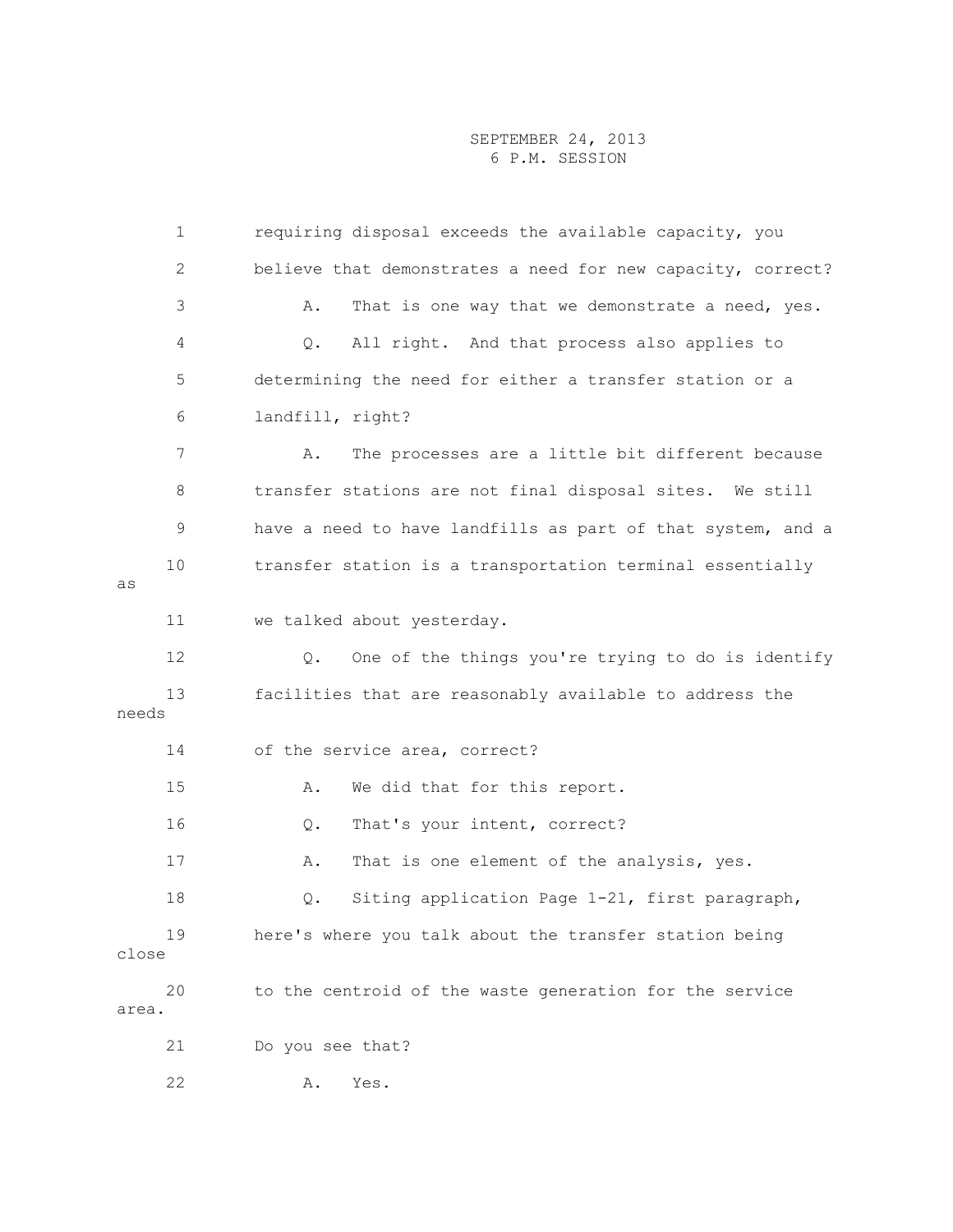23 Q. And you say here as shown on Figure 1-7, "The 24 proposed transfer station will be located much closer to the

> McCORKLE LITIGATION SERVICES CHICAGO, ILLINOIS - (312) 263-0052

127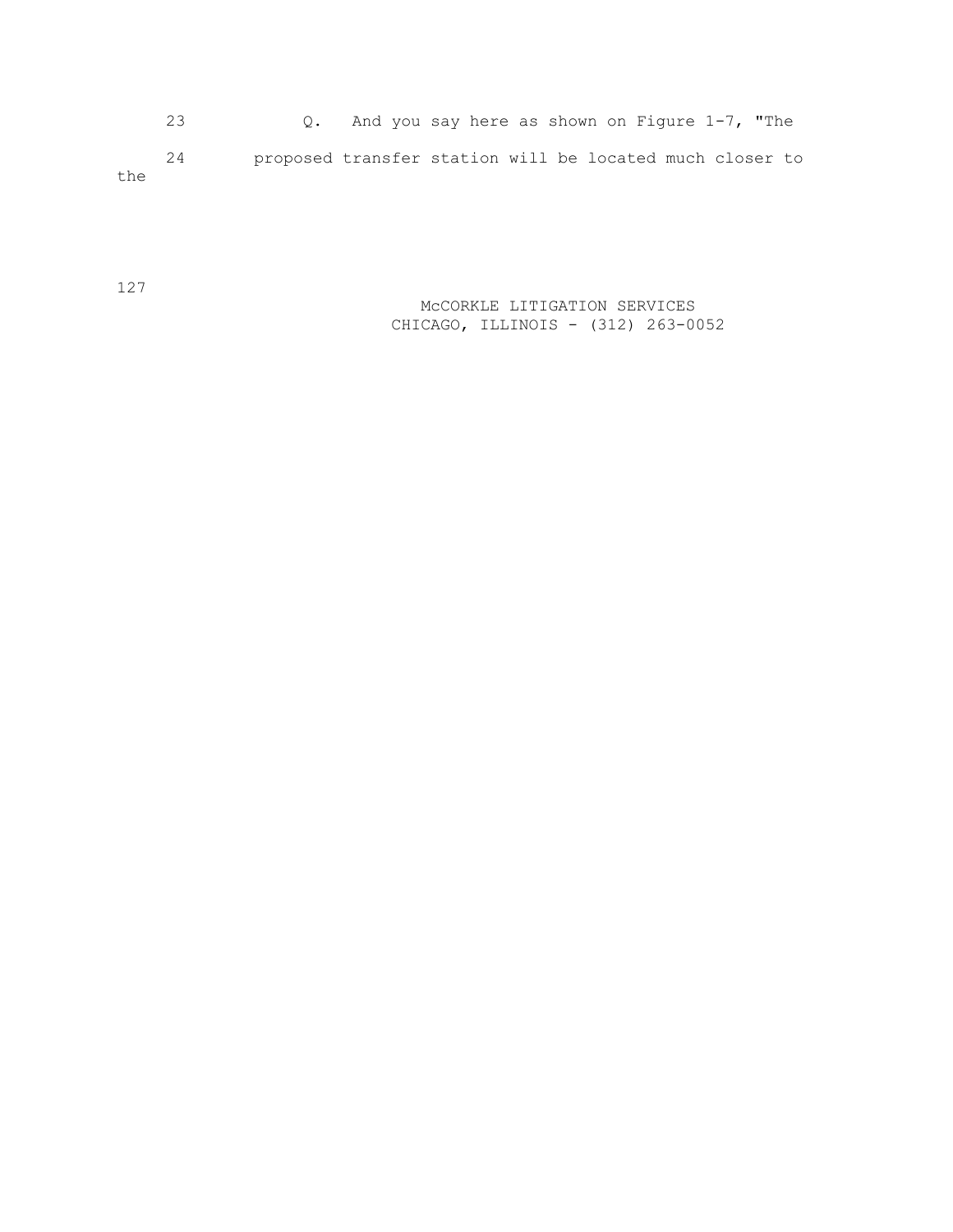| transfer | $\mathbf{1}$ | waste disposal centroid than any existing permitted        |
|----------|--------------|------------------------------------------------------------|
|          | 2            | station," correct?                                         |
|          | 3            | Correct.<br>Α.                                             |
| talking  | 4            | Here again, it may seem obvious, but we're<br>Q.           |
| correct? | 5            | about the transfer stations here, not the landfills,       |
|          | 6            | Α.<br>Yes.                                                 |
|          | 7            | All right. Then would you agree with me that<br>Q.         |
| when     | 8            | convenience of location is something that you do look at   |
|          | 9            | you do a needs assessment?                                 |
|          | 10           | Yes, it is.<br>Α.                                          |
| the      | 11           | And would you agree with me that landfills like<br>Q.      |
| waste    | 12           | two in Lake County that are located much closer to the     |
|          | 13           | centroid of the service area than other more distant       |
|          | 14           | landfills provide benefits to the people near them who     |
|          | 15           | generate the waste?                                        |
|          | 16           | Α.<br>Yes.                                                 |
| also     | 17           | And would you also agree that closer landfills<br>$Q$ .    |
|          | 18           | provide an important economic or environmental benefit by  |
| to       | 19           | preserving the fuel that would otherwise be spent by going |
|          | 20           | more distant landfills?                                    |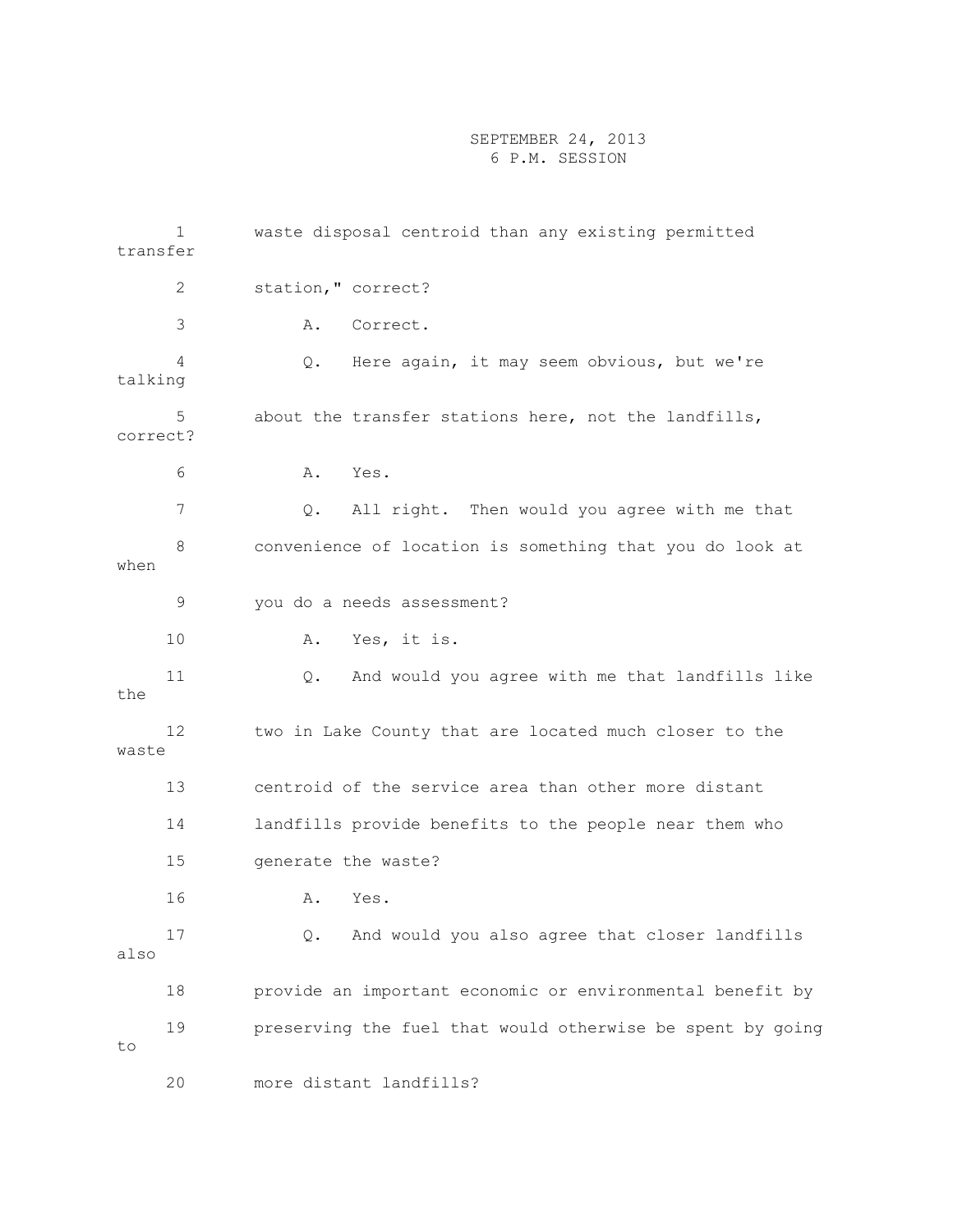21 A. Yes.

22 HEARING OFFICER LUETKEHANS: Mr. Blazer, how much longer 23 do you have here? 24 MR. BLAZER: About five minutes.

128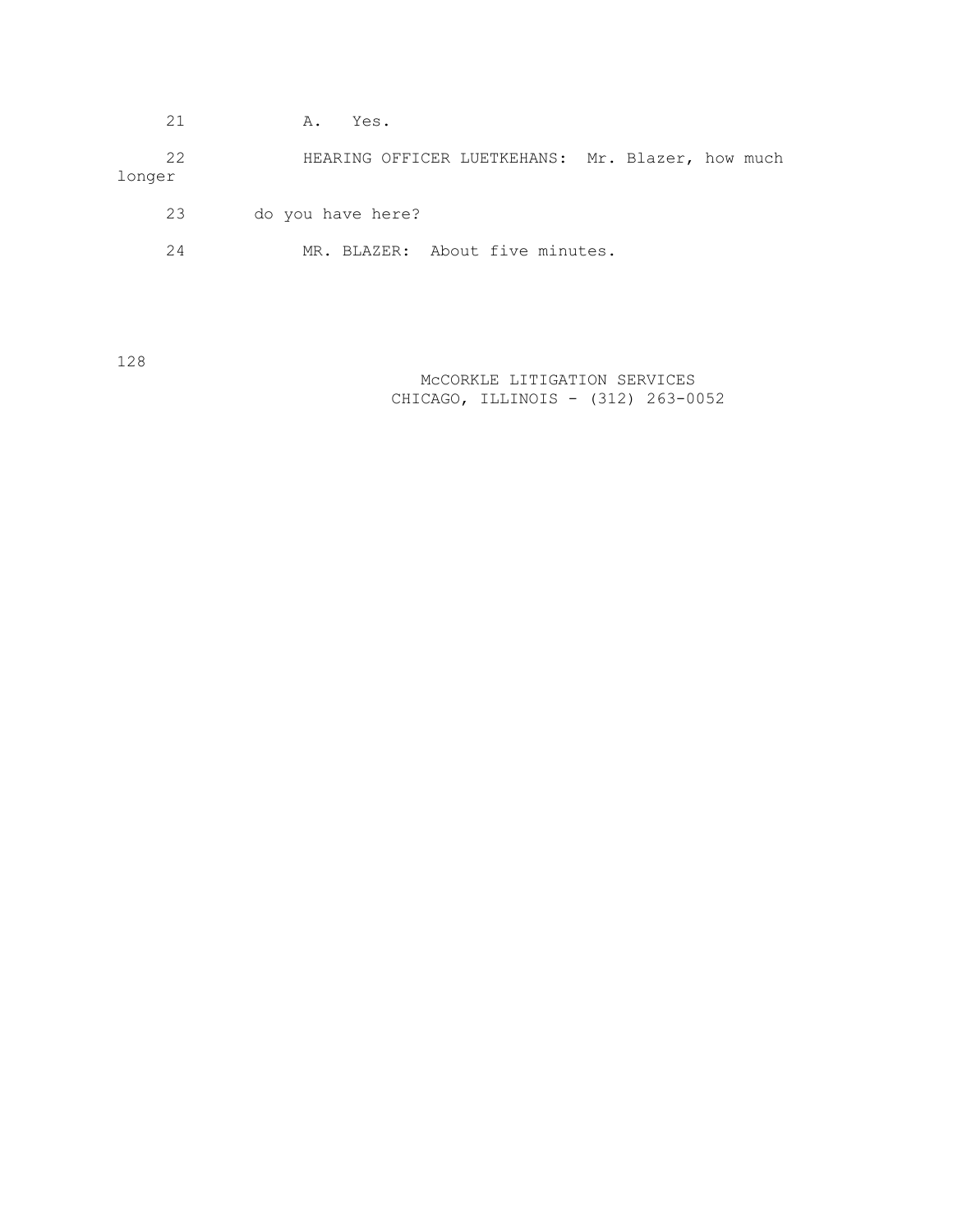| short    | $\mathbf 1$           | HEARING OFFICER LUETKEHANS: We're going to take a          |
|----------|-----------------------|------------------------------------------------------------|
|          | $\mathbf{2}^{\prime}$ | break.                                                     |
|          | 3                     | (Recess taken.)                                            |
| proceed. | 4                     | HEARING OFFICER LUETKEHANS: Mr. Blazer, please             |
|          | 5                     | BY MR. BLAZER:                                             |
|          | 6                     | I have up on the screen, Miss Seibert, Figure 1-3<br>Q.    |
|          | 7                     | from your Winnebago Landfill application. Do you recognize |
|          | 8                     | that?                                                      |
|          | $\mathsf 9$           | It looks like something that we would have used.<br>Α.     |
| was      | 10                    | Right. And that reflects the service area that<br>Q.       |
|          | 11                    | proposed for the Winnebago Landfill. Is that correct?      |
| said,    | 12                    | MR. HELSTEN: Objection, relevance. As Mr. Blazer           |
| for      | 13                    | this is the service area for the Winnebago Landfill, not   |
|          | 14                    | this facility.                                             |
|          | 15                    | MR. BLAZER: I'm getting there.                             |
|          | 16                    | HEARING OFFICER LUETKEHANS: First of all, I couldn't       |
|          | 17                    | hear the question. Can you read it back?                   |
| service  | 18                    | What I asked was this reflects the<br>MR. BLAZER:          |
|          | 19                    | area for the Winnebago Landfill.                           |
|          | 20                    | My objection, Mr. Hearing Officer, is<br>MR. HELSTEN:      |
|          | 21                    | As Mr. Blazer said, it's for the Winnebago<br>relevance.   |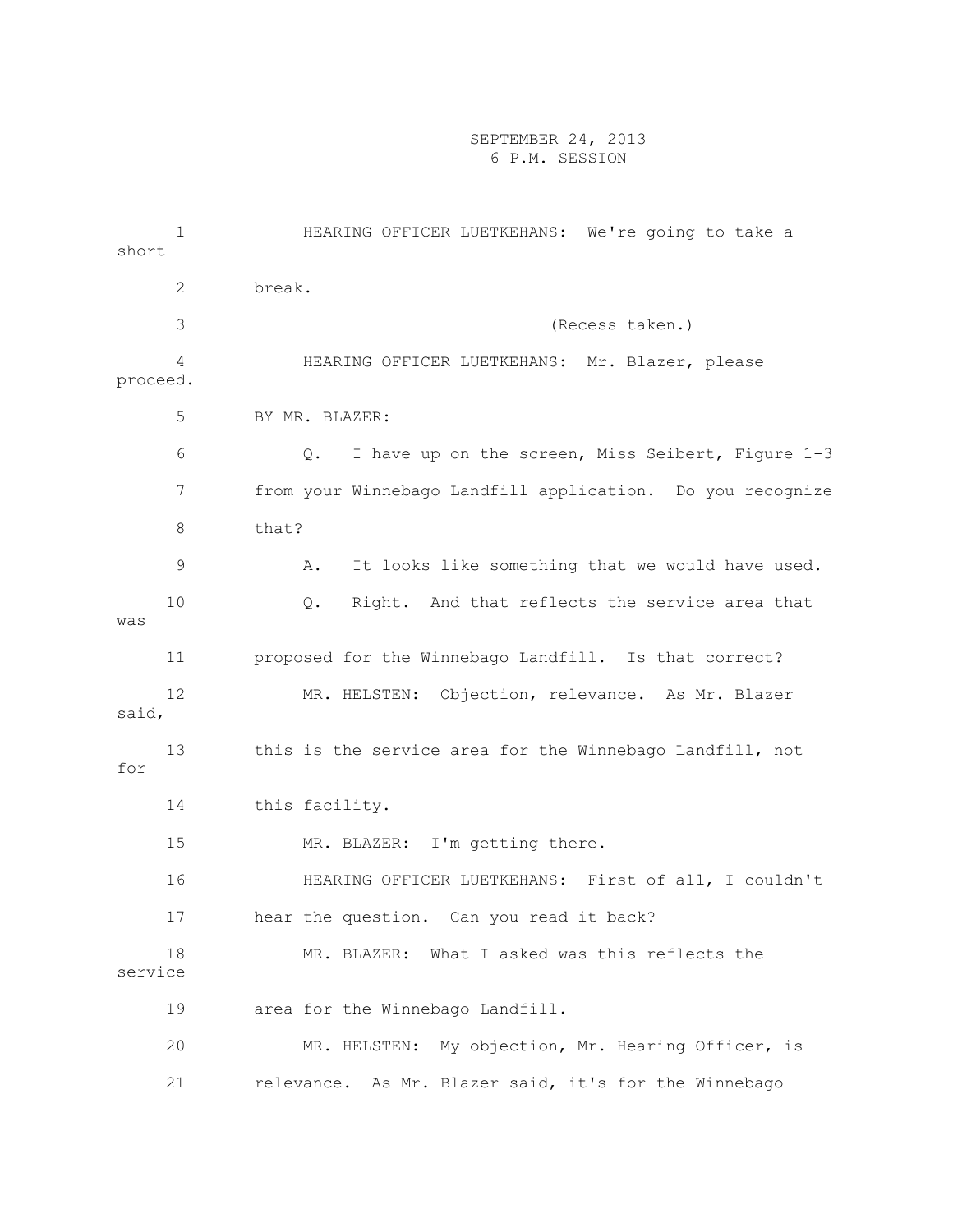22 Landfill.

 23 MR. BLAZER: It was purely foundational just to focus 24 her on this exhibit to make sure she understands --

> McCORKLE LITIGATION SERVICES CHICAGO, ILLINOIS - (312) 263-0052

129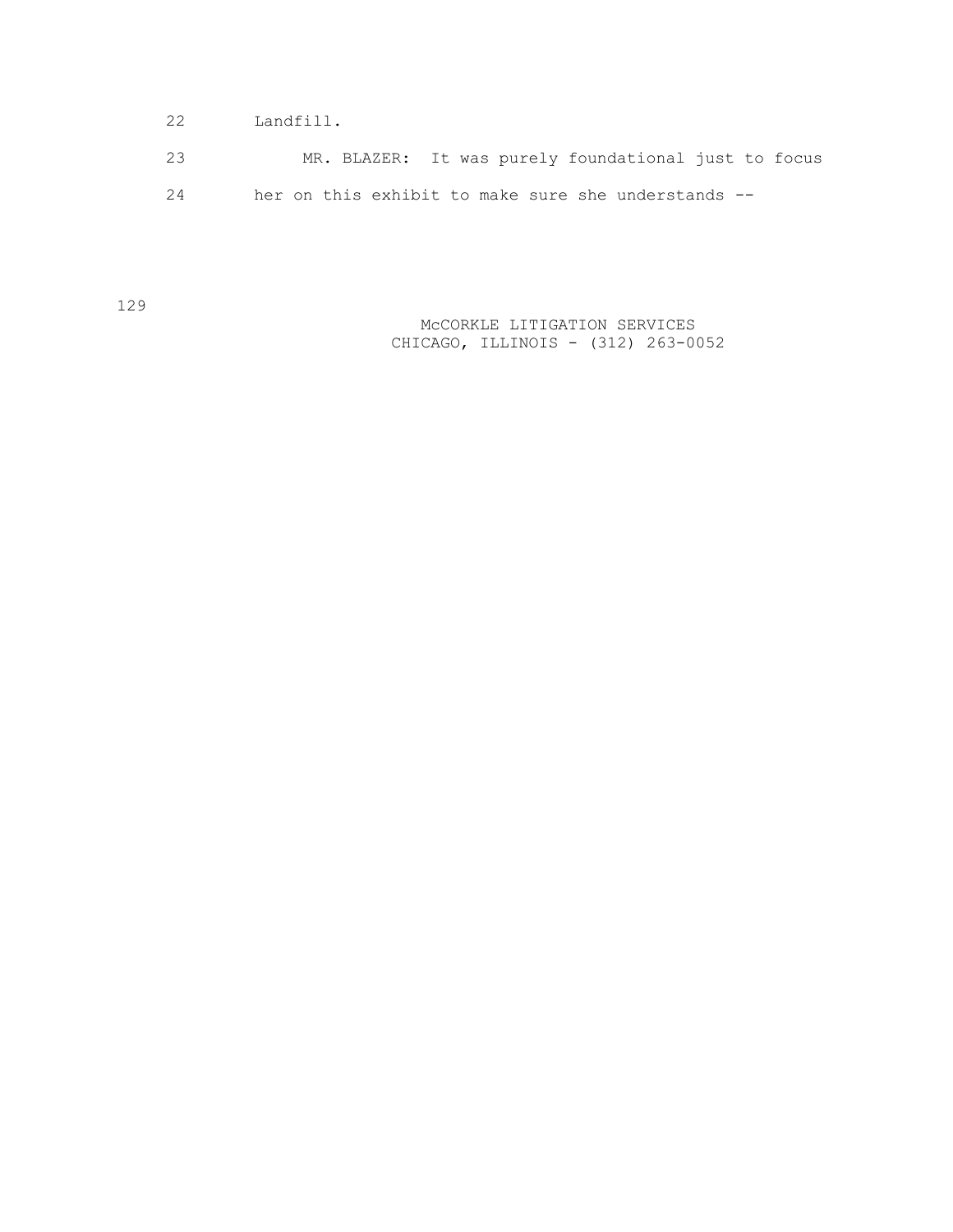1 HEARING OFFICER LUETKEHANS: Okay. You can proceed. 2 THE WITNESS: Yes, this is the service area for the 3 Winnebago Landfill. 4 BY MR. BLAZER: 5 Q. Okay. In terms of hauling distances, Miss Seibert, 6 would you agree with me that there's already a good 7 dispersion of the landfills throughout northern Illinois 8 including Lake County? 9 A. What do you mean by "a good dispersion"? I see two 10 facilities in Lake County. I see one facility. We talked 11 about Cook County is going to close, and then all the rest 12 are located in a fairly vertical line along the I-39 corridor 13 for the most part. 14 MR. KARLOVICS: Mr. Hearing Officer, the record will 15 reflect the Trustee Raeanne McCarty at 9:03 p.m. 16 HEARING OFFICER LUETKEHANS: The record will reflect. 17 MR. BLAZER: Mr. Hearing Officer, for the record I have 18 what we marked as TCH Exhibit 36-A which is a portion of the 19 transcript from the Winnebago Landfill site proceeding. 20 HEARING OFFICER LUETKEHANS: Thanks. 21 BY MR. BLAZER: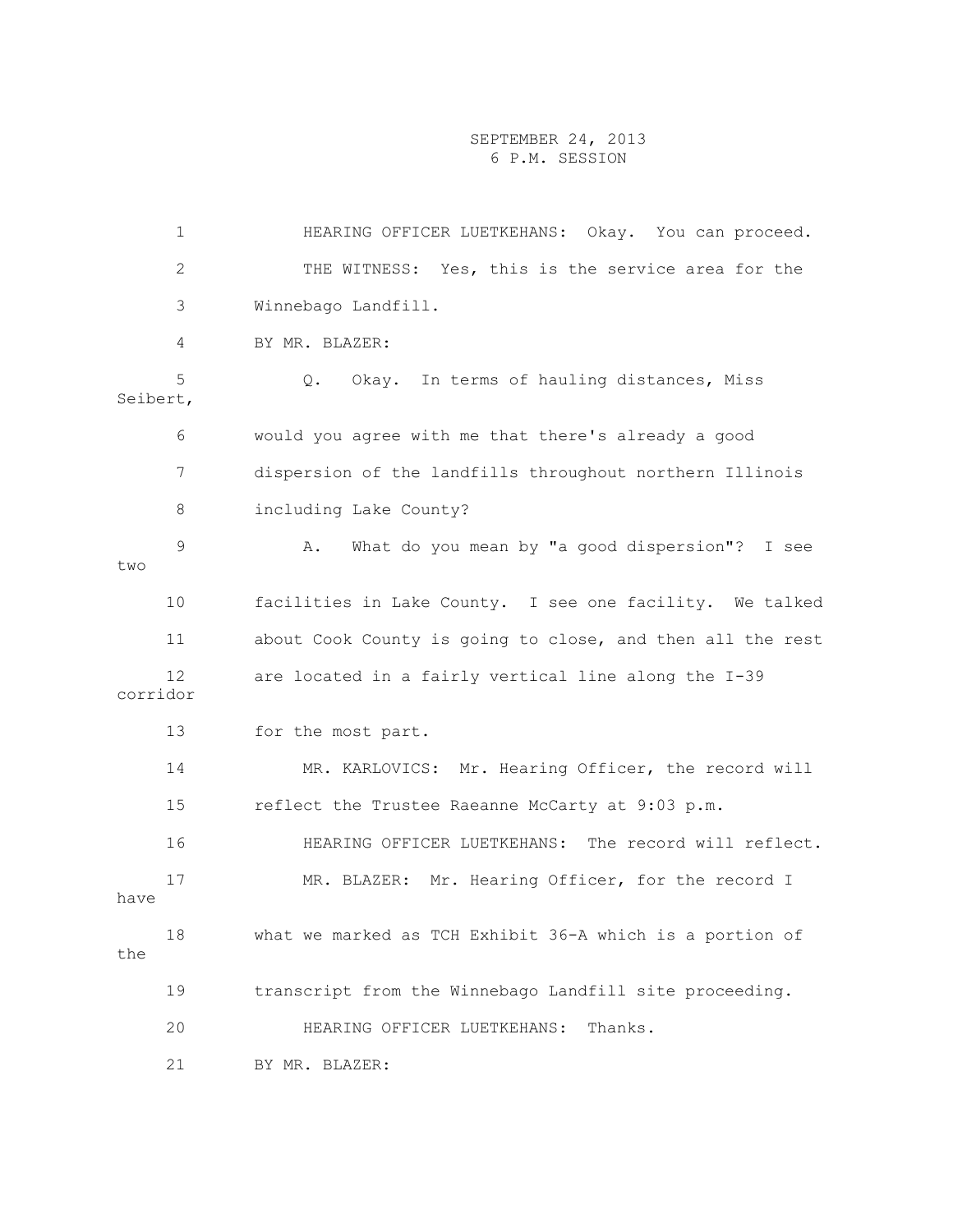22 Q. We'll see if we can't help you to try to determine 23 what -- if you just make your way to Page 72, you do 24 recognize this is your testimony from that proceeding, right?

130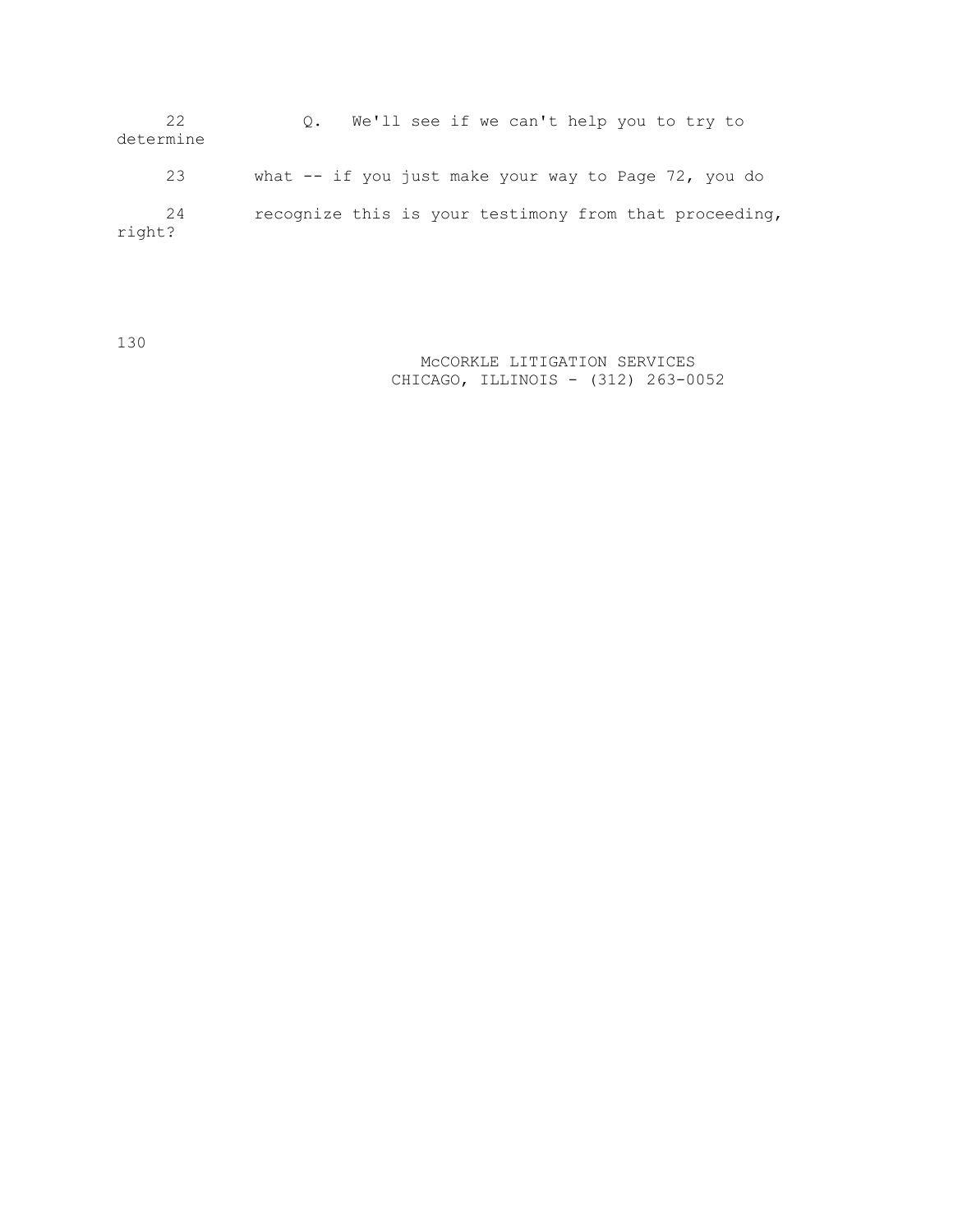|        | $\mathbf 1$  |        | Α. |       | Yes, I do.                                   |
|--------|--------------|--------|----|-------|----------------------------------------------|
|        | $\mathbf{2}$ |        | Q. |       | It starts on Line 5:                         |
|        | $\mathsf 3$  |        |    | "Q.   | I'm not challenging your determination as to |
|        | 4            |        |    |       | where the waste centroid is. All I'm saying  |
| оf     | 5            |        |    |       | is that if it's cheaper to haul waste less   |
| have   | 6            |        |    |       | a distance doesn't it make more sense to     |
|        | 7            |        |    |       | a dispersion of landfills throughout the     |
|        | 8            |        |    |       | service area to reduce transportation costs? |
|        | 9            |        |    | Α.    | It looks to me --" This is you answering,    |
|        | 10           | right? |    |       |                                              |
|        | 11           |        | Α. | Yes.  |                                              |
|        | 12           |        | Q. | Okay. |                                              |
|        | 13           |        |    | "A.   | It looks to me like we have a pretty good    |
|        | 14           |        |    |       | dispersion throughout the service area with  |
| County | 15           |        |    |       | the exception of maybe Cook and DuPage       |
|        | 16           |        |    |       | where we have a great density of             |
|        | 17           |        |    |       | development, and the landfill capacity there |
| οf     | 18           |        |    |       | has either been prohibited like in the City  |
|        | 19           |        |    |       | Chicago or it would be very challenging      |
| Those  | 20           |        |    |       | because of the lack of available land.       |
| get    | 21           |        |    |       | areas have relied on transfer stations to    |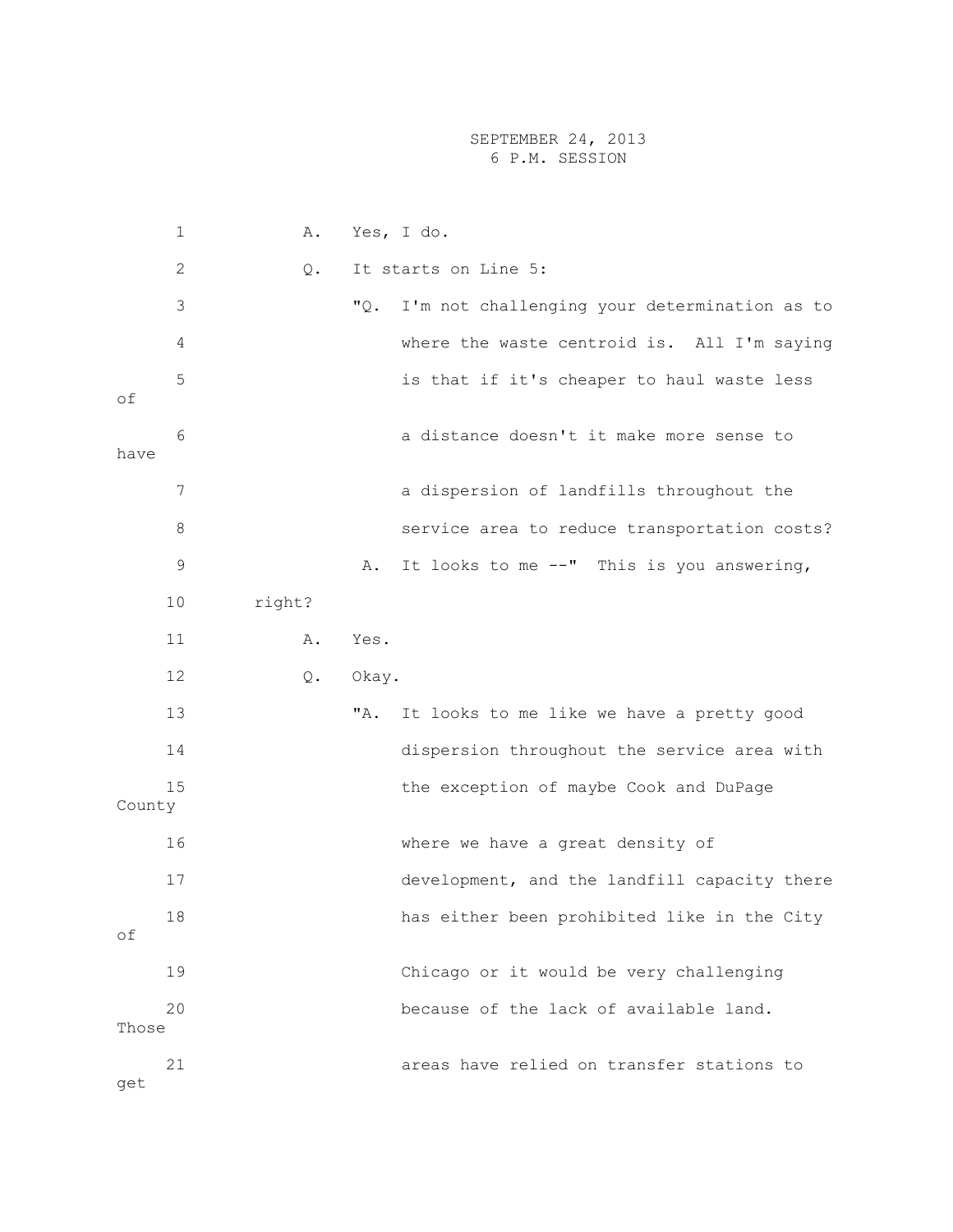|    | waste to the landfills that are located |
|----|-----------------------------------------|
| 23 | outside of the direct metro area."      |
| 24 | MR. HELSTEN: Objection.                 |

131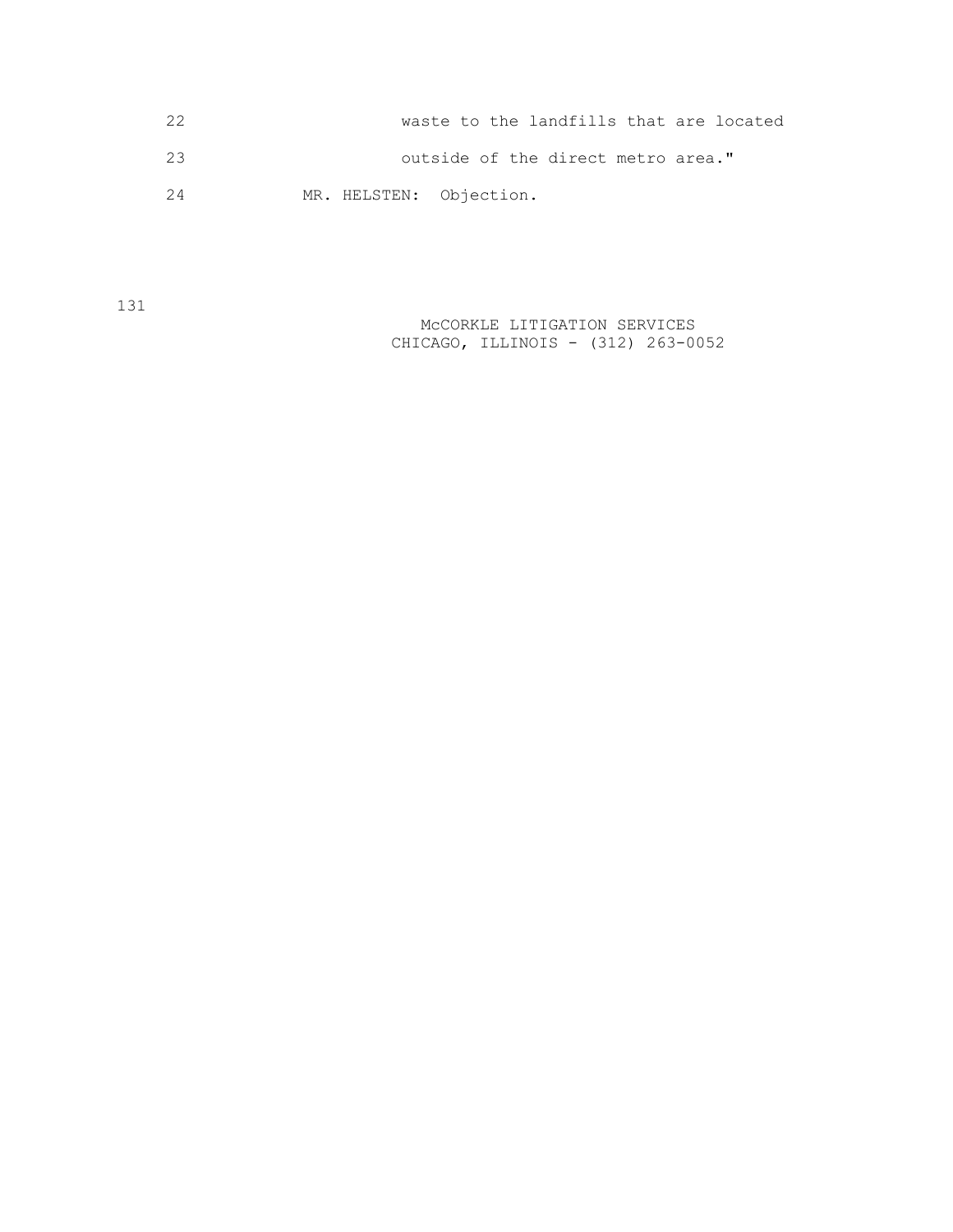1 BY MR. BLAZER: 2 Q. So my question is what did you mean by "good 3 dispersion of landfills throughout the service area"? 4 MR. HELSTEN: I'll let her answer even though this is 5 irrelevant. I think she can answer what she meant by 6 "dispersion." 7 THE WITNESS: The first thing I have to say is this is 8 testimony from a year-and-a-half ago. I have not refreshed 9 myself on what the questions were that led up to that point. 10 So I don't know the context in which that response was given. 11 BY MR. BLAZER: 12 Q. Okay. What did you mean by "good dispersion of the 13 landfills"? 14 A. I don't know because there is context there that T<sub>1</sub> 15 don't have recollection of a year-and-a-half later. 16 MR. BLAZER: I'm done. 17 HEARING OFFICER LUETKEHANS: Thank you, Mr. Blazer. 18 Mr. Grossmark? 19 MR. HELSTEN: I guess I would, Mr. Luetkehans, move to 20 strike the entire cross-examination because you required or 21 admonished Mr. Blazer to tie up everything that he had 22 cross-examined on for the last two-plus hours, and none of

it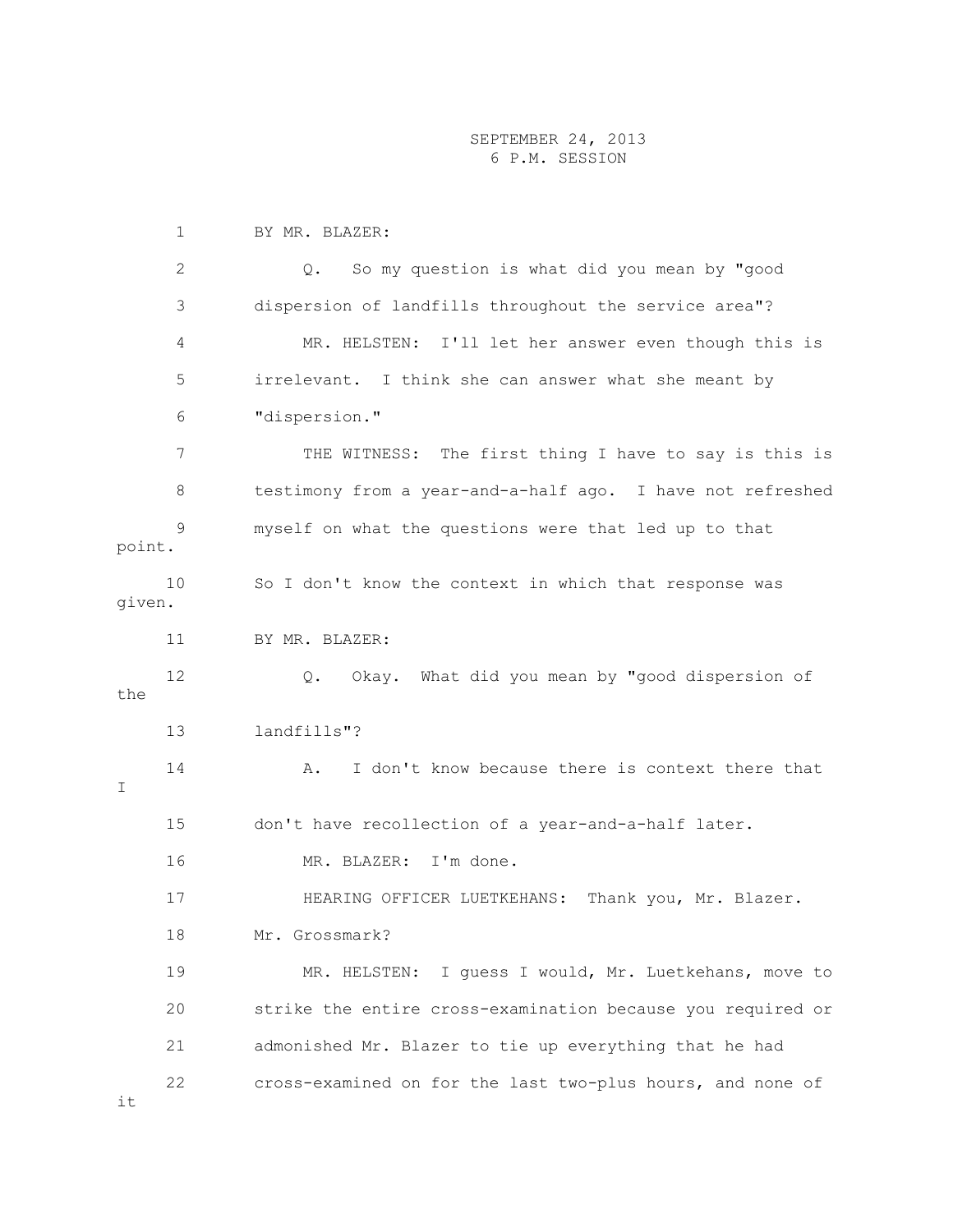- 23 was done. So I move to strike it as irrelevant and not
- 24 probative in this case.

132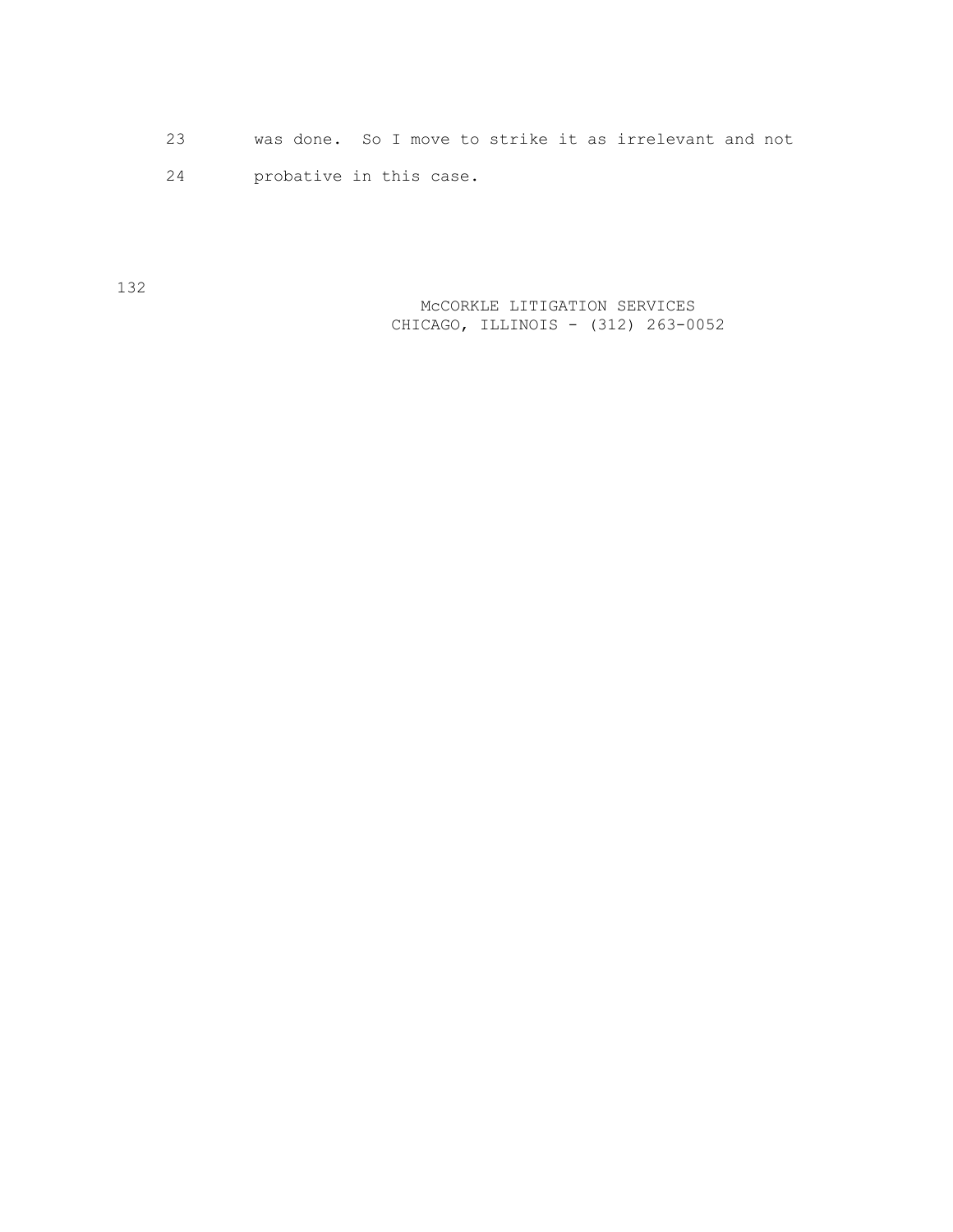1 MR. SECHEN: I'll join in the objection. Basically 2 everything that was done by Mr. Blazer was improperly done 3 and all subject to objection. 4 HEARING OFFICER LUETKEHANS: I'm not going to grant the 5 motion to strike. However, it will go to the weight of the 6 testimony and the weight of the cross-examination. 7 CROSS EXAMINATION 8 BY MR. GROSSMARK: 9 Q. Miss Seibert, drawing your attention to your 10 PowerPoint presentation, on Page 10 of the geographic service 11 area indicate that populations grow to be greater, the number 12 of households could be greater, and the amount of employment 13 is going to be greater, therefore requiring more or resulting 14 in more waste generated, correct? 15 A. Yes. 16 Q. And then on Slide 20 it shows increases in cost of 17 these, correct? 18 A. Slide 19 shows that. 19 Q. I'm sorry. Slide 19, correct. Which indicates the 20 increased cost of waste disposal, that being a contributing 21 factor, correct?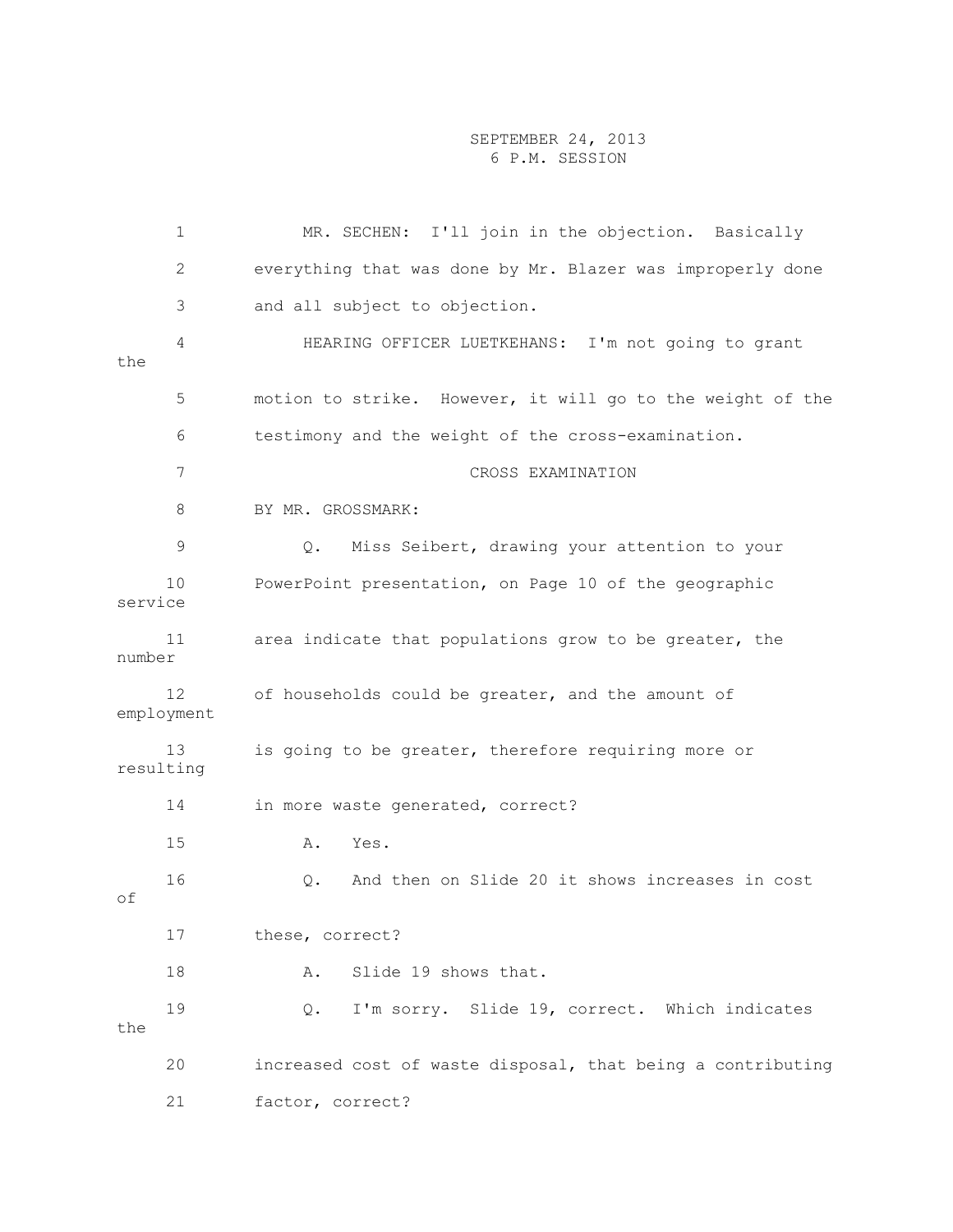22 A. Yes, that's a contributing factor when we're 23 transporting waste is the cost of fuel. 24 Q. And then on Slide or Page 11 you indicate that the

133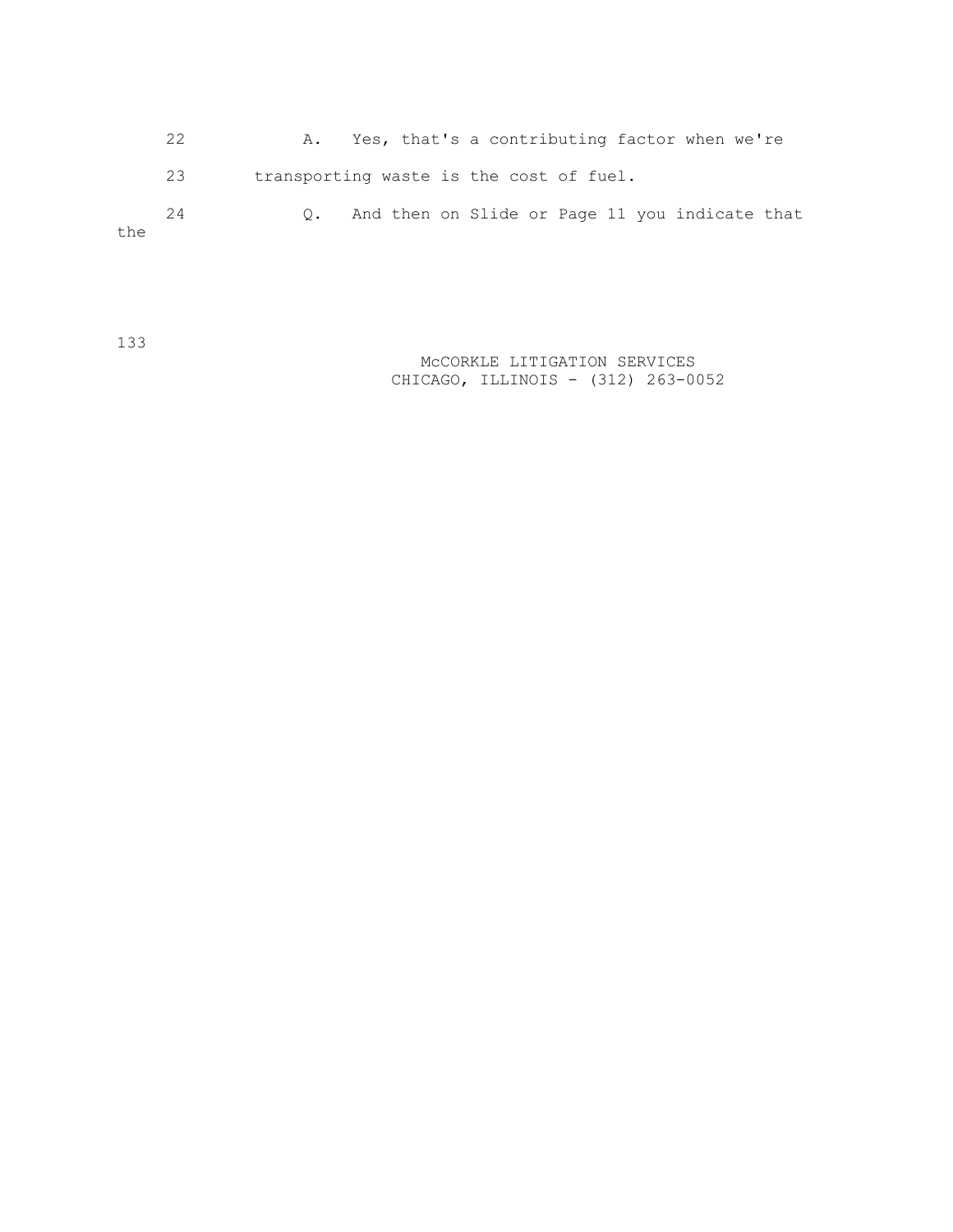1 most recent data on pounds per capita per day of waste 2 generated went down. I think you indicated a factor of or 3 the lead factor was the economy getting worse? 4 A. Yes. Our research shows that during periods when 5 the economy takes a turn towards a less favorable condition 6 that waste quantities that are exposed tend to go down during 7 those periods. 8 Q. Grouped in there in the facilities in this area 9 post-transfer stations that's being proposed, they're using 10 alternative fuel with their trucks? 11 A. They do have some trucks that use compressed 12 natural gas. It's my understanding they have a fueling 13 station here in Round Lake Park. 14 Q. I don't remember seeing it in your presentation. 15 I don't remember seeing it in the application. Is there any 16 discussion about the potential for use of alternative fuels 17 and, if so, the impact on potential costs perhaps contrary 18 increased cost of diesel? 19 A. It does not directly address it. It's still an 20 emerging area within the industry. Not every truck is 21 equipped to use compressed natural gas. I'm not sure 22 transfer vehicles yet are using compressed natural gas. Even 23 if that was the trend that would continue and we would see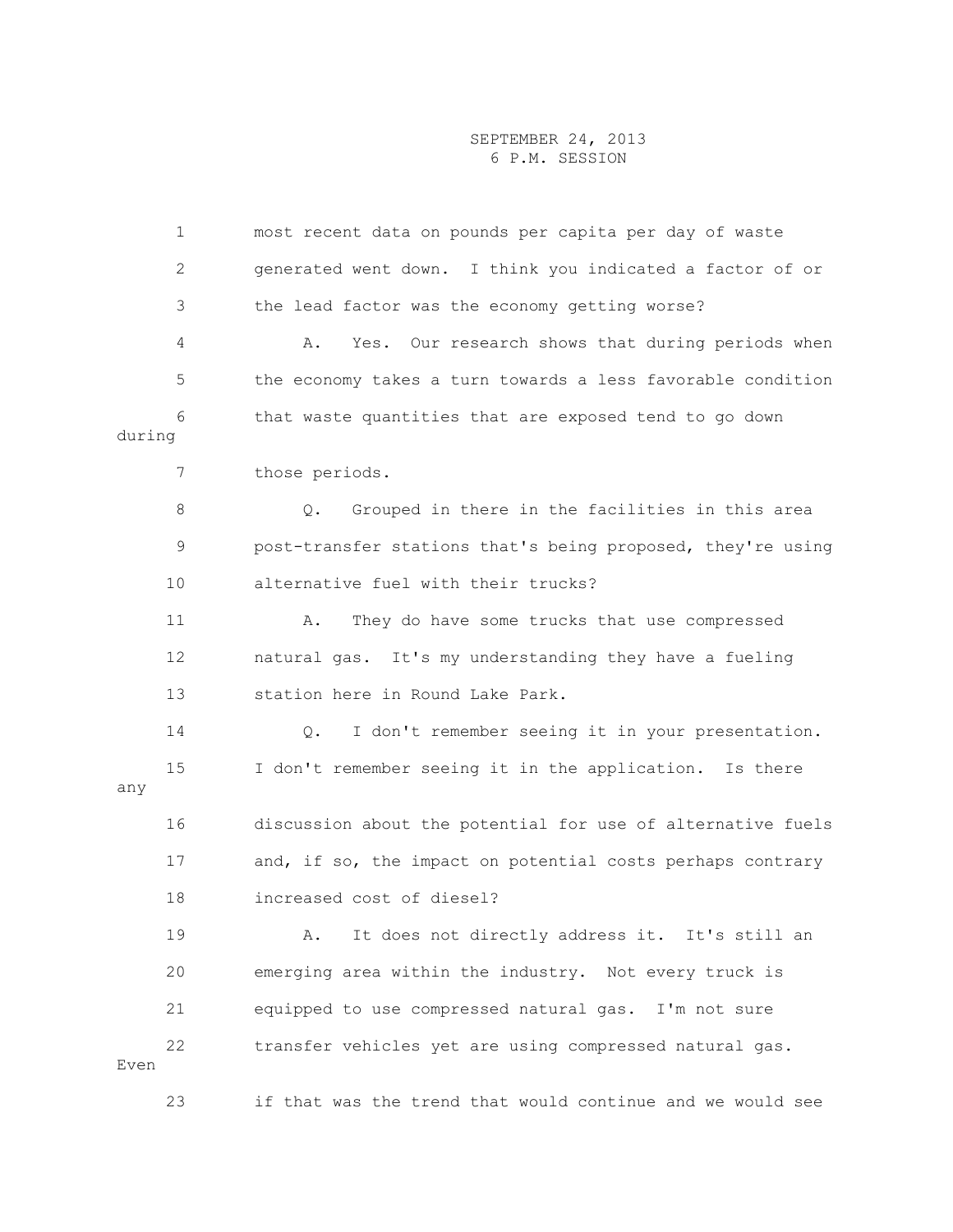24 more vehicles using that compressed natural gas, ultimately

 McCORKLE LITIGATION SERVICES CHICAGO, ILLINOIS - (312) 263-0052

134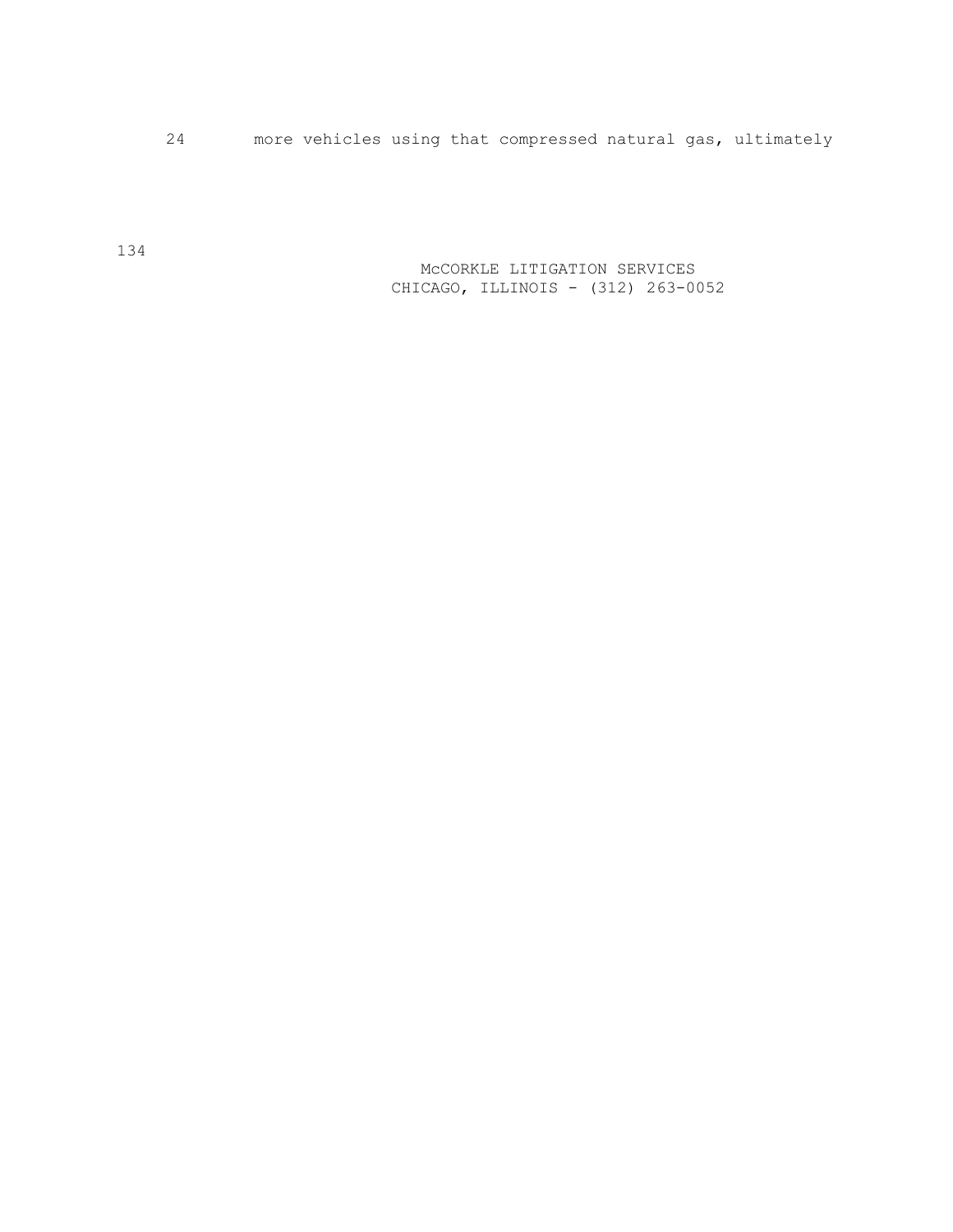1 it becomes a factor of how many miles you're driving 2 regardless of the fuel type that you're using because if you 3 use a less costly fuel or an alternative fuel but you're 4 still driving the same number of miles, the proportionate 5 impact of cost is still there. 6 Q. You don't analyze the -- in the application Groot 7 doesn't analyze, Shaw Environmental doesn't analyze the 8 potential impact and the trend towards using alternative 9 fuels and the impact on cost? That's not in the application 10 and it was not in your presentation. Am I right? 11 A. That's not part of the needs criteria, no. I don't 12 believe it's addressed anywhere else in the application, but 13 it wouldn't be relevant to need. 14 Q. It would not be relevant to the needs criteria? 15 A. The type of fuel the vehicles would use, no. 16 Q. Then why is including the application in your 17 presentation information about increased cost of diesel? 18 A. Because that's the type of fuel that we 19 predominantly use. If it's any other type of fuel, there's 20 still going to be a cost to it. I don't think there's any 21 fuel that's been identified at this point for a vehicle that 22 doesn't cost some amount of money. And the factor of costs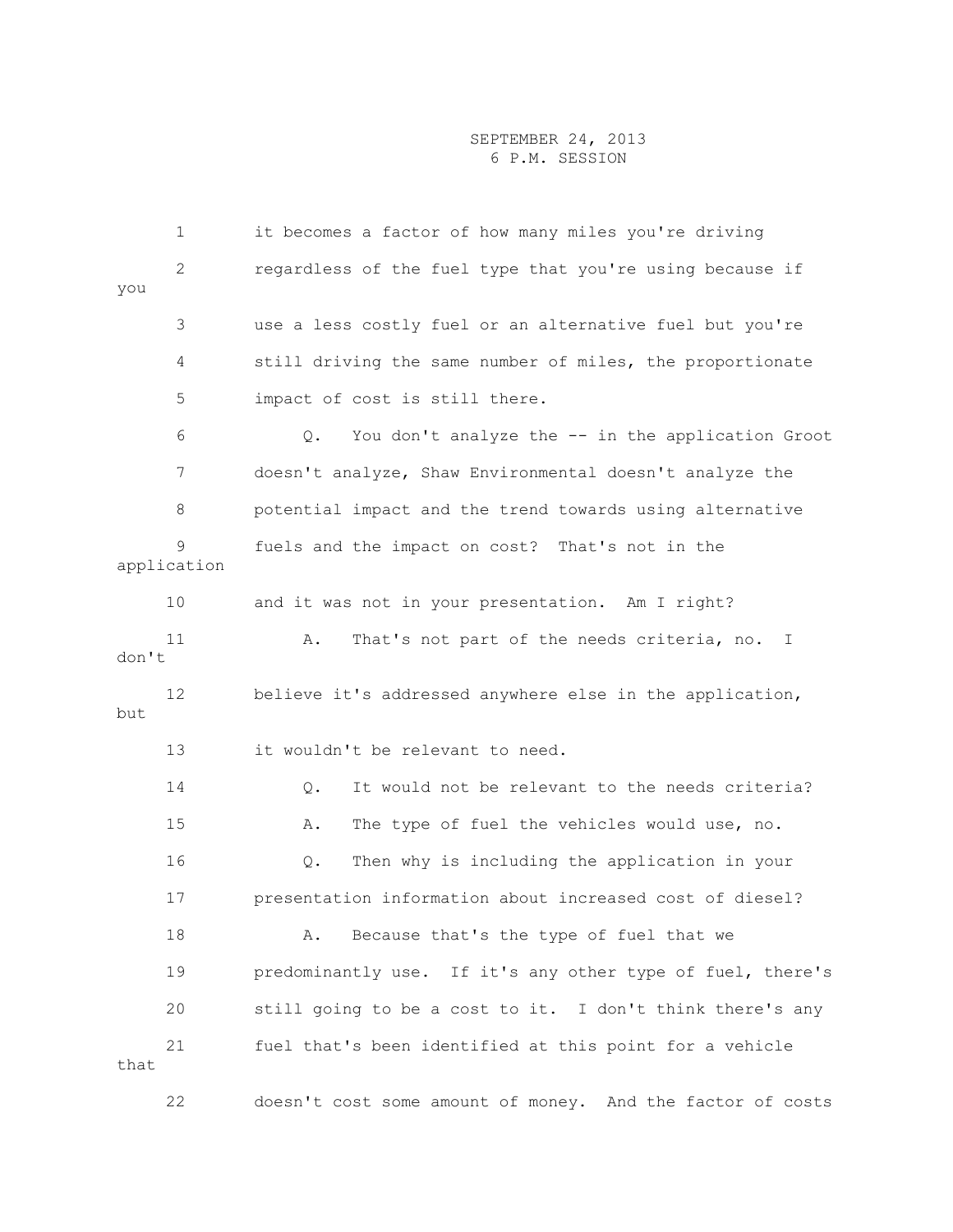- 23 in this case, we look at diesel because that's the
- 24 predominant fuel that's used.

135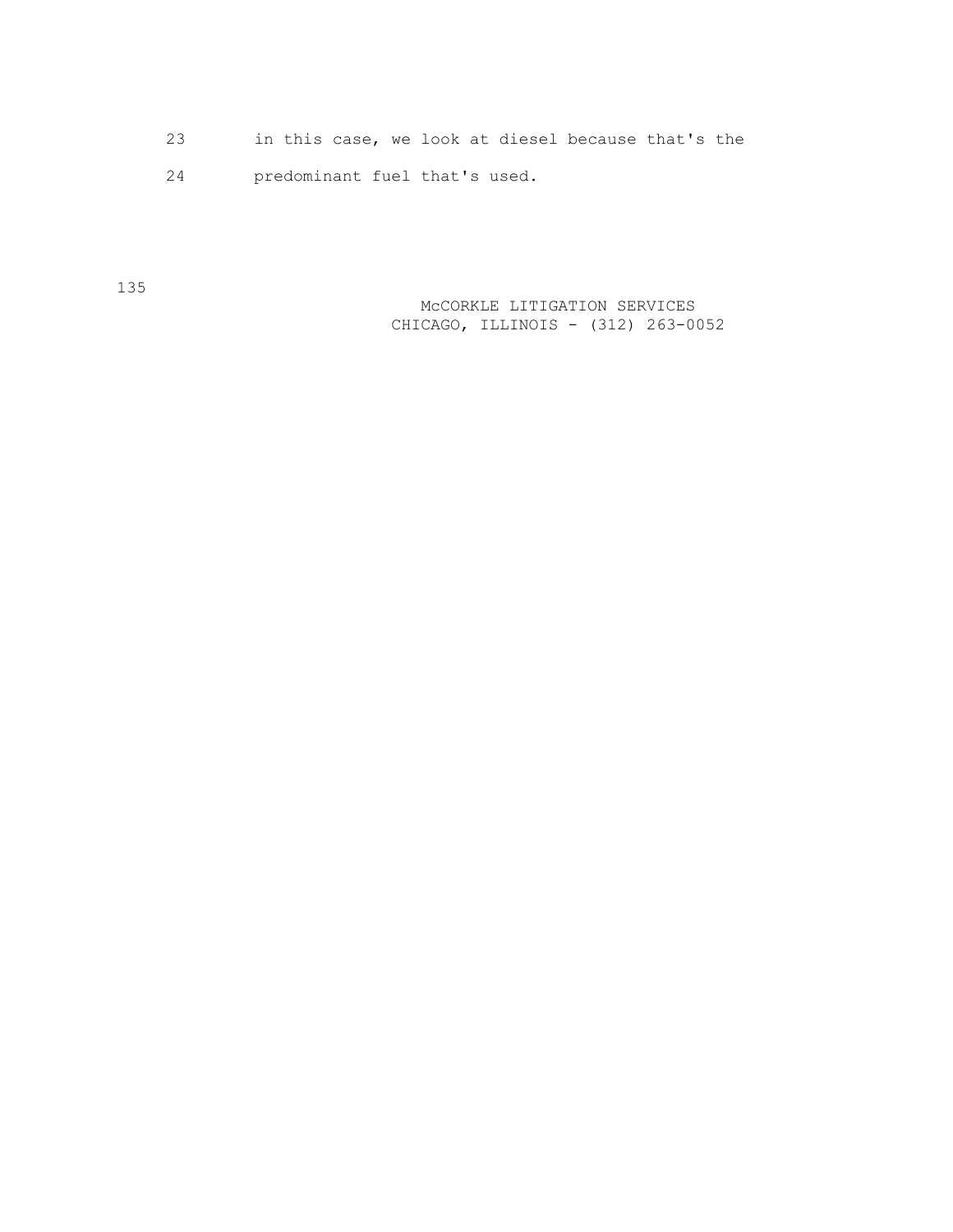1 Q. But -- 2 A. If it was something else and if it was some 3 different cost, there would still be a cost reduction 4 compared to direct hauling to landfills by using the transfer 5 station. We're still making it less -- 6 Q. Thank you, but why is Groot using an alternative 7 fuel for some of its vehicles? 8 MR. HELSTEN: Objection as to relevance on the need 9 issue. 10 HEARING OFFICER LUETKEHANS: I also don't see a 11 foundation. I don't know that this witness has the 12 expertise. If you want to ask her if she knows why, that's 13 the first question. Then we'll decide on the relevance. 14 BY MR. GROSSMARK: 15 Q. If you know. 16 A. I do not know. 17 Q. So part of your analysis talks about trends, right? 18 A. The waste handling trends, yes. 19 Q. And one of the factors in the trends has to do with 20 cost of diesel? 21 A. In this current -- 22 Q. Is that right? 23 A. Yes.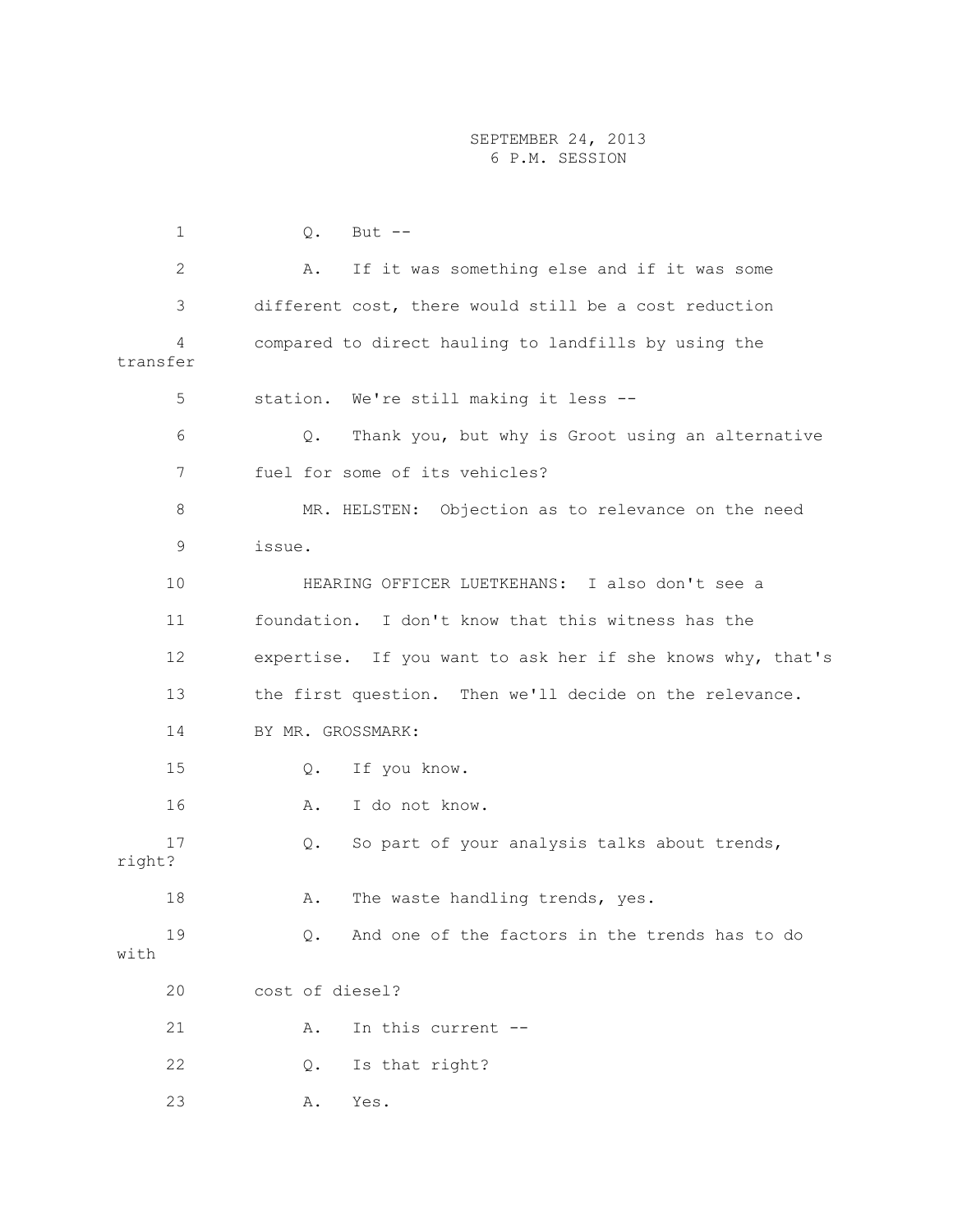24 Q. But Shaw Environmental, Groot did not feel the need

> McCORKLE LITIGATION SERVICES CHICAGO, ILLINOIS - (312) 263-0052

136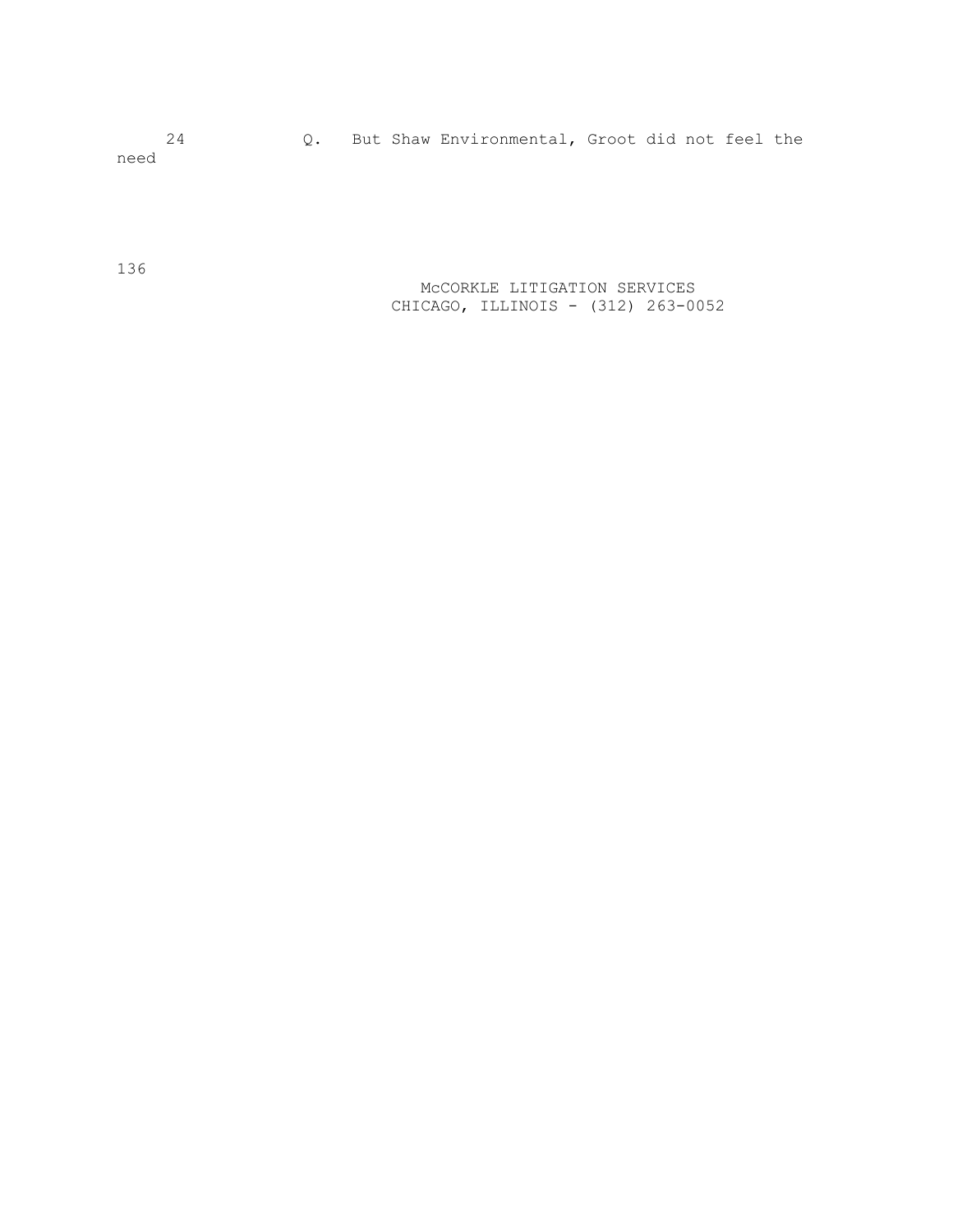1 to provide anything else as regarding the impact of alternate 2 fuels, their potential costs, their potential availability on 3 the trends for disposal of these materials or use of transfer 4 stations? 5 MR. HELSTEN: Objection as to relevance. Excuse me, 6 Mr. Grossmark. Objection as to relevance. 7 HEARING OFFICER LUETKEHANS: I'm going to sustain the 8 objection more so that it's been asked and answered. She 9 already said they didn't do it. 10 BY MR. GROSSMARK: 11 Q. Does Shaw Environmental and Groot anywhere in the 12 application or in your presentation or anywhere address 13 the -- strike that. 14 Do you know whether there's a trend towards 15 recycling more materials, reusing more materials and having 16 more sustainability or sustainable development in what we do 17 day to day? 18 A. I think there are communities and counties, and 19 Lake County being one of them, that have goals to pursue more 20 recycling. We have seen recycling advance for 20 years or 21 more. Currently though that is a fairly flat market that we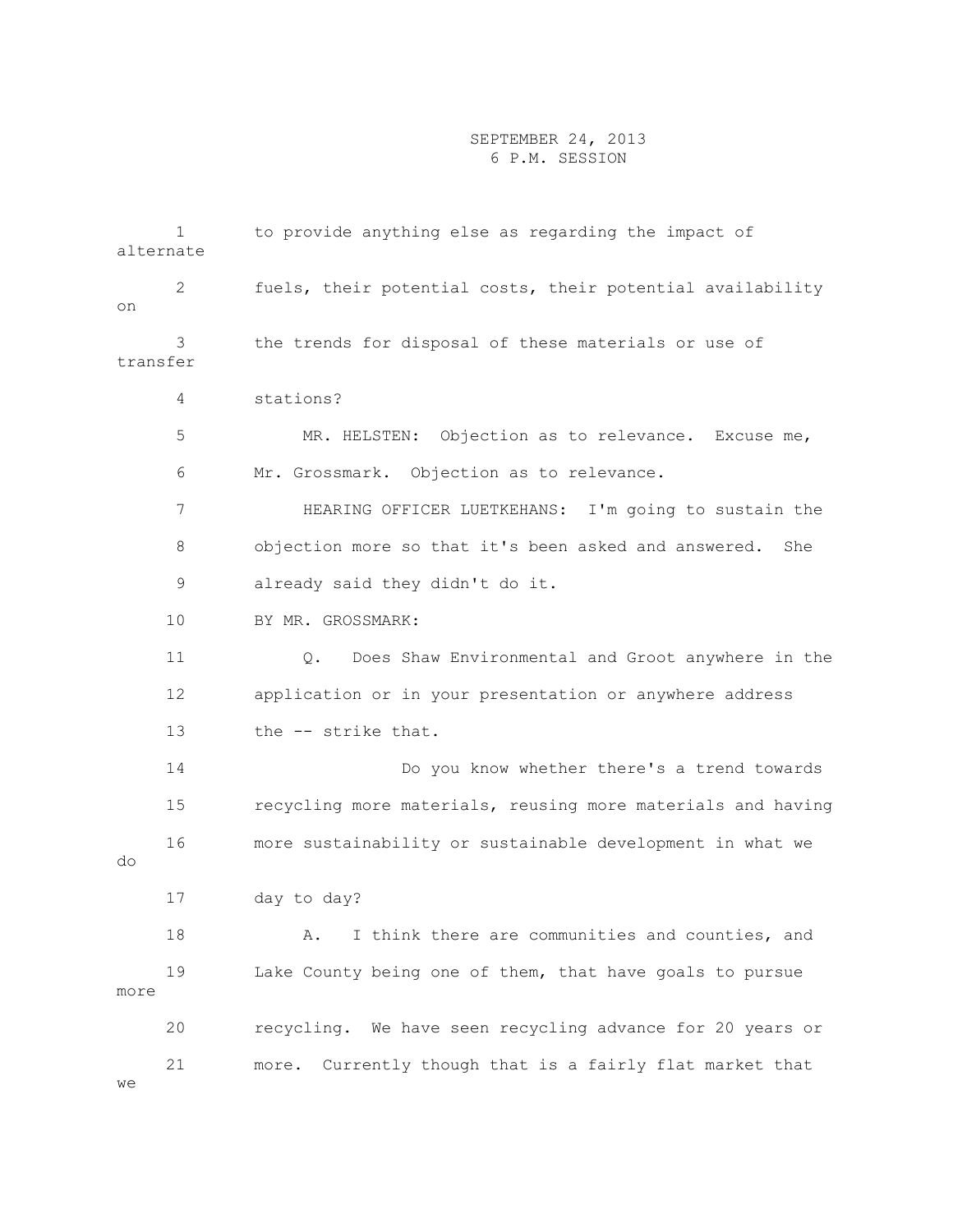| 22            | have hit a certain point within that recycling market, and  |
|---------------|-------------------------------------------------------------|
| 23<br>needed, | there's some additional investment that's going to be       |
| 24            | some additional effort that's going to be needed to do more |

137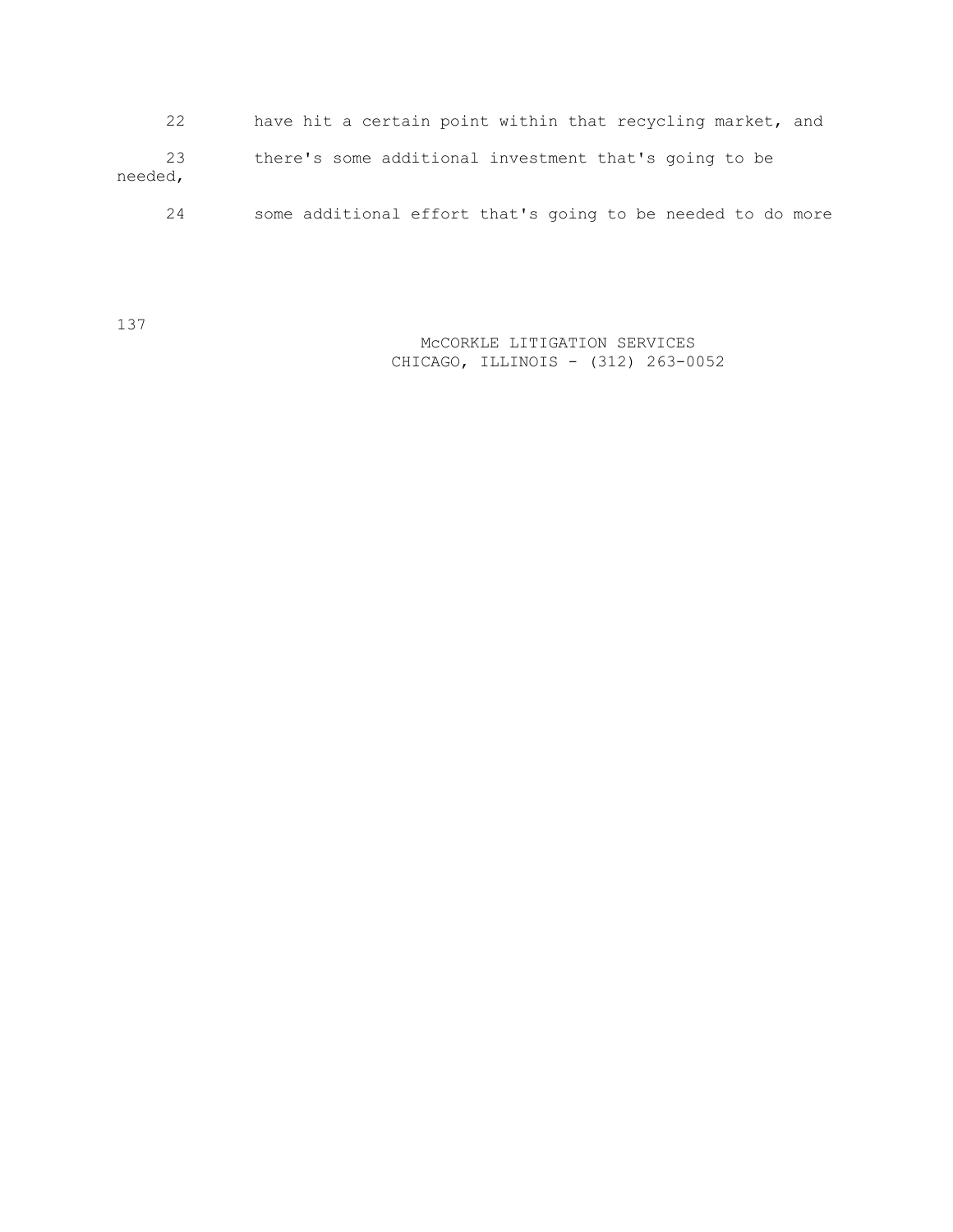|     | 1                | in that area. So I would say that there's a -- there has    |
|-----|------------------|-------------------------------------------------------------|
|     | 2                | been a trend for 20 years to do that. Within our analysis   |
|     | 3                | we've looked at the waste disposal. This facility though    |
|     | 4                | will also handle recycling and landscape waste.             |
|     | 5                | As far as waste disposal did you trend the<br>$Q$ .         |
|     | 6                | potential for recycling and reducing material, reducing the |
|     | 7                | amount of waste we create in your analysis?                 |
|     | 8                | Can you repeat that?<br>Α.                                  |
|     | 9                | Did Shaw Environmental or Groot look at potential<br>$Q$ .  |
| on  | 10               | for reusing materials, recycling materials and that impact  |
|     | 11<br>evaluated? | creation of waste in these, in the trends that you          |
| the | 12               | It was certainly a consideration as we were in<br>Α.        |
|     | 13               | early planning stages of this facility and as we developed  |
|     | 14<br>facility   | the application. That's part of the reason that the         |
|     | 15               | will handle recyclables and landscape waste because those   |
| do  | 16               | materials may be pulled out of the waste stream, and they   |
|     | 17               | need a facility to be handled through. We're going to be    |
|     | 18               | able to provide capacity for that at the transfer station.  |
|     | 19               | We also looked at it to assess those overall market needs,  |
| our | 20               | and we looked at those disposal quantities. So right now    |
|     | 21               | 2011 disposal rate is lower than the average disposal rate  |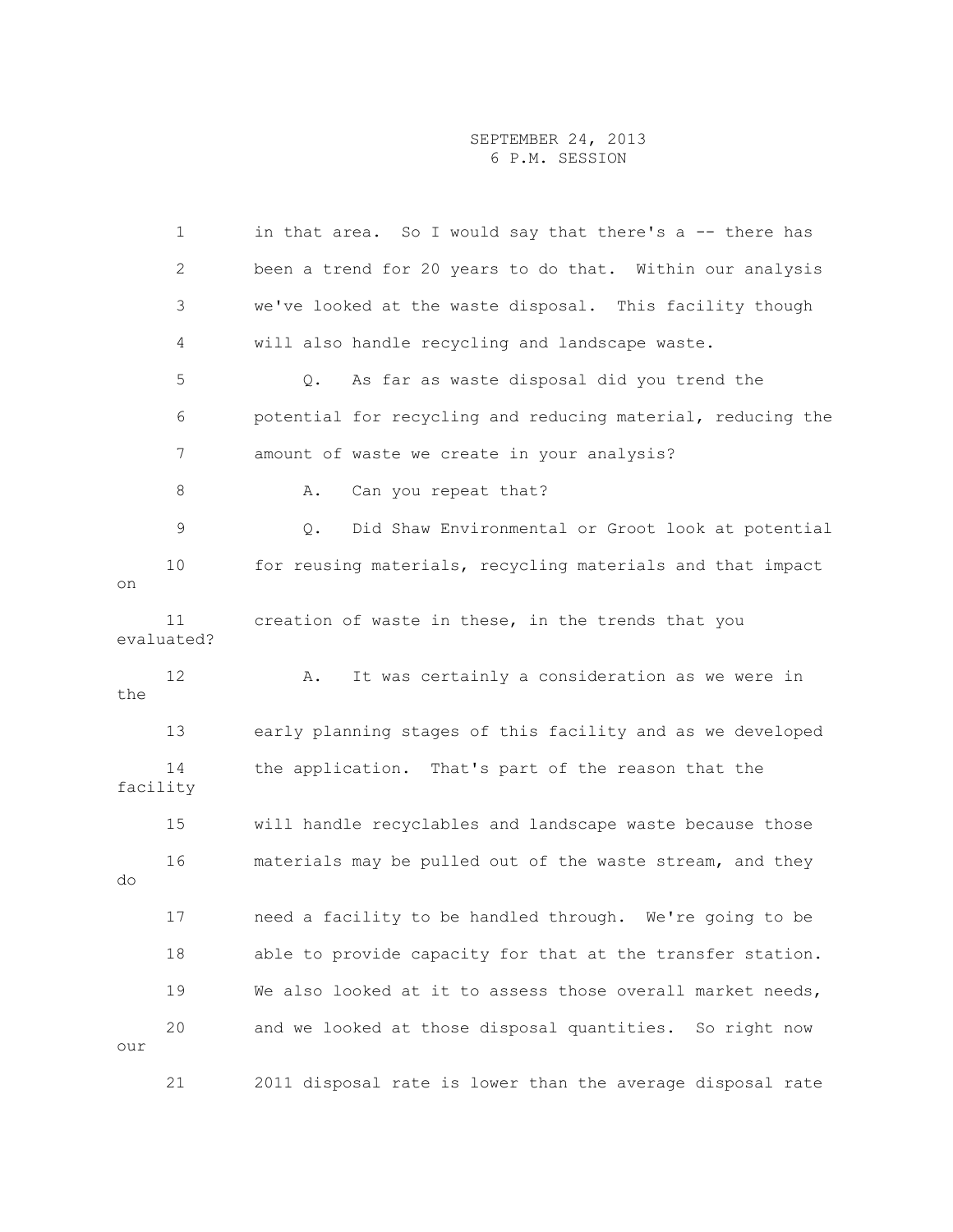| 22 | and in fact is fairly low compared to what we've seen  |
|----|--------------------------------------------------------|
| 23 | historically, and we use that as part of our analysis. |
| 24 | Q. Do you know whether -- have you had any thoughts    |

 McCORKLE LITIGATION SERVICES CHICAGO, ILLINOIS - (312) 263-0052

138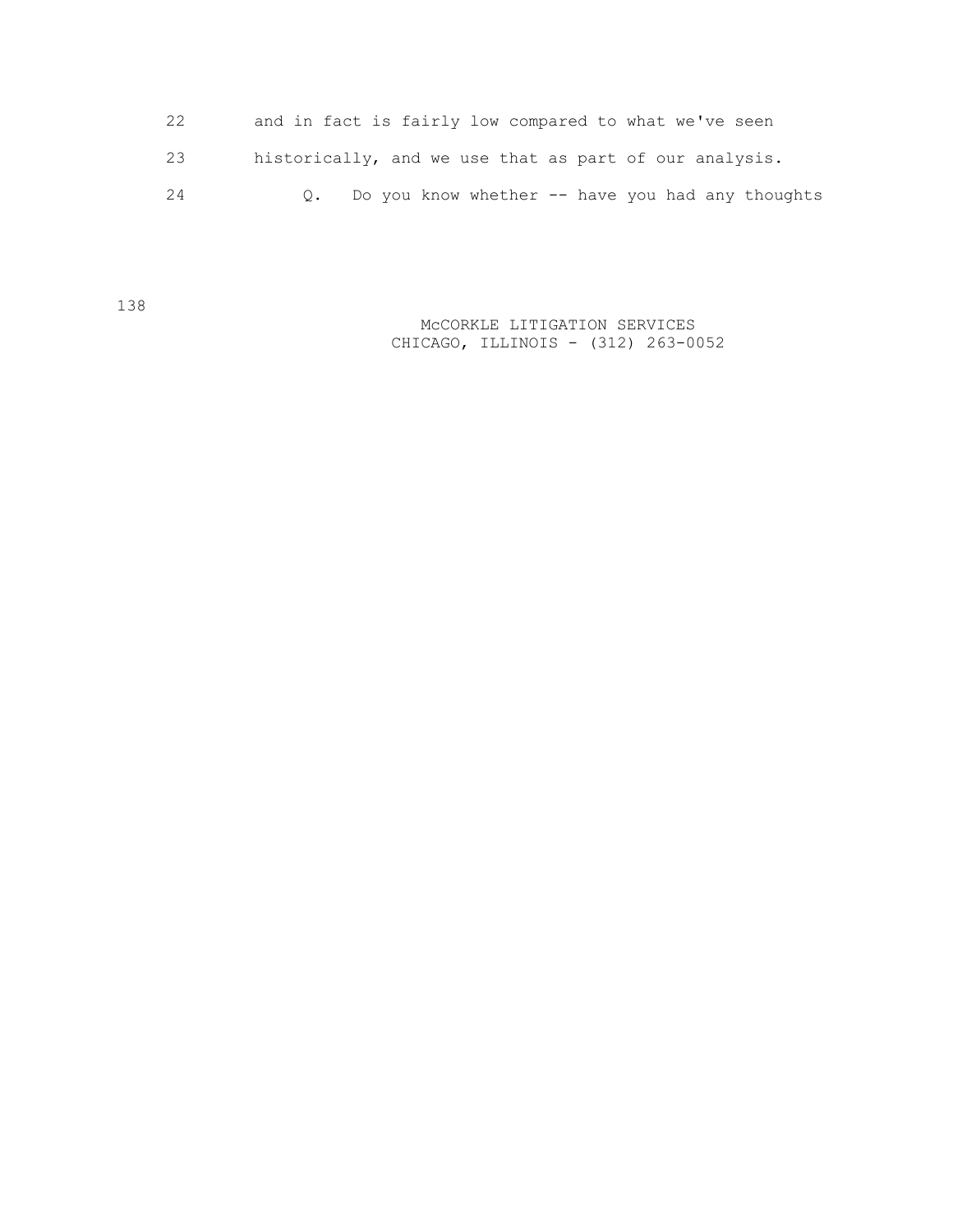|        | 1               | about whether the decrease in the average amount of waste  |
|--------|-----------------|------------------------------------------------------------|
| than   | 2               | generated per capita was attributable to anything other    |
|        | 3               | the economy getting worse?                                 |
|        | 4               | We had looked at some recycling data. We didn't<br>Α.      |
|        | 5               | work it into the report because we didn't feel it was      |
|        | 6               | relevant, but recycling is very flat right now.<br>The     |
| within | 7               | proportion of waste being recycled has been generally      |
|        | 8               | this county around 38 to 42 percent, in that range, for    |
|        | 9               | several years now.                                         |
| it's   | 10              | So in Shaw's opinion -- it's your opinion and<br>$\circ$ . |
|        | 11              | Groot's opinion that the decrease in the amount of waste   |
|        | 12              | generated is attributable solely to the economy getting    |
|        | 13              | worse?                                                     |
| that   | 14              | I think what we've seen here and elsewhere is<br>Α.        |
|        | 15              | that is the primary contributor.                           |
|        | 16              | What are the other contributors?<br>Q.                     |
|        | 17<br>happening | There could be some additional recycling<br>Α.             |
| are    | 18              | or some changes in material. There are -- manufacturers    |
|        | 19              | always looking at ways of saving money, whether that's by  |
| оf     | 20              | making their products lighter or by reducing the quantity  |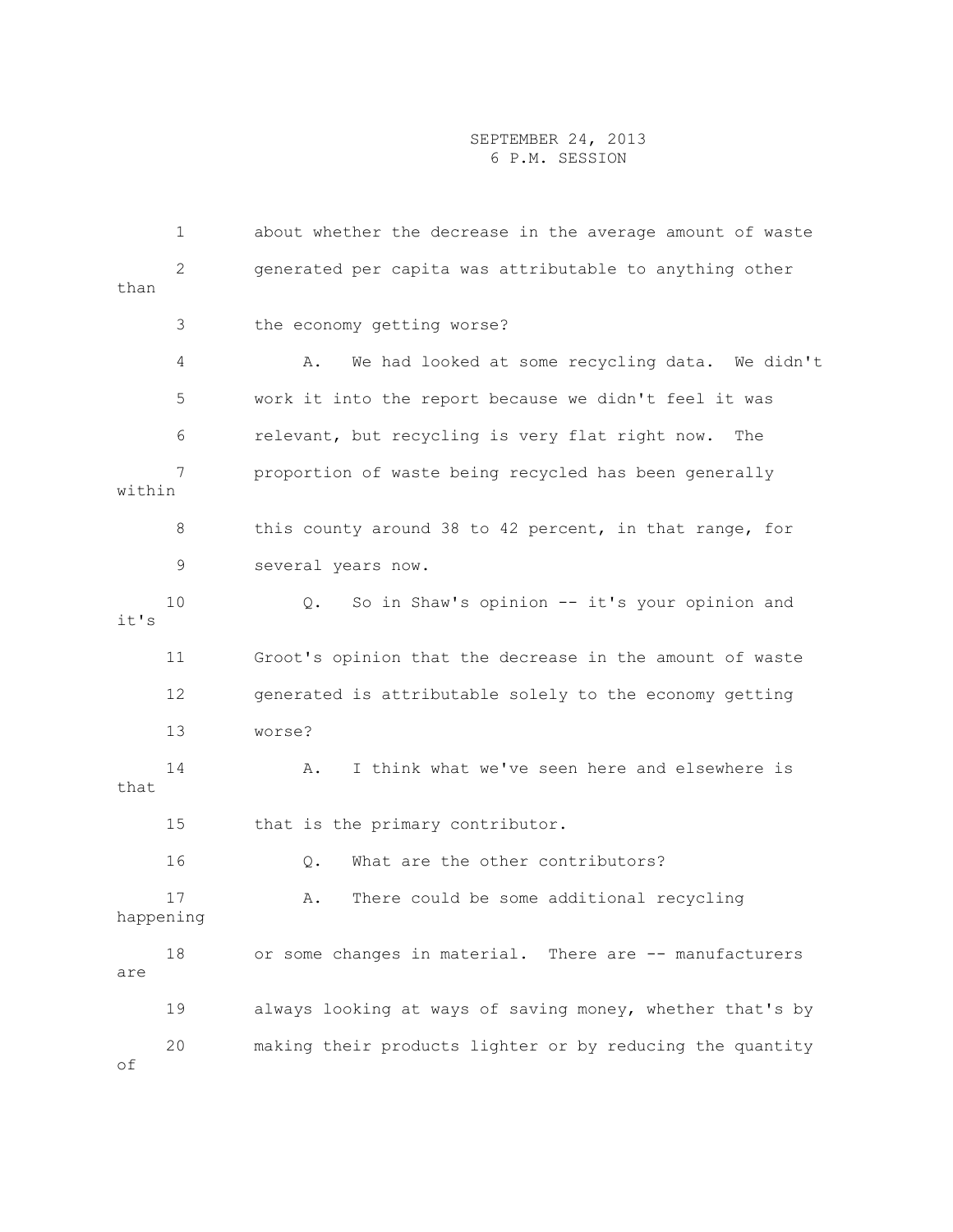| 21<br>change |           | packaging that they use for material. That's going to |  |
|--------------|-----------|-------------------------------------------------------|--|
| 22           |           | the waste stream over time.                           |  |
| 23           | $\circ$ . | That could happen but --                              |  |
| 24           | Α.        | It does happen.                                       |  |

139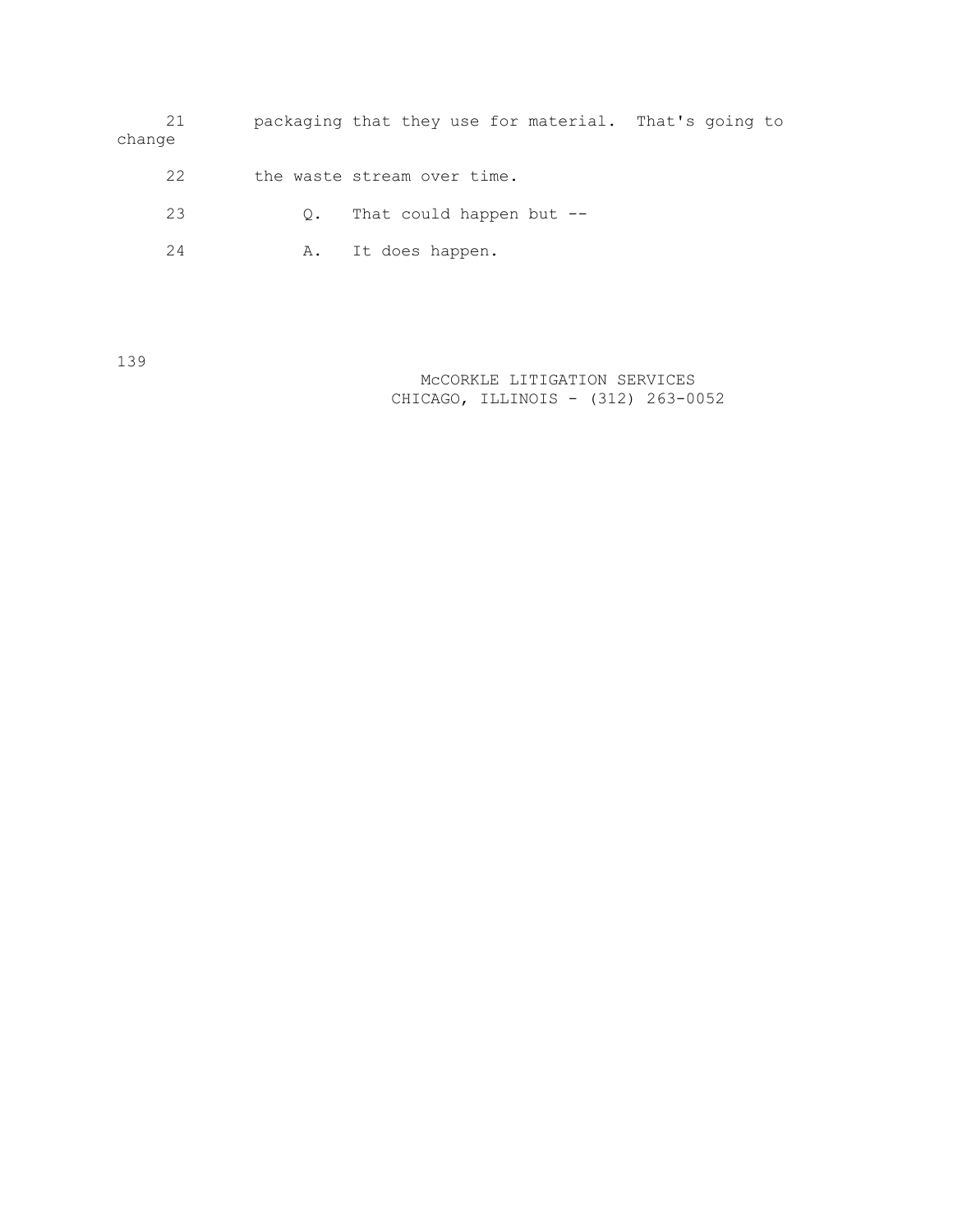1 Q. Okay. So your testimony is not that it could 2 happen. It is that it does and has happened? 3 A. Yes. 4 MR. GROSSMARK: Thank you. 5 HEARING OFFICER LUETKEHANS: Mr. Clark. 6 CROSS EXAMINATION 7 BY MR. CLARK: 8 Q. Good evening. 9 A. Good evening. 10 Q. Are you familiar -- I have a couple questions on 11 the same topic. Are you familiar with the Lake County 60 12 Percent Recycling Task Force Report? 13 A. Yes, I am. 14 Q. And what is that? 15 A. Lake County'S 2009 Plan Update recommended the 16 development of a task force or the formation of a task force 17 to evaluate ways that the county may be able to reach 18 60 percent recycling, and the task force report was what came 19 out of that effort by a number of different stakeholders in 20 the county to ultimately reduce the quantity of waste that 21 gets disposed in landfills. 22 Q. And increase the recycling rate 60 percent, 23 correct?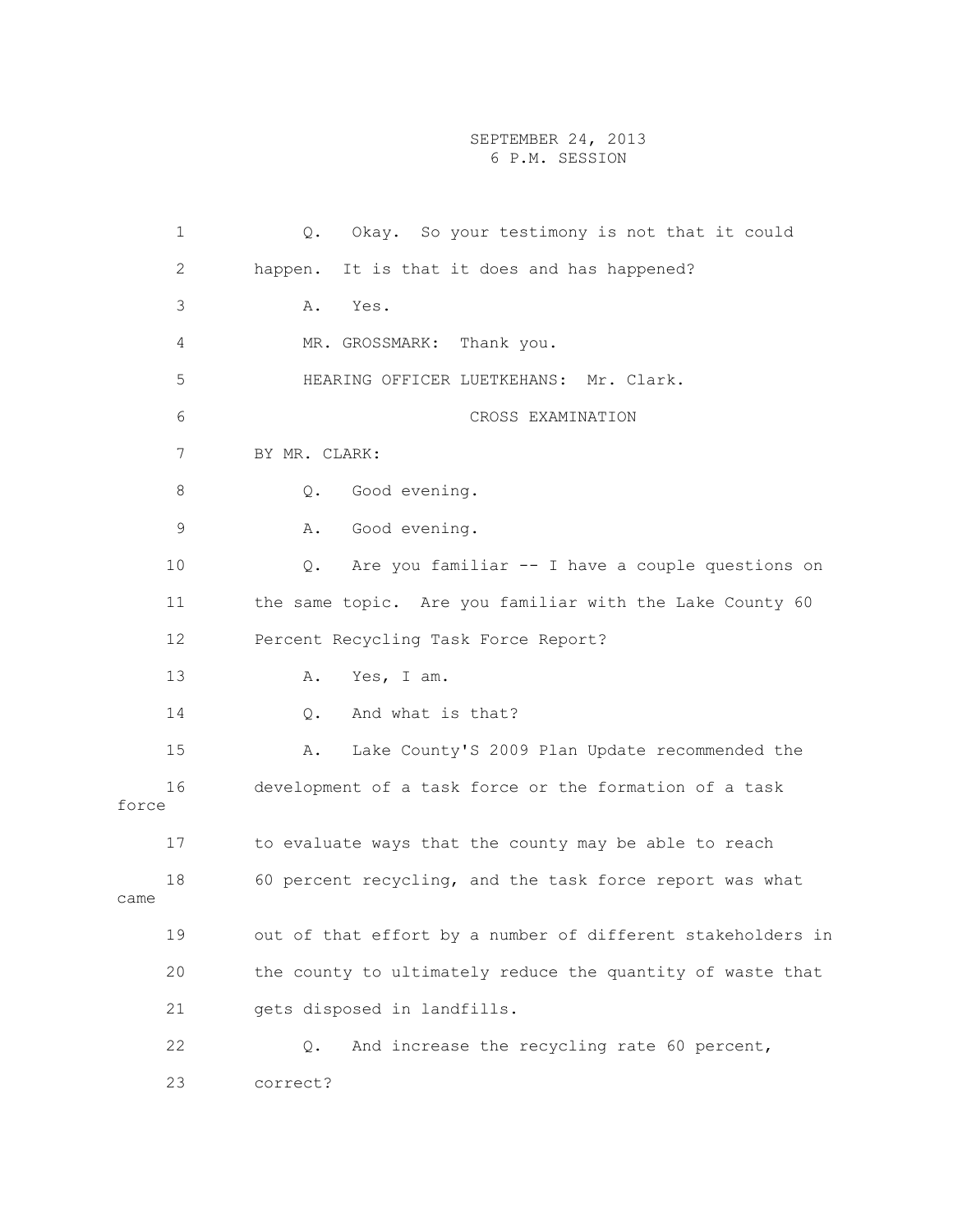24 A. The report ended up coming out with a goal disposal

140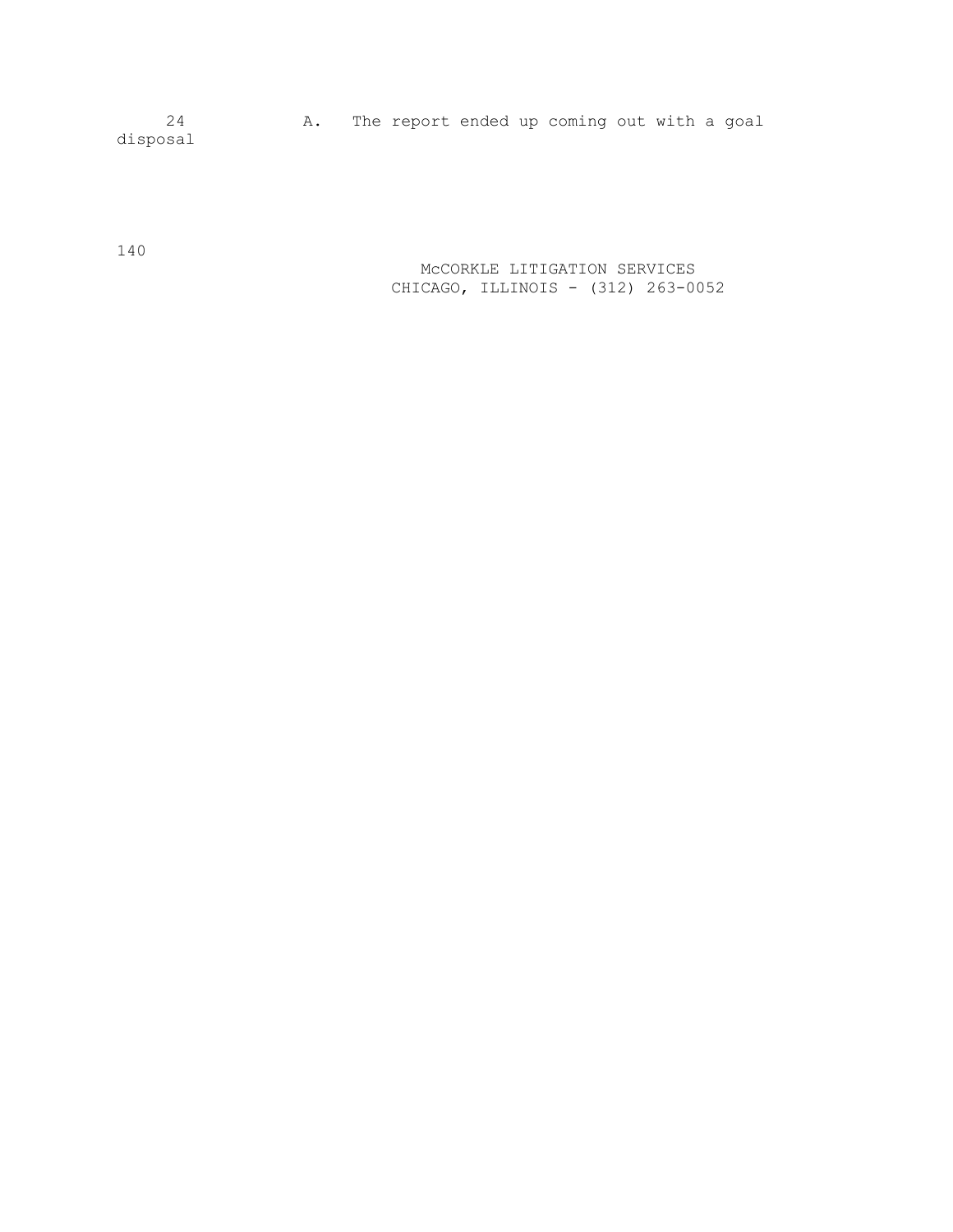1 rate rather than saying that it's 60 percent recycling for 2 reasons of being able to measure and quantify that 3 performance. 4 Q. Where did you obtain the information to determine 5 the per capita waste rates? 6 A. That was from landfill capacity certification 7 reports, the states IEPA's annual landfill report. They all 8 report the quantities of waste that landfills receive. We 9 also got information from other states that have landfills 10 that serve the region. Those would be Wisconsin, Indiana and 11 Michigan, and each of those state environmental agencies have 12 similar reports. 13 Q. So we're looking at a statewide or even greater 14 than statewide database to come up with those numbers, 15 correct? 16 A. We look at data from a number of different states, 17 but the database that we pulled from is the subset of 18 facilities that serve more of the Chicago metropolitan area. 19 We're not looking at facilities that are down in the 20 St. Louis area. We're not looking at facilities up in 21 Green Bay or Indianapolis. It's the facilities that are most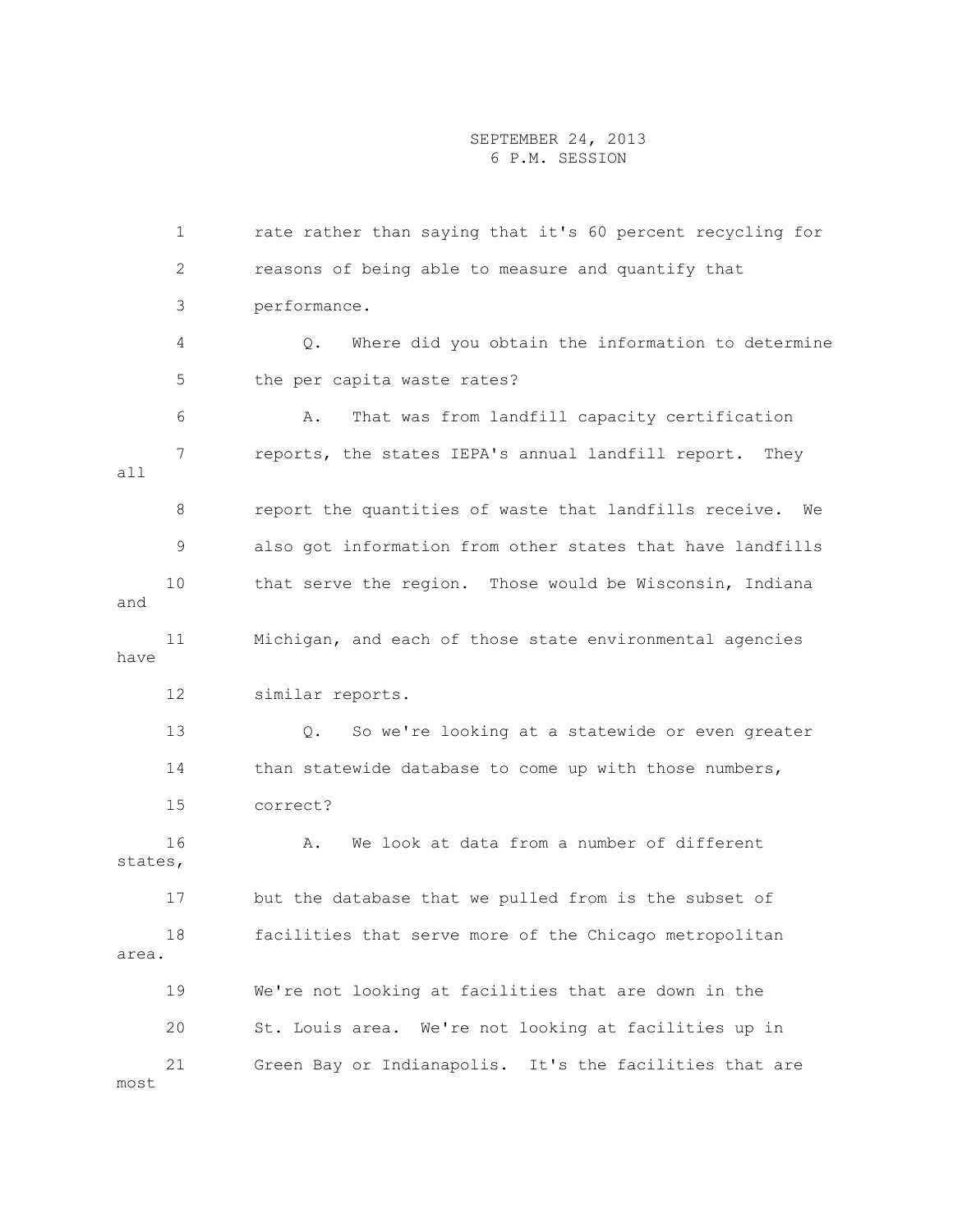| 22 | closely located to the Chicago metropolitan region and that |
|----|-------------------------------------------------------------|
| 23 | we know are recipients of waste from that region.           |
| 24 | So did you pick from the City of Chicago?                   |

 McCORKLE LITIGATION SERVICES CHICAGO, ILLINOIS - (312) 263-0052

141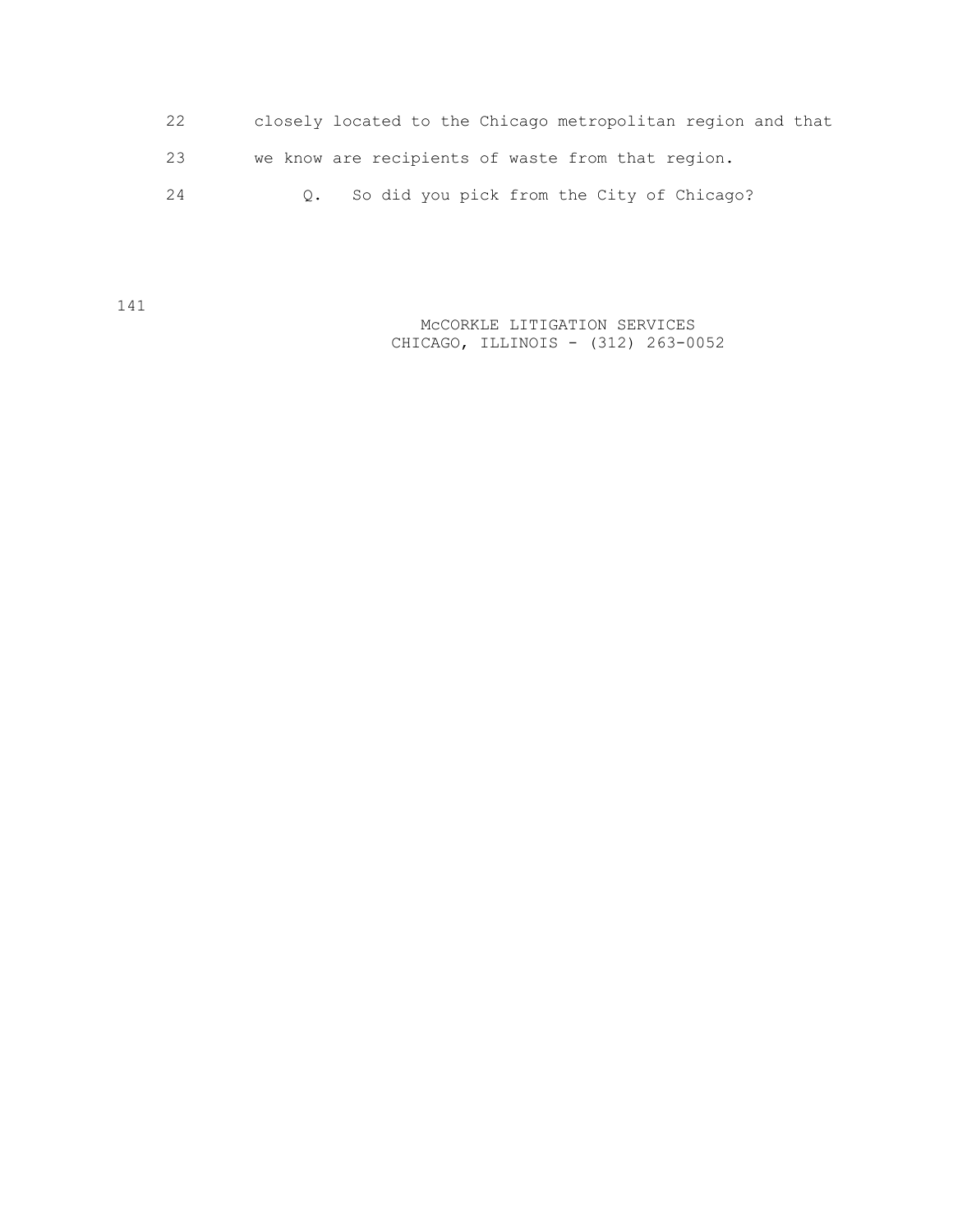| $\mathbf 1$  | Pick what from the City of Chicago?<br>Α.                   |
|--------------|-------------------------------------------------------------|
| $\mathbf{2}$ | Numbers as far as recycle -- as far as pounds per<br>Q.     |
| 3            | day.                                                        |
| 4<br>rate.   | Α.<br>Well, we calculated that per capita disposal          |
| 5            | We're not saying that any one particular area is generating |
| 6            | exactly this much. We don't say the City of Chicago is      |
| 7            | generating some amount, and that's different than           |
| 8            | Cook County. The region as a whole is very similar in the   |
| 9            | types of waste that it produces, the type of development    |
| 10           | that's in existence and the quantities of waste that gets   |
| 11           | disposed. And the availability of data to hone into a much  |
| 12           | closer area, it just doesn't exist.                         |
| 13           | Have you read the 60 Percent Recycling Task Force<br>Q.     |
| 14           | Report?                                                     |
| 15           | I've read it at some point.<br>Α.                           |
| 16<br>4.77?  | Does that have a calculated disposal rate of<br>Q.          |
| 17           | I don't recall.<br>Α.                                       |
| 18           | And doesn't that cover Lake County?<br>Q.                   |
| 19           | I would presume that report was covering<br>Α.              |
| 20           | Lake County. I can tell you that the same --                |
| 21           | And Lake County is the service area, correct?<br>$Q$ .      |
| 22           | Yes.<br>Α.                                                  |
| 23           | So wouldn't that be the most relevant data to use<br>Q.     |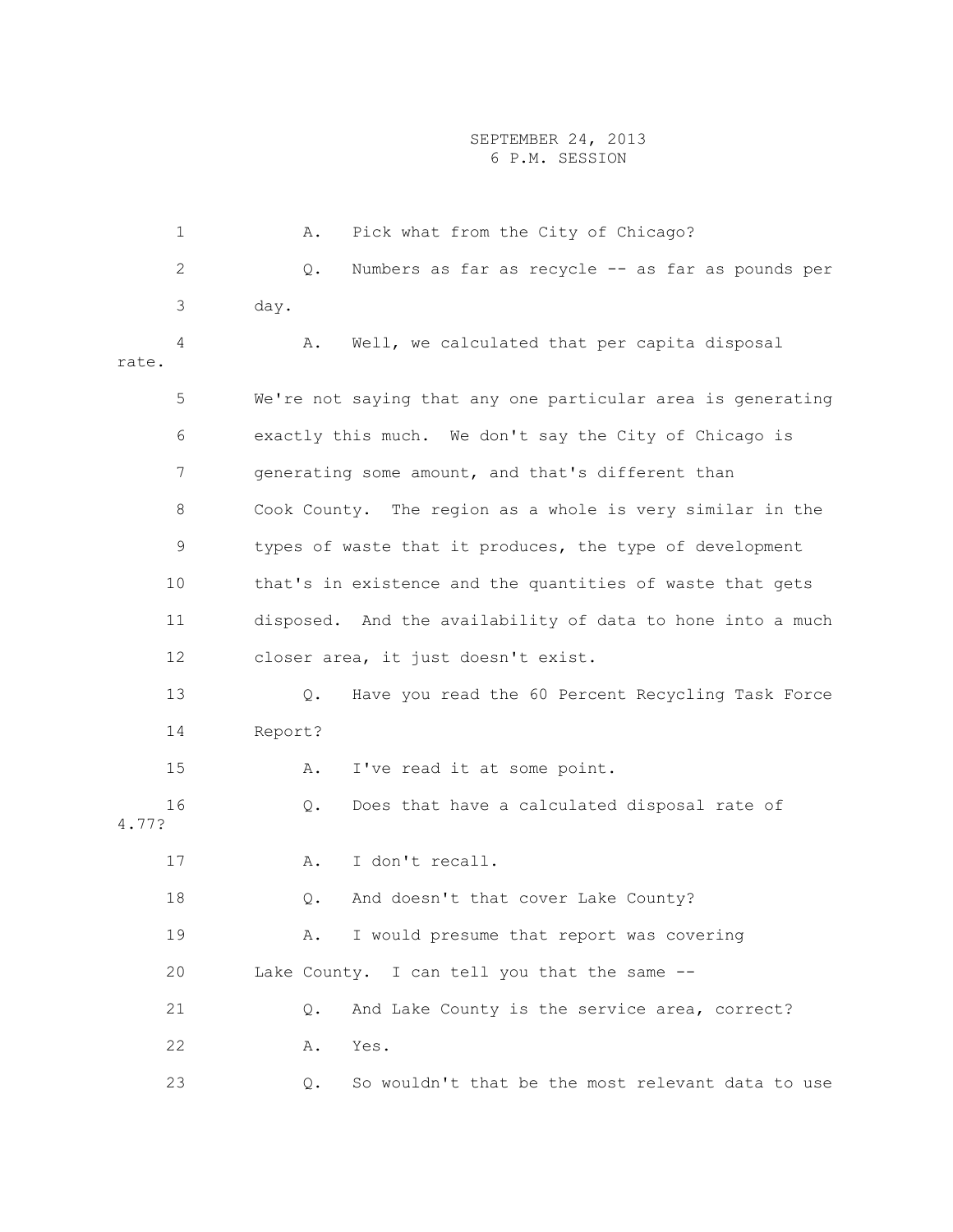24 on your chart as opposed to some statewide or some

 McCORKLE LITIGATION SERVICES CHICAGO, ILLINOIS - (312) 263-0052

142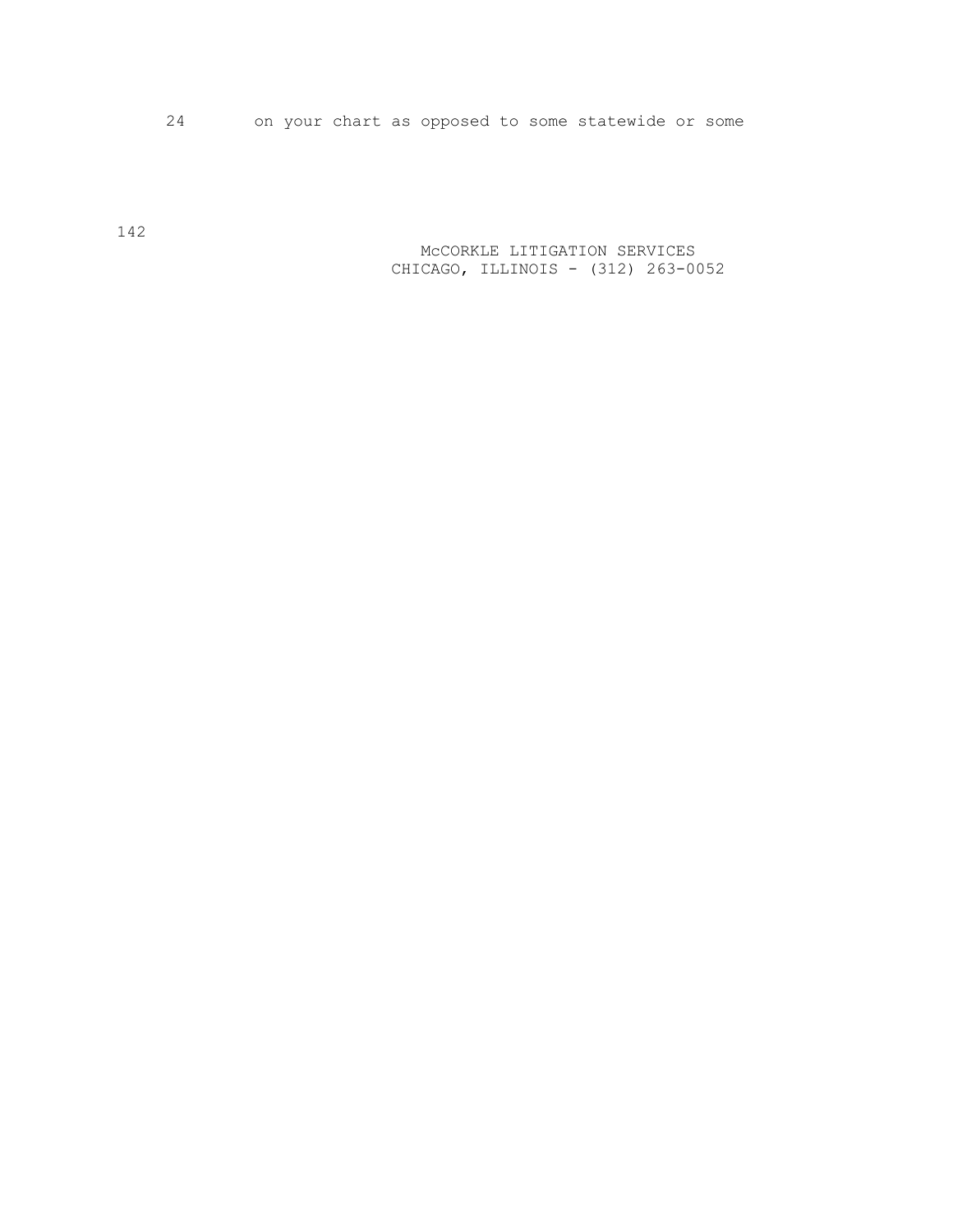1 cherry-picked numbers from different areas? 2 MR. HELSTEN: Move to strike the reference of 3 cherry-picked numbers as being argumentative. 4 HEARING OFFICER LUETKEHANS: Objection granted. 5 Objection sustained, I guess. Sorry. 6 BY MR. CLARK: 7 Q. Can you answer the question without the word 8 "cherry-picked"? 9 A. Can you ask the question? 10 Q. Sure. Wouldn't it be more relevant to use 11 Lake County data to determine what the rate is in Lake 12 County? 13 A. We did use the same methodology that Lake County 14 used for its plan update in developing those per capita 15 rates. It's included within the Lake County 2009 Plan Update 16 Report. I did not look at the 60 Percent Recycling Task 17 Force Report in great detail to figure out where those 18 numbers came from. I do know that as part of the work that 19 Shaw did or the work that Shaw did on that 2009 Plan Update 20 we spent many, many hours working with the county, with 21 Swelco to arrive at disposal rates that we felt were 22 representative of Lake County, and it was this exact same 23 methodology.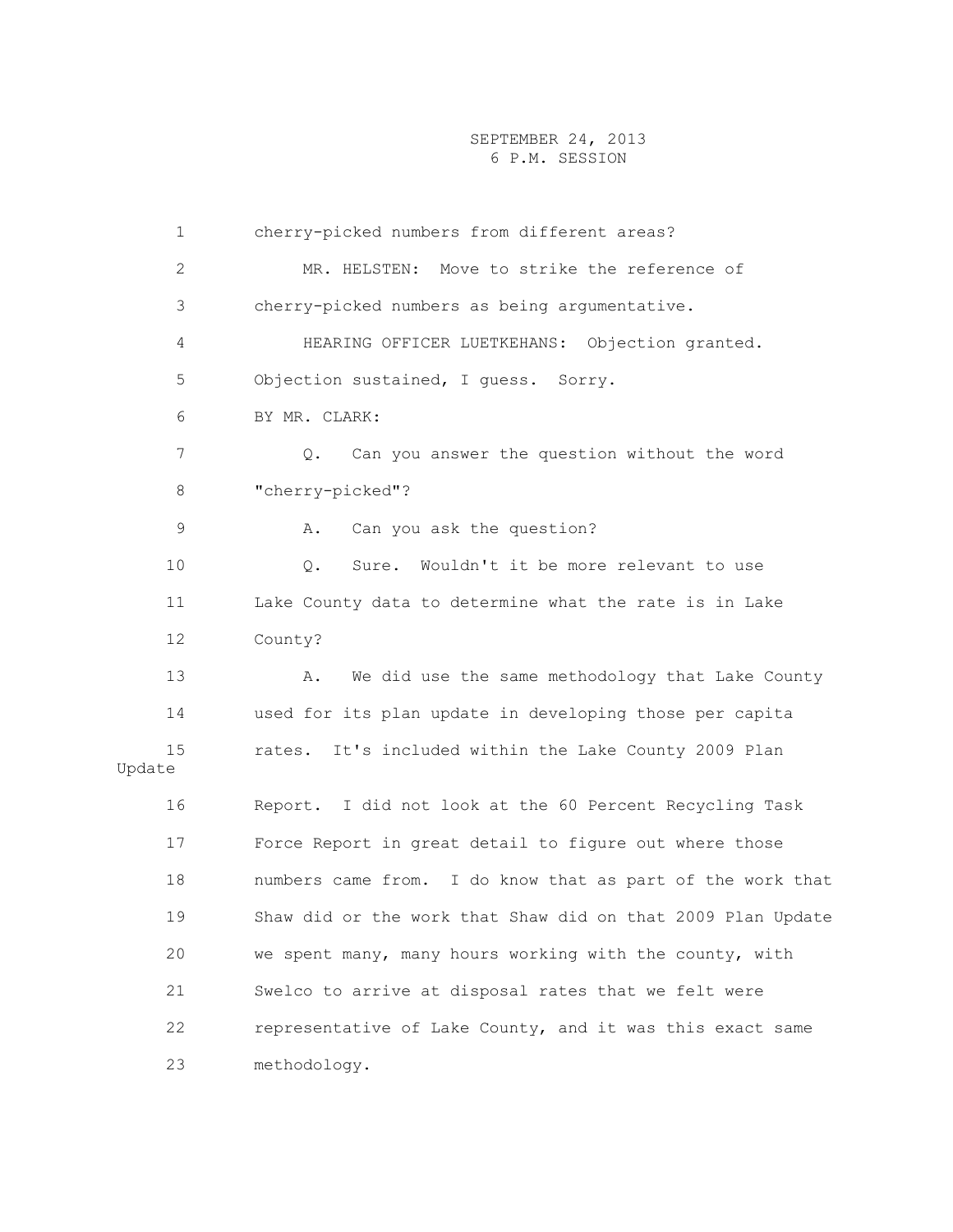24 Q. And that report comes up with a conclusion of 4.77,

143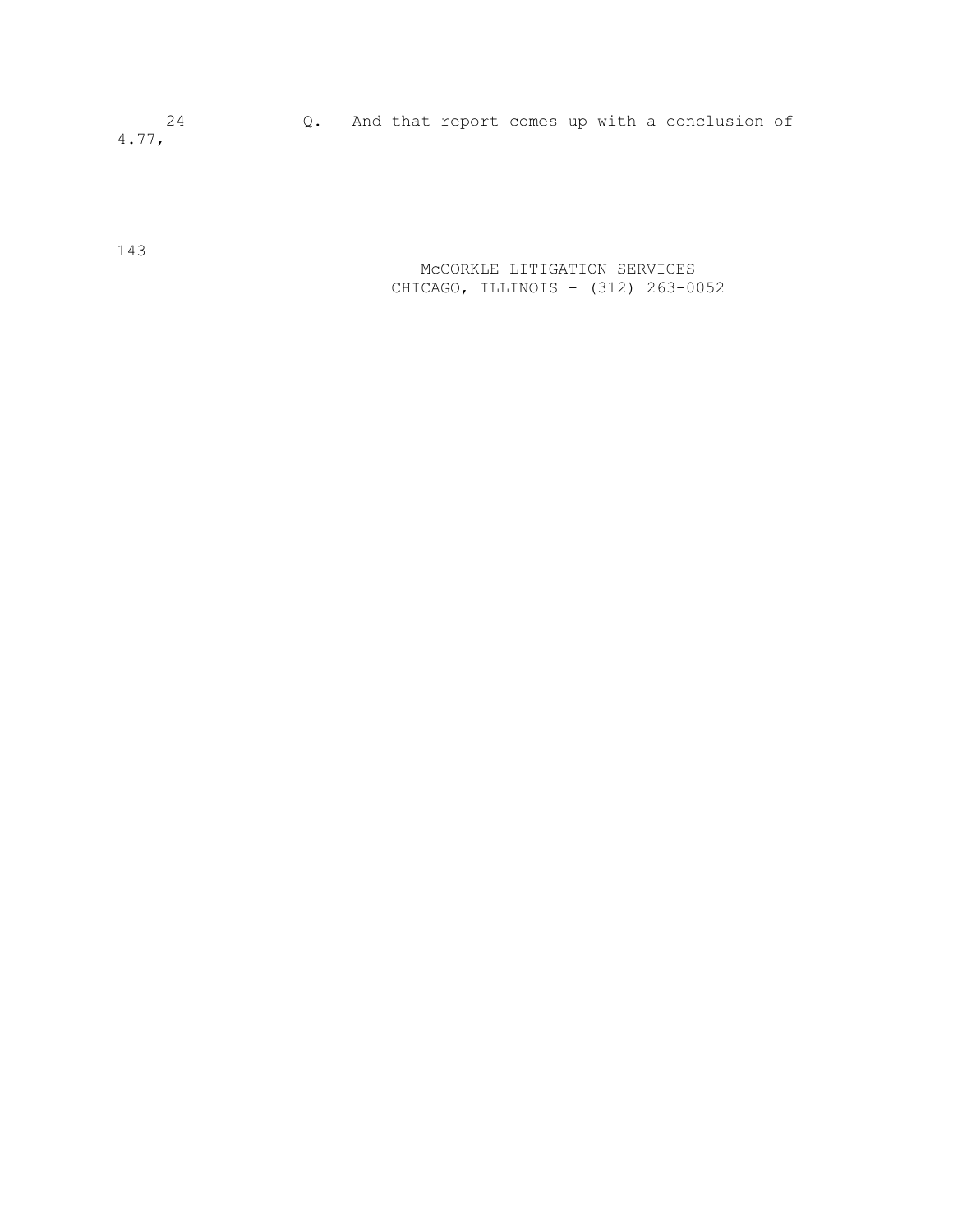1 correct? 2 A. The task force report does. I recall having looked 3 at it previously. I recall that I had some issue with the 4 difference in the way the methodology was worked. I don't 5 recall without seeing it again. 6 Q. What is the first available -- assuming that this 7 facility gets local siting and state siting when is the first 8 available date that it's eligible to start receiving waste to 9 transfer? 10 A. That's going to depend on how long it takes to get 11 through permitting and construction. At the earliest it 12 would be sometime in 2015. I think we estimated mid 2015. 13 Probably more realistically at this stage we would think 14 early 2016. 15 Q. In fact, are you familiar with the host agreements 16 with the Solid Waste Agency in Lake County and Groot with 17 regard to this facility? 18 A. I'm generally familiar with them. 19 Q. Doesn't that limit the time that it can first begin 20 receiving waste as of June 1st, 2016? 21 A. I don't recall specifically without looking at it.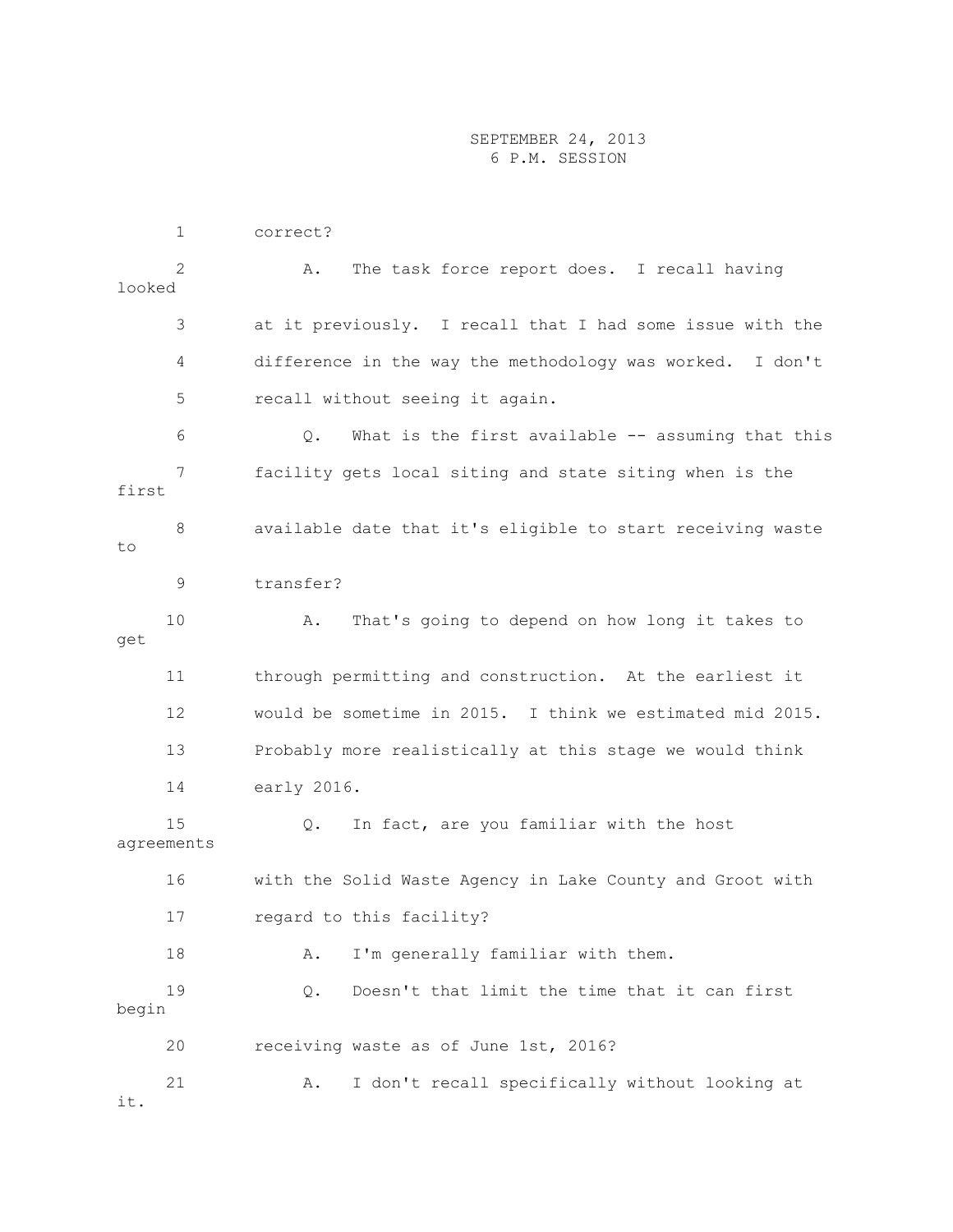|    |              |  | 0. It is what it is, correct? It's in the  |  |
|----|--------------|--|--------------------------------------------|--|
| 23 | application? |  |                                            |  |
| 24 |              |  | A. I'm sure it's stated clearly within the |  |

144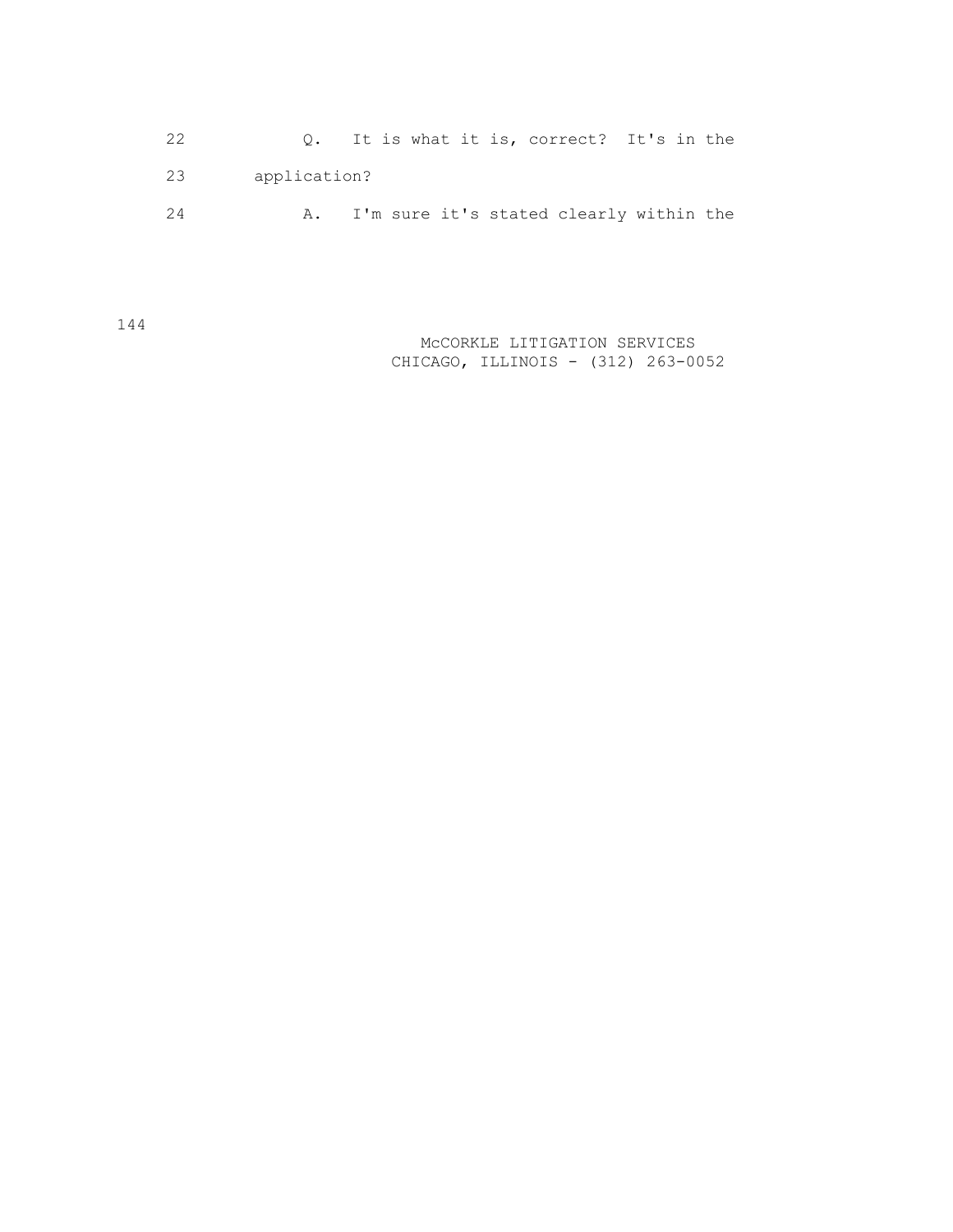1 application. 2 MR. HELSTEN: We stipulate that's what the host 3 agreement says, Mr. Clark. 4 MR. CLARK: Thank you. I just wanted to clarify that. 5 BY MR. CLARK: 6 Q. There a number of Lake County communities currently 7 having waste service through transfer stations in northern 8 Cook County, aren't there? 9 A. I'm sorry? 10 Q. Do you know? Let me ask it that way. 11 A. You said communities? 12 Q. Yes. 13 A. I know there is waste that's leaving Lake County 14 and going to transfer stations in Cook County. I don't know, 15 specifically know which communities that would be. 16 Q. And I don't want to belabor this. I know you were 17 asked some questions previously, but are you aware the 18 Highland Park waste goes to a Cook County transfer station? 19 A. I don't know which communities are leaving the 20 county. 21 Q. You don't know any -- 22 A. I can't tell you one.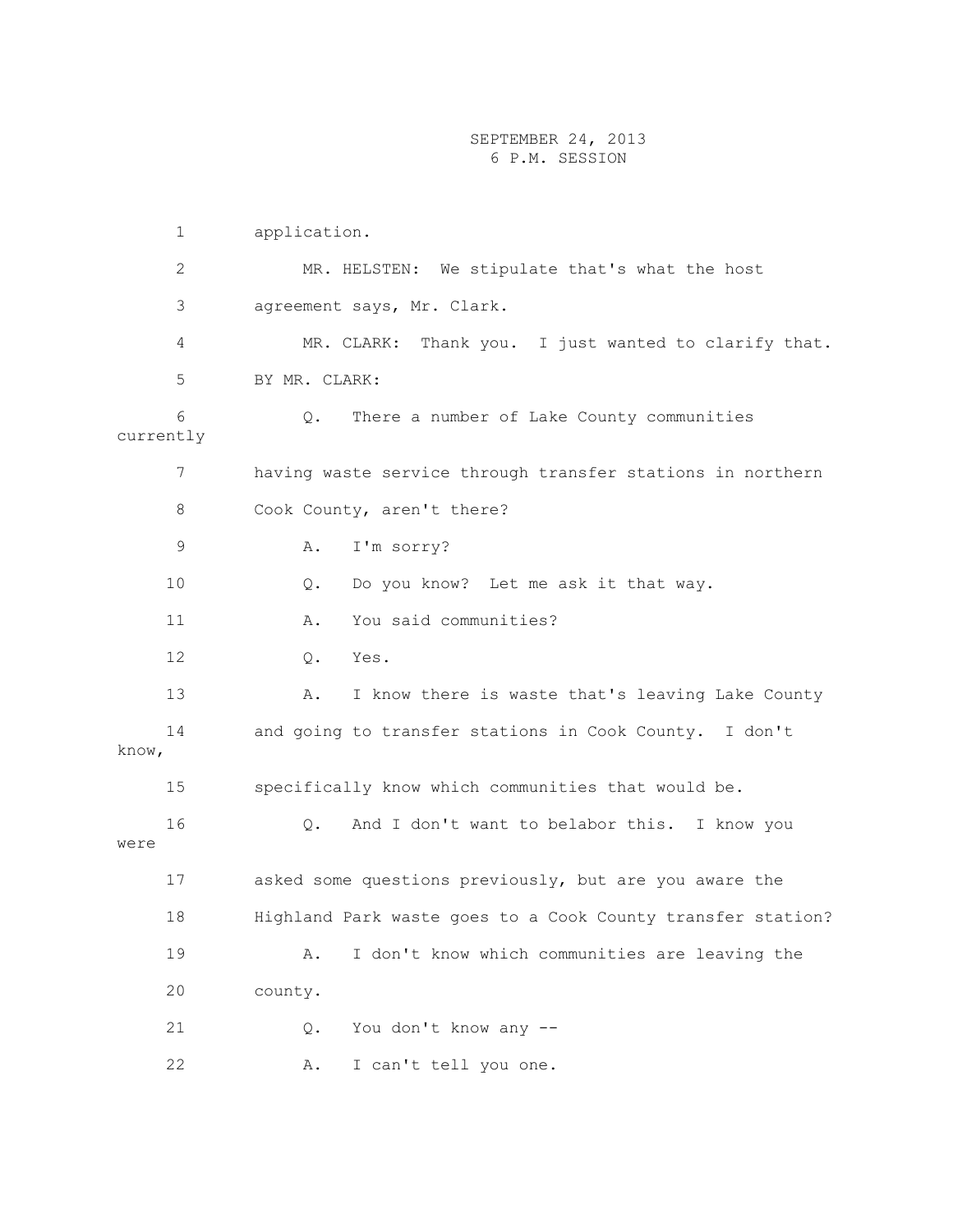23 Q. Wouldn't that be important in determining how much

24 waste is actually being serviced through the transfer

145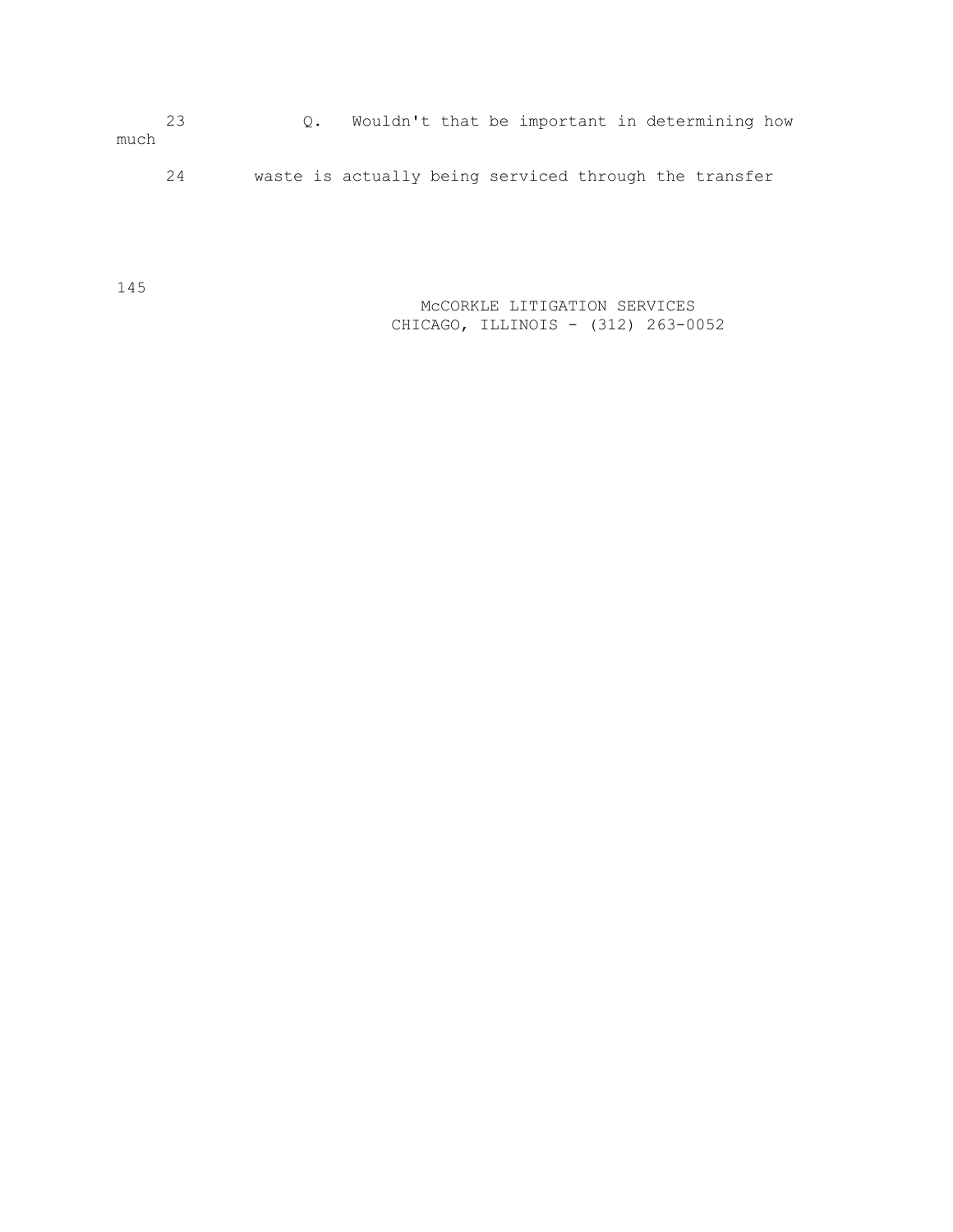|       | 1  | stations located in northern Cook County?                  |  |  |  |  |  |  |  |  |  |  |
|-------|----|------------------------------------------------------------|--|--|--|--|--|--|--|--|--|--|
| at    | 2  | No, I don't think it would. Our analysis looks<br>Α.       |  |  |  |  |  |  |  |  |  |  |
|       | 3  | waste flows and needs to make some assumptions over an     |  |  |  |  |  |  |  |  |  |  |
|       | 4  | extended period of time, and those contracts change hands  |  |  |  |  |  |  |  |  |  |  |
| Who   | 5  | very frequently. They have different termination dates.    |  |  |  |  |  |  |  |  |  |  |
| with  | 6  | is servicing them is going to change. Most of the time     |  |  |  |  |  |  |  |  |  |  |
|       | 7  | the commercial side we don't even know who is hauling the  |  |  |  |  |  |  |  |  |  |  |
|       | 8  | waste from any individual business because those are       |  |  |  |  |  |  |  |  |  |  |
|       | 9  | individual private contracts. So, no, I don't think it's   |  |  |  |  |  |  |  |  |  |  |
|       | 10 | relevant. We have enough information to make an informed   |  |  |  |  |  |  |  |  |  |  |
|       | 11 | estimate of those quantities.                              |  |  |  |  |  |  |  |  |  |  |
| waste | 12 | Well, would you be surprised to know that the<br>Q.        |  |  |  |  |  |  |  |  |  |  |
|       | 13 | from Highland Park, Deerfield, Kildeer, Deer Park,         |  |  |  |  |  |  |  |  |  |  |
|       | 14 | Lincolnshire, Hawthorne Woods, Lake Zurich, Long Grove,    |  |  |  |  |  |  |  |  |  |  |
|       | 15 | Ela Township and Vernon Hills are all directed to transfer |  |  |  |  |  |  |  |  |  |  |
|       | 16 | stations located in northern Cook County?                  |  |  |  |  |  |  |  |  |  |  |
|       | 17 | Assumes facts not in evidence.<br>MR. HELSTEN:             |  |  |  |  |  |  |  |  |  |  |
|       | 18 | MR. CLARK: I'm just asking.                                |  |  |  |  |  |  |  |  |  |  |
|       | 19 | HEARING OFFICER LUETKEHANS: Objection sustained.<br>I      |  |  |  |  |  |  |  |  |  |  |
|       | 20 | mean, overruled. I apologize.                              |  |  |  |  |  |  |  |  |  |  |
|       | 21 | THE WITNESS: I think that if that's the case I think       |  |  |  |  |  |  |  |  |  |  |
|       | 22 | that supports the fact that there is waste that's being    |  |  |  |  |  |  |  |  |  |  |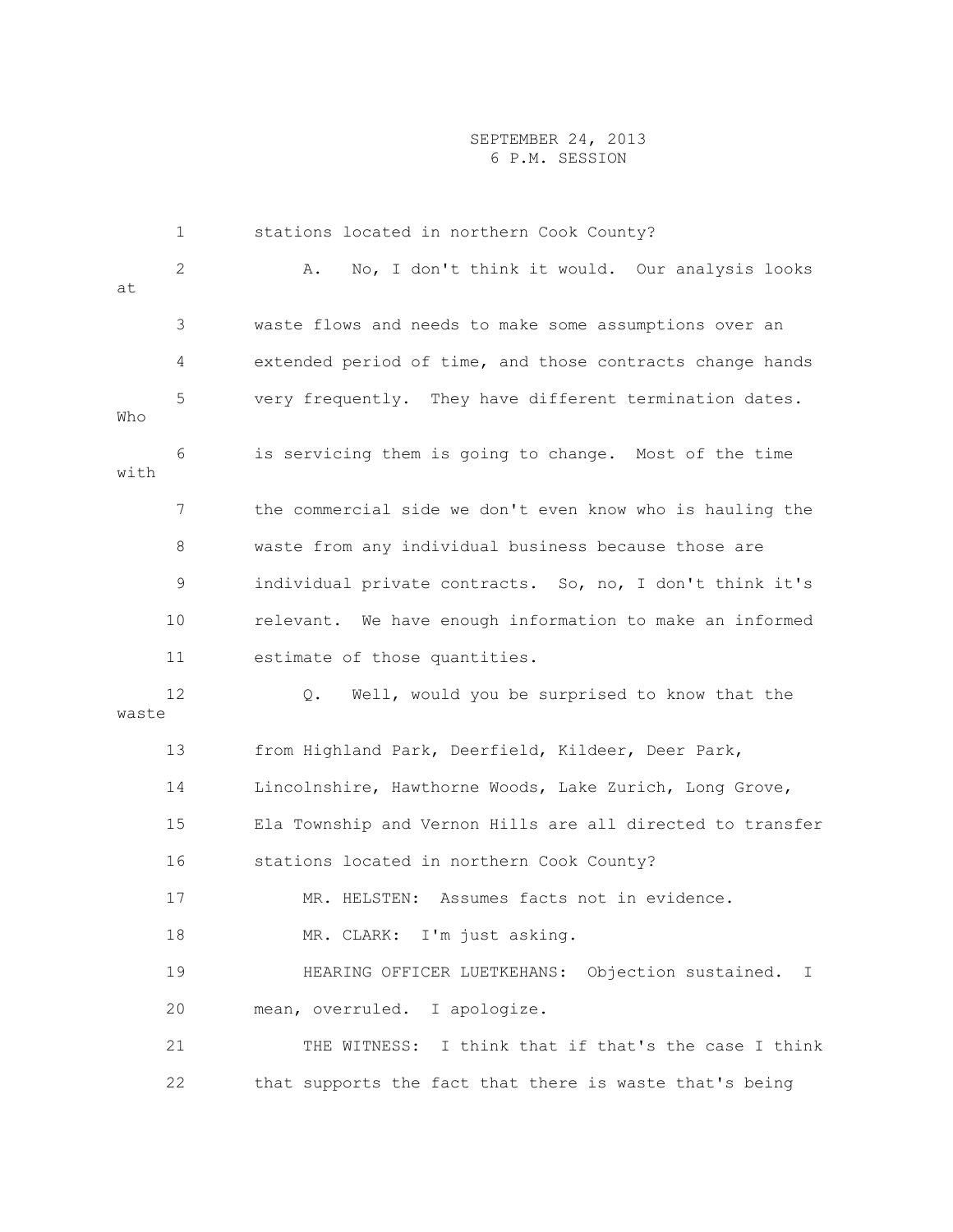23 exported from this county now and is being handled through 24 transfer stations, and those transfer stations we know have a

146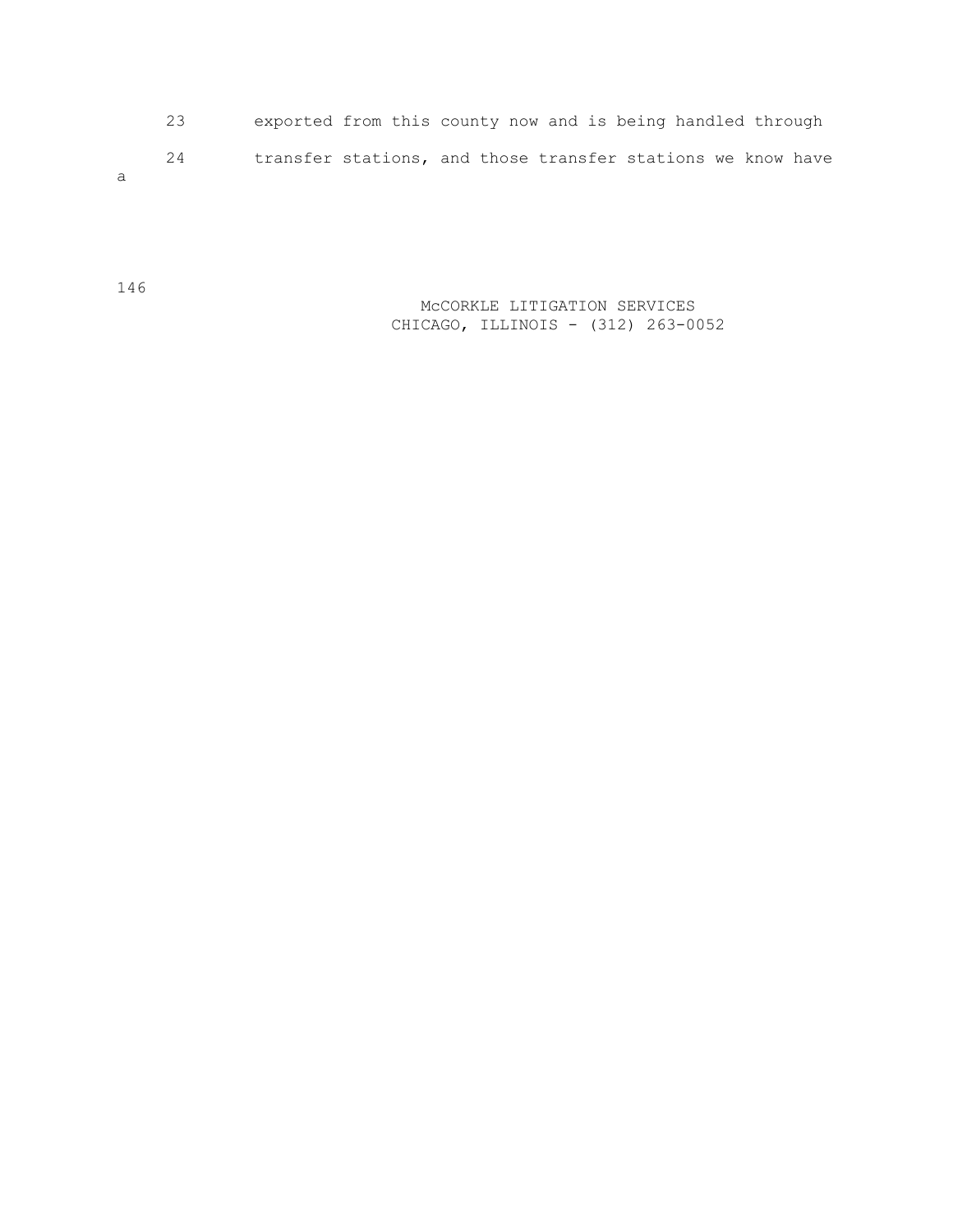|        | 1  | limited capacity and limited accessibility for Lake County  |  |  |  |  |  |  |  |  |  |  |  |  |
|--------|----|-------------------------------------------------------------|--|--|--|--|--|--|--|--|--|--|--|--|
|        | 2  | communities.                                                |  |  |  |  |  |  |  |  |  |  |  |  |
|        | 3  | BY MR. CLARK:                                               |  |  |  |  |  |  |  |  |  |  |  |  |
|        | 4  | Let me ask you a question or two about the<br>$Q_{\bullet}$ |  |  |  |  |  |  |  |  |  |  |  |  |
|        | 5  | capacity. The three transfer stations that would be most    |  |  |  |  |  |  |  |  |  |  |  |  |
|        | 6  | likely to handle the waste from Lake County, the three      |  |  |  |  |  |  |  |  |  |  |  |  |
|        | 7  | northernmost, are they all at capacity?                     |  |  |  |  |  |  |  |  |  |  |  |  |
|        | 8  | Which ones specifically?<br>Α.                              |  |  |  |  |  |  |  |  |  |  |  |  |
|        | 9  | Wheeling.<br>$Q$ .                                          |  |  |  |  |  |  |  |  |  |  |  |  |
|        | 10 | That facility has been busting at the seams, for<br>Α.      |  |  |  |  |  |  |  |  |  |  |  |  |
|        | 11 | lack of a better term, for years.                           |  |  |  |  |  |  |  |  |  |  |  |  |
|        | 12 | Are they running two shifts or three?<br>$Q$ .              |  |  |  |  |  |  |  |  |  |  |  |  |
|        | 13 | I don't know.<br>Α.                                         |  |  |  |  |  |  |  |  |  |  |  |  |
|        | 14 | Northbrook?<br>Q.                                           |  |  |  |  |  |  |  |  |  |  |  |  |
|        | 15 | I've heard that that facility is very near<br>Α.            |  |  |  |  |  |  |  |  |  |  |  |  |
|        | 16 | capacity.                                                   |  |  |  |  |  |  |  |  |  |  |  |  |
| three? | 17 | Do you know if they're running two shifts or<br>Q.          |  |  |  |  |  |  |  |  |  |  |  |  |
|        | 18 | I don't know.<br>Α.                                         |  |  |  |  |  |  |  |  |  |  |  |  |
|        | 19 | Rolling Meadows?<br>Q.                                      |  |  |  |  |  |  |  |  |  |  |  |  |
| to     | 20 | I don't know where that facility is at relative<br>Α.       |  |  |  |  |  |  |  |  |  |  |  |  |
|        | 21 | its capacity.                                               |  |  |  |  |  |  |  |  |  |  |  |  |
| Groot  | 22 | Because Lake County is the service area would<br>Q.         |  |  |  |  |  |  |  |  |  |  |  |  |
|        | 23 | agree to a condition limiting the service area to           |  |  |  |  |  |  |  |  |  |  |  |  |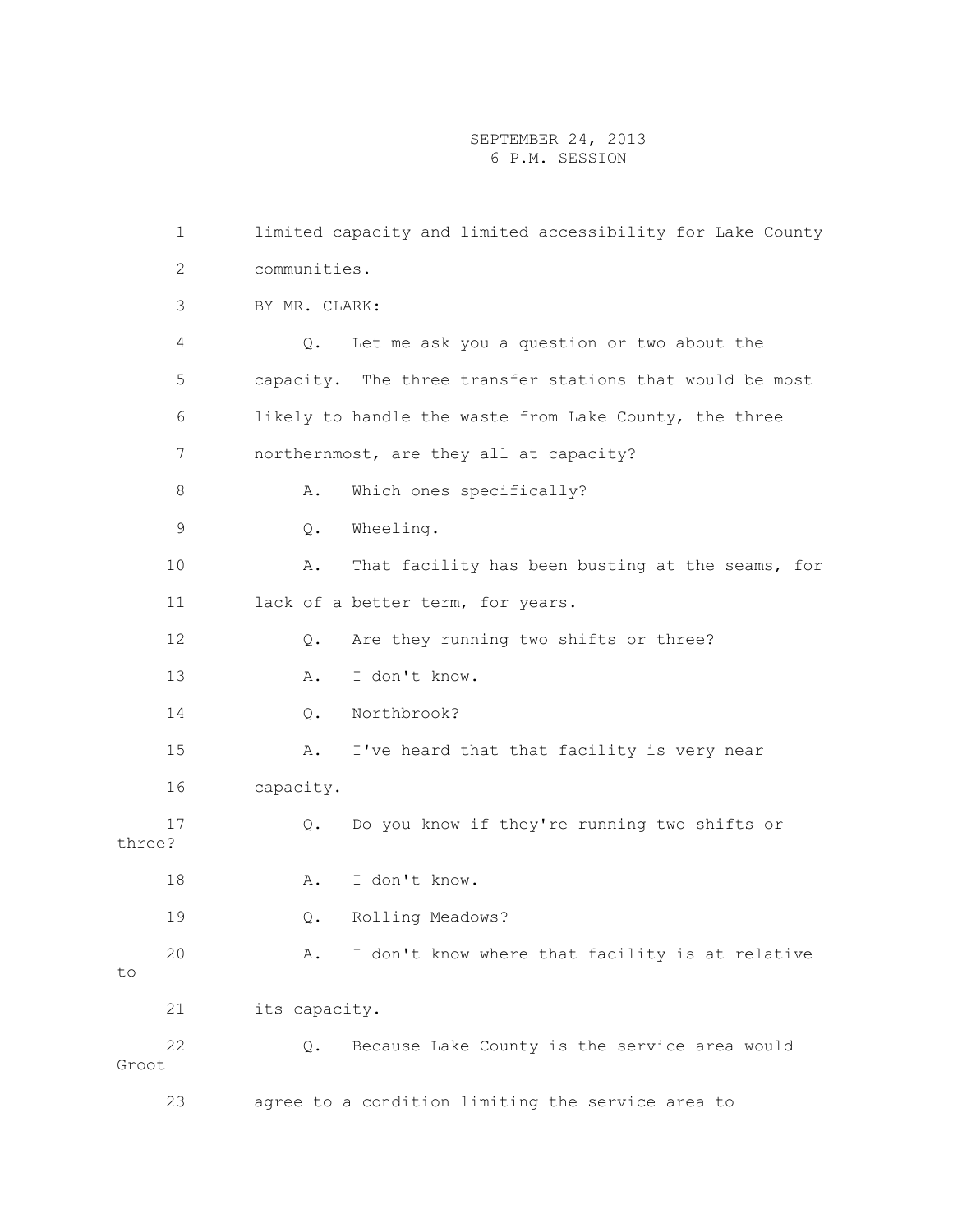24 Lake County?

 McCORKLE LITIGATION SERVICES CHICAGO, ILLINOIS - (312) 263-0052

147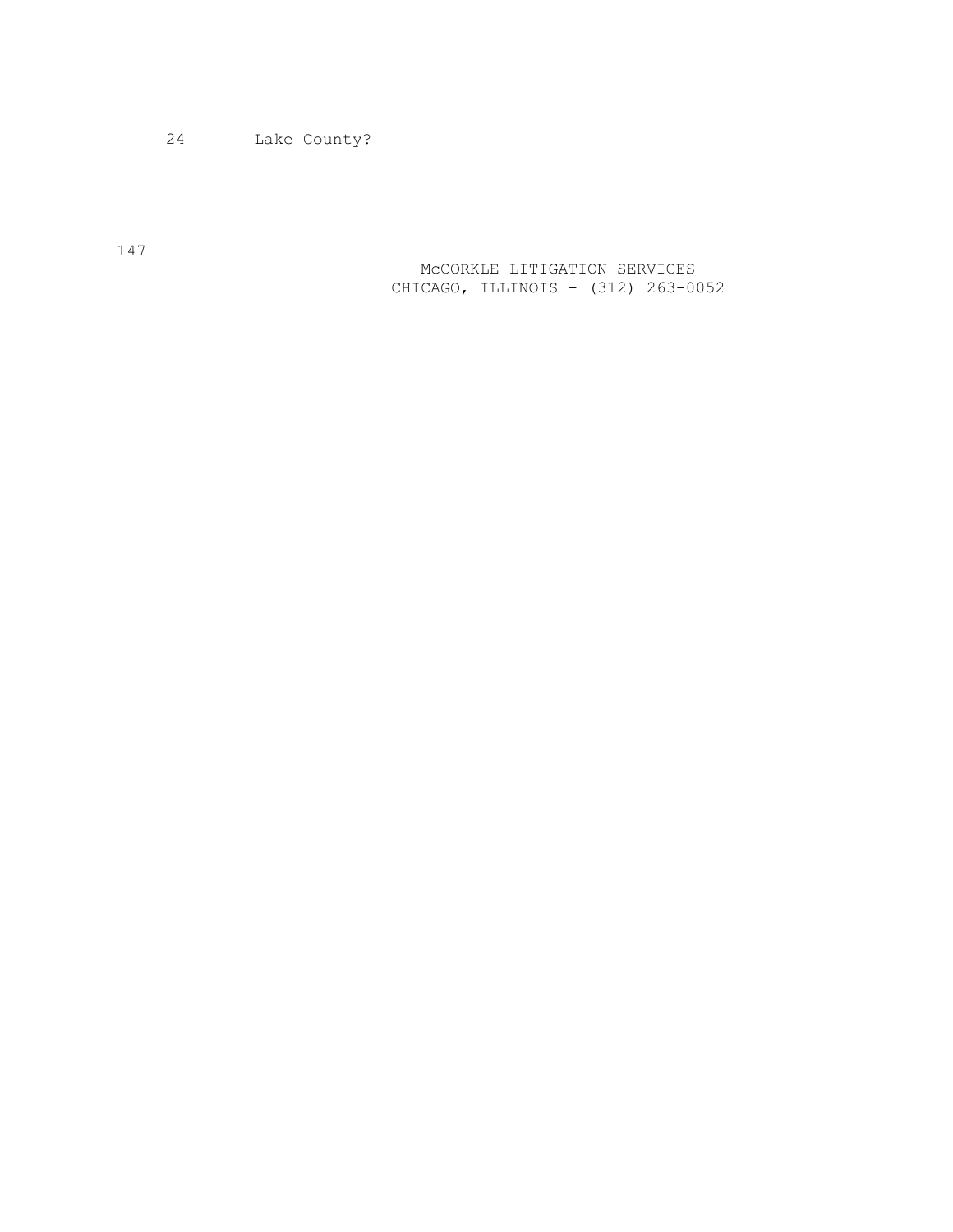1 A. I believe that the criteria is that the area of 2 intended to serve, they intend to serve Lake County. I can't 3 speak for any kind of condition that they would accept. I 4 don't think that they need to limit their service area to 5 Lake County given that they have intended to serve that 6 market. 7 Q. Now, you've testified that and the application 8 addressed how much capacity the Countryside Landfill has left 9 and could you -- how much capacity do you believe that the 10 landfill has at the present time? 11 A. I believe that facility will close by 2020. 12 Q. Okay. And are you aware that the capacity 13 certifications dated as of January 1st of this year said they 14 had ten years of capacity? 15 A. That is based on last year's tonnage only. Those 16 tonnages do fluctuate. They do a simple calculation. I seem 17 to recall that that sounds about right, that they may have 18 said 2022 on their form, but we know that those quantities 19 have fluctuated over time. When we made our calculations as 20 it's very clearly laid out in the report, we assumed a 21 five-year average of those tonnages going into that facility.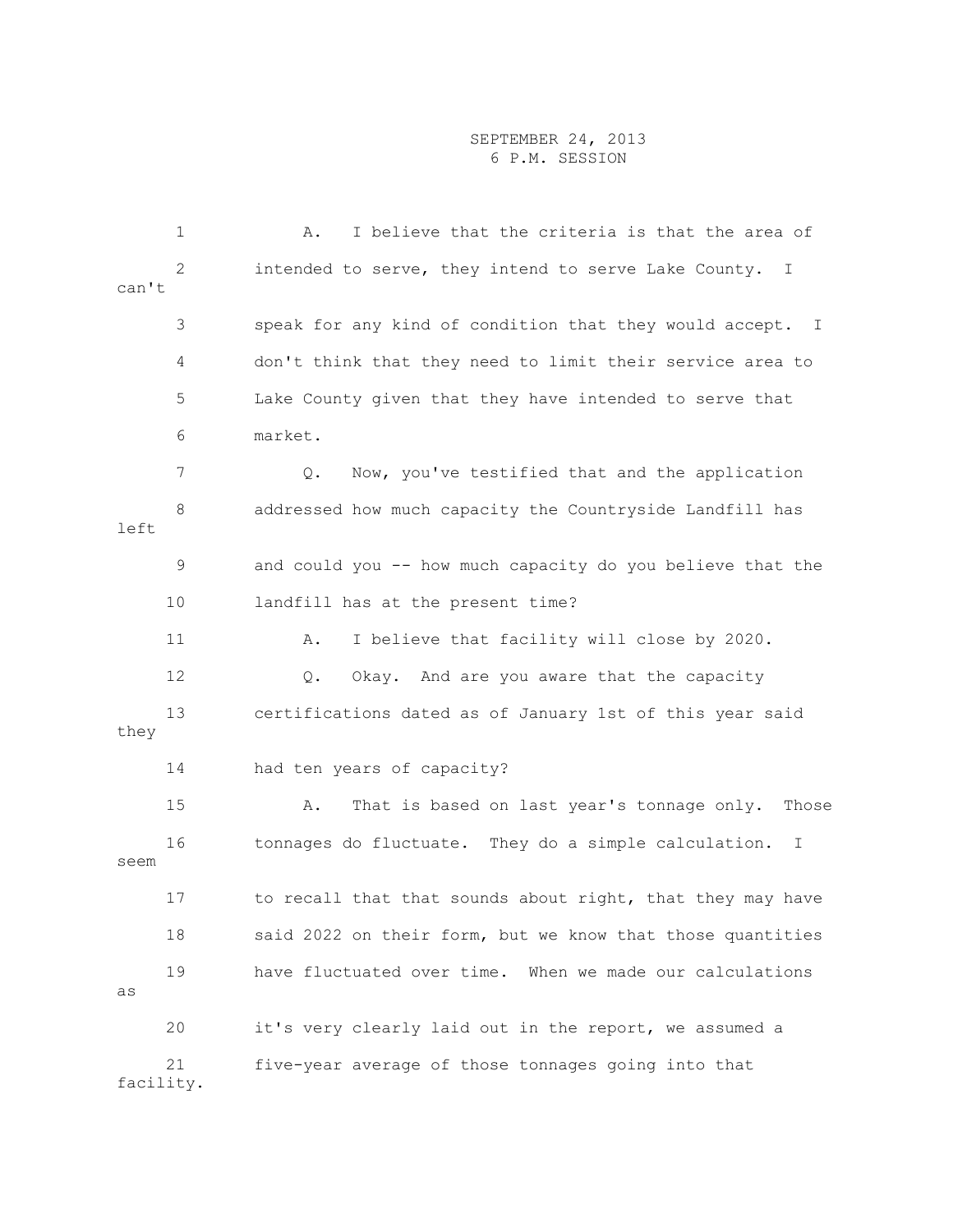| 22 |                    | Well, the 2012 report also indicated ten years    |  |  |  |  |  |  |
|----|--------------------|---------------------------------------------------|--|--|--|--|--|--|
| 23 | capacity, correct? |                                                   |  |  |  |  |  |  |
| 24 | Α.                 | Without having it in front of me I don't know for |  |  |  |  |  |  |

 McCORKLE LITIGATION SERVICES CHICAGO, ILLINOIS - (312) 263-0052

148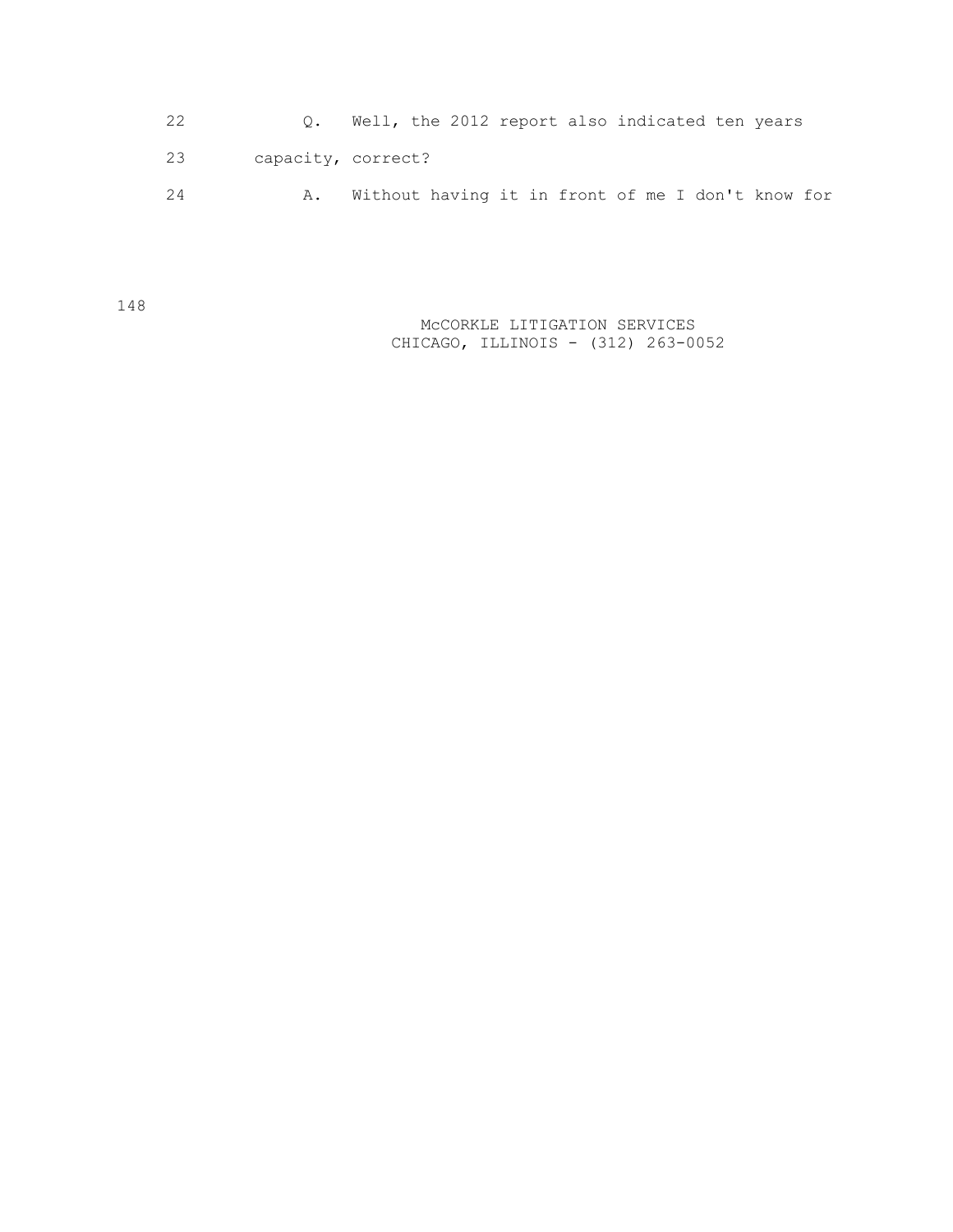1 sure what it said. 2 Q. And -- 3 A. Eight years, ten years. 4 Q. -- do you know if the 2011 report was -- I'm sorry. 5 Strike that. The 2010 report reported nine years of 6 capacity? 7 A. They gained capacity? 8 0. Pardon me? 9 A. So they gained capacity? 10 Q. Actually, yes. That's what they reported. Are you 11 aware that they reported an increase in capacity? 12 A. That goes against the way the number is calculated. 13 The calculation is a very simple mathematical exercise of 14 what they calculate their capacity to be at January 1st, 15 2013, and the quantity of waste that they received in 2012. 16 It's two very discrete points that doesn't take into account 17 various fluctuations over time. 18 Q. That's assuming there's not settlement in the 19 landfill, correct? 20 A. I can't speak to settlement. I believe that's an 21 engineering issue. I would be alarmed if settlement gained 22 capacity at that rate.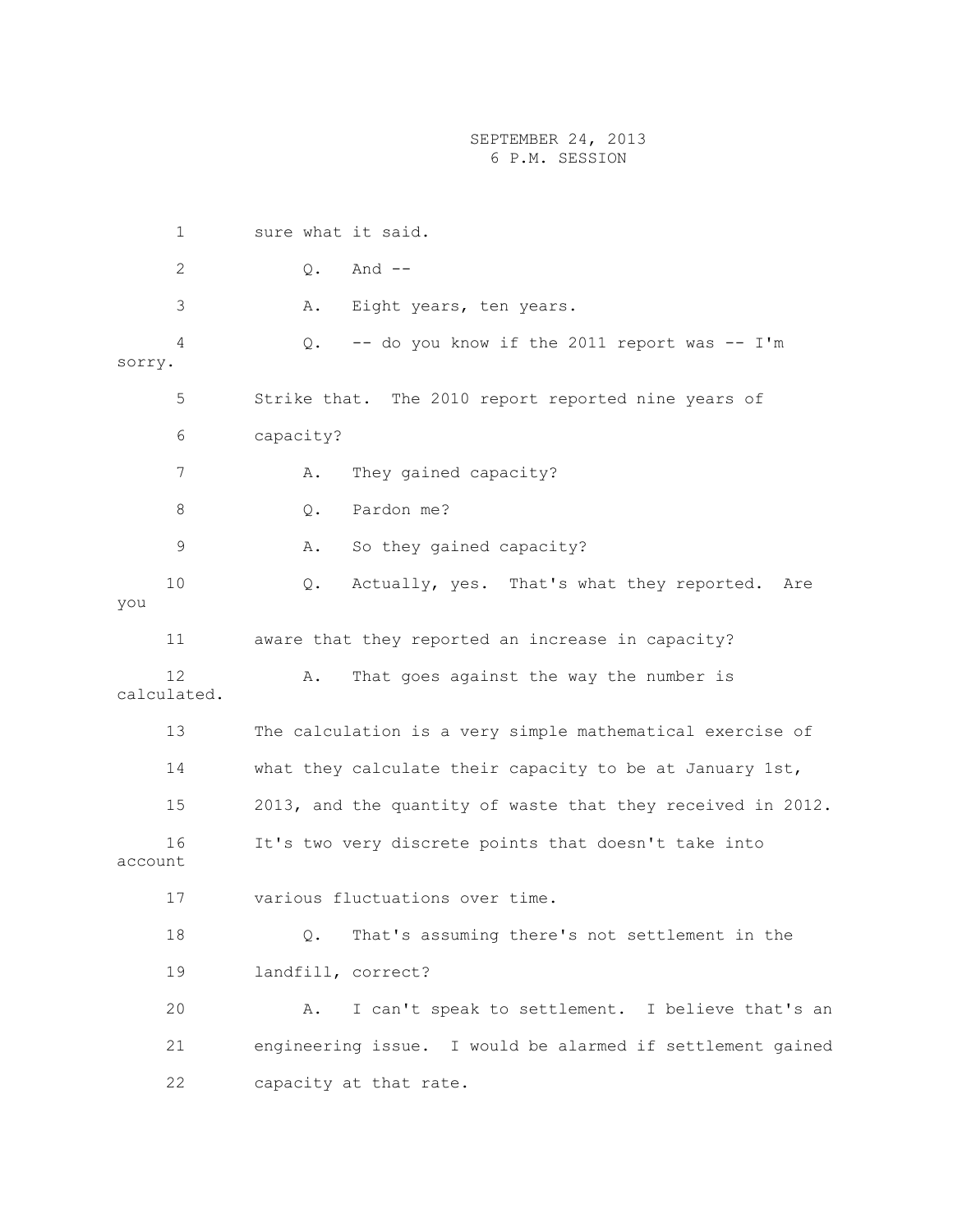23 Q. And that's assuming that the rate may have gone, 24 of acceptance may have gone down because there's less demand,

149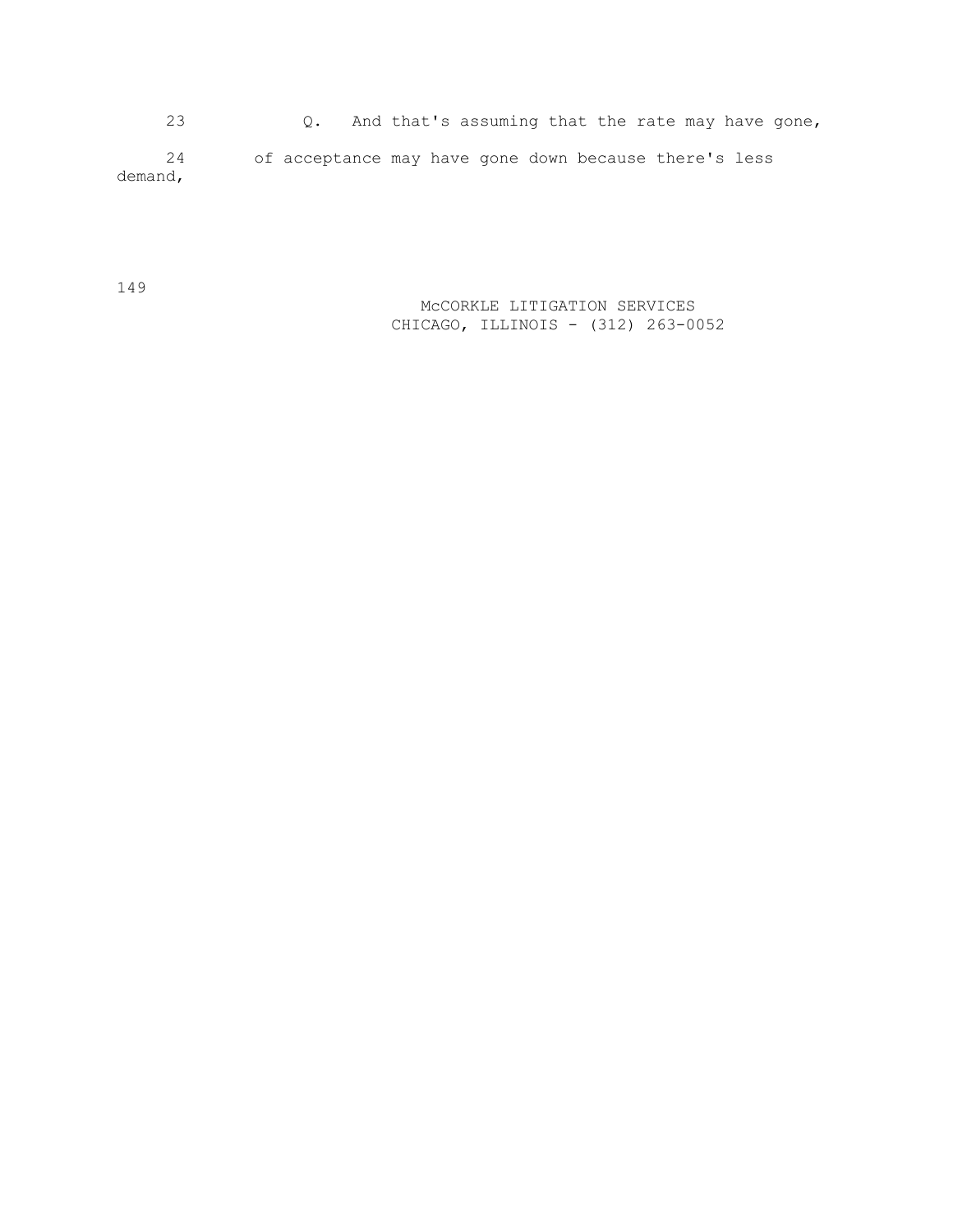1 correct? 2 A. There are a lot of reasons that waste quantities 3 and waste flows into a facility may change. These are 4 private facilities owned by private companies that regularly 5 redirect waste to various different locations. 6 MR. CLARK: That's all I have. 7 HEARING OFFICER LUETKEHANS: Mr. Sechen. 8 MR. SECHEN: Yes, very briefly. 9 CROSS EXAMINATION 10 BY MR. SECHEN: 11 Q. You've been working on this facility since 2005? 12 A. No. Our company got involved I believe in 2008. 13 I started working on this facility in very late 2009 or 2010. 14 Q. Okay. And when do you hope to have it operational? 15 A. 2016 now apparently. 16 Q. Eight years? 17 A. From start to finish depending on when -- that 18 would have been in 2008. What time in 2016 -- 19 Q. And potentially longer should a successful siting 20 result in an appeal? 21 A. It could very well be longer, yes. That would be 22 best case. 23 Q. Do you know how many sites there are, potential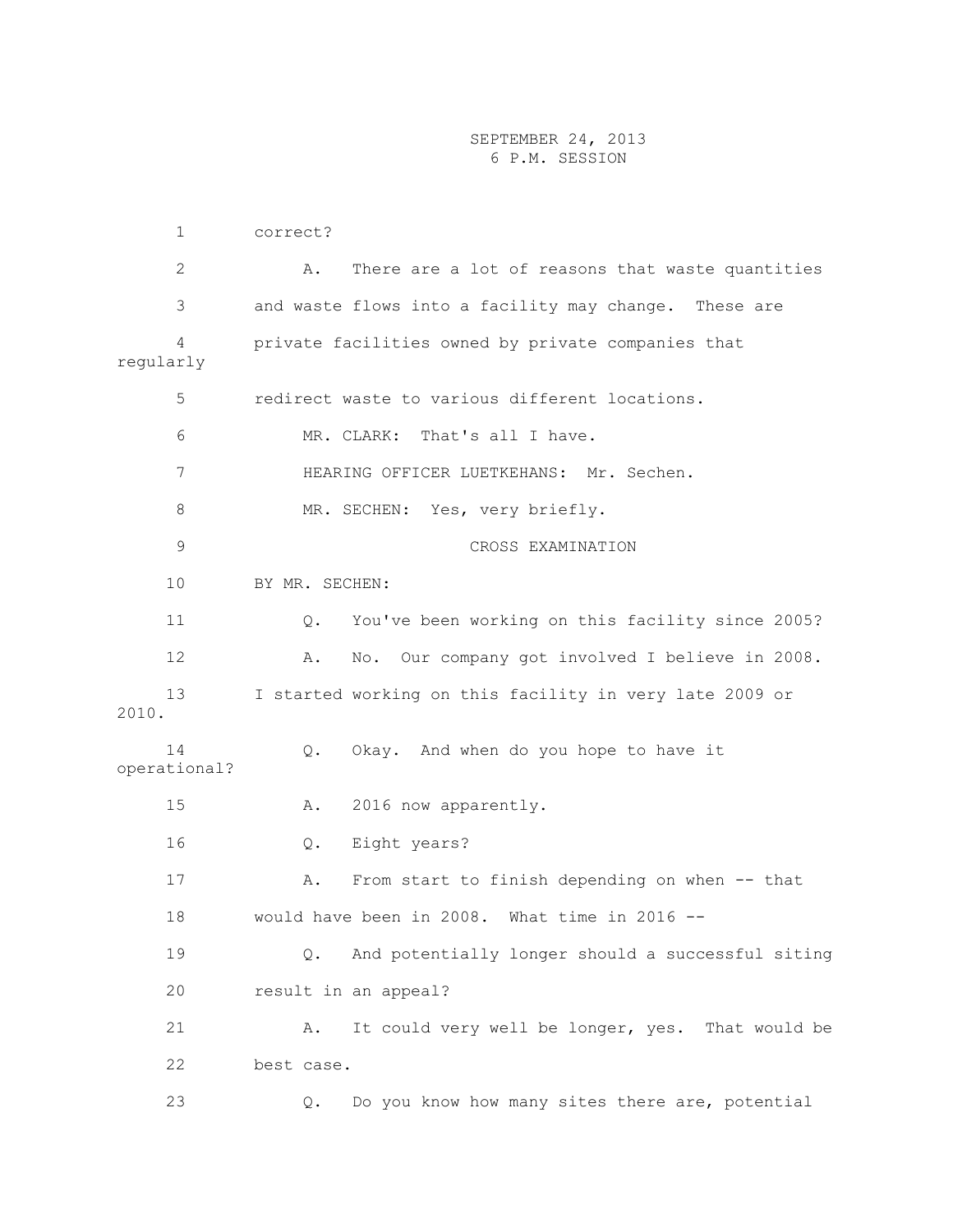24 sites for transportation of Lake County taking into

150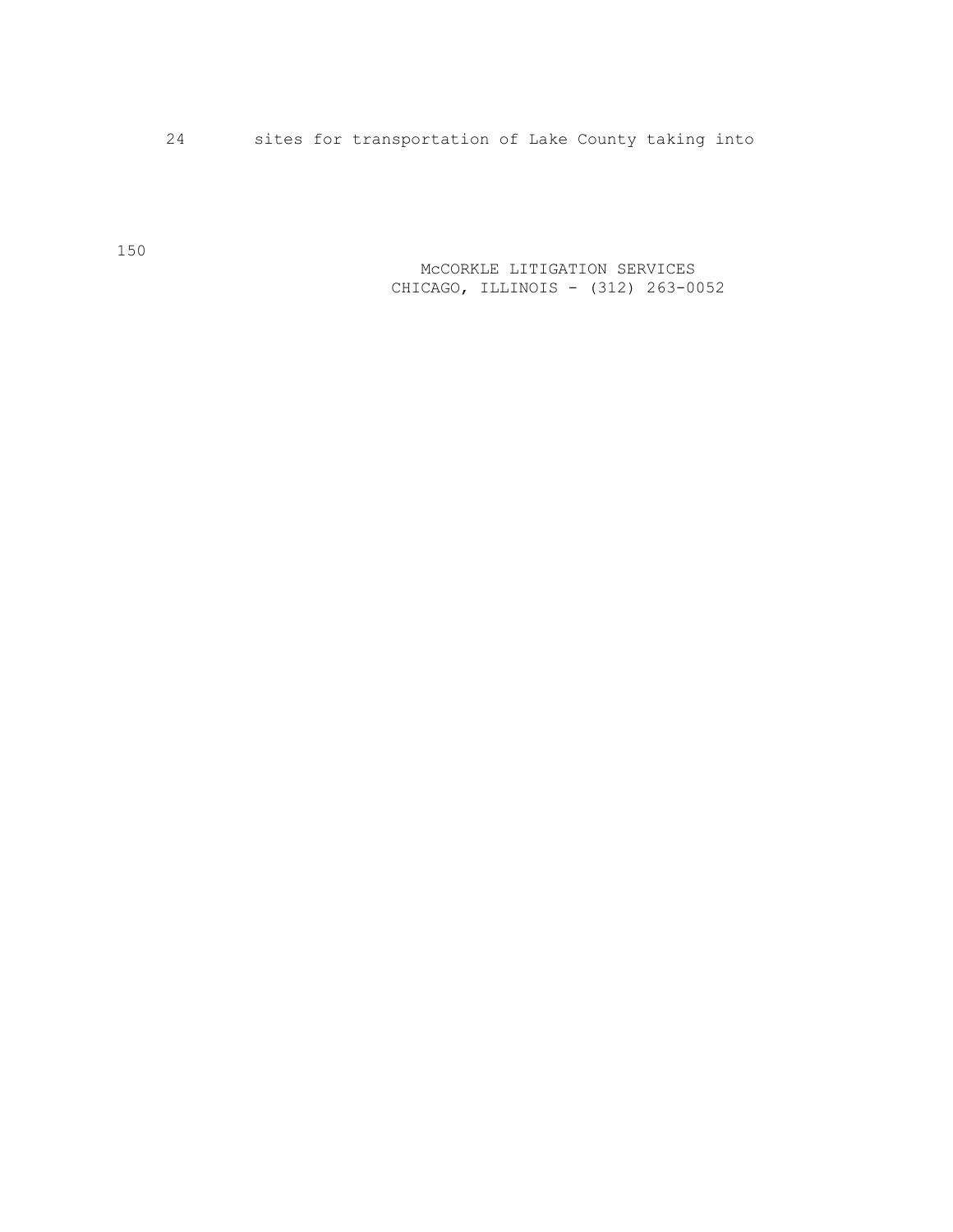1 consideration the 2014 setbacks? 2 A. I haven't done any kind of analysis. My 3 understanding of development in this county is that those 4 parcels are probably becoming quite limited. DuPage County 5 saw that condition happen. This is similar developed of 6 Cook County. (Sic.) 7 Q. Will it be more limited in 2016? 8 A. I don't think development is going the opposite 9 direction as we've seen where it's increasing. 10 MR. SECHEN: Thank you. I have no further questions. 11 HEARING OFFICER LUETKEHANS: Mr. Helsten? 12 MR. HELSTEN: Nothing further. No redirect on this 13 witness. 14 HEARING OFFICER LUETKEHANS: As far as I'm concerned 15 we're done for the evening. Everybody kind of -- we did 16 cross-examination for two-and-a-half hours. Thank you, 17 everyone. We will see you tomorrow at noon. As we said, 18 we're going to start with Mr. Werthmann and then Mr. Moose. 19 Is that the correct order, Mr. Helsten? 20 MR. HELSTEN: Yes, Mr. Hearing Officer. 21 HEARING OFFICER LUETKEHANS: Great. Everybody have a 22 nice evening. Thank you. 23  $\star \star \star$ 24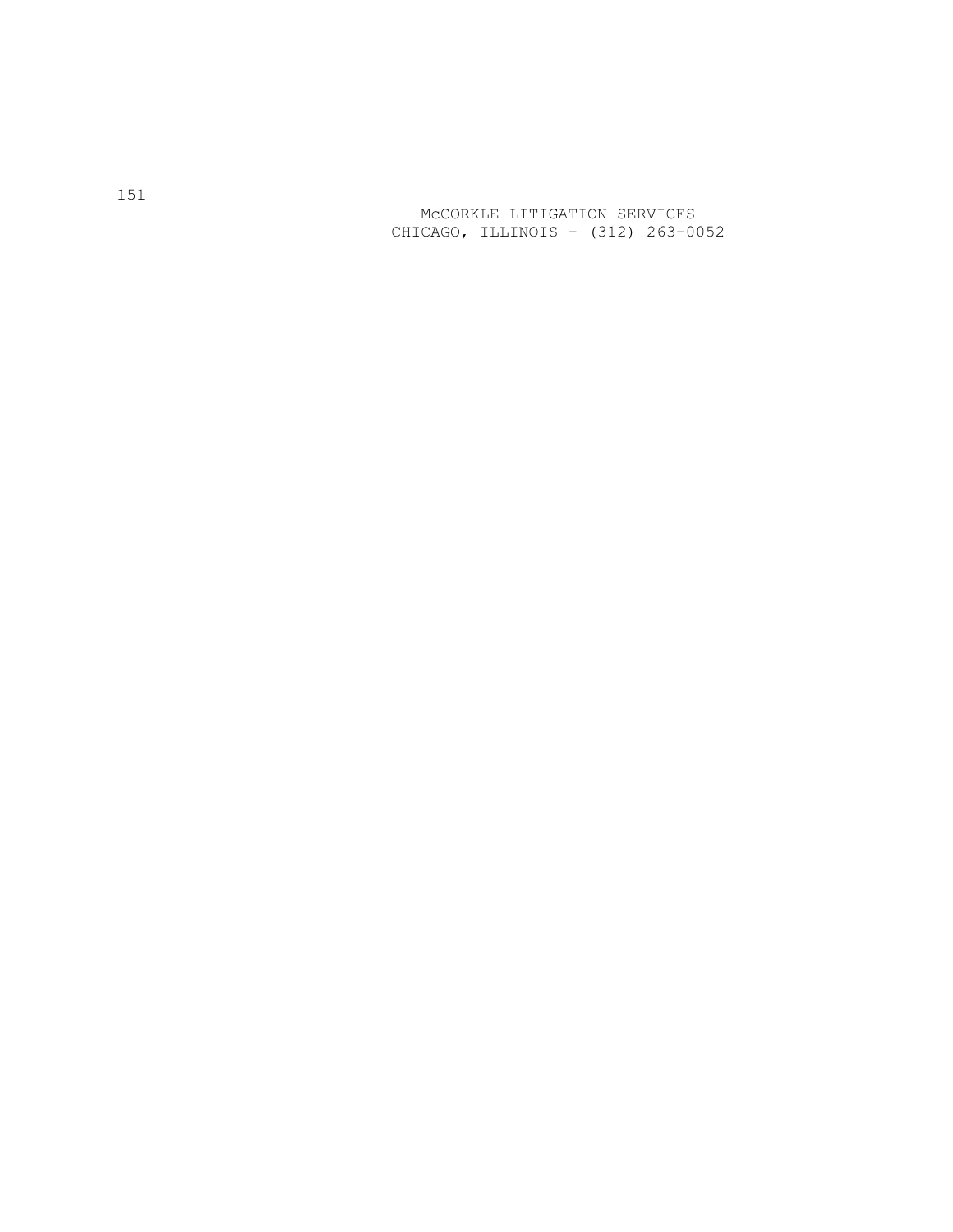1 STATE OF ILLINOIS ) ) SS. 2 COUNTY OF C O O K ) 3 4 RONDA L. JONES, being first duly sworn, on 5 oath says that she is a court reporter doing business in the 6 State of Illinois; and that she reported in shorthand the 7 proceedings of said hearing, and that the foregoing is a true 8 and correct transcript of her shorthand notes so taken as 9 aforesaid, and contains the proceedings given at said 10 hearing. 11 12 13 14 15 16 17 18 19 20 21 \_\_\_\_\_\_\_\_\_\_\_\_\_\_\_\_\_\_\_\_\_\_\_\_\_\_\_\_ Ronda L. Jones, CSR, RPR 22 License No. 084-002728 23